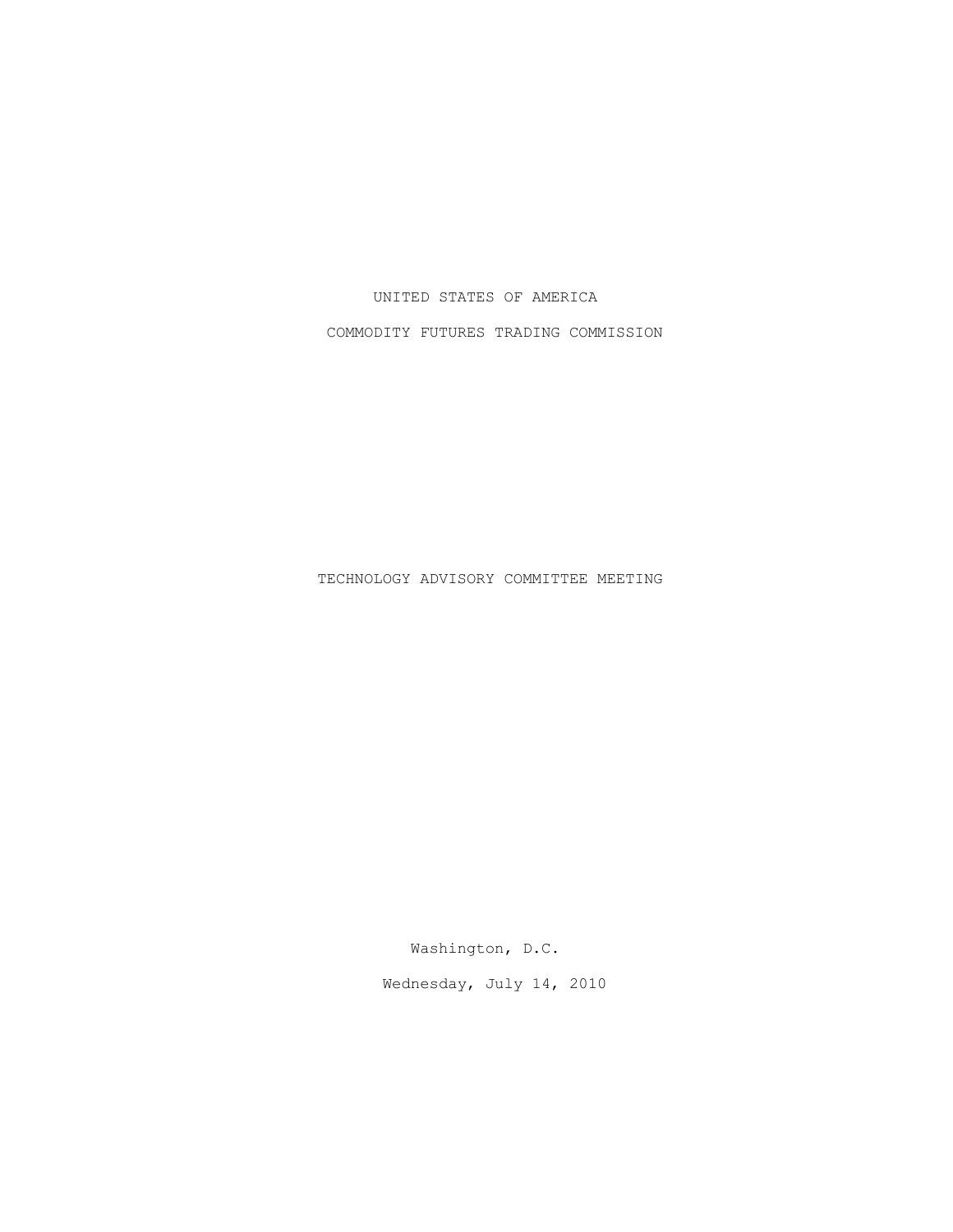| $\mathbf{1}$    | PARTICIPANTS:                                                                                             |
|-----------------|-----------------------------------------------------------------------------------------------------------|
| $\overline{2}$  | Commission Members:                                                                                       |
| 3               | GARY GENSLER, Chairman                                                                                    |
| 4               | BART CHILTON, Commissioner                                                                                |
| 5               | MICHAEL V. DUNN, Commissioner                                                                             |
| 6               | JILL SOMMERS, Commissioner                                                                                |
| 7               | SCOTT D. O'MALIA, Commissioner                                                                            |
| 8               | Presenters:                                                                                               |
| 9               | RICHARD GORELICK<br>RGM Advisor                                                                           |
| 10              |                                                                                                           |
| 11              | MARY ANN BURNS<br>Futures Industry Association                                                            |
| 12 <sup>°</sup> | LESLIE SUTPHEN<br>Futures Industry Association                                                            |
| 13 <sup>°</sup> | ANDREI KIRILENKO<br>Senior Financial Economist                                                            |
| 14              |                                                                                                           |
| 15              | Technical Advisory Committee Members:<br>DR. JOHN BATES                                                   |
| 16              | Senior Vice President, Chief Technology Officer                                                           |
| 17              | and Head of Corporate Development Progress<br>Software                                                    |
| 18              | BRENDA BOULTWOOD<br>Chief Risk Officer Constellation Energy                                               |
| 19              | <b>JOHN BREYAULT</b>                                                                                      |
|                 |                                                                                                           |
| 20              | Vice President, Telecommunications and Fraud<br>Public Policy National Consumers League                   |
| 21              |                                                                                                           |
| 22              | MICHAEL COSGROVE<br>Managing Director-Head of Commodities and Energy<br>Brokerage North America GFI Group |
|                 |                                                                                                           |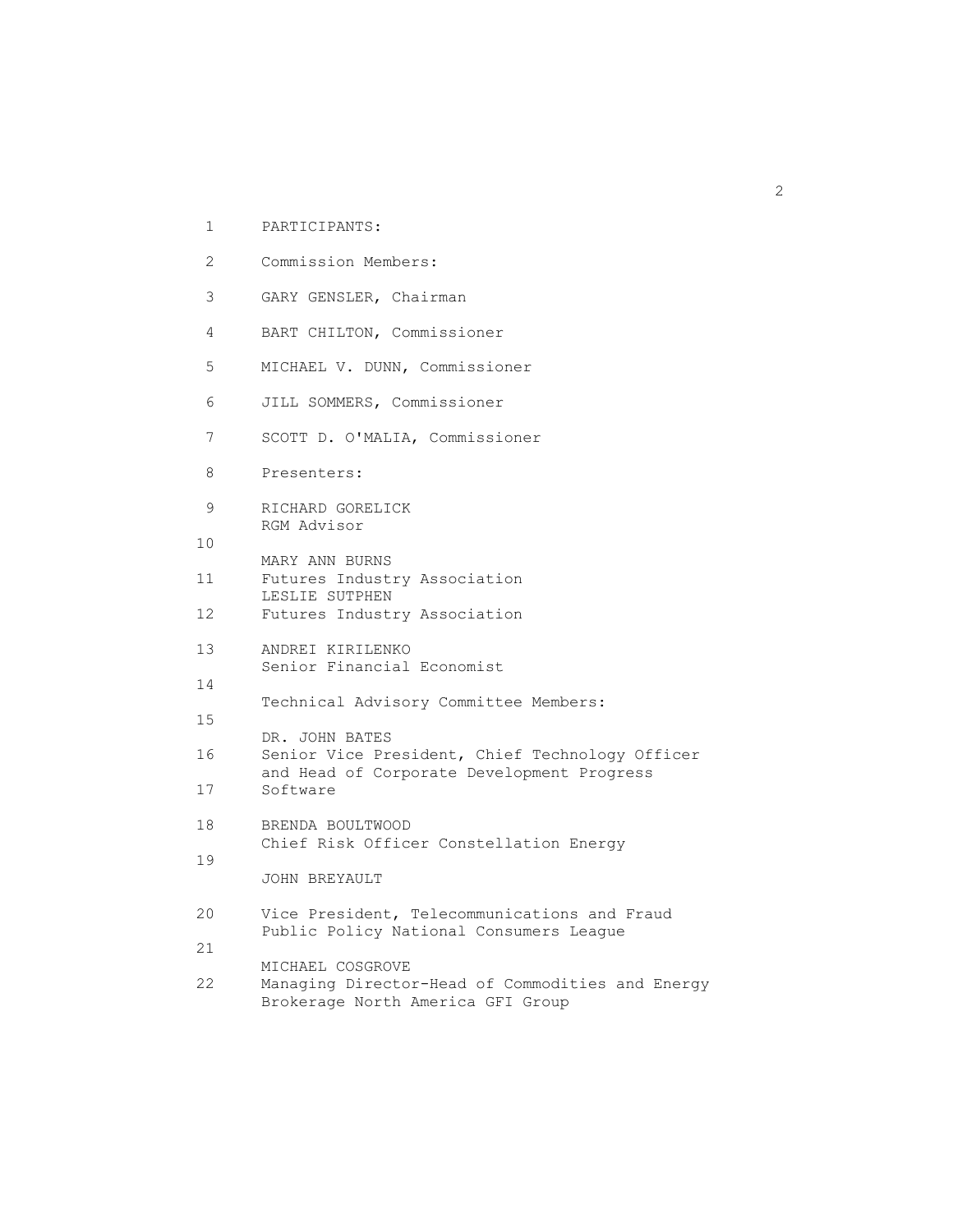1 PARTICIPANTS (CONT'D): 2 GARY DEWAAL Senior Managing Director and General Counsel 3 Newedge USA, LLC 4 DONALD DONAHUE President and Chief Executive Officer The 5 Depository Trust and Clearing Corporation 6 BRYAN DURKIN Chief Operating Officer and Managing Director 7 Products and Services CME Group, Inc. 8 DR. MICHAEL GORHAM Industry Professor of Finance and Director IIT 9 Center for Financial Markets Illinois Institute of Technology 10 SIMON GRENSTED 11 Managing Director, Business Development LCH.Clearnet 12 DOUGLAS HARRIS 13 Managing Director Promontory Financial Group, LLC 14 STEVEN JOACHIM Executive Vice President of Transparency Services 15 Financial Industry Regulatory Authority 16 ALBERT KYLE Charles E. Smith Chair Professor of Finance 17 University of Maryland 18 GARRY O'CONNOR Chief Executive Officer International Derivatives 19 Clearing Group, LLC 20 MICHAEL RICKS Merchandising Manager, North America Cargill, Inc. 21 MATT SCHATZMAN 22 Senior Vice President, Energy Marketing BG Americas and Global LNG

 $\sim$  3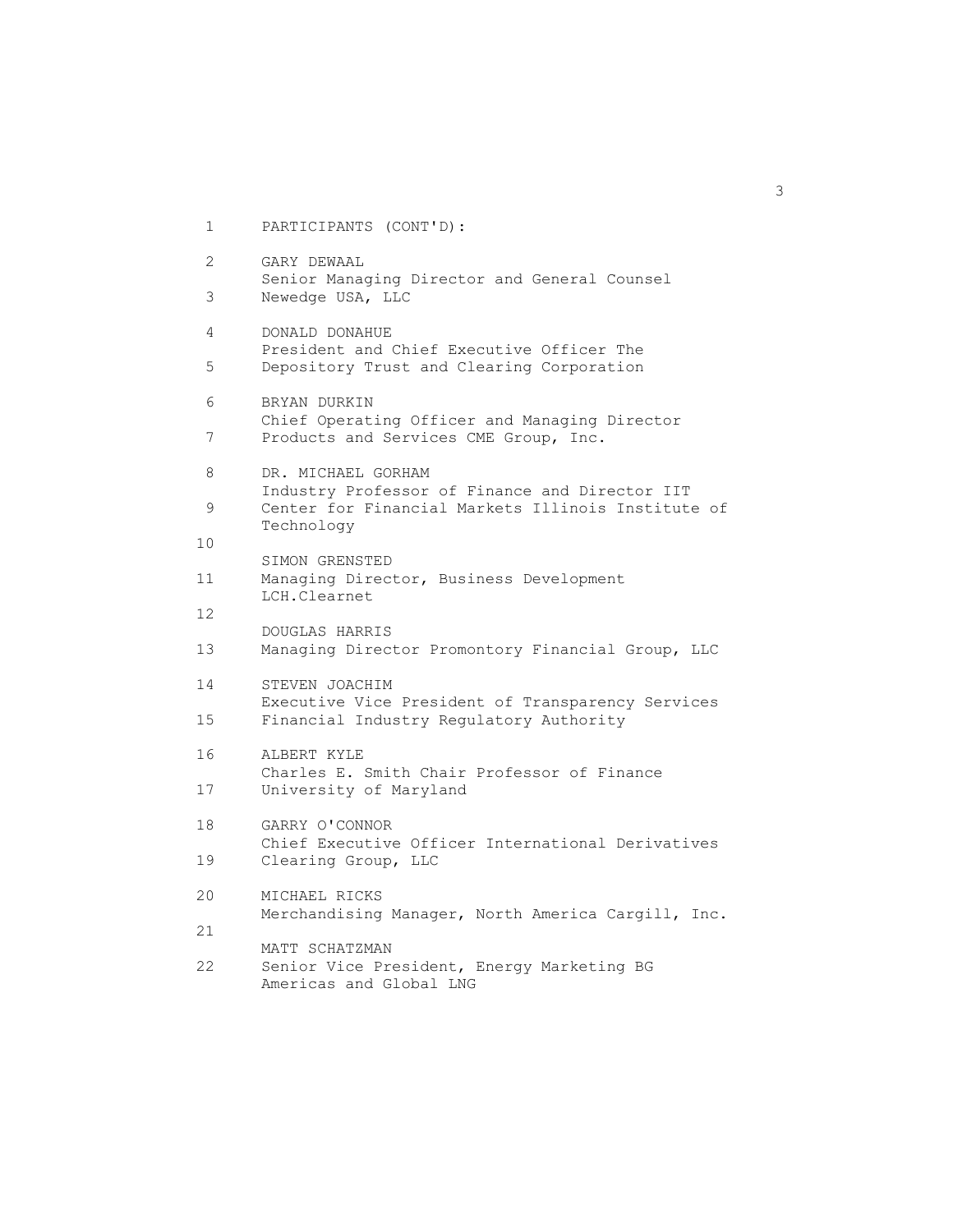1 PARTICIPANTS (CONT'D): 2 THOMAS SECUNDA Chief Technology Officer Bloomberg LP CHARLES VICE 4 President and Chief Operating Officer Intercontinental Exchange MATTHEW WHITE 6 Senior Economist ISO New England, Inc. 7 CHARLES WHITMAN Chief Executive Officer Infinium Capital 8 Management  $\qquad \qquad \star \quad \star \quad \star \quad \star \quad \star$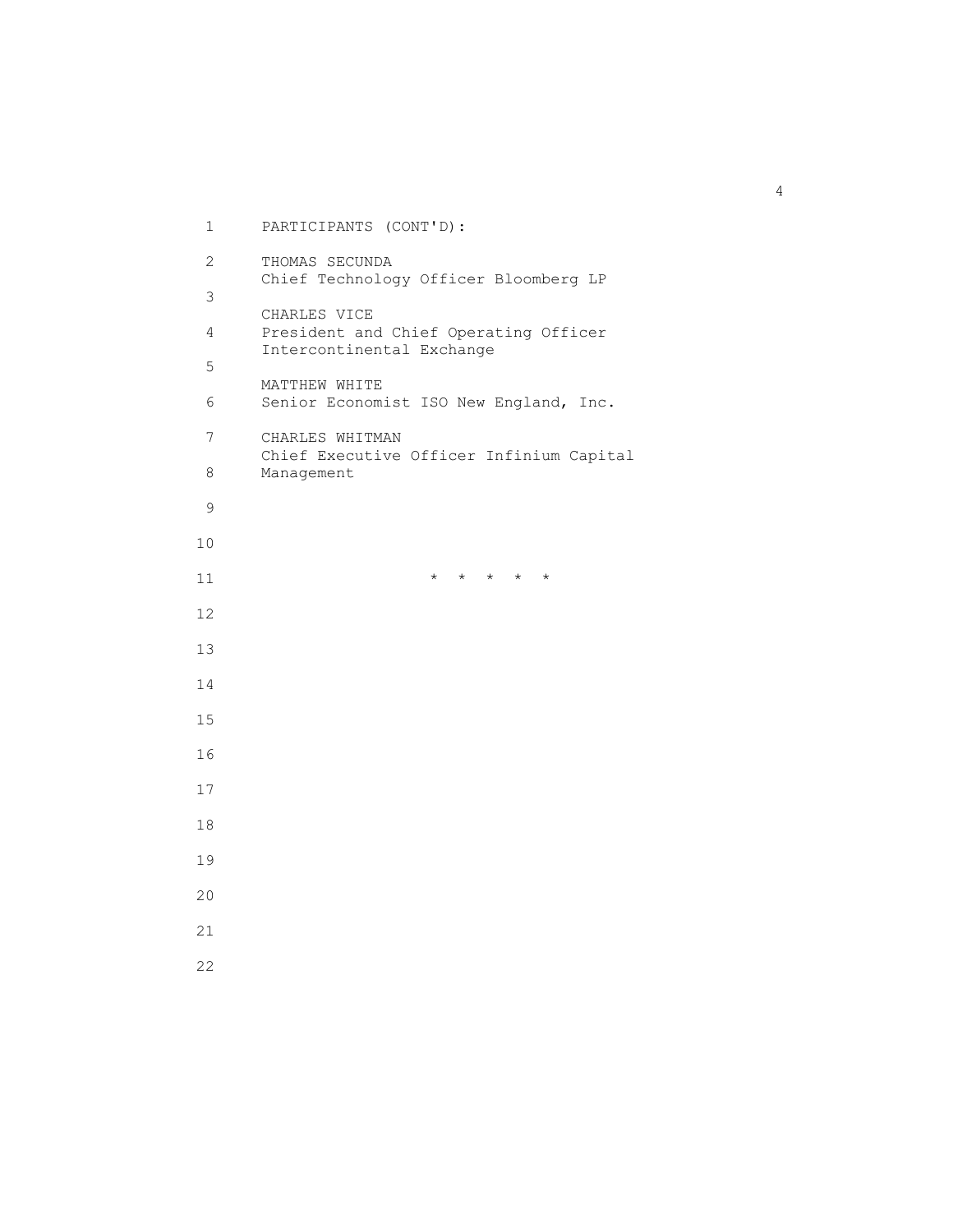| 1              | PROCEEDINGS                                        |
|----------------|----------------------------------------------------|
| $\overline{2}$ | CHAIRMAN O'MALIA: Good afternoon.                  |
| 3              | Today's meeting of the CFTC Technology Advisory    |
| 4              | Committee will address the necessity of applying   |
| 5              | appropriate risk management and best practices for |
| 6              | high frequency and algorithmic trading.<br>As      |
| 7              | futures and equities markets evolve, the speed and |
| 8              | trade volumes are testing boundaries of our        |
| 9              | existing management functionality. This requires   |
| 10             | closer examination by the Commission to determine  |
| 11             | what new or enhanced pre and post trade controls   |
| 12             | are required to ensure the price discovery and     |
| 13             | risk management mission of these markets is        |
| 14             | protected.                                         |
| 15             | I would like to thank my fellow                    |
| 16             | Commissioners for their interest and attendance,   |
| 17             | and I would like to extend a warm welcome and      |
| 18             | sincere thanks to our Committee members for their  |
| 19             | participation today and willingness to join this   |
| 20             | Committee. I'd also like to welcome our three      |
| 21             | presenters who will help inform this debate.       |
| 22             | This Committee has been reestablished              |

<u>5</u>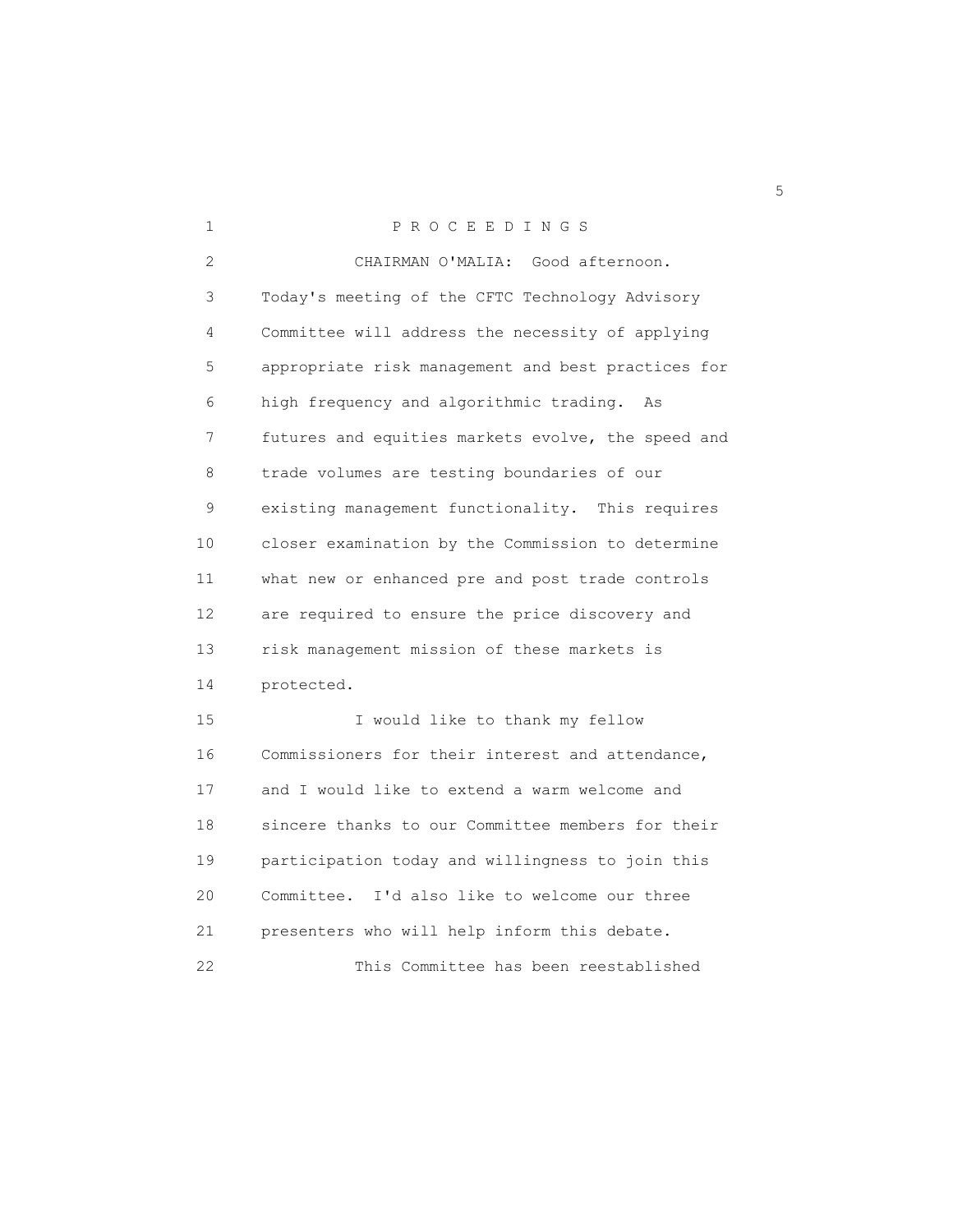1 after five years to provide advice and counsel on 2 technology matters to the Commission. We have 3 assembled 24 individuals representing a cross 4 section of the future and derivatives industry to 5 participate in this Committee. This Commission 6 will face significant technological challenges in 7 implementing the House passed Dodd-Frank Financial 8 Reform Bill, which provides the Commission with 9 vast new authorities and responsibilities over the 10 OTC swaps market. 11 11 It is estimated that the OTC market is 12 ten times the value of the regulated futures 13 market, and the Commission is about to be hit with 14 a tsunami of data and new trade data. 15 Up until now the Commission has had 16 oversight responsibilities over the futures 17 markets and we receive trade data gift wrapped by 18 the exchanges and reporting firms at the end of 19 the day. 20 Under the Dodd-Frank bill, we will have 21 a much larger responsibility to collect data from

22 across markets, including trade repositories and

 $\sim$  6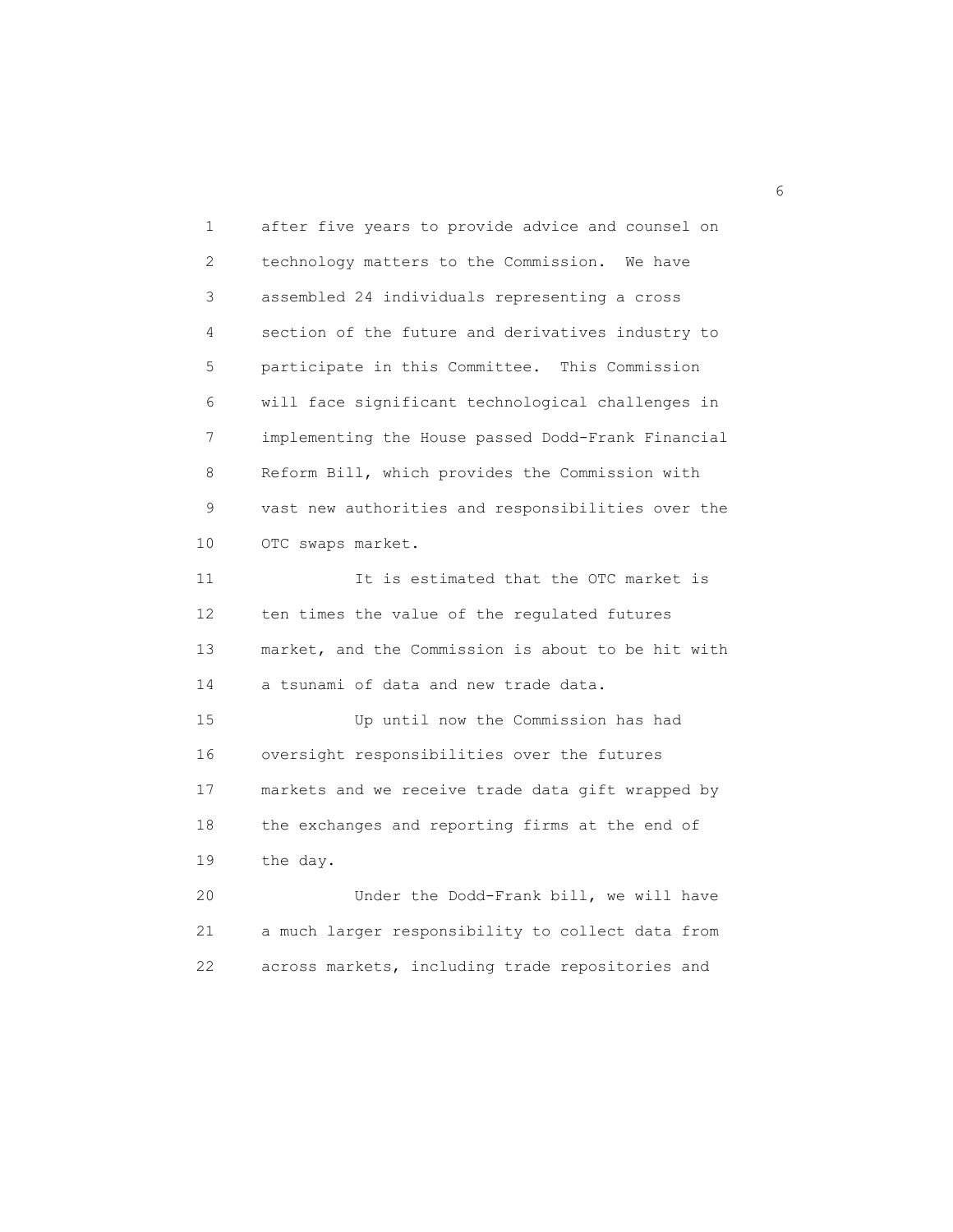1 swap execution facilities and in a form and format 2 that will be useful for conducting our 3 surveillance program.

 4 Today's marketplace has embraced 5 technology and invested hundreds of millions of 6 dollars in increasing the capacity and speed of 7 its platforms. Today trades execute in two 8 milliseconds, 150 times faster than the blink of 9 an eye. In the future we can expect nanoseconds 10 to be the standard in which trades are executed, 11 and a nanosecond is one billionth of a second. As 12 latency is decreased, trade volumes have grown 13 significantly. According to the CME Group, the 14 number of messages have grown exponentially with 15 up to 200 million messages per day and surpassing 16 five billion messages per month.

 17 I believe the Commission is unified in 18 its commitment to deploying technology and 19 understanding the impact technology will have on 20 these markets going forward. The Commission has 21 recently released draft rulemakings regarding 22 co-location and reporting of ownership and control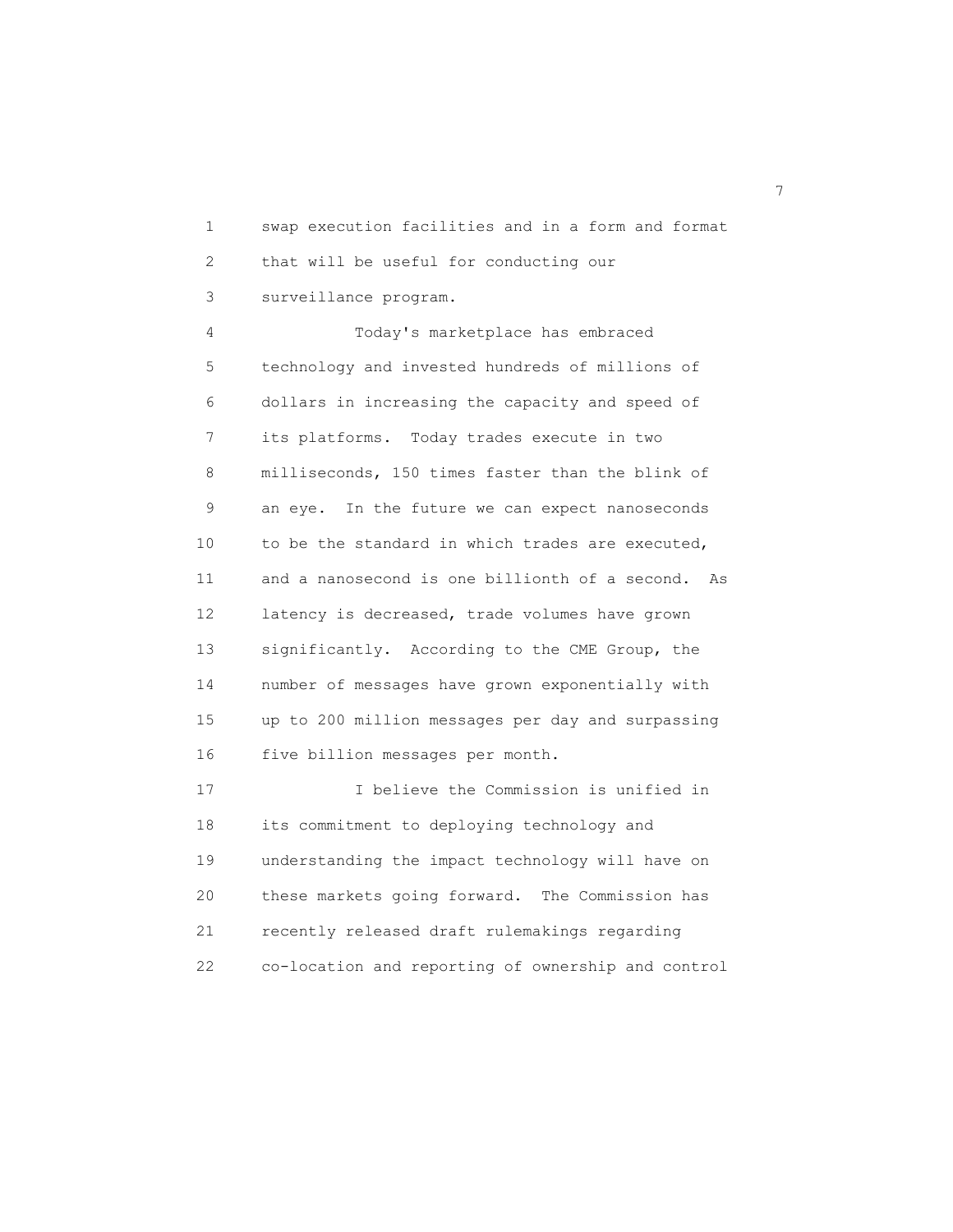1 data. These rules form the foundation of the 2 Commission's strategy to adapt to a technology 3 driven evolution in the markets.

 4 Today we have assembled the best in the 5 business and I look forward to working with this 6 Committee to develop solutions that will enable 7 the CFTC to move into the 21st century and fulfill 8 the statutory mandate proposed by Congress.

 9 Over the next two years, this Committee 10 will address a series of topics and provide advice 11 on a recommended course of action for the 12 Committee. Today's topic for the Committee is, 13 should the Commission or industry adopt best 14 practices in algorithmic and high frequency 15 trading. We're interested to understand which pre 16 and post trade risk management functions should be 17 applied to ensure the markets will continue to 18 serve the essential risk management role and 19 enable evolution and technology.

 20 I recognize that just as trading left 21 the pit and migrated to the computer screen, it is 22 inevitable that technology will continue to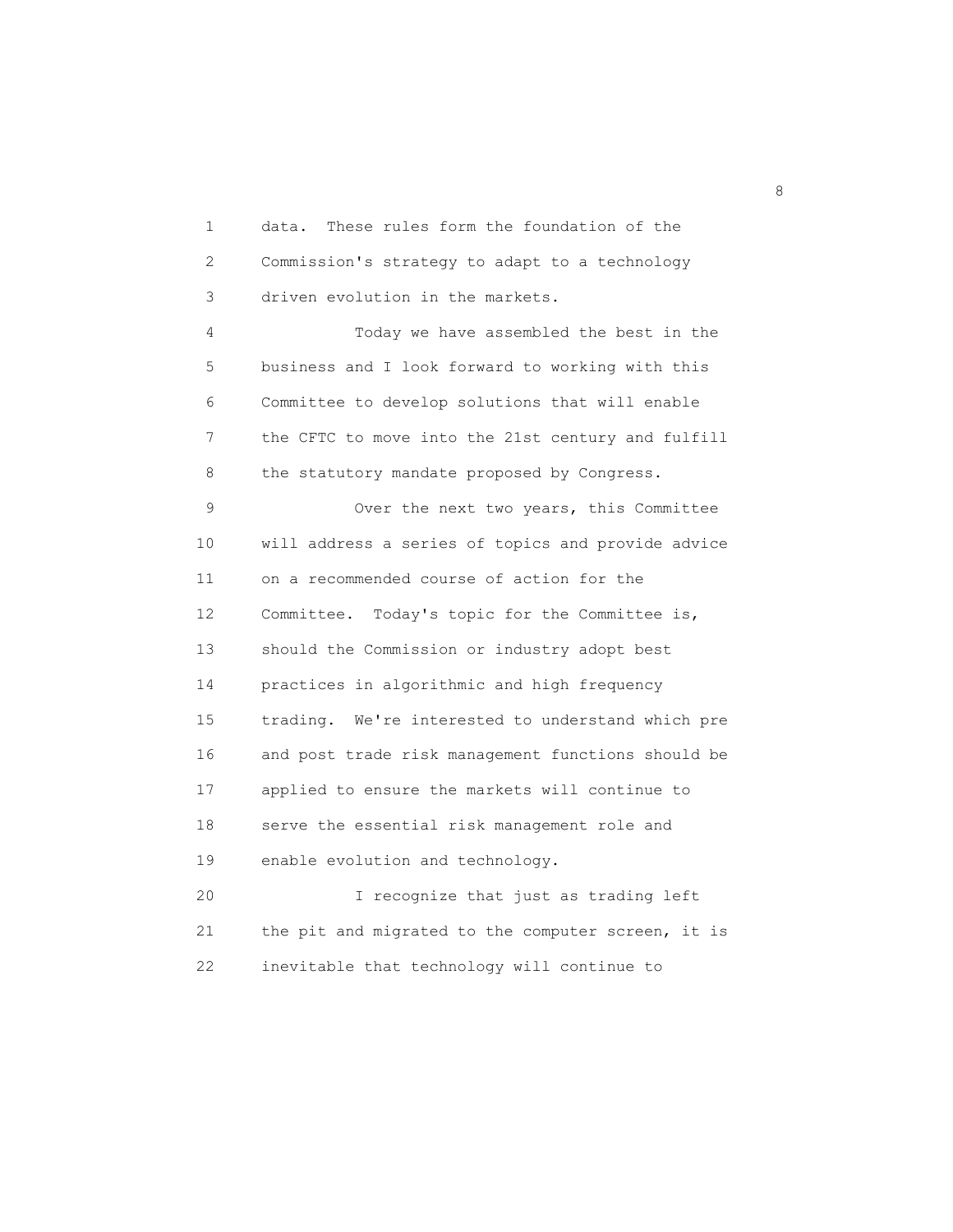1 challenge our existing market design. We must 2 adapt to a new regime of oversight and 3 surveillance ensuring the mission and customers 4 are protected. 5 Trading strategies are only as good as 6 their designers, and this element of risk must be 7 accounted for in the new pre trade 8 functionalities. There's a limit to what an 9 exchange can do and some of this responsibility 10 must be born by the traders themselves. 11 Following the May 6th Flash Crash, there 12 have been many questions regarding the role of 13 computer trading strategies that may have had 14 contributed to the rapid moves in the market 15 during the 20 minute period. Today the Futures 16 Industry Association will present its paper 17 outlining several best practices that could be 18 applied as an element of granting direct market 19 access. I'm interested to hear from our Committee 20 members whether the proposals are adequate and if 21 additional control should be implemented. 22 More specifically, I would like to

en de la construcción de la construcción de la construcción de la construcción de la construcción de la constr<br>1990 - En el construcción de la construcción de la construcción de la construcción de la construcción de la co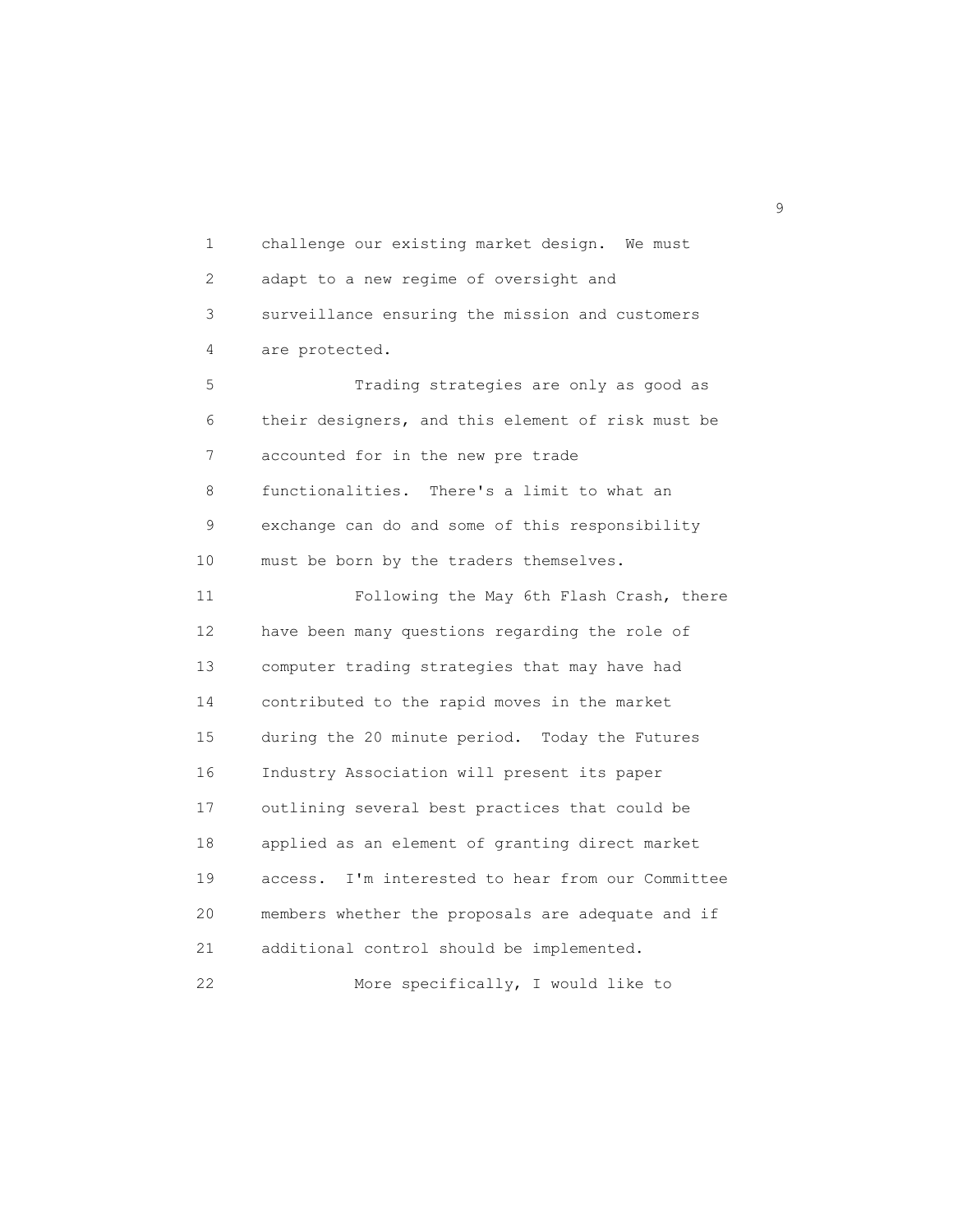1 understand what can be done to prohibit wash 2 sales, which I find to be a totally unacceptable 3 practice, yet the FIA paper believes such trading 4 is inevitable in a high frequency regime. 5 As I noted in the beginning, 6 technological innovations in the market require 7 the Commission to carefully consider applying new 8 management tools. We have assembled a range of 9 market experts and I hope they will not be shy 10 about offering their opinions and alternative 11 solutions in this debate today. Let me turn to 12 the other Commissioners before we hear from our 13 presentations. And I appreciation everyone's 14 attendance here. Mr. Chairman. 15 CHAIRMAN GENSLER: Good afternoon. 16 Thank you, Commissioner O'Malia, for chairing 17 today's meeting, but also thank you for suggesting 18 that we restart this Committee after five years. 19 I think that we probably should have had it all 20 those years anyway, but it's incumbent upon us to 21 get the advice of a panel of experts like this. 22 The futures marketplace, of course, has evolved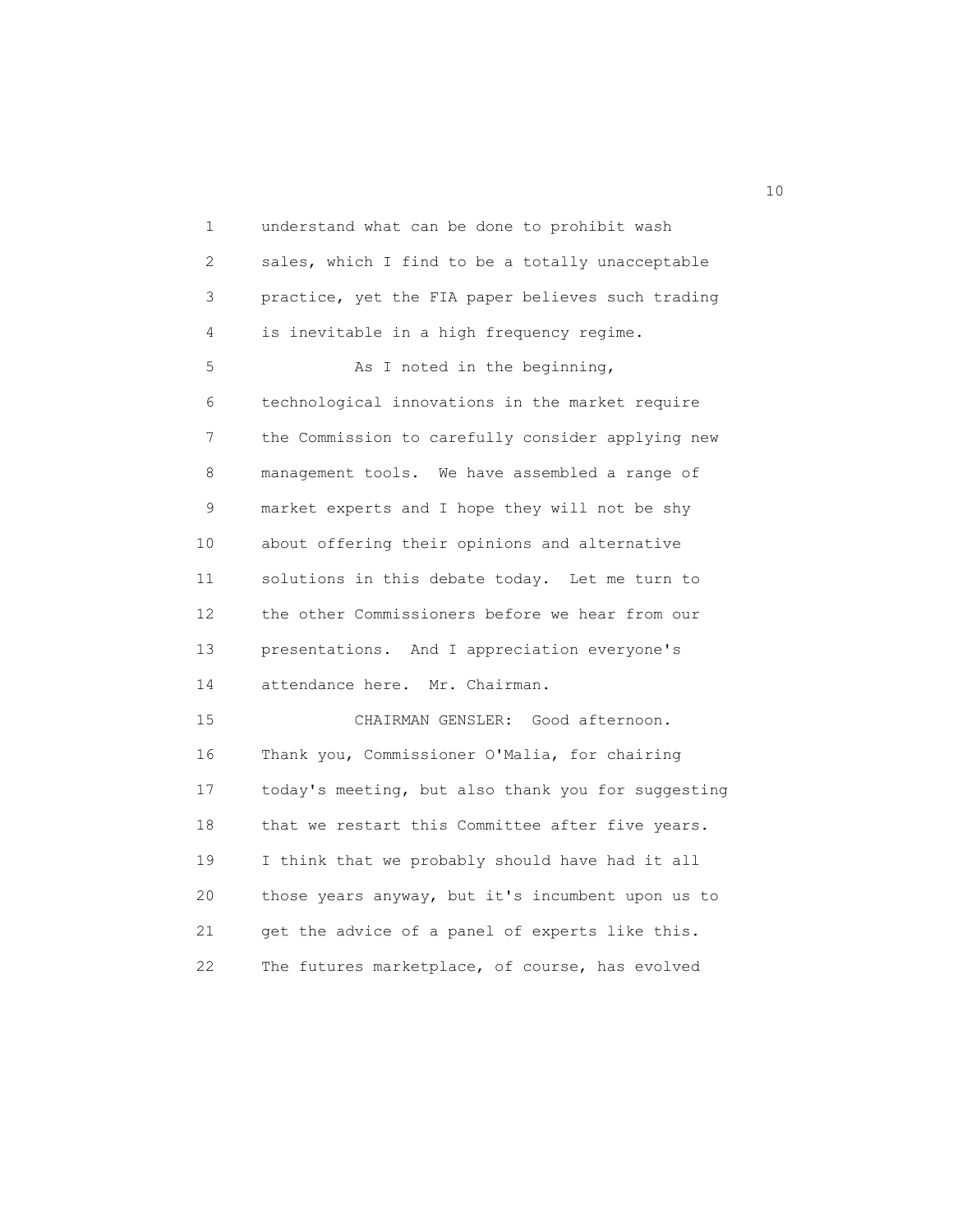1 from an open outcry market, it's evolved 2 tremendously in the last decade. In fact, I think 3 today's marketplace, roughly 90 percent of the 4 marketplace is now traded electronically. And 5 though, as Commissioner O'Malia said, we're 6 fortunate to receive daily trade data and position 7 data electronically. There's still much we have 8 to learn and a great deal more we need to do 9 regarding technology just as -- for examples, 10 while in some cases we still actually receive 11 things in paper form. 12 We're actually actively considering 13 putting out rules to automate our Form 40's and 14 Form 102's. And if I went down the other forms 15 that we still get paper-wise, you would say, well, 16 what about rules for those. Well, you know, we 17 have to take it a step at a time. But we're 18 fortunate to get all our trade data and position 19 data, though, electronically, as Commissioner 20 O'Malia said. 21 We also, internally, we're moving 22 towards automation of our own surveillance. We

11 and 12 and 13 and 14 and 15 and 16 and 17 and 17 and 17 and 17 and 17 and 17 and 17 and 17 and 17 and 17 an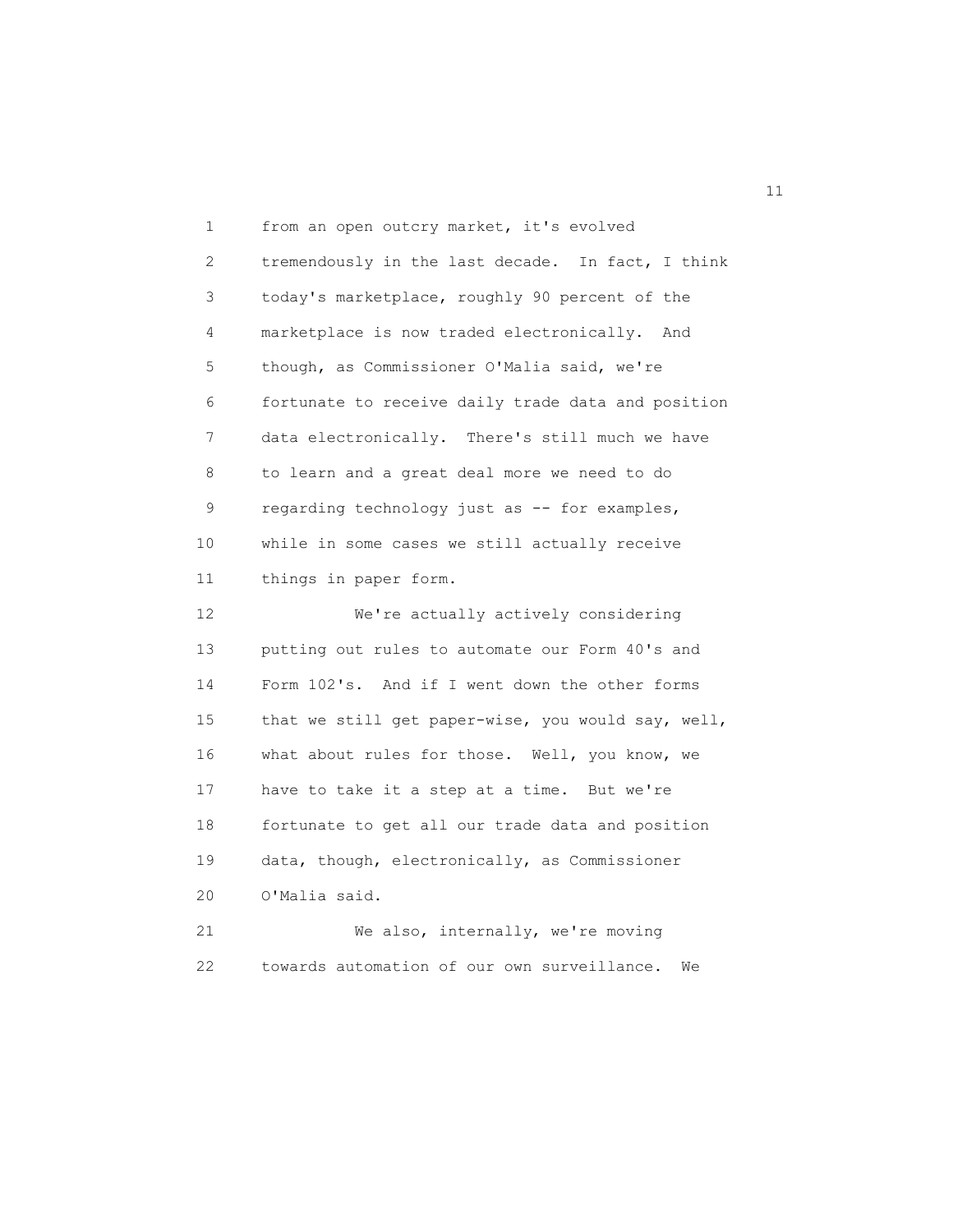| 1  | have a terrific expert staff that surveils the     |
|----|----------------------------------------------------|
| 2  | markets, looks at trade practices and so forth,    |
| 3  | along with the exchanges and the SRO's. But while  |
| 4  | market participants have the technology to         |
| 5  | automate their trading, we're really just now      |
| 6  | moving towards 21st century technology to have     |
| 7  | automated surveillance, looking at trade           |
| 8  | practices, having flags and filters in the         |
| 9  | automated data base, so that our professional      |
| 10 | staff of economists and analysts and lawyers can   |
| 11 | benefit from 21st century technology.              |
| 12 | Also, aside from the regulation of the             |
| 13 | futures marketplace, I'm very pleased that we're   |
| 14 | on the verge of passage of financial regulatory    |
| 15 | reform legislation as the Senate takes up the much |
| 16 | needed reform in the derivatives marketplace       |
| 17 | tomorrow.                                          |
| 18 | And as we take on, hopefully with the              |
| 19 | Senate's concurrence with the House, and the       |
| 20 | President moving forward with this bill, as we     |
| 21 | take on additional oversight of the                |
| 22 | over-the-counter derivatives marketplace, the      |

12<br>12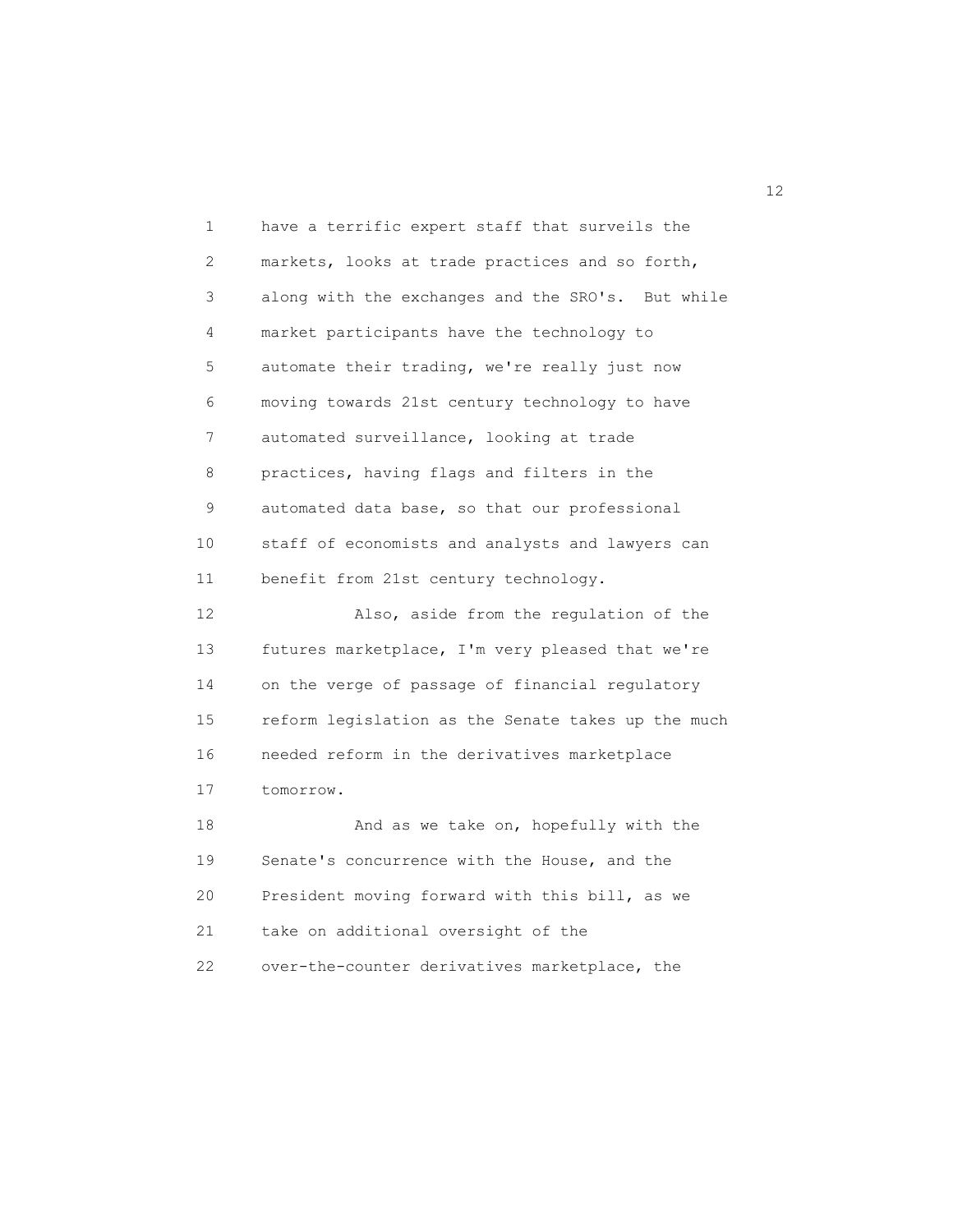1 advice of this Committee, along with many other 2 members of the public, is going to be widely 3 sought, and we're going to consult broadly 4 considering how the technology aspects of all of 5 our rule writing.

 6 Commissioner O'Malia talked about data 7 repositories, but it's going to be the data 8 requirements for swaps dealers, the data 9 requirements for clearinghouses, the data 10 requirements for what's called major swap 11 participants, all of which we are to prescribe in 12 rule, working actively with the Federal Reserve 13 and the SEC and the other federal regulators, and 14 the international community, as well. So this 15 Committee will be very helpful in giving us advice 16 directly today, but also as we go forward in the 17 rule ranking.

 18 So lastly I just want to say that I look 19 forward to hearing from the panelists today on the 20 views on the specific topics of today around 21 algorithmic and high frequency trading, but I'm 22 sort of upping the bar to all those other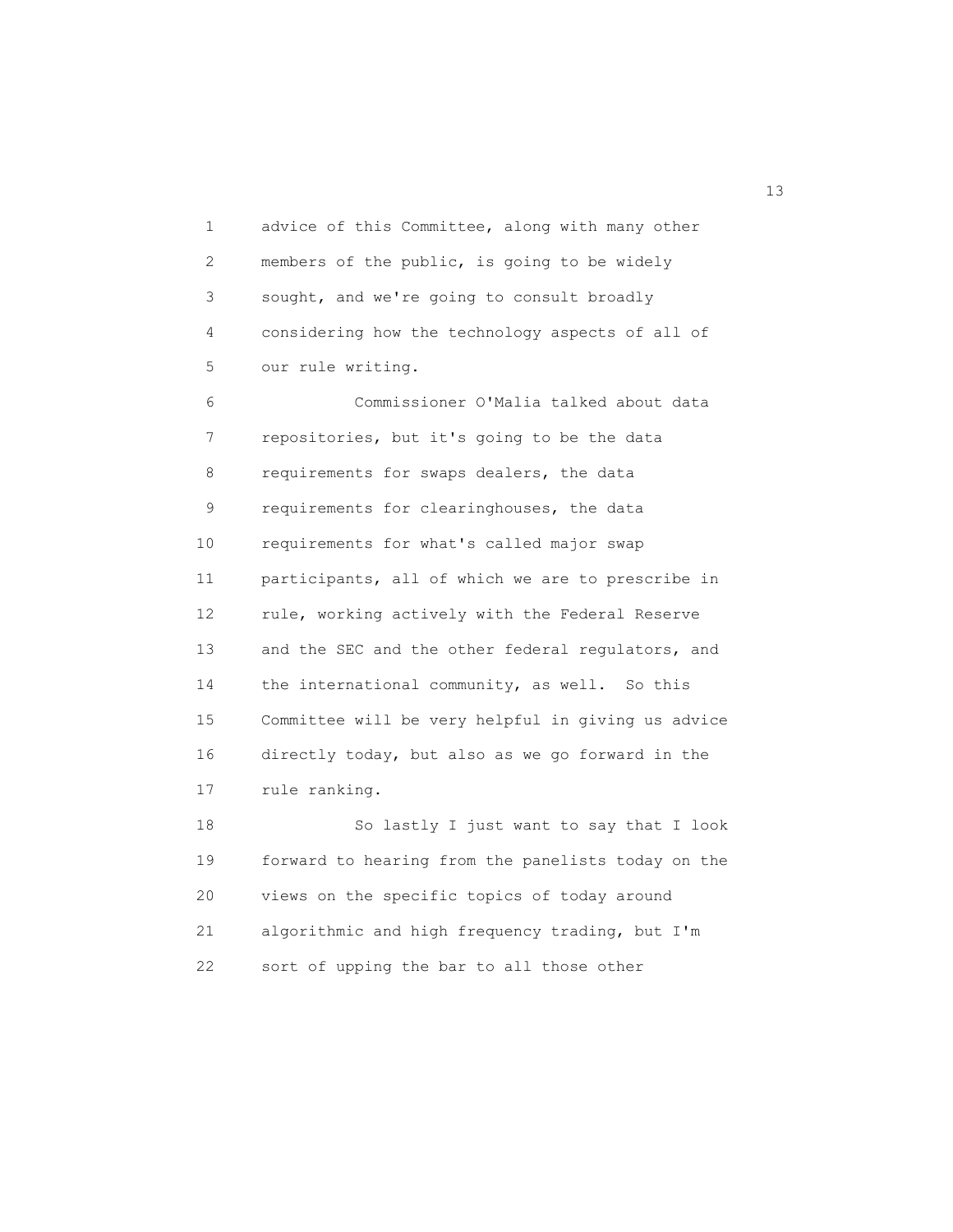1 subjects, if that's all right, Commissioner

2 O'Malia.

 3 I want to thank my fellow Commissioners, 4 because it took all of us to actually approve this 5 Committee and get it in place, and approve all of 6 you. We actually have to sign off on, you know, 7 the way we work as a Commission, on all of you 8 being here today, because I know you'll play a 9 significant role in informing all five of us on

 10 these emerging challenges, and, of course, as we 11 move forward, and have a dialogue with the public 12 about the over-the-counter derivatives

13 marketplace.

 14 CHAIRMAN O'MALIA: We are joined by 15 Commissioner Dunn by telephone. Commissioner 16 Dunn, do you care to make an opening statement? 17 COMMISSIONER DUNN: Yes, Mr. Chairman, 18 and thank you very much for convening this first 19 meeting of the newly reconstituted Technology 20 Advisory Committee. I look forward to hearing 21 from the experts gathered today, and I hope that 22 their thoughts and insights can help to inform the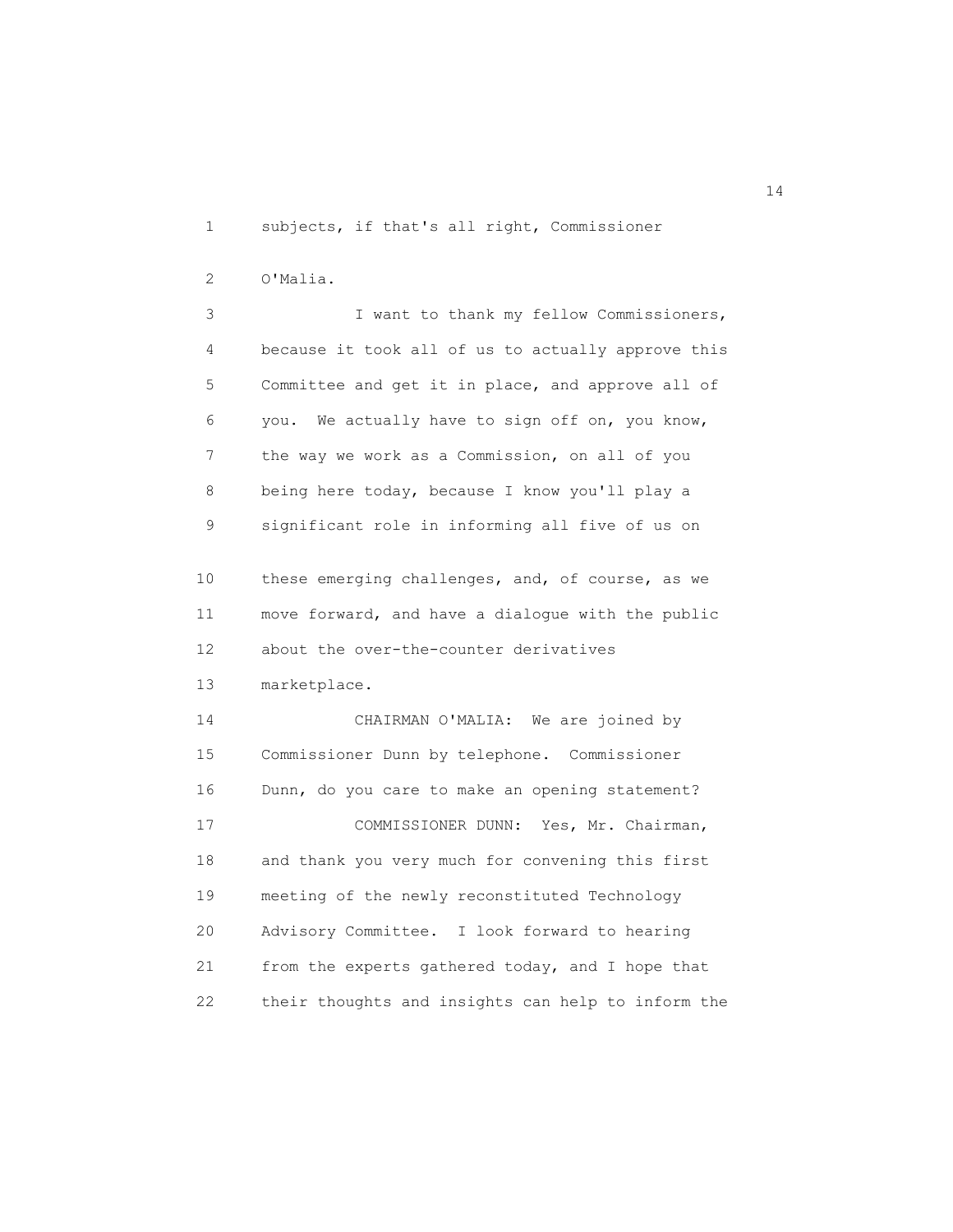1 Commission as we move forward into an era in our 2 industry where technology has begun and will 3 continue to be a dominant force in the markets we 4 regulate. 5 Since I first began reading stories 6 about the impact of high frequency and algorithmic 7 trading in the markets, I was struck about how far 8 technology has taken us in the short period of 9 time since I joined the Commission. 10 When I arrived in 2004, traders will 11 still in the pits, and the sophistication of 12 electronic trading was growing so rapidly that it 13 is my fear that the Commission may be unable to 14 keep pace with the market and its users. 15 In this brave, new world, Crop Reports 16 seem like an antiquated tool and a map of physics 17 degree from MIT may be the prerequisite for

 18 talents of members for development of successful 19 trading strategies.

 20 Fortunately for us, Commissioner O'Malia 21 has restructured this Advisory Committee at a time 22 when the talents of the members gathered today are

15 and 15 and 15 and 15 and 15 and 15 and 15 and 15 and 15 and 15 and 15 and 15 and 15 and 15 and 15 and 15 and 15 and 15 and 15 and 16 and 16 and 16 and 16 and 16 and 16 and 16 and 16 and 16 and 16 and 16 and 16 and 16 an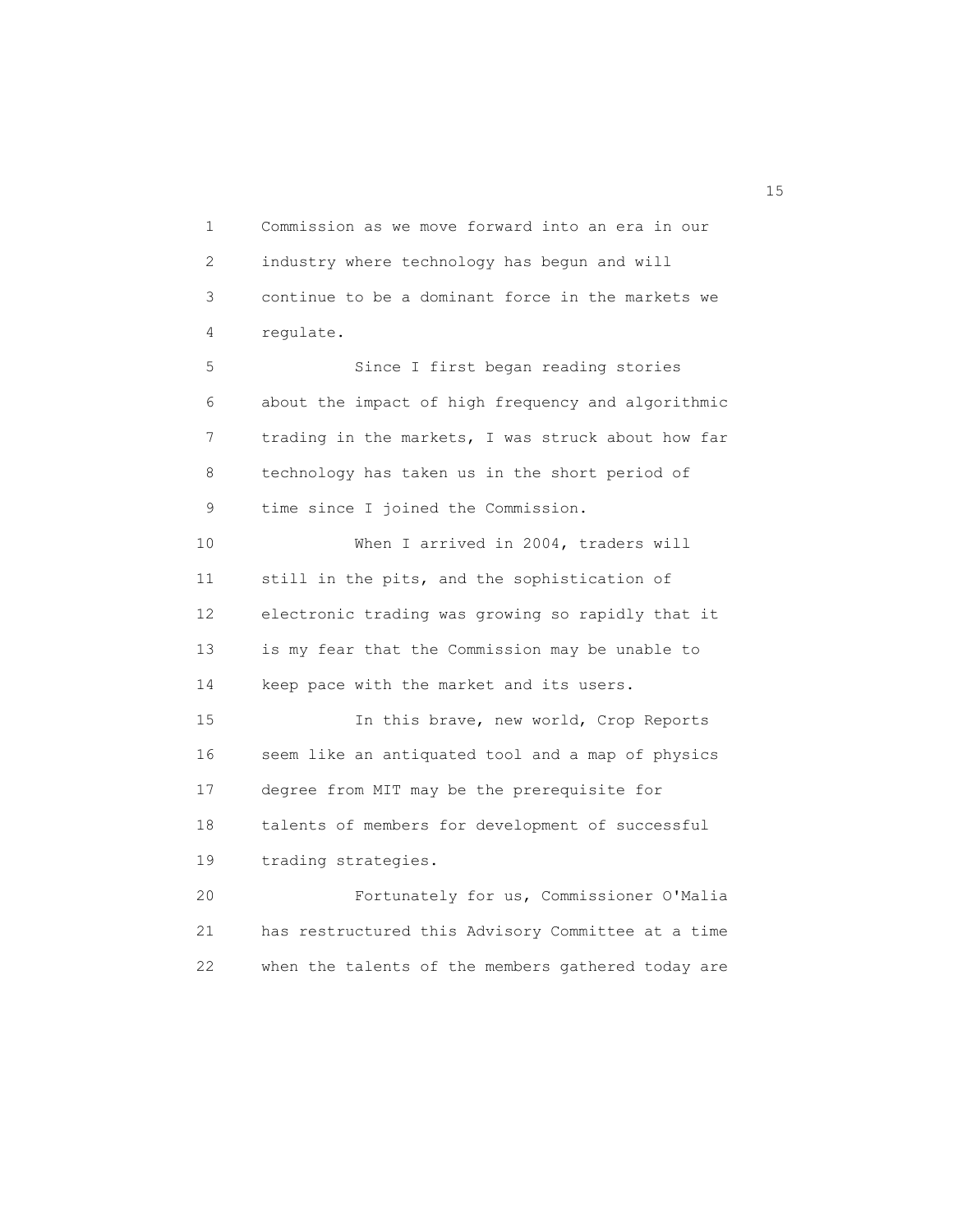1 truly needed to help the Commission to make sense 2 of trading that changes more swiftly than it ever 3 has in the past. It's my hope that the Commission 4 will continue to develop the expertise in-house to 5 handle the technology advances in our marketplace 6 and that our staff can work with the members of 7 this Committee to ensure market transparency and 8 efficiency. I want to thank all of you for your 9 service and I look forward to today's 10 presentations. 11 CHAIRMAN O'MALIA: Thank you, 12 Commissioner Dunn. Commissioner Sommers. 13 COMMISSIONER SOMMERS: Thank you, Mr. 14 Chairman. I just want to congratulate you on your 15 first meeting of the Technology Advisory 16 Committee. This Technology Advisory Committee is 17 very important to the Commission. Its relevance 18 in today's marketplace has really never been 19 higher. And since the five years since the 20 Committee has met, the industry, as you know, has 21 continued to grow and evolve. And we have seen 22 electronic platforms gain more and more volume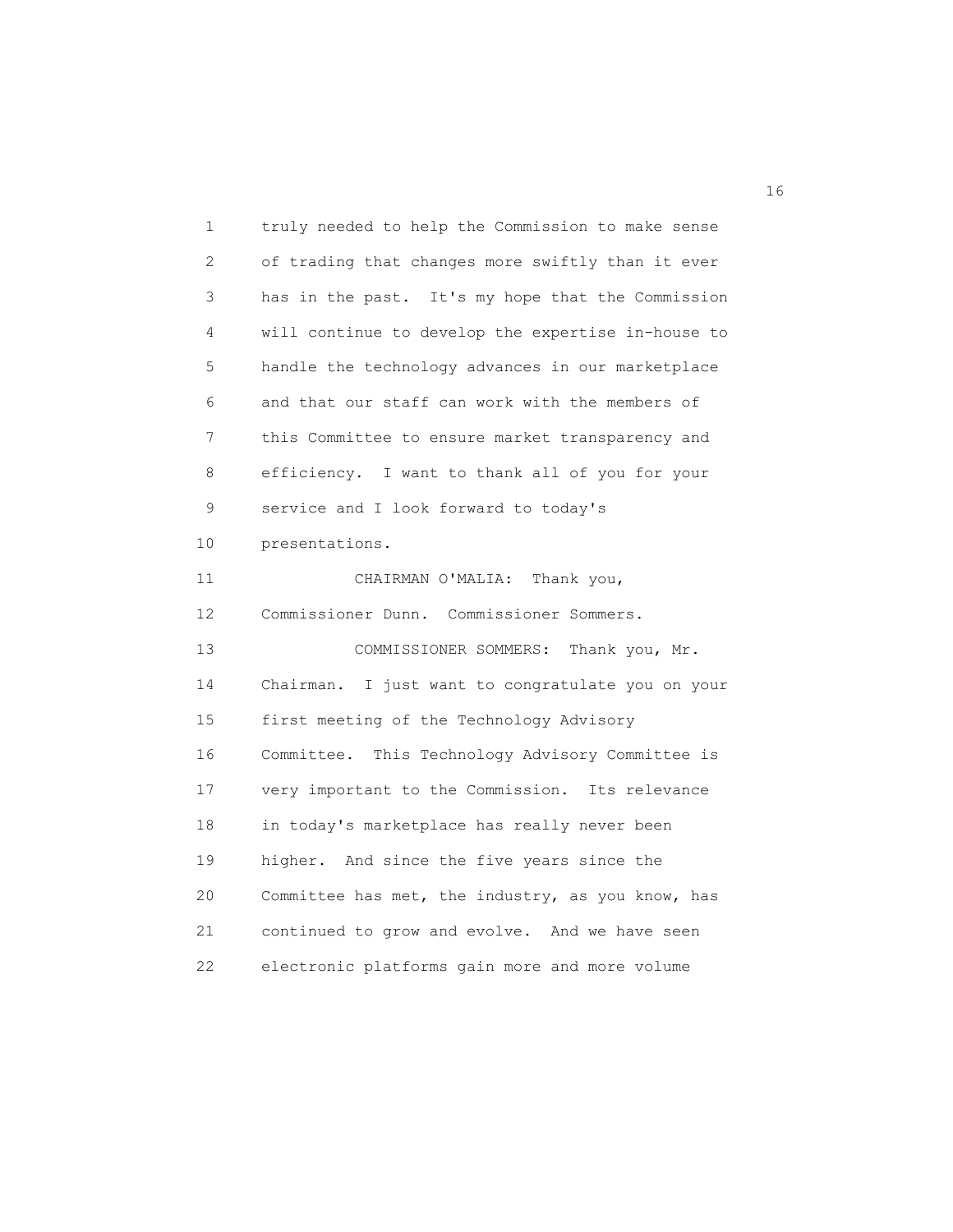1 while trading floors have closed.

 2 Technology is one of the key components 3 of market innovations. And as regulators across 4 the globe examine the appropriate regulatory 5 structures for our financial markets, these 6 technology issues are at the forefront of all of 7 the issues or concerns that the regulators may 8 have. And I'm very interested in especially the 9 issues that are on the agenda today of high 10 frequency or algorithmic trading and market access 11 issues. And I just want to thank all of you for 12 donating your time to the CFTC and being here to 13 advise us on these issues. 14 CHAIRMAN O'MALIA: Thank you. 15 Commissioner Chilton. 16 COMMISSIONER CHILTON: Thanks, and 17 thanks, Mr. Chairman, and thank you, Mr. 18 Chairman. What I'm looking to get out of this is 19 really some education from you all. I think that, 20 you know, the computer technology, as Commissioner 21 Dunn said, you know, has changed everything, and 22 with regard to the Flash Crash, not that computer

17<sup>1</sup>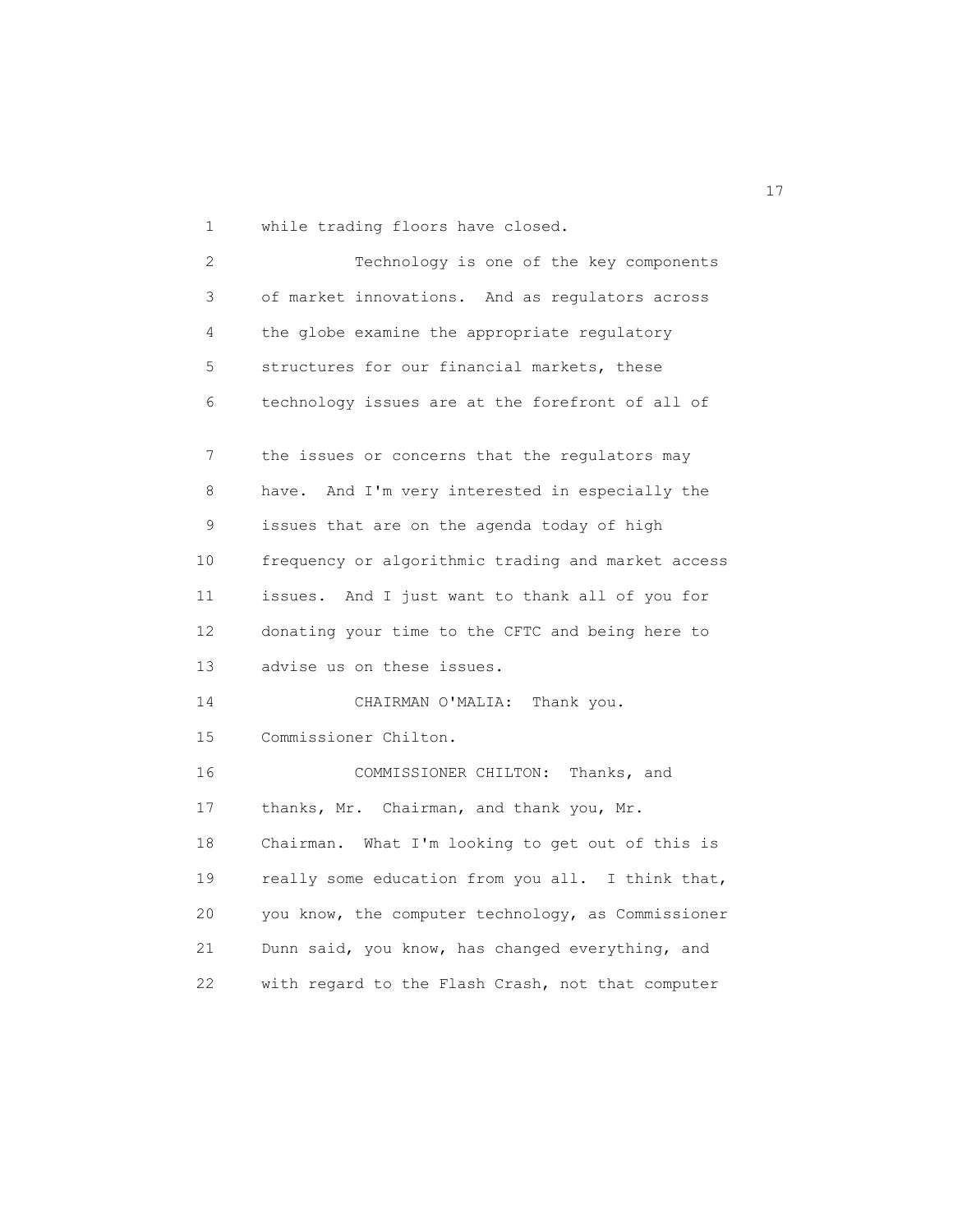1 technology was the impetus certainly, but it 2 certain exacerbated my view, the down and the 3 rebound, and so it's just something new that we 4 have to pay attention to.

 5 When I was a teenager, I did something 6 really stupid. Kenny Mirr and I took out his 7 folks' new car, and we went faster than I'll even 8 admit here, really fast, the fastest I've ever 9 been in a car, and we didn't know all of the 10 ramifications, and we weren't so -- we were pretty 11 stupid. There's also this new car out, I don't 12 know who knows about it, called the Tango. The 13 Tango is this car, it's an electric car, George 14 Clooney has one, it will go 150 miles an hour in 15 like ten seconds, but just because it can doesn't 16 mean it should or that we should all the time. 17 Just because something is fast doesn't mean it's 18 all great. So, you know, computer technology is 19 super, it adds liquidity to the market, it adds 20 access like we've never seen, and for auditors and 21 for exchanges, for regulators and for exchanges, 22 it's great because we get a data trail.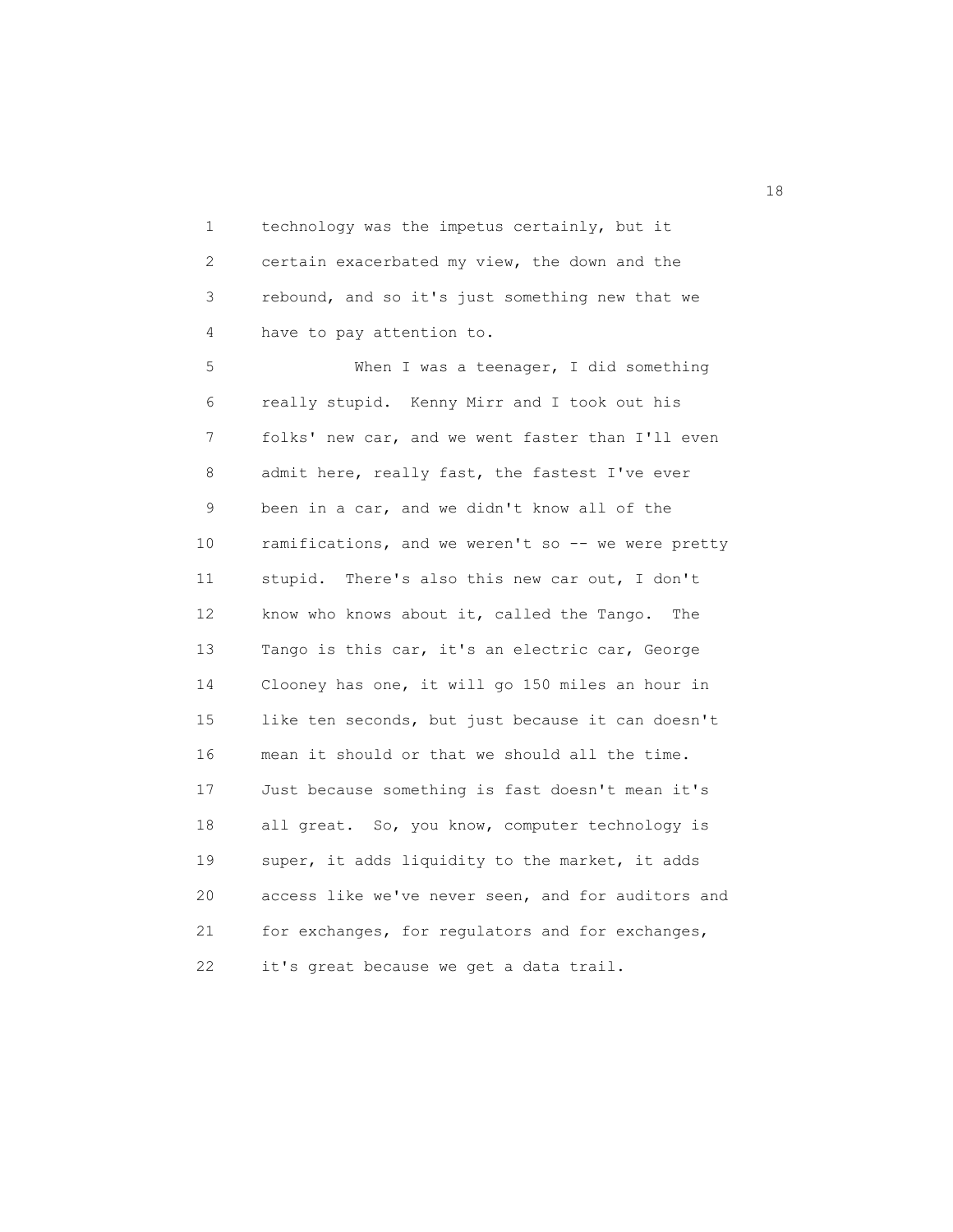1 So there's many great things about it, 2 and I'm not suggesting we should limit it in any 3 way, but this Committee will be really helpful in 4 getting us to think about these myriad different 5 ramifications of it, and if we just keep an open 6 mind, then I'm sure that we can consider what, if 7 anything, we ever need to do about it. So thank 8 you again for you all being here, I appreciate 9 your time. I know it's sort of a pain to take it 10 out of your days, but we very much appreciate it. 11 Thank you. 12 CHAIRMAN O'MALIA: Thank you. What kind 13 of car were you driving? 14 COMMISSIONER CHILTON: Not a Tango. 15 CHAIRMAN O'MALIA: Since this is our 16 first meeting, I thought we would -- it would be 17 helpful to go around the room briefly, give us 18 your name and who you're representing. And let me 19 just reiterate that we greatly appreciate your 20 participation here. This is an interesting and 21 complex issue and will be an important part of our 22 markets going forward, so your input is invaluable

19 and 19 and 19 and 19 and 19 and 19 and 19 and 19 and 19 and 19 and 19 and 19 and 19 and 19 and 19 and 19 an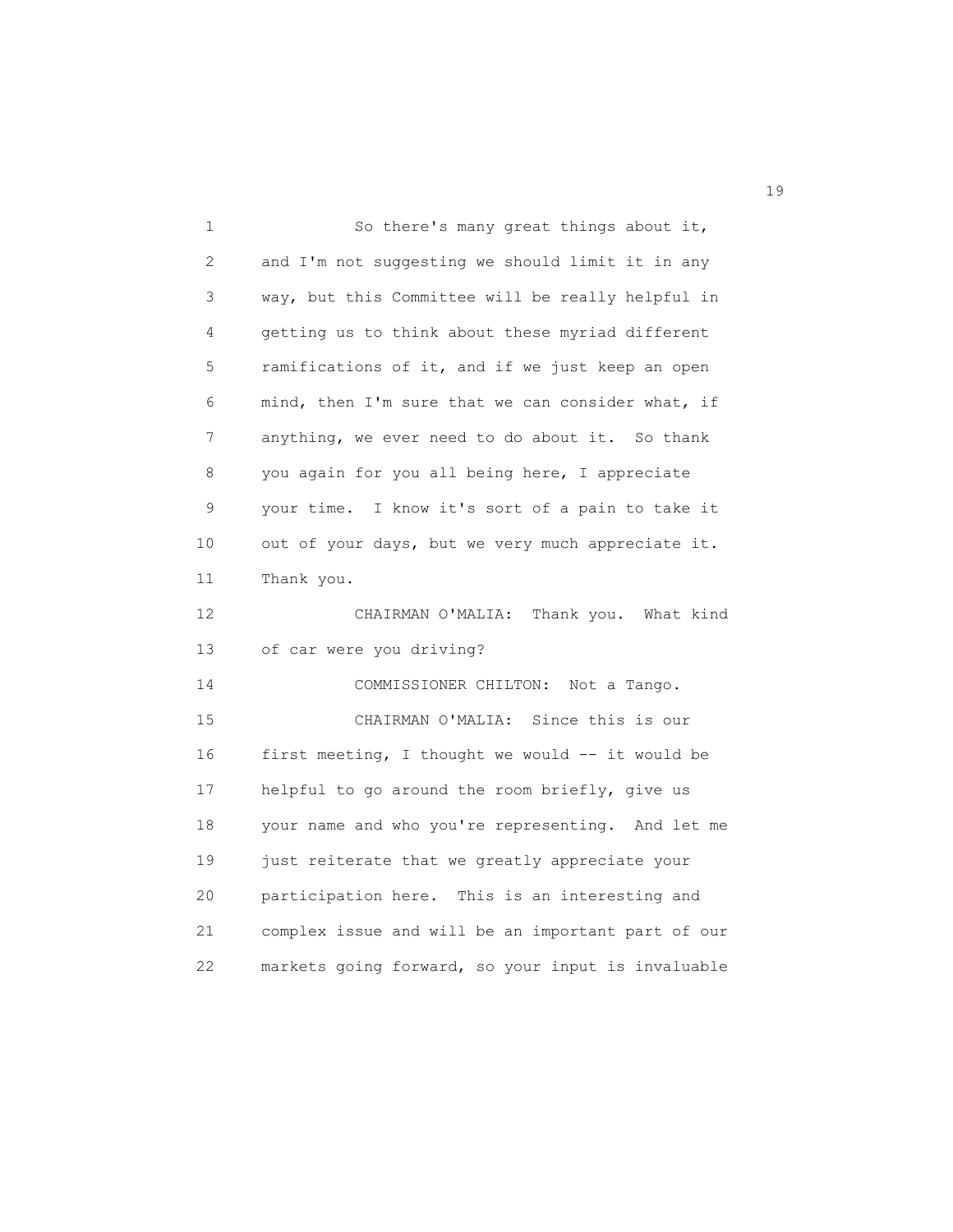1 at this point. We can start with Doctor Bates. 2 DR. BATES: Thank you. Hi, I'm John 3 Bates and I'm the CTO of a company called Progress 4 Software. I also founded part of our company 5 called a Palmer. And we're in the space of high 6 frequency trading, working with, you know, buy 7 side and sell side, algorithmic trading, free 8 trade risk, market surveillance, now working with 9 trading venues and regulators. So I've been 10 enjoying learning about that for the last ten 11 years. 12 MS. BOULTWOOD: Hi, I'm Brenda 13 Boultwood, I'm the Chief Risk Officer at 14 Constellation Energy. We're a national energy 15 company focused on generation, as well as sales of 16 energy to end user customers. We participate in 17 power, gas, oil markets, and, you know, feel that 18 this Committee working collaboratively with the 19 CFTC will, you know, come up with the best 20 interpretation of financial reform. And, you 21 know, it's a pleasure to be here and I look 22 forward to working with all of you.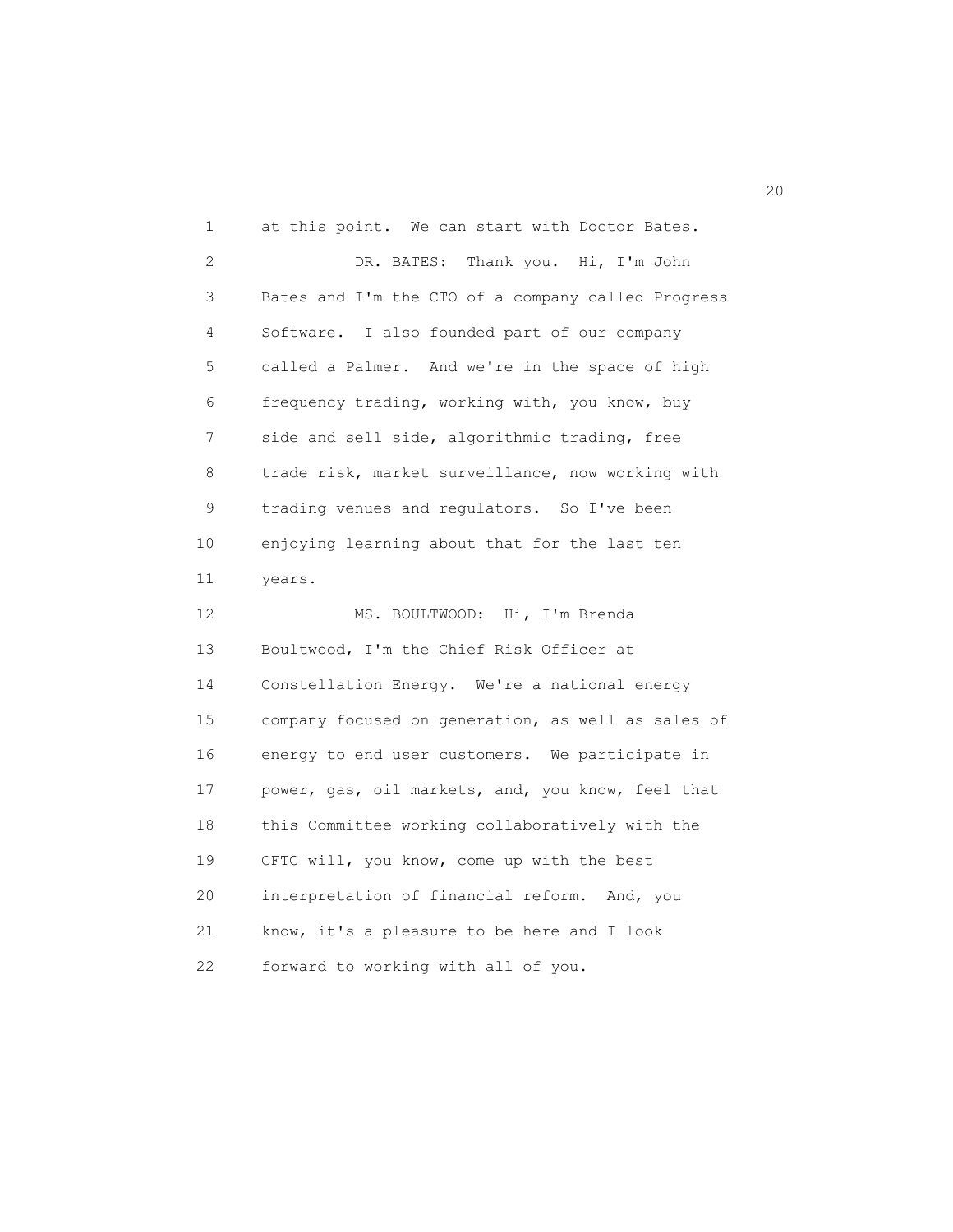1 CHAIRMAN O'MALIA: And Brenda should 2 have said from Baltimore. 3 MS. BOULTWOOD: From Baltimore, and 4 before that, financial services in New York and 5 some time as an academic, as well. 6 MR. BREYAULT: Good afternoon. My name 7 is John Breyault, I'm the Vice President of Public 8 Policy, Telecommunications and Fraud at the 9 National Consumers League. We are a national 10 organization, we're actually the nation's oldest 11 consumer organization founded in 1899. And my 12 role here is to advocate on behalf of consumers 13 and workers to ensure that prices are kept 14 reasonable and predictable for end users. 15 MR. COSGROVE: I'm Michael Cosgrove, I'm 16 Managing Director and Head of Commodities and 17 Energy for GFI and North America. GFI is a global 18 interdealer broker. We match principals in a 19 broad range of financial and credit and commodity 20 markets globally. And I'm pleased to be here. 21 MR. DEWAAL: My name is Gary DeWaal, I'm 22 Senior Managing Director and General Counsel for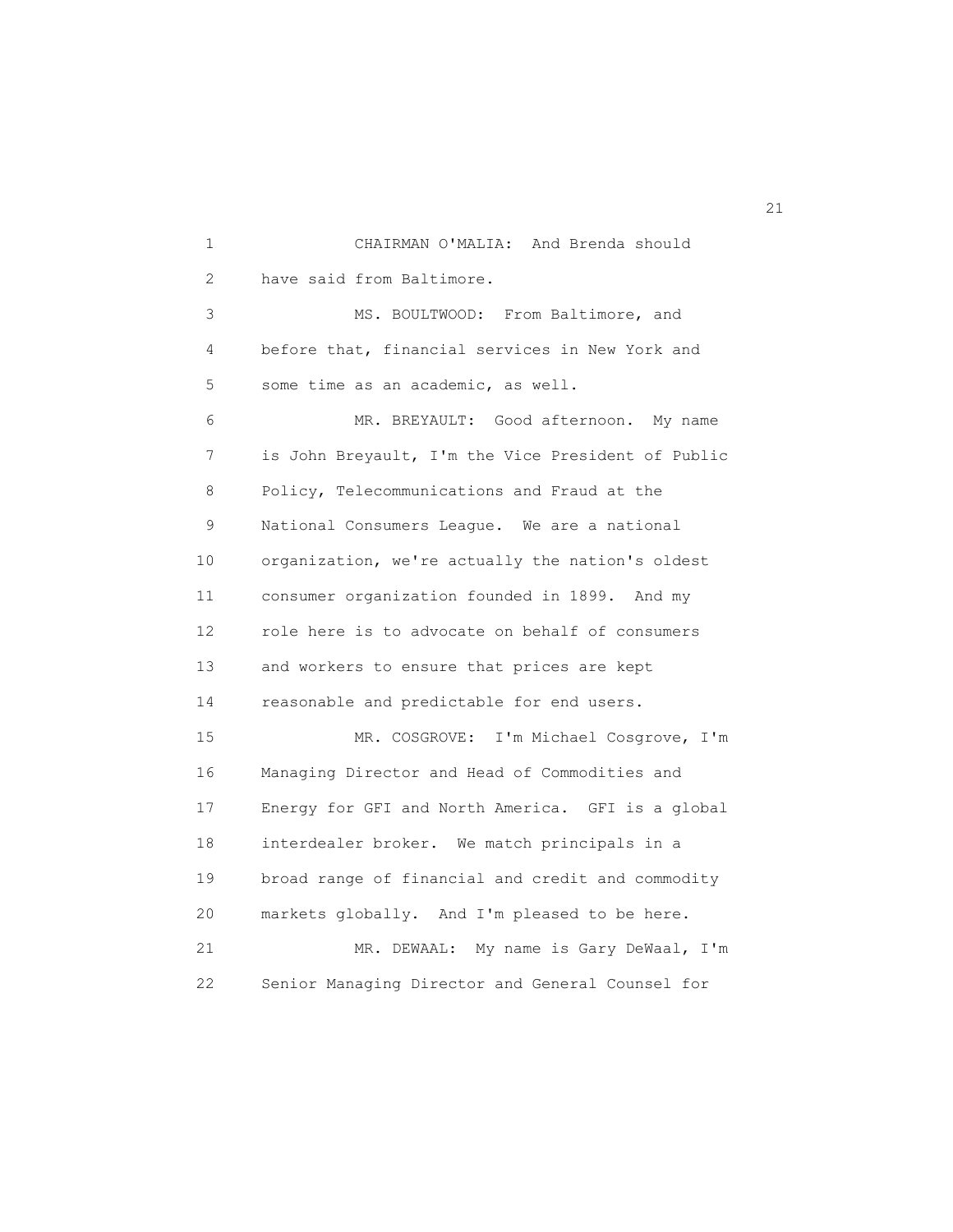1 Newedge based in Paris. We're a joint venture 2 between Societe Generale and Credit Agricul 3 Corporate Investment Banking. We're one of the 4 world's largest, if not the largest exchange 5 traded derivatives broker. We're members of most 6 of the major derivatives exchanges around the 7 world. And, obviously, the topics that are going 8 to be discussed in this Committee are very 9 important to us and our clients, and we're honored 10 to be here. Thank you. 11 MR. HARRIS: I'm Doug Harris, Managing 12 Director, Promontory Financial Group. We provide 13 consulting services in areas of risk management, 14 compliance, corporate governance, internal 15 controls to the financial services industry. I'm

 16 happy to say that one of our previous clients was 17 the CFTC, and we provided advice to the Commission 18 in connection with the enhancement of their market 19 surveillance program.

 20 Formerly I was General Counsel and Chief 21 Operating Officer of Broker Tech Futures Exchange 22 and Broker Tech Clearing Corporation and General

22<br>22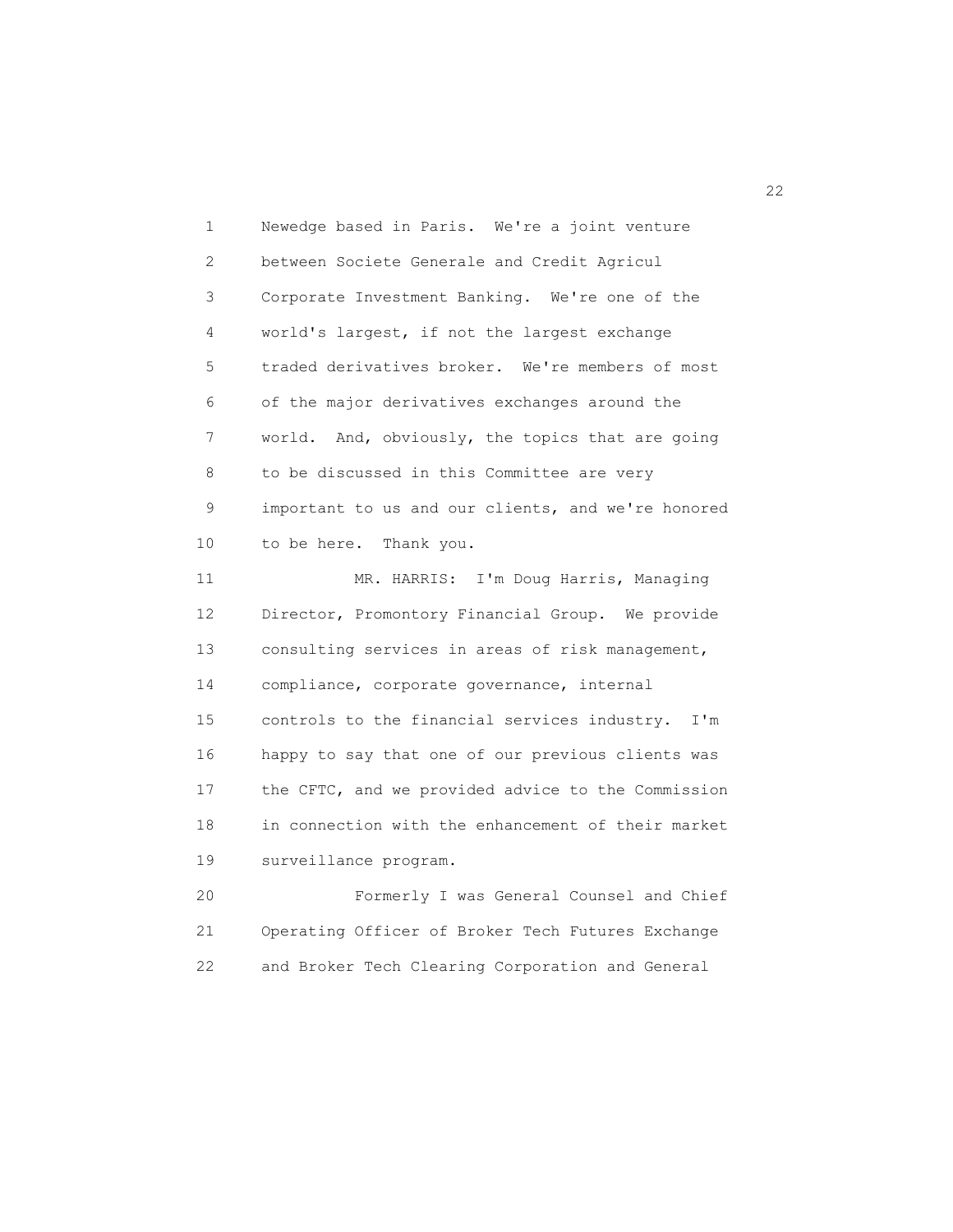1 Counsel of J.P. Morgan Futures.

 2 MR. DONAHUE: I'm Don Donahue, I'm 3 Chairman and CEO of Depository Trust and Clearing 4 Corporation. We are the clearinghouse for much of 5 the securities markets in the states involved in 6 those activities elsewhere in the globe. We also 7 operate the global trade repository for 8 over-the-counter credit default swaps and have 9 obviously involvement in the OTC derivatives 10 markets through that function and other related 11 functions. And we're involved in all kinds of 12 other things, but those are the core activities. 13 MR. DURKIN: Good afternoon. I'm Bryan 14 Durkin and I'm the Chief Operating Officer for CME 15 Group and also the Managing Director over all the 16 products and services for the exchange. It's an 17 absolute privilege for me to be invited to join 18 this distinguished group today and look forward to 19 offering any contributions on behalf of our 20 company. 21 DR. GORHAM: Hi, my name is Mike Gorham, 22 and I love markets, but I'm currently the Director

23 and 23 and 23 and 23 and 23 and 23 and 23 and 23 and 23 and 23 and 23 and 23 and 23 and 23 and 23 and 23 and 24 and 25 and 26 and 26 and 26 and 26 and 26 and 26 and 26 and 26 and 26 and 26 and 26 and 26 and 26 and 26 an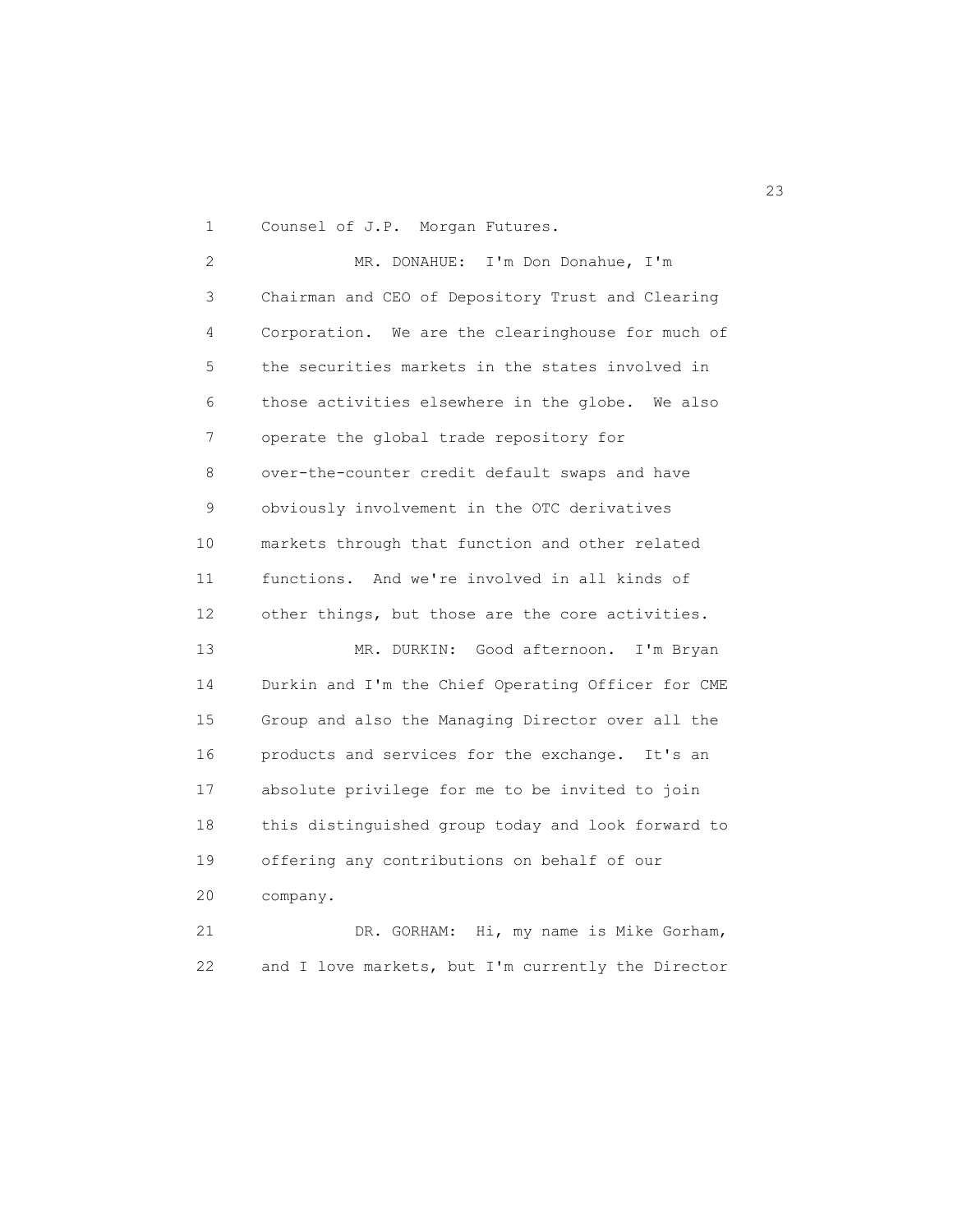1 of the IIT Stuart Center for Financial Markets at 2 Illinois Institute of Technology. And because I 3 spent two years here at the Commission, a part of 4 my brain and certainly a part of my heart is still 5 a regulator.

 6 CHAIRMAN O'MALIA: Welcome back. 7 MR. GORELICK: Good afternoon. I'm 8 Richard Gorelick, I'm the CEO of RGM Advisors, an 9 automated professional trading firm based in 10 Austin, Texas. Since I co-founded RGM with two 11 partners in 2001, we've gradually grown the firm, 12 and today we employ about 115 people. We actively 13 trade U.S. and foreign equity securities, U.S. and 14 foreign futures and other asset classes using 15 automated strategies. And I'm thankful to be here 16 today. Thank you. 17 MS. BURNS: I'm Mary Ann Burns, I'm 18 Executive Vice President for the Futures Industry 19 Association. And I'm not a member of the 20 Committee, I'm here today because -- instead of 21 Peter Johnson from J.P. Morgan who is a member of 22 the Committee, and I'm the scribe of the FIA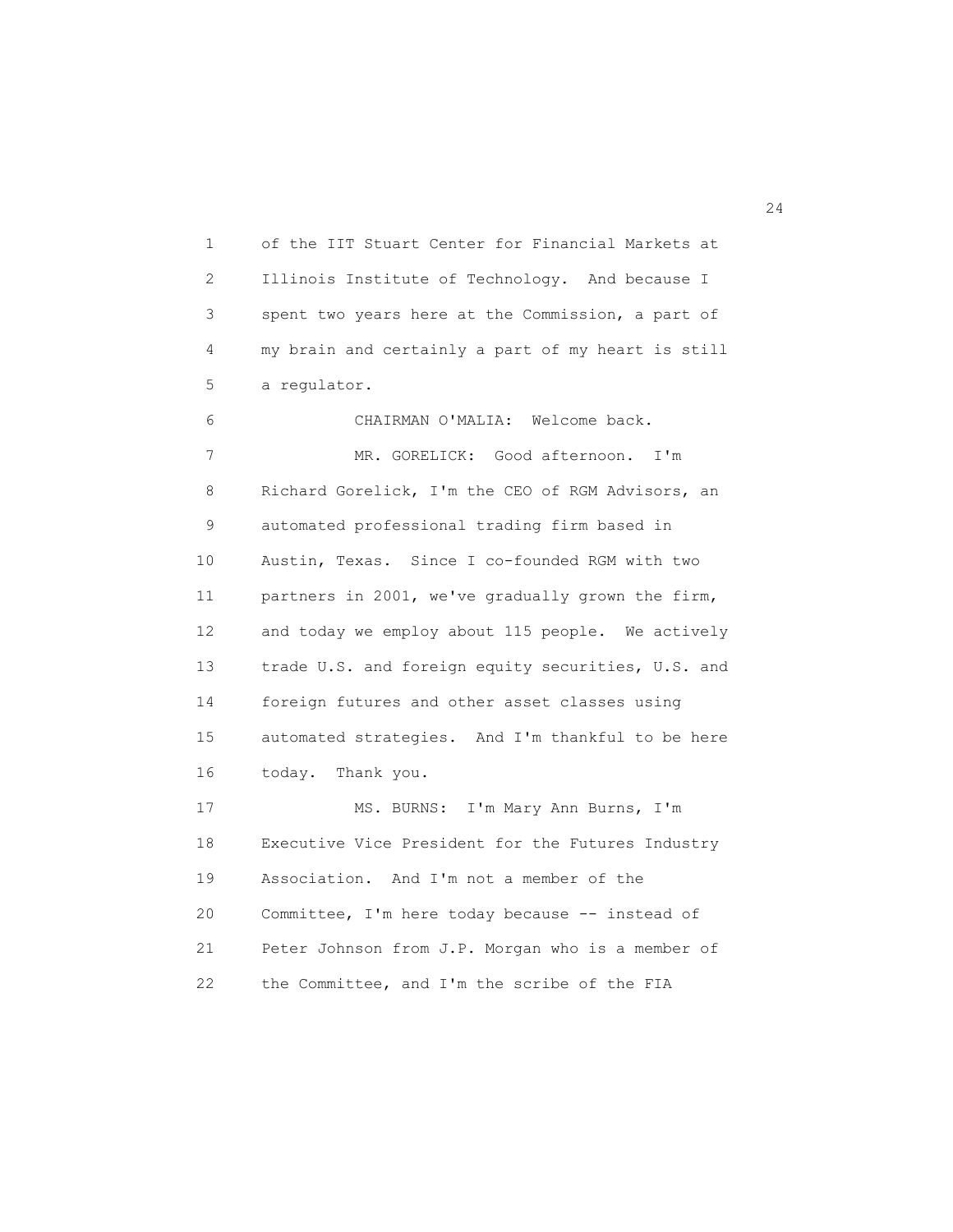1 market access recommendations, and I appreciate 2 the opportunity to be here. 3 MR. KIRILENKO: Good afternoon. I'm 4 Andrei Kirilenko of the Office of the Chief 5 Economist of the CFTC. 6 MR. GRENSTED: Good afternoon. Simon 7 Grensted, Managing Director of Business 8 Development at LCH.Clearnet. We operate two 9 clearinghouses and have been clearing OTC 10 businesses for well over ten years, particularly 11 in swaps and swap clear and repo clear within 12 Europe, and more recently in CDS. So we clear OTC 13 derivatives, exchange derivatives and cash 14 instruments. Thank you. 15 MR. JOACHIM: Hi, I'm Steve Joachim, I'm 16 the Executive Vice President for Transparency 17 Services at FINRA. We are the self regulatory 18 organization that oversees the broker-dealer 19 community and regulates the over-the-counter 20 securities based markets, as well as does other 21 market regulation for -- by contract with other 22 marketplaces and operates a number of transparency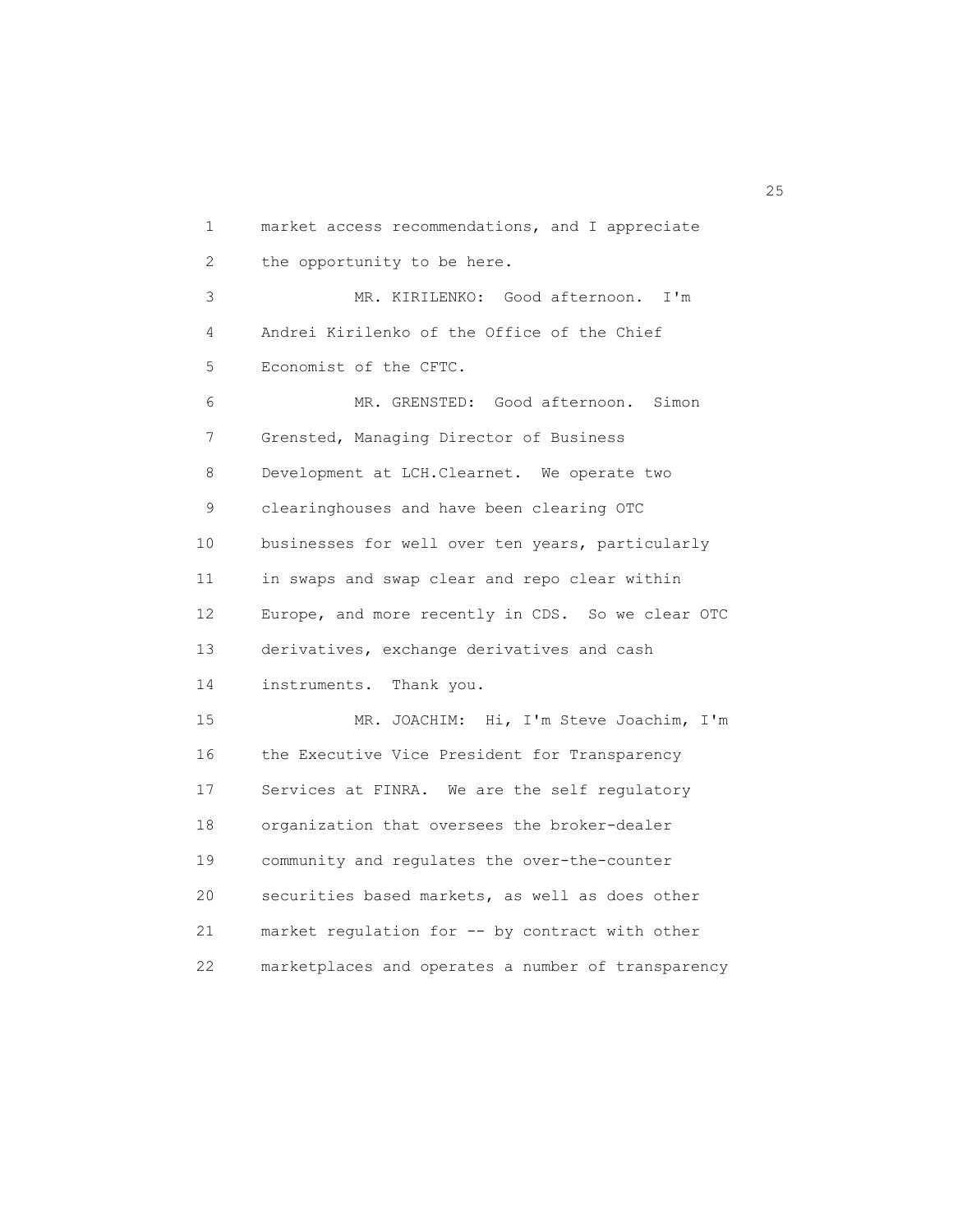1 facilities, including Trace, which is the 2 transparency facility for fixed income products 3 largely today in the U.S. And we also operate 4 things like the over-the-counter bulletin board 5 and pink sheets and basically transparency 6 facilities that cover the over-the-counter 7 marketplaces. 8 MR. KYLE: Hello, my name is Pete Kyle, 9 I'm a Finance Professor at the University of 10 Maryland, and I study market depth and market 11 liquidity and speculative markets of all kinds. 12 MR. O'CONNOR: Gary O'Connor, I'm the 13 Chief Executive Office of IDCG. IDCG is a CFTC 14 regulated clearinghouse for OTC interest rate 15 derivatives. I'm very pleased to represent the 16 company here today and happy to help in any way we 17 can with the heavy lifting that the Commission has 18 ahead of it. My background prior to IDCG was as a 19 liquidity provider and risk manager in the OTC 20 interest rate derivatives base for the investment 21 banking community. 22 MR. SCHATZMAN: Hi, Matt Schatzman,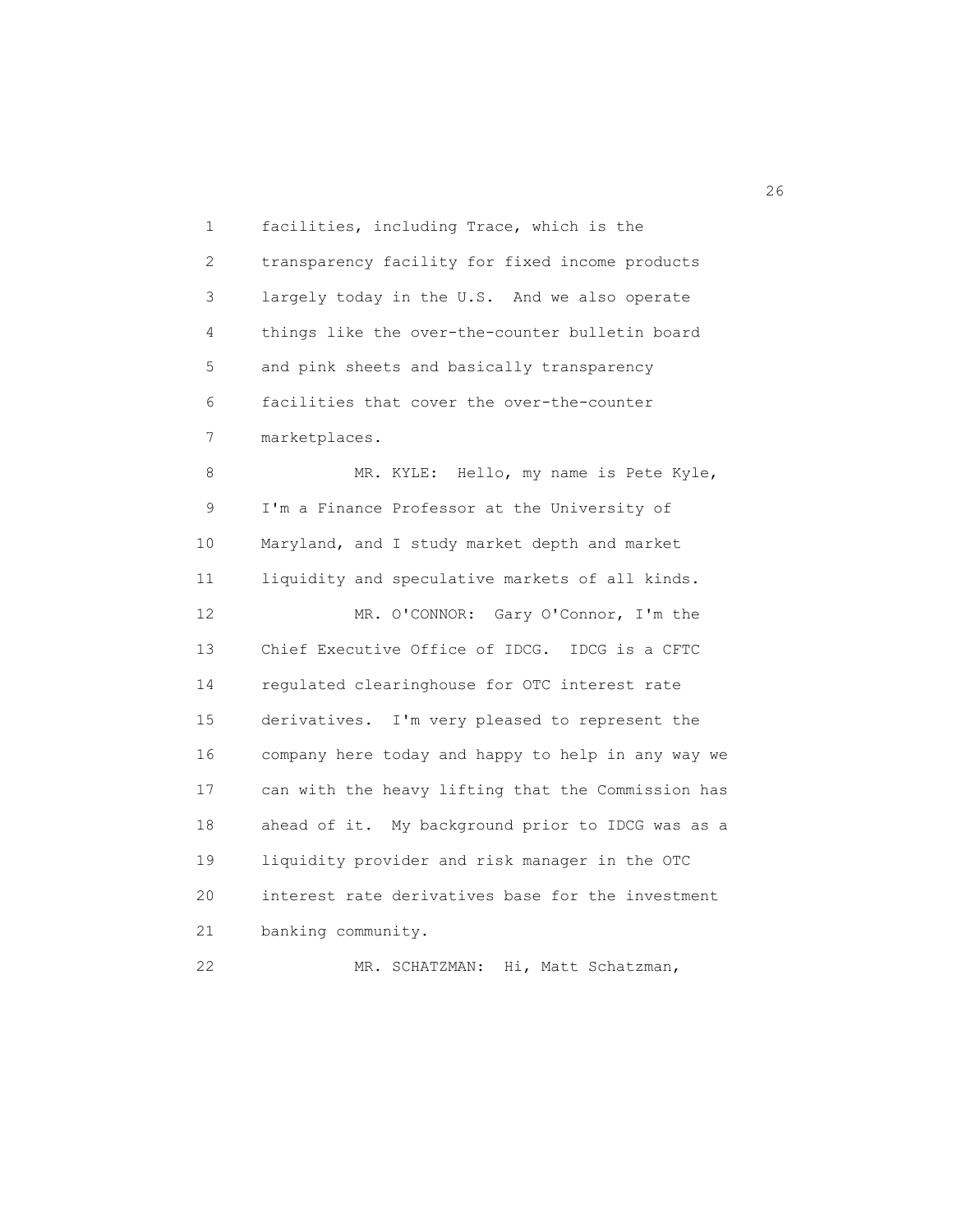1 Senior Vice President, Energy Marketing for BG. 2 BG is a global energy provider. We are involved 3 from the wellhead all the way to the burner tip, 4 one of the largest LNG producers and marketers in 5 the world. We're also a fairly large player in 6 the U.S. natural gas marketing business. I'm 7 excited to be here. I look forward to the 8 discussion today and the discussions to come over 9 the next two years. 10 MR. SECUNDA: Hi, I'm Tom Secunda, I'm 11 from Bloomberg, I'm in charge of the Financial 12 Division of Bloomberg, which is the part of the 13 Bloomberg Terminal and some of our other products 14 like trading systems and execution businesses. We 15 tend to often be a data source for a lot of you 16 around the table, as well as analytics, as well as 17 doing some of the -- connectivity to exchanges for 18 many of our customers also, as well as pricing, 19 and I'm really looking forward to participating in 20 the meeting ahead. 21 MR. VICE: My name is Chuck Vice, I'm 22 President and Chief Operating Officer of ICE or

27<sup>2</sup>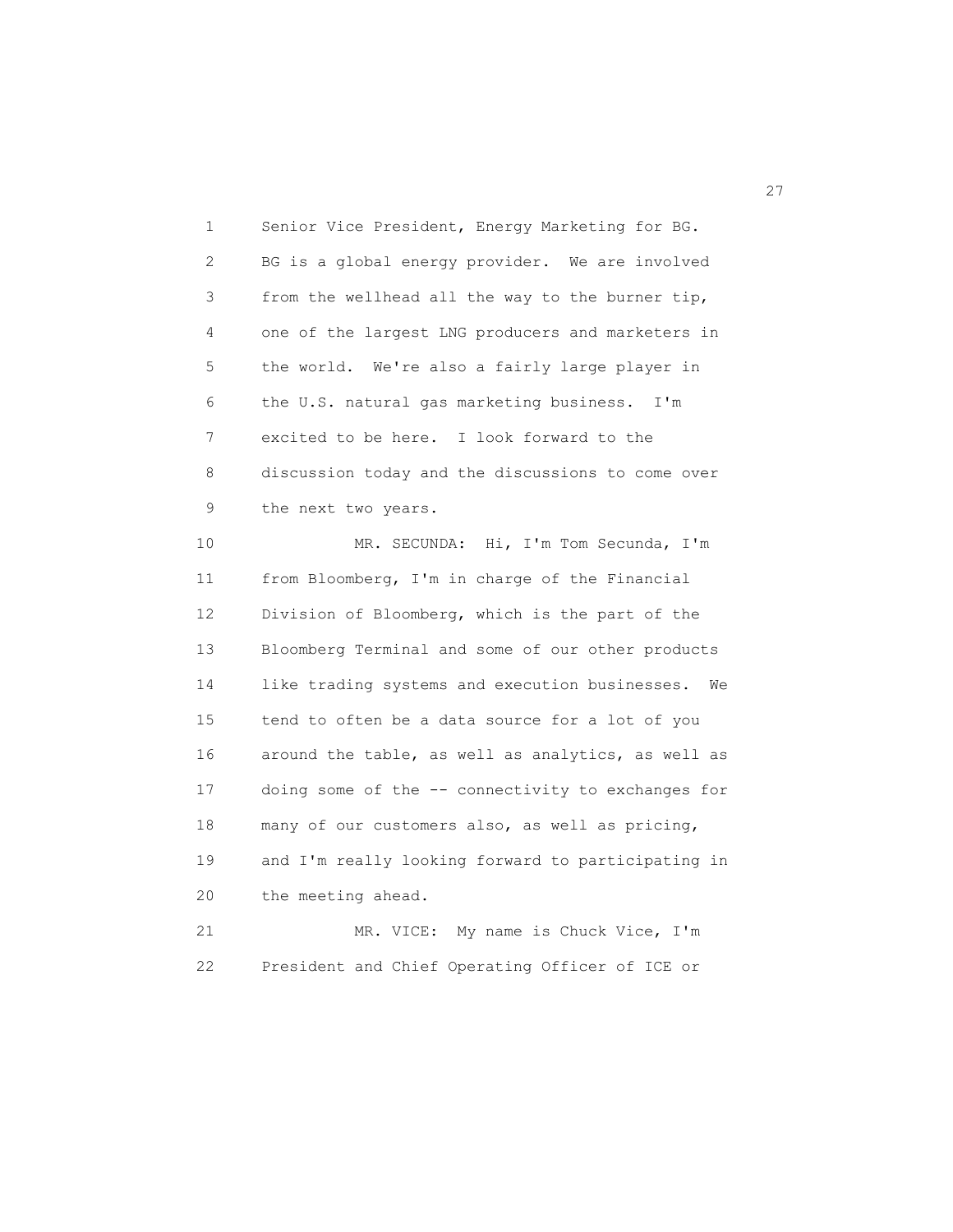1 Intercontinental Exchange. We operate a number of 2 OTC markets and futures exchanges, clearinghouses 3 globally, and appreciate the invitation to serve 4 on this Committee.

 5 MR. WHITE: Good afternoon. I'm Matthew 6 White, I am the Senior Economist for ISO New 7 England. We design and operate the electricity 8 trading platform and delivery system, serving New 9 England states. As Senior Economist, I am 10 essentially the lead architect, if you will, for 11 our auction based market design, all of our 12 trading rules, and it's a pleasure to be here. 13 Thank you.

14 MR. WHITMAN: My name is Chuck Whitman, 15 I'm the Founder and the CEO of Infinium Capital 16 Management. We're a principal trading company 17 based in Chicago. We have 250 employees with 18 offices in Chicago, New York and London. We are a 19 relatively unique firm in our space because we are 20 really a multi strategy firm.

 21 We were the first firm to quote options 22 electronically on the S&P mini options. And

28 and 28 and 28 and 28 and 28 and 28 and 28 and 28 and 28 and 28 and 28 and 28 and 28 and 28 and 28 and 28 an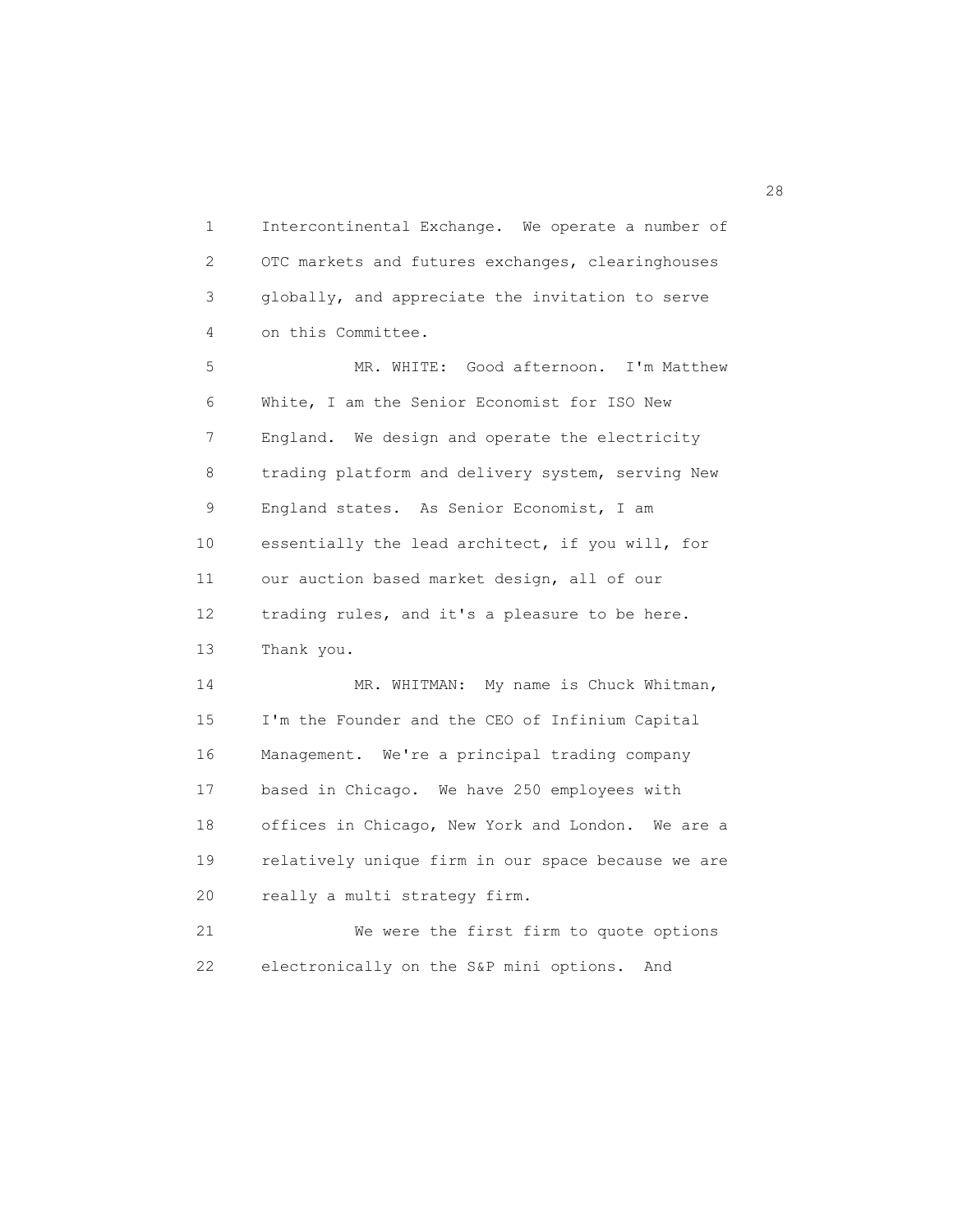1 pretty much every commodity future that's traded 2 on the exchange, we've been the first market maker 3 in the option space. We also are a large market 4 maker in the future space, as well. 5 We trade across the term structure 6 curve, from everything from very short term 7 trades, the kind of trades we might talk about 8 today, to trades that we trade out anywhere five 9 years out in time. 10 As I said, we have multi strategy, 11 everything from short term algos to long term 12 market making. We do not have a heavy presence in 13 equities, our presence is primarily in futures and 14 futures options. And I'm excited to be on the 15 Committee and to be part of the dialogue. Thank 16 you. 17 CHAIRMAN O'MALIA: I think we have 18 Michael Ricks with Cargill on the phone. Michael, 19 would you like to say a few things? 20 MR. RICKS: Yes; my name is Michael 21 Ricks, I'm with Cargill, Incorporated out of 22 Minneapolis. Cargill is largely a business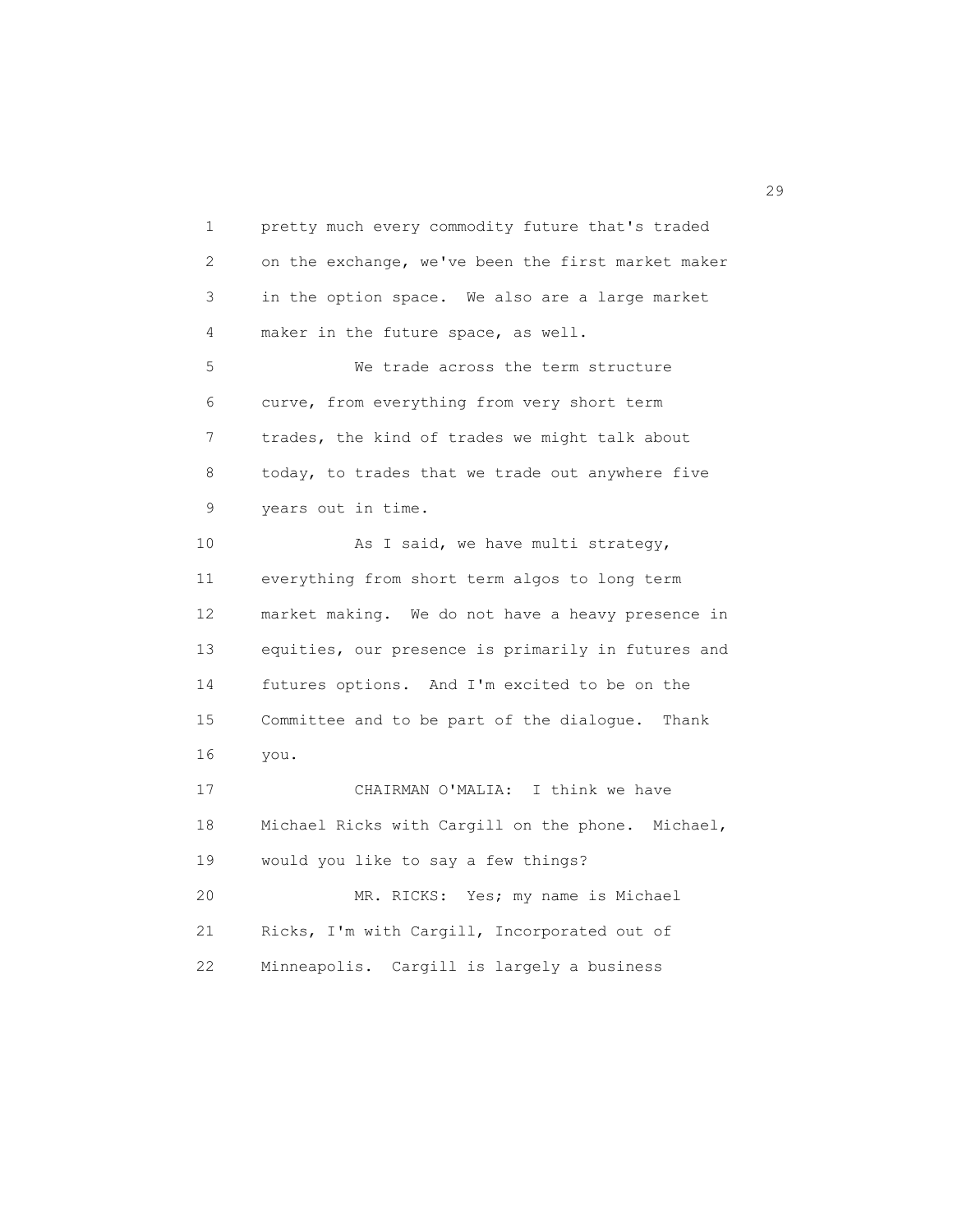1 company. We operate probably primarily in the 2 front and the supply curve, originating bulk 3 commodities, livestock for further process or for 4 exporting. We also are in the space -- energy 5 with natural gas, electricity, carbon credit 6 rating. Thank you. 7 CHAIRMAN O'MALIA: Well, thank you very 8 much. Let me give you a flavor of today's agenda. 9 We're going to have three presentations today. 10 We're going to start with Mary Ann Burns, 11 representing FIA, a 15 to 20 minute 12 representation. After that, I encourage the 13 Committee members to offer their thoughts on the 14 presentations and offer questions, advice, 15 whatever, so we have that fresh, and we'll go 16 through the other -- we'll take a short break 17 after that and we'll have the other two 18 presentations. After the completion of all of the 19 panelists, we're going to open it up for 20 discussion, and all of us can ask questions on 21 that. And then prior to that, we may have a 22 little discussion about future research or ongoing

 $30<sup>o</sup>$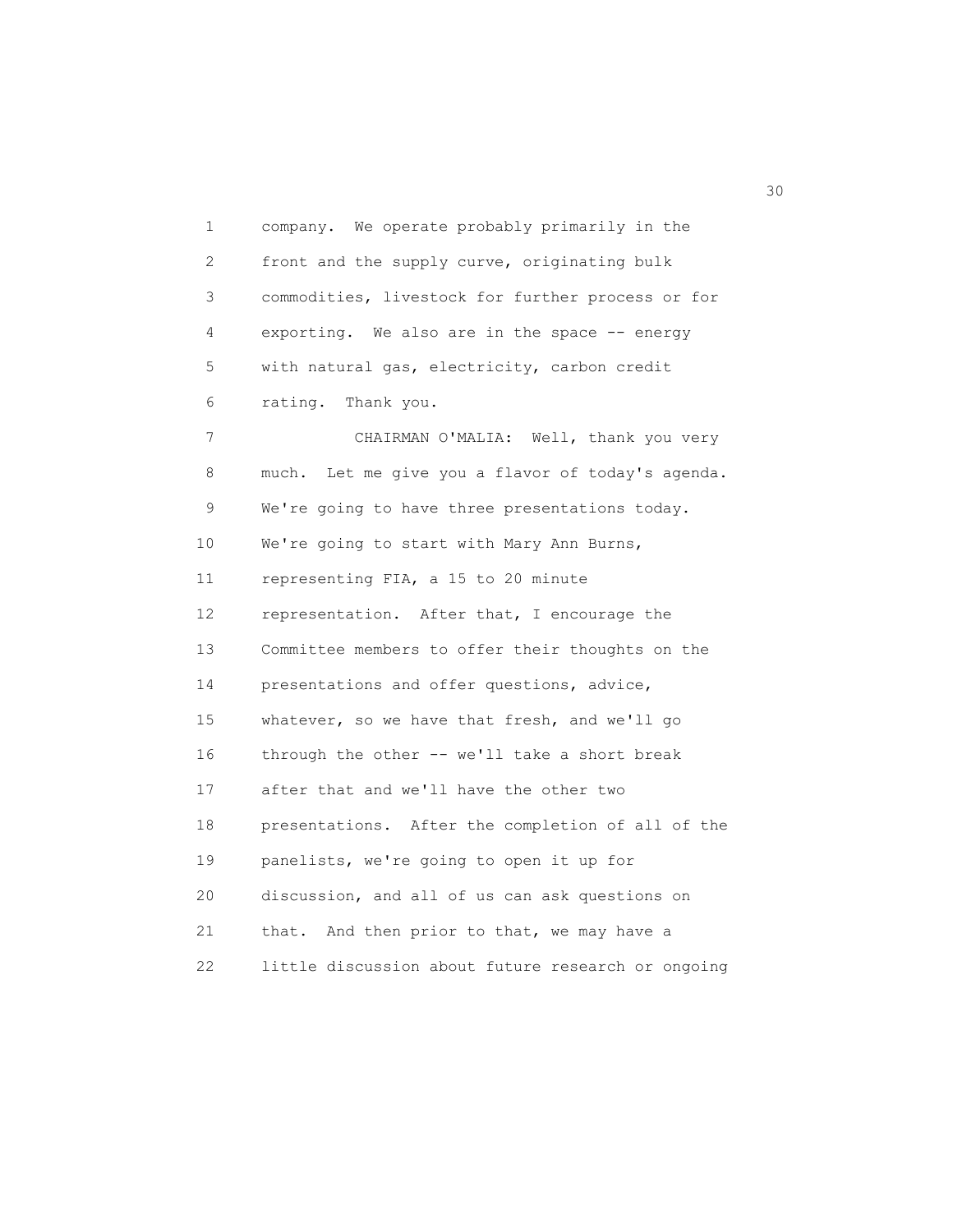| 1  | research for this Committee going forward.<br>So   |
|----|----------------------------------------------------|
| 2  | with that, I think everybody did real well with    |
| 3  | the microphones. There's a limit to how many we    |
| 4  | can have on, and if you want to be recognized for  |
| 5  | speaking, just touch it and we'll light your light |
| 6  | and I'll call on you. We have restrooms here on    |
| 7  | this floor, and there's also -- there are          |
| 8  | additional restrooms down the escalator in the     |
| 9  | lobby if you're looking for those for the          |
| 10 | audience, as well. With that, Ms. Burns.           |
| 11 | MS. BURNS:<br>Thank you very much,                 |
| 12 | Commissioner O'Malia, and thank you for inviting   |
| 13 | us here today to talk about the FIA market access  |
| 14 | risk management recommendations.                   |
| 15 | I'm going to begin by giving you an                |
| 16 | overview of how the study came about and           |
| 17 | explaining the overall approach we took to the     |
| 18 | recommendations, then I will turn it over to       |
| 19 | Leslie Sutphen, who is a President and current     |
| 20 | board member of our FIA Information Technology     |
| 21 | Division, and participated in the Market Access    |
| 22 | Recommendations Working Group to walk you through  |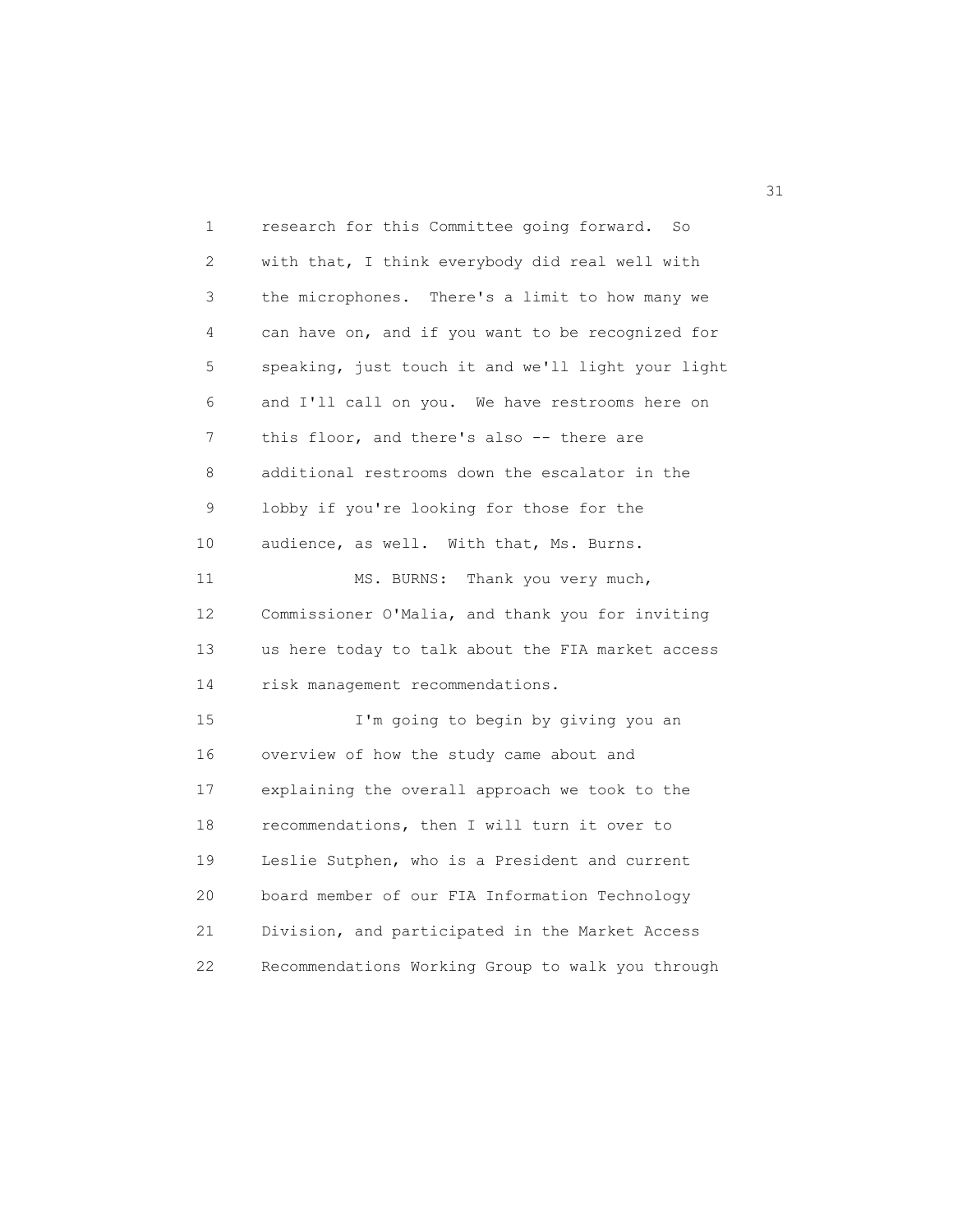1 the actual recommendations. The FIA has a long 2 standing commitment to best practices around 3 electronic trading. We previously published a 4 study on error trade policies, a paper on risk 5 management practices for direct access, and we 6 included a discussion of post trade risk controls 7 in our clearing risk study which was released last 8 year. 9 In January of this year, the FIA Board 10 determined that further work was needed on risk 11 controls around direct access as a result of 12 increased demand from trading firms for direct 13 access, more exchanges outside of U.S. and Europe 14 offering direct access to their customers. And 15 the Board also recognized the need for a 16 standardization of practices. It's a lot more 17 effective for a global FCM if they can have 18 standardization of risk controls across markets 19 than having to manage risk controls individually 20 market by market. 21 We also wanted to send a message to 22 exchanges and regulators that risk is a high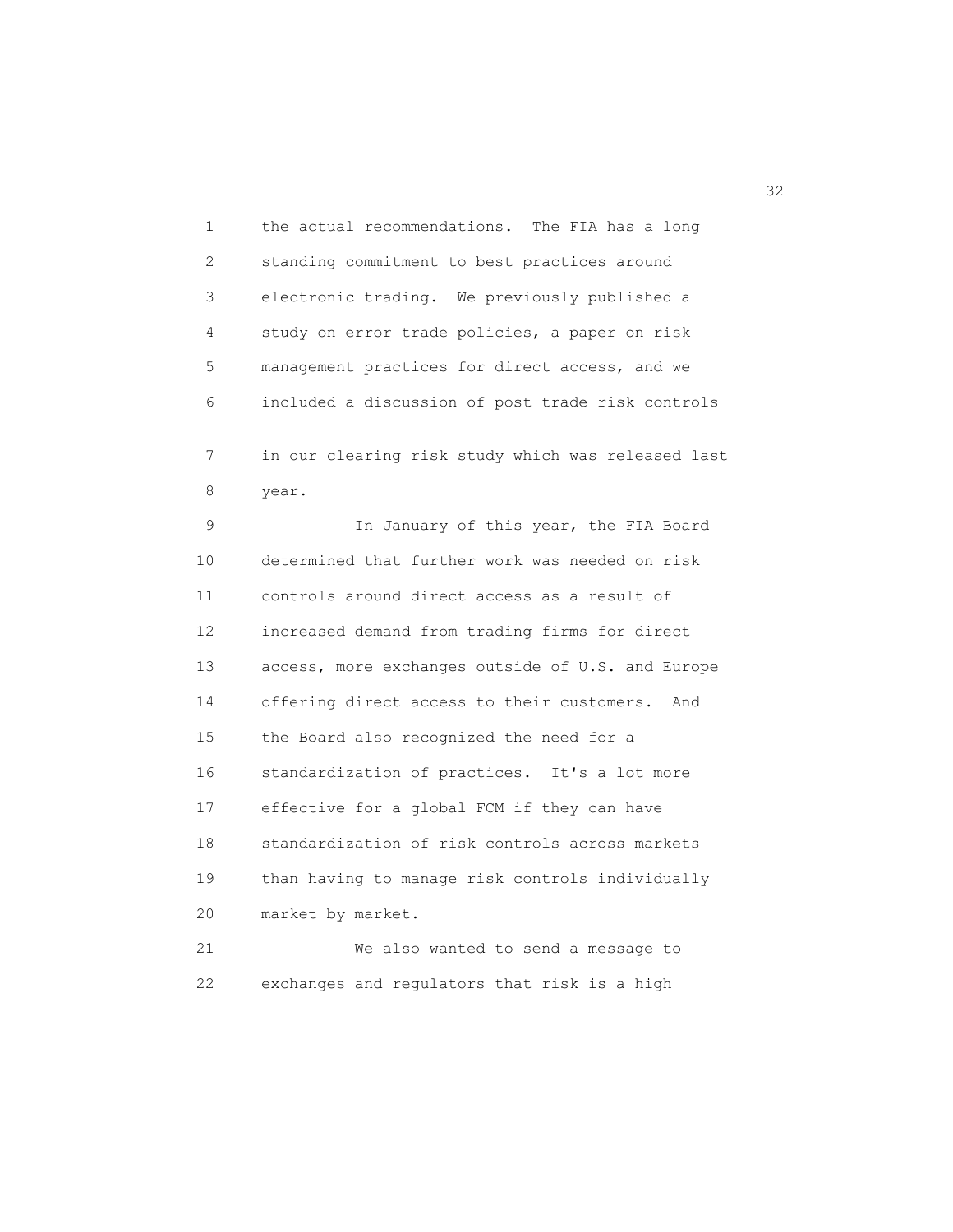1 priority for futures and options market 2 participants. I don't have to explain to this 3 group, of course, the global nature of the 4 business. And it would be preferable for the 5 industry to establish strong standardized risk 6 controls rather than each regulatory authority or 7 exchange developing a unique approach to the 8 managing of risk of direct access. In January, we 9 assembled a working group of trading firms, 10 clearing firms and exchanges, both U.S. and 11 international exchanges, to advise us on the 12 document, to contribute to the document, and you 13 will see it's a mix of firms. And also within the 14 Committee, the technology -- the side was 15 represented, the business side, risk management, 16 and also, of course, the technology side. 17 We were very surprised how much 18 agreement there was among this diverse group. We 19 actually moved quickly and were able to put 20 together the recommendations in time for our Boca 21 conference, where we presented draft 22 recommendations to more than 30 international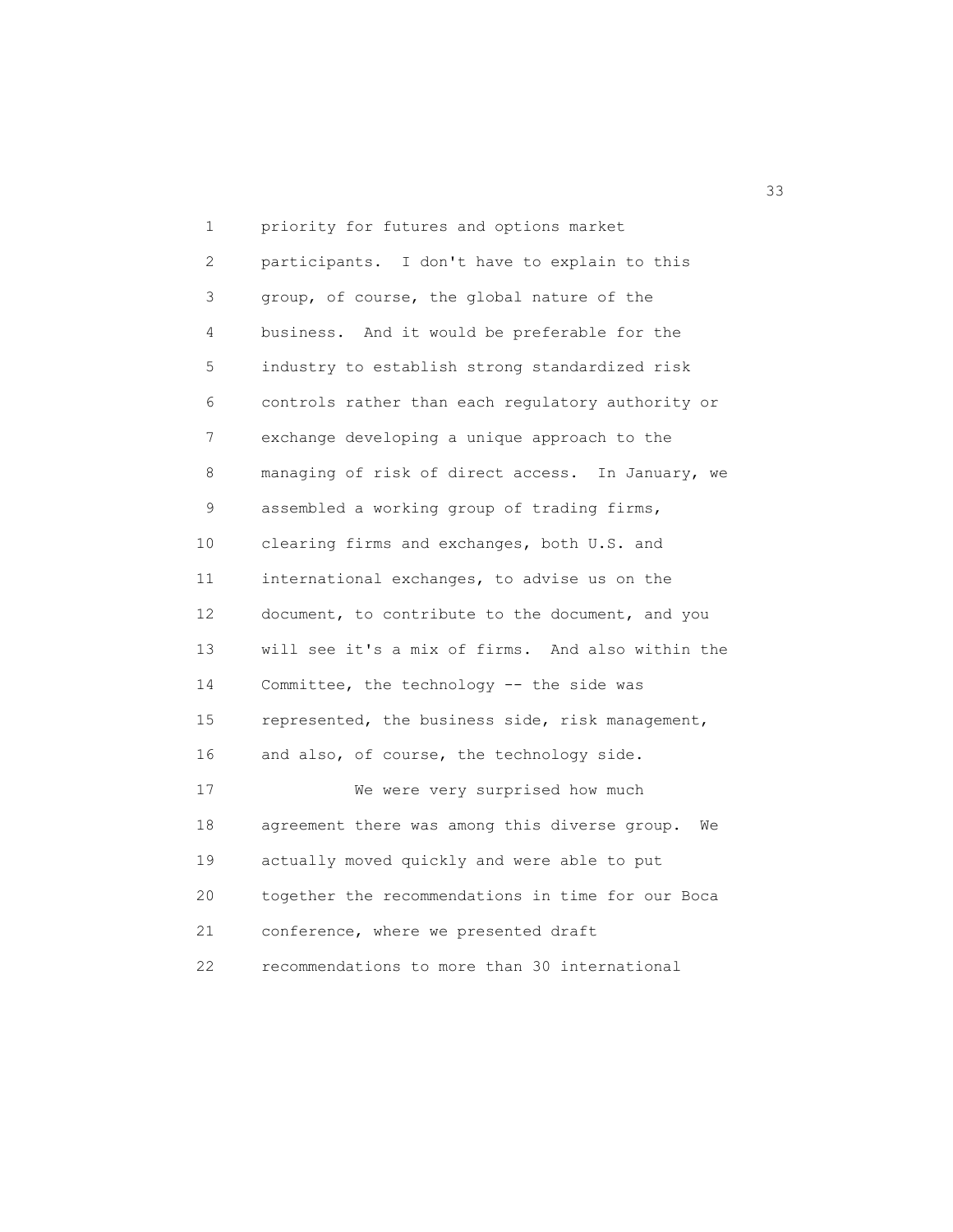1 exchanges. We asked for their feedback, we took 2 comments for several weeks, and then we published 3 the recommendations on April 27th.

 4 Before we could move too far ahead with 5 the study, we had to define direct access. 6 There's a lot of terms being bandied about, naked 7 access, sponsored access, direct market access. 8 We boiled it down to three ways that we looked at 9 direct access. The first is direct access via a 10 clearing firm. The trading firm's orders come 11 through the clearing firm's infrastructure, and 12 the risk controls are applied there. The next 13 category is direct access via vendor. This would 14 be a vendor like CQG or RTS. The trading firm's 15 orders go through the vendor system and are not 16 subject to the risk controls of the clearing firm. 17 And then the final category would be direct access 18 to the exchange. The trading firm's orders do not

 19 go through the infrastructure, or the clearing 20 firm, or a vendor, but may reside in a co-location 21 facility and go directly to the exchange. 22 So in the study we covered execution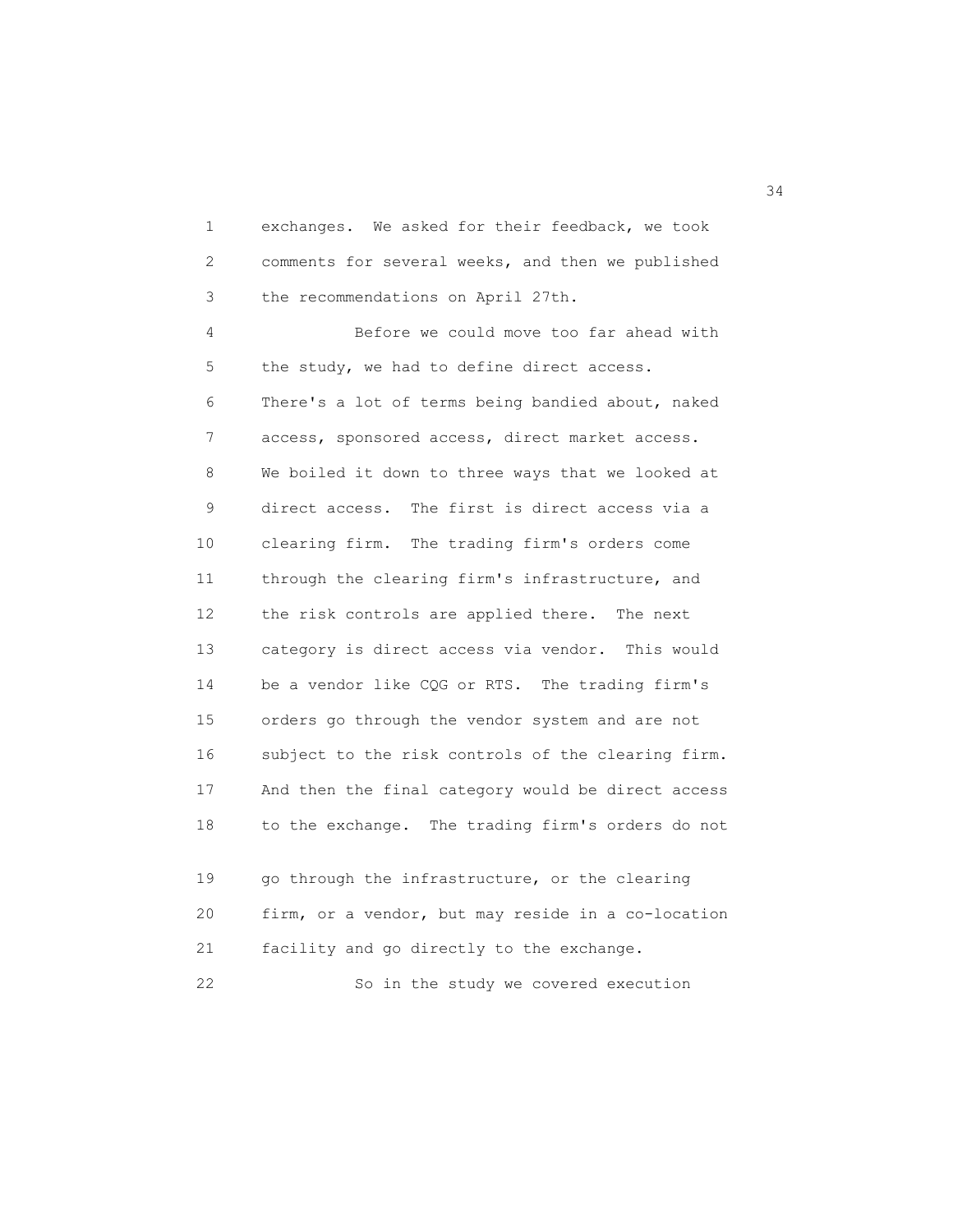1 risk controls. Commissioner Chilton's parents 2 would have benefited for some pre-execution risk 3 controls on that car. So those -- we address 4 those kinds of risk controls. 5 We address post trade risk controls. We 6 also included a section on conformance and 7 certification testing. And although we don't view 8 co-location as a risk management issue, there's 9 been a lot of discussion about co-location, and we 10 just, on Monday, filed our support for the 11 Commission's co-location proposed rules. 12 We also included a section on error 13 trade policies, because there's been a lot of 14 discussion about fat finger errors. We felt it 15 was important for exchanges to have standardized 16 error policies. The components of the study, we 17 fashioned the study so that we'd have -- each

 18 recommendation has a principal and each has an 19 implementation recommendation. We did that 20 because we recognize that exchanges around the 21 world may offer multiple products on the same 22 platform, and that they are, of course, subject to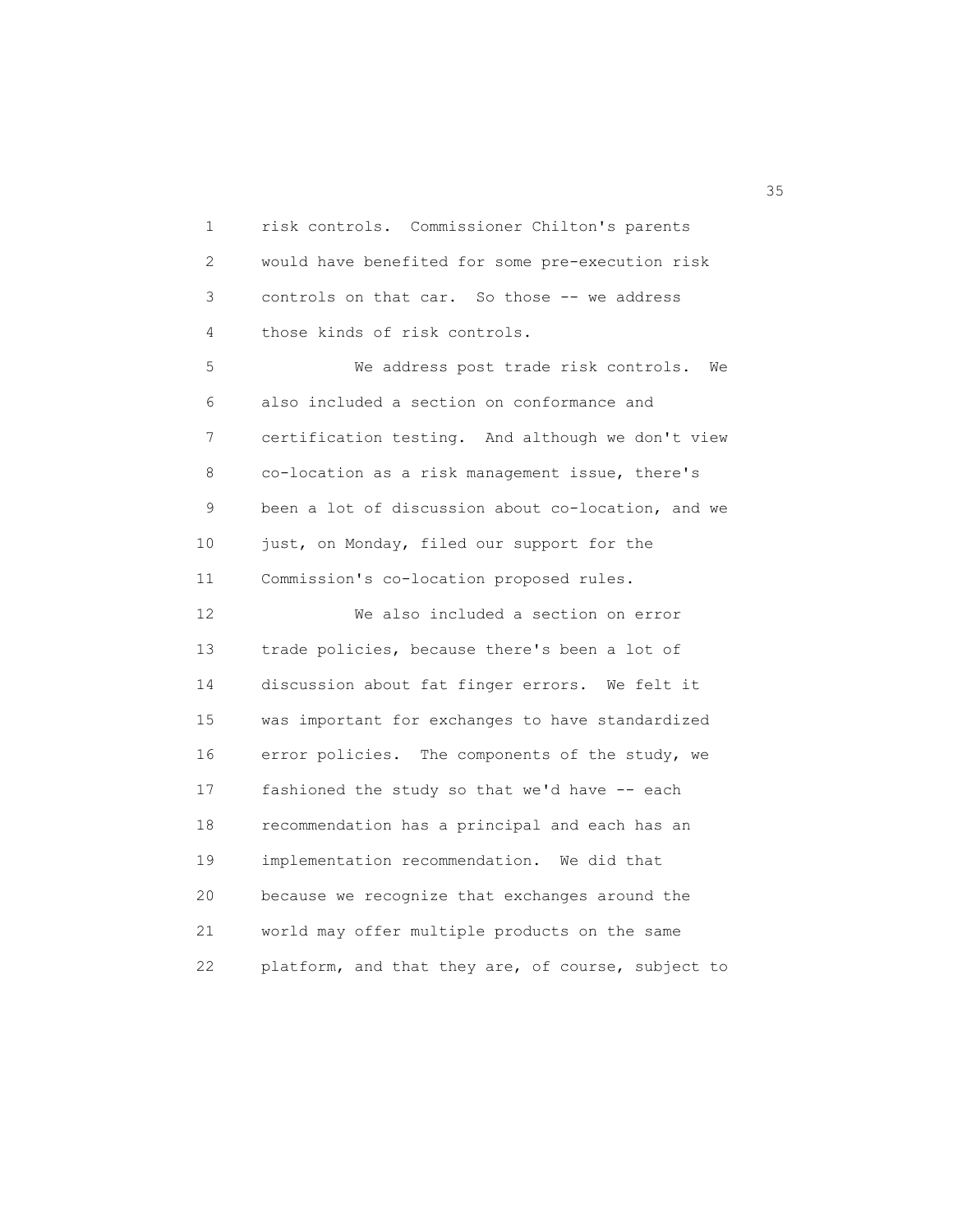1 the regulations of their jurisdiction. The 2 implementation recommendations then talked about 3 the preferred way that we would like to see the 4 principal implemented. So with that, I'm going to 5 turn it over to Leslie to talk about the execution 6 risk controls.

7 MS. SUTPHEN: Thank you, here we go. 8 Thanks very much to the Commission and to the 9 Committee for allowing us to present the results 10 of our study. As Mary Ann said, this was a very 11 broad based work with lots of representation. 12 Most of us on the Committee have dealt very 13 actively with this over the past ten years and 14 have come up with lots of ideas about how we could 15 improve things.

 16 So we came up with a list of what we 17 thought were kind of fundamental risk controls 18 that were -- that needed to be put in place in 19 order to put some kind of order in what we have 20 currently. I think first and foremost, we 21 recommended that there be some ability to set a 22 maximum order size, a so called fat finger limit,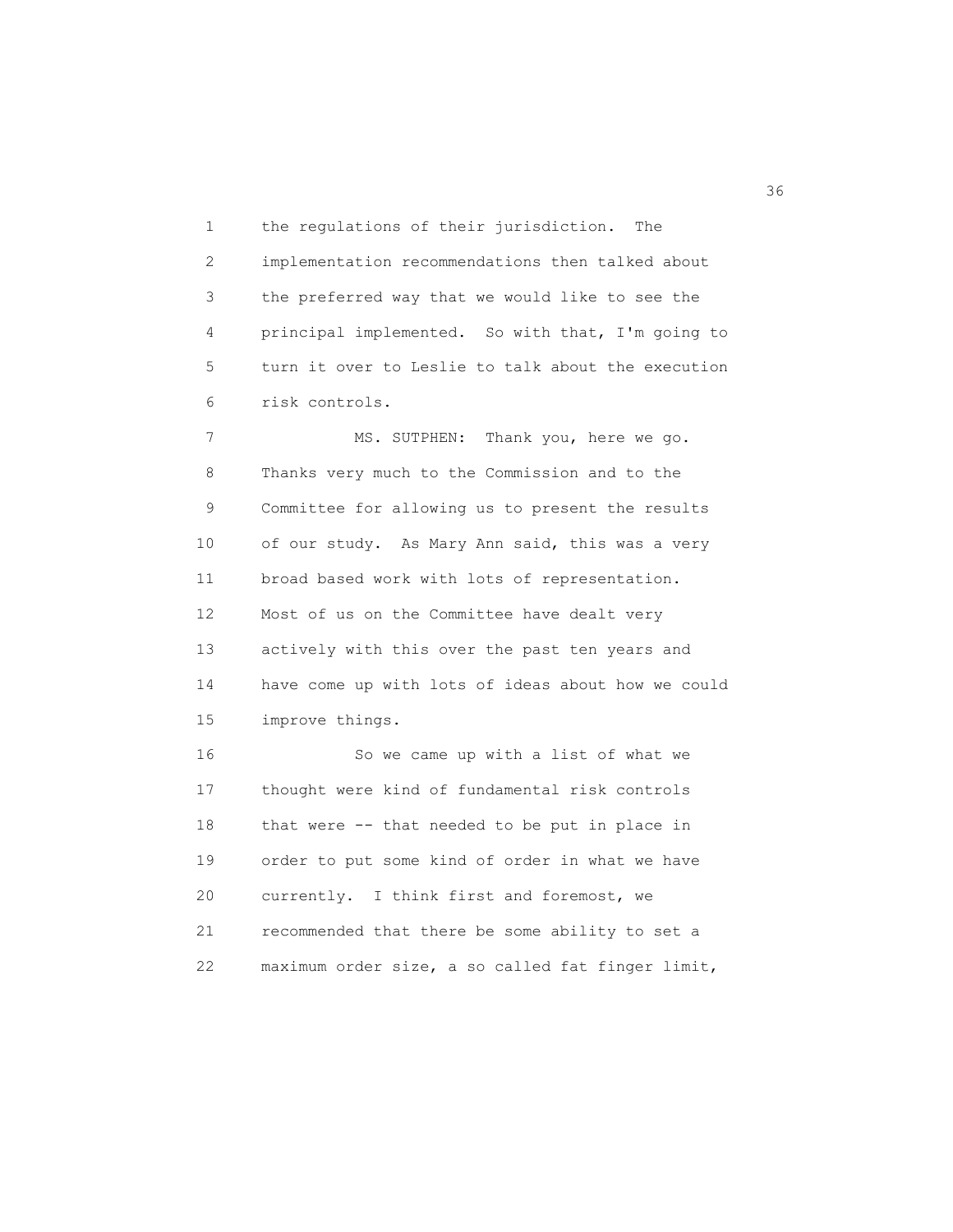1 and that these order sizes should be set not only 2 across all products, but we should have the 3 ability to set them on a product by product basis, 4 because, obviously, a maximum order size for a 5 very liquid, high volatile contract would be 6 different from a less liquid, less volatile 7 contract, and so we recommended that that type of 8 granularity be put in place. 9 And we also recommended that these 10 controls be, as Mary Ann mentioned, at the 11 exchange level because that's sort of the least 12 common denominator where it could be found, 13 otherwise, they reside in various vendor systems 14 and in various proprietary systems, and they're 15 not standard, and they're very difficult for 16 clearing firms to maintain and to monitor. 17 We felt that they should be mandatory 18 because there's lots of concern about adding 19 latency to trading, and if everybody has the same 20 degree of latency added, we felt that that would 21 be a more fair way to put it in place. 22 The next recommendation was to put sort

<u>37</u>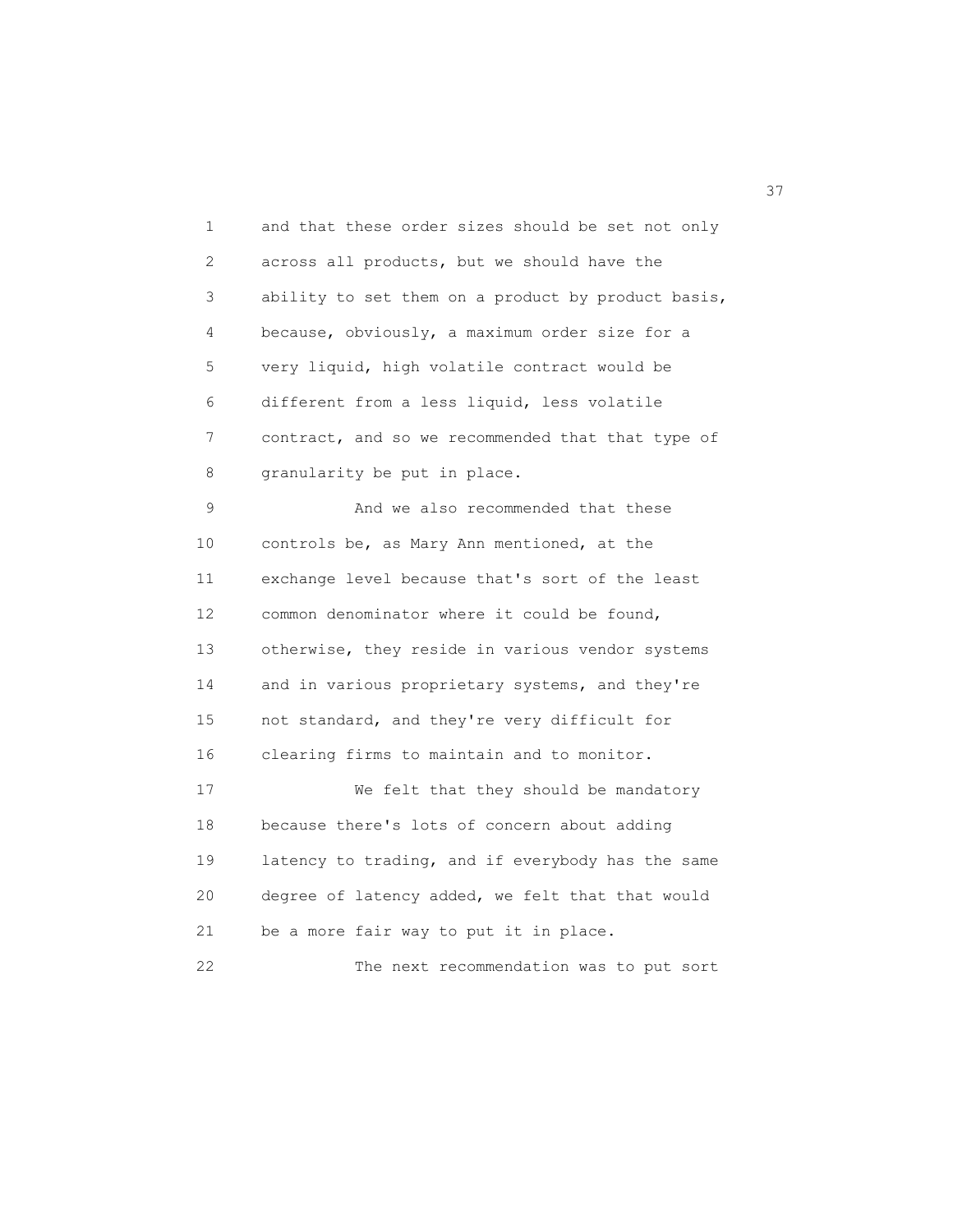1 of a, not really a credit limit, but an intra-day 2 position limit in place, the idea being that there 3 should be some kind of speed bump to prevent 4 traders from taking on positions that they perhaps 5 shouldn't be taking on or from trading sides that 6 they didn't intend to trade. I have to say, in 7 all my years of working with this, I don't think 8 there's very much unintentional trading that goes 9 on with electronic trading, but I mean there's no 10 intentionally wrong trading or over credit limits, 11 but there is a lot of unintentional trading that 12 takes place because of the nature of software and 13 computers and everything else.

 14 So I think there was unanimity amongst 15 the working group that there be some sort of speed 16 bump put in place about a maximum long or a 17 maximum short intra-day position, nothing really 18 terribly sophisticated, there was a lot of debate 19 on that. Some of the risk people would like to 20 have margin controls and things like that, but the 21 problem is that we're talking on an exchange level 22 here, we're not talking across all exchanges and

38 and 38 and 38 and 38 and 38 and 38 and 38 and 38 and 38 and 38 and 38 and 38 and 38 and 38 and 38 and 38 an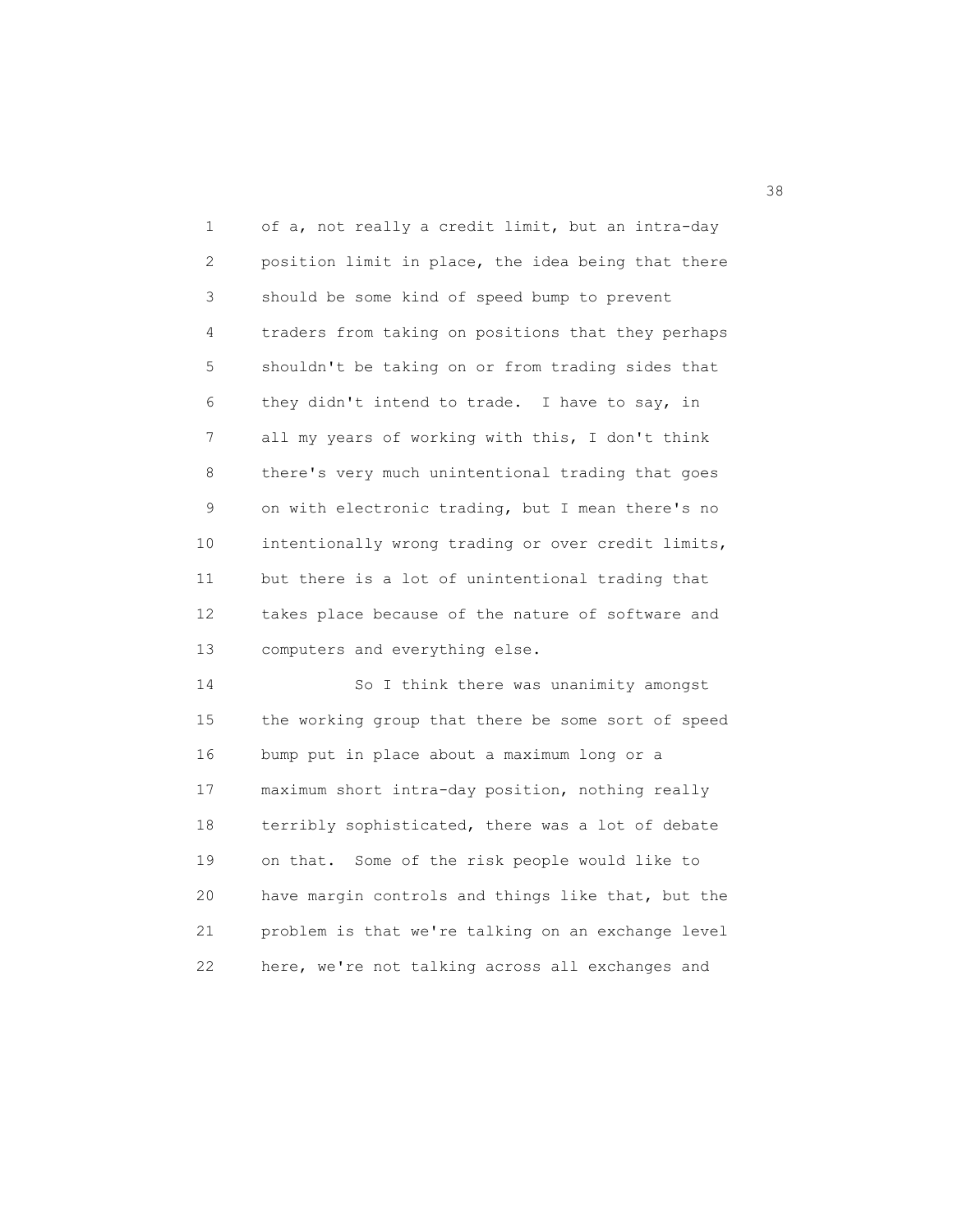1 across all asset classes, and so it would be 2 difficult to implement sophisticated credit 3 controls on a pre-trade basis that would be 4 meaningful.

 5 Another key component that we 6 recommended is a cancel on disconnect feature. We 7 felt that if a trader or an algorithm can't 8 control the trade, that it shouldn't be in the 9 market, that that could lead to unintended 10 consequences. There is some argument that some 11 types of traders would like to -- that are 12 spreading, for example, would like to be able to 13 maintain those orders anyway, and so we think that 14 that should be optional, that you should have the 15 right to opt in or opt out of cancel on 16 disconnect, but we thought that that was sort of a 17 fundamental requirement of most electronic 18 marketplaces.

19 **If you go to the next page, another**  20 fundamental risk tool would be a kill button, not 21 a button, per se, but a process or a tool that 22 would enable you to not only prevent further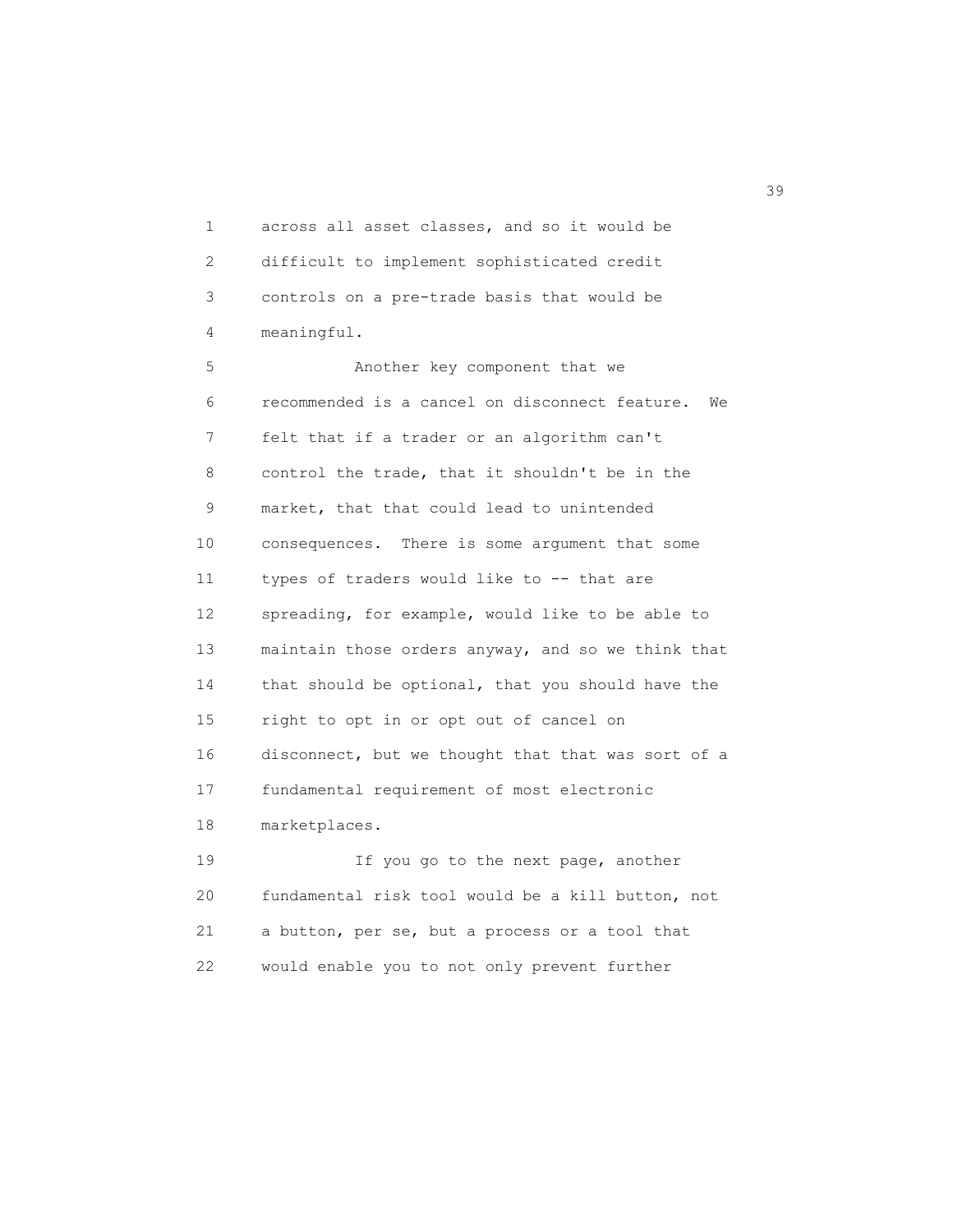1 trading from an individual or from a firm, but 2 also remove all the working orders from the market 3 on one easy step.

 4 What we found in practice right now is 5 that if these tools aren't available by the time 6 you get your manual out and figure out what the 7 person's access is and where it is and cancel the 8 orders, that it often -- quite a bit of activity 9 takes place, and so we would like it to be more 10 automatic and easier to implement.

11 I combined two things here, the order 12 cancel capabilities. Some exchanges offer very, 13 very good, and we've got one in the -- two in the 14 room that offer very, very good ability to monitor 15 orders and cancel individual orders. It's very 16 good if a person loses control of their algorithm 17 and wants to know what they're doing. And we 18 recommend that other exchanges also facilitate the 19 ability to cancel individual orders and monitor 20 orders. I know Commissioner O'Malia mentioned 21 that he'd like to talk a little bit more about the 22 wash trade policy.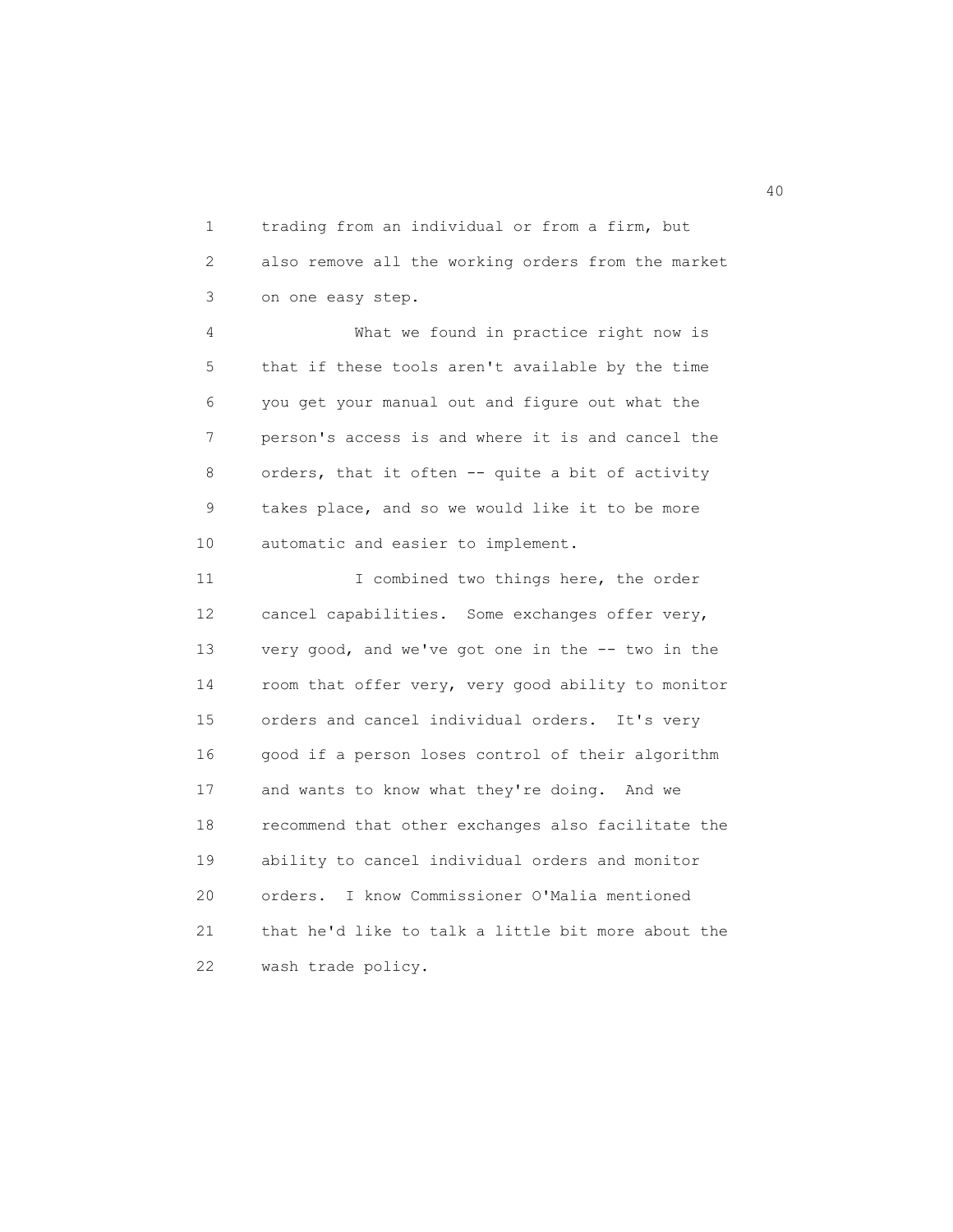1 We felt -- there was a lot of debate on 2 this on the Committee. It's not that we don't -- 3 nobody is advocating wash trades, it's just that 4 we could not come up with a technological solution 5 that would prevent wash trades. 6 What happens in reality is that firms 7 like Richard's and others have multiple algorithms 8 operating at the same time, and very often those 9 algorithms end up trading with each other. And 10 we've made some attempts, even we've worked with 11 the CME and with ICE -- 12 MR. GORELICK: You might not have seen 13 it. Did Richard have a comment on that? 14 MS. SUTPHEN: And, you know, unbeknownst 15 to them, and so the CME I know, and ICE, they have 16 made some attempts to identify the individual 17 algorithms so that -- with specific identifiers so 18 that they can tell that it's not an actual 19 intentional wash trade. But nevertheless, I have 20 to say that there are instances that come up where 21 a firm ends up trading with itself where it was an 22 unintentional wash trade. So I think, you know,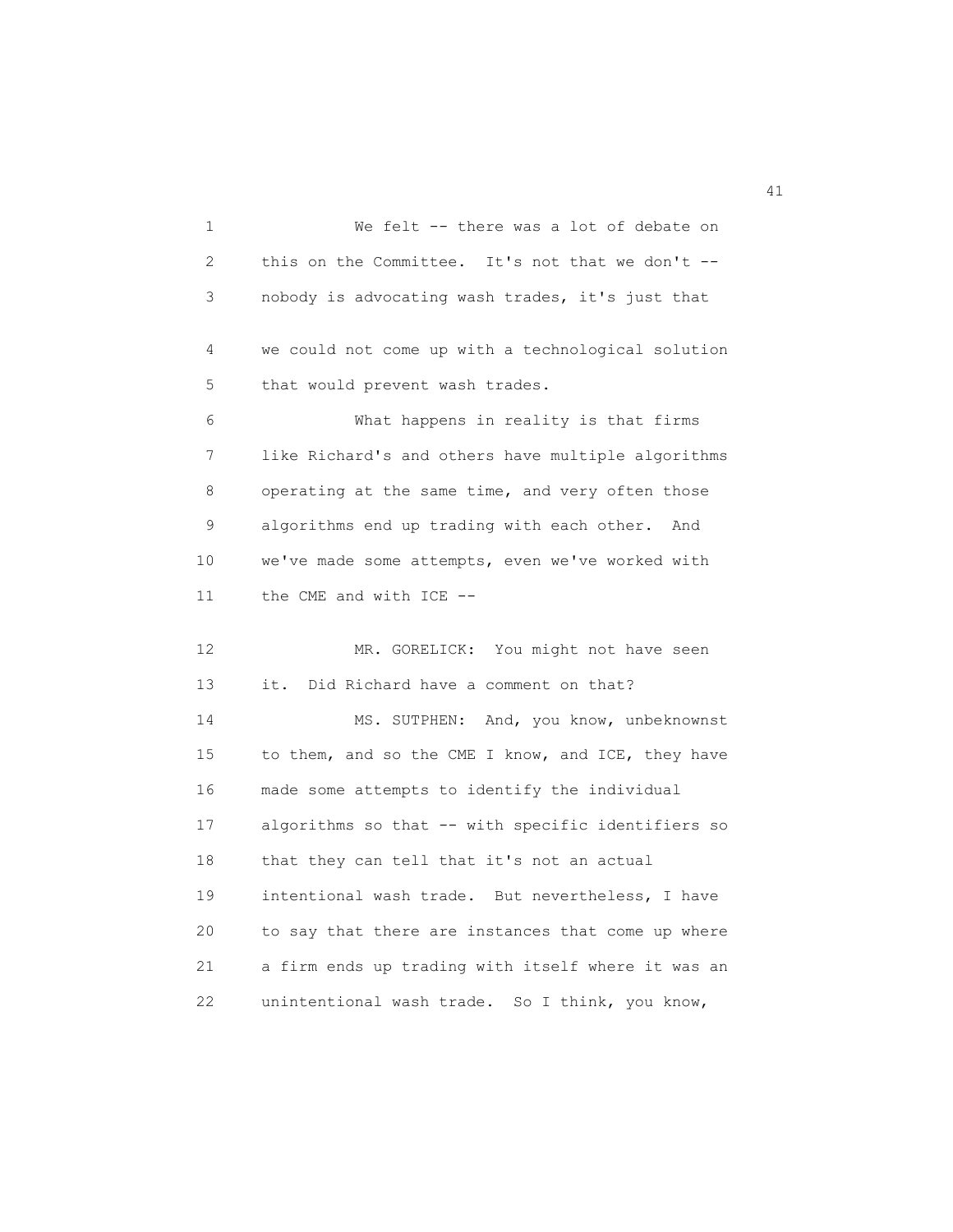1 we're open to suggestions on that how might be 2 made more clear, but the Committee felt that, in 3 light of the fact that everything is automatic and 4 that there are multiple algorithms, that the whole 5 wash trade rule may have to be clarified and made 6 more specific.

7 The next thing, drop copy. We're going 8 to move on to post trade controls. The general 9 feeling on the Committee was that truly 10 sophisticated credit controls need to take place, 11 hopefully in real time, but after the trade has 12 actually been executed or the order has been 13 placed, because it's, as we said, impossible to 14 make a pre trade calculation on an exchange by 15 exchange basis.

 16 But there are some improvements that 17 could be made to what's being offered that would 18 enhance the ability to make immediate post trade 19 calculations, so called drop copy functionality, 20 where an order, as soon as it hits the matching 21 engine, a copy of it is also sent to either the 22 clearing firm or the trading firm.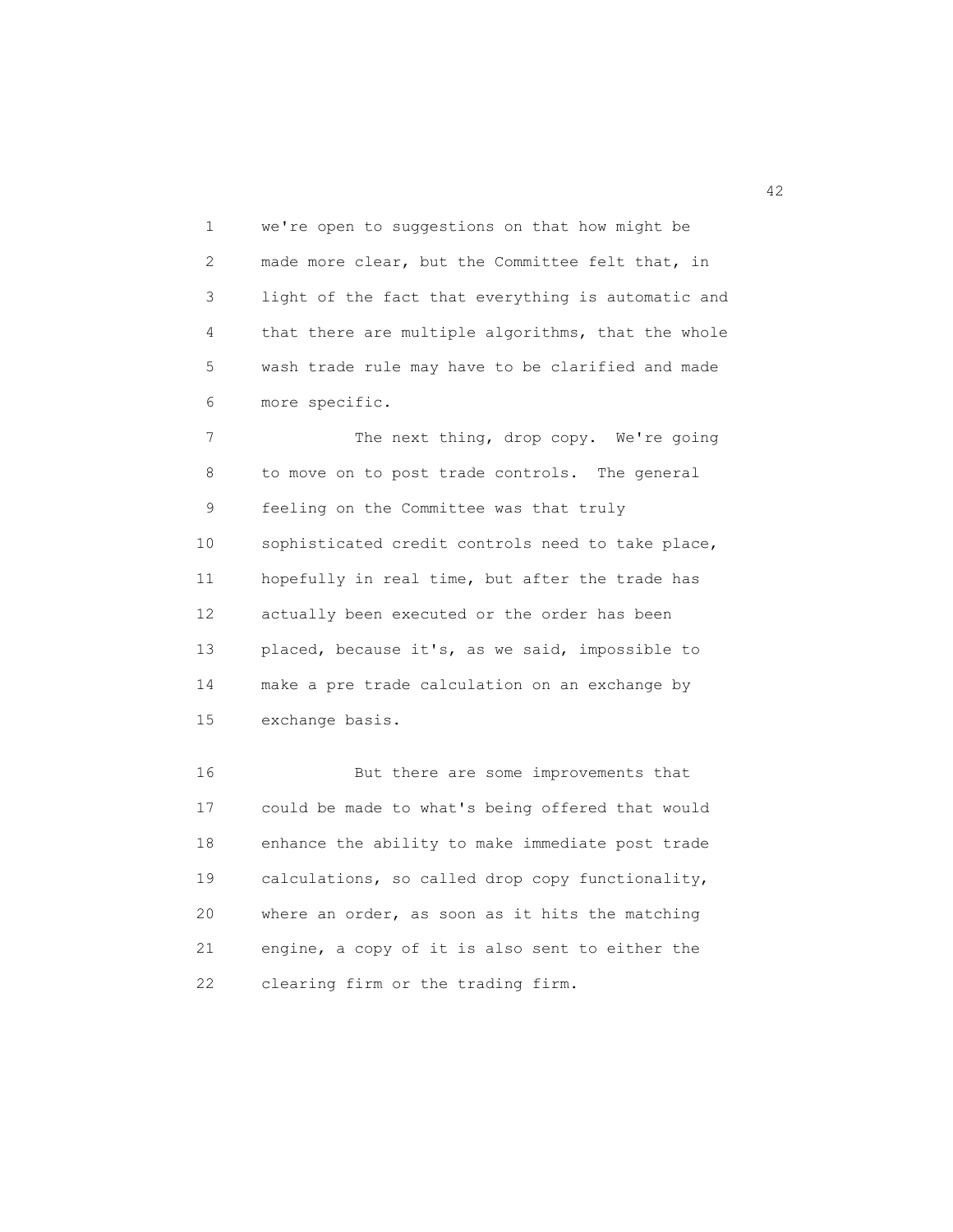1 Everybody wanted to have this in place. 2 And there are many cases where somebody doesn't -- 3 their software fails and they don't know that they 4 actually either haven't cancelled orders or have 5 placed orders. And if you have the drop copy 6 functionality in place, they get a second source 7 of information that can validate that they're 8 doing what they intended to do.

 9 So many of the exchanges now offer this, 10 we're just encouraging -- we're just intending to 11 encourage other exchanges to offer this. Most 12 exchanges obviously offer post trade executed 13 cleared trade reporting, but the timeliness of 14 that is not universal. In some cases it can take 15 up to an hour or two depending on how well the 16 exchange has engineered their clearing solution.

17 In the U.S. markets, I have to say it's 18 generally pretty timely except in real heavy 19 volume days. But we would like to have both of 20 these, because you also want to see what's 21 actually taking place, and risk engines like to 22 see what's actually being used up and margined.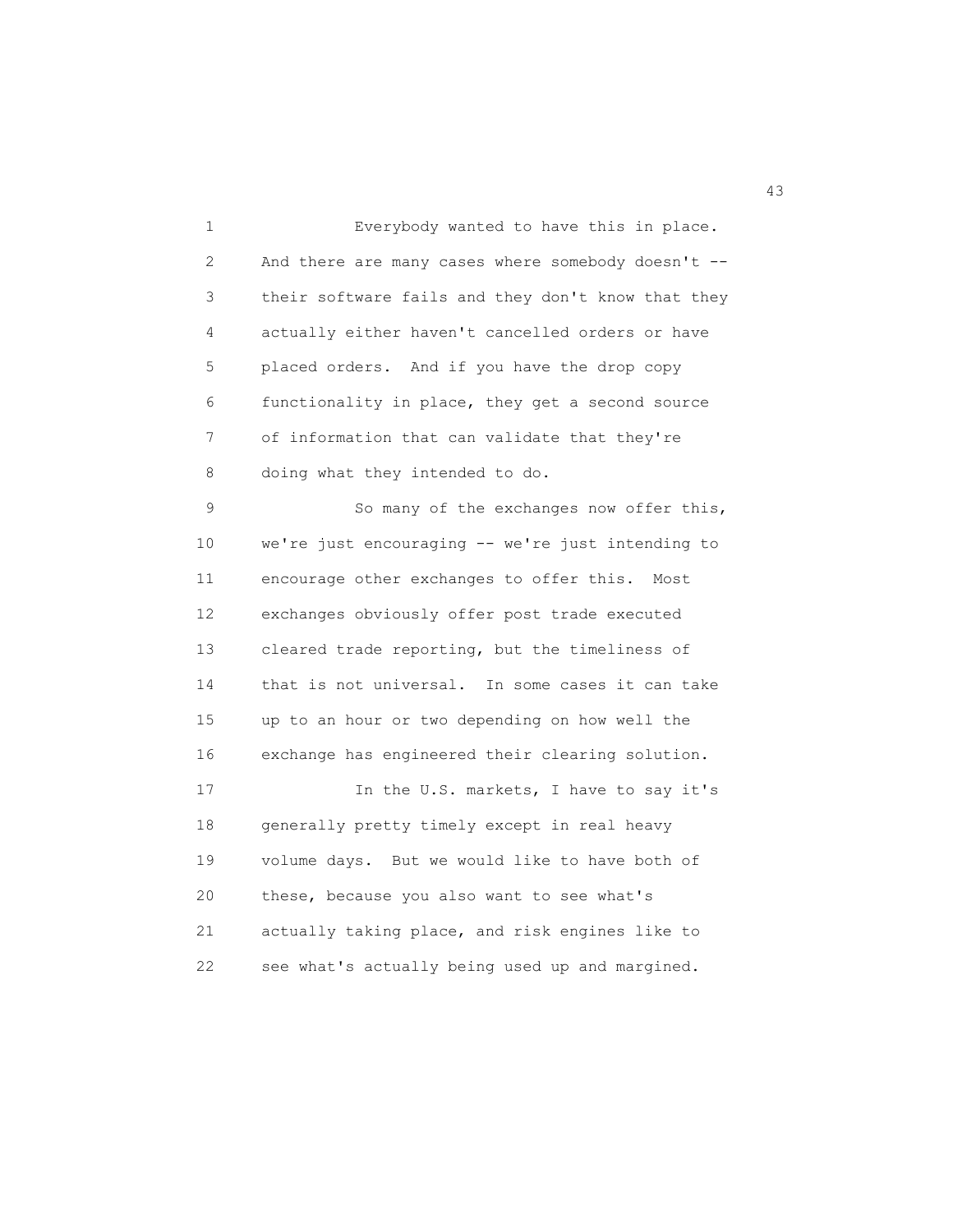| $\mathbf{1}$      | Aside from post trade controls and                  |
|-------------------|-----------------------------------------------------|
| $\mathbf{2}$      | pre-trade controls, we thought that the exchanges   |
| 3                 | had a role to play and the clearing firms have a    |
| 4                 | role to play in ensuring that algorithms are        |
| 5                 | properly tested under various scenarios.<br>There's |
| 6                 | been a long history among the major electronic      |
| 7                 | exchanges, CME or -- of ensuring that people who    |
| 8                 | are writing to the exchange directly test what      |
| 9                 | they're doing under certain test scripts and make   |
| 10                | sure that they won't have unintended consequences   |
| 11                | to the marketplaces, so we were advocating that     |
| $12 \overline{ }$ | that take place, as well.                           |
| 13                | As Mary Ann mentioned, we did include               |
| 14                | co- location in this paper. We don't regard it as   |
| 15                | a risk management practice, but we felt that we     |
| 16                | should state that we think co-location should be    |
| 17                | offered equitably to everybody, everybody that can  |
| 18                | afford it, you know, it is rather pricey in some    |
|                   |                                                     |

| 19 | cases, but that there should be no prejudicial  |
|----|-------------------------------------------------|
| 20 | distribution of co-location facilities, there's |
| 21 | got to be some, you know, open to all.          |
|    | On error trade, I wish -- this was a lot        |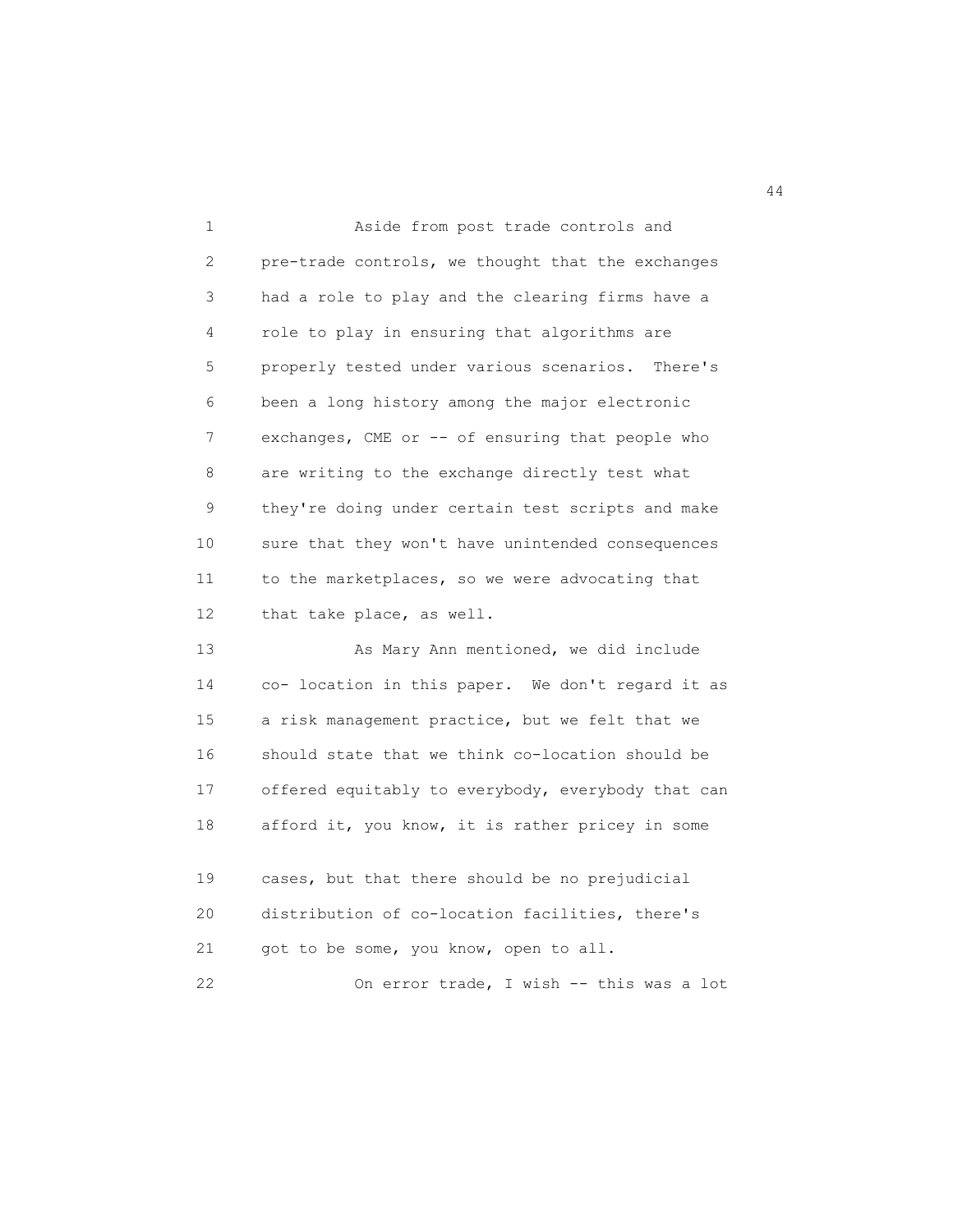| 1  | of back and forth here, but the idea is that we    |
|----|----------------------------------------------------|
| 2  | would like exchanges -- prices to be legitimate    |
| 3  | prices, and stand, and we would like clear rules   |
| 4  | as to when they may not be legitimate trades.      |
| 5  | And I think the U.S. futures exchanges in general  |
| 6  | have put very, you know, a long history of that,   |
| 7  | put very good rules in place about when a trade    |
| 8  | should be busted or shouldn't be busted, but we    |
| 9  | felt that we would advocate such types of policies |
| 10 | for other exchanges globally to adopt. Do you      |
| 11 | want to take over the next steps, Mary?            |
| 12 | Everybody says, okay, what<br>MS. BURNS:           |
| 13 | are you going to do now. The next steps that we    |
| 14 | plan for the study will continue to promote the    |
| 15 | market access recommendations around the world.    |
| 16 | But we plan in August to survey exchanges, to ask  |
| 17 | them about, you know, who's offering direct        |
| 18 | access, what are the rules they've put in place    |
| 19 | around it, what are the risk controls that they    |
| 20 | have, do they offer co-location proximity hosting, |
| 21 | and what exactly is the error trade policy.        |
| 22 | Once we collect all that information,              |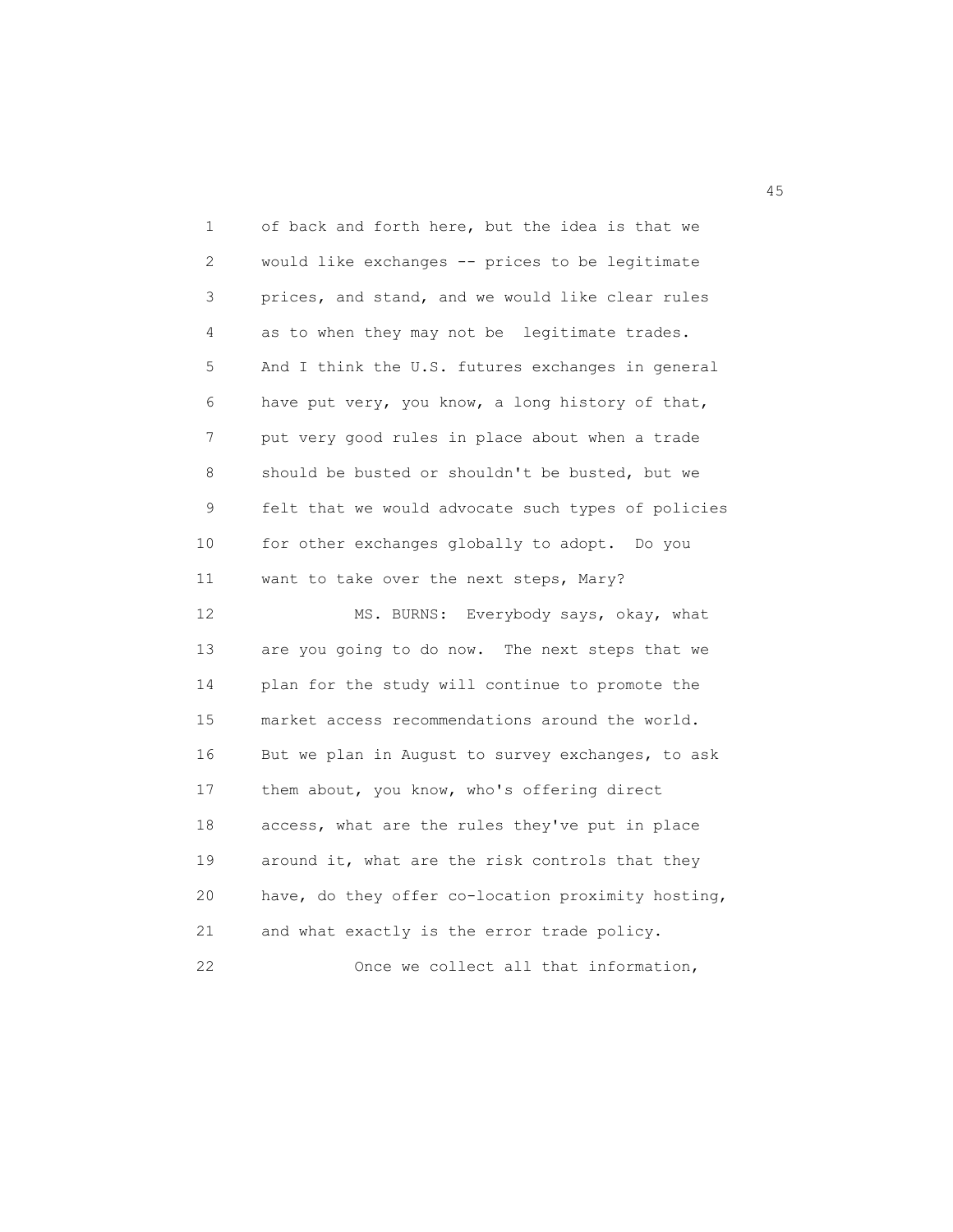1 we're going to publish it, then we are going to 2 continue to use that information to meet with 3 exchanges and talk more about how they can get 4 better risk controls in place. 5 So this is only the beginning. And just 6 in conclusion, I'd like to say that we would like 7 to emphasize that we believe low latency traders 8 are a very important part of the market. For 9 their price discovery, they add liquidity, they 10 tighten the bid ask spread, so the report does 11 make note of that. 12 And we also believe that risk management 13 is a joint project of the exchange's clearing 14 firms and trading firms. And, in fact, at the 15 beginning of the report, there's a whole list of 16 things that are commonly undertaken by those -- by 17 all three parties to make sure that direct access

 18 works and does not harm the markets. Again, thank 19 you very much for allowing us to be here, and 20 we're happy to answer any questions that you might 21 have.

22 CHAIRMAN O'MALIA: Thank you very much.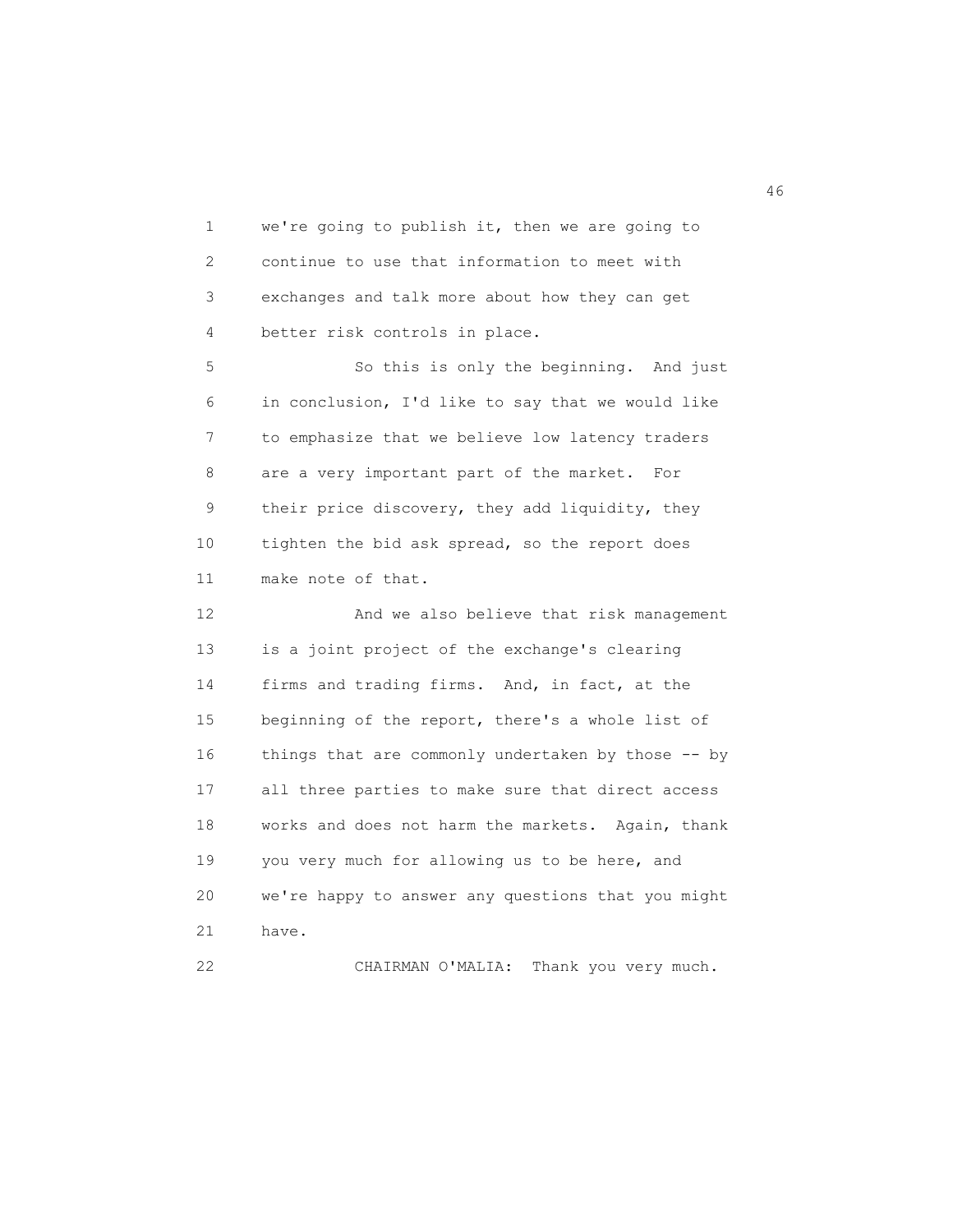1 I'm going to start off the questions, and I do 2 want to follow up on the wash sale, get 3 everybody's opinion on this. Mr. Durkin, in his 4 paper, mentioned that they're working on 5 addressing it through their smart and the rapid 6 systems, but our statutory -- we have statutory 7 obligations to enforce against wash sales and wash 8 trades, and that isn't an option, we have to do 9 that.

 10 So I'm trying to figure out how, under 11 this low latency environment, how we're going to 12 facilitate that and make sure that we can enforce 13 on this. Is there a self-reporting proposal 14 you're considering? Is there -- you mentioned 15 it's not technically feasible, some of these 16 technology vendors may differ with you on that 17 opinion, I'd like to hear from everybody on how 18 we're going to deal with this wash sale problem. 19 CHAIRMAN GENSLER: Can I just add? 20 CHAIRMAN O'MALIA: Yes, please. 21 CHAIRMAN GENSLER: And maybe if the 22 exchanges could tell us how prevalent is it, I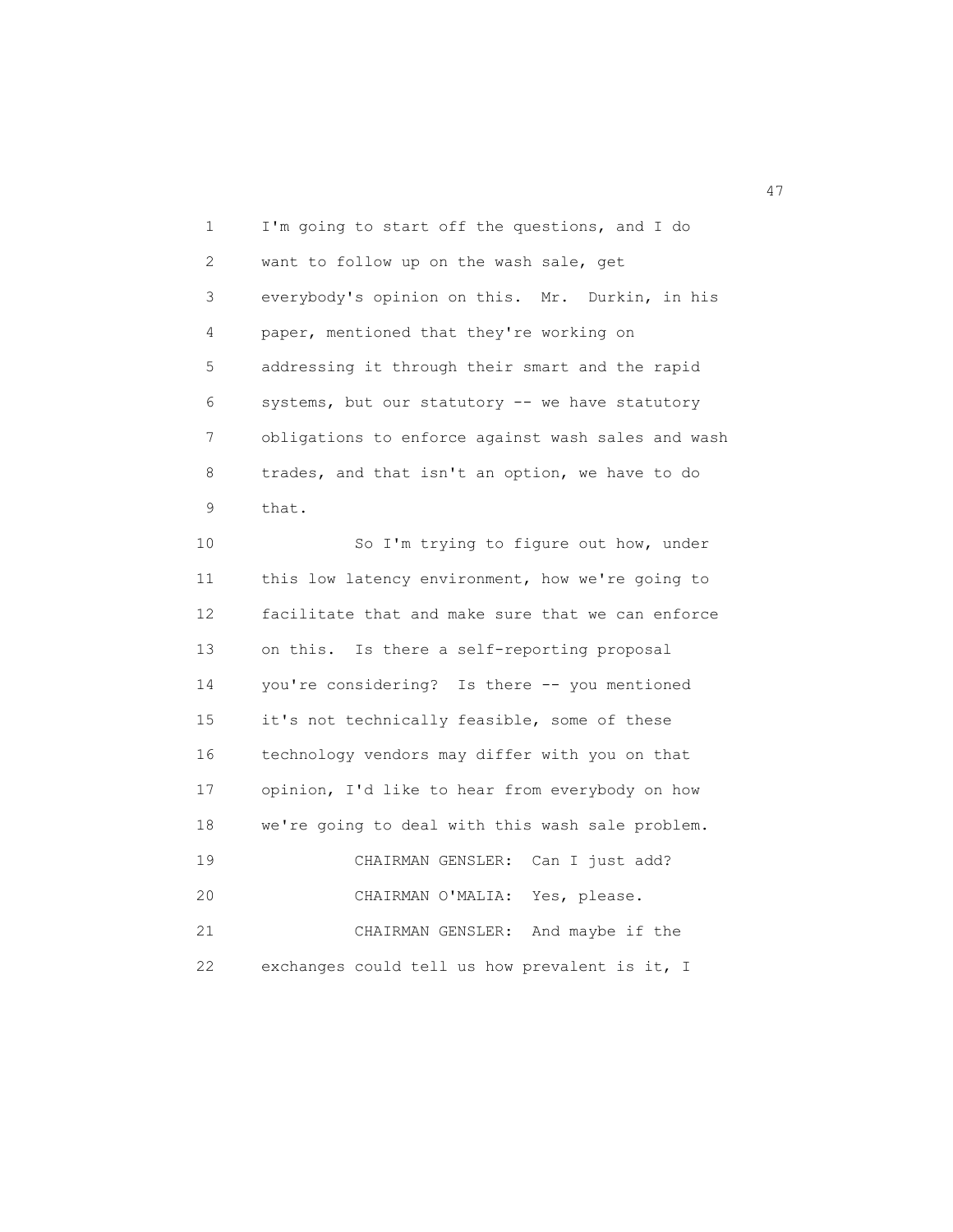1 mean is it something that happens, you know, one 2 in a thousand trades, one in a million trades, you 3 know, just -- or one in ten trades? 4 MR. VICE: I don't know what the ratio 5 is, it's a very small number. I mean I think we 6 actually do offer a capability by a customer, if 7 you want to prevent one of your traders from being 8 able to hit an order another trader put in, or his 9 own order for that matter, we can prevent that. I 10 think that's not practical for algorithmic traders 11 or even prop shops that may have, you know, ten -- 12 TT traders, each one of them trading their own 13 individual strategies. 14 And I'd also I guess remind the group 15 that, I mean at least from my experience, wash 16 trading has to have an intent element to it, as 17 well, it's not just the mechanical occurrence of 18 same account ownership being on both sides of the 19 trade. 20 I think we, you know, we have reports of

 21 when those occur, we look at who it is, we look at 22 what the frequency is in a given market, so, you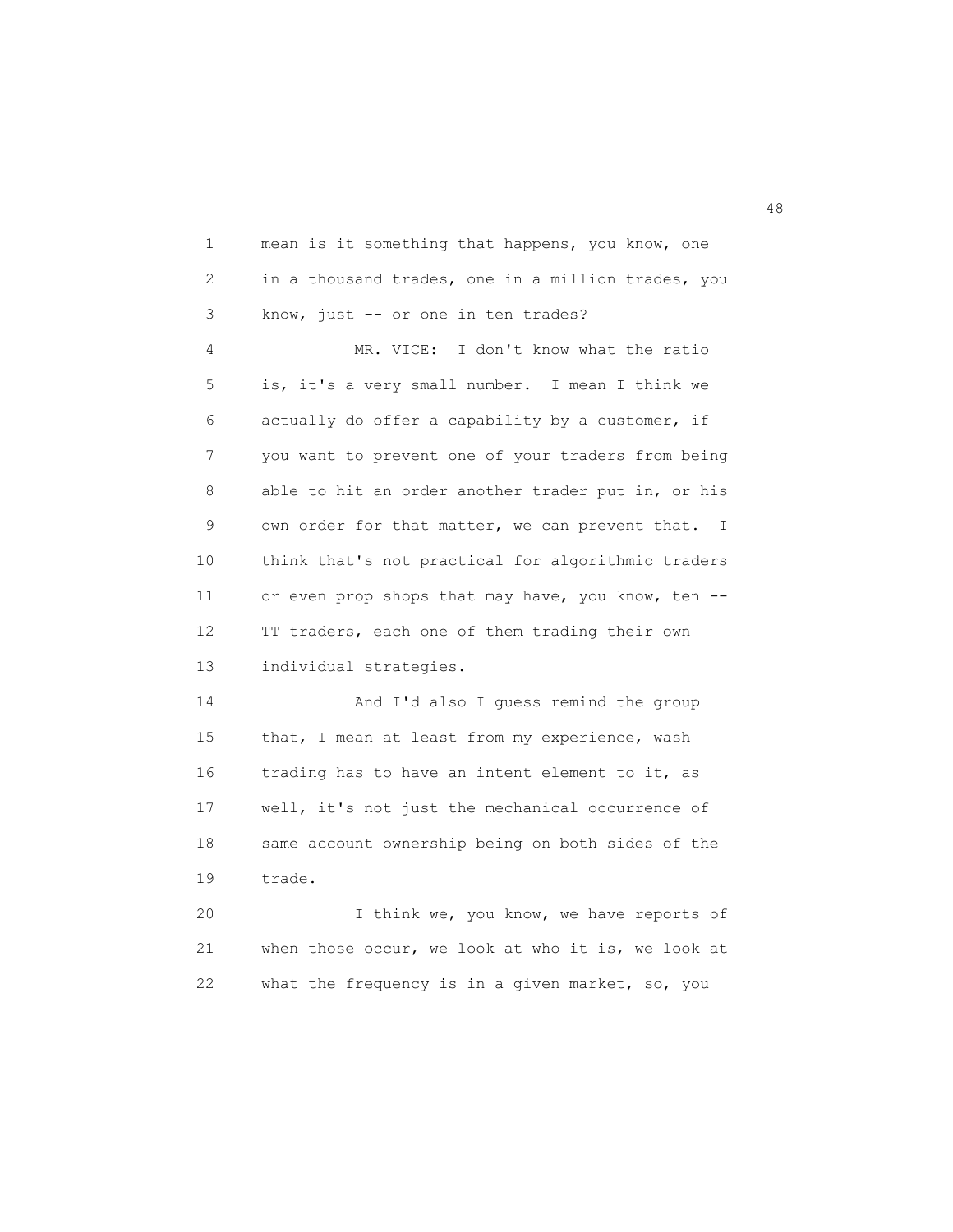1 know, does it look like a random distribution, in 2 other words, an algo or a prop trader is not 3 crossing his own orders with anymore frequency 4 than the amount of volume, you know, his share of 5 the market anyway, so certainly if that's less 6 than his share, that's a good indication that it's 7 a random type thing. I mean these guys are market 8 makers, they're on both sides of the bid and 9 offer, they provide a lot of liquidity, and so 10 this is going to happen. 11 And so I think, you know, when it does 12 happen, we want to know when is it happening, with 13 what frequency, is it for size, is it for one lot 14 or is it 400 lots, did the price move. And so you 15 have to -- it's much more of a subjective 16 oversight process I think than just a black and 17 white list, where you can say, okay, here, we're, 18 you know, here were the list of problems. 19 MR. DURKIN: I would agree with Chuck's 20 summation. I mean procedurally as we look at 21 these situations, and they do occur, in comparison 22 to the overall activity during the day on a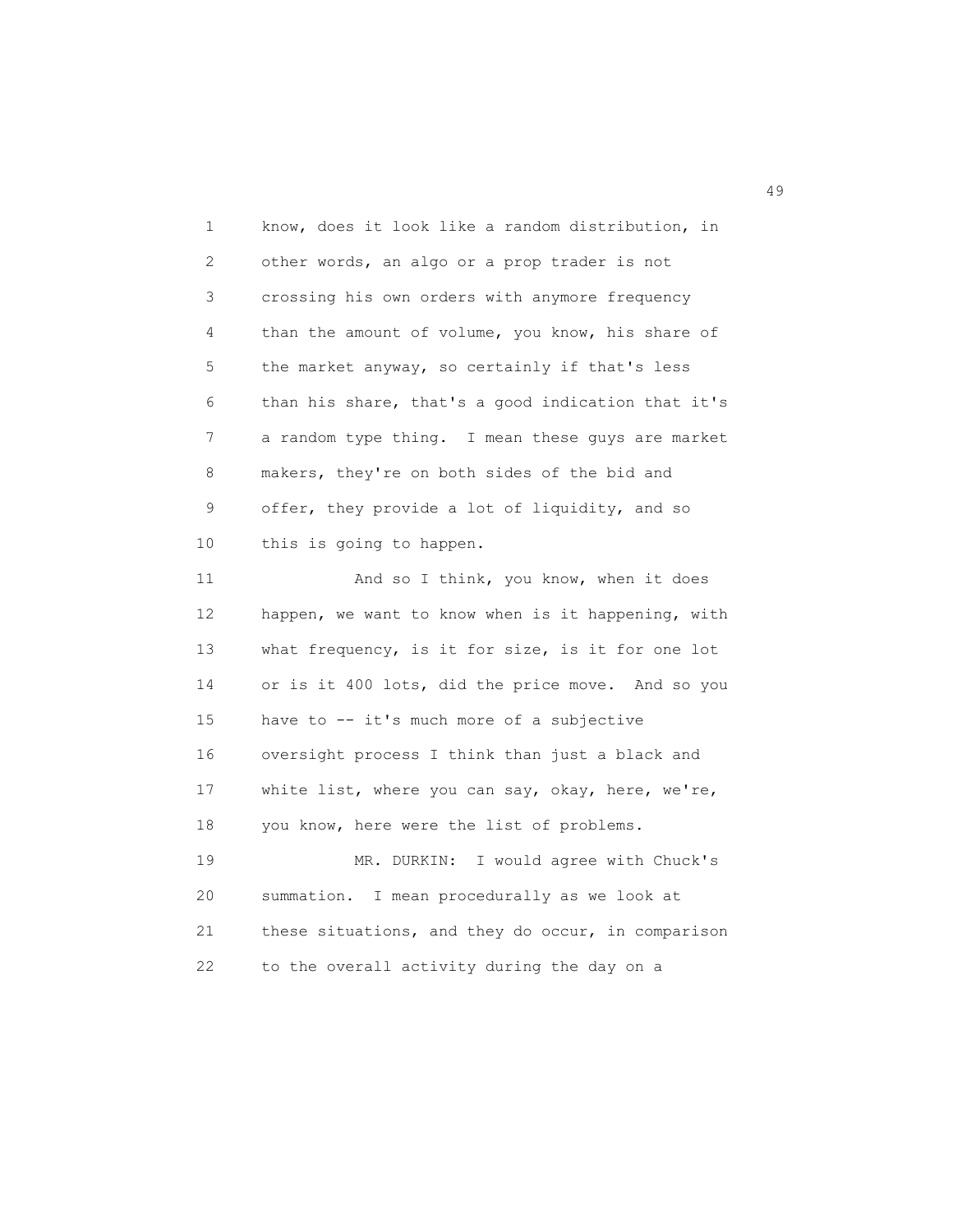1 relatively small basis, but we have programs in 2 place to look specifically for instances where 3 there's wash trading.

 4 And in my paper, I enunciated how 5 clearly, you know, and how seriously we take our 6 responsibilities in that regard to look at and 7 reconstruct all of that activity. But intent 8 plays a very important role in that process, and 9 we have found situations where, you know, users 10 are totally unaware that those transactions 11 occurred opposite themselves, and, you know, we 12 take those situations into consideration. We work 13 with the firm to make sure that those types of 14 situations don't occur in the future. We track 15 those situations; if there is a repetition, then 16 we take appropriate action.

 17 So, you know, I don't think anybody in 18 this room would ever suggest that they take the 19 responsibilities that they have as SRO's or the 20 Commission's responsibilities lightly as it deals 21 with wash trading. However, there is, you know, 22 the phenomena of the frequency, high frequency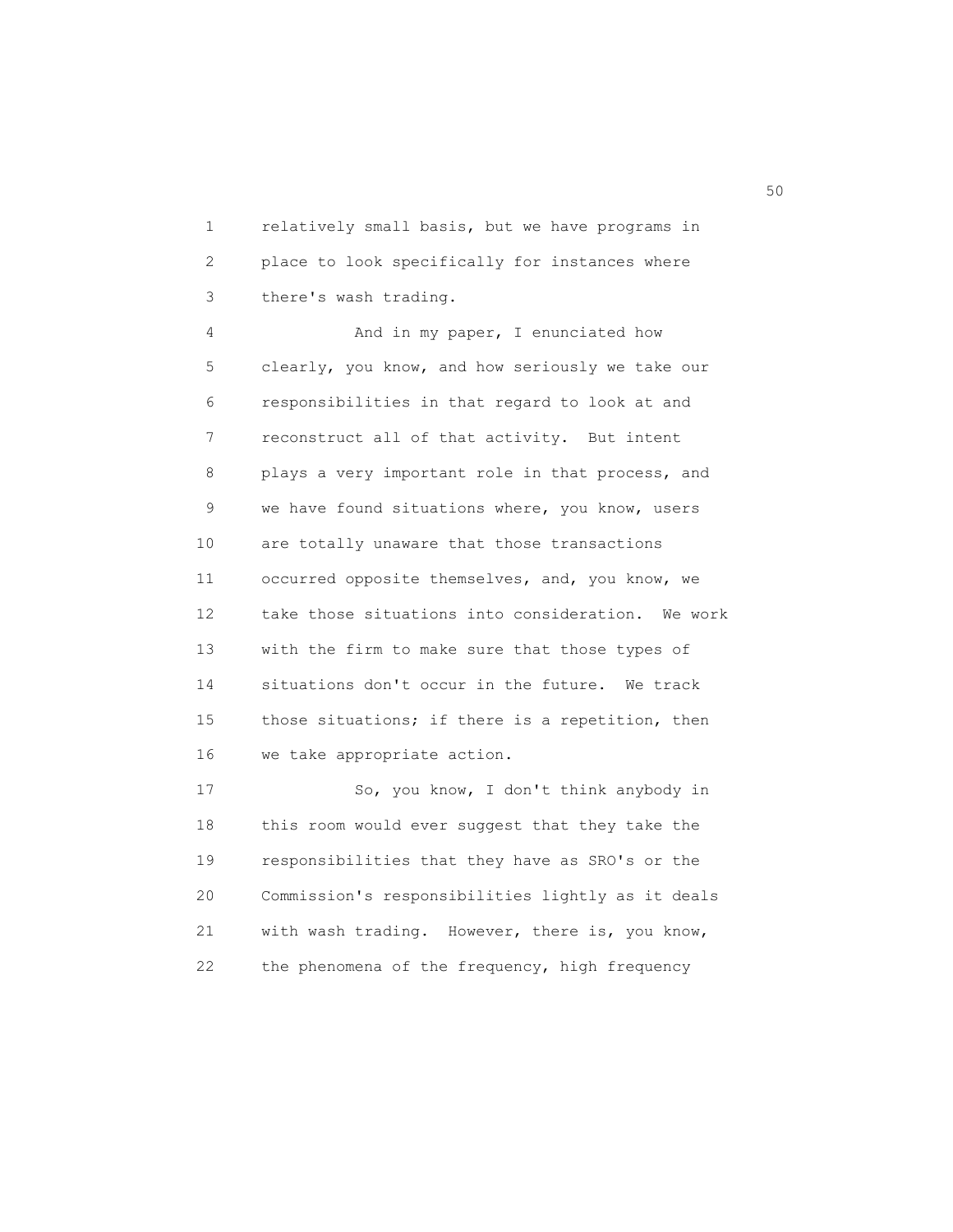1 transactions that take effect in the likelihood 2 that one could trade opposite itself, and, you 3 know, we look at those things with all due 4 diligence to make sure that our markets are 5 safeguarded.

 6 CHAIRMAN O'MALIA: Doctor Bates. 7 DR. BATES: So I mean I think, 8 Commissioner, this could be an opportunity for you 9 to have one of your, you know, best practices 10 perhaps around wash trading. And I agree about 11 the points it's, you know, difficult, and maybe 12 there's innocent things involved, and it's the 13 intent, so that's right, that's the point.

14 But other trading venues track this. 15 Even regulators like, you know, in the equities 16 markets, the UK's FSA is even tracking this. So I 17 think one of the principals that's used is, if you 18 can record all the instances of where they happen, 19 you can log them historically, you can detect them 20 in real time even, but then log them historically 21 and cross reference, then you can see the patents 22 where, you know, you can follow up where you start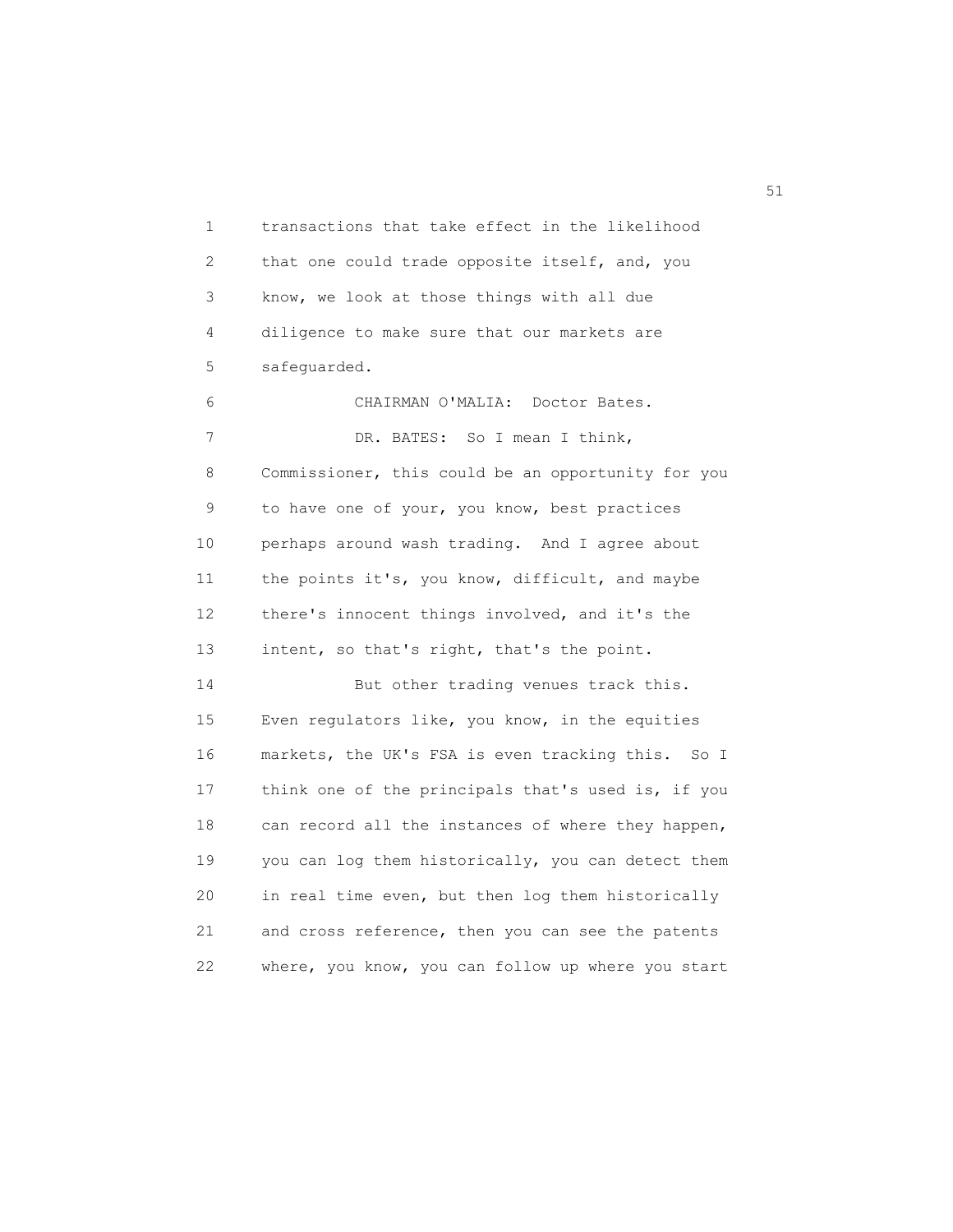1 to see it happen regularly, you can determine, is 2 it innocent, you can look at the audit trail, and 3 you can start to launch investigations, because I 4 think the danger for the Commission, the danger 5 for, you know, trading venues is false positives, 6 it happens once, it was innocent, there was no 7 intention, and then suddenly you launch, you know, 8 an investigation.

 9 What you want is to see patents 10 overtime, where you see individuals or groups that 11 are in breach. And if you give guidance around 12 best practices, this is what you should try in 13 avoiding your algorithms and your practices and 14 your trading, and then if you can then follow up 15 on that, and, you know, people know you're 16 watching them, you're firing a shot off the bows, 17 and I really think that's a good thing to say to 18 the market from the CFTC's point of view, that 19 you're watching, but you're not, you know, you're 20 not like a jittering, you know, thing every time 21 something happens, but you're watching, observing, 22 learning, turning events into wisdom over time.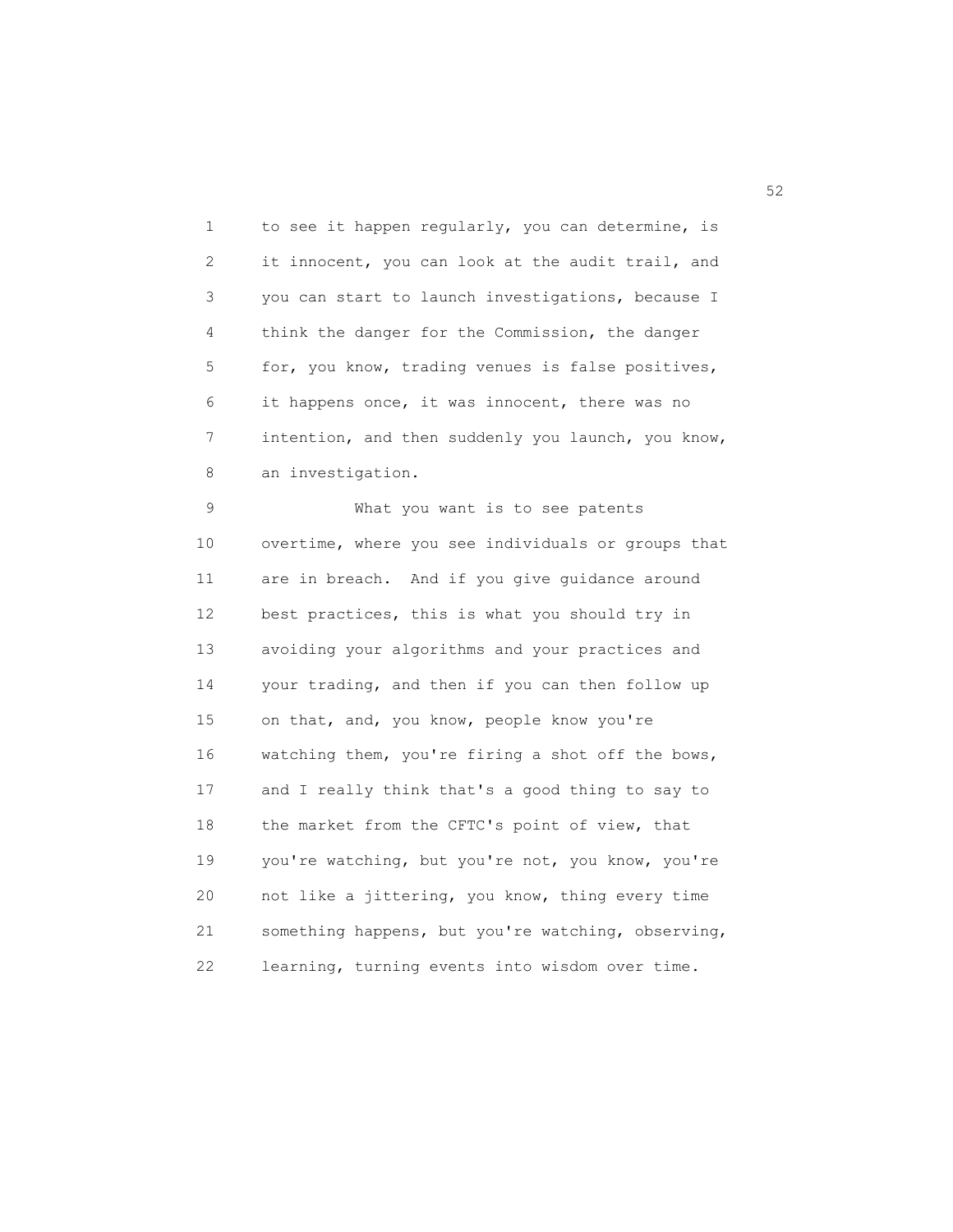1 MR. WHITMAN: I also want to add to 2 that, I definitely agree with all the comments 3 that were made, that patterns I think would be 4 very key to recognize wash sales. I think it 5 might be helpful in a business like mine, we might 6 have a situation where we are making markets, and 7 let's say S&P many options, and we are 8 auto-quoting, so we are distributing bids and 9 offers that are automatically updating. 10 And let's just say that a customer comes 11 in and sells us S&P calls. We might be running an 12 auto hedge, which will automatically sell S&P 13 E-Mini futures, and at the same time I may have 14 another group that trades correlations between the 15 stock index futures. 16 My group that's running the correlation 17 on stock index futures may have a subsequent bid 18 in E-Mini futures against a bid in let's say the 19 Russell. Well, when we auto hedge, in theory, we 20 can trade -- we can hit our own bid that we're 21 working in another strategy, which in all honesty, 22 could cause us to sell. Maybe we have another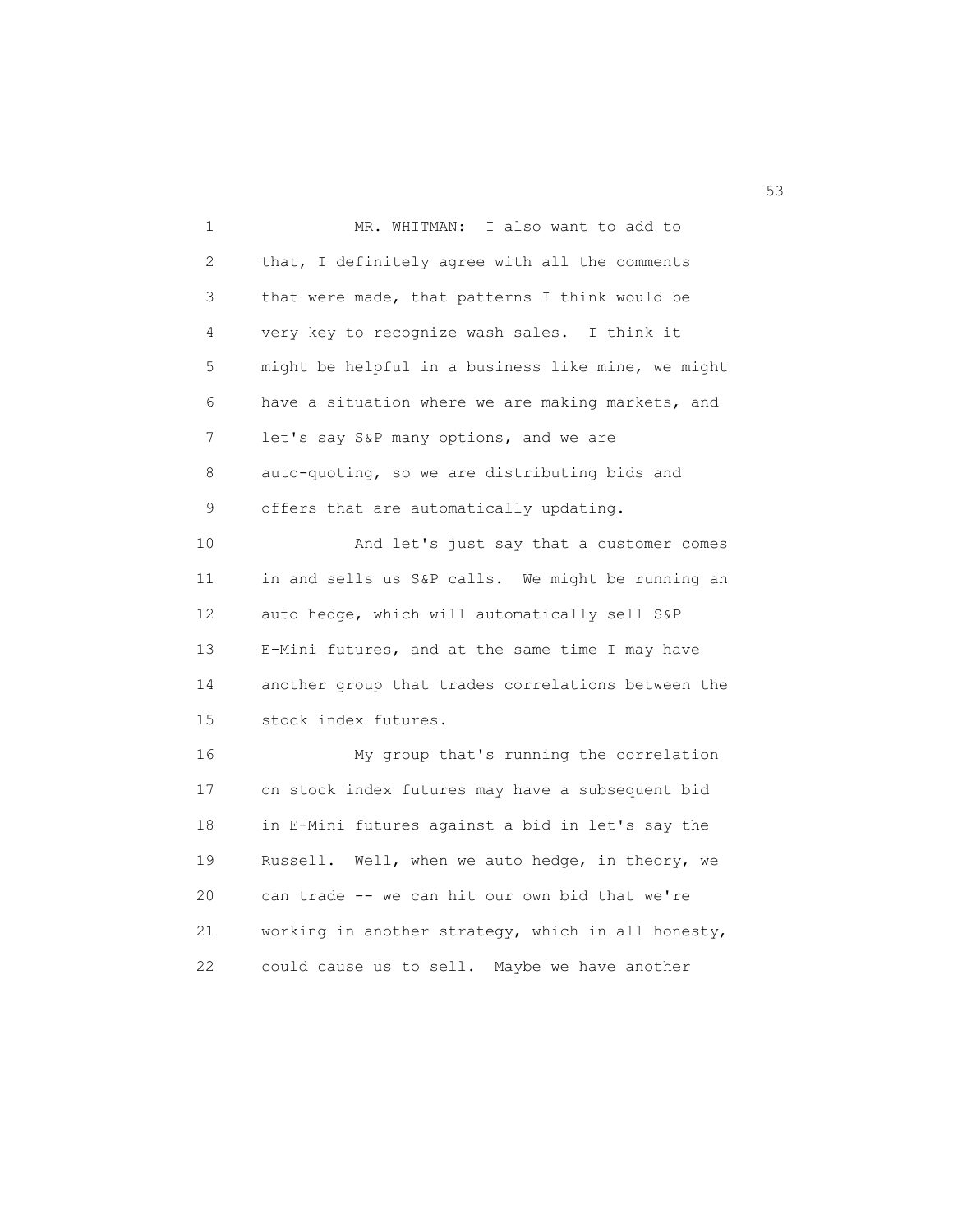1 group that's working a book logic algorithm in the 2 Russell and could cause us to hit the Russell. I 3 mean this doesn't -- in theory, it's possible, it 4 wouldn't happen very often, but you could have a 5 chain where we actually trade with ourselves a 6 couple of times.

7 One thing I would say, and obviously the 8 enforcement is always such a big deal, in cases 9 like that with ours, we could show you strategy 10 ID's. There's ID's electronically in our data 11 bases that show what every kind of strategy does. 12 And you can see manual trades, and you can see 13 algorithmic trades, and each strategy ID is 14 associated with an algorithm, and that's an 15 automatic trade. So you could actually see 16 patterns that could explain by strategy ID how it 17 unfolded.

18 **If I saw a manual wash, manual wash,**  19 that would be more interesting to me than seeing 20 two independent strategies that are automated 21 trading with one another, if that helps. 22 MR. DEWAAL: I mean I think the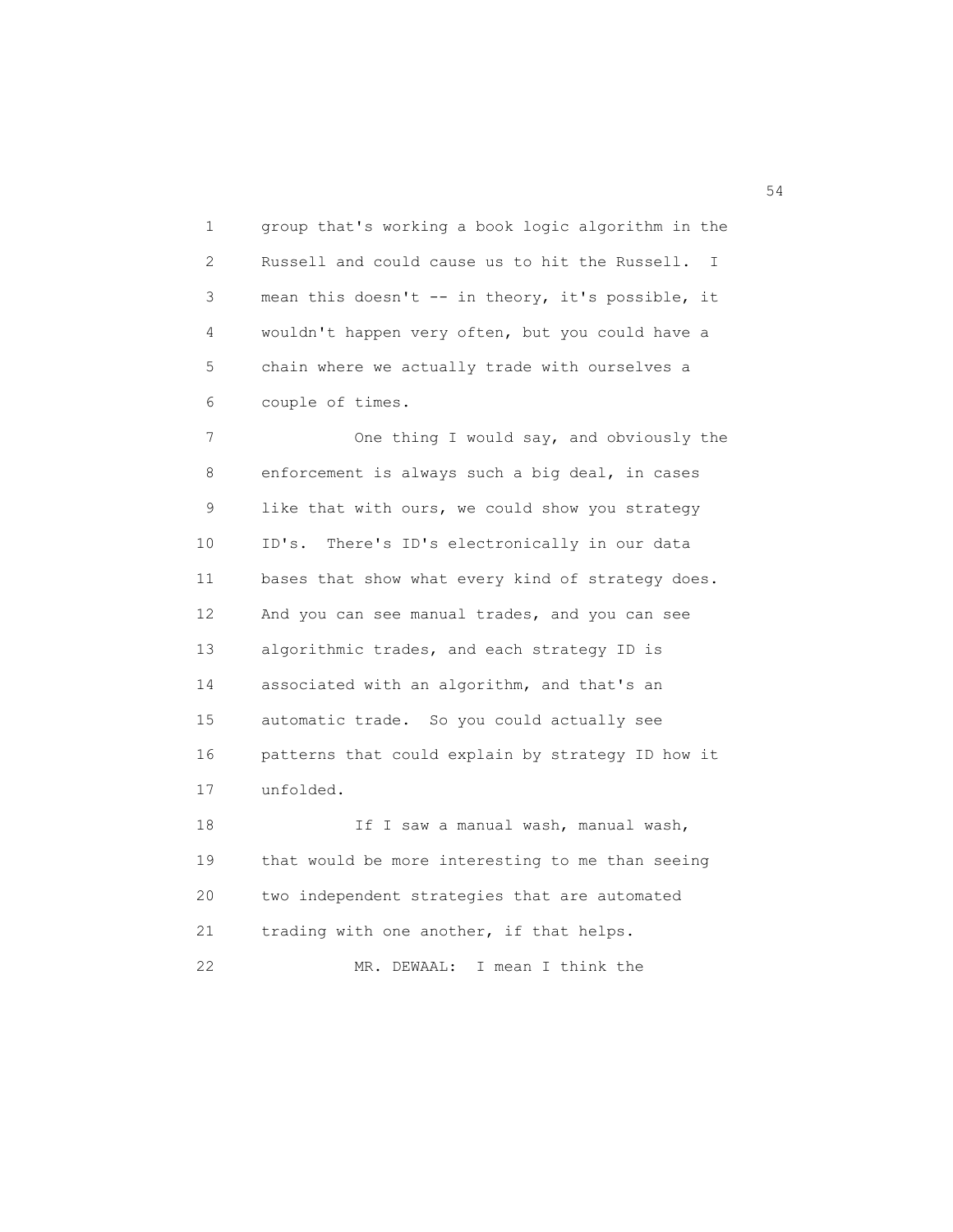1 Commission itself recognizes the fact and just the 2 position limits and the exemptions from, you know, 3 certain applications for an individual that might 4 have different trading strategies, unique 5 different trading strategies. I mean there's a 6 process to prove that there's different unique 7 non- controlled trading strategies. So I think 8 there's a precedent out there to say that, you 9 know, you may start off with a presumption that 10 match, buys and sells or a wash sale, and it may 11 be our obligation to demonstrate that, in fact, 12 it's not a wash sale, and it's consistent with I 13 think the Commission practice to understand that, 14 in fact, you know, just because you have the same 15 name doesn't mean you don't have distinct control. 16 CHAIRMAN O'MALIA: What about the 17 thought of a self-reporting, and as a best 18 practice, say, hey, at the end of the day we found 19 this, because, otherwise, we're going to be going 20 through the data and we're going to try to start 21 matching these things up. 22 MR. DEWAAL: Well, I can tell you as a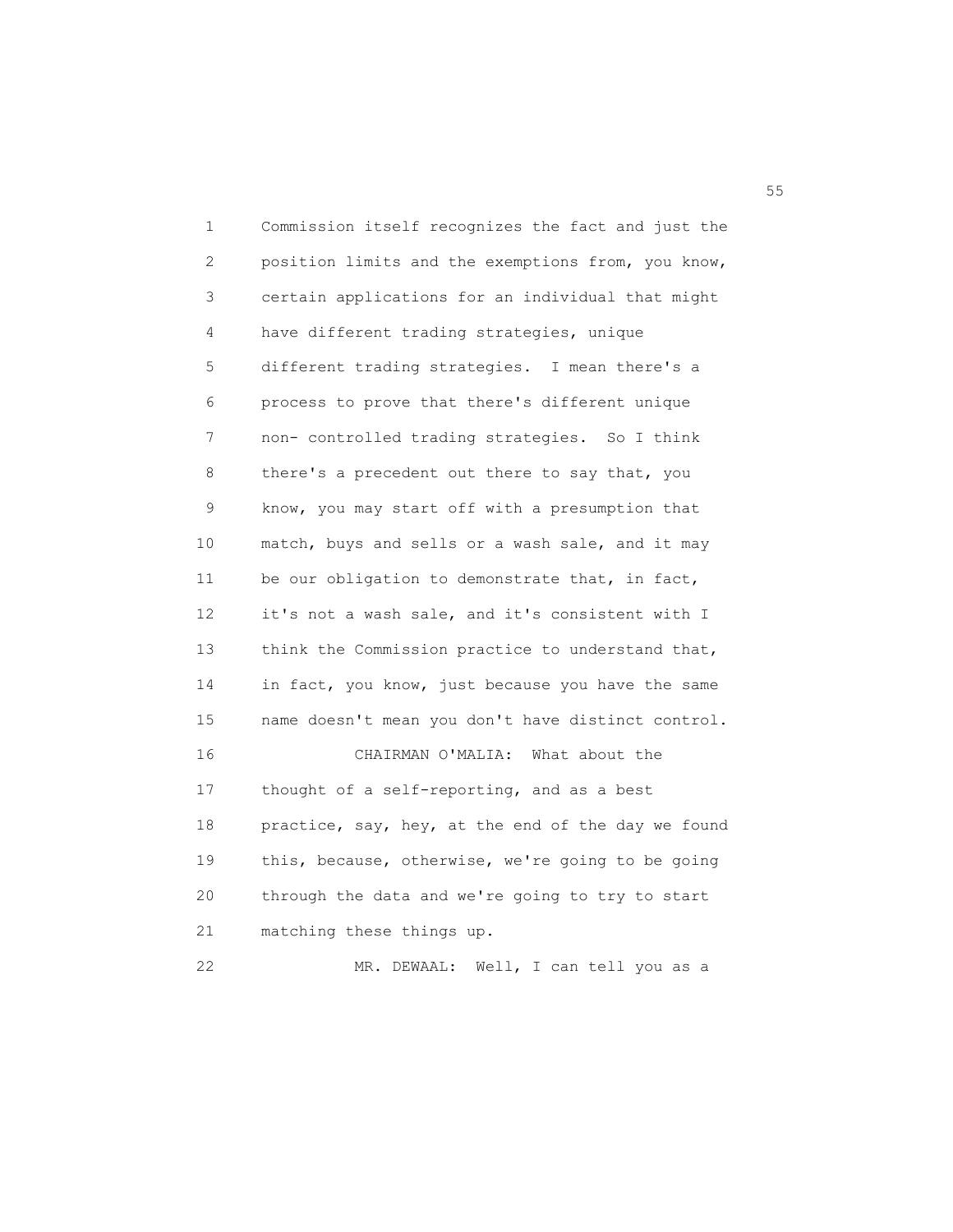| 1  | firm that has a global obligation of, I think it's           |
|----|--------------------------------------------------------------|
| 2  | the same system you guys use, the Actimize System,           |
| 3  | we do monitor trading activity through two                   |
| 4  | systems, we use Actimize, and a system called                |
| 5  | Smarts Broker. And you probably don't want to                |
| 6  | share a number globally of these kind of                     |
| 7  | transactions, I'm not sure, because most of them             |
| 8  | are very low volume. You may want to set a                   |
| 9  | threshold, there may be standards, you know.<br>$\mathbb{I}$ |
| 10 | think it's -- my guess is that if you saw a                  |
| 11 | pattern, if your enforcement division saw a                  |
| 12 | pattern, you would come to us, and hopefully by              |
| 13 | that time, we're able to come back to you and say,           |
| 14 | you know what, we've already looked at that and              |
| 15 | here's the explanation. But I'm not sure you want            |
| 16 | to get the volume of transactions, because I think           |
| 17 | in a -- there's enough out there that this is                |
| 18 | probably more prevalent than you want to know.               |
| 19 | COMMISSIONER CHILTON:<br>I have a little                     |
| 20 | bit of a related question. And people may think              |
| 21 | I'm a conspiracy theorist here, but merely a                 |
| 22 | question, and maybe I'll start with Chuck.<br>We             |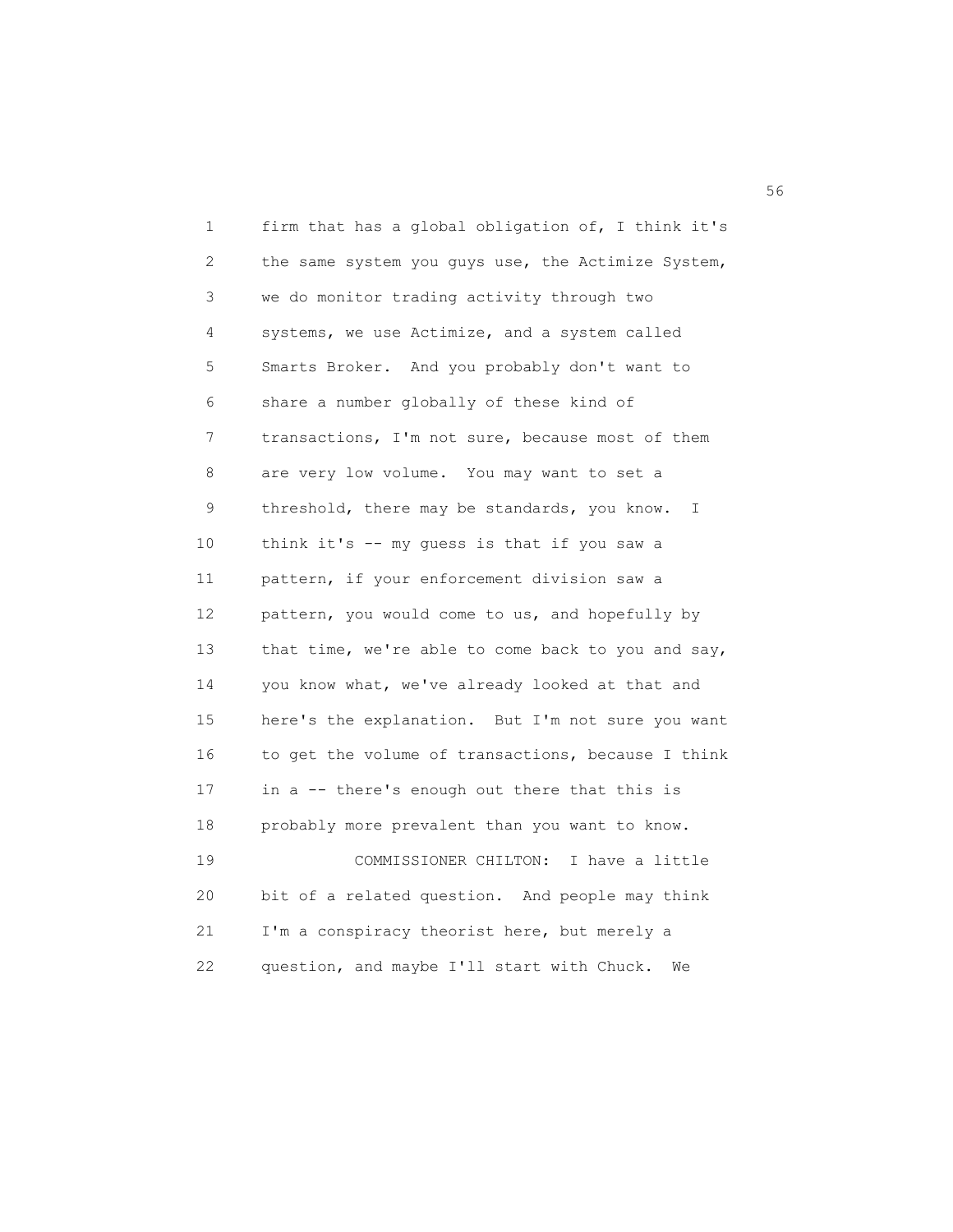1 talked about this a little bit last week, or maybe 2 it was early in the week, anyway, sometime with 3 Jeff about algos on algos, Leslie, but not in the 4 sense of wash trade, and here's the conspiracy 5 part. 6 If somebody thinks that they can trigger 7 an algo of somebody else by something, whether or 8 not it's spoofing or something else, maybe they 9 can -- can somebody do something like that, 10 trigger somebody else's algo intentionally, and 11 then use their own algo to go and take advantage 12 of that? 13 Now, I know that's like double secret 14 agent stuff, but we've seen weirder things happen. 15 Is this something that we should be thinking 16 about, even though it may seem far fetched, Chuck? 17 MR. VICE: I guess it may be a better 18 question for some of the algorithmic traders in 19 the room. But I mean I think the -- what causes 20 traders of any ilk to put an order in and withdraw 21 an order and how long they leave it in, there's an 22 infinite number of reasons that people do that.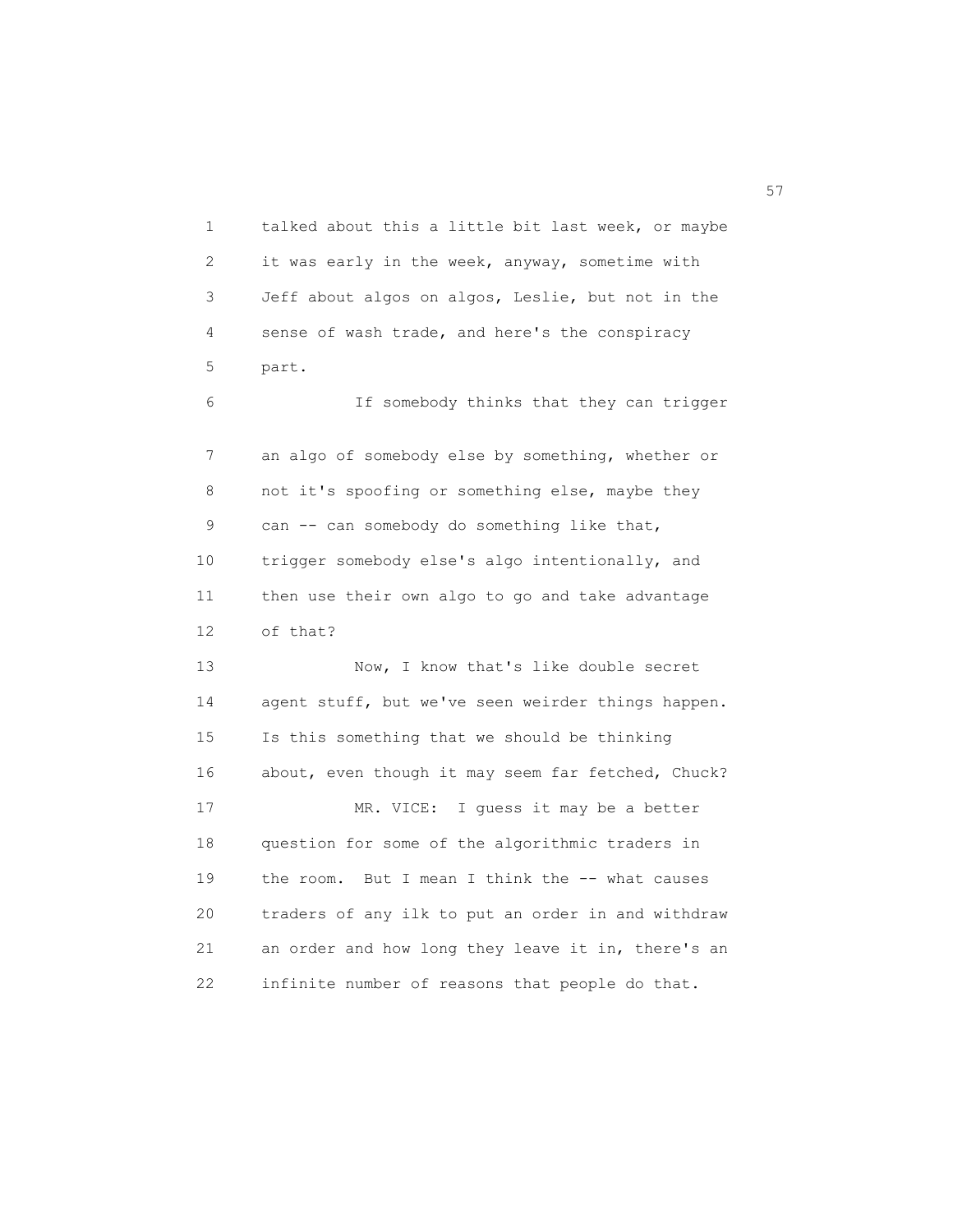1 And the interplay of all that in a marketplace, 2 you know, we can't know the reasons people do 3 things.

4 As the exchange operator, we certainly 5 look at what they're doing and try to determine 6 what was the market impact and did they do 7 anything that was against the rules or illegal.

 8 But in terms of putting an order in and 9 why they pulled it, that in and of itself, there's 10 nothing wrong with that. I think one of the 11 things this Committee -- something we can do going 12 forward, I mean people use terms like spoofing and 13 other terms, I don't know that anyone has defined 14 what those are, and if they have, exactly what is 15 it that we're looking to -- what type of behavior 16 are we looking to discourage, and I think that 17 would be helpful to do, to get clarity for 18 everybody, and then the participants exchanges and 19 others can go away, and whatever it is that the 20 regulators or the industry has decided they don't 21 want to occur, we'll prevent it from occurring. 22 But I feel like right now we're chasing ghosts a

 $58<sup>8</sup>$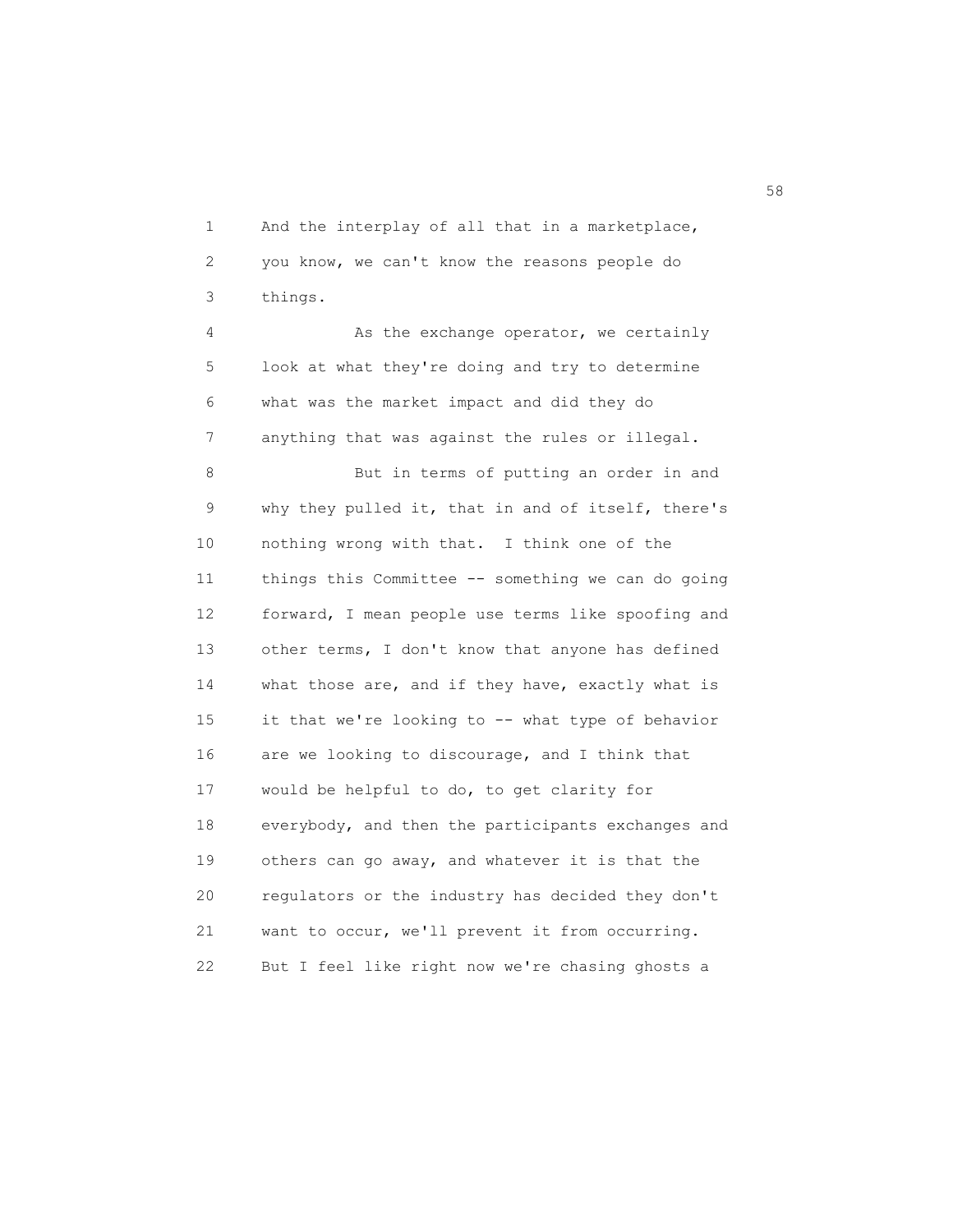1 little bit with people, throwing around terms, 2 whether it's wash trading or spoofing, and they're 3 not very well defined, and so it's very difficult 4 to decide if there's a problem, number one, and 5 number two, what the solution would be until I 6 think we clarify what it is we don't want. 7 Is it that we don't want people to be 8 able to put an order in and remove it 50 9 milliseconds after they put it in? I mean I think 10 that kind of fundamental discussion may be what -- 11 COMMISSIONER CHILTON: Well, even if it 12 wasn't -- John had something, too, Scott, but even 13 if it wasn't something that somebody spoofed, 14 which -- and by the way, I mean there are things 15 where you put orders out there and pull them back 16 that could be problematic, so go on the record. I 17 mean -- but even if it was something that wasn't 18 maybe instigated by someone else, once they saw 19 something happening with the trader and knew that 20 the algo might be running, then they somehow would 21 take advantage of it. Anyway, I'm just curious 22 whether or not this is even a hypothetical thing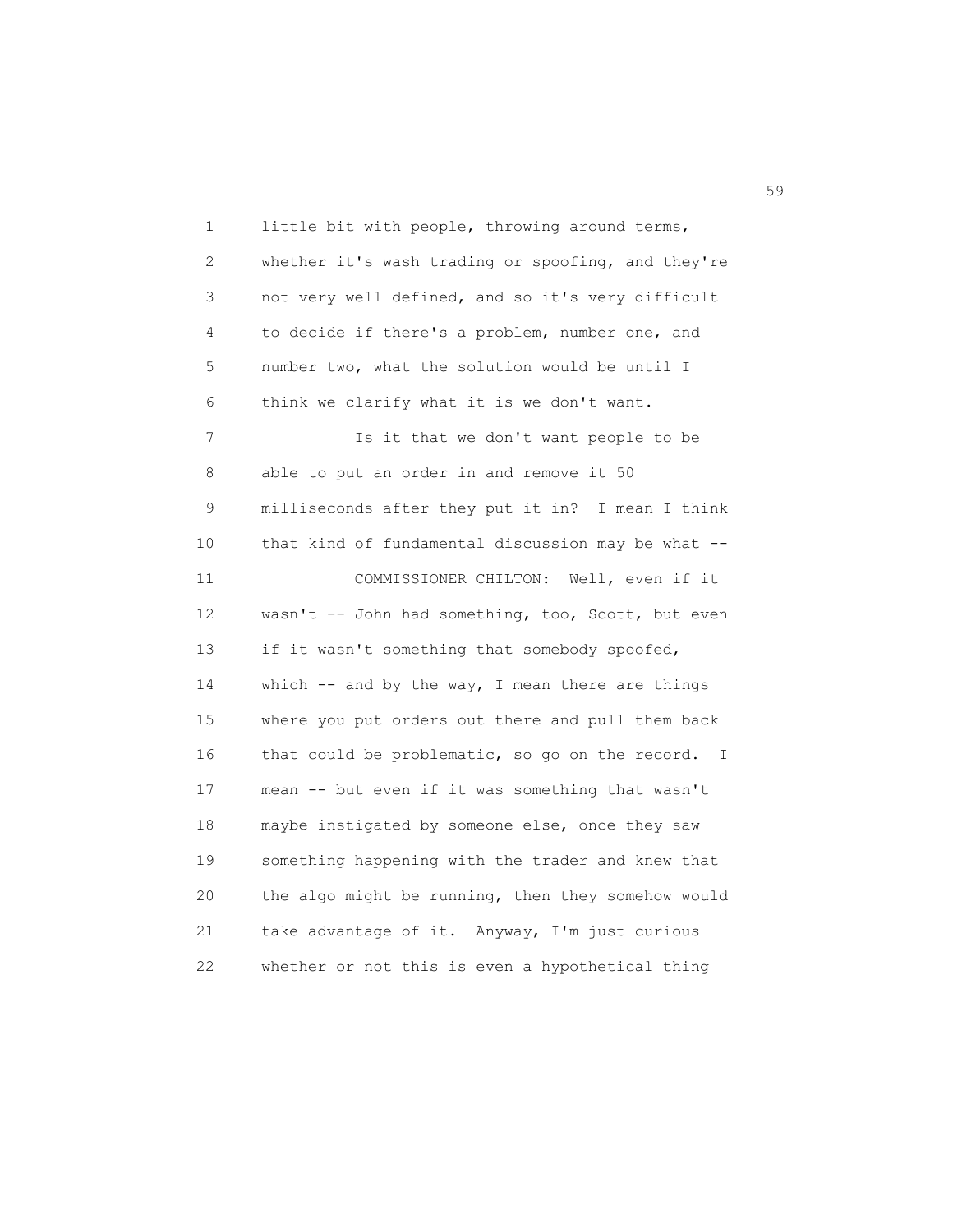1 we should be thinking.

 2 DR. BATES: Yeah, I mean, Commissioner, 3 it absolutely is. We reserved this in our 4 customer base in the high frequency trading world 5 for a long time, and, you know, high frequency 6 trading is a bit like the Cold War, you know, 7 you've got Russian submarines under the, you know, 8 Atlantic, and U.S. submarines are trying to find 9 them, you know, it's like that all the time, and 10 firms are trying to reverse engineer, well, that's 11 the fear certainly, that they're going to work out 12 how to -- what an algorithm is doing, it's found a 13 nice, little pattern and trade that no one knows 14 about, some kind of statistical arbitrage, and 15 then they might found out what it is and trigger 16 it or take advantage of it, so that's why there's 17 constant change in the market, plus the fact 18 there's a statistic that's been published by, you 19 know, an analyst firm in the space called the AITE 20 Group that says the average shelf life of an 21 algorithm is three months.

22 And that indicates -- and I think that's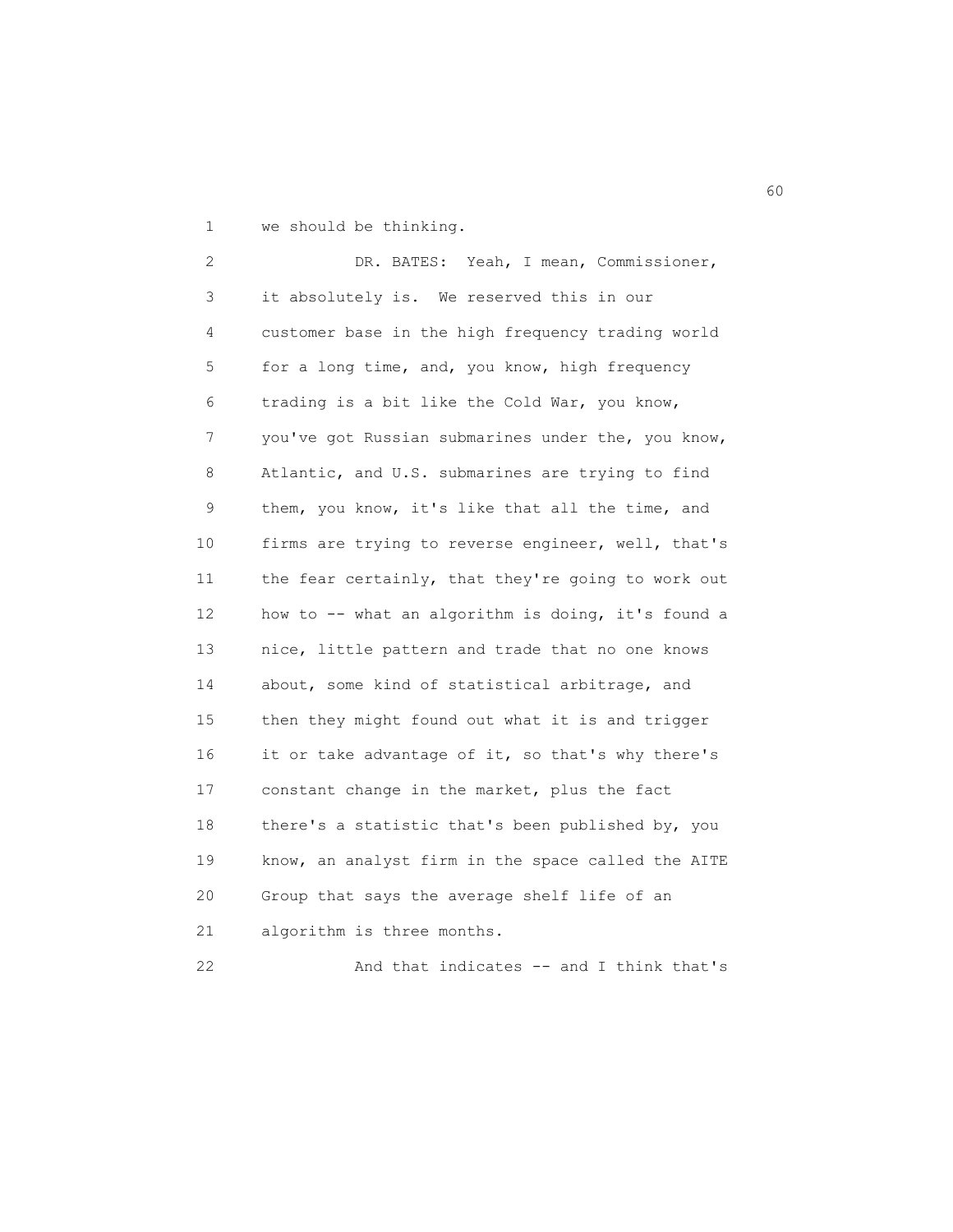1 coming down, so that indicates the fact that 2 people are having to change these things all the 3 time, A, because the market is moving all the time 4 and they're becoming less profitable as the market 5 becomes more efficient, and B, because they're 6 fearful or may experience people reverse 7 engineering and taking advantage of them. So I 8 think your fears are not paranoid, they're 9 reality. 10 CHAIRMAN O'MALIA: Rich. 11 MR. GORELICK: All right. I would agree 12 with what John said, that is sort of part of 13 trading I think in any market, where people try 14 and put in orders to try and induce other people 15 to trade in particular ways. I think it's not 16 much different in the algorithmic world. 17 Over the years, we've noticed -- and I 18 have to say it's been a while since I've been 19 aware of something like this, but we've noticed 20 people trying to, what we perceived as trick us 21 into doing certain things. 22 I think it's actually the algos that are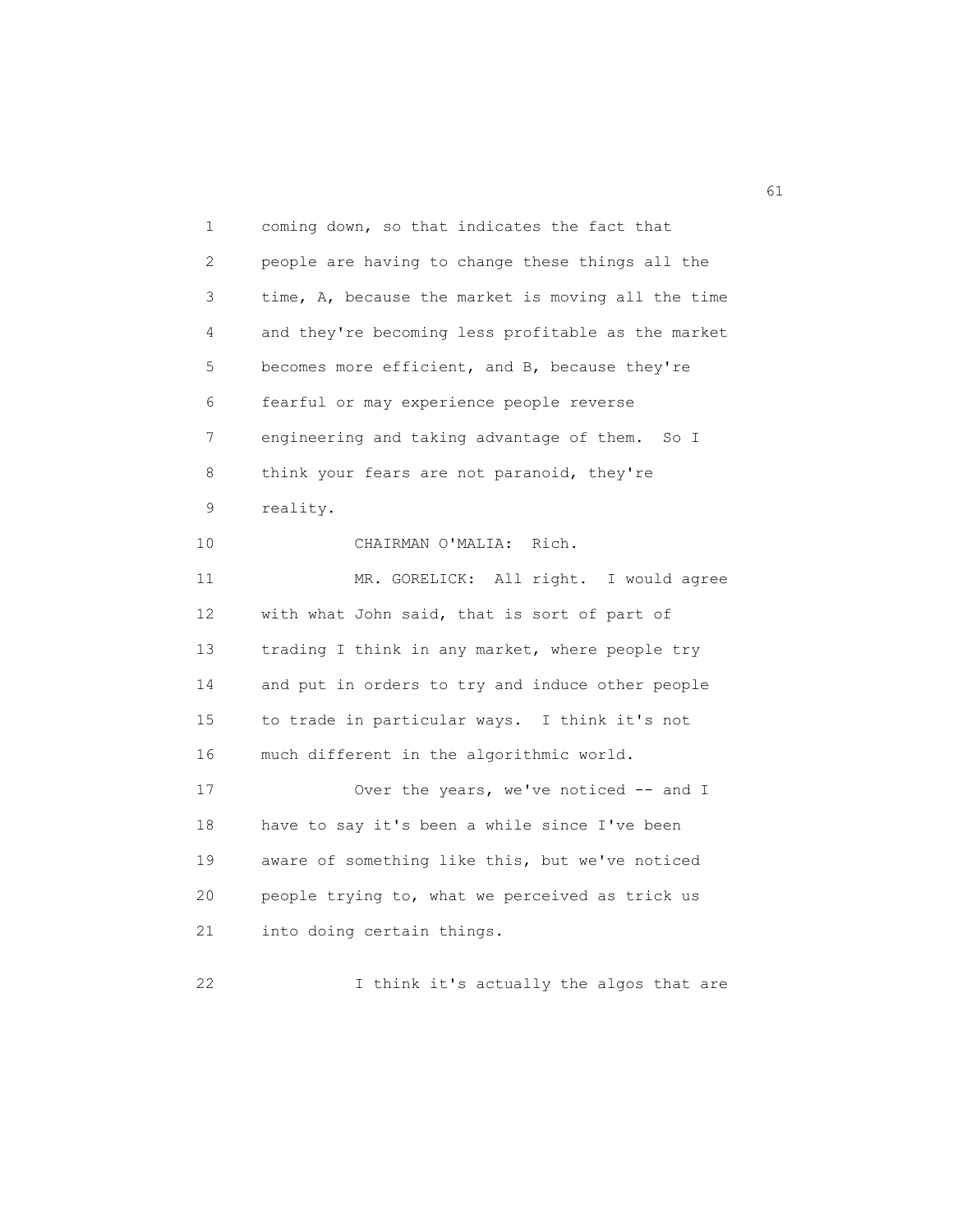1 most likely to be the targets of this kind of 2 thing, because a human is much better able to 3 recognize something like this more quickly when 4 the environment has changed.

 5 So I don't know that this is a serious 6 issue that deserves a lot of regulatory attention. 7 When we've done -- when we've noticed this in the 8 past, we've changed our algorithms to be more 9 resilient to that kind of thing, and I think 10 that's sort of the type of learning that goes into 11 any trading environment. It's not caused 12 significant problems, it's caused, you know, mild 13 losses, and we detected that and went ahead and 14 adjusted our behavior, and I think that's what -- 15 sort of a healthy way that markets respond to that 16 type of activity.

17 MR. WHITMAN: Actually, I take a 18 different view on that. One of my experiences has 19 been -- I think, first of all, it's helpful, like 20 when we have these discussions, there's really -- 21 there's two types of trading, you have either 22 trend following or momentum strategies, which are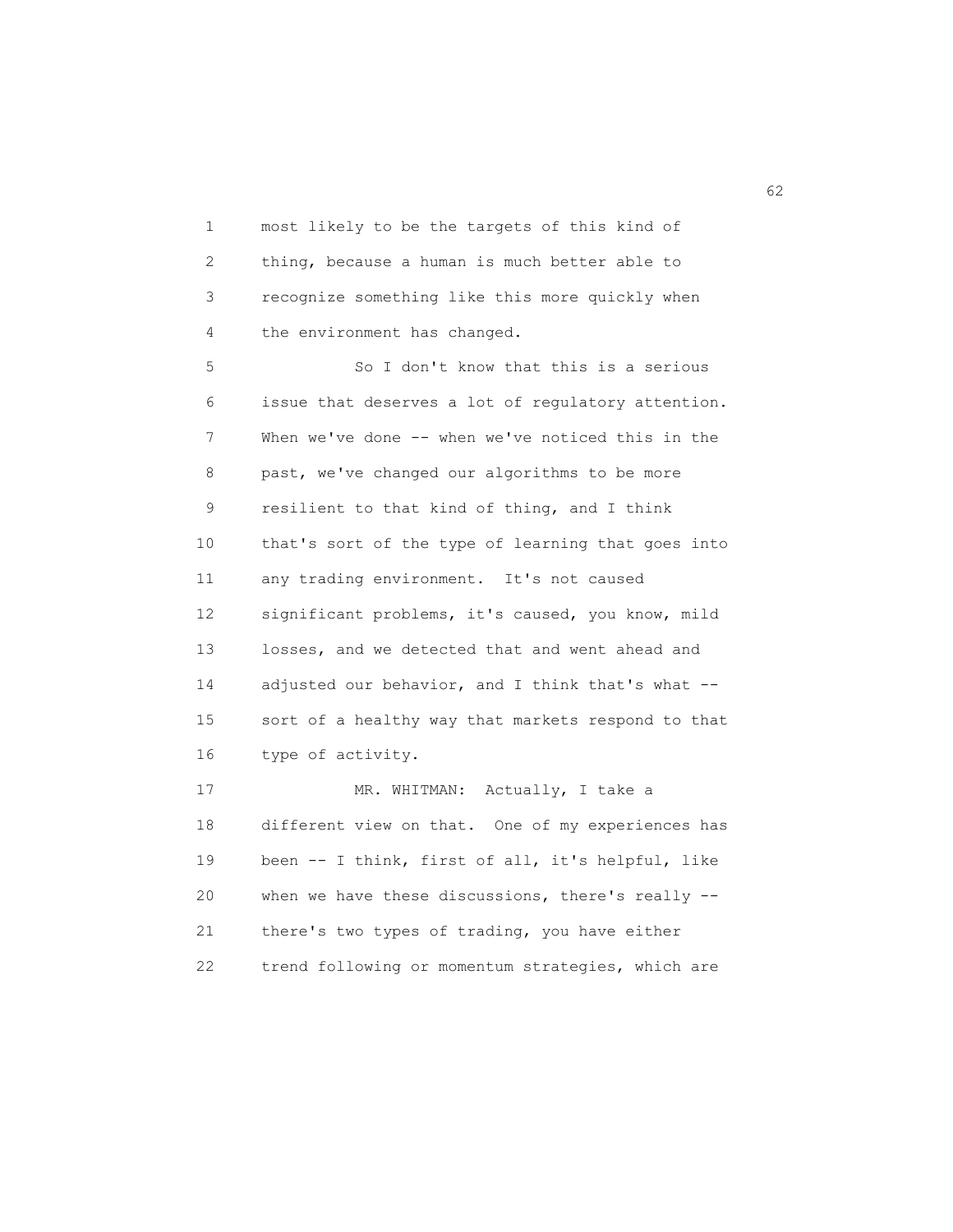1 based on taking a price and hoping to sell that 2 price higher, and you have mean reversion 3 strategies, which are based on a mispricing and an 4 expectation that prices would revert to the mean. 5 And in the market, you have a constant 6 battle between these strategies, between momentum 7 and mean reversion. When we talk about 8 algorithmic strategies, I mean it's such a general 9 term, it's really hard to use that term, because I 10 think -- like, for example, I mean I have algos 11 I've run for eight years, never changed them, they 12 work great, there's no reason to change them, I'll 13 be running them eight years from now, and there's 14 others that, I agree with John's comment that, you 15 know, 60 days, they change, they change quickly, 16 but they're different, and they have different 17 purposes and different reasons. One of my 18 experiences has been, our firm at our Corps, we're 19 really a spreading firm, so we constantly look at 20 relationships between one thing and another or a 21 basket of things, a basket of markets, and when 22 somebody tries to manipulate or push a market,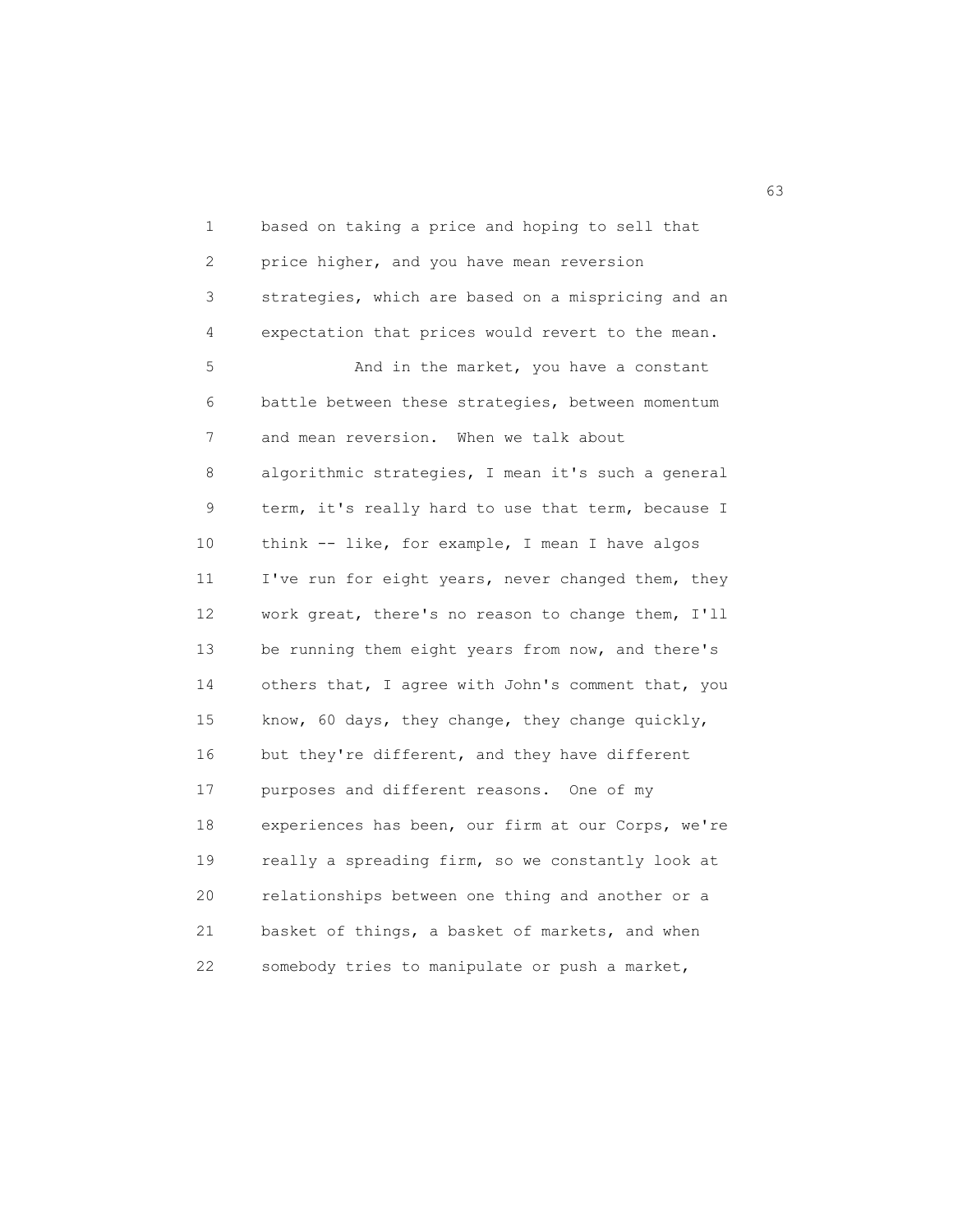1 what ends up happening is, the shock of that push 2 ends up being absorbed across a basket of 3 correlated markets, and it becomes very hard for 4 any length of time to push the market -- to punch 5 prices through in one market, because you simply 6 have, you know, if somebody let's say wants to 7 sell heavily into my bid in S&P's, well, there's a 8 world of places I can go with my S&P's.

9 I can go to -- I can sell NASDAQ, I can 10 sell Dow, I can sell Russell, I can sell a basket 11 of S&P stocks, you know, 50 stocks against it that 12 get me to -- that help me mitigate the risk. And 13 so, you know, where it could be possible in very 14 short periods of time for firms that are trying to 15 take a penny here or a nickel there, I think in 16 the long run, it's really hard to do, and I think 17 that the biggest thing that causes large price 18 moves are the orders that come from end users that 19 are trying to hedge, and from large hedge funds in 20 that nature that have identified some kind of 21 longer term mispricing. So I do feel like in the 22 short run, it's really hard to push a market hard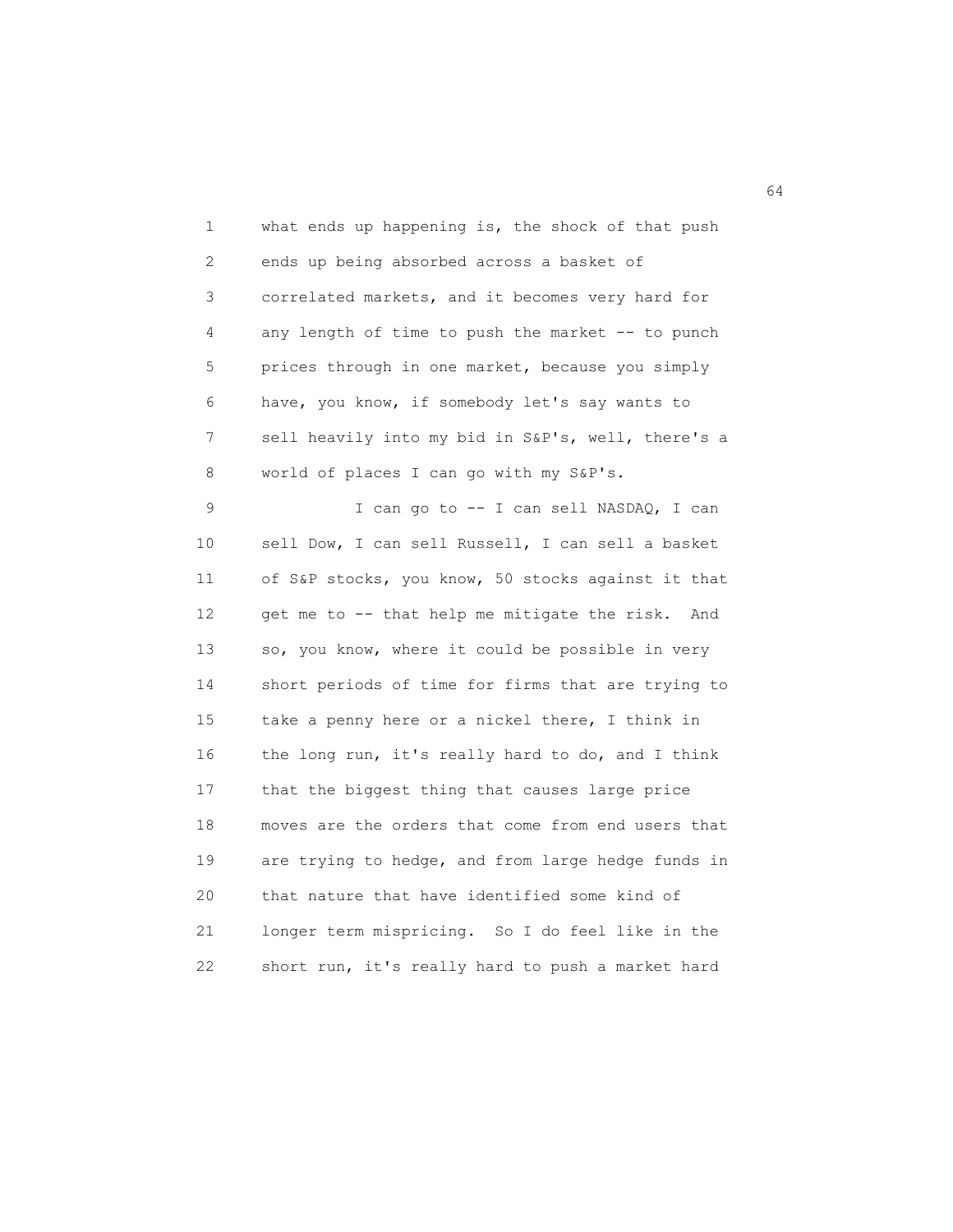1 in one direction because it ends up being absorbed 2 by all the other correlated markets. 3 DR. BATES: Yeah. 4 CHAIRMAN O'MALIA: Let me change it a 5 little bit. This best practices documented 6 obviously raises the expectation that it's going 7 to be implemented and everybody is going to 8 embrace it, and there's a time frame in which that 9 is going to happen, and I think maybe this hearing 10 might raise the expectations for that, as well. 11 Can you give us a flavor of where this stands and 12 a sense of how it's going to be implemented, if 13 it's going to be implemented? 14 MS. BURNS: Well, of course, the FIA 15 doesn't have any regulatory powers to make people 16 implement them, but certainly customers and 17 trading firms together going to exchanges around 18 the world and saying this is what we'd like to 19 have done, it helps you protect your markets, it 20 helps us do a better job of managing our risk 21 controls. 22 So I can't give you a timeline. As I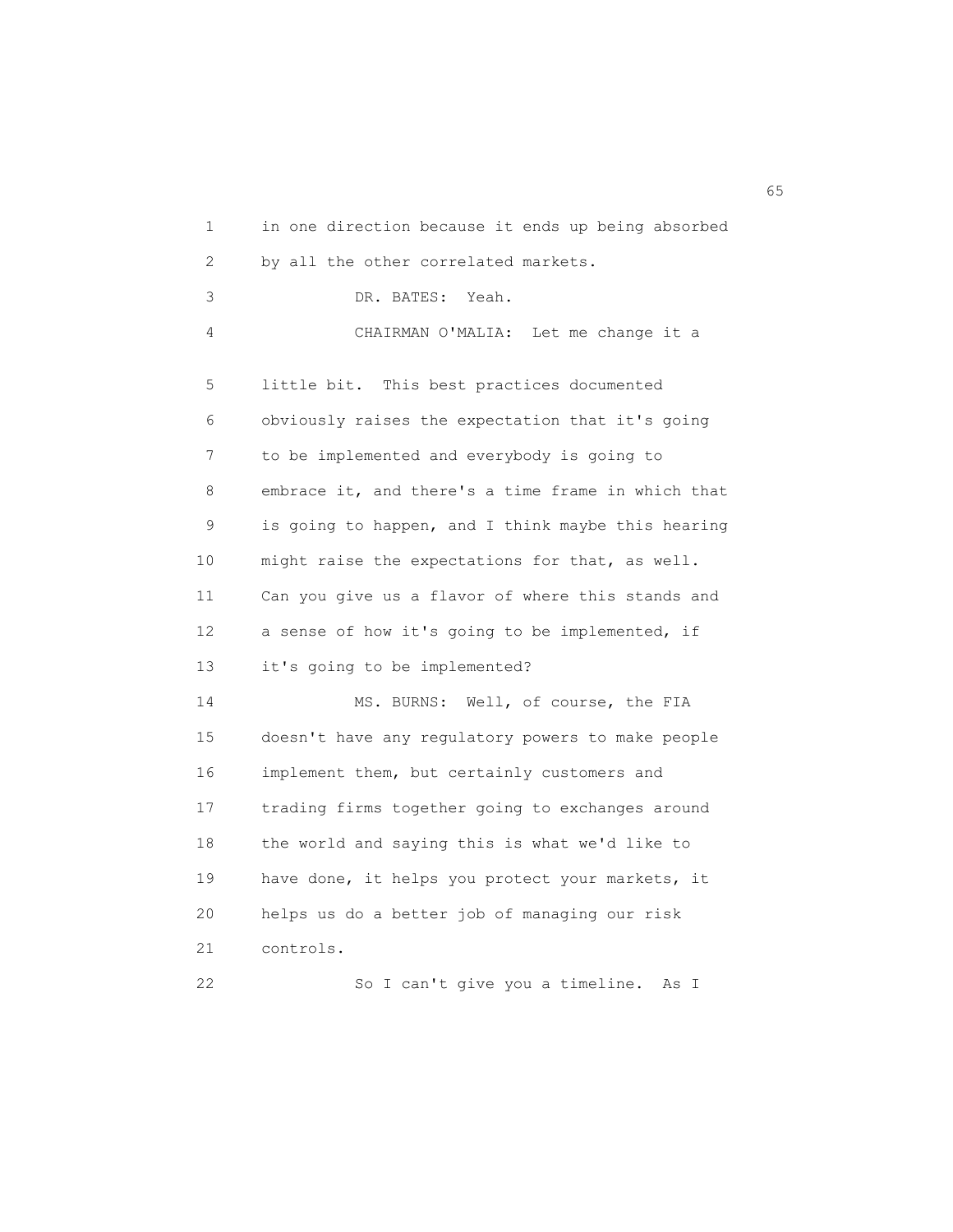1 said, we will go around and survey exchanges to 2 see where they are in the process of implementing 3 risk controls for direct access, but it's probably 4 a long time horizon for some exchanges to get to 5 where some of the U.S. exchanges are today. 6 MS. SUTPHEN: I will add to what Mary 7 Ann said. Since this paper came out in March, 8 there has actually been quite a bit of progress 9 with it, particularly with the U.S. exchanges, but 10 also with Euronext Life and Eurex. There are 11 major advances being made on the risk control 12 side, at the exchange level. The CME has just 13 implemented mandatory controls for direct access 14 clients on Globex. I think everybody has the will 15 to do it at least in the, you know, the major 16 exchanges are already well down the road on this. 17 I think where we were hoping to see additional 18 progress is in some of the smaller markets, Asia 19 in particular.

 20 MS. BURNS: Just to add, I think that 21 the exchanges in Asia that are just starting down 22 this path are looking for guidance on how to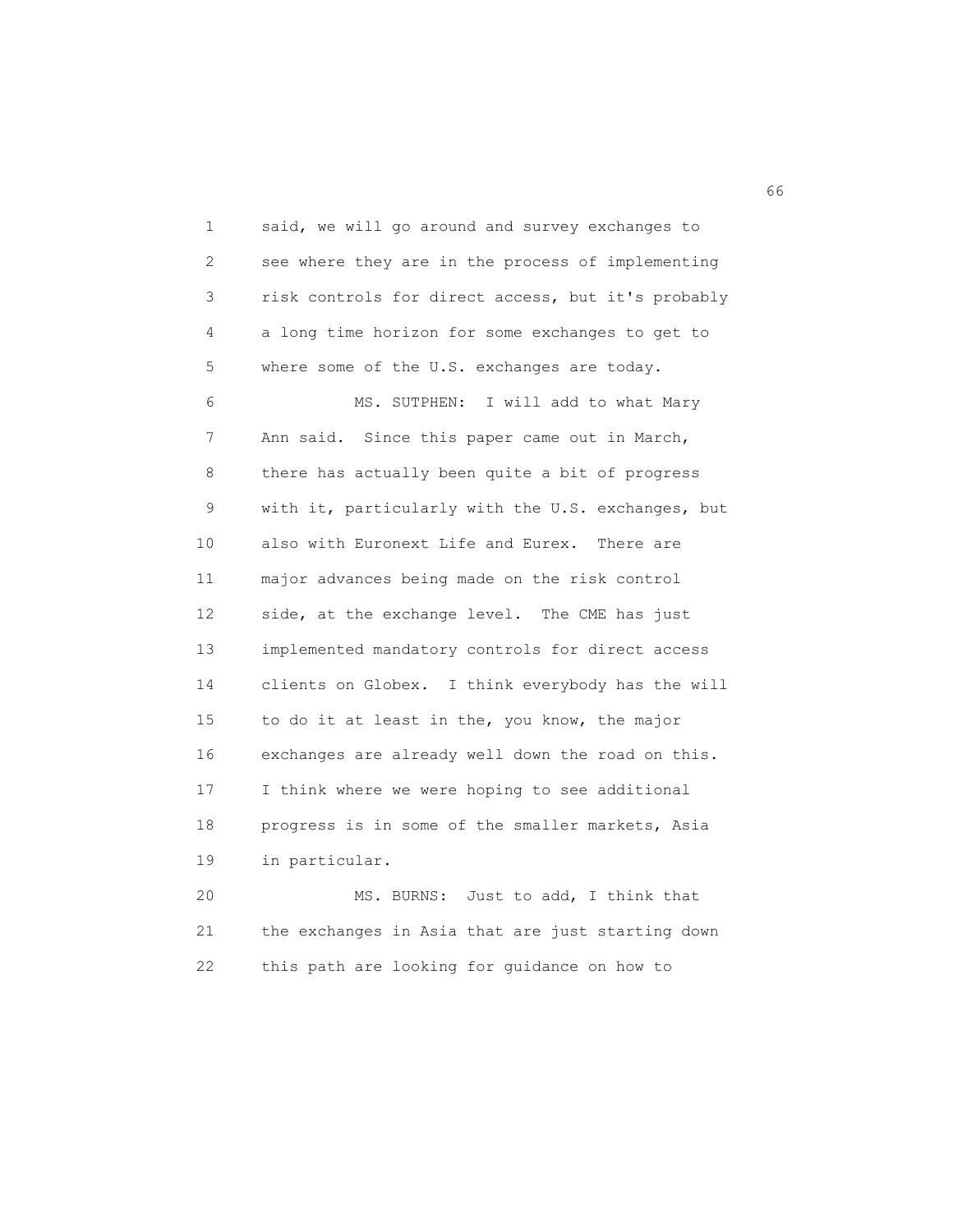1 implement this. So they've been very receptive to 2 the proposals we put together so far. 3 CHAIRMAN O'MALIA: I guess the reason we 4 have these committees is to bring everybody 5 together, and so we were obviously able to bring 6 some of the two exchanges together that are 7 expected under this proposal at least to implement 8 these. Bryan, do you want to go, and then maybe, 9 Chuck, you could respond? 10 MR. DURKIN: Thank you, Mr. Chairman. 11 The CME Group has taken a very strong leadership 12 position on this whole topic, and we were 13 delighted to be a part of this working group. And 14 a number of the recommendations that you see in 15 here actually piggyback off of risk management 16 initiatives that we undertook well in advance of 17 this working group, and we've continued to build 18 upon it. 19 So we're vociferously behind the 20 recommendations that are here, and, you know, want

 21 to assure this panel that the vast majority of the 22 recommendations that have been contained in this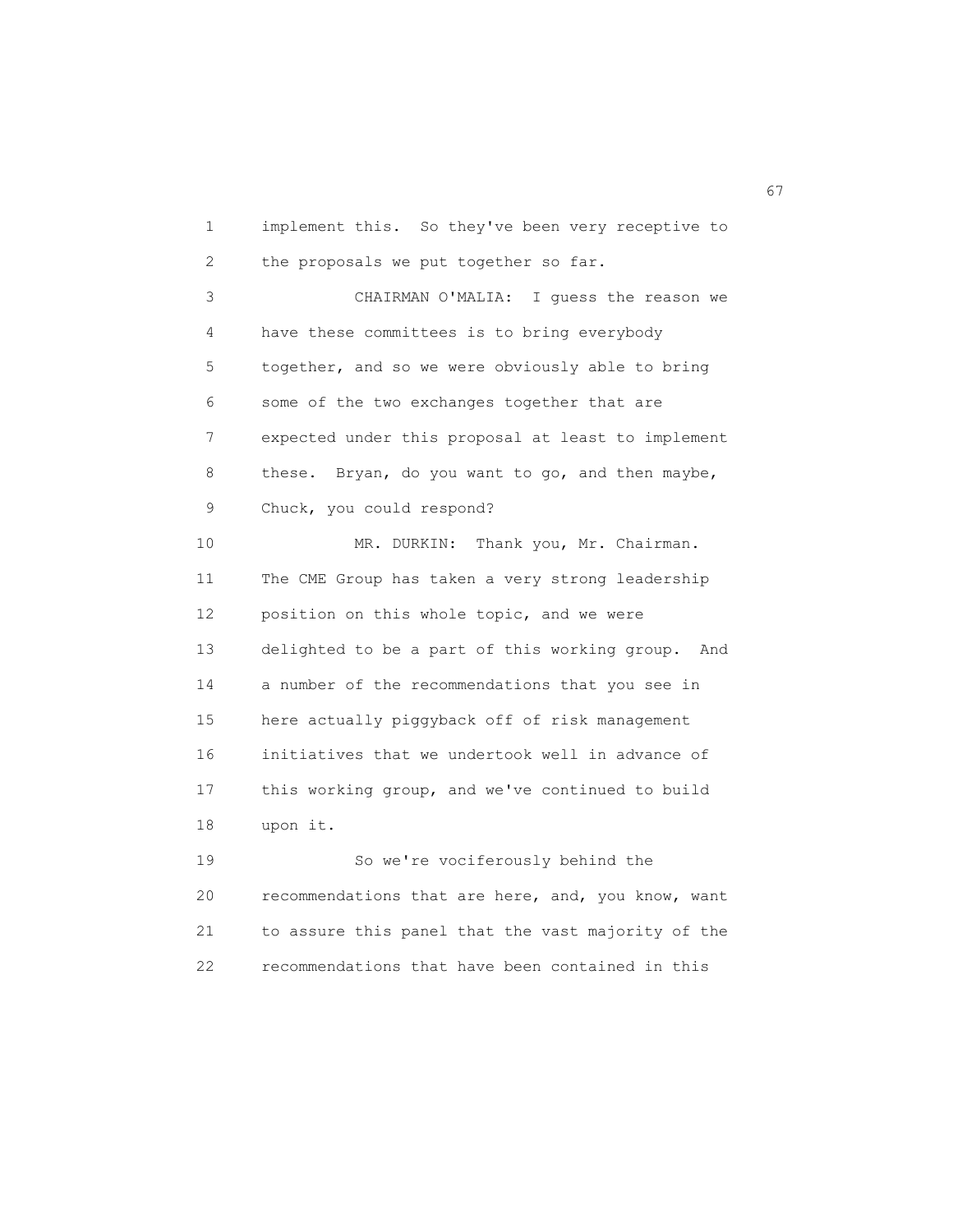1 document we're already either providing or we're 2 in the process of implementing.

 3 We did take the high road and came out 4 and instituted these mandatory risk controls. The 5 response that we've received has been I must say 6 very responsive from the trading community. We 7 put, you know, targeted dates for compliance, and 8 we're all over every one of our clearing firms to 9 make sure that they meet those expectations, and 10 we have every belief that they will. However, it 11 doesn't totally take the place of, and I think it 12 was alluded to here, and I don't want this group 13 to lose sight of the fact that the firms have to 14 have their risk management facilities in place, as 15 well. So, you know, while we're taking all of 16 these steps, these steps, you know, are definitely 17 very serious, meaningful backstops to the 18 expectations that we have to also place on our 19 firms to be doing their judicious risk management. 20 MR. VICE: I would just add from ICE's 21 point of view, we run this FIA working group, as 22 with CME, so we wholeheartedly endorse these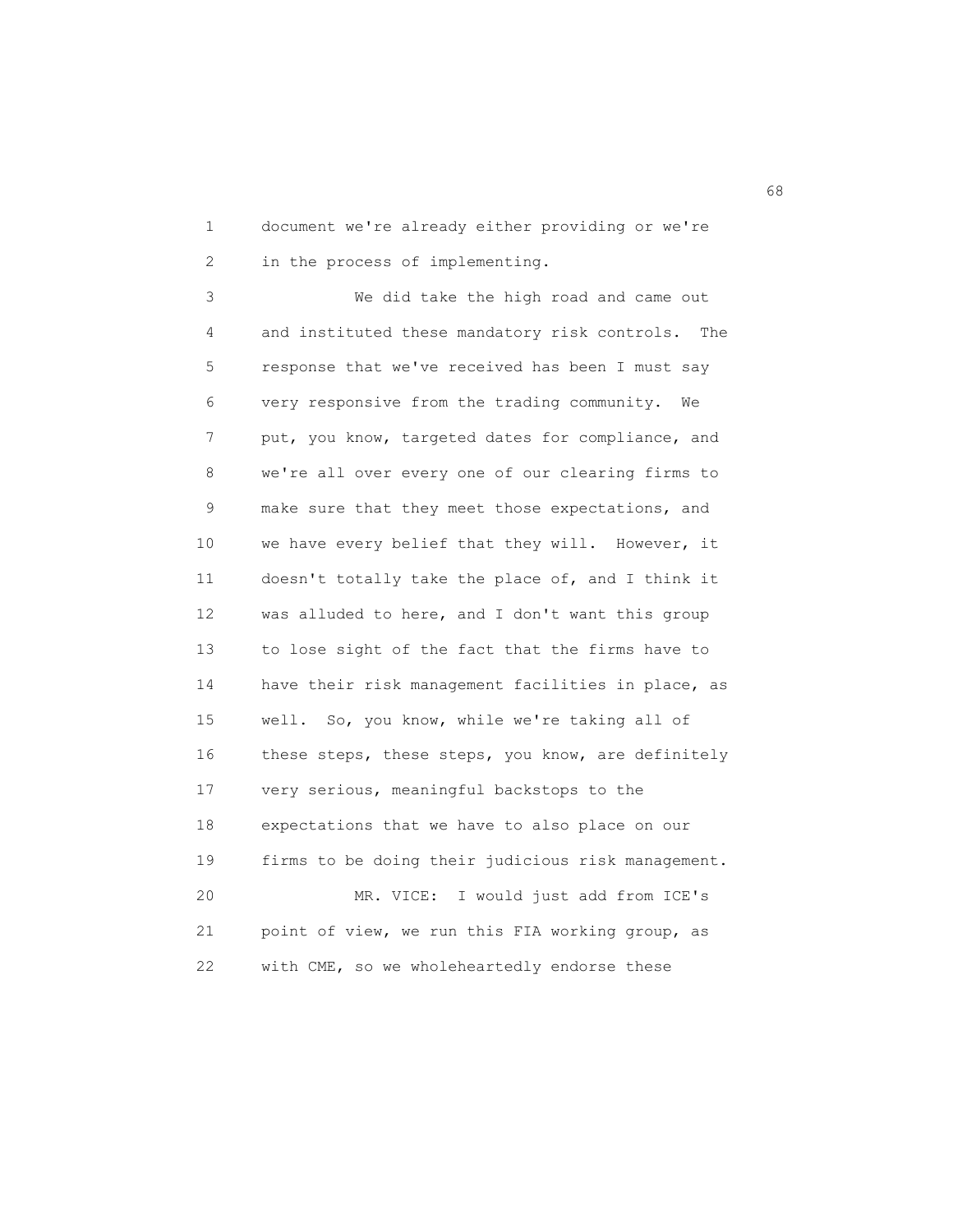1 things. We do virtually all of these already. In 2 fact, on the pre trade checks, we've been doing 3 that for ten years, I think we were probably the 4 first exchange to do it. We had to do it starting 5 in our cleared OTC markets, and then as we got in 6 the futures business, we've maintained and 7 enhanced that capability in those markets, as 8 well.

9 So we certainly endorse these items, 10 we're there. I think, you know, in looking 11 forward, not just the Asian exchanges, as they 12 mentioned, but as you start thinking about it, 13 SEF's and other execution venues, I think all 14 these topics we talked about today, you know, 15 surveillance of wash trading or pre trade risk 16 controls, you know, all of these things are going 17 to -- there's going to be a much larger universal 18 presumably of people that are going to have to 19 follow what's in these suggestions.

 20 CHAIRMAN GENSLER: You know, of course, 21 if this new bill passes, we'll have a lot of work 22 to do here at the Commission, and one of the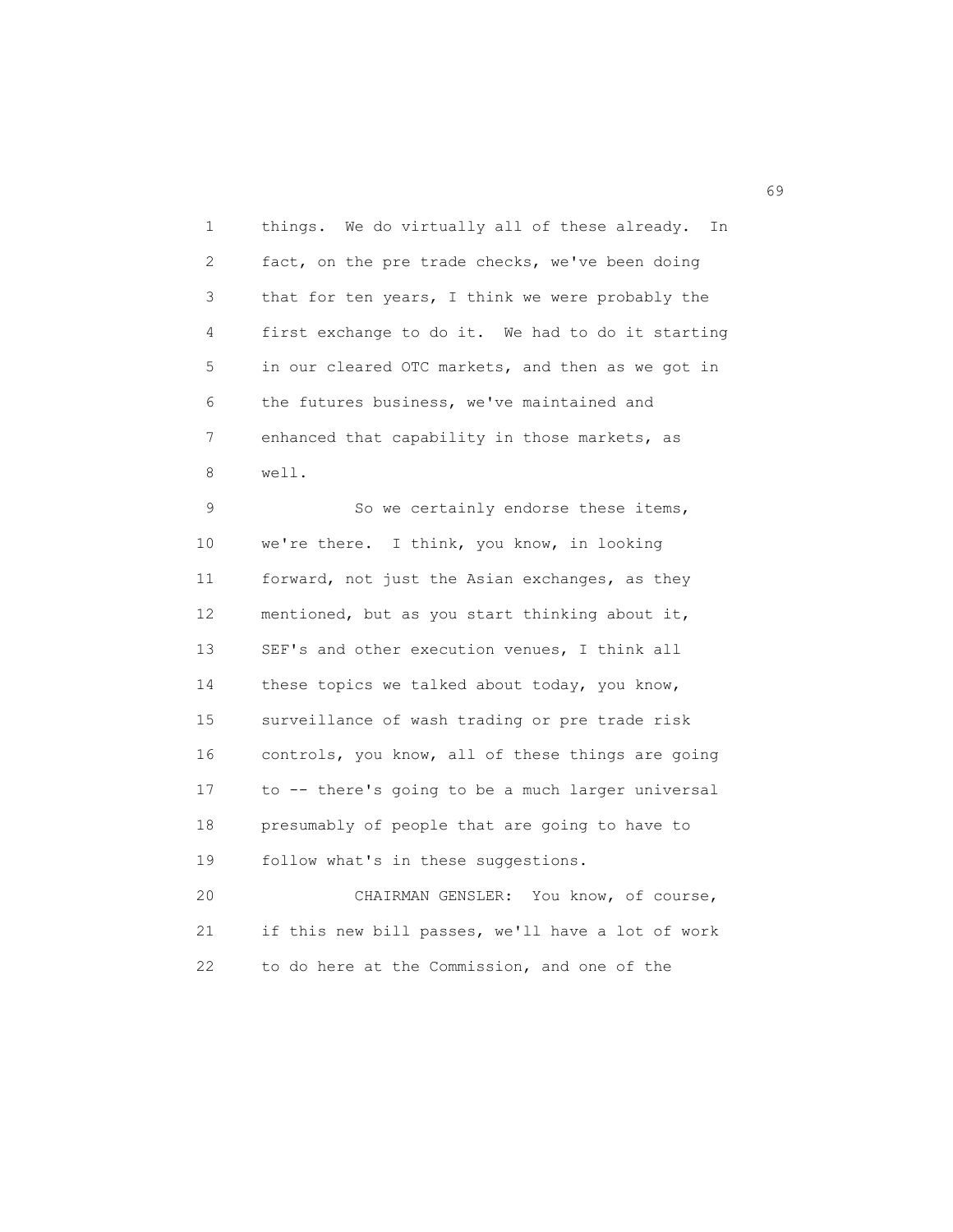1 things is under the new core principals for 2 exchanges and for clearing organizations, we'll 3 consider whether to do rules, so, you know, I'm 4 sure we'll figure it out, but I'm just curious, 5 would it be helpful for us to do rules in this 6 category of direct access? Certainly the 7 exchanges, it's terrific to take on these 8 recommendations and do what you think, but to get, 9 you know, the broader format of rulemaking and 10 have the regulator step in and have rules, the SEC 11 is doing something similar, of course, as you 12 know.

 13 MR. VICE: I guess my personal view 14 would be, I think the industry does a good job 15 now, particularly on this topic, and it's a very 16 dynamic area, it's always changing, technology is 17 evolving, it's not, you know, write the rule and 18 kind of forget about it, it's another one that you 19 would have to stay on top of all the time, as 20 technology changed, you would have to constantly 21 be revisiting the rules. I think the FIA and 22 other industry groups like that do a good job of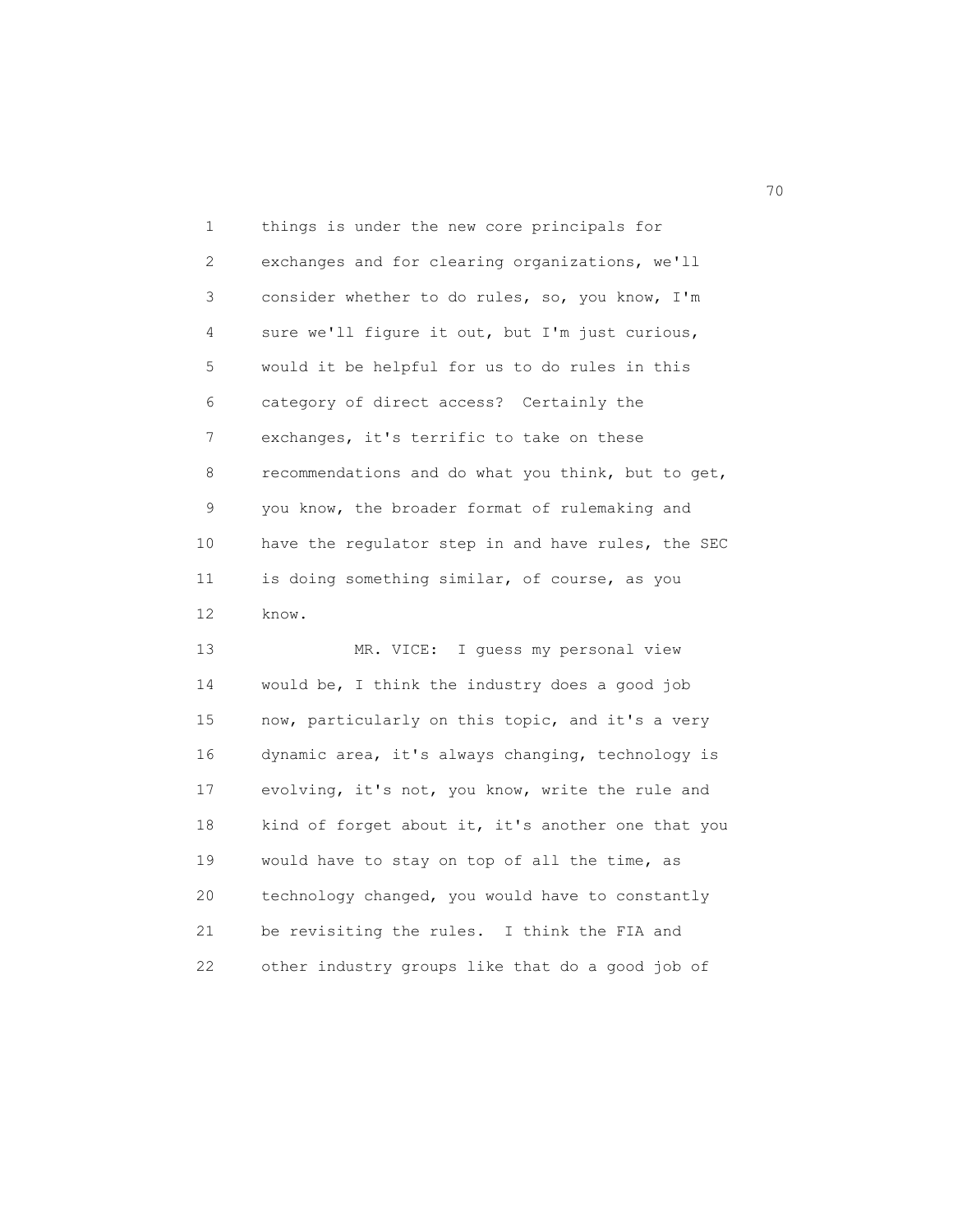1 coordinating all the input.

 2 CHAIRMAN GENSLER: But this is such an 3 important area, technology has evolved a great 4 deal. You can write rules that can probably have 5 the balance with enough specificity to be 6 meaningful, but not so specific that they're not 7 flexible and leave, you know, you've got to get 8 that balance right, but still, you know, to look 9 out for the broader market dynamic. And was 10 mentioned, some smaller exchanges might not be, 11 you know, rising to the occasion quite as quickly 12 as the larger ones. 13 MR. HARRIS: I generally don't believe 14 that risk management controls and internal

 15 controls lend themselves to hard and fast rules. 16 One of the things, though, that we found, we've 17 reviewed a lot of trading losses and 18 irregularities in a number of different firms, and 19 what we often find is, yes, there may be problems 20 with the adequacy of risk management and controls, 21 but sometimes a bigger issue is management's 22 commitment to them, and maybe that's where the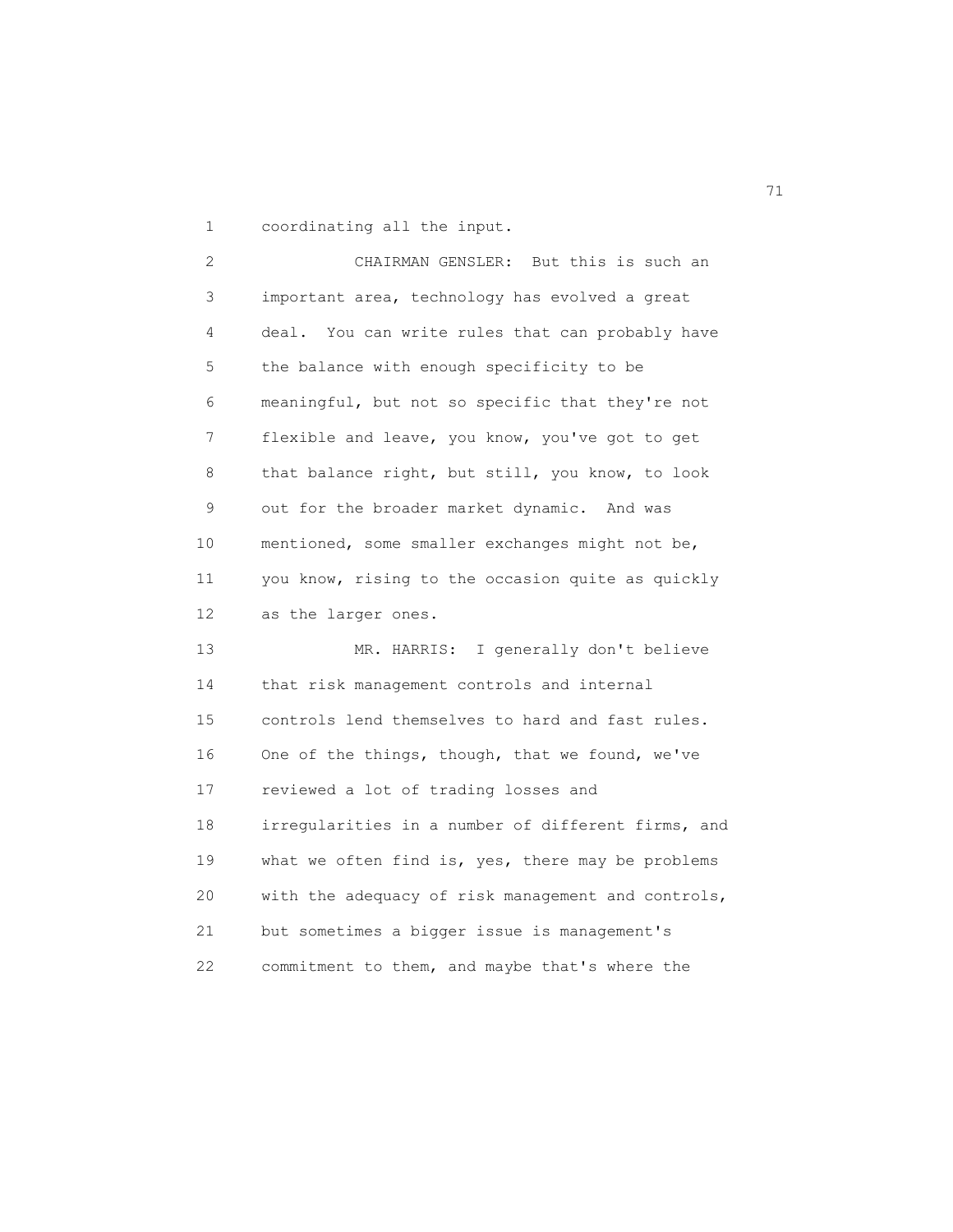| 1                 | CFTC actually has a rule in ensuring that the       |
|-------------------|-----------------------------------------------------|
| 2                 | controls that should be established are             |
| 3                 | established, not mandating what those controls      |
| 4                 | should be. What we often see is that management     |
| 5                 | is sometimes willing to sacrifice risk management   |
| 6                 | and internal controls for speed and profitability,  |
| 7                 | and that very often leads to losses. So I think     |
| 8                 | if there's a rule for the Commission, it may be in  |
| 9                 | ensuring that whatever best practices or industry   |
| 10                | standards or recommendations are generally          |
| 11                | established by the FIA are met and implemented.     |
| $12 \overline{ }$ | CHAIRMAN O'MALIA:<br>Gary.                          |
| 13                | Yeah, I take it -- I mean I<br>MR. DEWAAL:          |
| 14                | actually agree with a lot of what Doug is saying,   |
| 15                | but I'm, you know, a more practical kind of guy,    |
| 16                | and I have seen lots of piles of procedures, and    |
| 17                | obviously I've seen lots of rules in my life.<br>My |
| 18                | question is, well, what happens when you really do  |
| 19                | have a problem, what happens while we're waiting    |
| 20                | until the best practices gets instituted, what      |
| 21                | happens while we're waiting for the final rules to  |
| 22                | happen.                                             |

<u>72</u>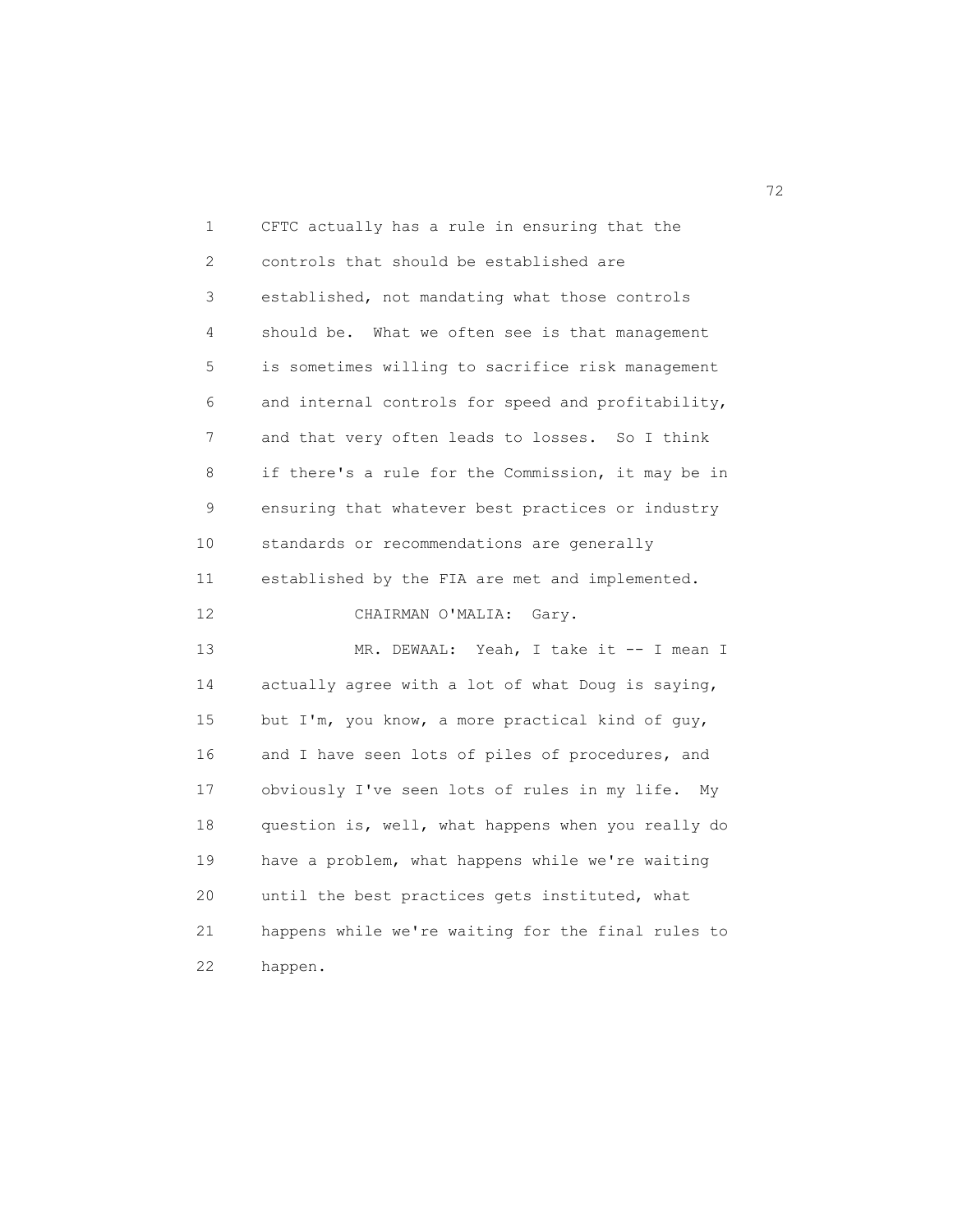1 And, you know, just in my own mind, and 2 it's interesting because we're having a change in 3 management in my organization, we've cited these 4 kind of conversations internally, you know, I 5 think we all need to sort of expand our concept of 6 what business continuity planning involves. 7 You know, I think we all need to think 8 about, you know, okay, what happens when that big 9 direct access client fails and we want to quickly 10 do something, let's do a drill, let's try it, 11 let's see what happens and see where we end up as 12 an organization, because my guess is that despite 13 really nice procedures and despite really nice 14 best practices, we might be floundering, and it 15 probably would be better to find that out in a 16 test mode as opposed to a real mode. 17 CHAIRMAN GENSLER: If I might, I can't 18 speak for the other Commissioners, I think this is 19 probably a pretty darned important area that you 20 would want, the public would want the regulator to 21 prescribe some rules, getting the right balance,

22 leaving enough flexibility, of course, because the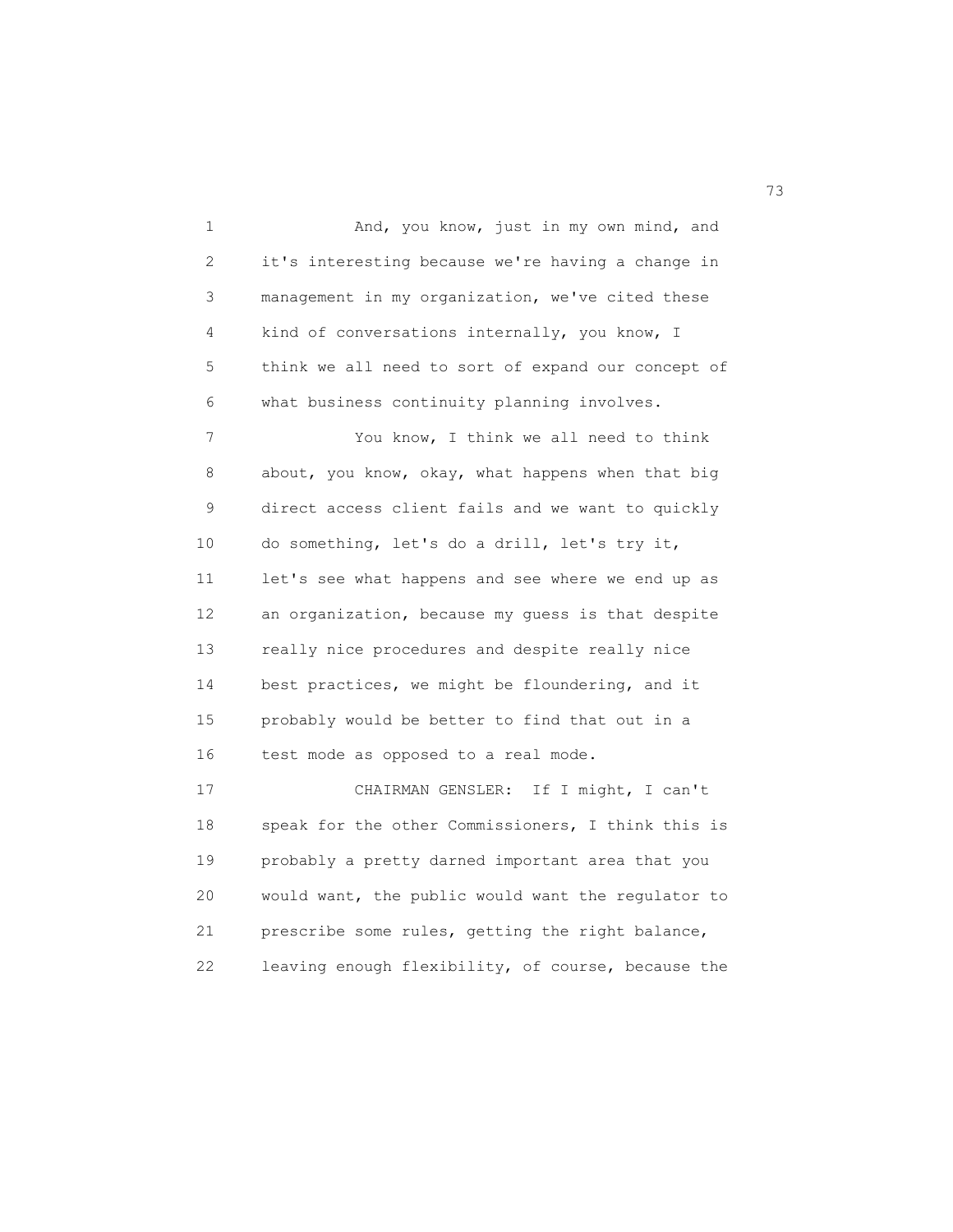1 only way that you get all market participants, 2 particularly if we do move forward in this swap 3 area, all the swap dealers, the swap execution 4 facilities, you know, the futures exchanges which 5 are tended to be designated contract markets, to 6 have sort of some minimum level and consistent 7 level of risk management around these areas is 8 probably by a rule, you put it out, you get public 9 comment, you get a lot of, you know, feedback, but 10 end up with something that, you know, really has 11 all the futures commission merchants, and the swap 12 dealers, and the participants having some at least 13 minimum level of consistency, but, you know, 14 that's part of what we're going through over this 15 next year, which will be a very consultative 16 process. 17 MR. HARRIS: Let me just add that when 18 -- one of the things I neglected to mention is 19 that formerly I was a Senior Deputy Controller for 20 Capital Markets at the OCC, and we issued the 21 first guidance as to how -- 22 MR. DEWAAL: Which OCC?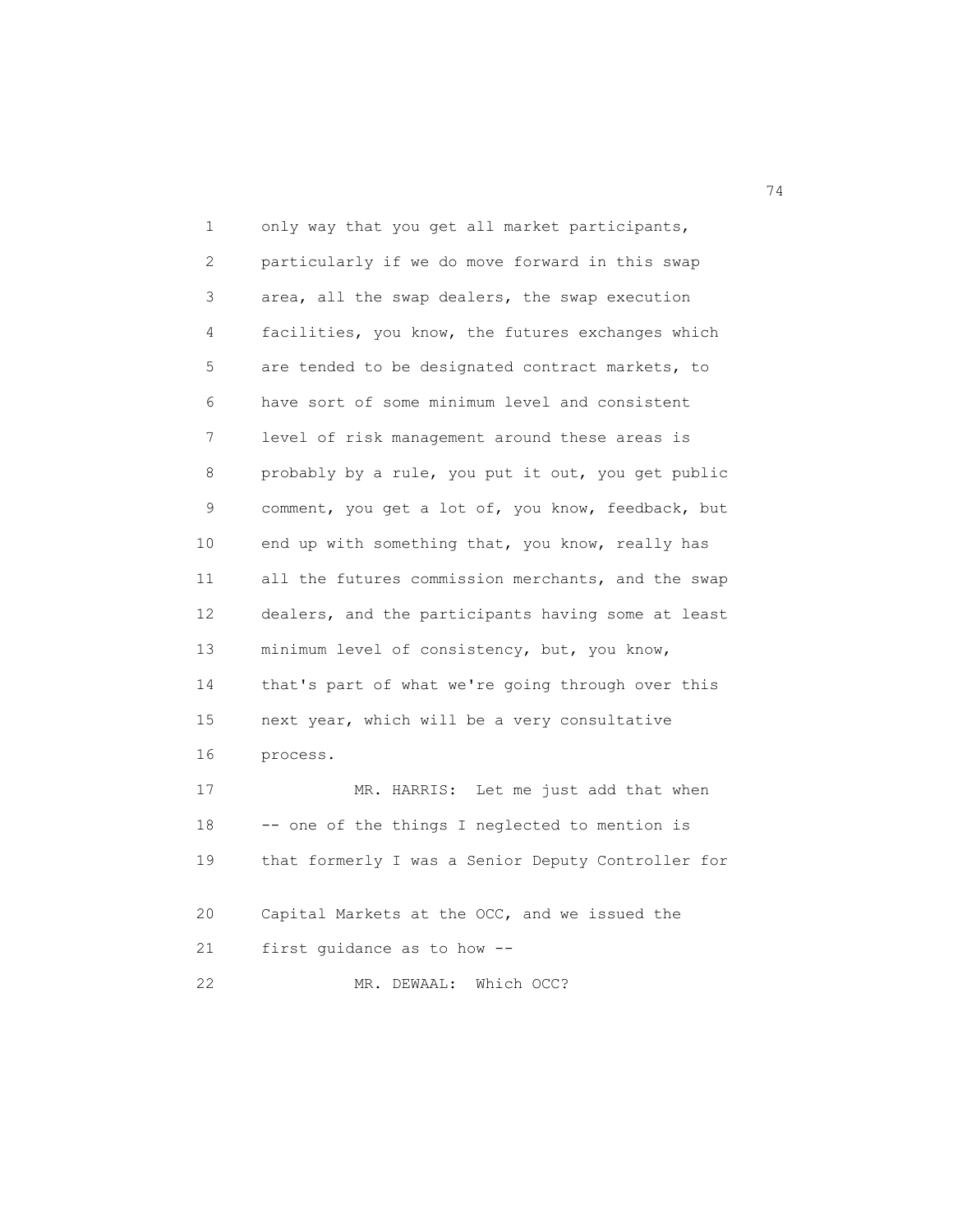1 MR. HARRIS: Office of the Comptroller 2 of the Currency. And we issued the first guidance 3 on risk management of derivatives for banks, and 4 we had to carefully consider at the time whether 5 or not the guidance that we were establishing 6 should be hard and fast rules or should be 7 guidance. 8 And, in fact, we had to go towards 9 guidance because one size just does not fit all. 10 And risk management standards and controls at any 11 firm needs to be flexible and needs to be tailored 12 to the particular business of that institution, 13 the client mix, and most importantly, risk 14 management is dynamic, and the markets are 15 dynamic, so you don't want to impose last year's 16 rules and standards on firms when the market is 17 moving and is dynamic. And I think the guidance 18 that we've established has generally worked well 19 for banks because it was flexible enough, it was 20 flexible enough to be applicable not only to 21 dealers, but small end users.

22 CHAIRMAN GENSLER: Yeah, you and I may

na matsay na matsay na katalog as na mga 1950 na mga 1950 na mga 1960 na mga 1960 na mga 1960 na mga 1960 na m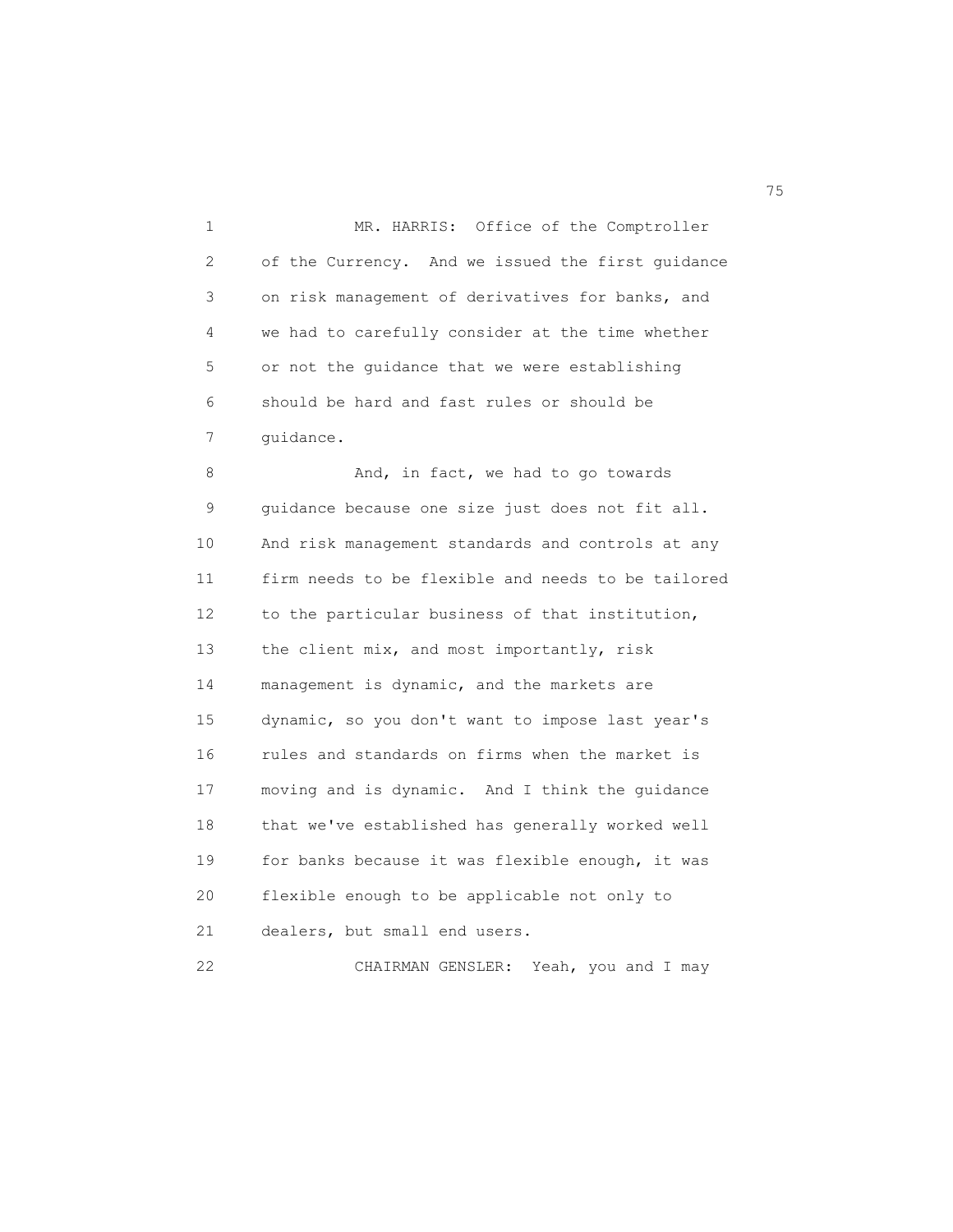1 have a difference, I mean we relied on market 2 discipline and we got into a pretty deep hole 3 called the 2008 financial crisis, so there's a 4 role for regulators, there's a role for the 5 exchanges and the SRO's, there's a role, you know, 6 so that's what we're sorting through. I just 7 happen to be mentioning one thing. I just have 8 one other question.

 9 You had some very good things in the FIA 10 report about direct access and you had these three 11 categories of direct market access. I was just 12 curious about the latency issues. And over at the 13 Securities Exchange, they talk about, what's it 14 called, naked access and sponsored access and 15 these terms, and I get a little confused 16 sometimes. 17 So I guess I'm just trying to 18 understand, these recommendations, would the 19 non-clearing members have the same latency issues 20 as the clearing members? I mean is there any -- 21 is it a level playing field that you're

22 recommending?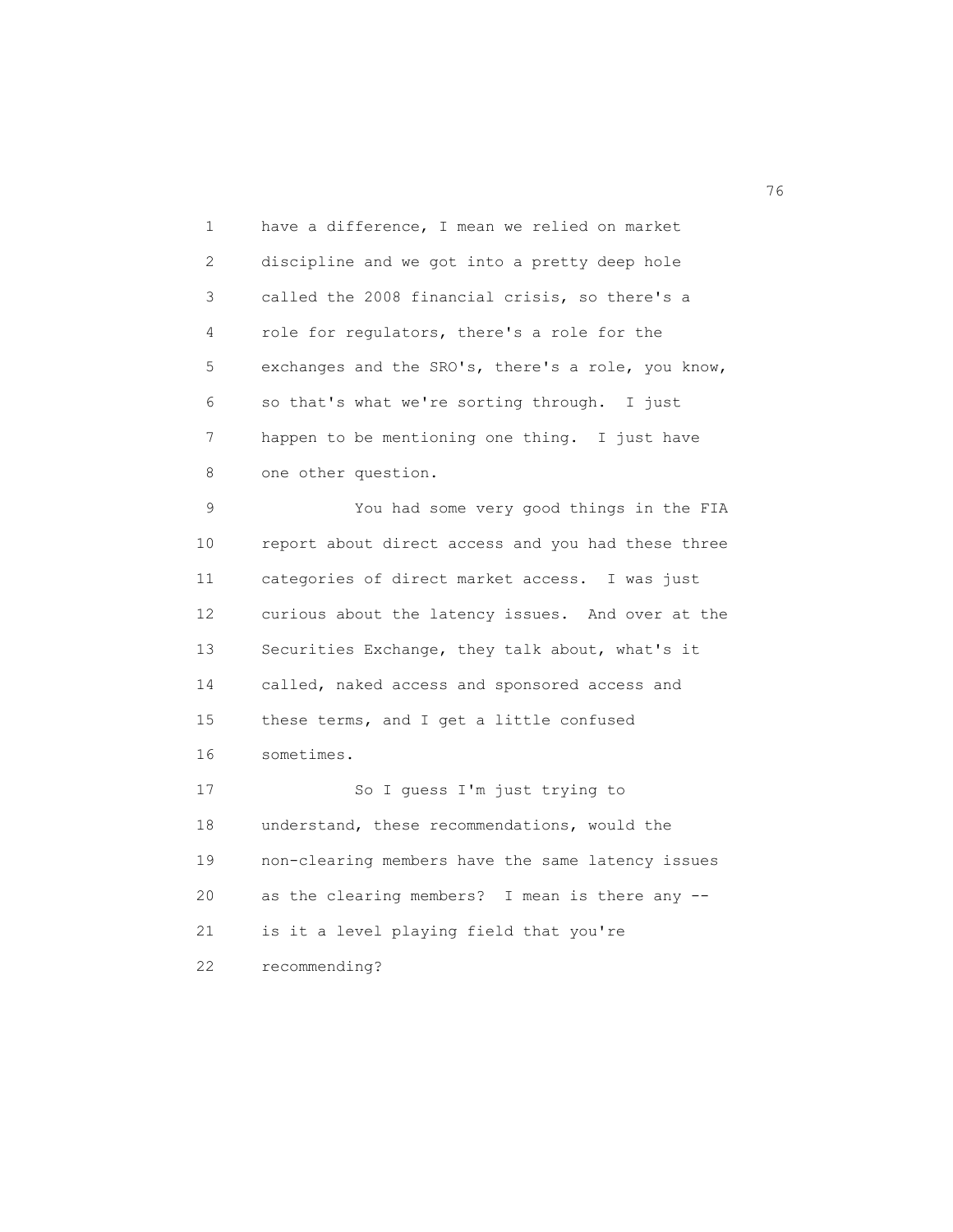| $\mathbf 1$  | MS. SUTPHEN: Yeah, that's the                      |
|--------------|----------------------------------------------------|
| $\mathbf{2}$ | intention, yeah. You know, the non-clearing        |
| 3            | member concept in the U.S. Isn't -- Europe tends   |
| 4            | to have non-clearing members, the U.S. Tends to    |
| 5            | have more of a sponsored approach, where I think   |
| 6            | it's just a pricing model difference. But the      |
| 7            | idea is that all participants should have whatever |
| 8            | microsecond latency is added by risk controls laid |
| 9            | on them so that it's the same for everybody.       |
| 10           | CHAIRMAN GENSLER: So the large                     |
| 11           | intermediaries, the large complex financial        |
| 12           | institutions don't necessarily have an advantage   |
| 13           | $- -$                                              |
| 14           | MS. SUTPHEN: Correct.                              |
| 15           | CHAIRMAN GENSLER: -- because they                  |
| 16           | happen to be a clearing member --                  |
| 17           | MS. SUTPHEN: Correct.                              |
| 18           | CHAIRMAN GENSLER: -- versus RGM or, you            |
| 19           | know, somebody else?                               |
| 20           | MS. SUTPHEN: Correct, the calculation              |
| 21           | will take place whether it's a billion contract    |
| 22           | limit or if it's a ten contract limit.<br>The      |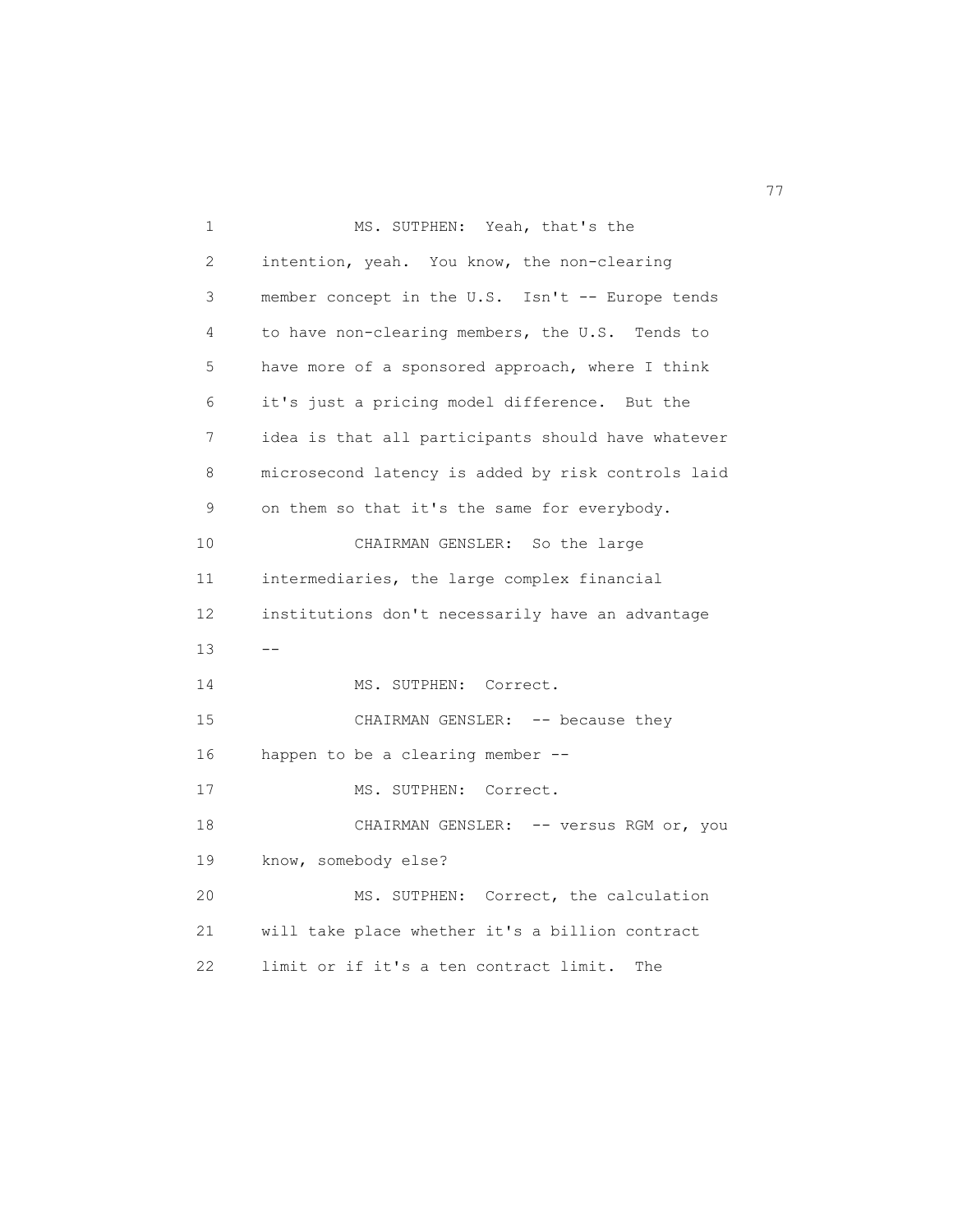```
 1 calculation that adds the latency will take place
 2 in all cases.
  3 CHAIRMAN GENSLER: And whether you're
 4 the largest --
 5 MS. SUTPHEN: Correct.
  6 CHAIRMAN GENSLER: -- futures commission
 7 merchant --
8 MS. SUTPHEN: Yes.
9 CHAIRMAN GENSLER: -- or the largest
 10 investment bank or you are --
11 MS. SUTPHEN: Correct.
 12 CHAIRMAN GENSLER: That's your
 13 recommendation?
14 MS. SUTPHEN: That's our recommendation.
 15 CHAIRMAN O'MALIA: I think Steve had his
 16 light on first there.
 17 MR. JOACHIM: Yeah, I think it's very
 18 important, and I think Bryan mentioned this a
 19 minute ago, to be sure that whatever we do here,
 20 that we strike a very careful balance between the
 21 obligations of each of the market participants and
 22 the exchanges responsibilities, because it's very
```
ли в село в село в село в село в село в село в село в село в село в село в село в село в село в село в село в<br>278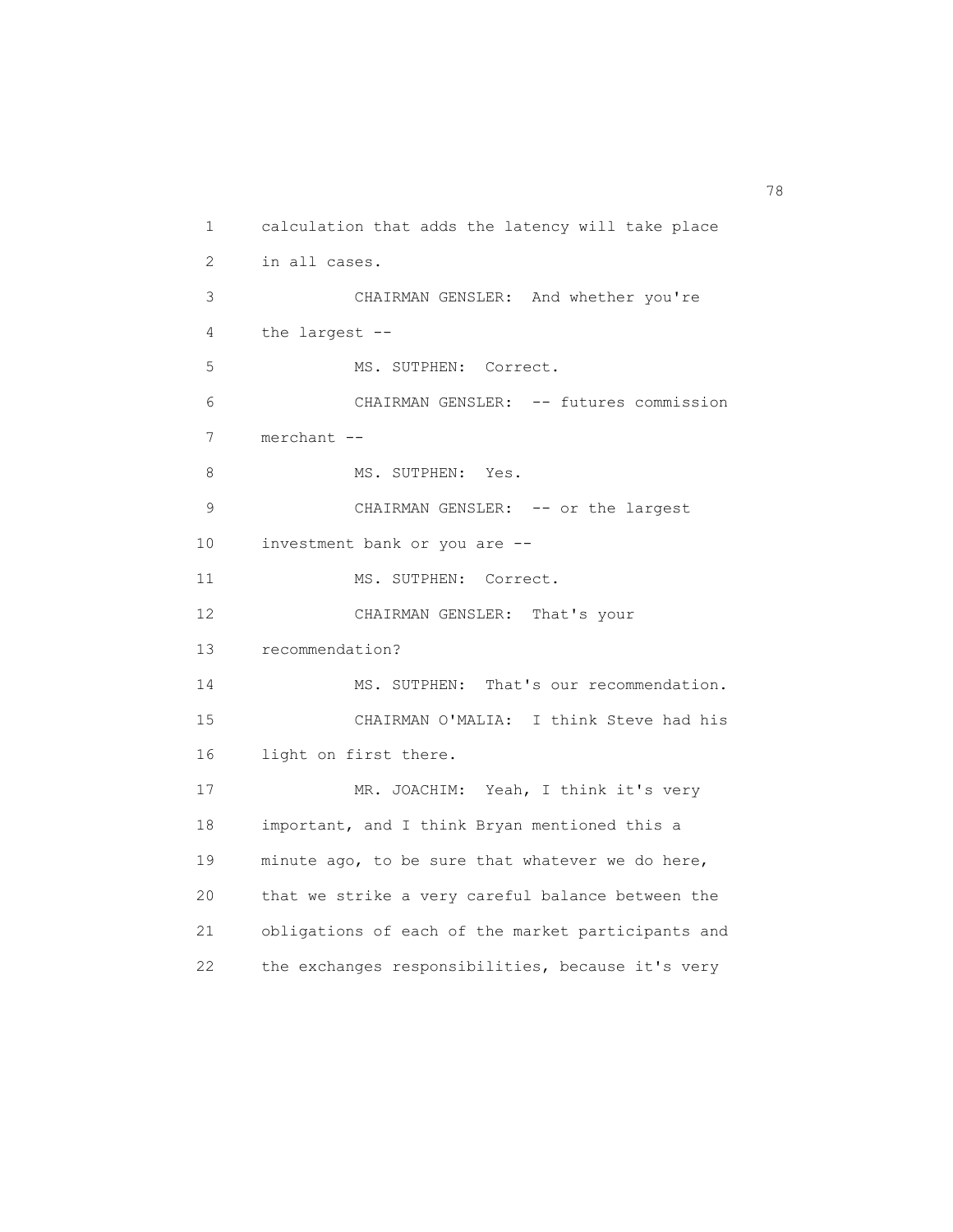1 easy for the exchange to become a crutch for the 2 market participants.

3 And in pursuit of speed, algorithmic 4 traders may drop some of the controls they need to 5 have in place if the exchanges will catch the 6 kinds of problems that they may encounter. I mean 7 as a result, you could find a situation where you 8 have some people gaining advantage by relying on 9 the risk management principals -- controls that 10 the exchanges put in place. So whatever rules we 11 put in place, you need principal base, but need to 12 carefully spell out the obligations of all the 13 market participants in terms of what their 14 interaction is, what controls they need to have in 15 place, and the kinds of controls they have to have 16 in place, but as Doug said, it can't be too 17 specific, too narrow, or you will be in danger of 18 being outdated pretty quickly. 19 CHAIRMAN O'MALIA: Doctor Kyle.

 20 DR. KYLE: Yes, I want to make sure I 21 understood the FIA document correctly. So I can 22 see the advantage of the exchange performing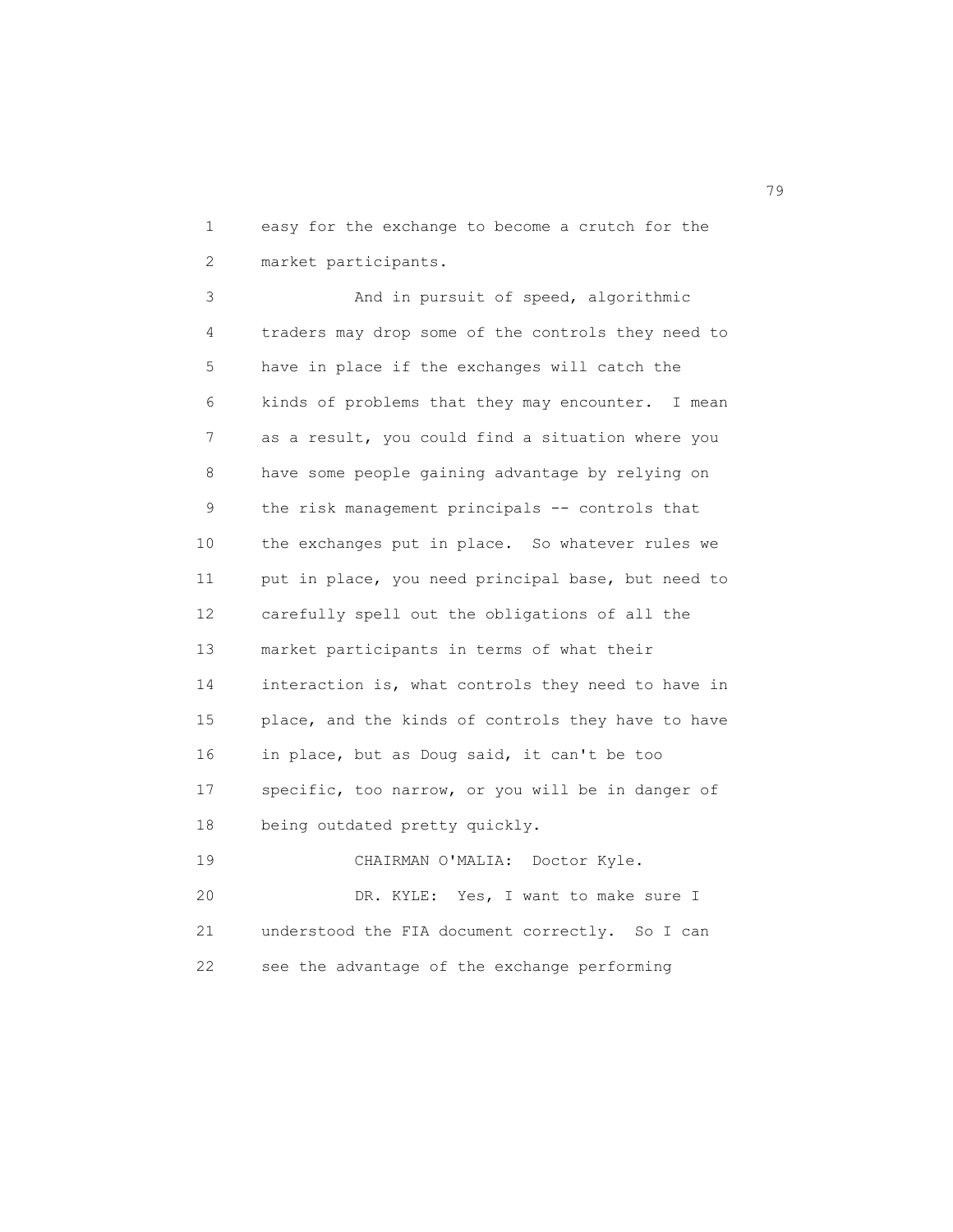1 certain risk management functions that require 2 certain fractions of a millisecond to perform so 3 that everybody is disadvantaged by the same 4 fraction of a millisecond, and that would 5 potentially maintain a level playing field. 6 But as I read your document, the 7 document didn't say that it advocated a level 8 playing field, it said that it advocated having 9 co-location services available and available on 10 terms that were transparent to everybody, but what 11 is behind that is the idea that access is unequal 12 and the exchange is going to charge you a premium 13 for premium access, but do it in a transparent 14 way. So I thought that the discussion about equal 15 access should take into account that that's what 16 we're talking about here. 17 MS. SUTPHEN: We're not talking about 18 the co- location piece of this document when we're 19 talking about everybody has the same latency, 20 we're talking about the pre trade controls in that 21 case. The co-location is just that preferential 22 treatment isn't given for co- location.

en de la construction de la construction de la construction de la construction de la construction de la constr<br>1980 : le construction de la construction de la construction de la construction de la construction de la const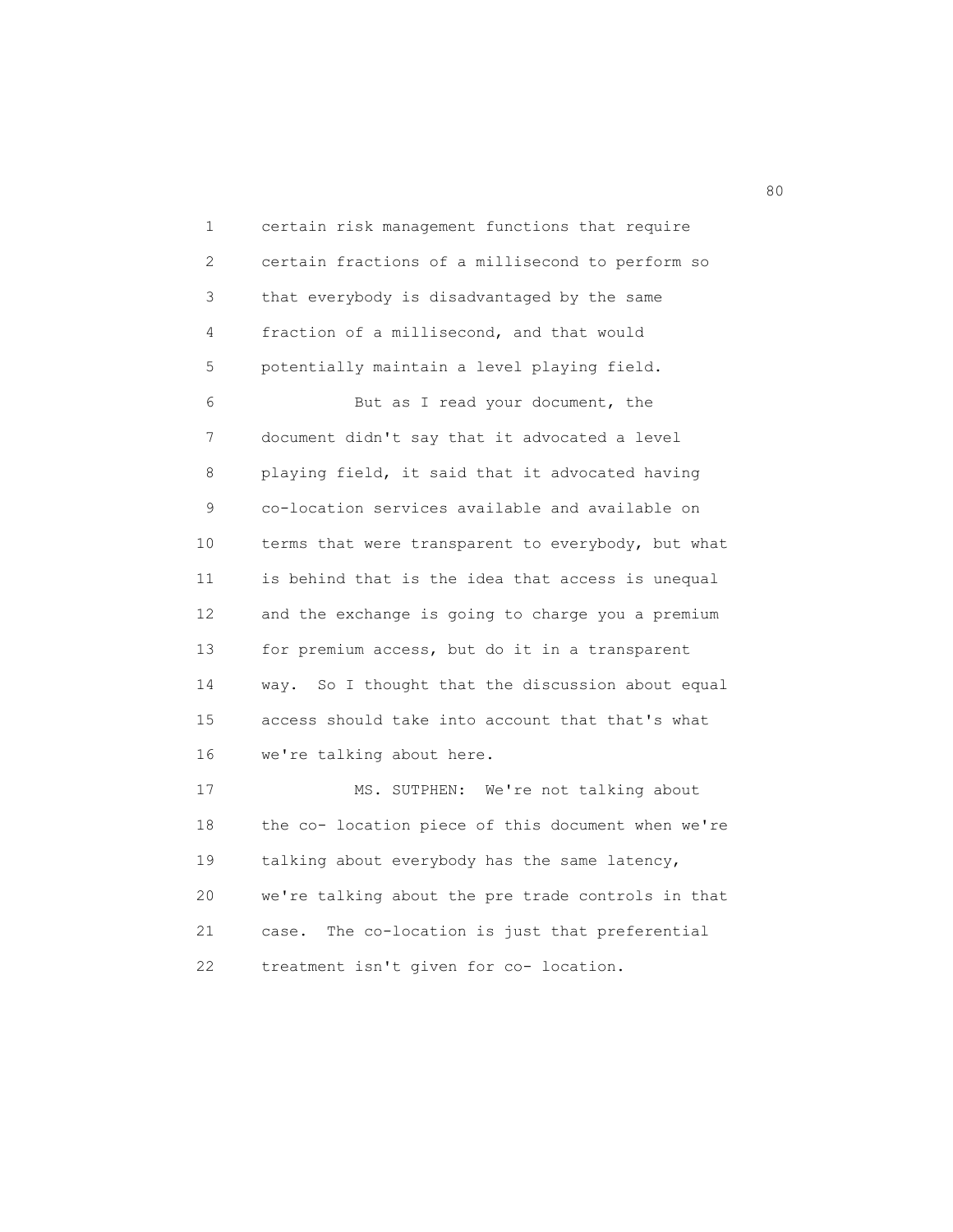1 Obviously, not everybody can afford co-location 2 and we can't legislate economics, so, you know, 3 that leads into its own complications -- 4 DR. KYLE: Right, but it -- 5 MS. SUTPHEN: -- but when we're talking 6 about everybody getting the same latency, we're 7 talking about the pre trade risk controls, not 8 co-location. 9 DR. KYLE: Right, but it is a legitimate 10 issue for potential rulemaking for the CFTC to 11 consider whether it should even be allowed for 12 exchanges to offer premium access or premium 13 prices or rather to just have the same price of 14 access for everybody, period. I don't know what 15 the right answer is, but it's -- 16 CHAIRMAN GENSLER: We actually have a 17 rule on co-location that I think we published six 18 or ten days ago, I lose track, and so we're 19 looking for the public, hopefully anybody 20 listening, to give comments on the rule that has 21 -- some of those concepts right in there, so that 22 would be very helpful to get the public's comments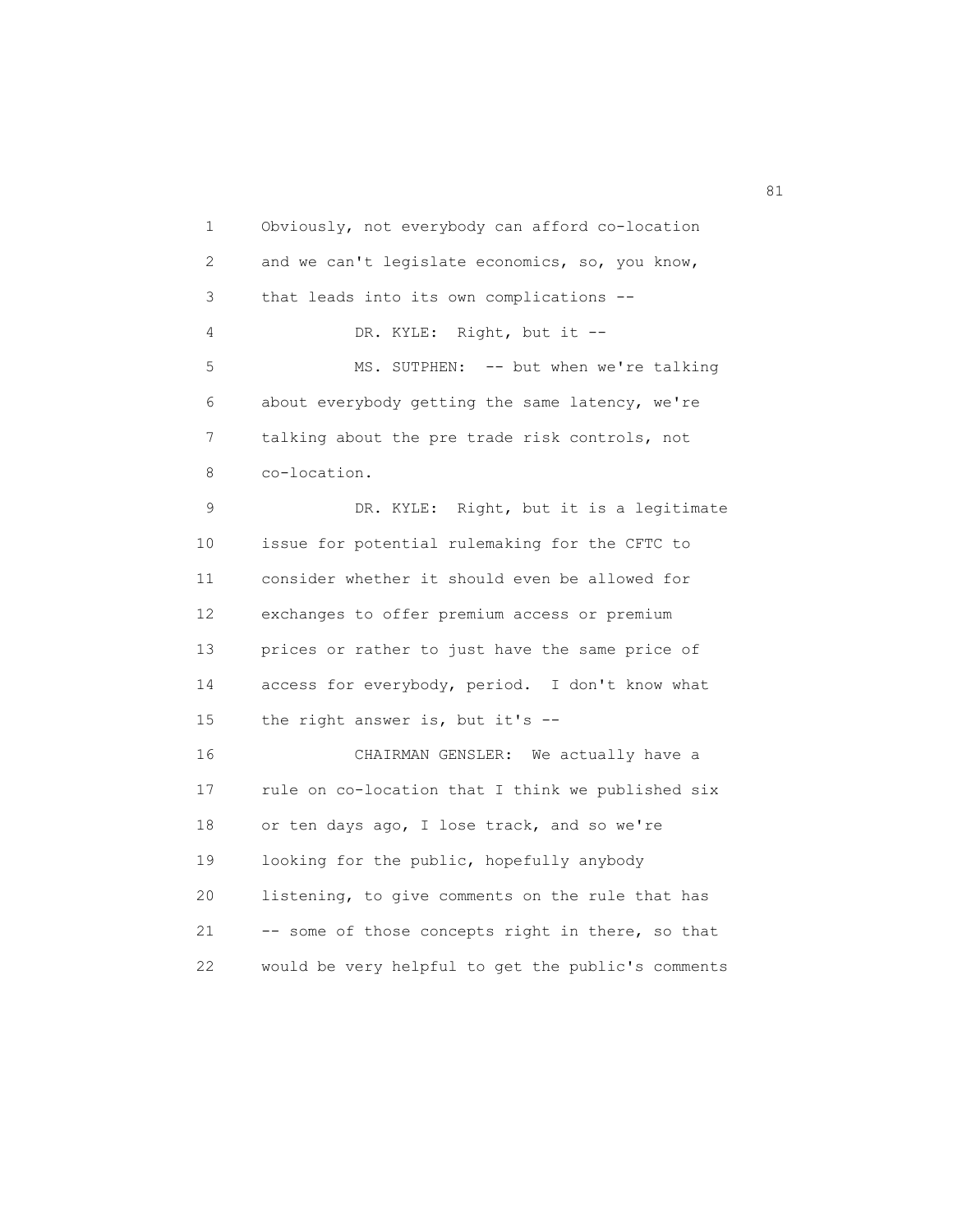1 on it.

 2 DR. KYLE: Right, and one other point 3 that also goes back to wash sales is that if every 4 order, in addition to having an account number, 5 also had another field which indicates the 6 ownership or control of that account, then the 7 inadvertent wash sales can actually be caught 8 instantaneously by the exchange as part of the 9 clearing process, and so inadvertent wash sales 10 shouldn't be a problem. 11 But in addition, if you also have that 12 field that identifies the ownership of the 13 account, then the exchange and even the clearing 14 members can do a certain amount of risk management 15 in real time, so to speak, in a manner that 16 maintains a level playing field among 17 participants. 18 So I would encourage having a field in 19 auto- trail data and even real time order 20 placement that identifies the ownership of 21 accounts in situations where one entity is 22 controlling many different accounts.

82 and 2012 and 2012 and 2012 and 2012 and 2012 and 2012 and 2012 and 2012 and 2012 and 2012 and 201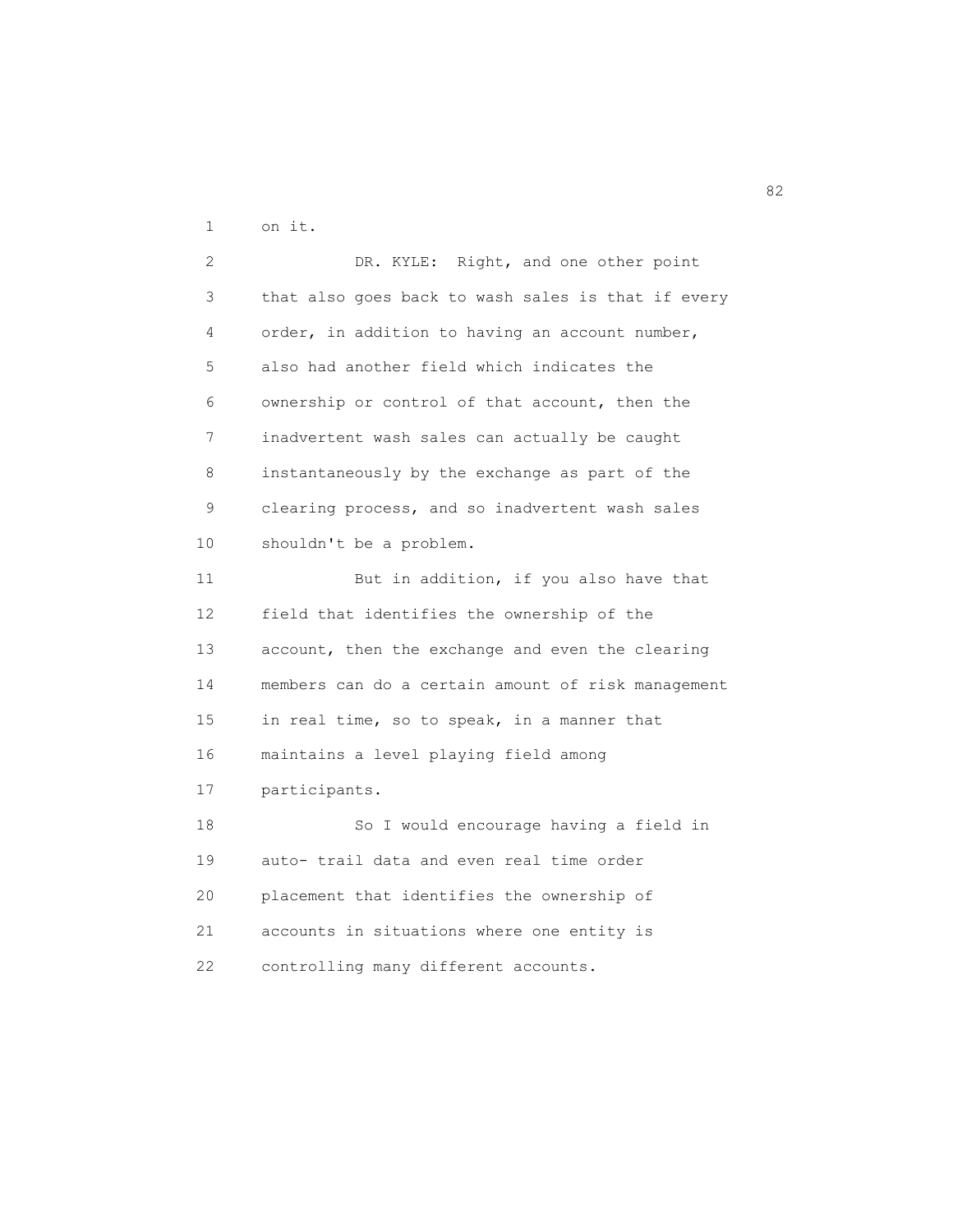1 CHAIRMAN O'MALIA: Doctor Kyle, you're 2 going to love our rulemaking. 3 DR. KYLE: Yeah, I know. 4 CHAIRMAN O'MALIA: And we'll get you a 5 copy of both. But on Monday, the Commission just 6 put out an ownership and control rule, so we'd 7 like to have your comment. Mr. Secunda. 8 MR. SECUNDA: I would like to comment on 9 the co-location. You know, there is a technology 10 that's easily done very similar to what FIA just 11 recommended about risk control. You know, clearly 12 the speed of light isn't quite as fast as we 13 thought it was, because being closer to an 14 exchange has more benefits. 15 You know, I know one of the exchanges is 16 actually in two buildings, and so what they have 17 done is built a technology that makes sure that 18 the second building across the street isn't any 19 slower than the first building where they started. 20 It's clearly technically possible to 21 draw a circle around Chicago or New York or the 22 country, if you wanted to go that far, and say

83 and 2012 and 2012 and 2012 and 2012 and 2012 and 2012 and 2012 and 2012 and 2012 and 2013 and 2013 and 2013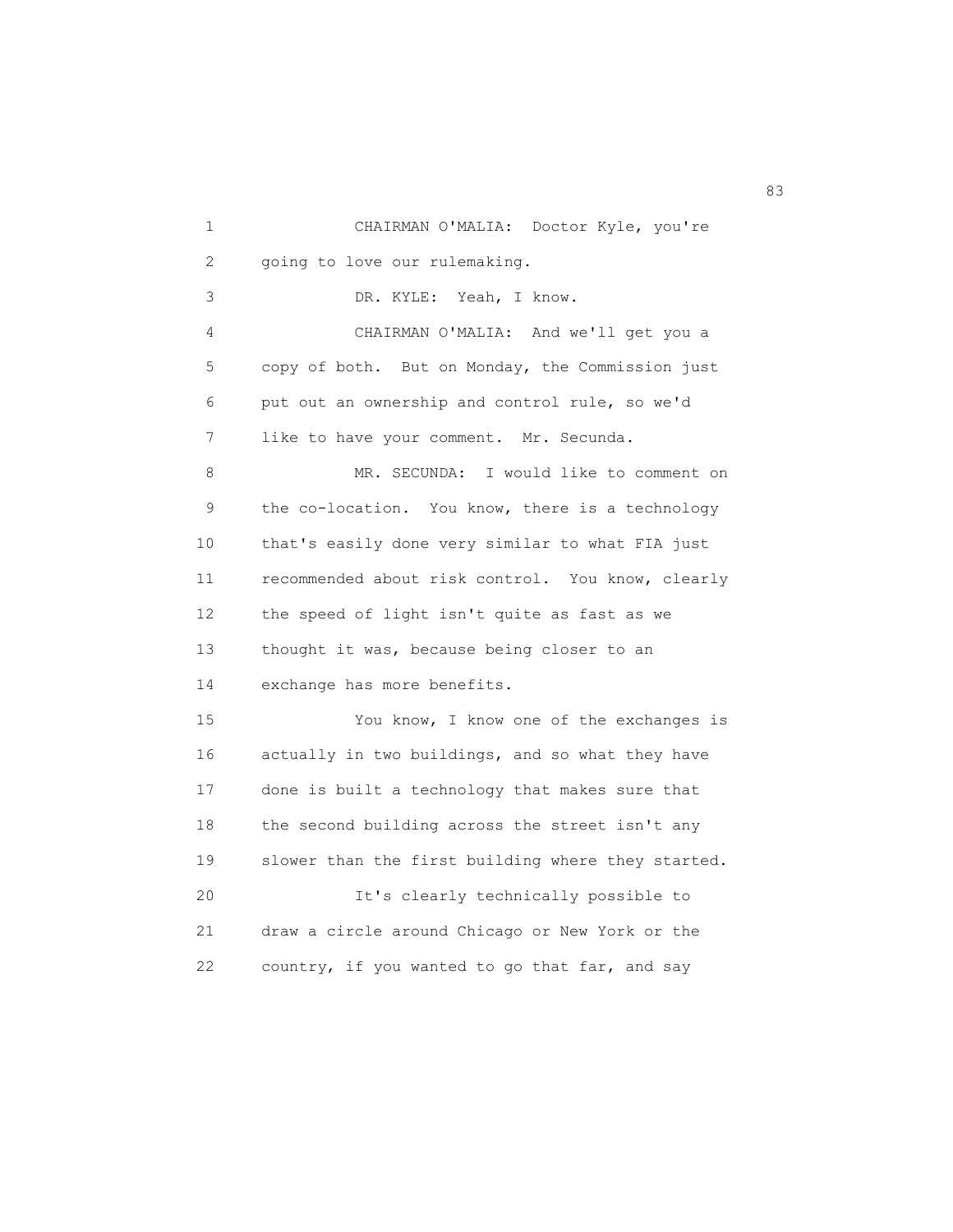| 1                 | that any location you pick will have that same     |
|-------------------|----------------------------------------------------|
| 2                 | speed. Remember, it's not how fast it is when      |
| 3                 | you're measuring microseconds, it's relative       |
| 4                 | speed. So if the risk controls go in and they      |
| 5                 | cost you even a millisecond, nobody cares because  |
| 6                 | they cost everybody the same. The same thing       |
| 7                 | could be done with co- location, that you wouldn't |
| 8                 | necessarily have to be in the same building or on  |
| 9                 | the same block, you could be in the same city.     |
| 10                | And so the technical solution to these things are  |
| 11                | easy if we choose to regulate them.                |
| $12 \overline{ }$ | The alternative, of course, is for                 |
| 13                | people, especially when co-location isn't offered, |
| 14                | where people would be fighting over real estate in |
| 15                | the same building that the -- or the next door     |
| 16                | building that the exchange has, and whoever gets   |
| 17                | there first will have a distinct market advantage, |
| 18                | which clearly isn't there.                         |
| 19                | CHAIRMAN O'MALIA:<br>Doctor Gorham.                |
| 20                | I had a question regarding<br>DR. GORHAM:          |
| 21                | intra-day position limits, and really two          |
| 22                | questions.<br>Is your intention to have position   |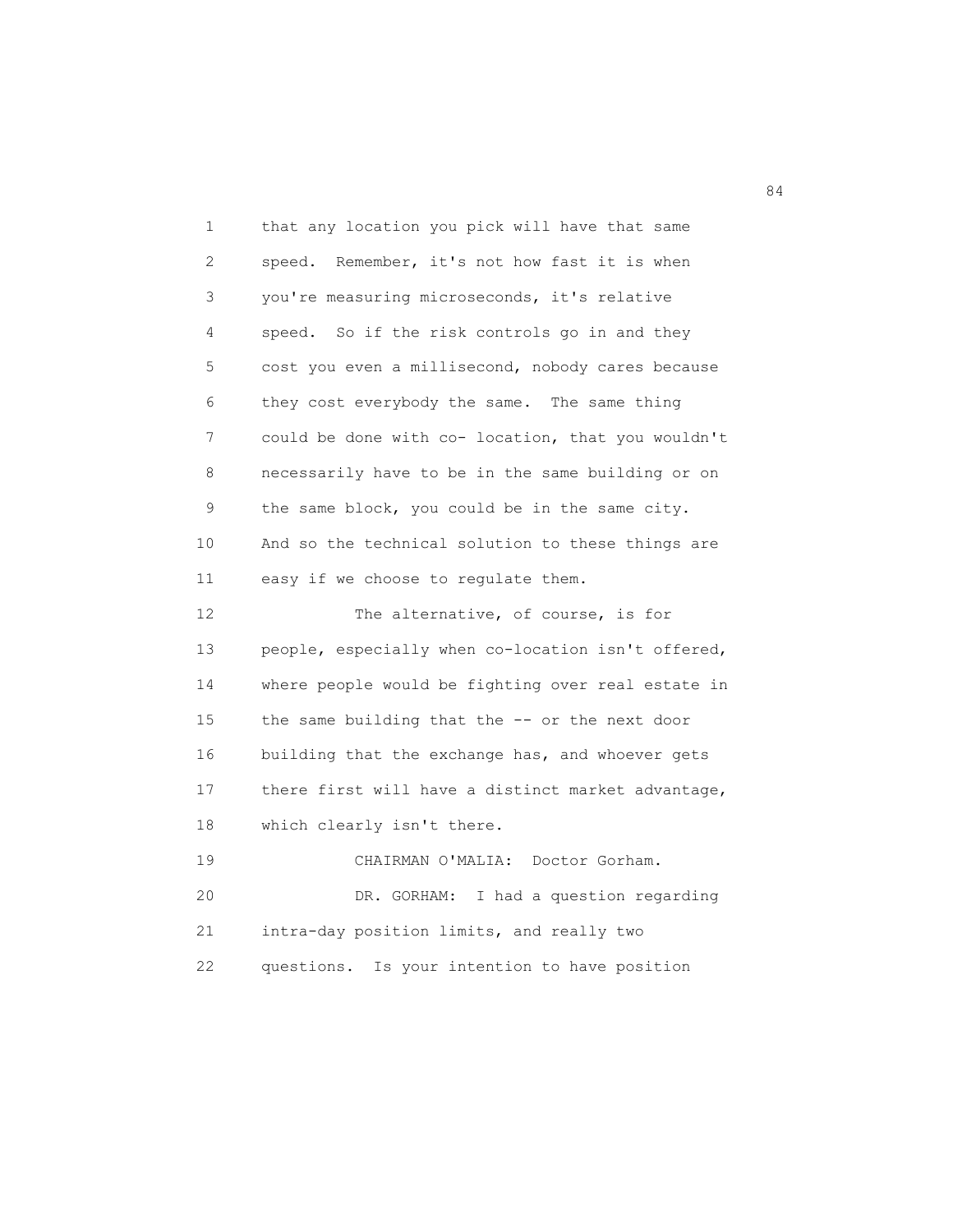| 1  | limits that are stricter than the ones either      |
|----|----------------------------------------------------|
| 2  | existing at the exchanges already or at the        |
| 3  | Commission? And the second part of the question I  |
| 4  | think is more to the exchanges and the Commission. |
| 5  | My belief is that even though, in                  |
| 6  | theory, the position limit rules apply all the     |
| 7  | time, in fact, we typically use end of day         |
| 8  | position, large trader reporting, so I don't know  |
| 9  | that intra-day positions are actually policed. So  |
| 10 | I guess my question is right now, does anybody pay |
| 11 | attention to intra-day positions, and are those    |
| 12 | enforced? And secondly, is your intention to go    |
| 13 | beyond that?                                       |
| 14 | Yeah.<br>MS. SUTPHEN:                              |
| 15 | CHAIRMAN GENSLER: Can I do this one?               |
| 16 | Just from the CFTC's point of view, let there not  |
| 17 | be any mistake, they are the law, it's not a       |
| 18 | theory, and they are intra-day, as well as end of  |
| 19 | day. We've recently, five of us, I mean maybe it   |
| 20 | was at staff level, but I think we all signed off  |
| 21 | on it, put out some additional language on that, I |
| 22 | don't know if it's just technically guidance, but  |

<u>85 September 2005 September 2005 September 2005 September 2005 September 2005 September 2005 September 2005 S</u>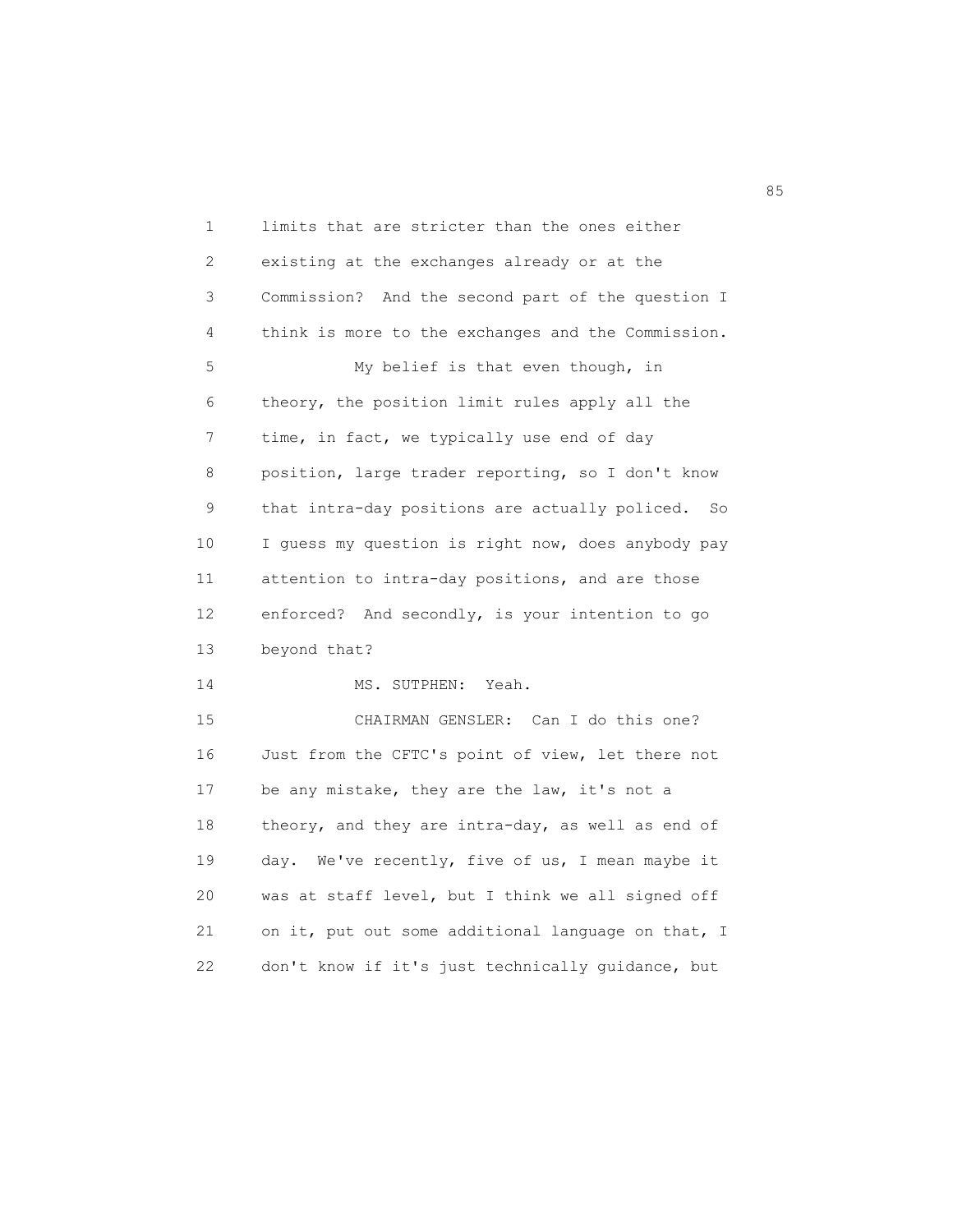1 we recently did that, what was that, about two 2 months ago.

 3 Now, there's technological things both 4 at the CME and ICE, who are here, and other 5 exchanges, and for the CFTC to monitor it, but 6 it's clear it's the law, we reminded people of 7 that a couple months ago, but there is a lot of 8 technology about actually monitoring it.

 9 MS. SUTPHEN: Can I just clarify that 10 those -- the position limits that are in this 11 paper are not the CFTC position limits, they're 12 sort of quasi-credit controls, if you will, 13 they're intra-day limits that are based on 14 appropriate size for the credit worthiness of the 15 client. So they may have a relation to that, but 16 they're generally well below that. They do not -- 17 generally, most trading platforms have those built 18 in, most algorithms have those kinds of things 19 built in, it's really just to prevent unintended 20 trading more than anything. 21 CHAIRMAN O'MALIA: If we could, I'd like

22 to go back to Tom's comments about the co-location

en de la construction de la construction de la construction de la construction de la construction de la constr<br>1960 : la construction de la construction de la construction de la construction de la construction de la const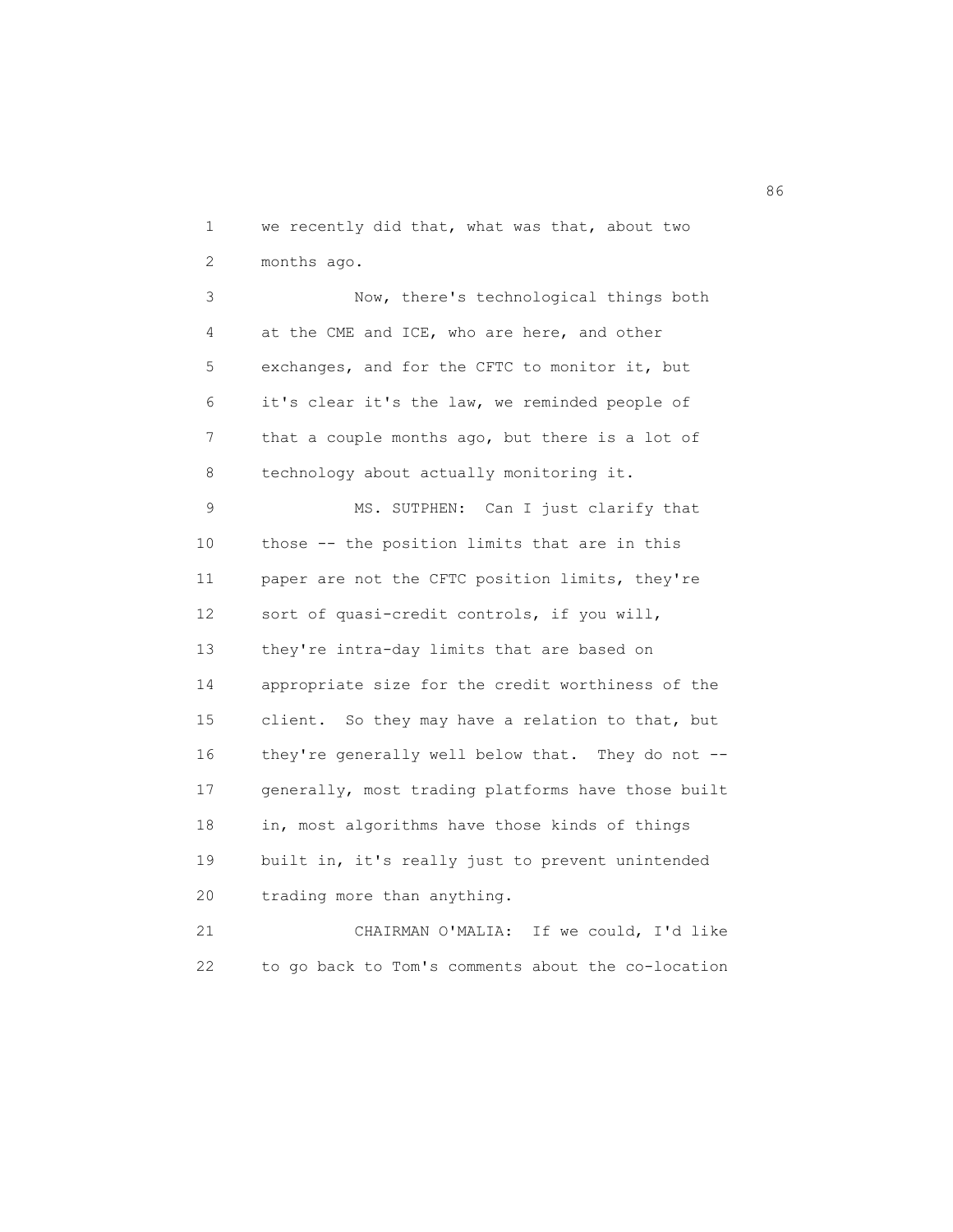1 and the factor of -- to negate the issue of 2 physical locality, and if anybody has an opinion, 3 especially -- either the exchanges or some of 4 these speedsters that put a premium on low 5 latency, so if you have a thought on that. 6 MR. GORELICK: From my perspective, 7 what's the most fair and practical is to have 8 plenty of co-location space available on clear, 9 transparent terms to allow anyone who wants to and 10 can reasonable -- obviously, there's some cost 11 involved in it, but from my experience, it's quite 12 low to get into these facilities, so that anyone 13 who's a member of the exchange, it's a very 14 reasonable investment to make, and that's the most 15 simple way to assure that everyone has fair access 16 to the lowest possible connection to these 17 exchanges.

 18 This has been real important for my firm 19 in the development. We're based in Austin, Texas, 20 and we trade in markets all around the world, and 21 because of co- location and proximity hosting, 22 we've been able to compete on a level playing

87 and 2012 and 2012 and 2012 and 2012 and 2012 and 2012 and 2012 and 2012 and 2012 and 2012 and 201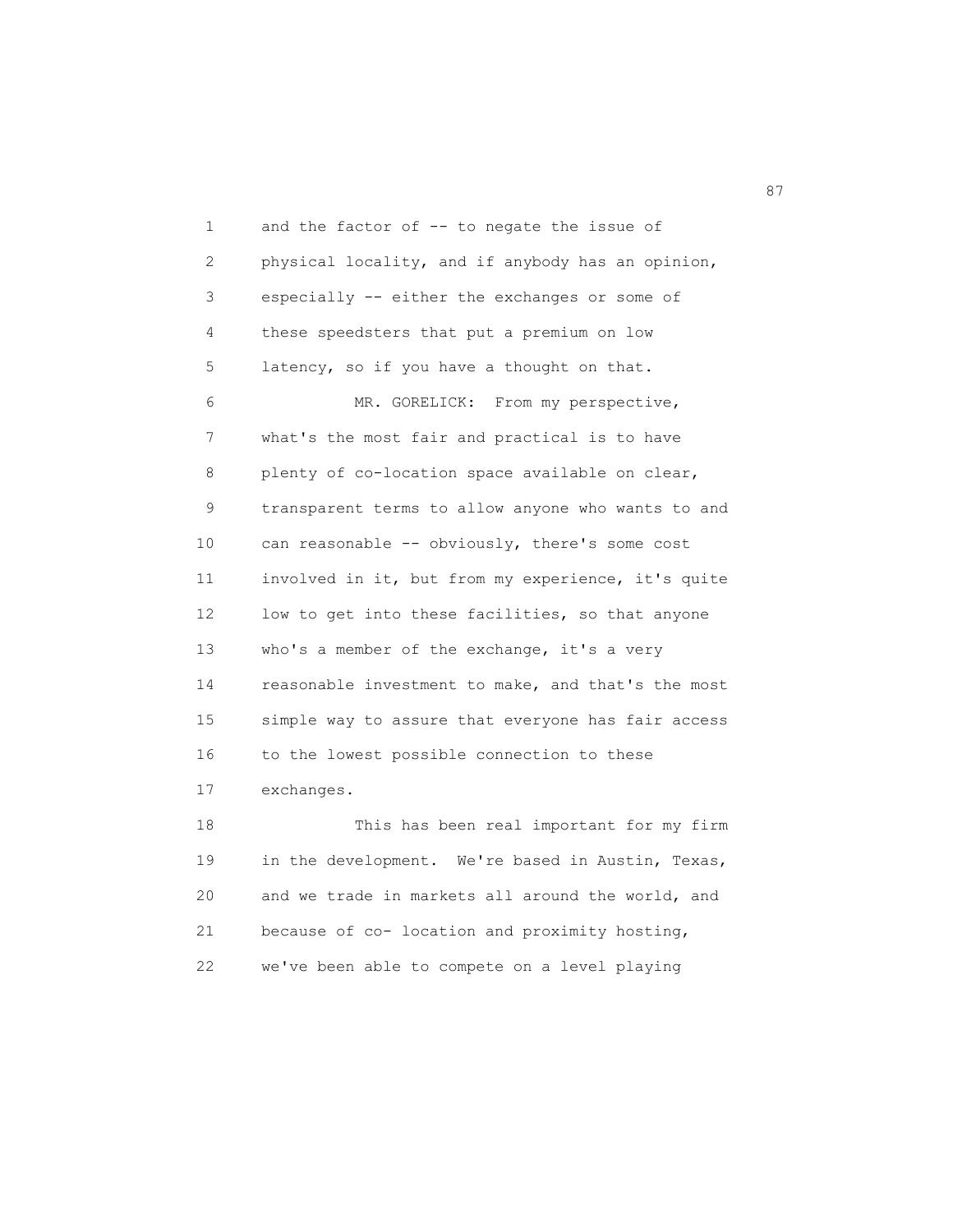1 field with the local firms, and I think we need to 2 be careful about technological solutions that 3 would try and mimic what you get with co-location, 4 because those are likely to be both expensive to 5 implement and not necessarily reliable.

 6 There would always be in that kind of an 7 environment people jockeying for a position or 8 trying to figure out exactly which corner of the 9 city has the fastest connection, and while it may 10 be technically feasible to engineer something like 11 that, there's already a very well working and 12 relatively modestly expensive solution to allow 13 people into a competitive co-location facility. 14 MR. SECUNDA: Yeah, you know, most of 15 these co-location facilities are not exactly at 16 the same spots, and the technology that they 17 employ is exactly the same technology. And I 18 disagree wholeheartedly that right now the only 19 person that could be a facilitator of co-location 20 is the exchange itself. 21 If there was a circle driven around the

22 exchange, if the exchange was responsible for

experience and the contract of the contract of the contract of the contract of the contract of the contract of<br>Seconds and the contract of the contract of the contract of the contract of the contract of the contract of th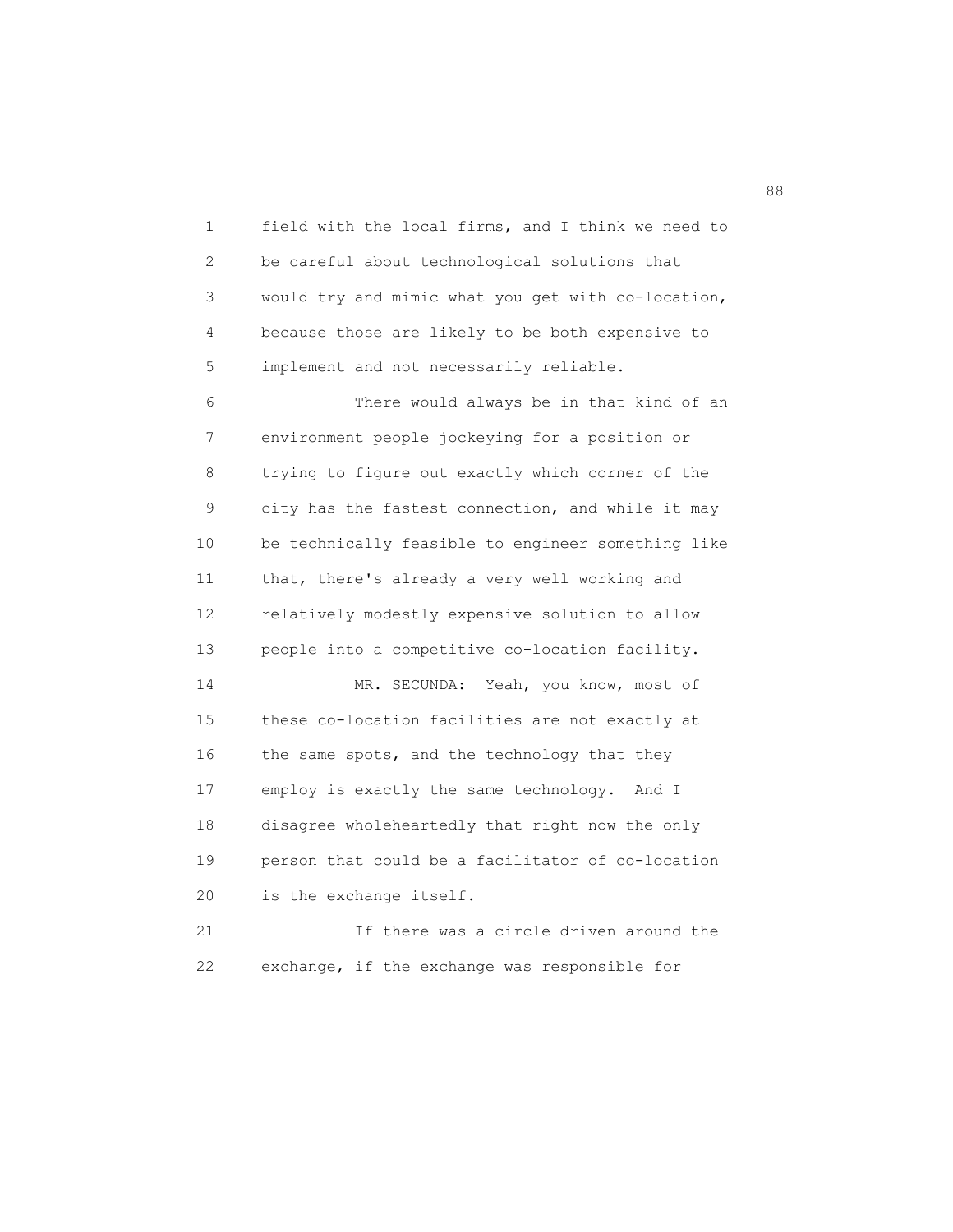1 providing the same level of service they provide 2 to themselves in their co-location facility to 3 other co-location facilities, it would be 4 competition, and co-location would be cheaper, not 5 more expensive. There is reasonableness, you 6 know, you need to be able to be based in Texas to 7 have co- locations. I'm just saying that there 8 should be a competitive market for co-locations, 9 not just each individual exchange having their 10 own.

11 It's even more interesting then that 12 when you have two exchanges in the same city or in 13 similar locations, is that you would then be able 14 to look at both exchanges at the same time without 15 giving up that co-location advantage.

 16 Right now if you're with NASDAQ and with 17 SIAC in New York, you're in two co-locations, and 18 the arbitrage capabilities are lessened by that, 19 not increased. So we're not talking about 20 anything particularly dramatic, we're just talking 21 about the exchanges offering the same level of 22 service to other providers that they offer to

89 and 2012 and 2012 and 2012 and 2012 and 2012 and 2012 and 2012 and 2012 and 2012 and 2012 and 201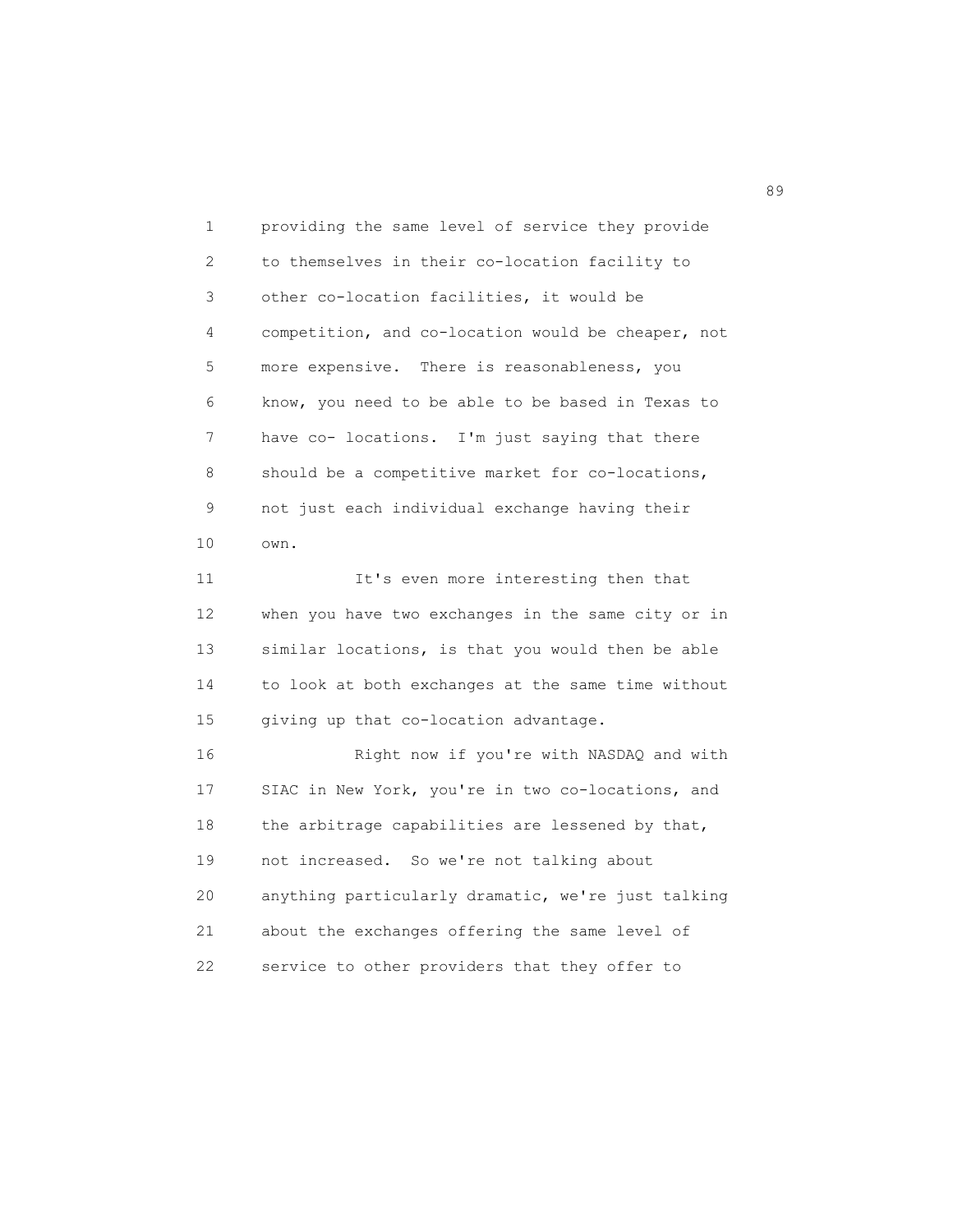1 themselves.

 2 CHAIRMAN O'MALIA: Bryan. 3 MR. DURKIN: Thank you, Mr. Chairman. 4 When you're talking about co-location, I mean 5 there are, you know, wonderful steps that we think 6 the CFTC has taken in their proposed standards 7 that are out there today, and we really applaud 8 the Commission for taking the position that it 9 appears to be taking with respect to transparency, 10 with respect to open access, with respect to 11 putting people on a level playing field. So those 12 are, you know, all predicates that, you know, we 13 have supported. And in terms of offering those 14 services to other proximity hosting data centers, 15 certainly that is part of our model, so that, you 16 know, there is that capability and competition 17 that exists. 18 However, I think we'd be remiss not to

 19 point out, not everybody is interested in 20 co-location services, and there are different ways 21 of connecting into a platform, and not everybody 22 is as sensitive to the lowest latency way to

en 1990 en 1990 en 1990 en 1990 en 1990 en 1990 en 1990 en 1990 en 1990 en 1990 en 1990 en 1990 en 1990 en 19<br>De grote en 1990 en 1990 en 1990 en 1990 en 1990 en 1990 en 1990 en 1990 en 1990 en 1990 en 1990 en 1990 en 19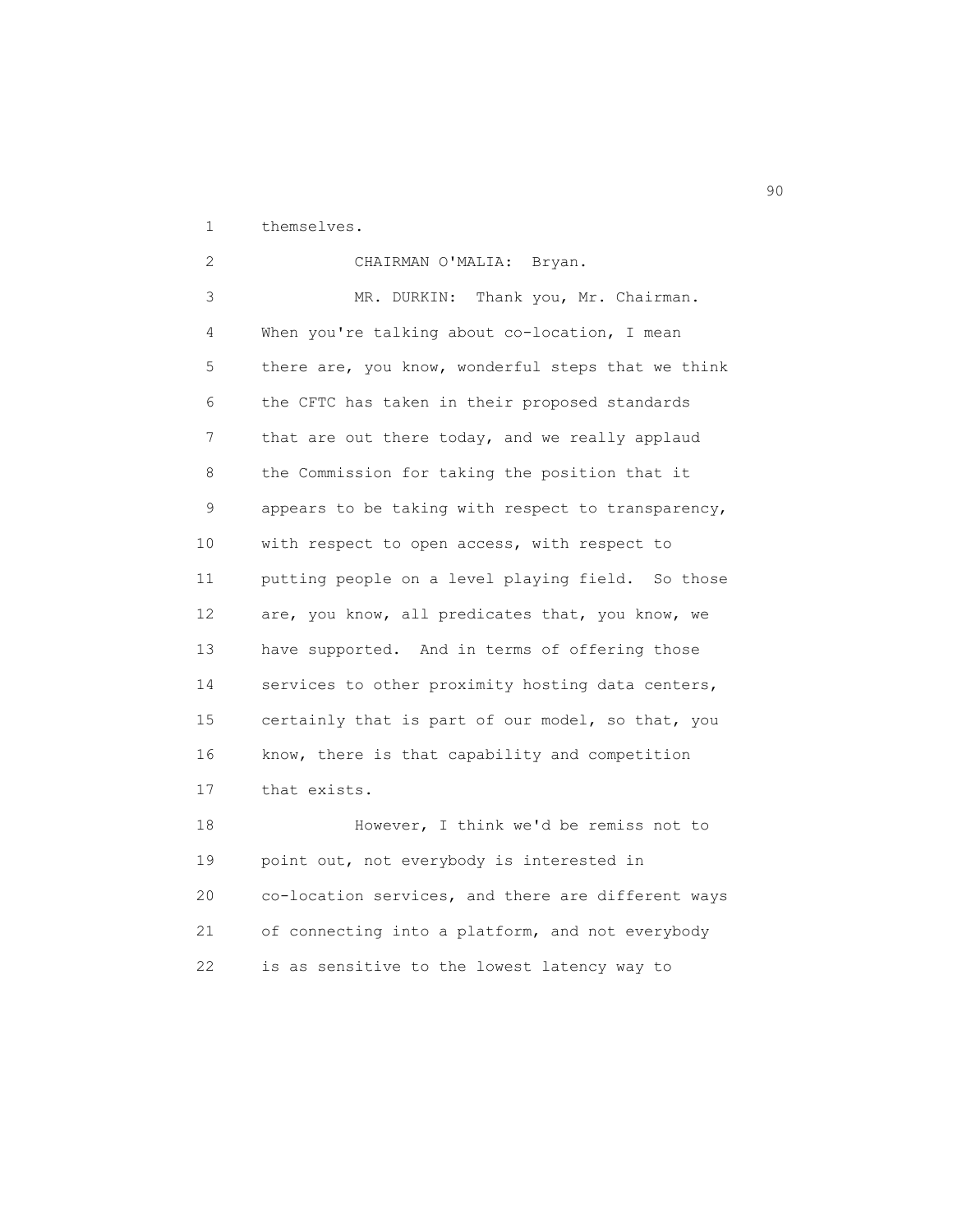1 connect to a platform.

 2 There's different types of strategies 3 that people utilize, and so, you know, I think you 4 have to be careful that you continue to offer 5 those various menus of connectivity into a 6 platform, make it open to the public, and allow 7 the public to choose. 8 CHAIRMAN O'MALIA: Any thoughts from 9 kind of the end user community that doesn't -- 10 that made it have access or doesn't utilize some

 11 of these higher speed co- location facilities and 12 some of your trading strategies? Does it matter? 13 Have you seen a difference in trade execution?

 14 MS. BOULTWOOD: Just as an end user, it 15 absolutely matters. And, you know, if the trading 16 platform is larger enough, you know, it's a 17 decision you make about the investment and 18 technology and then the algorithmic models that 19 you're going to make. But I also think as an end 20 user, you know, our experience has been that you 21 have to look at really the returns, you know, on 22 that investment, you know, your returns on

extended to the contract of the contract of the contract of the contract of the contract of the contract of the contract of the contract of the contract of the contract of the contract of the contract of the contract of th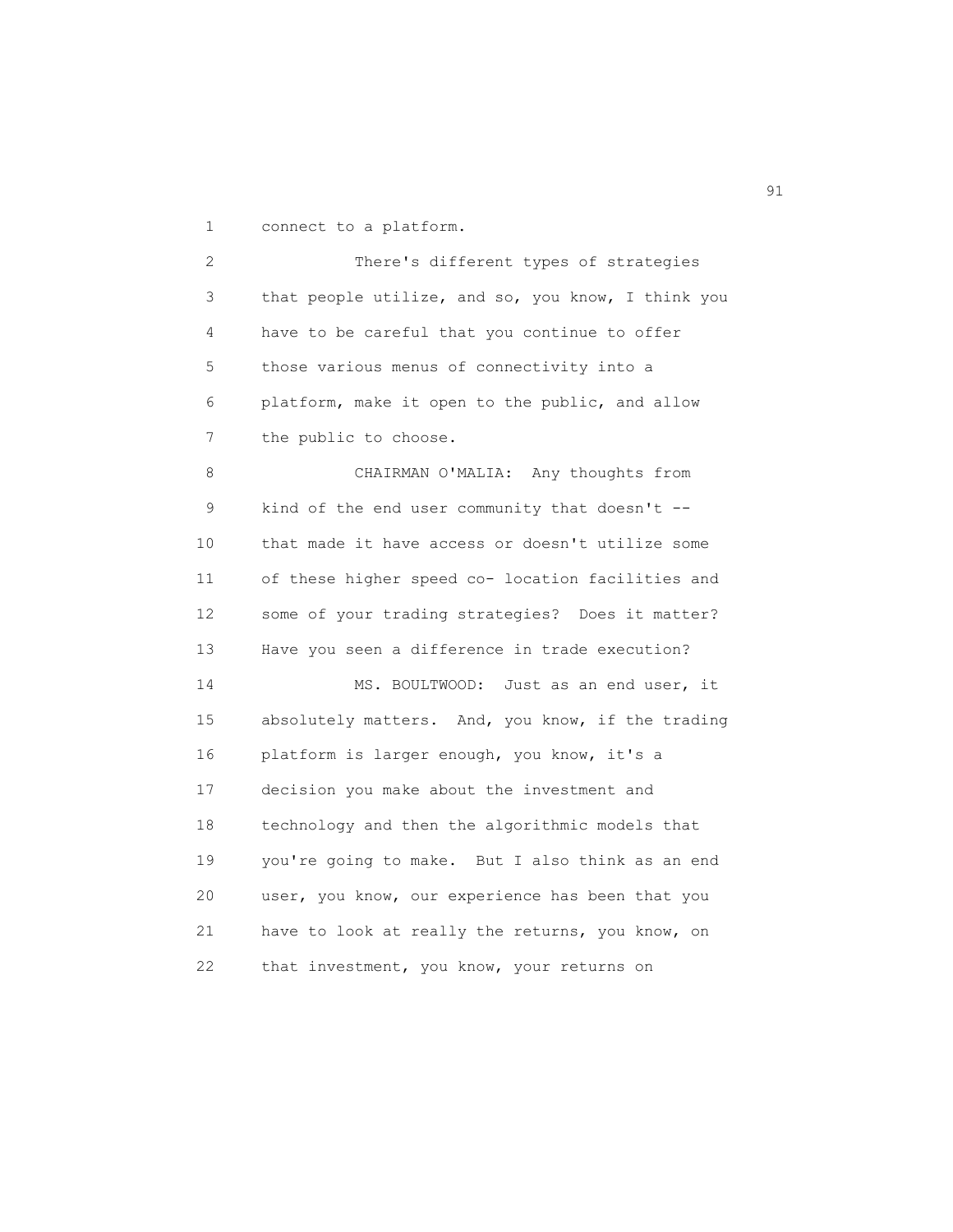1 capital, and I can say that, you know, in some 2 markets it's a toss up because of the maturity of 3 the market whether it's really worth it at this 4 stage given the long latency that exists, and I'm 5 talking many commodity markets, power, and certain 6 gas locations.

7 So, you know, I think the market works 8 in the sense that firms evaluate the return on 9 capital in the investment they're making in that 10 technology and in the quantitative modeling, you 11 know, that's done.

 12 CHAIRMAN GENSLER: Constellation is both 13 an end user and sometimes is an active market 14 maker in electricity markets or in power markets. 15 Do you find -- do you think many of your other 16 electric companies would have co-location? I'm 17 taking it that you might co-locate with -- 18 MS. BOULTWOOD: We have co-located in 19 gas trading, not so much in power trading. Power 20 is still so fragmented, I mean I'm sure we'll talk 21 about that with Matt later, but, you know, the 22 advantages in that market, given the relative

 $\sim$  92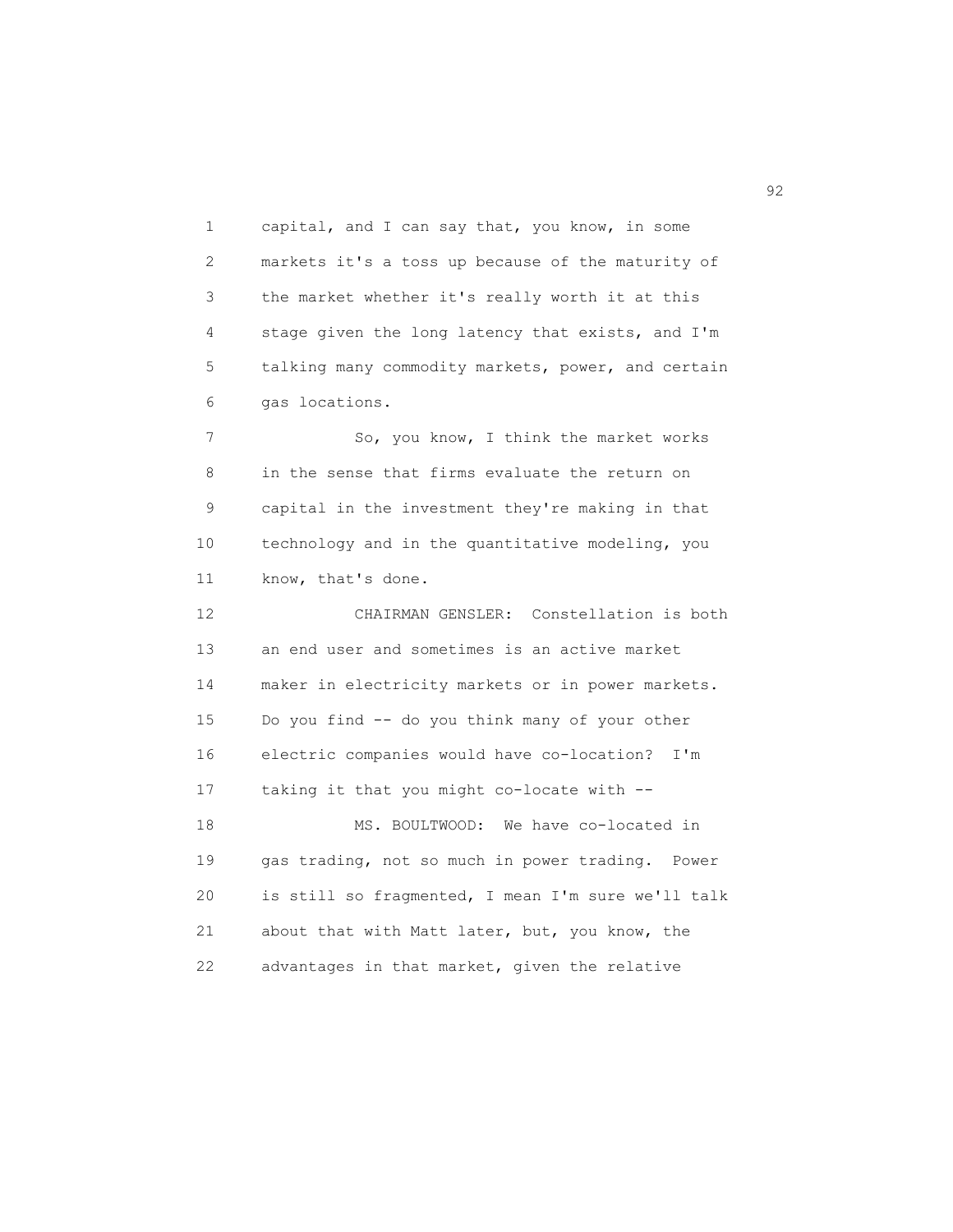1 illiquidity and the fragmentation are de minimus 2 at this point. 3 CHAIRMAN GENSLER: You may not know, but 4 do you think -- I mean is it dozens of end users 5 that are co- located in gas or is it like a 6 handful? I mean do you have any sense of your 7 competitors? 8 MS. BOULTWOOD: As an end user? 9 CHAIRMAN GENSLER: Yeah. 10 MS. BOULTWOOD: I think the majority 11 would be. And most of our trading counterparties 12 may not be end users, to your point, we're making 13 markets as, you know, a fund would or other 14 trading entities. 15 DR. BATES: Brenda just raised an 16 interesting point there around fragmentation. And 17 we've seen, you know, interested to know more, but 18 we've seen from our customers, as algorithms 19 become, you know, have to deal with fragmented 20 markets, and also algorithms that are cross asset 21 class in nature, you know, I think in your world, 22 you know, power and gas in your world, but some,

93 and 2012 and 2013 and 2013 and 2013 and 2013 and 2013 and 2013 and 2013 and 2013 and 2013 and 2013 and 2013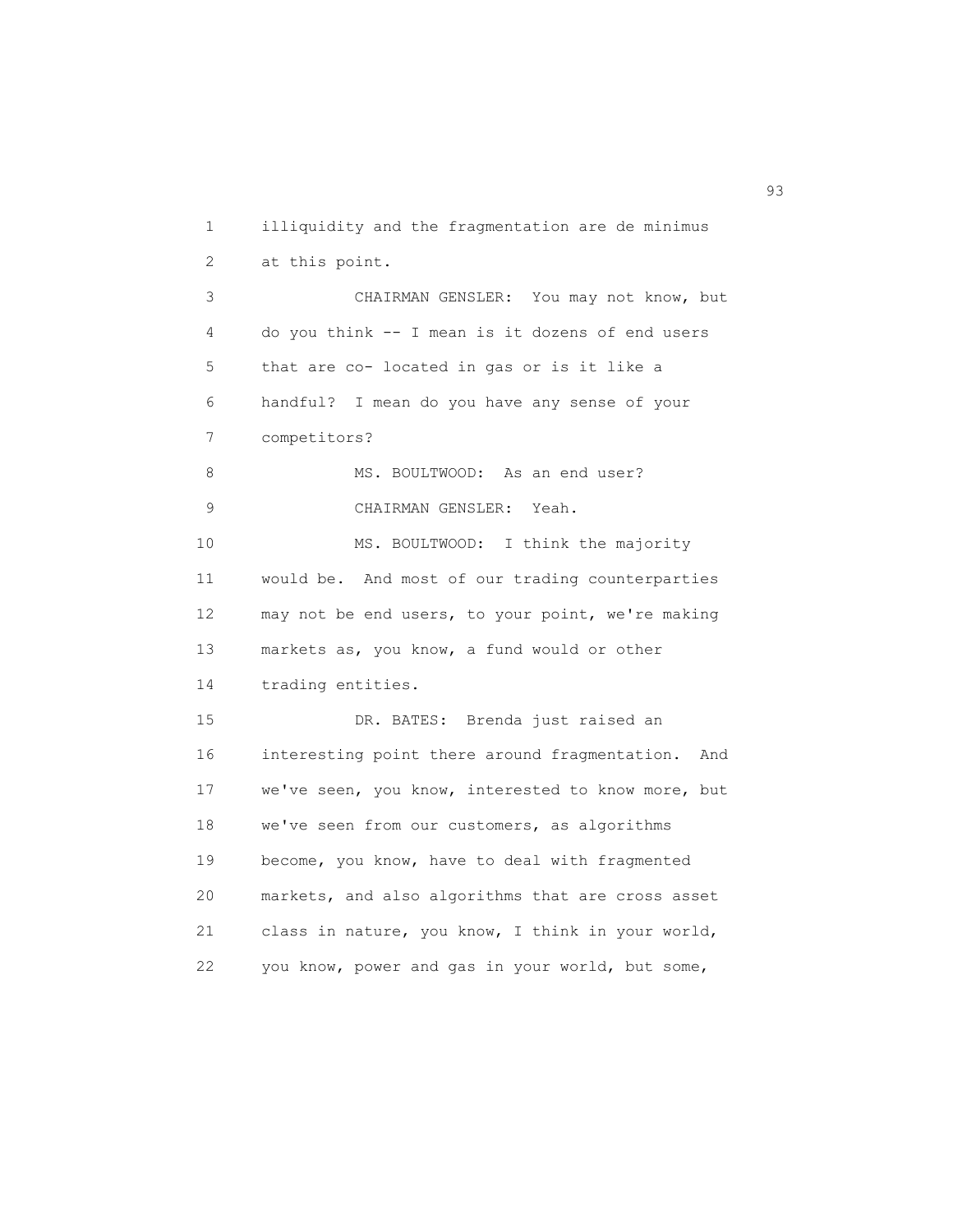| $\mathbf 1$ | you know, dealing with equities futures, foreign   |
|-------------|----------------------------------------------------|
| 2           | exchange and the same algorithm, co-lo becomes an  |
| 3           | interesting -- sometimes a non-issue, because      |
| 4           | where do you actually put algorithm, because       |
| 5           | you've got a number of trading venues, even in the |
| 6           | futures markets, so you know, there's -- to pick   |
| 7           | up on Tom's point, it's almost like you need       |
| 8           | really super facilities that have high or low      |
| 9           | latency connections to a number of different       |
| 10          | trading venues, and I know a number of people who  |
| 11          | put that together. But I'm interested to know how  |
| 12          | you handle that, you know.                         |
| 13          | MS. BOULTWOOD: You know, I don't think             |
| 14          | it's well handled today. And I think the, you      |
| 15          | know, the discussion has been, you know, that      |
| 16          | we've had, has been in markets that are deep,      |
| 17          | enjoy a lot of liquidity, and, you know, maybe the |
| 18          | strategies that are perceived are, you know,       |
| 19          | singular or relatively singular, you know.         |
| 20          | An end user, you know, whether it's --             |
| 21          | I'm sure whether it's Constellation or Cargill,    |
| 22          | you know, it's multi commodity, multi exchange,    |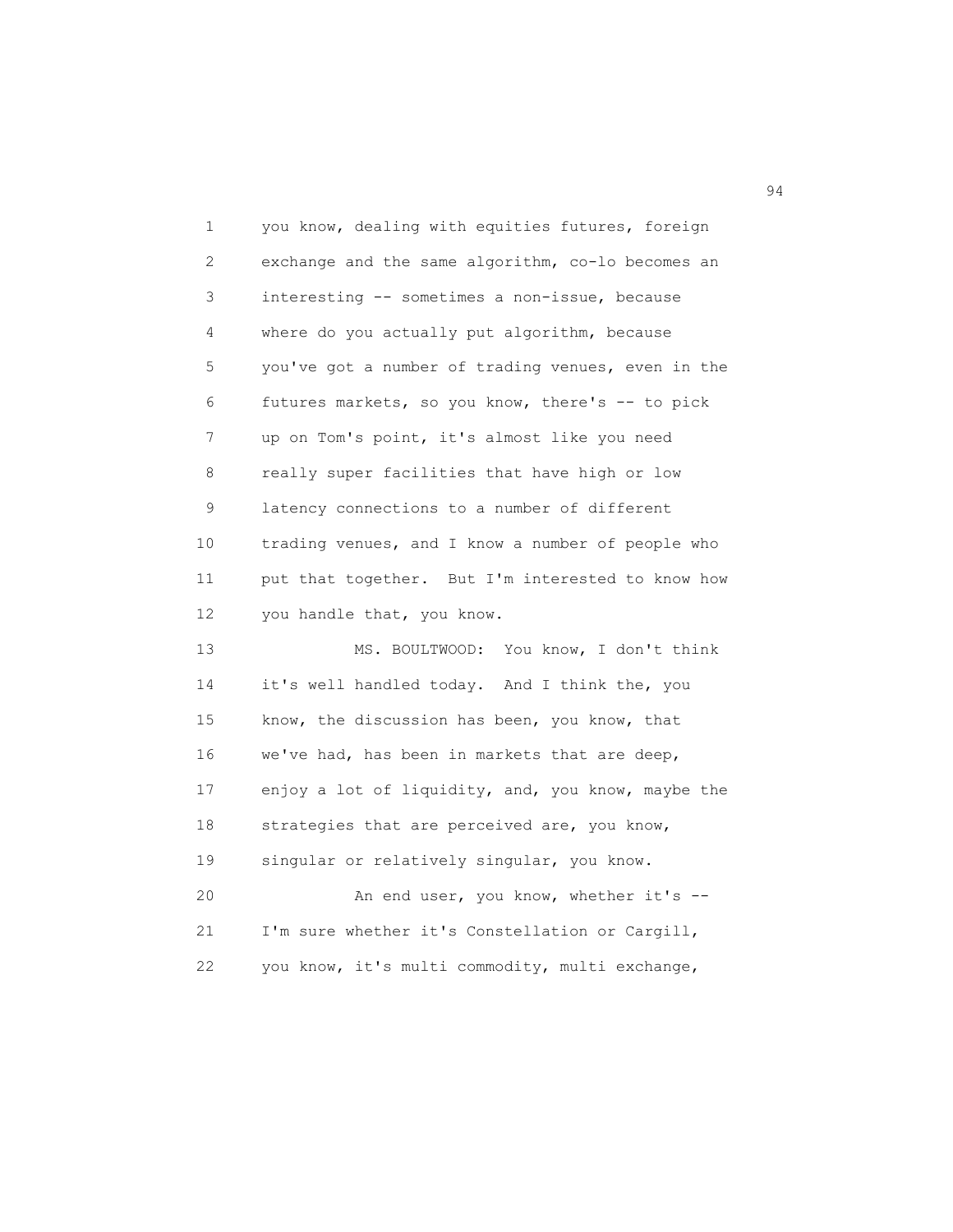1 multi region, right, and in Cargill's case, very 2 international. So, you know, the dimensions are 3 much different.

 4 CHAIRMAN O'MALIA: Anyone else? 5 MR. SCHATZMAN: Yeah, from our 6 perspective as an end user, primarily a resource 7 player, a producer, the latency issue is really 8 not a major concern. We don't participate in high 9 frequency trading in the energy markets. We're 10 obviously trying to execute a strategy, whether it 11 be to hedge or to position ourselves in the 12 marketplace, not to enter and exit the market in a 13 high frequency way.

14 I think the key for us is if we want 15 that service, we have access to it, and that 16 there's a level playing field to access, you know, 17 the lower latency way to get into the exchange if 18 that's what we want, and I think that should be 19 made available to everybody, whether you're human 20 trading or machine trading. 21 CHAIRMAN O'MALIA: I think Commissioner

22 Dunn had a question, go ahead.

experience of the contract of the contract of the contract of the contract of the contract of the contract of the contract of the contract of the contract of the contract of the contract of the contract of the contract of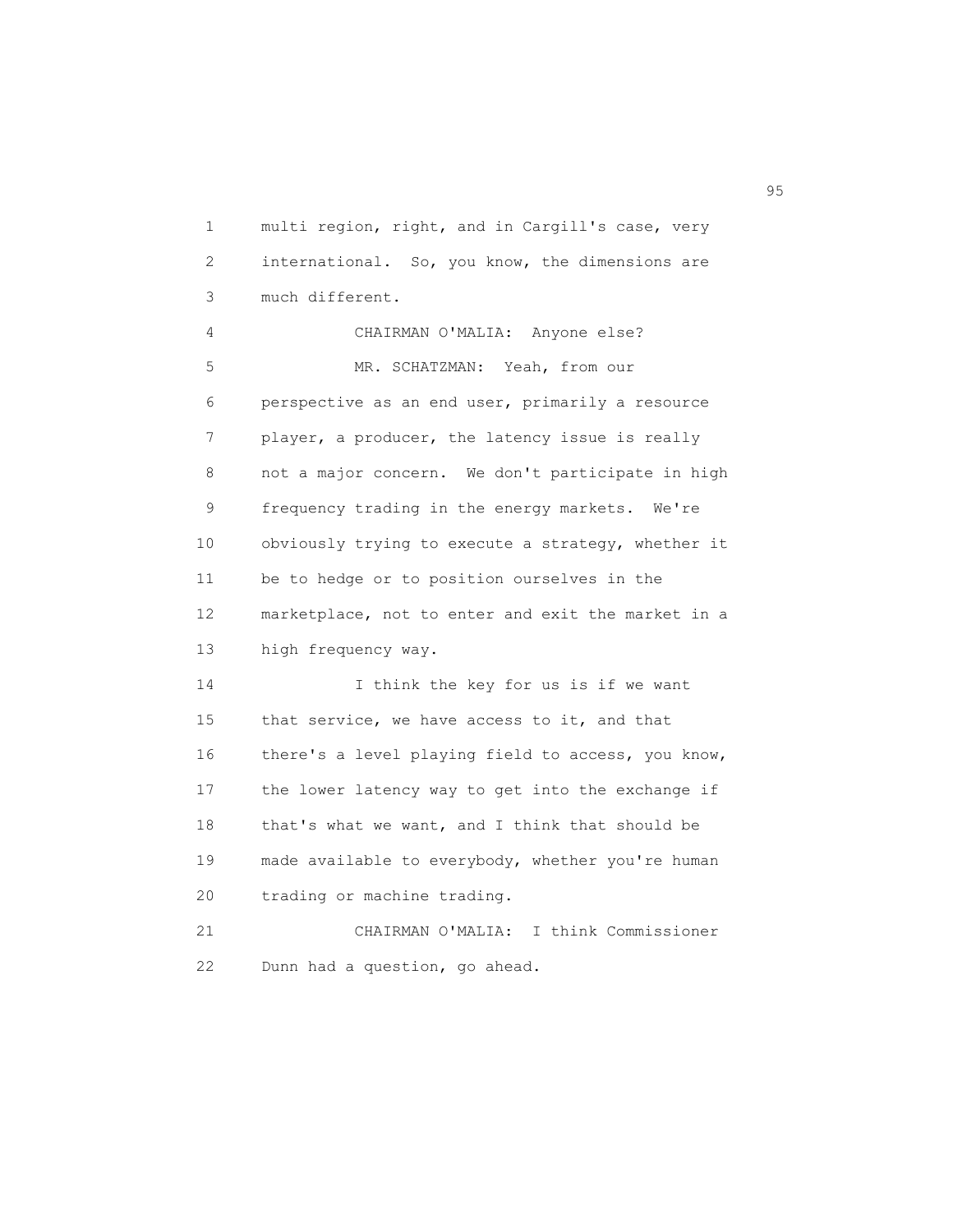1 COMMISSIONER DUNN: Thank you very much, 2 Mr. Chairman. This really has been a fantastic 3 panel. I'd like to ask Mary Ann and Leslie this 4 -- the report came out right before the May 6th 5 event, and I'm wondering if there was anything 6 that they would have liked to have looked at prior 7 to that Flash Crash that may have given us some 8 insight as to what happened in retrospect on the 9 report.

10 And then I heard someone, and it's 11 difficult to tell who it is because there's a two 12 or three minute delay on the streaming video to 13 the audio that I'm getting off the telephone, but 14 someone had said that they do know that people 15 test their algorithms and that's one of the 16 reasons why they're changing them every three 17 months or so, and do you think that is something 18 that should be reported to the Commission so that 19 we could be aware of whether or not someone is 20 trying to perpetrate some type of market 21 disrupting activity? 22 And my final question I have is, for

 $\sim$  96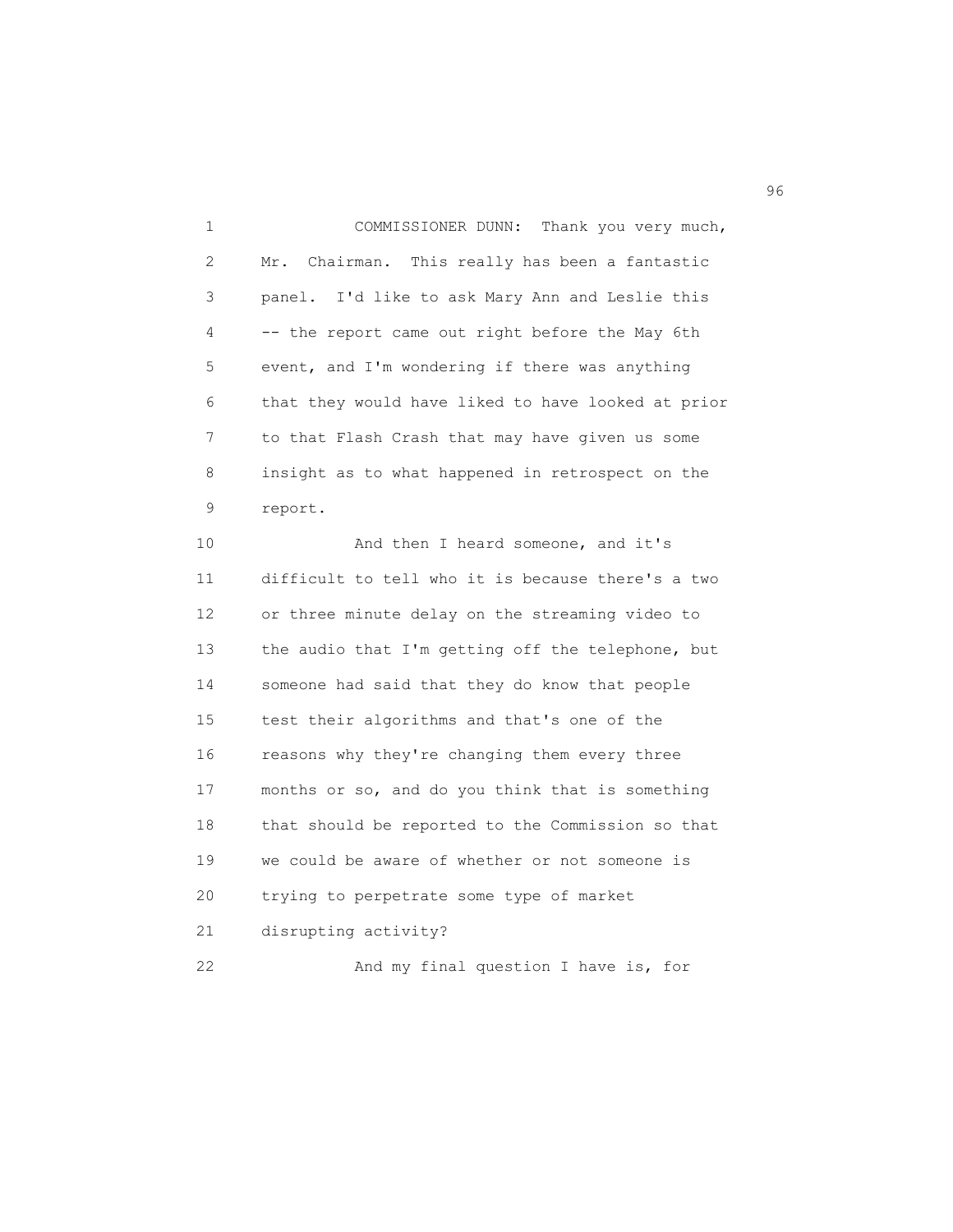1 those of you that do the algorithm trading, do you 2 feel that the Commission should be privy to that 3 algorithm and what your intentions are, and should 4 the exchanges also have that type of knowledge? 5 MR. GORELICK: Commissioner, this is 6 Richard Gorelick, I'm going to respond to your 7 first question, which I think was directed to a 8 comment I made earlier. The particular types of 9 behavior that I've mentioned we've occasionally 10 seen has generally been on the equities markets, 11 and, you know, we do have a practice of, when we 12 see something unusual, we report that kind of 13 behavior to the exchanges. It's not something 14 we've directly gone to a regulator, and I'm not 15 sure what the, you know, what the appropriate path 16 would be, but we have brought unusual behavior 17 that we've seen on markets to the attention of 18 exchanges in the past, and that seems to be at 19 least one reasonable way to handle it. 20 MS. BURNS: I would say that the events

 21 of May 6th and 7th underscored what we had in the 22 document. I would say that the controls like

97 and 2012 and 2012 and 2012 and 2012 and 2012 and 2012 and 2012 and 2012 and 2012 and 2012 and 201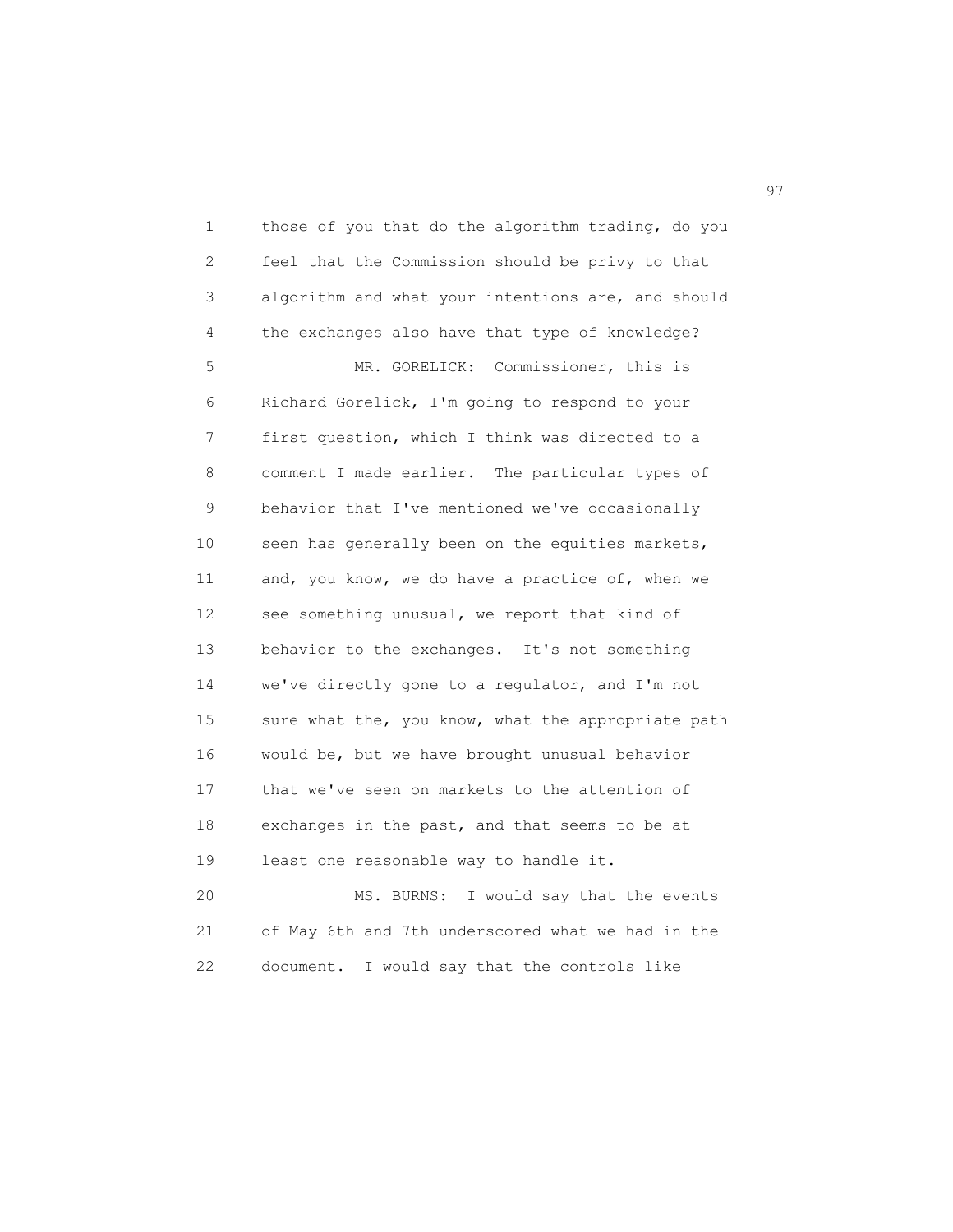1 price banding just emphasizes the need for those 2 controls and how well the futures industry did. 3 And I would also say it kind of highlighted the 4 error trade policies and why it's very important 5 to have error trade policies that emphasize trade 6 certainty. And maybe the exchanges have a better 7 feel. I don't think we walked away with, oh, we 8 should have included that risk control in the 9 study because it wasn't -- it was something new 10 that we didn't anticipate. 11 CHAIRMAN O'MALIA: Bryan. 12 MR. DURKIN: Just to echo Mary Ann's 13 comments, I think it was a great demonstration of, 14 you know, how forward thinking our industry has 15 been on a number of these topics to have some of 16 these controls in place. Price banding was in 17 place, stop logic was in place, error trade 18 policy, in which we didn't bust transactions was 19 in place. So, you know, we build upon that, of 20 course. There's, you know, some future iterations 21 of things that have been outlined here, but I 22 don't think that anything occurred during that day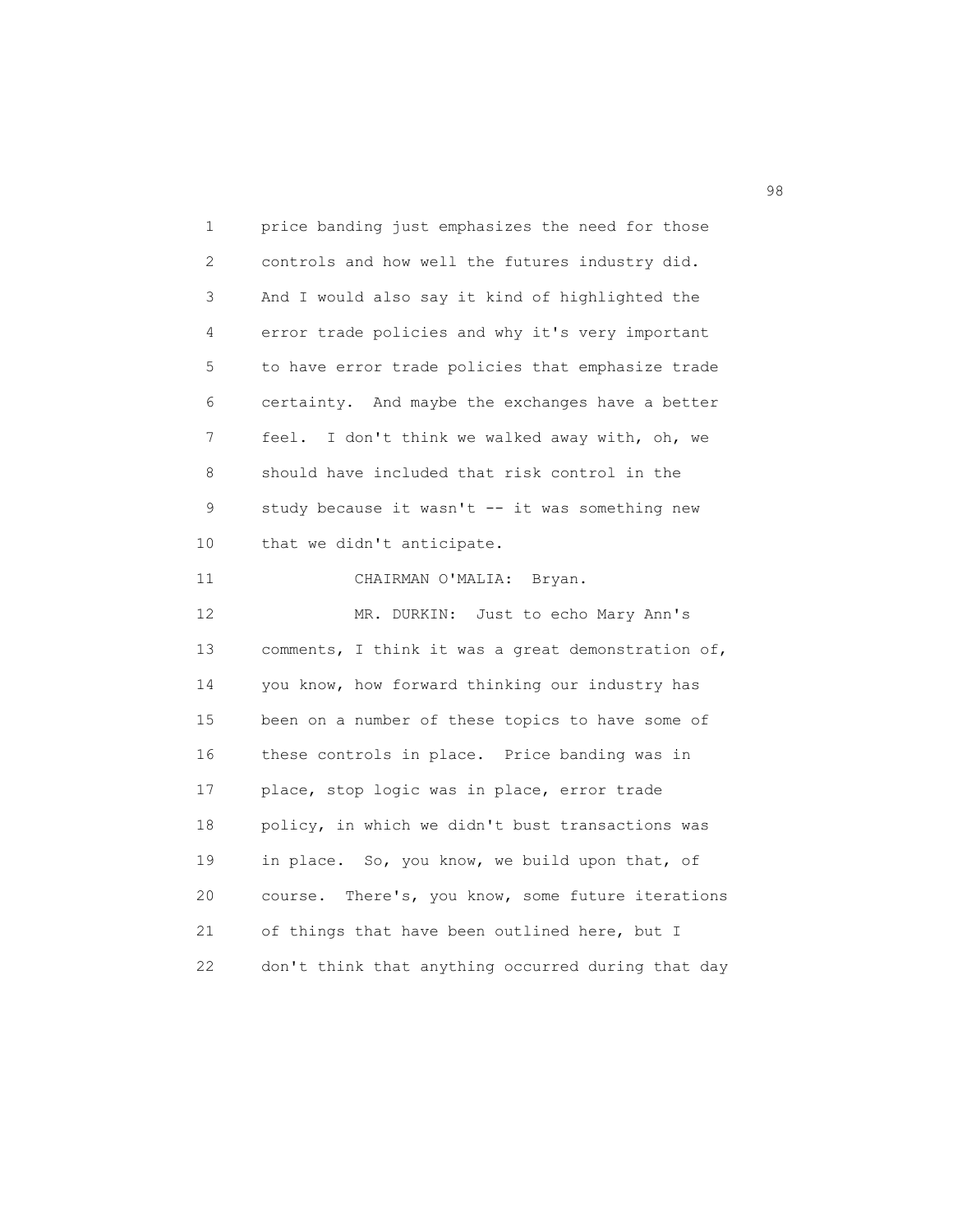1 that would suggest that, you know, gee, we wish we 2 had done something differently in the context of 3 this study.

 4 COMMISSIONER SOMMERS: I have a comment 5 on something that was discussed a little bit 6 earlier in regard to the next steps. In 7 coordination with global exchanges around the 8 world, I think it's worth mentioning that IOSCO 9 and global regulators have been considering the 10 direct market access issues for the last couple of 11 years.

 12 Standing Committee has published a 13 report, it's been put out for consultation, and 14 it's my understanding that the final report should 15 be published in the next week or so. So anyone 16 who's interested in the thoughts of IOSCO and the 17 direct market access issue, we should have access 18 to that final report in the next week. 19 CHAIRMAN GENSLER: Were you asking about 20 Commissioner Dunn's question?

 21 MR. WHITMAN: I was; in regards to the 22 question about basically reporting changes in

en 1999 en 1999 en 1999 en 1999 en 1999 en 1999 en 1999 en 1999 en 1999 en 1999 en 1999 en 1999 en 1999 en 19<br>De grote en 1999 en 1999 en 1999 en 1999 en 1999 en 1999 en 1999 en 1999 en 1999 en 1999 en 1999 en 1999 en 19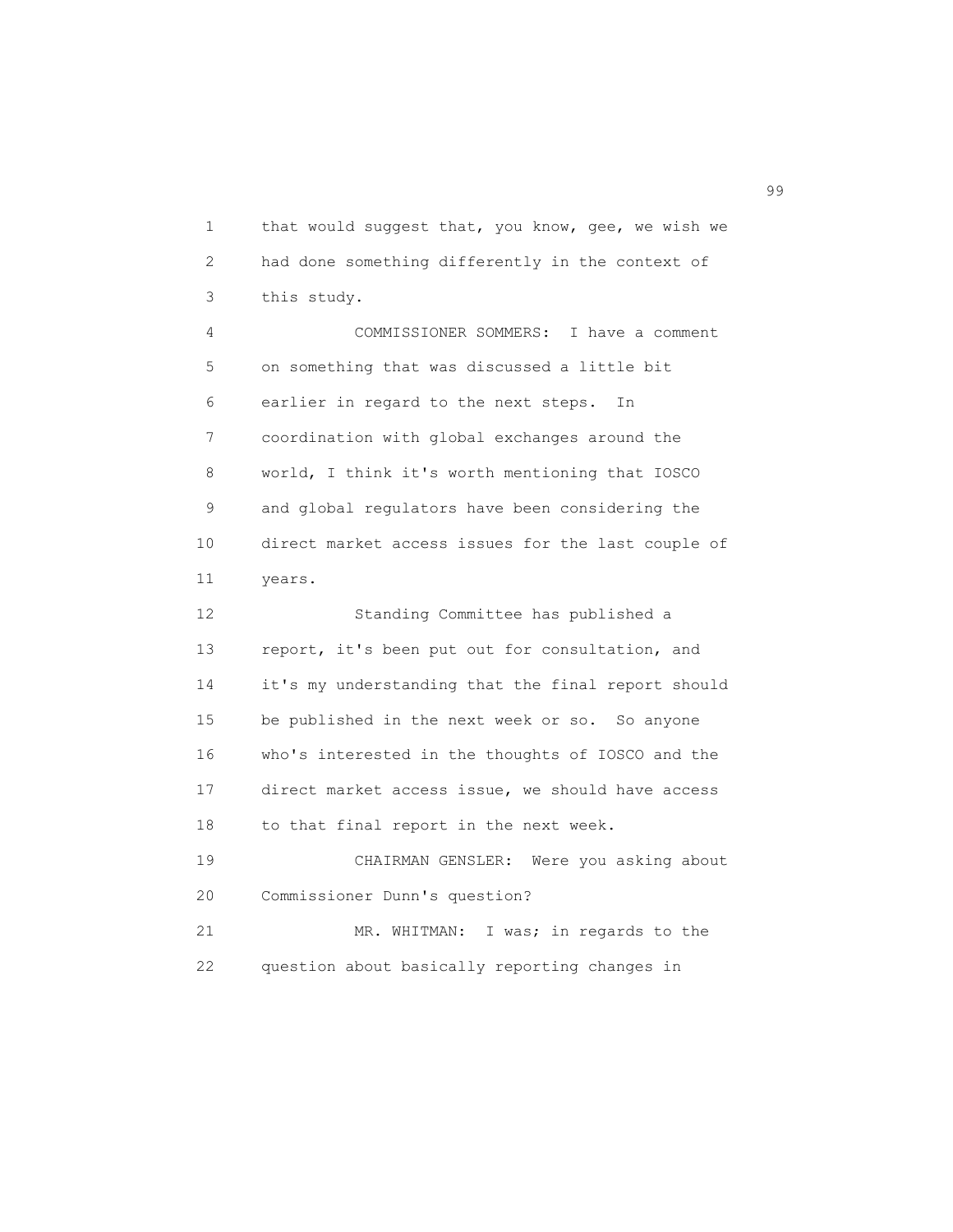1 algorithms or reporting algorithms themselves, I 2 just think that, one, I think it would be a heavy, 3 heavy burden for the agency to be able to collect 4 all of that data. When you go into certain firms, 5 I mean you go into my firm, I mean there's going 6 to be hundreds of algorithms, and some of them are 7 going to be changing weekly just by the nature of 8 how many there are. I mean maybe an algorithm 9 doesn't change for a month, but if you have 100 of 10 them, you're going to have some that are changing 11 regularly. 12 I think it would be really hard to be 13 able to, one, be able to report those, and then,

 14 two, also be able to explain even the logic that's 15 embedded in some of them. So from my perspective, 16 I don't believe that that would be practical.

17 10 I did talk about the idea earlier about 18 reporting strategy ID's, and I think a strategy ID 19 would lend the Commission to be able to ask 20 specific questions on an as needed basis, and we 21 have all that data to be able to answer those kind 22 of questions, I think that is realistic versus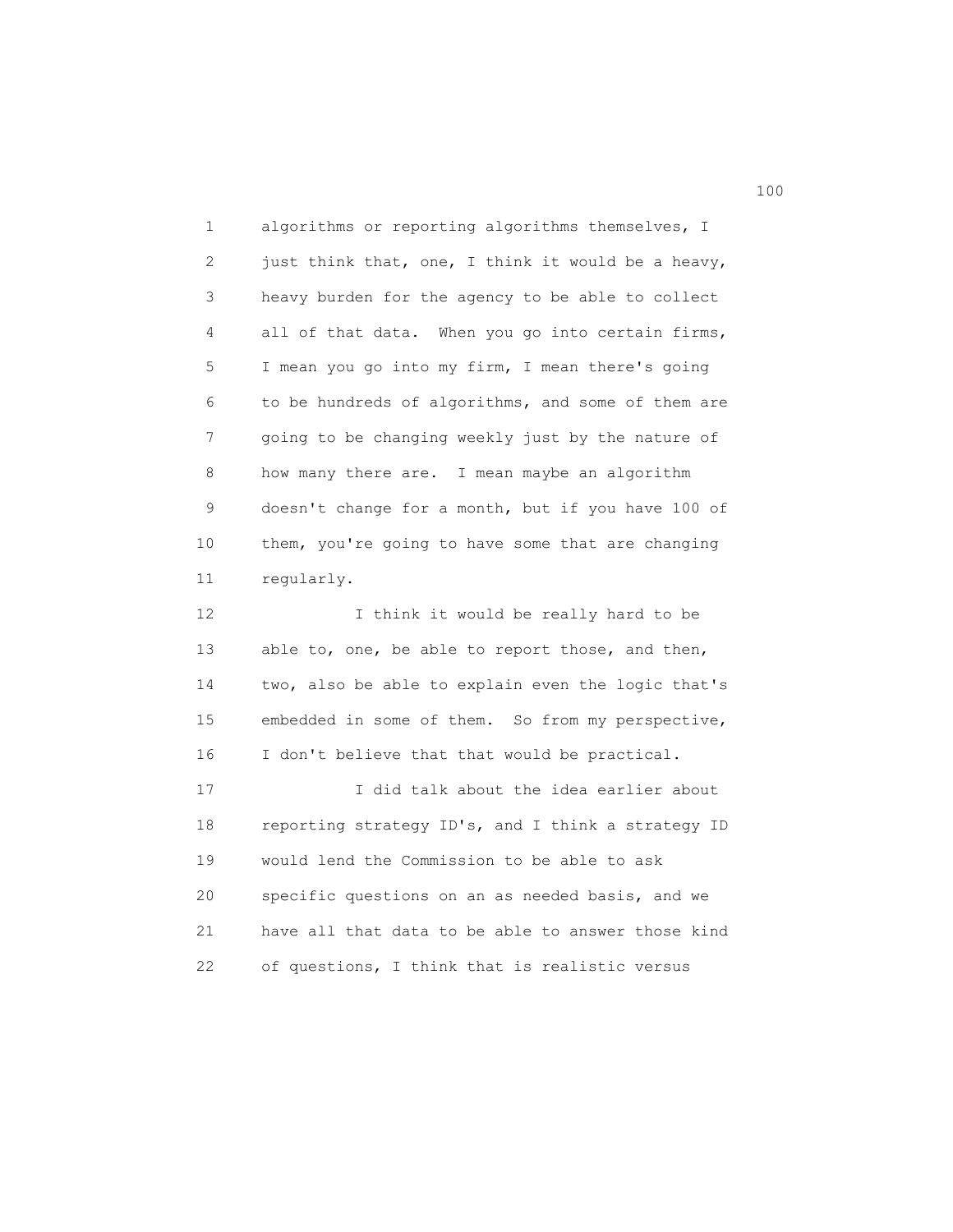1 let's say reporting everything.

 2 The other thing I want to add to 3 Richard's comment, in regards to May 6th, I really 4 feel that the futures markets really did an 5 outstanding job of dealing with the situation, and 6 in my view, the breakdowns have been primarily on 7 the equity side and primarily from the standpoint 8 that there are just so many ECN's. And I think a 9 transparent central order book is always the best 10 way for customers to be served. And I think our 11 market, with the CME and ICE, are the only really 12 two exchanges that are competing. They both do an 13 excellent job of bringing liquidity to a, in this 14 case, two sources, versus where in equities, when 15 you have multiple exchanges with multiple rules, 16 you have dark pools that are going on outside of 17 the exchanges that people aren't even aware of, it 18 creates a very choppy, incongruent environment 19 that leads for a distortion.

 20 And so I think from the futures side of 21 things, I think that for everything that happened, 22 I thought futures markets handled the situation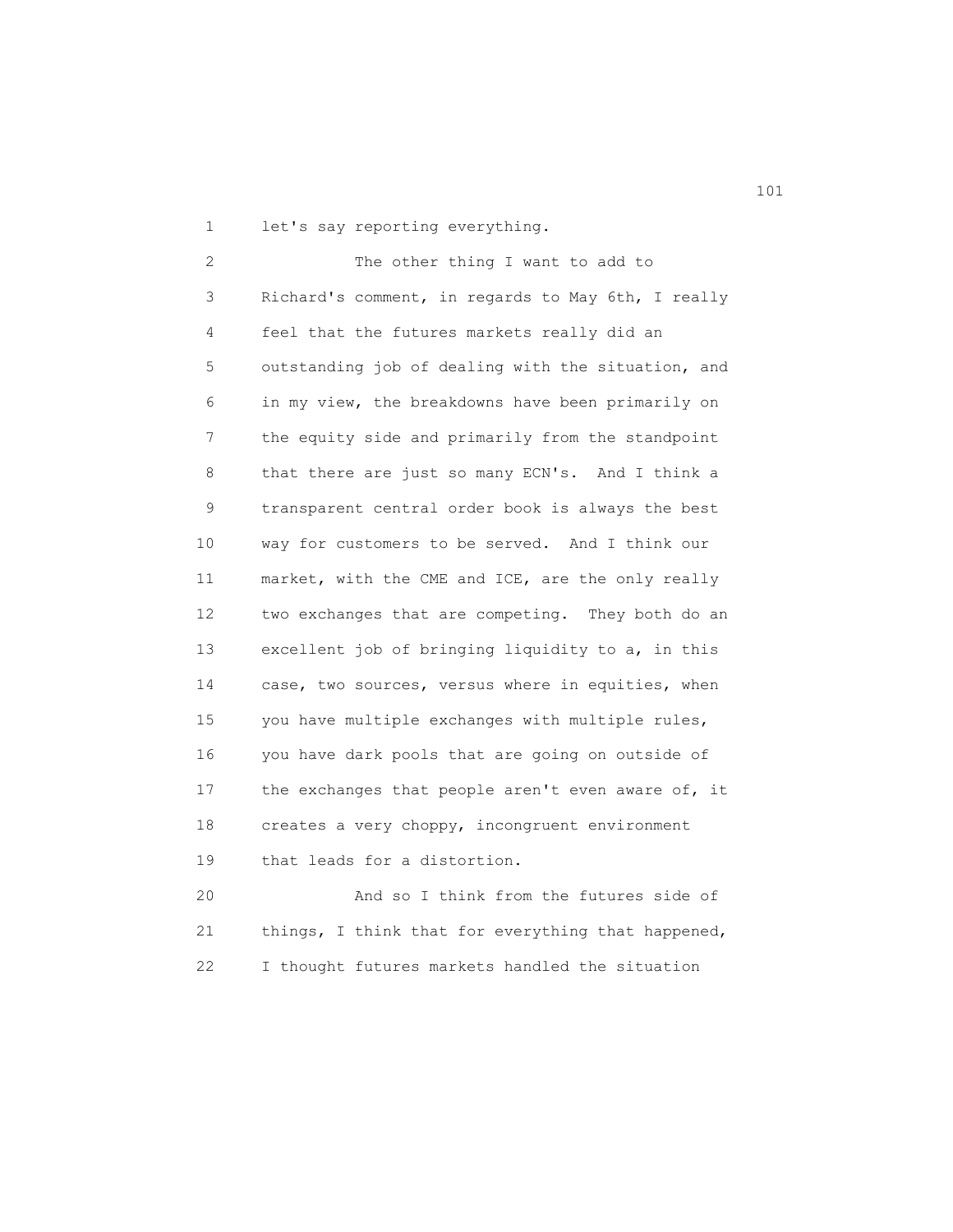1 well.

 2 DR. BATES: Can I? Sorry, just one 3 quick thing to Commissioner Dunn's comment. I 4 made the comment about the analyst research or the 5 three month life cycle of an algorithm, and, you 6 know, should it -- when an algorithm becomes 7 reverse engineered and probed by another 8 algorithm, should it be reported. I mean I would 9 say -- I would agree with Charles and Richard 10 that, no, you know, because what are you going to 11 do even if they do report, it's a free and open 12 market. High frequency trading is the ultimate 13 form of capitalism. So, you know, you don't want 14 to get the CFTC into bailing out failing 15 algorithms, you know. So I would say that's all 16 part of the evolution of the market and part of 17 the, you know, the economic engine. 18 CHAIRMAN O'MALIA: Commissioner Dunn, do 19 you have any follow-up to any of those responses? 20 COMMISSIONER DUNN: No, I don't, but I 21 did find it very interesting and feel that it's 22 something that the Advisory Group should take a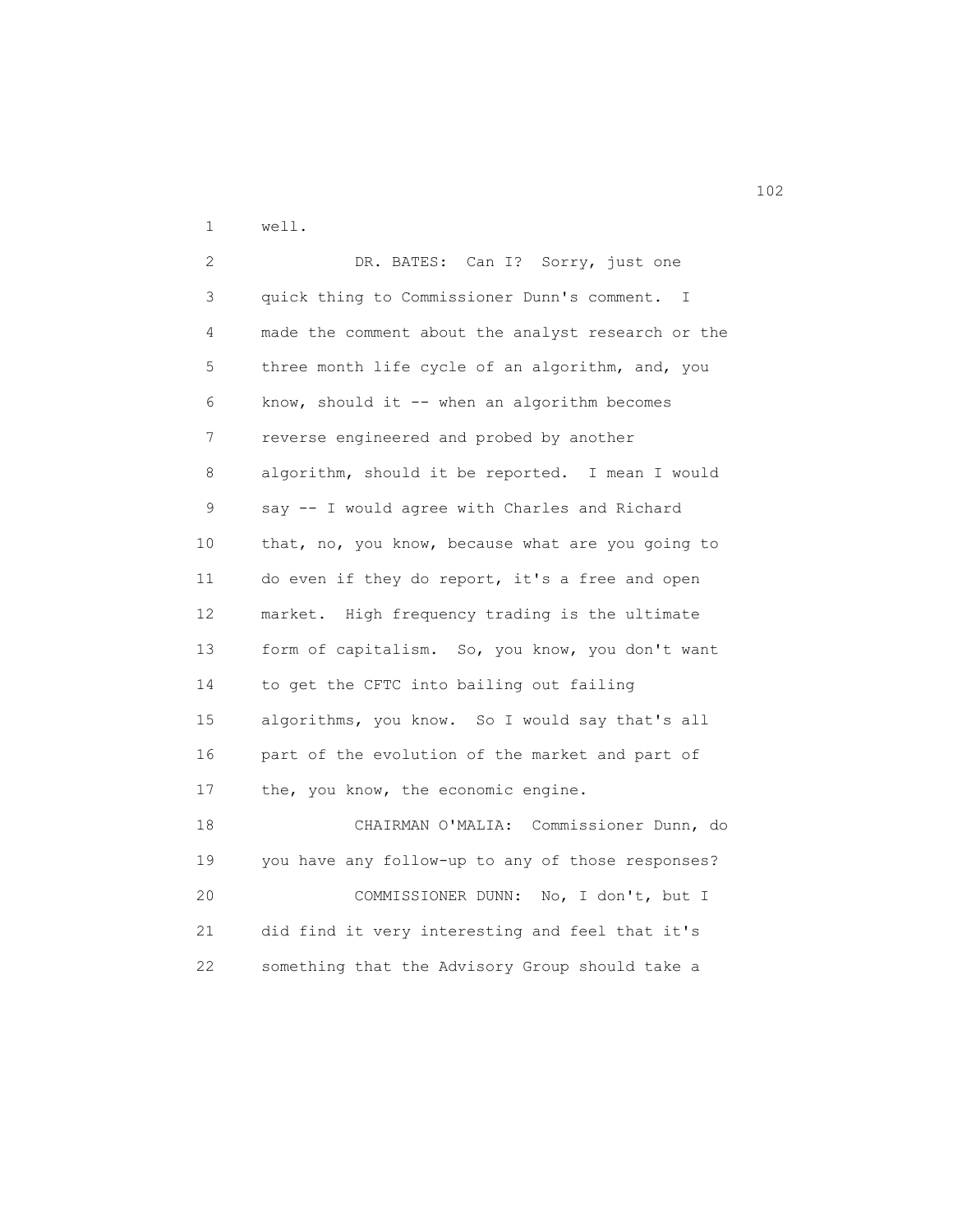1 look at, and the Commission as a whole should. 2 CHAIRMAN GENSLER: I just had one more 3 follow- up just as Commissioner Sommers did, too. 4 One of the things that we're doing, and I don't 5 know when it will hit the Federal Register, I know 6 I'm probably doing something Scott Schneider will 7 say I shouldn't do press announcements this way, 8 but we're publishing a rule, we just signed off on 9 it actually internally, we're publishing a 10 proposed rule on business continuity and disaster 11 recovery for both the exchanges, what we call 12 designated contract markets, and for the clearing 13 organizations, DCO's, so we're going to look 14 forward to public comment on that, as well, and 15 that's a really critical part of the market. 16 It's not exactly in the center of this 17 discussion, but it's important, business 18 continuity and disaster recovery for both 19 exchanges and clearing organizations, which 20 hopefully will hit the Federal Register in a few 21 days. 22 CHAIRMAN O'MALIA: I'm going to put out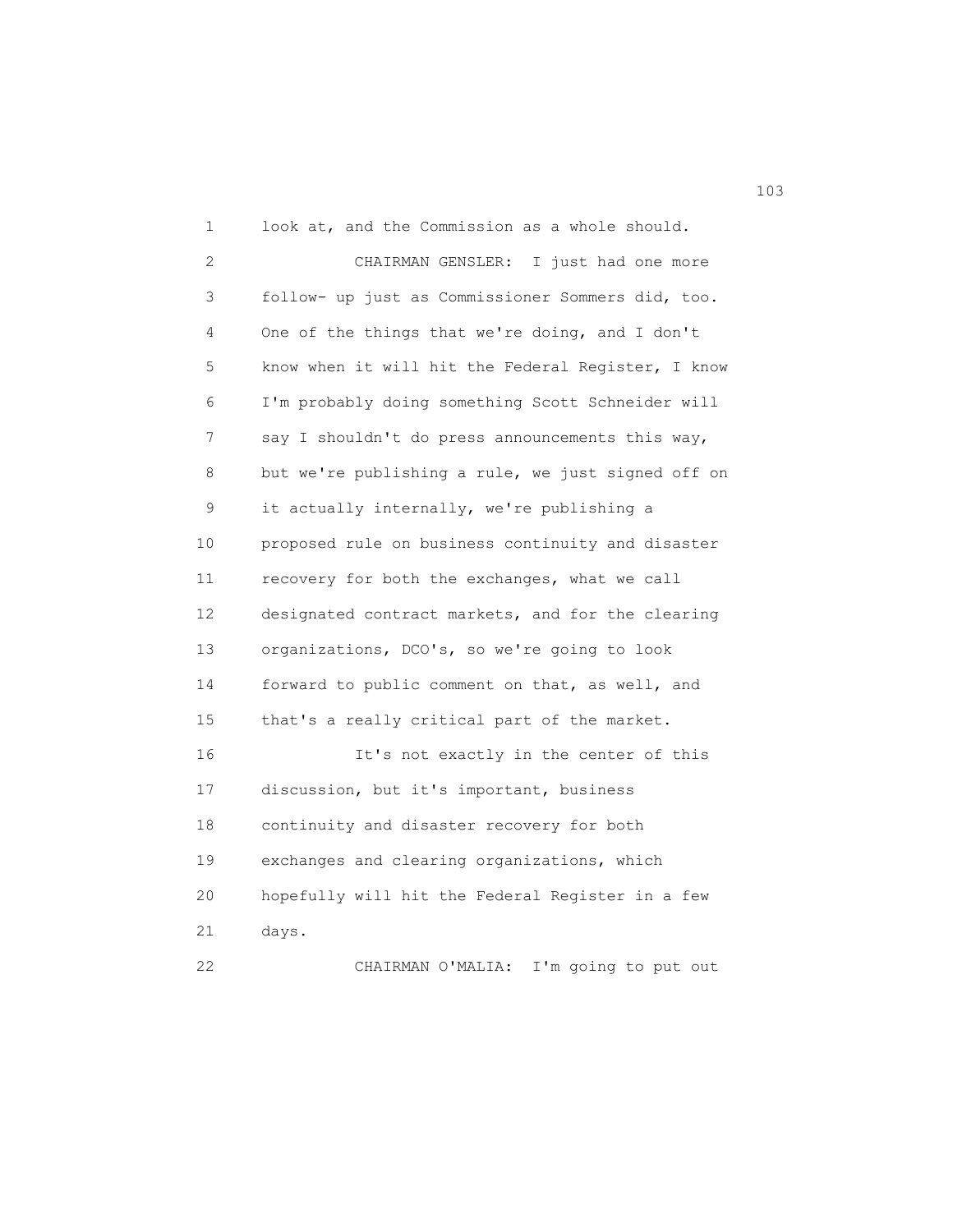1 another question here that didn't seem to elicit 2 much conflict in our last joint SEC/CFTC briefing, 3 that was the issue of a minimum resting period for 4 a bid or if there should be a cancellation, a fee 5 for cancellation as a best practice. That debate 6 received some heated discussion, so I'd be 7 interested if anybody has an opinion on if there 8 should be some sort of best practice for a minimum 9 resting time for bids in the market or a 10 cancellation fee. I got a much bigger response at 11 the other -- 12 MR. WHITMAN: I have a comment on that, 13 and maybe the exchanges would speak to this, but 14 the exchanges police -- I believe that that's -- 15 if I understand your intent of that question, it's 16 a messaging issue; is that how you're viewing it, 17 just to be clear? Let me elaborate, maybe this 18 will help. 19 So the exchanges police messaging, and 20 so, for example, we used to run a strategy that, 21 prior to -- as the exchanges evolved, their

22 controls became tighter. We used to have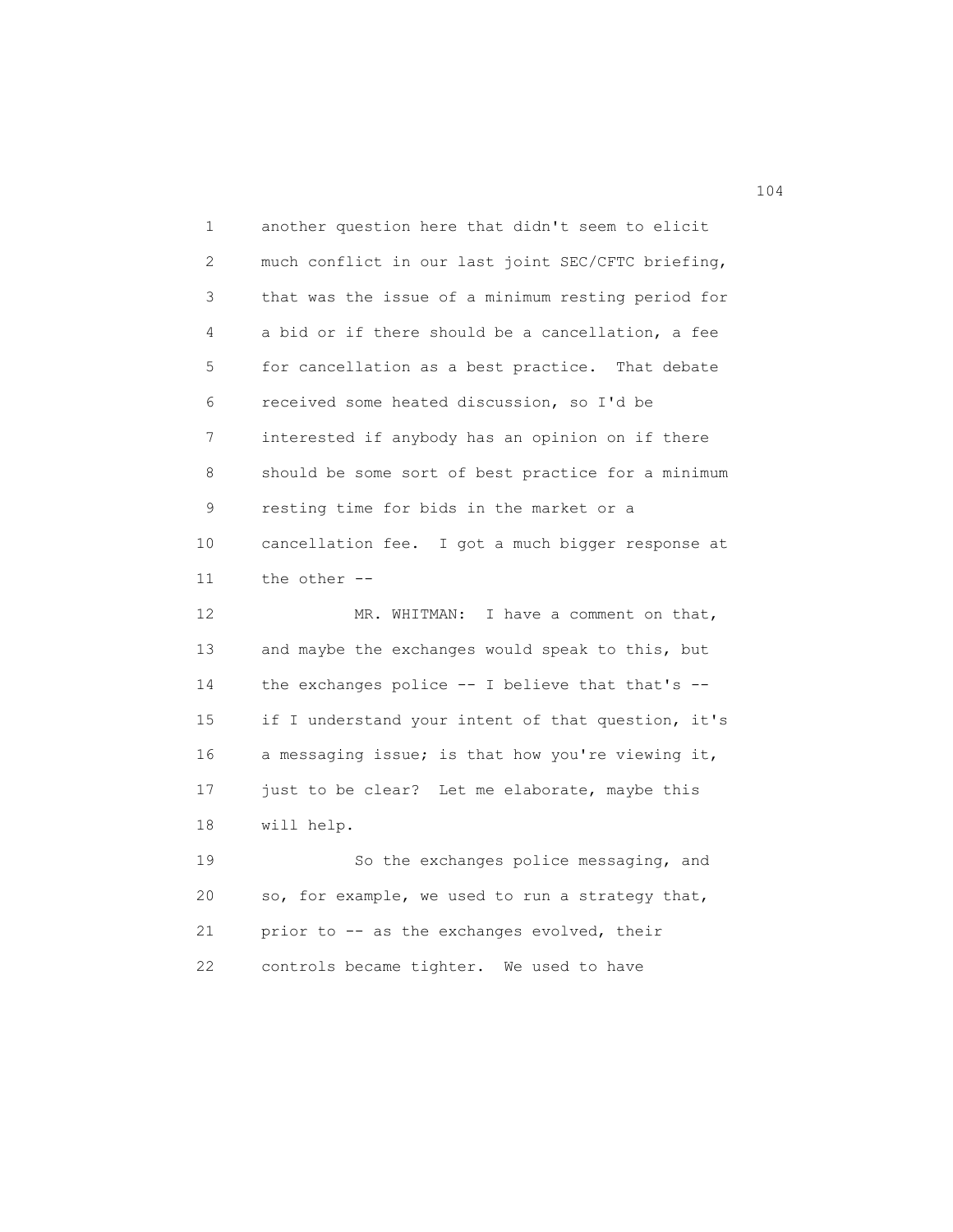1 strategies where we would constantly be replacing 2 bids and replacing them way off the market, with 3 the idea, if there was any kind of abhorrent 4 behavior, it was a mean reversion strategy, you 5 could buy it and it would come back. And the 6 exchange frowned upon that, and there was a 7 messaging policy that the exchange had in place 8 that we can only submit so many messages at a time 9 to the exchange. So in some regards, that policy 10 seems to be effective in dealing with that 11 behavior, that would be my take on it. 12 MR. GORELICK: Yeah, I would agree with 13 Chuck on that. I think that the exchanges do a 14 good job of policing excess messaging where 15 currently they all have their policies of how they 16 want to handle that. 17 I would also caution that any 18 impediments that regulators or exchanges put to 19 trading in terms of minimum times to live or extra 20 fees or what not, that that's ultimately going to 21 be paid by the investors in these markets, that 22 they -- that type of efficiency speed bumps along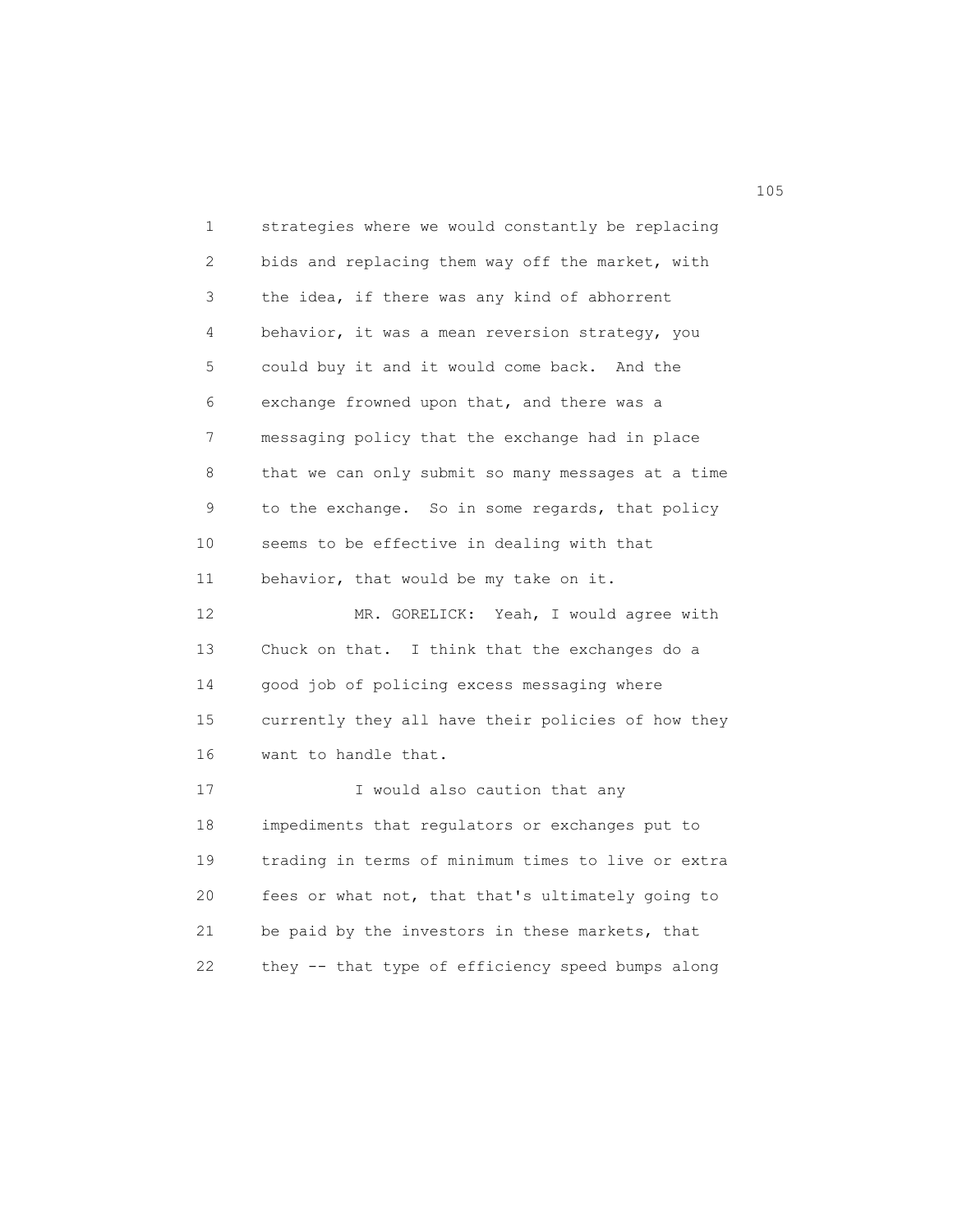1 the way do have a real cost to investors at the 2 end of the day.

 3 So I'd be cautious about putting them in 4 gratuitously. I think it's important to look real 5 closely at what the exchanges are doing already 6 and get comfortable with the message rates that 7 are in place today.

 8 DR. BATES: Yeah, I think both Charles 9 and Richard, I agree with them, it's not one for 10 the regulator. I think it's another, you know, 11 capitalistic thing, and it's a competitive 12 differentiator for trading venues. You know, as 13 Charles said, the problem is the load that 14 continuously changing orders puts on the order 15 book, and we've seen that, you know, spurious 16 orders is another, you know, is another thing that 17 can come in by accident, not just algorithms 18 changing, which can grind things to a halt. 19 And it causes the exchanges to keep

 20 innovating, and, you know, and it's going to be a 21 way for them to innovate. So I think if you just 22 provide the ability for them to charge for it, I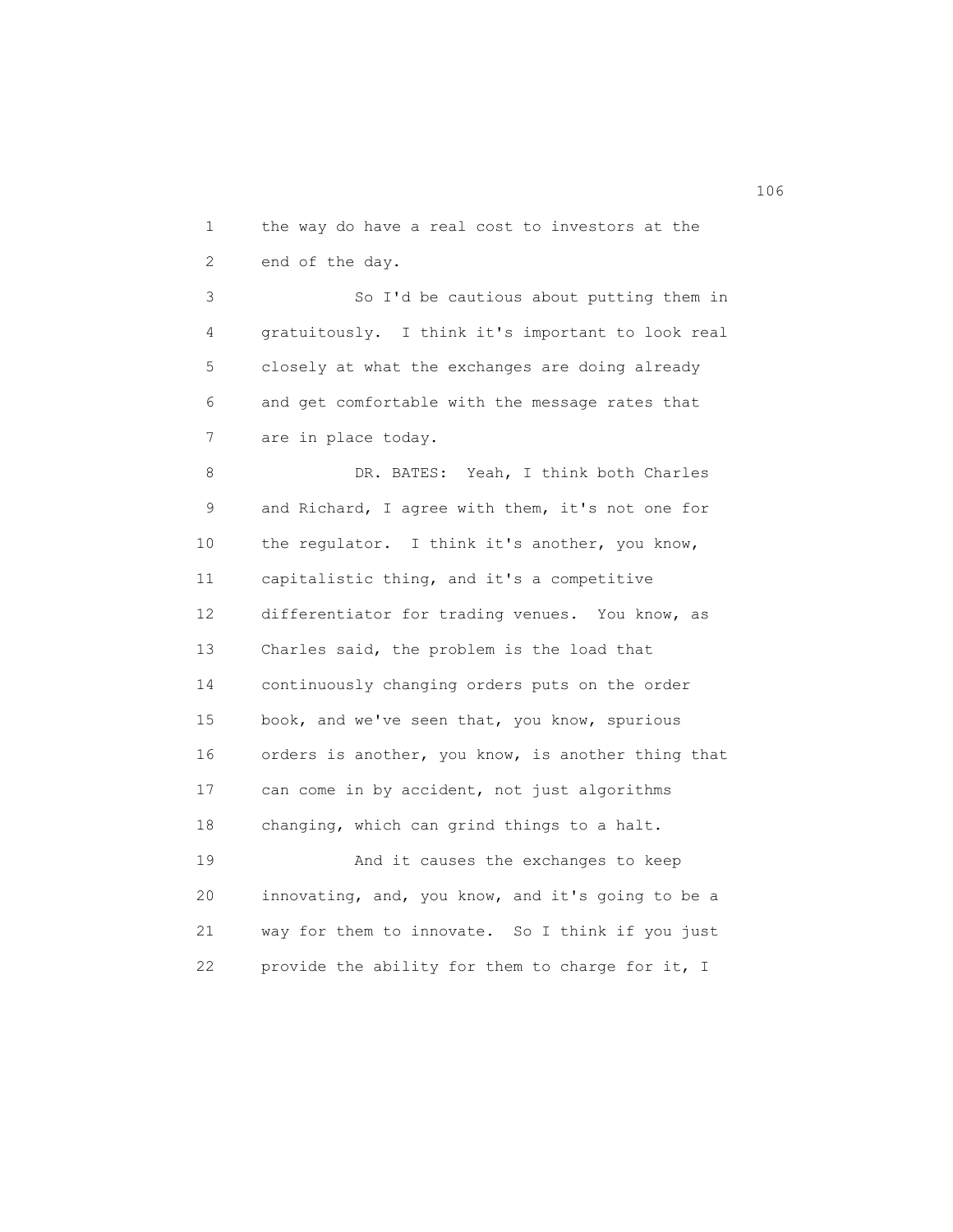1 think it'll be extremely unpopular with everything 2 in the market if they do, and, you know, 3 therefore, they probably won't do it, they'll put 4 messaging limits on time windows, and you know, so 5 that's what I'd say. 6 CHAIRMAN O'MALIA: Bryan or Chuck, do 7 you want to comment on kind of what policies you 8 have in place today with regard to that? 9 MR. VICE: Yeah, I mean with regard to 10 excess messaging, we have a volume ratio policy, I 11 think CME has something similar, I'll let Bryan 12 talk about it. But the general concept is, we 13 expect you to trade a certain percent of the time 14 that you're sending orders in rather than just 15 sending in a lot of unfilled orders. We have 16 different benchmarks there by market, depending on 17 how liquid it is. The expectation may go up or 18 down in terms of how often you ought to execute. 19 We have actually some pretty 20 sophisticated aspects of the policy we haven't 21 even implemented yet and may never implement, but 22 have the capability to, where we actually, you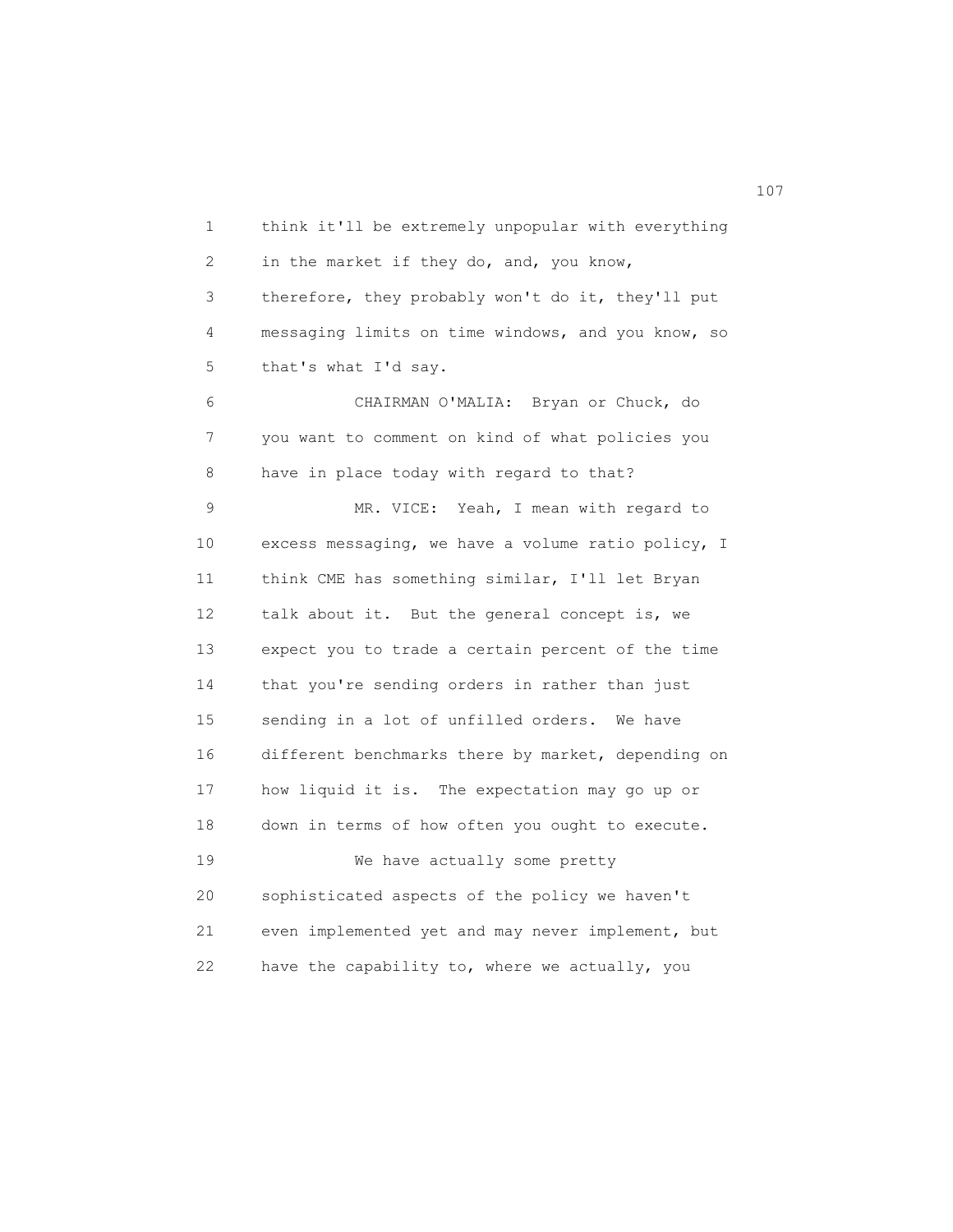1 know, to the extent we're going to have penalties 2 for repeated patterns of excesses, that it 3 actually takes into account how far away from the 4 market a better offer is.

5 So, in other words, if you're far away 6 from the market putting bids or offers in, that's 7 going to be more punitive to you in terms of your 8 score than if you were at the best bidder, at the 9 best offer.

 10 Our experience in working with virtually 11 an entire algo community is that they are very 12 eager for feedback from the exchanges in what they 13 are doing wrong or inefficiently. Everyone is 14 having to, you know, put the infrastructure in 15 place to handle the ever increasing messaging 16 volume just from the growth of these markets, and 17 so nobody wants to see, you know, a lot of 18 irrelevant information flying around. So we, you 19 know, we haven't had to be very draconian in terms 20 of what we've had to do, it's generally we have a 21 lot of dialogue with them, we ask them to do 22 different things and they, you know, we get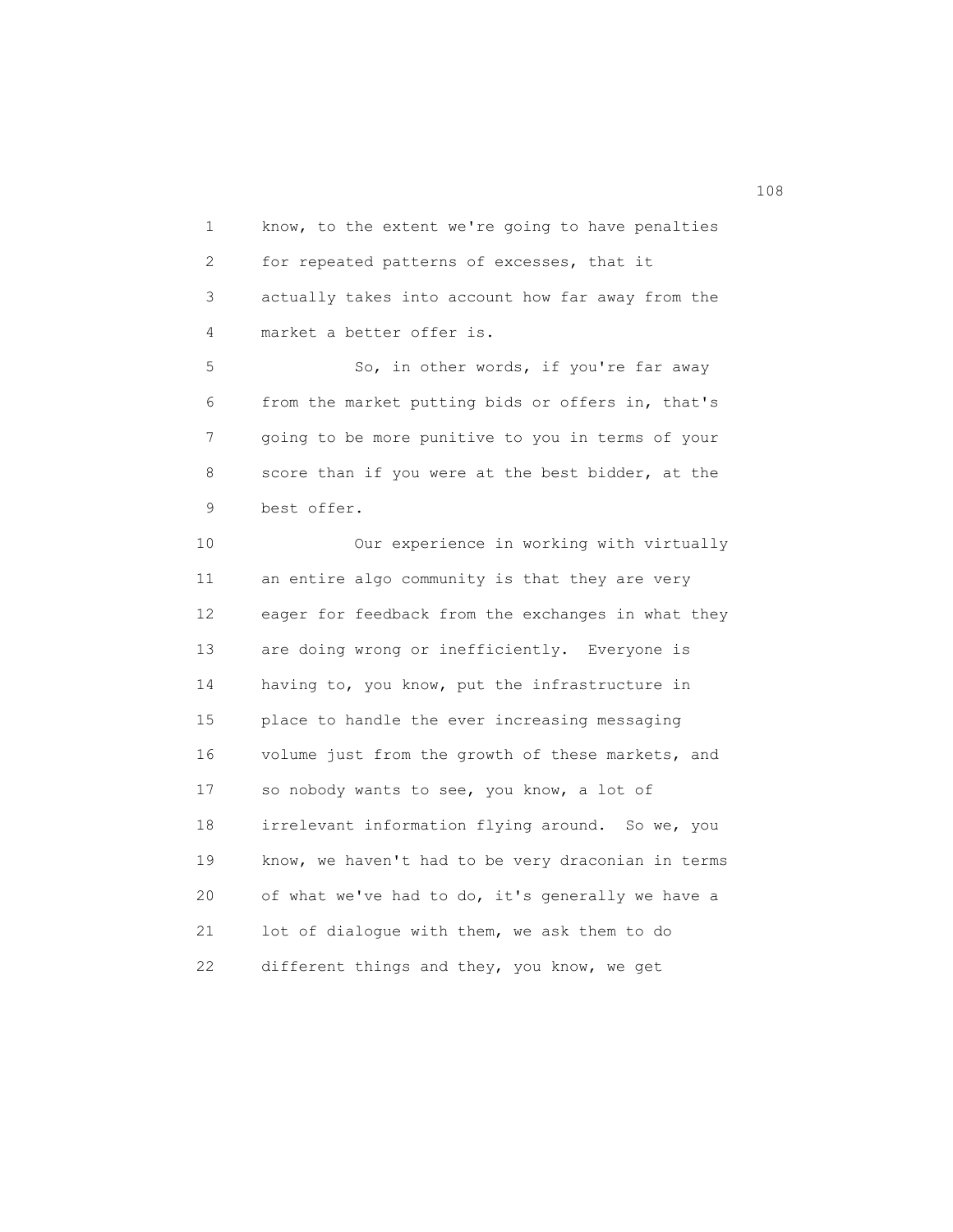1 immediate response.

 2 MR. DURKIN: It's very consistent with 3 what Chuck just described, and we do it on a 4 product by product basis. We have pretty 5 sophisticated messaging, monitoring capabilities 6 whereby, you know, we hold our market makers to 7 certain levels of expectation and performance, and 8 we look very closely at the tightness of the order 9 that they're putting in both on the bid and the 10 offer side, and we work very collaboratively with 11 them when they're exceeding these threshold 12 levels.

13 And really, they appreciate it, because 14 it's a cost to them in terms of how much band 15 width messaging that they're chewing up. However, 16 as you have folks that aren't quite complying with 17 the expectations, you know, they do pay a penalty, 18 so there is that aspect of the program in place, 19 too, where we make it costly for them to exceed 20 those levels.

 21 CHAIRMAN GENSLER: Chuck, you used the 22 term algo traders or algo, do you as an exchange

109<br>109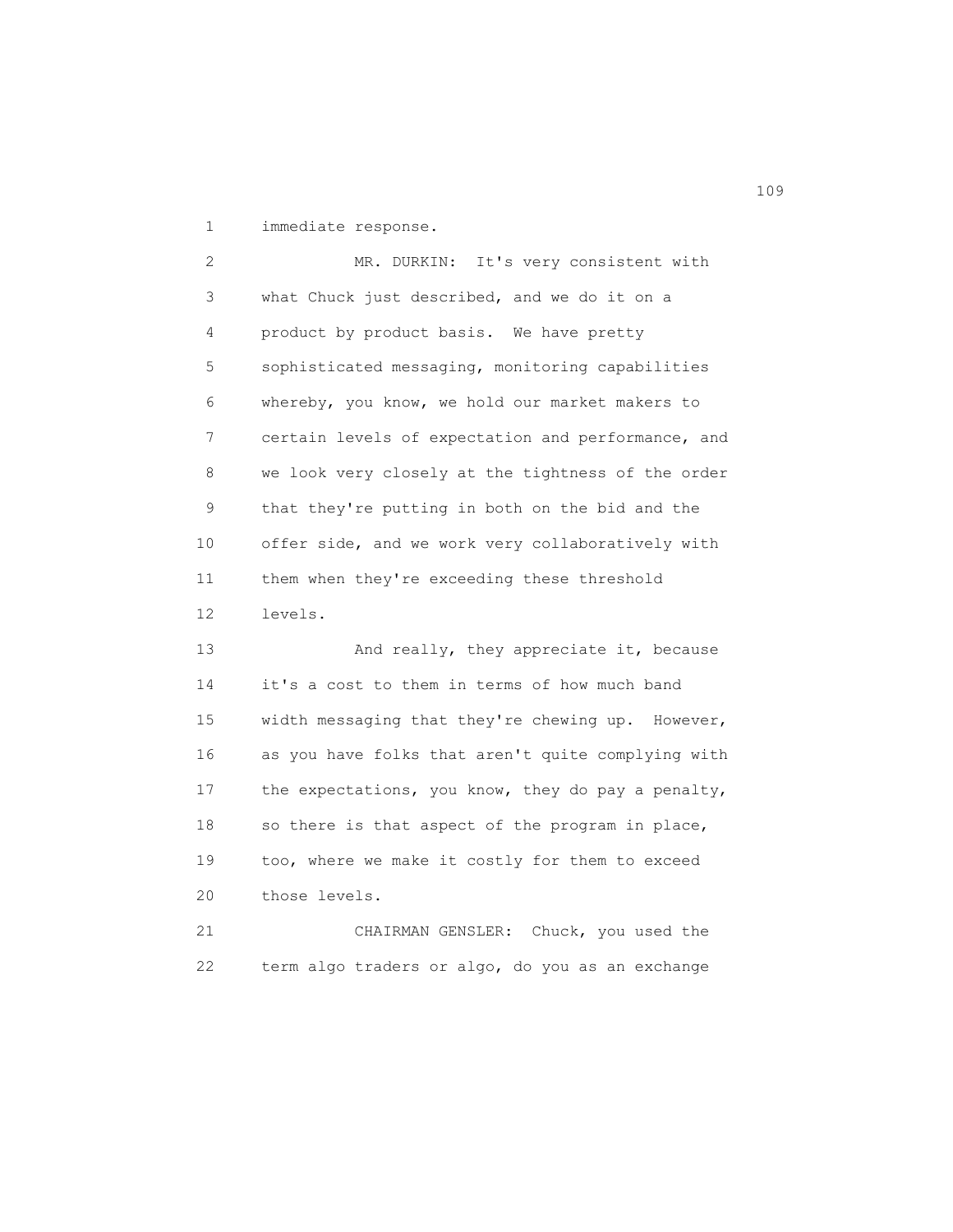1 have a sense of which traders are algorithmic 2 traders, I mean roughly, I mean not to a science, 3 but roughly speaking? 4 MR. VICE: You know, I'm basically just 5 looking empirically of who cares about being 6 located in the data center. 7 CHAIRMAN GENSLER: So you have --8 MR. VICE: If you care about that, then 9 it's probably the computer trading as opposed to a 10 human. And I think -- just one more comment on -- 11 if I may, on -- we were talking earlier about, you 12 know, distance from the data center, generally I 13 find people in one of two buckets, I mean either 14 -- and it varies by markets. 15 So in Henry Hub Natural Gas, you may 16 care about co-location, in power, you don't. But 17 for a given market, either you care about it and 18 you want to be as close to the matching internet 19 as you can, or you don't care, and generally I 20 think was the comment here, I don't mean that you 21 want horrible performance, but in working with our 22 customers, we find that they're a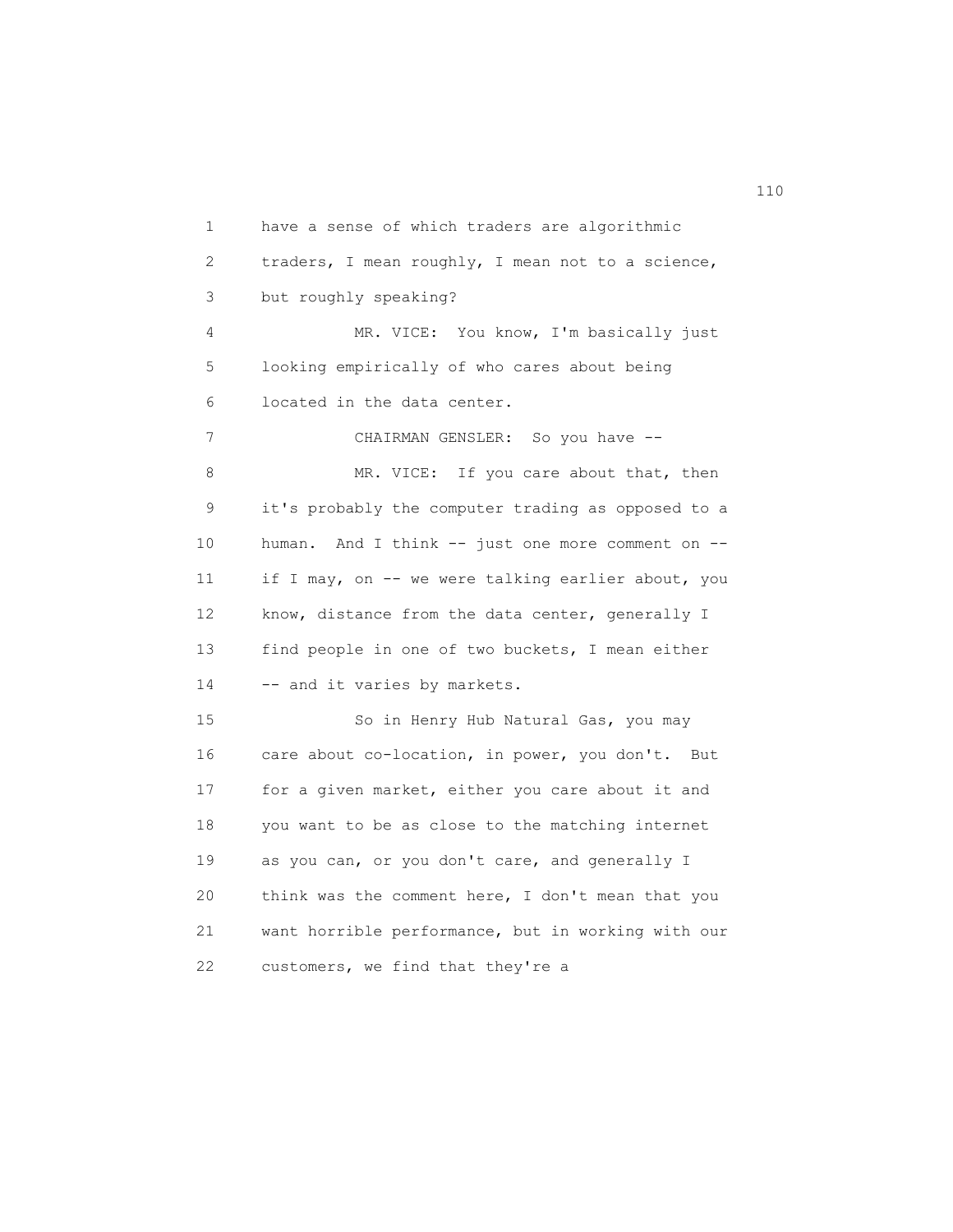1 telecommunications provider, they're firewall, 2 they're PC, they're local network, I mean there 3 are millions of things under their own control or 4 a third party control that puts far more latency 5 into their round trip time than anything we're 6 doing.

 7 CHAIRMAN GENSLER: To the extent that 8 you can define it, I know it's sort of a rough 9 thing, it would be I think interesting to the 10 Commission to know what portion of your market is 11 either by transaction volume or orders, I mean 12 what percentage of your market is algorithmic 13 trading, and maybe the same question for the CME, 14 but not something you would answer today, but if 15 there's a way. I know it's sometimes hard to 16 judge, but I think it would help inform us. 17 CHAIRMAN O'MALIA: Maybe that's another 18 good question. As long as we're going down best 19 practices, is there a need for reporting of who is 20 and who is not an algo? Does it make a difference

 21 to the market? It may make a difference to some 22 of our enforcement at some point, but does it make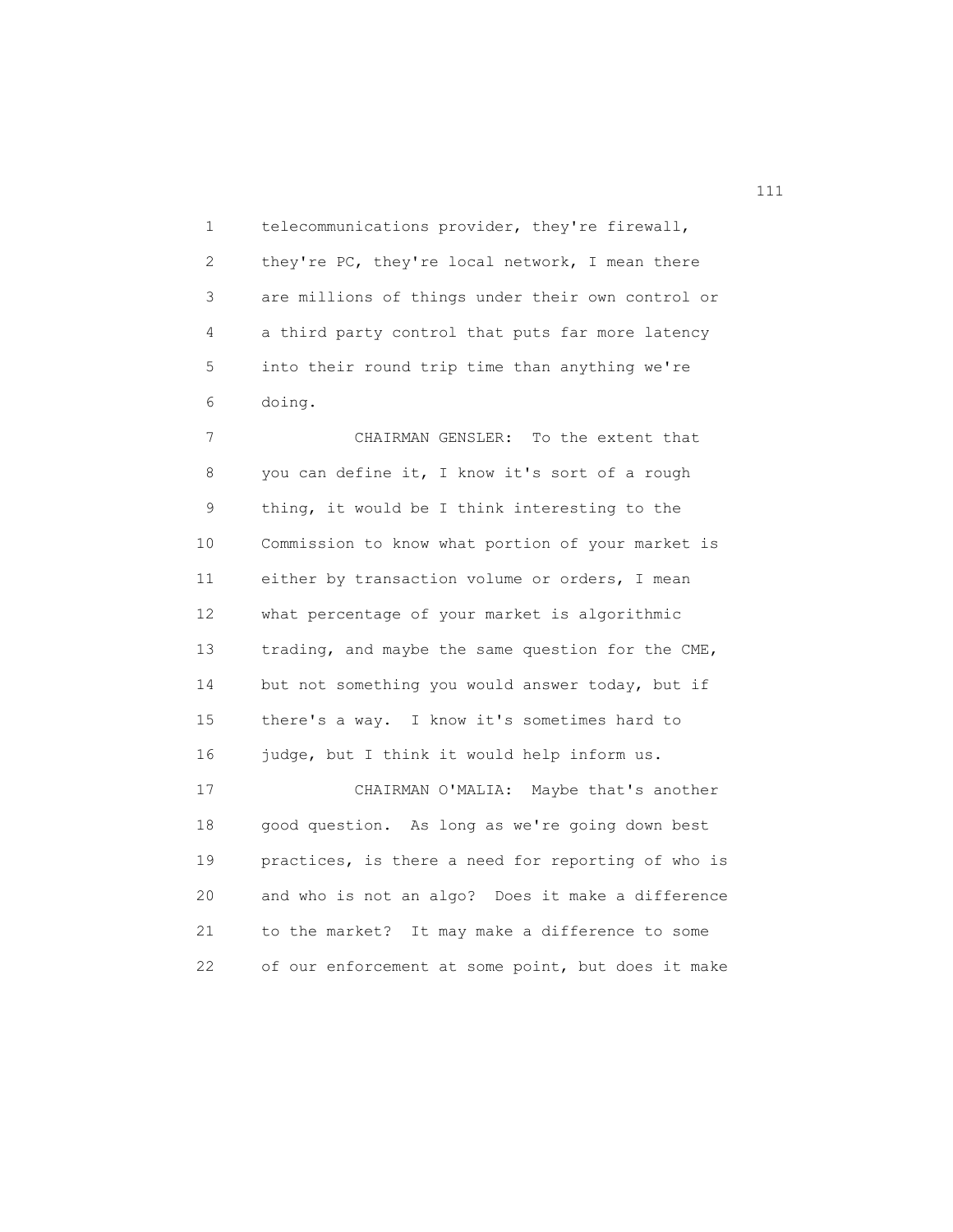1 sense to -- in some of these -- in filing data 2 with the Commission on a nightly basis, some of 3 the -- should we have a box you check for, you 4 know, is this an algo or a high frequency trader, 5 and first of all, how do we define it? 6 MR. VICE: Yeah, I mean I'll leave that 7 to the Commission. I mean we know who they are, I 8 guess maybe to answer your question you asked 9 earlier, I mean they have to pass a conformance 10 test, they have to have direct access credentials, 11 we have to give those to them, that's the only way 12 they can -- the clearing firm obviously has to be 13 aware of it and has to set up the pre trade risk 14 checks for them. 15 So we know who the direct market access 16 guys are, no question about that, and they have to 17 pass a conformance test with their systems, you 18 know, but those are the guys in the data center. 19 Then, you know, there's a whole gray 20 area of people that aren't in the data center that 21 have auto spreaders using TT auto spreaders or 22 some other ISV auto spreader. On the Web ICE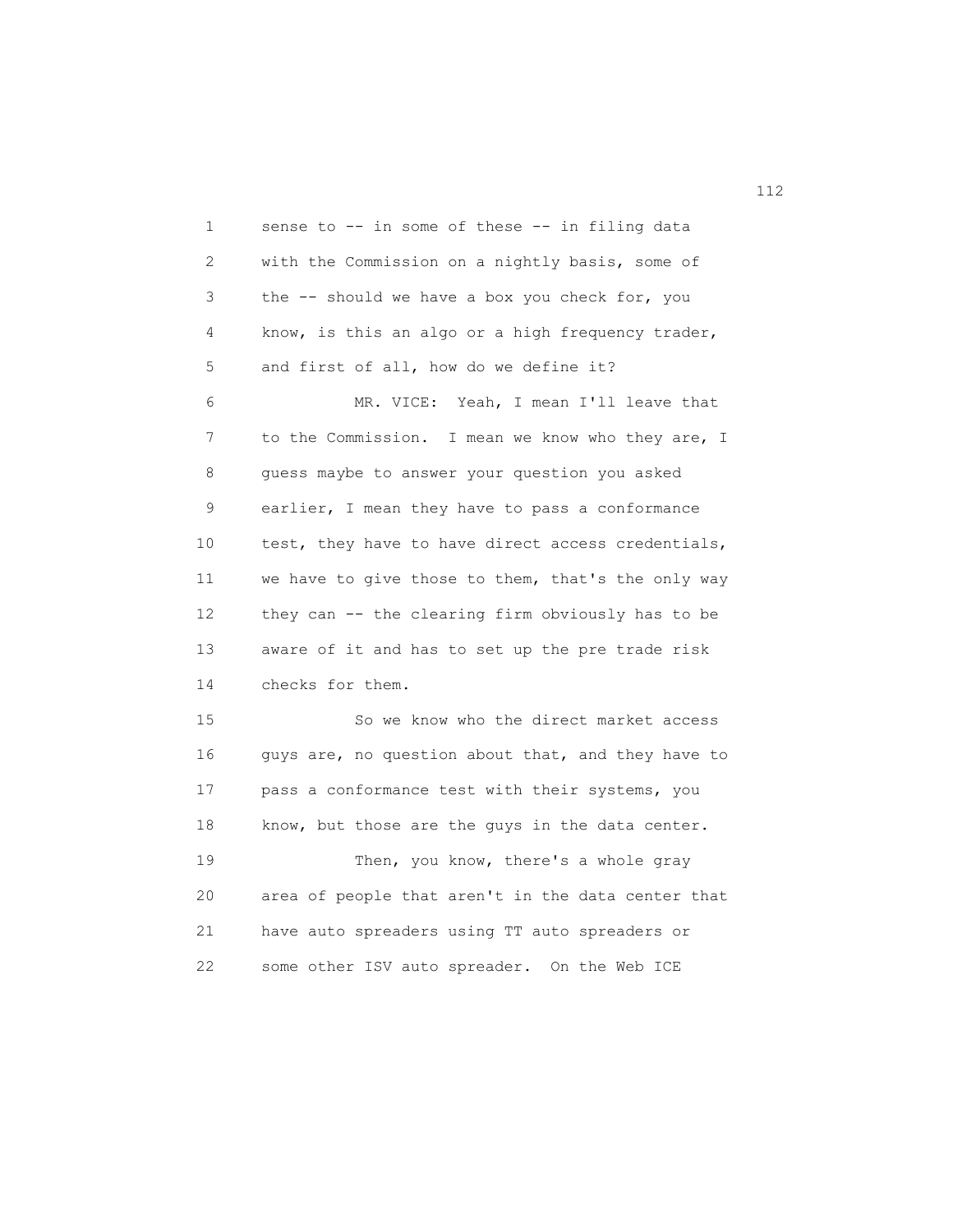1 screen we have --

| $\overline{2}$  | CHAIRMAN GENSLER: Do you want to                   |
|-----------------|----------------------------------------------------|
| 3               | translate that for the public?                     |
| 4               | MR. VICE: Sure, I mean it's basically              |
| 5               | automated tools that various software providers    |
| 6               | offer to our two markets, you buy one, sell the    |
| 7               | other, if the spread, you know, reaches a certain  |
| 8               | size. And then, you know, there are even kind of   |
| 9               | lower tech, there are -- ISV's provide excel links |
| 10              | to, you know, even very, you know, low level, I    |
| 11              | would still call them algos, I mean there's not a  |
| 12 <sup>°</sup> | human involved that's looking for price signals,   |
| 13              | and then when they're hit, they'll execute a       |
| 14              | trade. So it's, you know, it's -- I think when we  |
| 15              | talk about high frequency trading, it really is a  |
| 16              | spectrum there of -- and it covers a big field.    |
| 17              | DR. BATES: I was just going to say, I              |
| 18              | think that's a good point from Chuck in terms of,  |
| 19              | you know, a broker is going to -- you might        |
| 20              | execute through your broker an execution           |
| 21              | algorithm, which is just going to minimize the     |
| 22              | market impact of a large order as opposed to a     |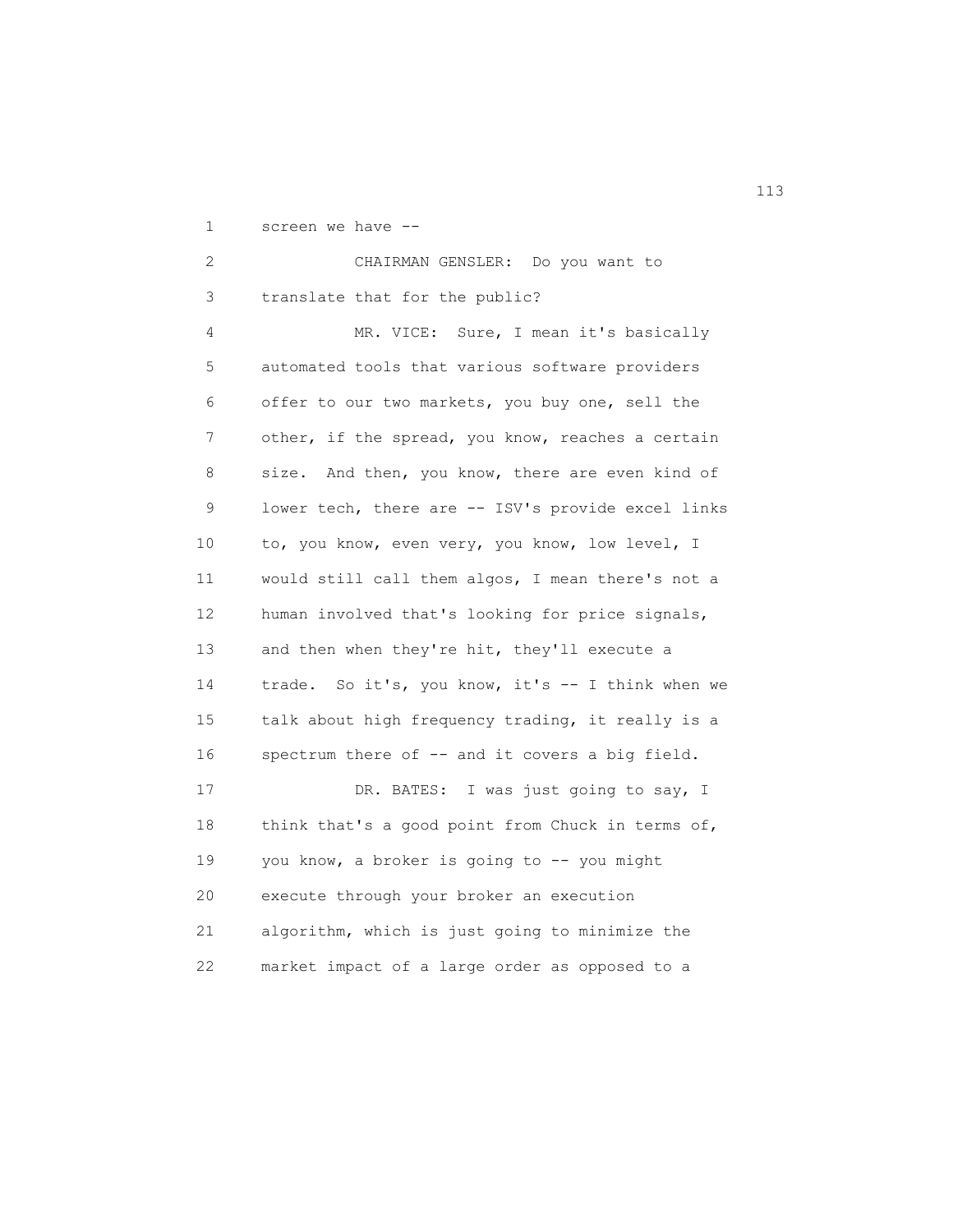1 high frequency algorithm which is looking through 2 all that data and actually being more autonomous 3 in terms of making trading decisions. I think 4 there's a radical difference between those two 5 that the Commission should take into 6 consideration. 7 CHAIRMAN O'MALIA: Thank you. It's 8 3:00, we're kind of scheduled for a break right 9 now. Does anybody have any question -- I should 10 have reversed that. Does anybody have a final 11 question? No, all right. We're going to take a 12 break right now. 13 (Recess) 14 CHAIRMAN O'MALIA: Okay. Richard, we're 15 going to hear from you next, and then we'll go to 16 Andrei. 17 MR. GORELICK: Terrific; thank you 18 members and staff of the Commission for inviting 19 me to participate in this important discussion. 20 I'm pleased that the Commission has established 21 this Technology Advisory Committee in order to 22 solicit information from a diverse group of market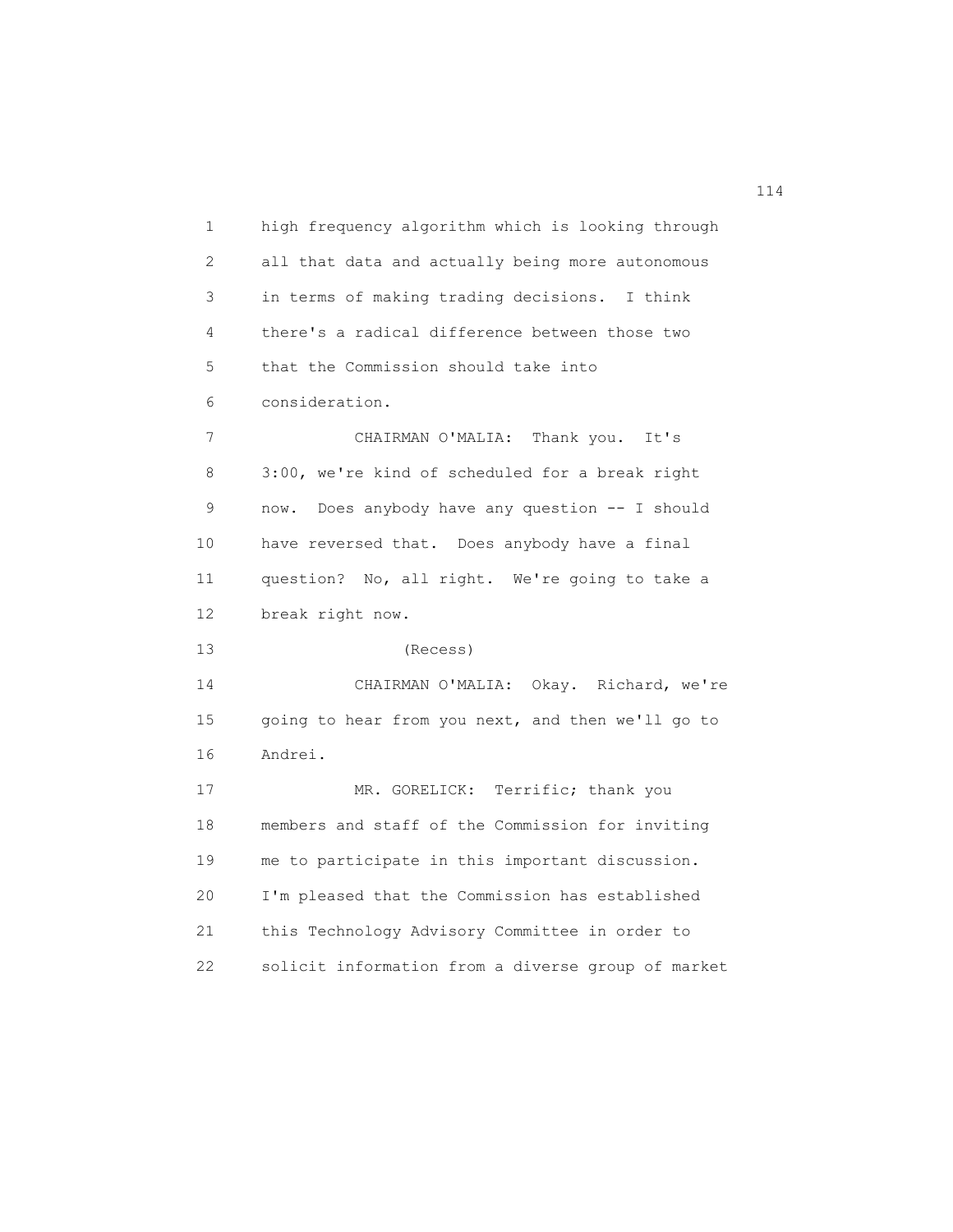1 participants and that the Commission has 2 emphasized gathering empirical data to help inform 3 its policy-making. 4 In connection with the recent concept 5 released on equity market structure from the 6 Securities and Exchange Commission, RGM and three 7 other automated professional trading firms 8 submitted a joint comment letter on which my 9 comments today are based. 10 We also submitted an original RGM study 11 on U.S. Equity market quality; the Commission has 12 asked me to present the findings of that study 13 today. The Commission has also asked me to 14 present the high frequency trader's view of 15 today's futures market structure. While I want to 16 make clear that the views expressed today are my 17 own and I do not represent any firms other than 18 RGM, I welcome the opportunity to share my firm's 19 perspective. I want to emphasize that I'm not 20 opposed to new market regulation and believe that 21 regulation needs to keep pace with today's modern 22 markets. Nobody depends on fair, health, well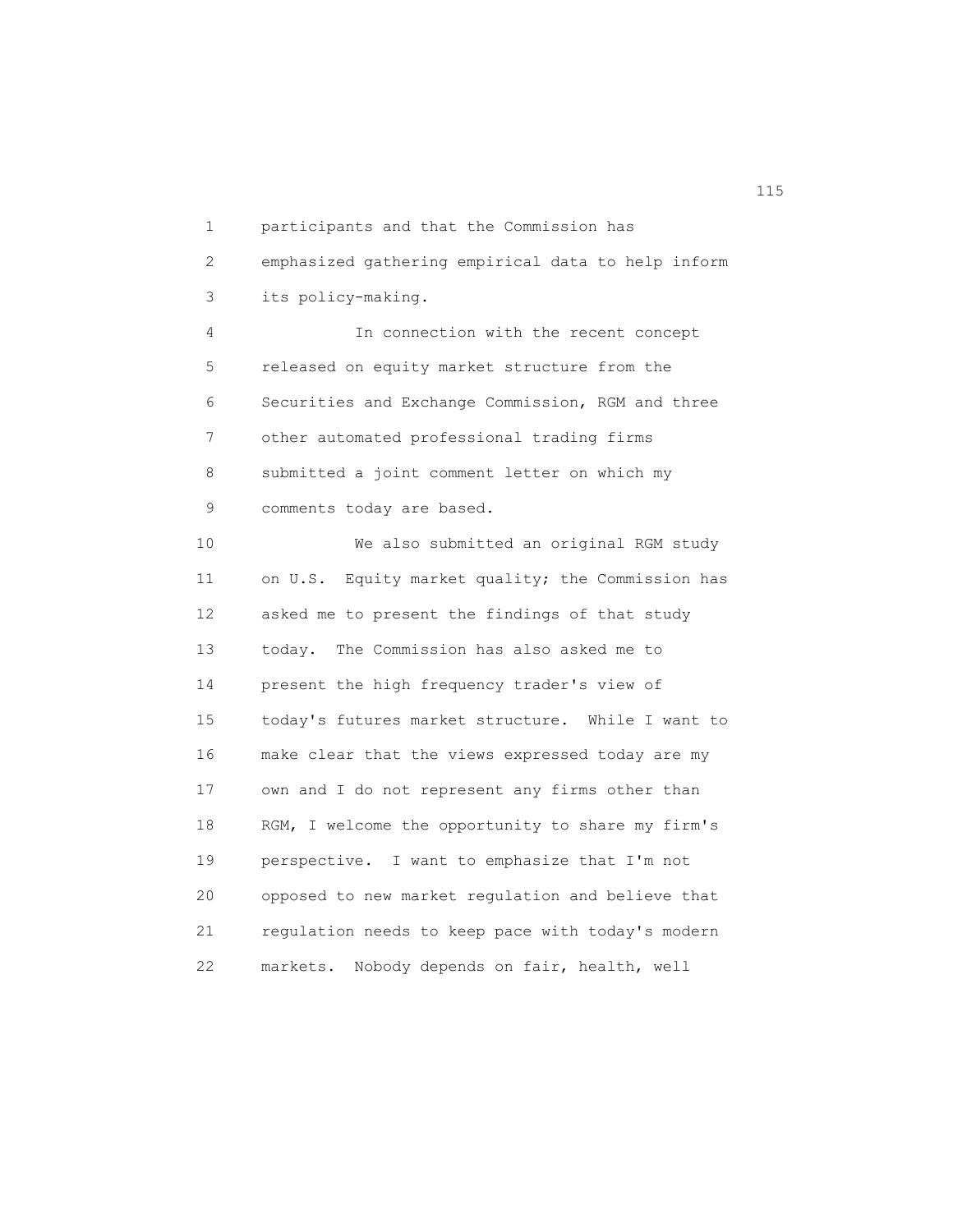1 regulated markets with integrity more than 2 professional traders. 3 I hope to contribute to the Commission's 4 understanding of how technology has shaped the 5 markets that they regulate. And with that, I will 6 go to my presentation. 7 So as a brief overview, professional 8 traders have always been important to financial 9 markets. They provide liquidity and contribute to 10 price discovery in those markets. In recent 11 years, as markets have become electronic, most 12 professional trading has become automated. This 13 is a natural and a desired development of 14 electronic markets. 15 This automation benefits investors with 16 lower transaction costs and better execution 17 quality. Numerous studies by respected scholars 18 and practitioners have documented this 19 improvement. As I mentioned, we support 20 thoughtful and empirically based regulation. In 21 particular, we think that an appropriate and 22 helpful role of regulators is to enforce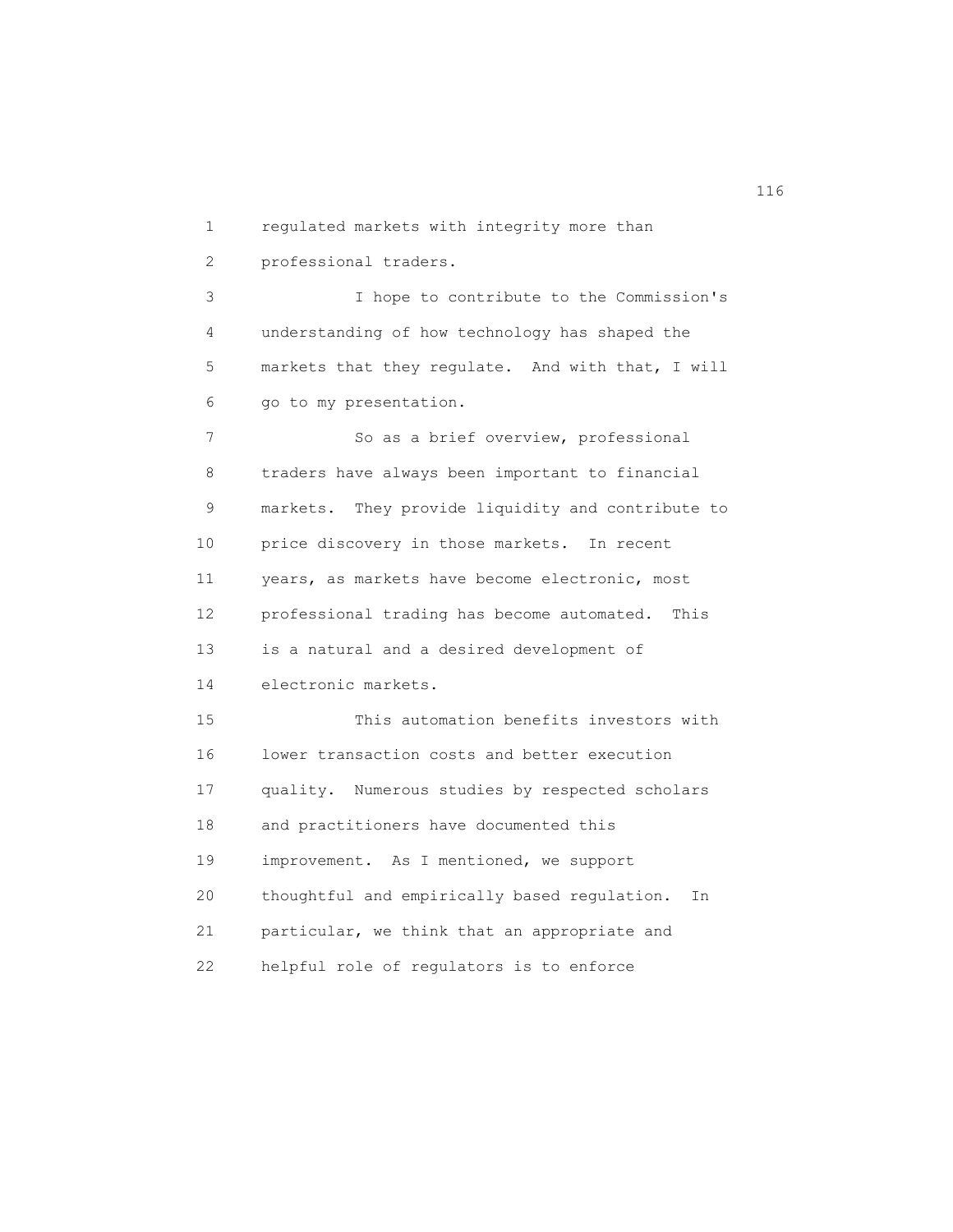1 regulation that promotes fair competition, 2 enhances transparency, manages systemic risk, 3 lowers cost for investors, and gives regulators 4 the tools that they need to understand what's 5 going on in the markets that regulate. 6 Now, the Flash Crash of May 6th has 7 already received some attention today, and it did 8 reveal market structure weaknesses that require 9 attention. So with that, I'd like to take a few 10 minutes before I go into my presentation to talk 11 about the May 6th Flash Crash. 12 So from my firm's perspective, what was 13 it that we experienced? We saw venues, 14 particularly on the equity side, that were 15 struggling to keep up with the massive amounts of 16 trading and market data. 17 We saw that lots of cell orders were 18 overwhelming the order books, and that was 19 experienced in massively wide spreads as the bids 20 in the market were overwhelmed. What do we think 21 caused it? Well, it's generally an unsatisfying 22 answer and I think that's one of the reasons why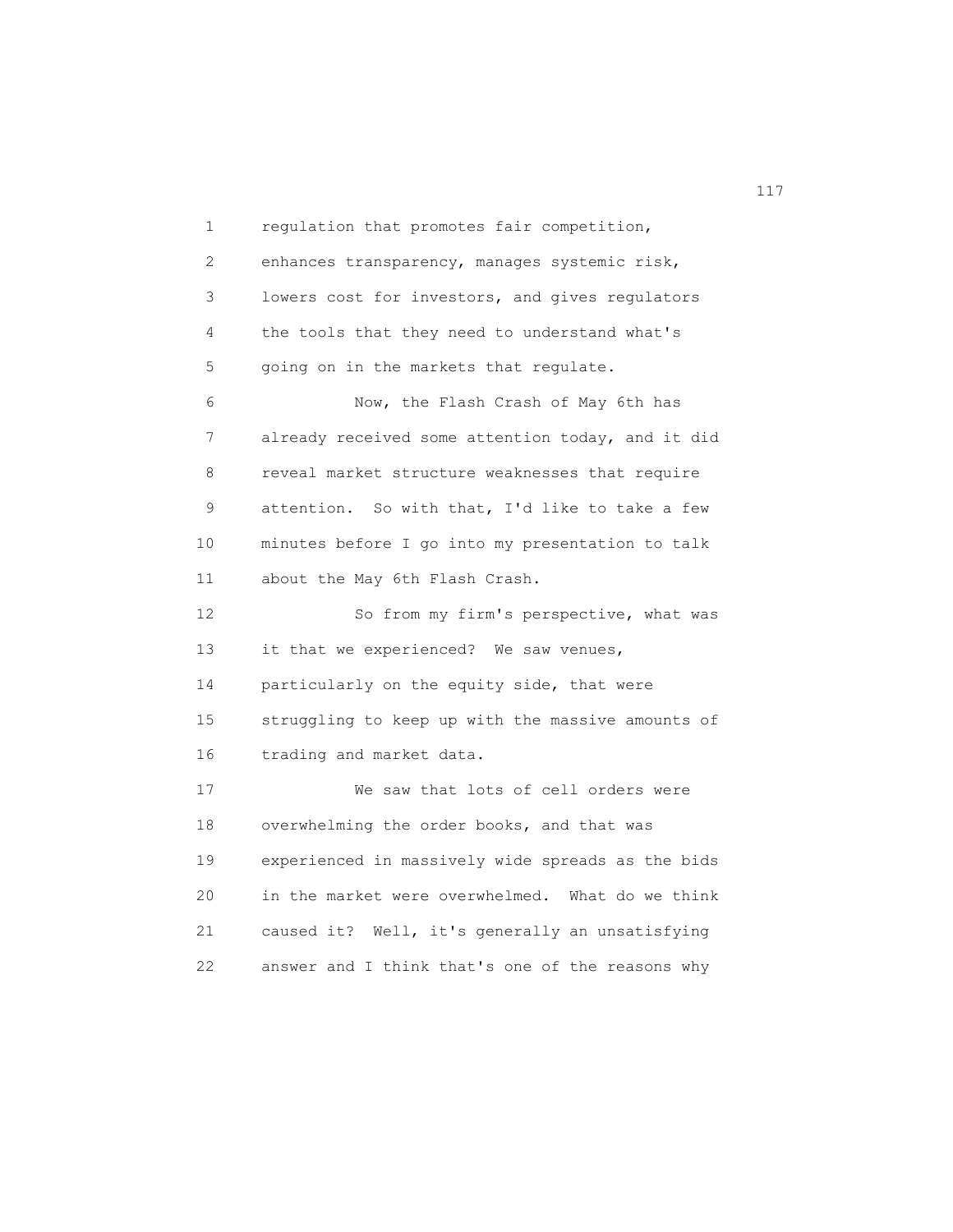| 1  | we continue to talk about the Flash Crash a couple |
|----|----------------------------------------------------|
| 2  | months after the fact. It was not a fat finger,    |
| 3  | it was not a hacker, it was not an algo gone wild. |
| 4  | A number of theories that were presented shortly   |
| 5  | after the exchange -- after the Flash Crash have   |
| 6  | not panned out. And I think what we are seeing is  |
| 7  | what we've seen in many other context before, is   |
| 8  | that complex systems like markets fail in very     |
| 9  | complex ways; they tend not to fail in a way that  |
| 10 | has a simple answer because most of the simple     |
| 11 | solutions have been thought of in advance.         |
| 12 | We see this not only in markets, but in            |
| 13 | things like oil rigs. We see this in plane         |
| 14 | crashes, in other types of accidents of complex    |
| 15 | mission critical systems, where lots of thought    |
| 16 | has gone into how do you prevent accidents, how do |
| 17 | you prevent problems. The result is that there's   |
| 18 | usually a cascading effect of multiple failures    |
| 19 | that were not anticipated, and I think that's the  |
| 20 | unsatisfying answer of what we experienced on May  |
| 21 | 6th.                                               |
| 22 | So what was it, what were the                      |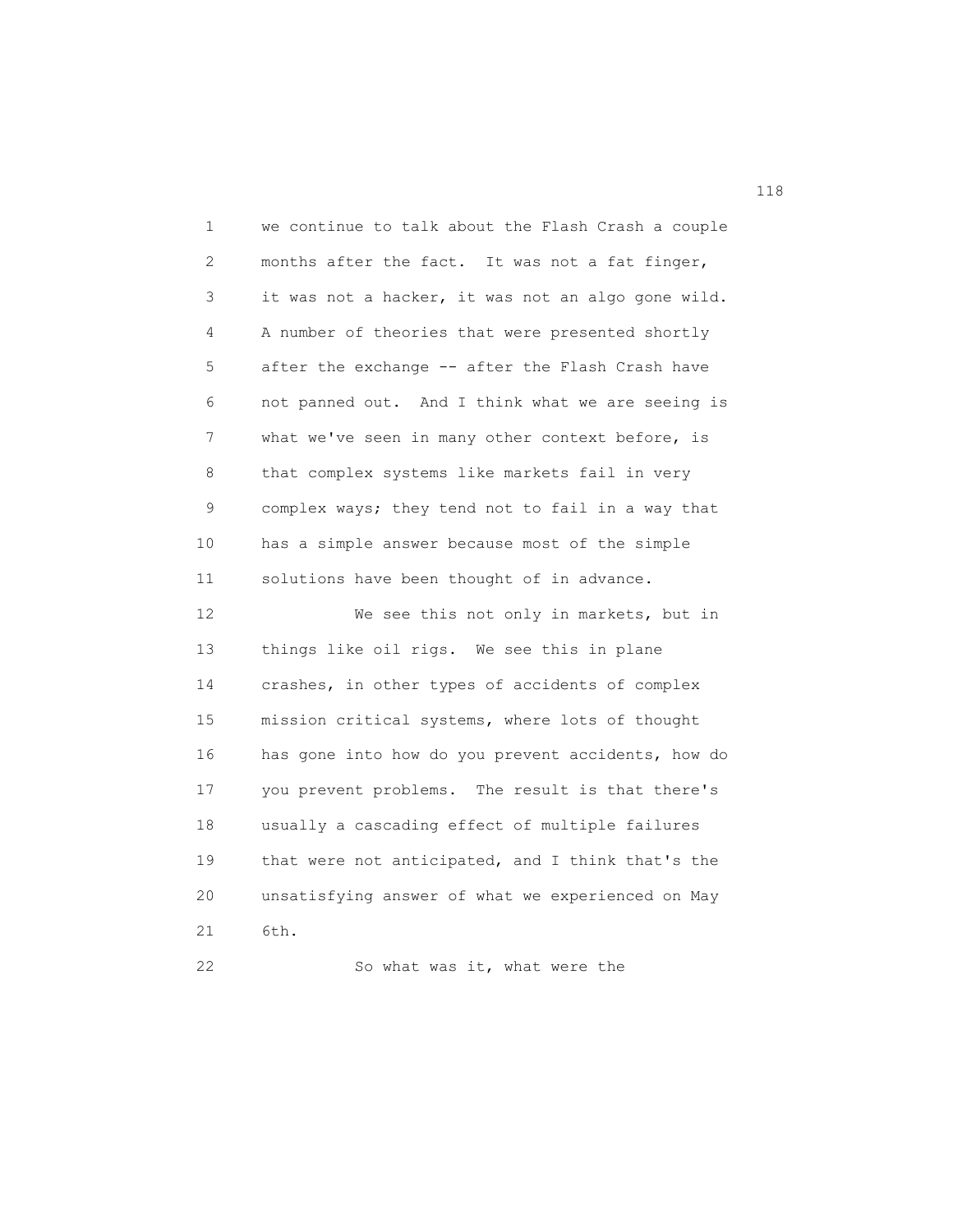1 complicating factors that cascading on May 6th? I 2 think it was a combination of real human selling 3 panic over the situation in Europe, problems at 4 venues, again, particularly on the equity side, 5 keeping up with volumes that were going on, and 6 that expressed itself in slow data feeds and slow 7 response times from exchanges.

 8 Under appreciated interactions between 9 exchange rules, in this case what I'm talking 10 about is that various exchanges dealt with the 11 volatility that they were seeing in different 12 ways, and in some ways that caused a rush to the 13 exits among the venues that were operating 14 normally and caused strange volume patterns that 15 were unanticipated. And finally, there's two more 16 points, a prudent risk management in the face of 17 uncertainty. So what am I talking about here? 18 Here -- I think there's been some 19 vilification of firms that altered their trading 20 in light of what was going on on May 6th. And I 21 think what we really need to think about is that

22 there was a tremendous amount of uncertainty in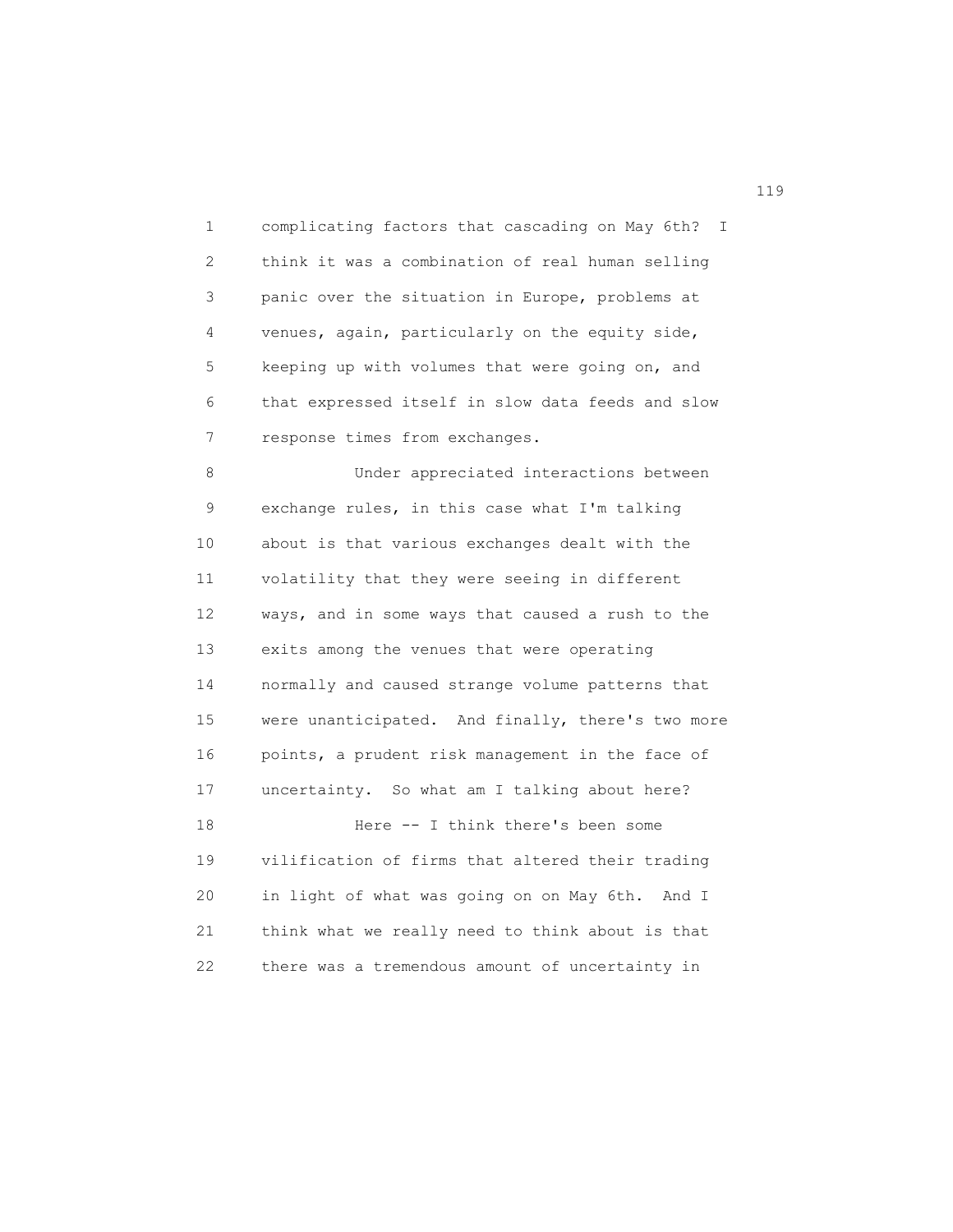1 the markets on May 6th.

 2 There was the macroeconomic uncertainty 3 of what was going on in Europe, there was a lot of 4 uncertainty about the quality of the market data 5 that market participants were seeing, because it 6 was slow and was producing very unusual volatile 7 numbers.

8 There was uncertainty about whether the 9 exchanges were behaving normally, because orders 10 were taking much longer to fill than normal on a 11 number of venues for a variety of reasons. And 12 there was uncertainty at a certain point about 13 whether trades that were being made would stand. 14 And given all that uncertainty, I think it would 15 be a prudent behavior for most market participants 16 to alter the way they traded. And I think that 17 the way that people altered the way they traded in 18 light of that uncertainty may have been a 19 contributing factor to the events of May 6th. 20 Now, we could try and change that 21 behavior by mandating certain behaviors, but I 22 don't think it would be anyone's best interest,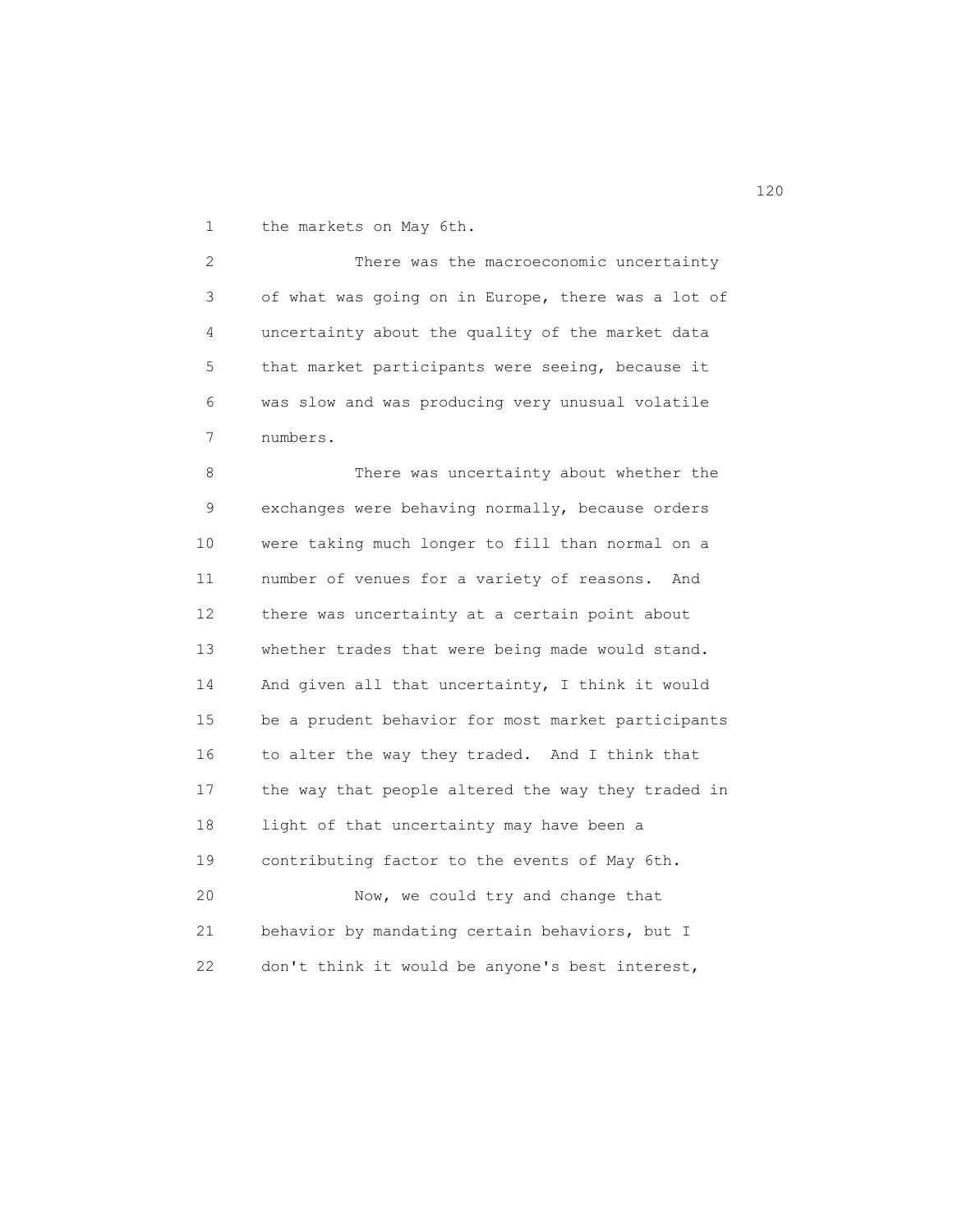1 any market participants or otherwise to mandate 2 that people that risky behavior that could cause 3 them and other participants to lose lots of money. 4 Instead of mandating behavior, I think what we 5 need to do is, focus on reducing uncertainty. And 6 I think a lot of the steps taken since May 6th in 7 connection with the markets help to reduce the 8 uncertainty during events like this.

 9 For example, the single stock circuit 10 breakers that have been proposed, while they are 11 not perfect and certainly will need to evolve over 12 time as we learn more about how they work, it is a 13 good step to reduce the uncertainty about how far 14 stock can fluctuate during a market malfunction 15 like this and limit it to that -- the band around 16 those circuit breakers.

 17 Additionally, some of the work that's 18 gone into more certainty about the trade breaks 19 and when they will occur goes a long way to 20 incenting people to stay in the market even during 21 periods of volatility. So I think the focus from 22 regulator should be, to the extent possible,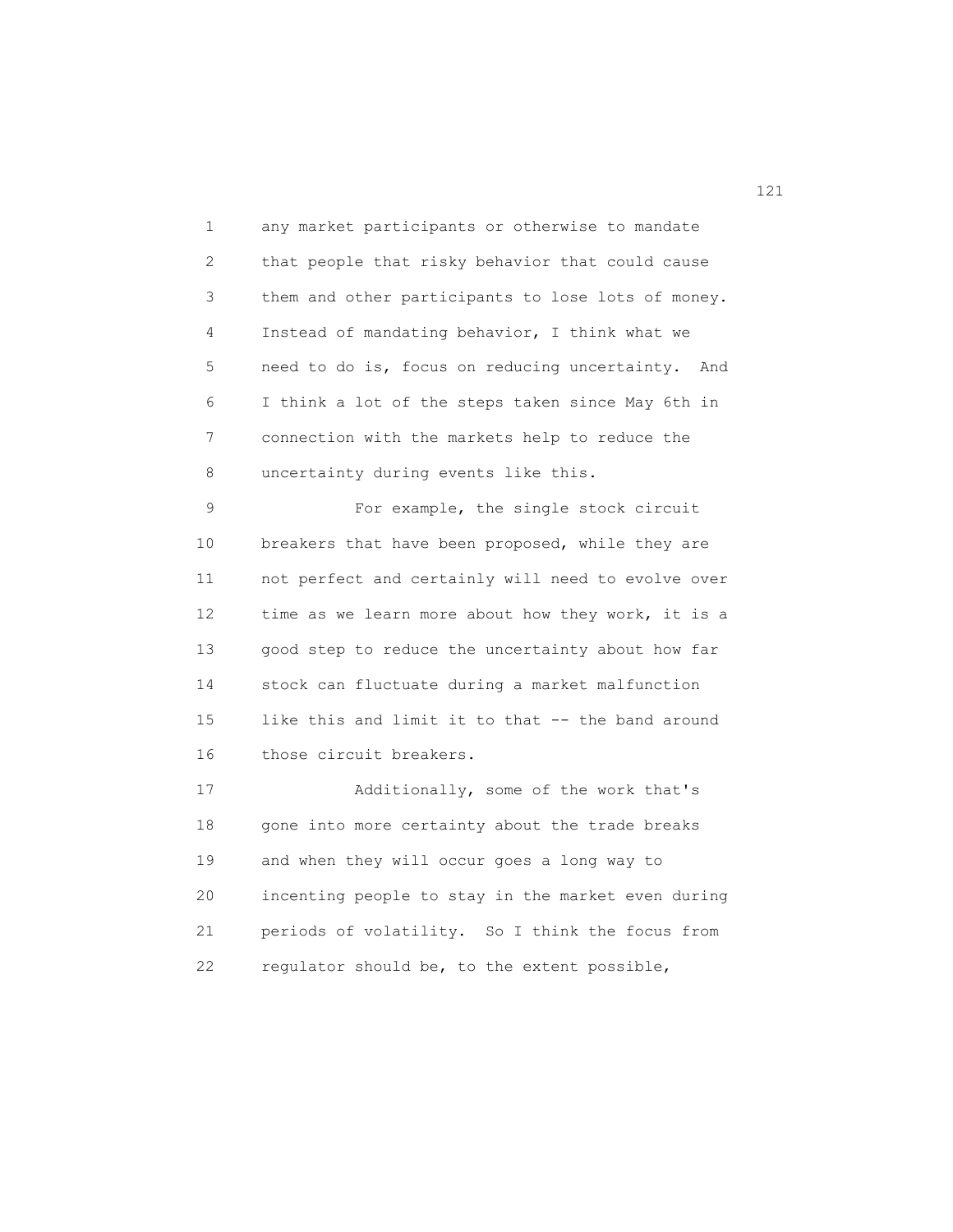| 1                 | reducing uncertainty during situations like that.    |
|-------------------|------------------------------------------------------|
| 2                 | And then finally, the lack of                        |
| 3                 | appropriate uniform circuit breakers, and I think    |
| 4                 | a lot of markets around the world have these         |
| 5                 | circuit breakers.<br>The futures markets, particular |
| 6                 | in the CME, have a variety of forms of circuit       |
| 7                 | breakers, one of which that tripped on May 6th and   |
| 8                 | that may have been responsible for starting the      |
| 9                 | replenishment of liquidity and the rebound on the    |
| 10                | futures side. So I think that circuit breakers       |
| 11                | are another missing piece that need to be            |
| $12 \overline{ }$ | considered.                                          |
| 13                | What was the aftermath of May 6th?                   |
| 14                | Well, the events of May 6th were clearly             |
| 15                | unacceptable from a number of perspectives.<br>It    |
| 16                | was not an orderly marketplace, and a disorderly     |
| 17                | marketplace discourages confidence in the markets    |
| 18                | and participation in the markets.                    |
| 19                | As a result, there have been widespread              |
| 20                | government inquiries. I think you all are            |
| 21                | familiar with most of those, but the joint           |
| 22                | SEC/CFTC panel has taken a very thoughtful           |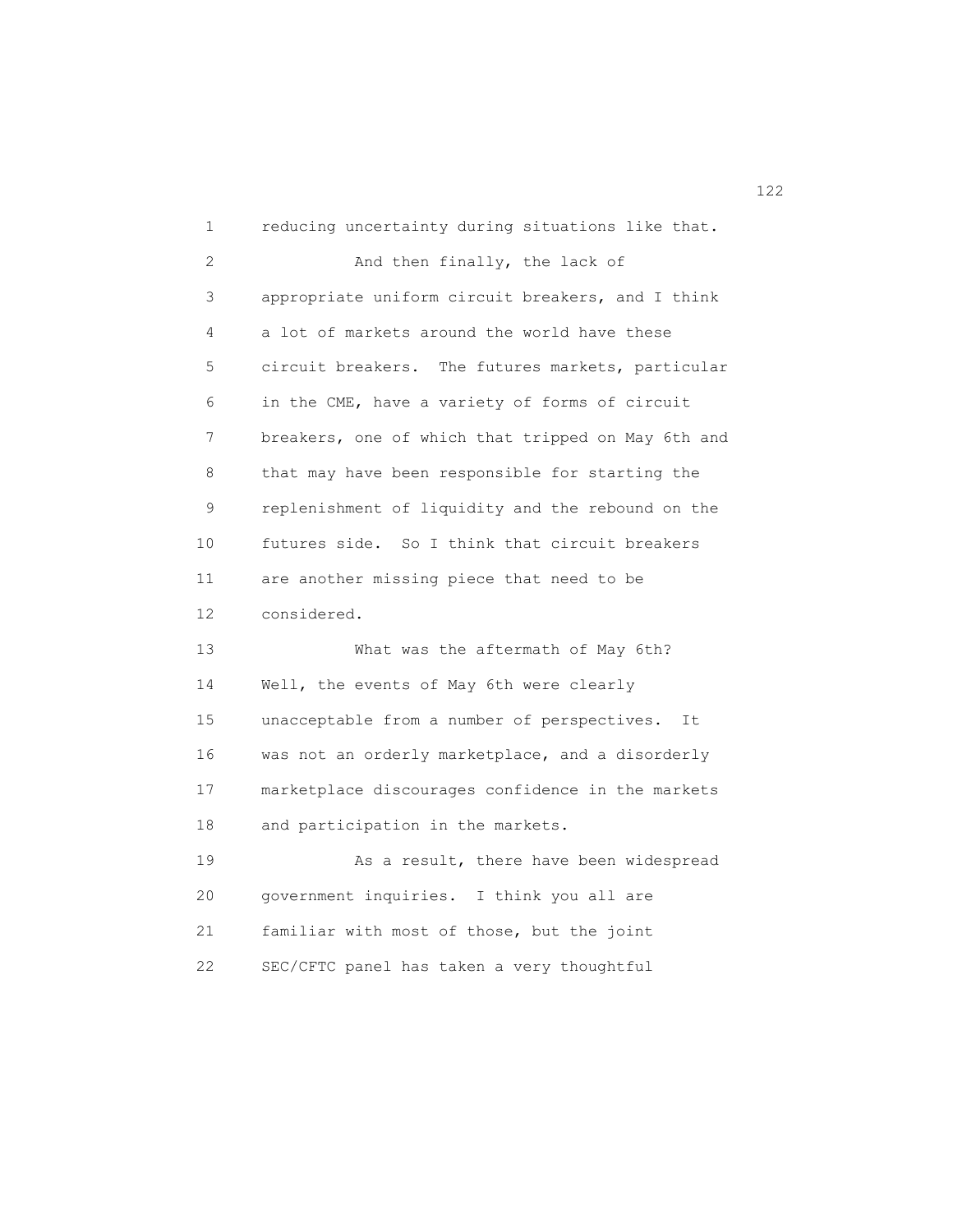1 approach to understanding what happened that day. 2 There have been House and Senate hearings, and 3 there's clearly a lot of interest from a lot of 4 corners in what happened that day. And there's 5 been a search for solutions that will prevent the 6 market malfunctions that we saw while preserving 7 the gains that we've realized in recent years from 8 automation and competition.

 9 Some of those include the harmonized 10 circuit breakers that I talked about, limits on 11 some kinds of orders like market orders or market 12 stop orders, and consistent and predictable 13 erroneous trade policies would go a long way 14 towards eliminating or reducing some of the 15 uncertainty that we experienced that day.

 16 The events of May 6th did heighten the 17 perception problems about automated markets and 18 high frequency traders. And as an industry, we 19 have even more work to do today to overcome these 20 perception problems and get the dialogue back to a 21 thoughtful and informed level. And that's one of 22 the reasons why I'm happy to be here today and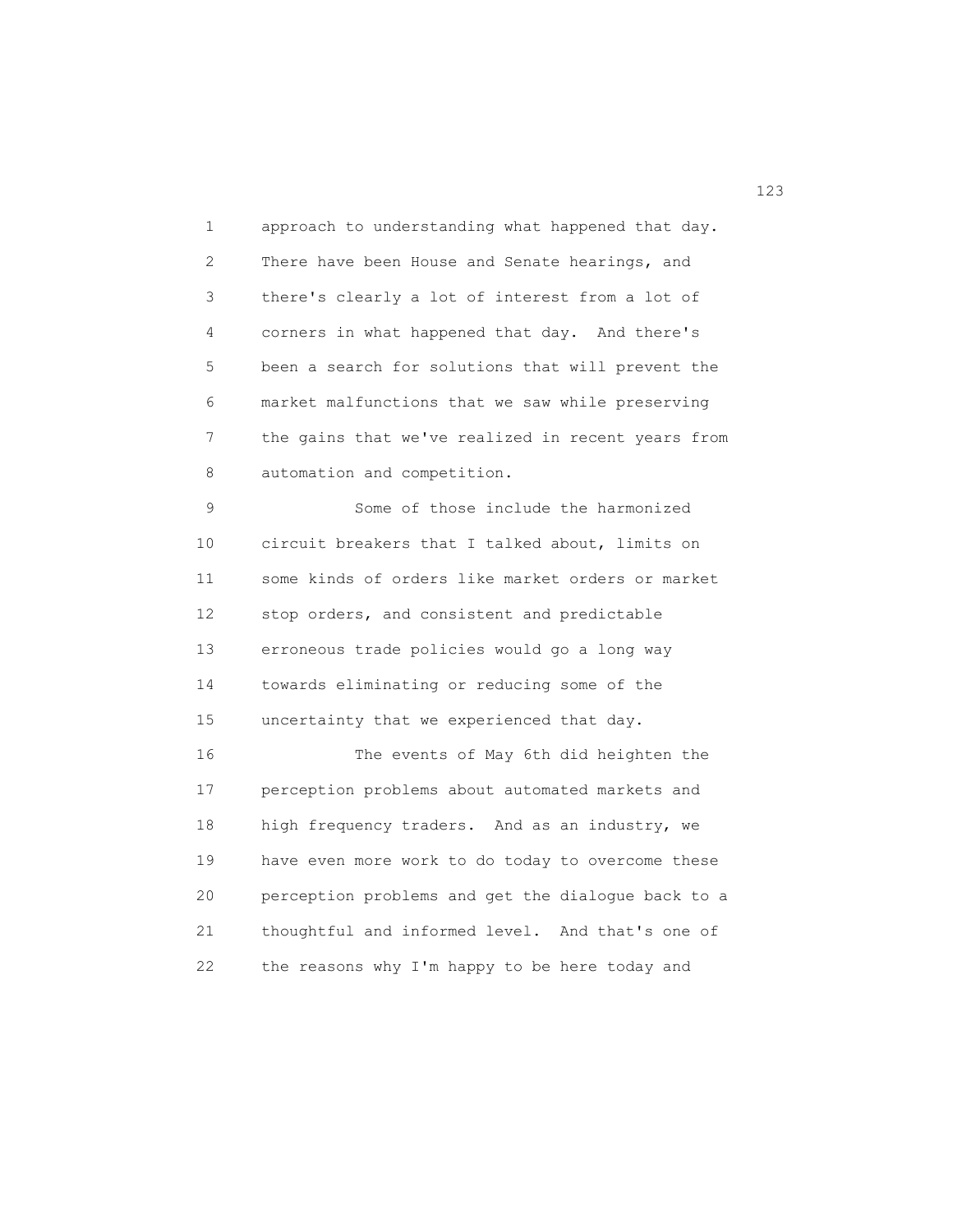1 happy to present this paper that we recently 2 completed, and I welcome a lot of feedback on the 3 paper and a good discussion of what the 4 implications are of it. 5 So let me get quickly into the study. 6 So just as a little bit of a background, as I 7 mentioned, we conducted a study as part of the 8 comment process on the SEC's concept release on 9 equity market structure. They had asked a number 10 of particular questions about ways to measure 11 volatility, ways to measure market quality, and 12 we're really looking for empirical data to support 13 how well the markets are doing their fundamental

 14 jobs. And we felt that as a trading firm that had 15 access to lots of market data over the last 16 several years, that we could provide a perspective 17 on how the markets are performing, that we had the 18 tools and the resources to do that, so we went 19 ahead and internally performed a study that we 20 entitled "Market Efficiency and Microstructure 21 Evolution in U.S. Equity Markets, a High Frequency 22 Perspective."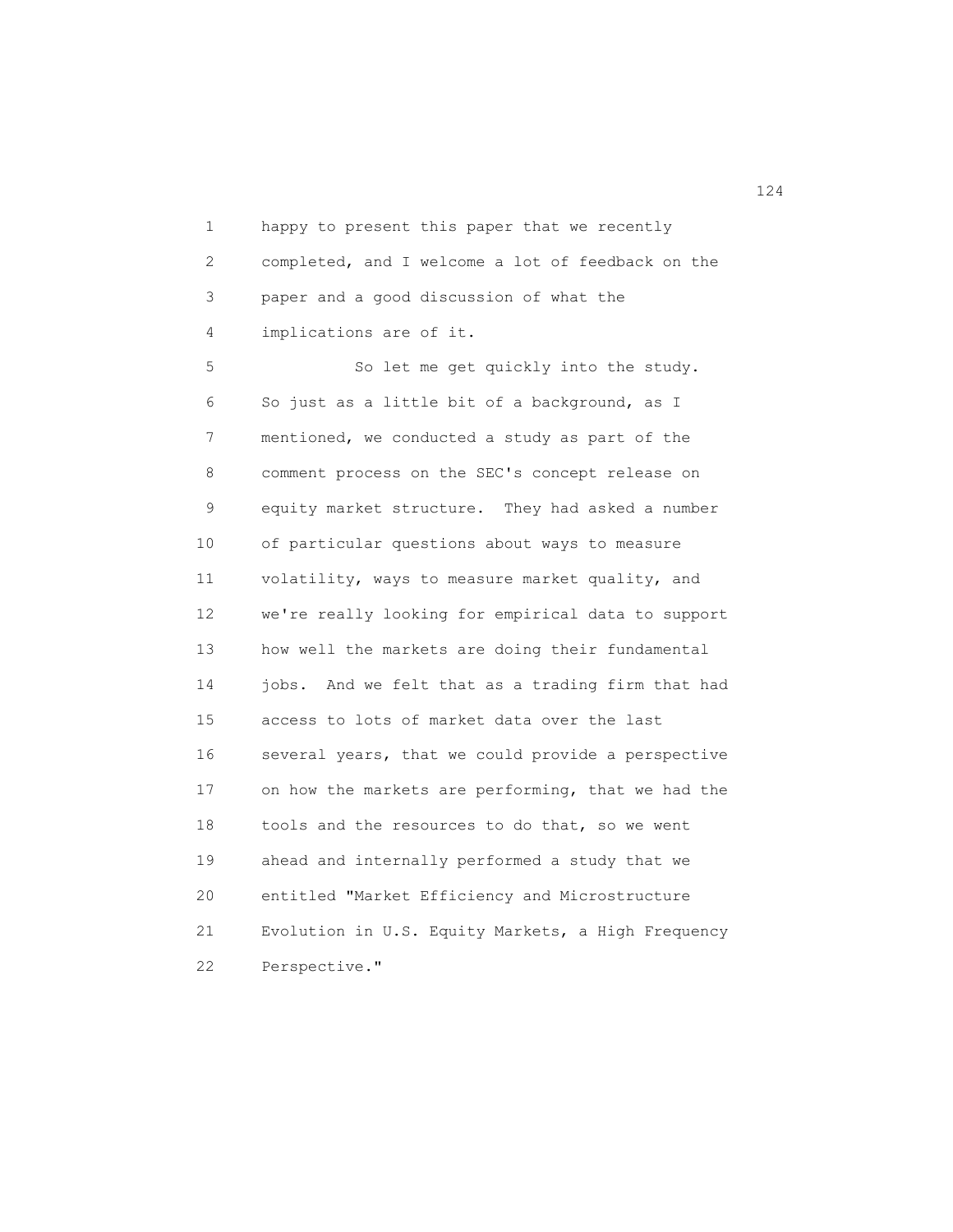1 I offered that report with too much more 2 quantitative and statistically oriented folks 3 associated with my firm, Jeff Castura and Bob 4 Litzenberger.

 5 Recently, in anticipation of this 6 meeting today, we updated some of the charts that 7 were included in that SEC report to include the 8 first half of 2010 and to examine some futures 9 markets to see how some of these statistics would 10 apply in the futures markets. And I'm happy to 11 say that they were supporting of the findings of 12 the initial paper, it would have certainly been a 13 concern if they didn't. In U.S. equity markets, 14 measures of bid ask spreads, available liquidity, 15 and market efficiency have improved significantly 16 over the last four and a half years. That's the 17 period that we reviewed the data. Evidence 18 suggests that increasing market automation and 19 competition have led to improved market quality, 20 and I'll talk about a number of the ways that we 21 see that having occurred.

22 And the preliminary evidence that I've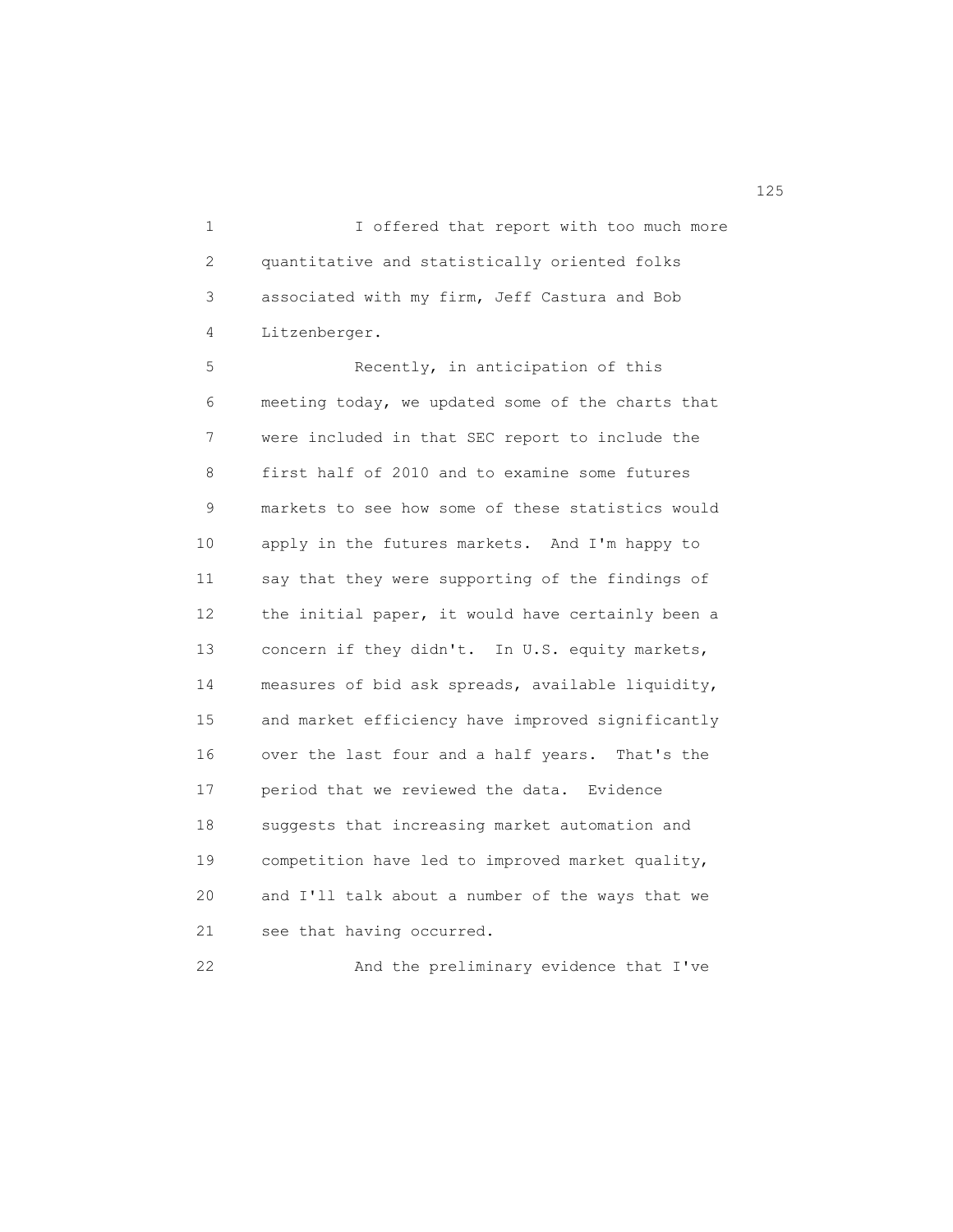1 reviewed in anticipation of this meeting indicates 2 that the futures markets have been relatively 3 efficient for the last few years, over the period 4 that we've explored that data. 5 So with that, I'd like to talk a little 6 bit about the methodology that we used in this 7 paper. And generally speaking, we measured 8 several market quality metrics, one was bid ask 9 spread, another one was a metric of available 10 liquidity that I'll describe in a little bit. In 11 other words, general market efficiency or pricing 12 inefficiency, which effectively measures how well 13 the market is performing its price discovery 14 function. 15 After we measure those market quality 16 metrics, we present general trends in those 17 metrics. I'll present some charts here today, 18 which is a small subset of the many charts that 19 are available in the paper. We also identified 20 some structural changes in the market that may 21 help to explain those trends. So first let me

22 talk a little bit about the data that we looked at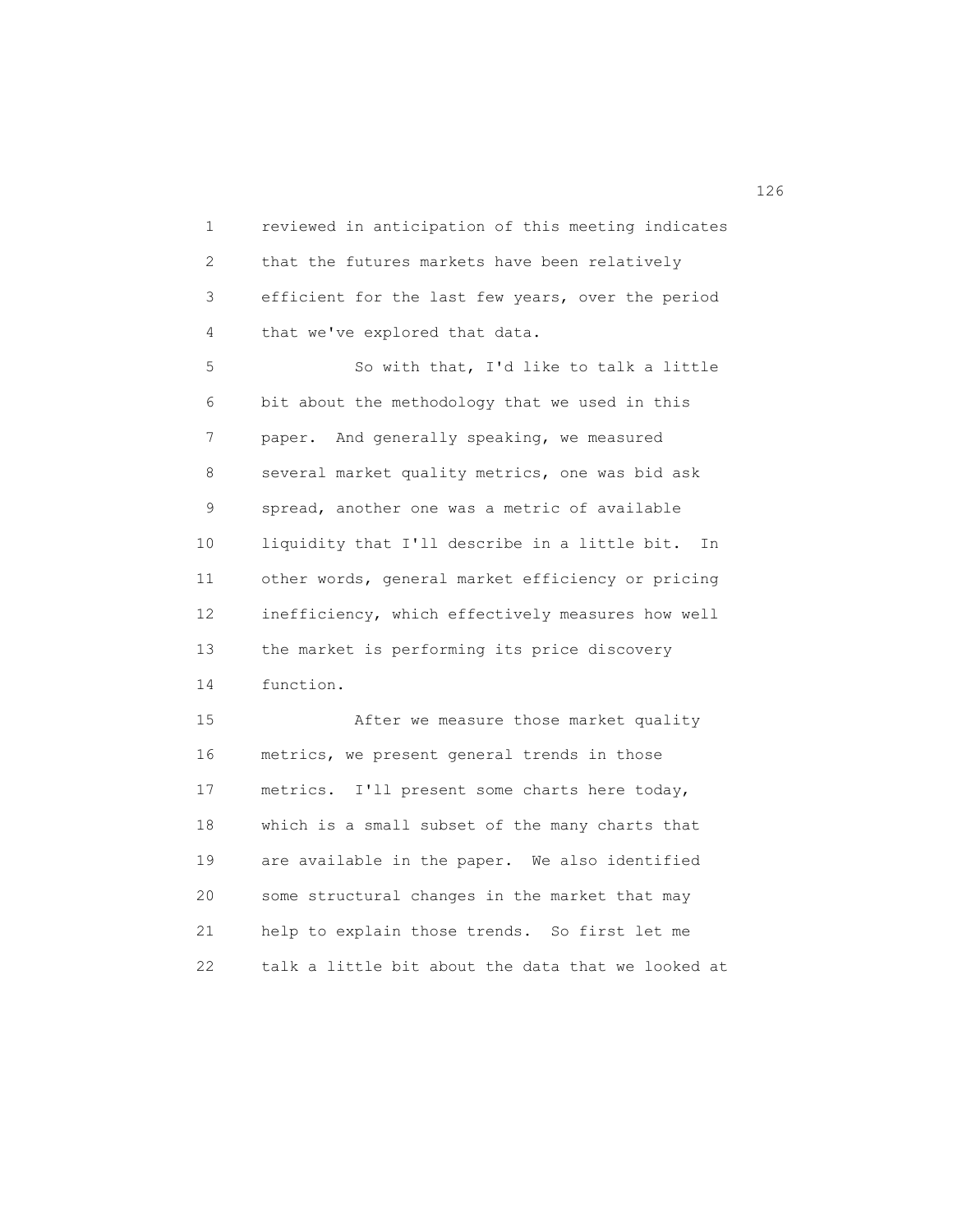1 in this. So we looked at U.S. equities market 2 data from 2006 today through the first half of 3 2010. We looked at one second intervals for all 4 the data over the four and a half year period. 5 And we looked at the inside values for NASDAQ, the 6 New York Stock Exchange, ARCA and BATS. 7 We did this over 3,000 stocks, so it's a 8 very broad universe of stocks. And to get some 9 information about what may be contributing to some 10 of the differences and improvements that we saw 11 over time, we partitioned the Russell 3000 into

 12 four groups of stocks, the Russell 1000, which is 13 the largest capped stocks, and the Russell 2000, 14 which is mid cap and smaller capped stocks. And 15 across those, we also partitioned them across 16 NASDAQ listed stocks and New York Stock Exchange 17 listed stocks.

 18 So the first thing we looked at was big 19 ask spreads. And I'm not going to spend a 20 tremendous amount of time talking about bid ask 21 spreads because I think every study that has 22 looked at bid ask spreads has concluded that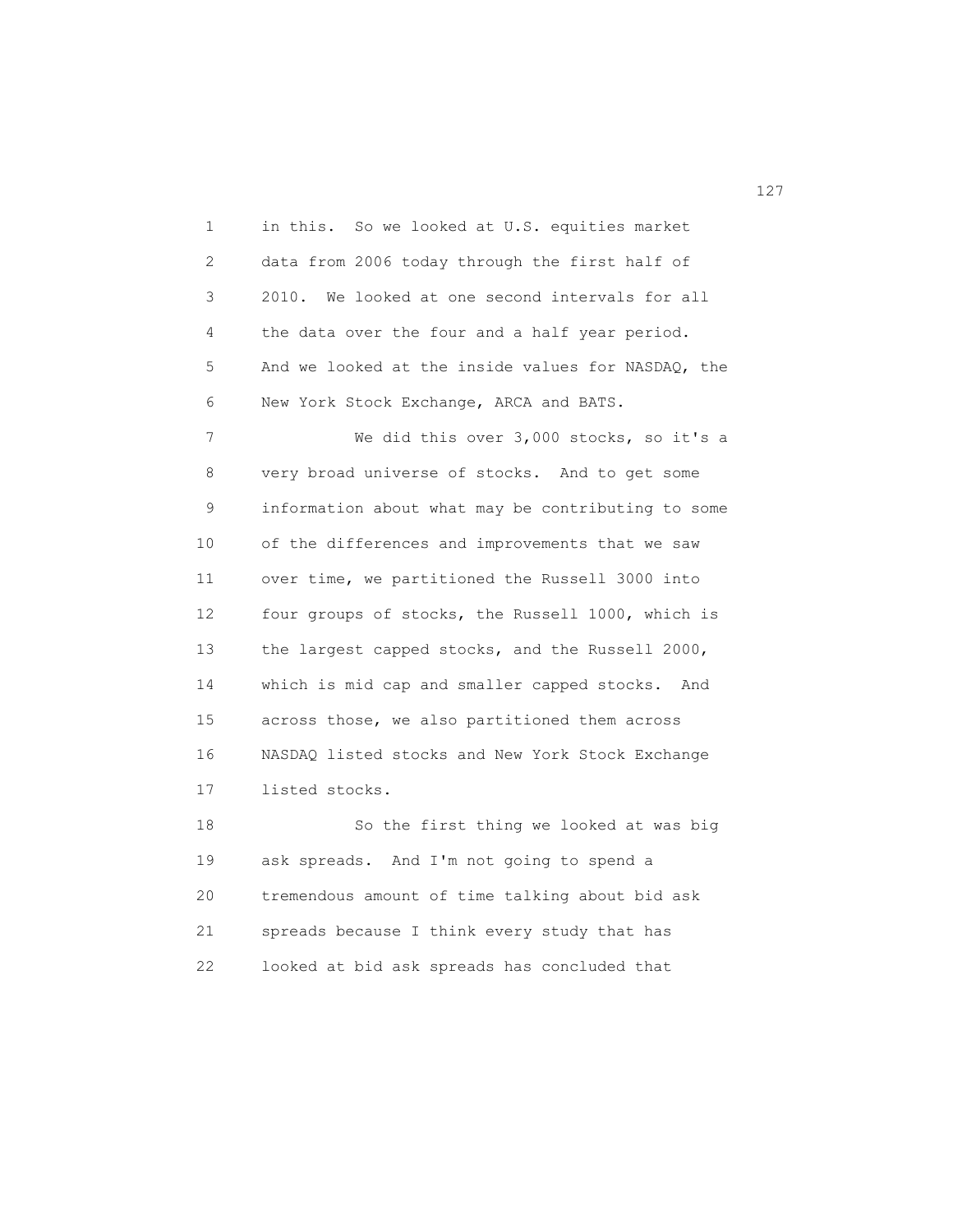1 they've compressed significant over recent periods 2 I think no matter how you look at it, but our data 3 confirmed that. Looking from the period of 2006 4 through the first half of 2010, you can see a bit 5 of a downward trend in those data, where at the 6 beginning we were in between three and four cents 7 a share on the Russell 1000, and at the end, we 8 were much closer to two cents a share. 9 Now, you see some volatility in that 10 period, and as you would expect during the height 11 of the financial crisis with the most volatility, 12 spreads were slightly wider than they were, but 13 the trend over the period is mistakable that 14 spreads have compressed. 15 What I'm showing here are absolute 16 spreads. Rather than trying to do any waiting or 17 adjustments to them, we did that because it's the 18 cleanest. We also equally weighted these averages 19 across stocks in the index. We didn't do any 20 volatility normalization. Lots of other studies 21 have tried to do those types of weightings and 22 normalization, they all show the same conclusions,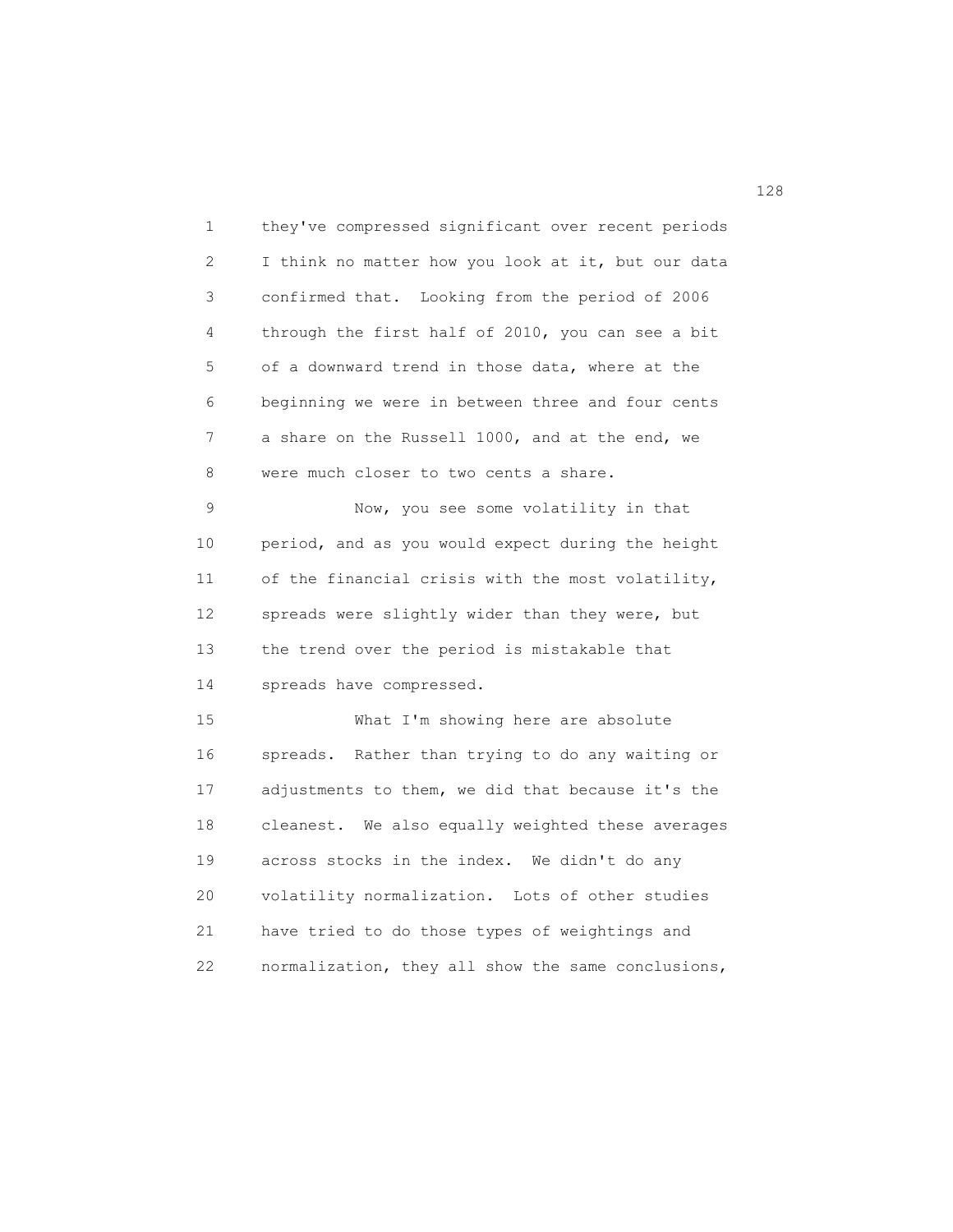1 and in the appendix to our study, we show 2 different ways of looking at the bid ask spread, 3 all of which show downward sloping trends on the 4 bid ask spread and the Russell 1000. 5 On the less liquid stocks, the Russell 6 2000, so the stocks that are mid and small capped 7 stocks, we see wider spreads, as you would expect 8 in these stocks, but a similar trend and similar 9 improvement throughout the period. We looked at 10 another metric of available liquidity, and there's 11 lots of different ways of measuring liquidity. I 12 was just talking to Professor Kyle briefly about 13 some of his efforts at measuring liquidity in 14 different ways. 15 We picked a way where we simply added up

 16 the size available on the venues that we were 17 measuring on the inside at the NBBO. So we were 18 looking at the price that was available -- at the 19 best price available in the market. And then we 20 took the dollar value available to trade at that 21 price.

22 In order to normalize it across very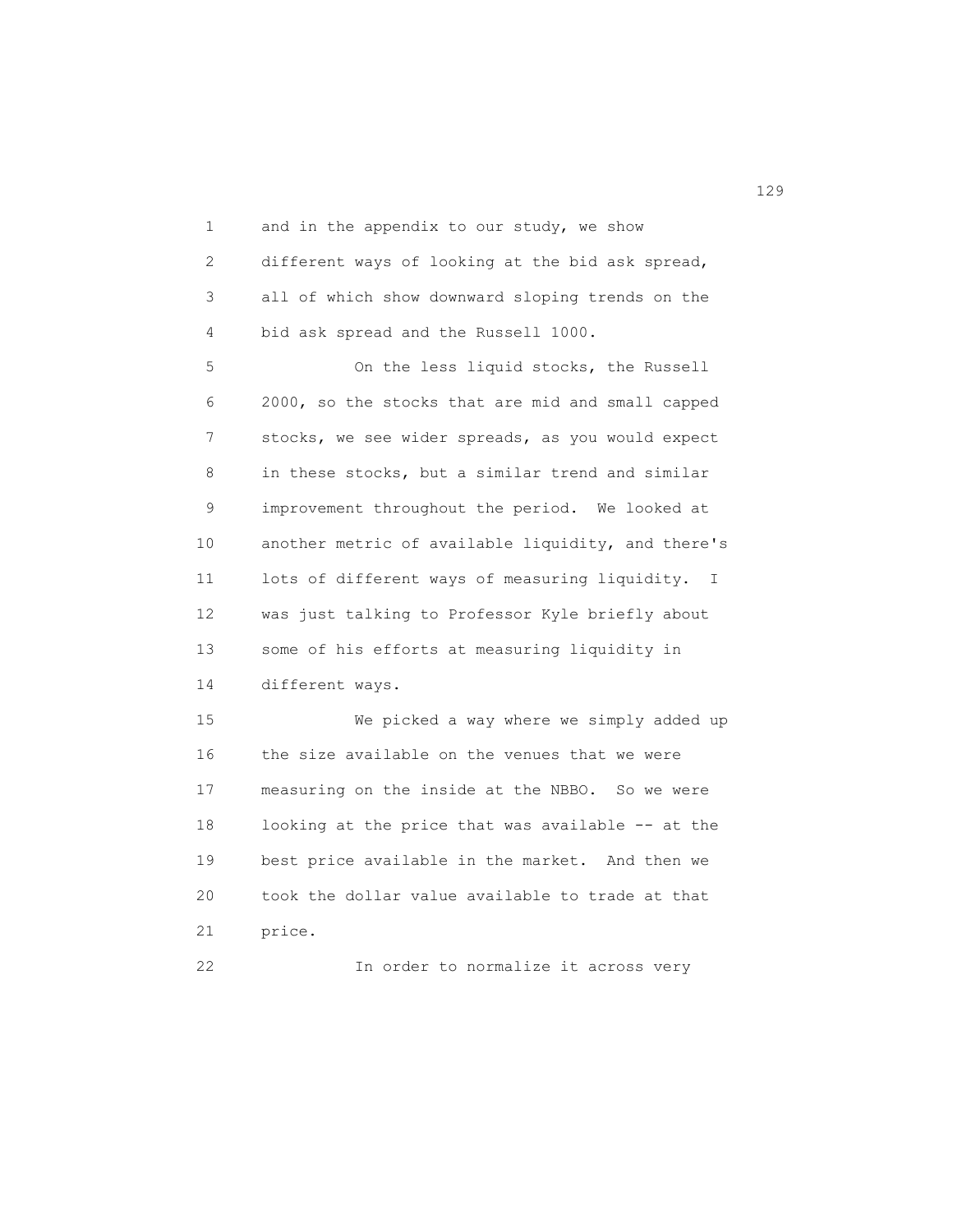1 different capitalizations, we weighted these 2 approaches to the average across the stocks in the 3 index. As you can see here, there's albeit some 4 choppiness in these numbers, but there has been an 5 improvement over time in the amount of liquidity 6 available on the inside. And I think this is in 7 contrast to some criticism that, as we've gone to 8 smaller pricing increments or tighter spreads, 9 that it's illusory in some way, and that there's 10 not the size available on the inside to trade. As 11 spreads have narrowed, we've also seen the size 12 available on those narrower spreads increase in 13 the equities markets, I think that's notable. A 14 similar story on the Russell 2000 for the less 15 liquid stocks, again, the size available, as you'd 16 expect on the lower capped stocks, is less, but in 17 this case, it also tells a good story about how 18 liquidity has improved over time. 19 So then I'm going to spend most of my

 20 time talking about market efficiency because I 21 think that's an area that was sort of novel in the 22 study and that has been less frequently examined,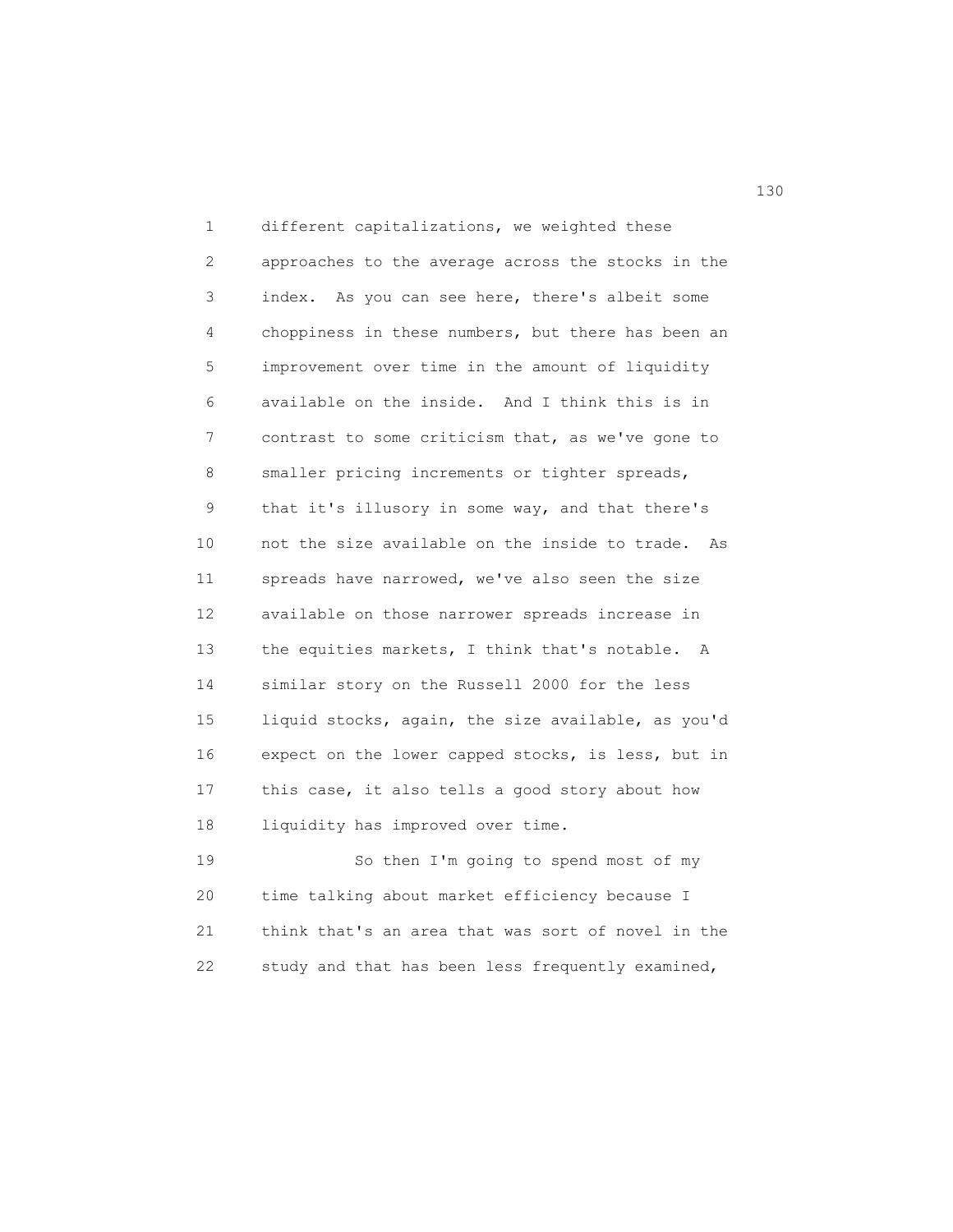1 which is a question of how well is the market 2 performing its price discovery function. 3 I'll go back and give a little history 4 lesson of sort of the economics of how that has 5 been thought about, but, you know, to bring people 6 up to speed and give them some thinking about how 7 we approach this. 8 So in 1965, Paul Samuelson, who's a 9 Nobel Prize winning economist, published a seminal 10 paper which was the proof that properly 11 anticipated prices fluctuate randomly. And I do 12 like the name of that paper, it's very -- almost 13 poetic in some ways. But generally speaking, the 14 idea here was that if a market is doing a good job 15 of price discovery, if it's pricing things 16 accurate, if it's difficult or impossible to 17 predict what the next step is going to be in a 18 market because things are priced effectively, the 19 price stream would resemble a random walk. And he 20 went through complex sort of mathematical proofs 21 to show that that had to be the case. Years 22 later, in 1998, Professors Lo and MacKinlay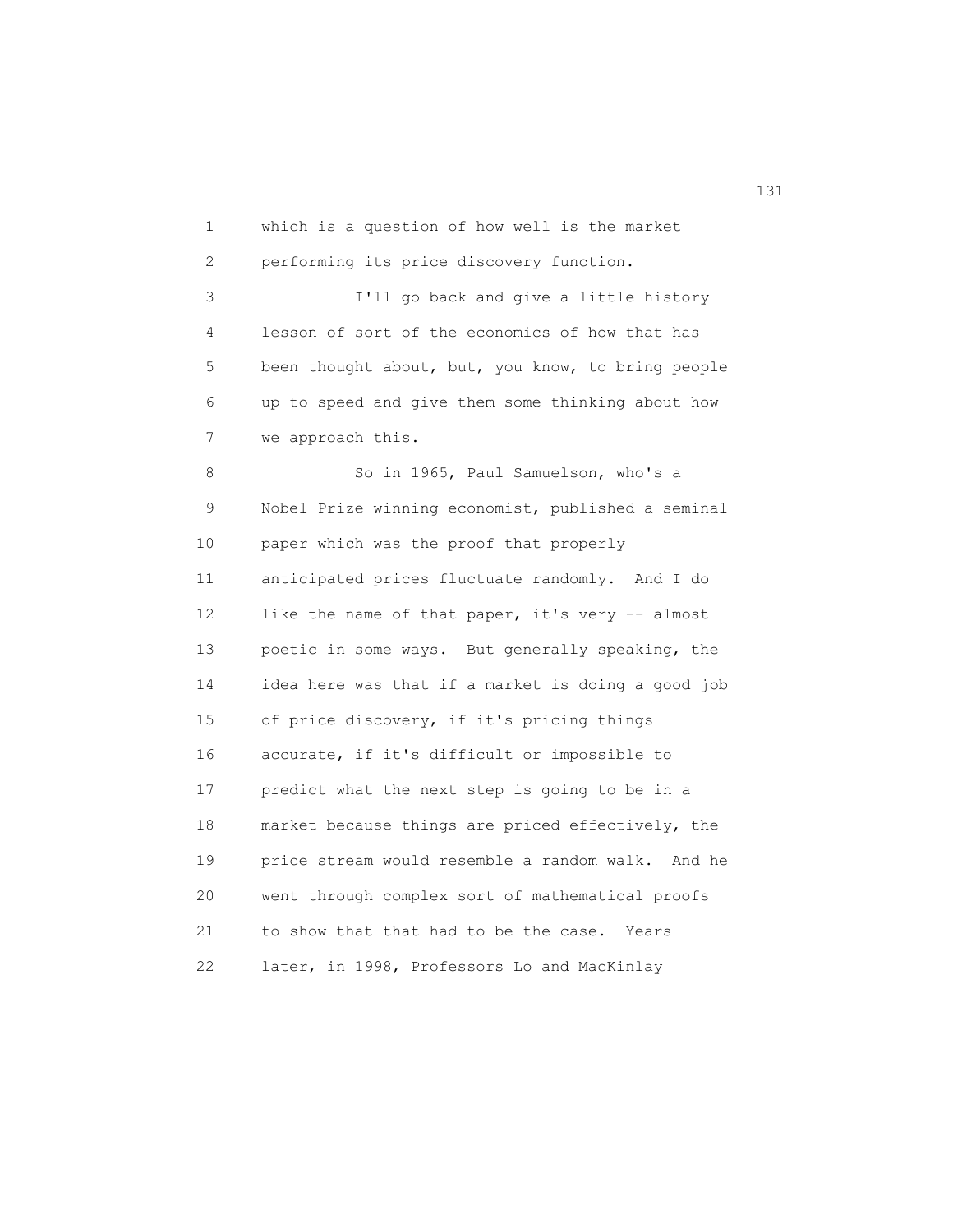1 conducted pioneering work in this area by 2 exploring something called variance ratio tests, 3 and these tests measure the degree to which market 4 prices actually do resemble a random walk. 5 Interestingly, in 1998, when these 6 professors looked at the data that they were 7 looking at, they were looking at relatively long 8 term variance ratios, not the high frequency 9 seconds to minutes and seconds to seconds type of 10 data that we're going to be presenting and 11 focusing on today, but, you know, months and days 12 and weeks of data, and they concluded that over 13 the time period that they were looking at, prior 14 to 1998, notably this is a time with necessarily 15 manual markets and a very different market 16 structure than we have today, that the stock 17 markets of that era were not efficient, in other 18 words, they did not in a statically significant 19 way -- that they statistically had non-random 20 characteristics in the price data. 21 And, you know, at the risk of running 22 this too long and getting too statistically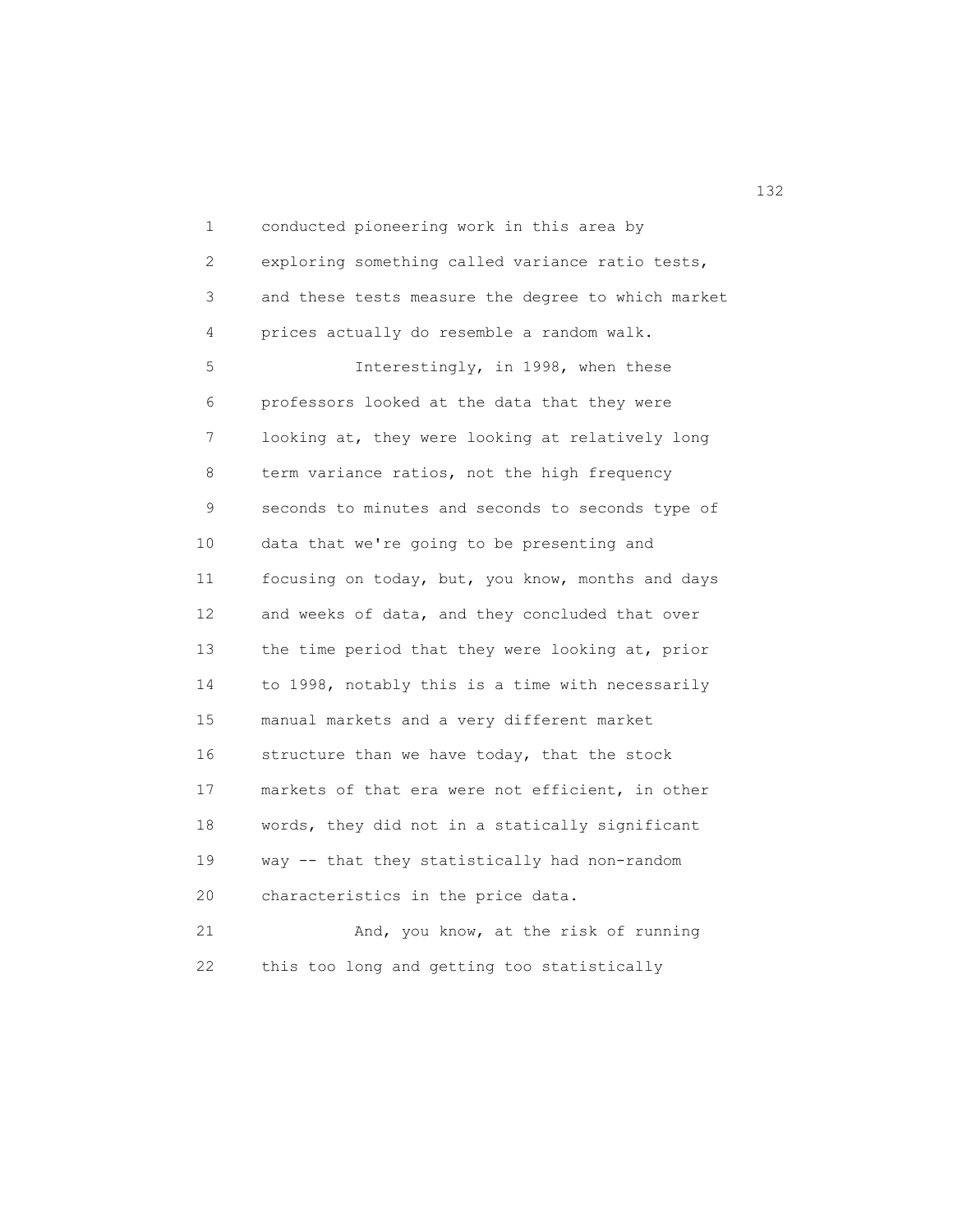1 inclined, there were further improvements in this 2 type of study in 1993, when Chow and Denning 3 developed a more statistically powerful test that 4 looked at variance ratios over multiple time 5 periods. What we've done in this paper is, we've 6 measured both variance ratio tests and 7 Chow/Denning tests over the recent four and a half 8 year period for equity markets and, to an extent, 9 for futures markets, I'll present that data as we 10 go forward.

 11 These tests provide a way to understand 12 the relationship between short term volatility and 13 longer term volatility and help to answer some of 14 the questions that we may have about what is the 15 impact of the increased automation of our markets 16 and the professional trading function on short 17 term volatility and on the prices that investors 18 pay when they walk into our markets.

 19 So what are variance ratios? Now, I'm 20 going to give a disclaimer here for the more 21 quantitatively oriented folks here. I was real 22 happy to see that there were a number of finance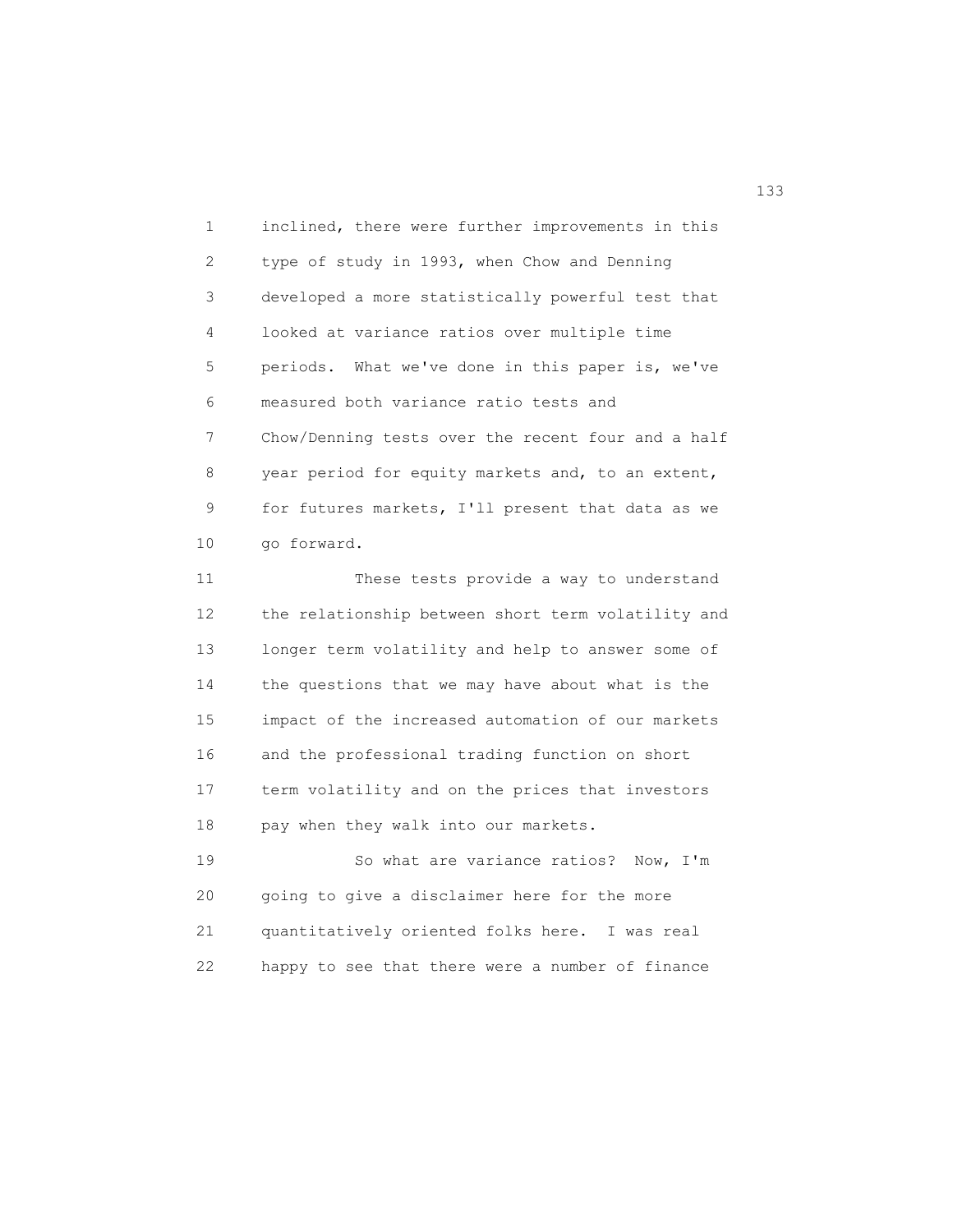1 professors and economists here in the room, so 2 they could probably understand the more 3 quantitative aspects of my paper, the formulas and 4 that kind of thing. But I am not a quant or a 5 statistician, so I'm going to discuss these in lay 6 terms. So forgive me if I don't go into the depth 7 that some of the more statistically inclined would 8 like during this presentation, I'm happy to talk 9 about the paper offline in more detail. So what 10 we did is, we reviewed variance ratios of the mid 11 point price changes over different short term 12 sampling intervals. Again, we're looking at high 13 frequency data to see what's the impact of our 14 high frequency, which is why we picked very short 15 term sampling intervals. 16 In the charts that I'm about to show

 17 you, a variance ratio of one is good. It implies 18 in statistical terms that there's no serial auto 19 correlation or no statistical trending or mean 20 reversion. And when I first heard about serial 21 autocorrelation, I thought it had something to do 22 with me eating my breakfast cereal on the way to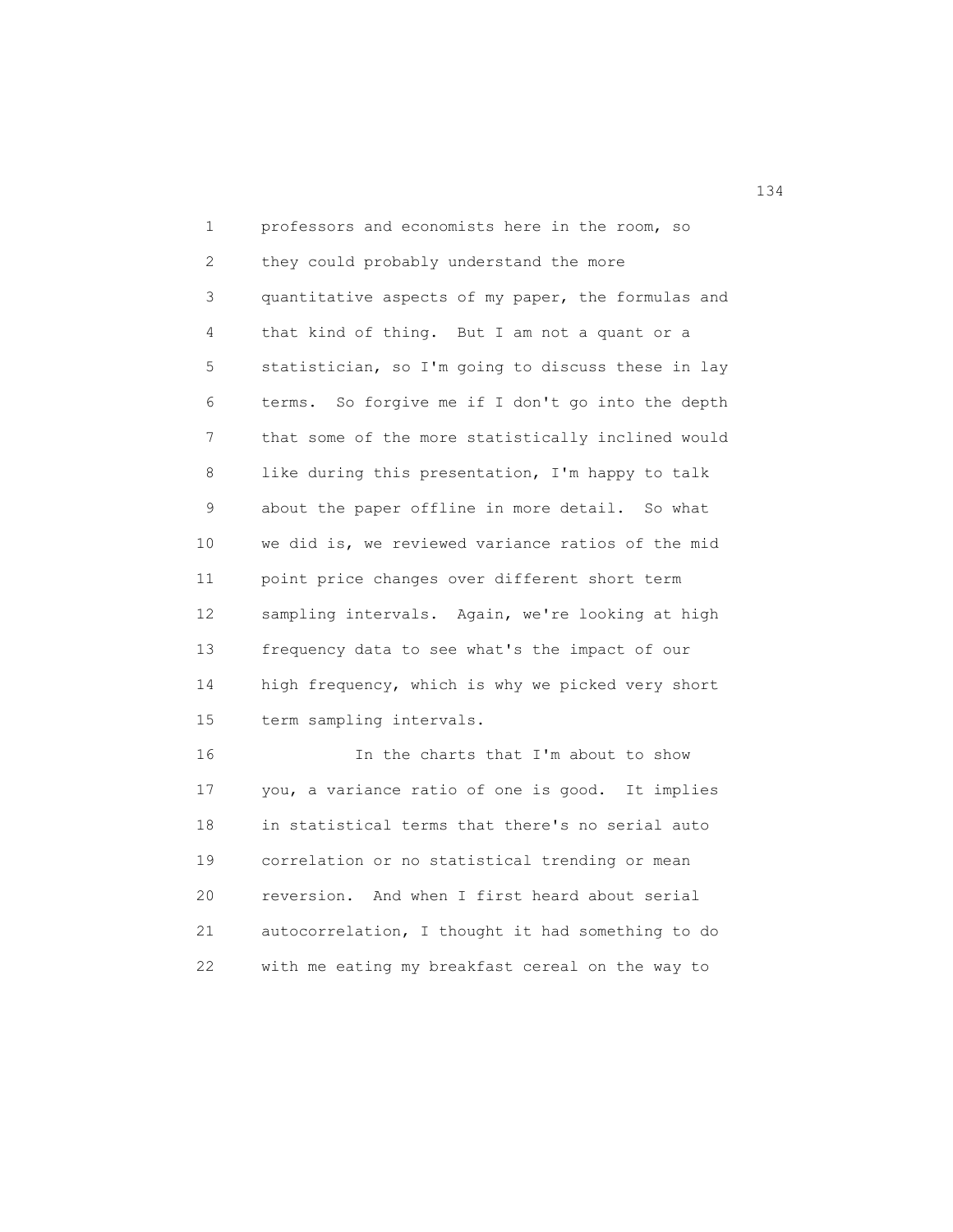1 work in my car. I've subsequently understood it 2 to mean that what it means is that prices resemble 3 a random walk and are, therefore, properly 4 anticipated or efficient.

 5 We believe that such tests had not been 6 previously applied to data samples at such high 7 frequency rates, so we think this is sort of a 8 novel contribution to the way that we might 9 measure the performance of our market structure. 10 So I'll get to some charts here. In terms of the 11 market efficiency, what we see is that over the 12 period we looked at, there was an improvement in 13 the efficiency, particularly for the New York 14 Stock Exchange list of stocks, and I think that's 15 where the segmentation gets really interesting. 16 This chart is of the Russell 1000, so again, the 17 larger capped stocks. But what we saw is that at 18 the beginning of the period, the New York Stock 19 Exchange listed stocks were not particularly 20 efficient by these metrics compared to the NASDAQ 21 listed stocks, and that over time, they converged, 22 and ultimately by the end, we see a slight,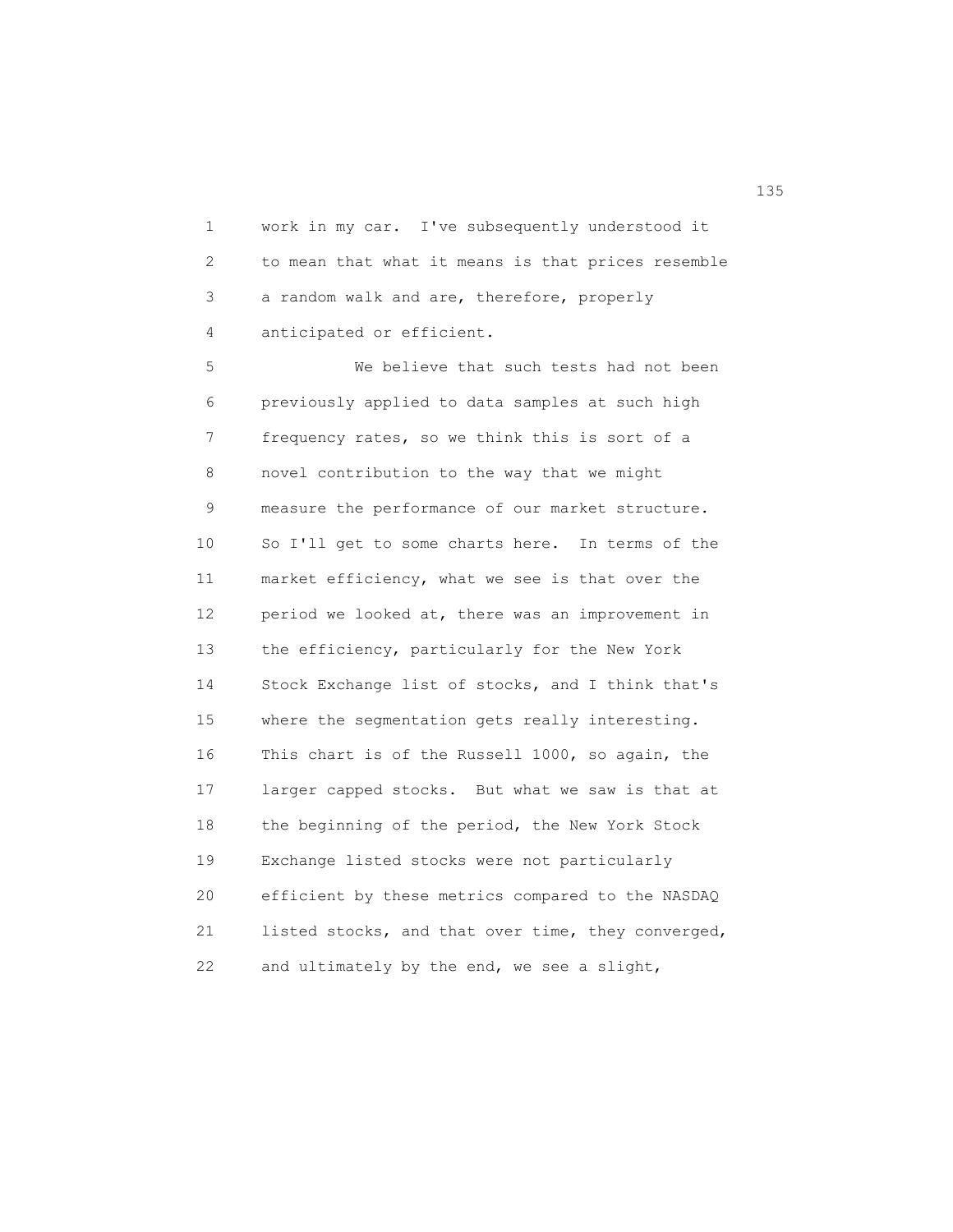1 although I don't know if it's statistically 2 meaningful, a period where the New York Stock 3 Exchange stocks are slightly more efficient than 4 the NASDAQ listed stocks.

 5 It's interesting to look at what 6 happened to the New York Stock Exchange listed 7 stocks over this period that might account for 8 this trend. But particularly back in 2006 and 9 2007, this was the introduction of Reg NMS and the 10 New York Stock Exchange hybrid model, where they 11 went from a floor based manual trading system to 12 an electronic system. It was also the beginning 13 of more exchange competition, because at that 14 point, the New York Stock Exchange market share 15 was about 80 percent of their stocks, and over the 16 period of this test, they had more and more 17 competition from other exchanges in trading those 18 stocks. So what you see is increasing automation 19 of this period, as well as increasing competition. 20 Many more, from my understanding, proprietary 21 trading firms started trading at depth the New 22 York Stock Exchange listed stocks over this period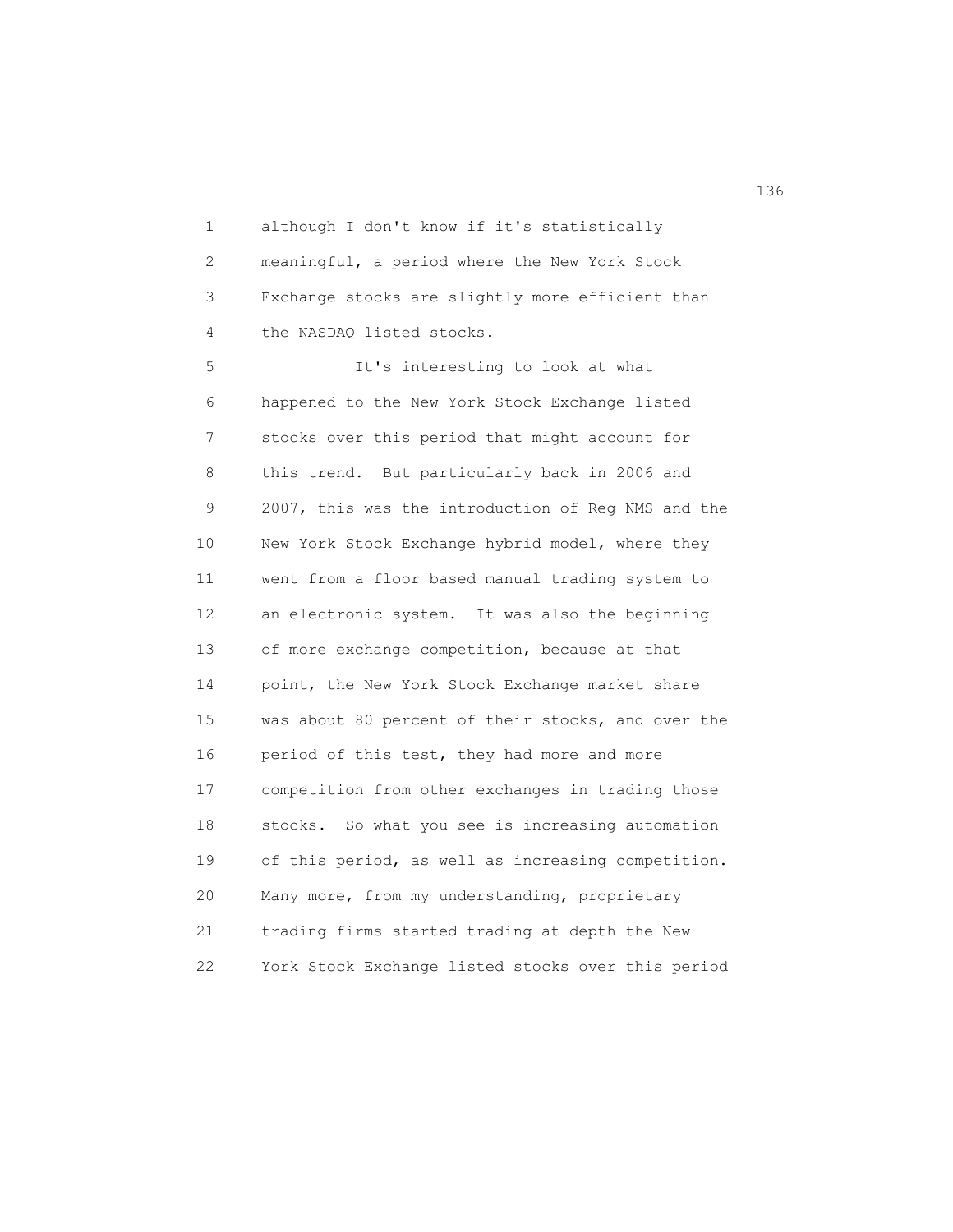1 as the markets became more electronic, more 2 automated, more reliable for that type of 3 strategy. 4 So it's reasonable to think that some of

 5 the trends of automation and competition counts 6 for the improvement we see here in price 7 efficiency and the price discovery function of the 8 markets.

 9 On the Russell 2000 stocks, again, it's 10 at lower levels of efficiency at the end point, 11 but you see a very similar trend where the New 12 York Stock Exchange list of stocks improved to 13 approximately the same levels as the New York 14 Stock Exchange listed stocks, which suggests that 15 as markets became more electronic and more 16 competitive, more automated and more competitive, 17 they also did a better job of price discovery. 18 We looked at this from a number of 19 different angles, and if you're interested in the 20 details, you can look at the paper where we had 21 the Chow/Denning test, which is another way of 22 viewing measures of efficiency and price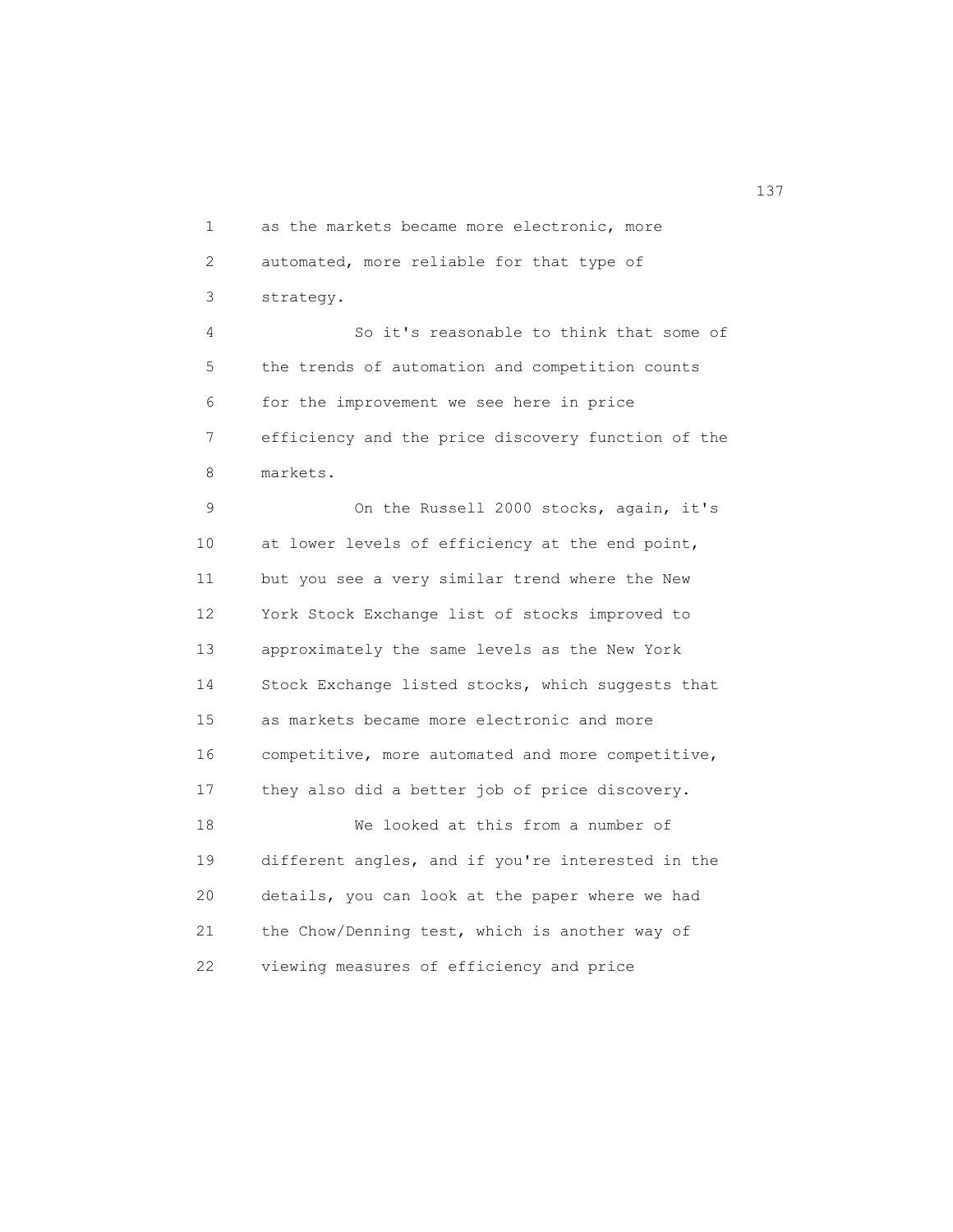1 discovery, and we saw very similar results in the 2 Chow/Denning test. We also looked at multiple 3 different time periods and intervals, all short 4 term, and they showed very similar results, and 5 all of those charts are available in the paper and 6 in the appendixes to the paper. 7 So the results from these tests 8 corroborate our variance ratio results, they show 9 a significant improvement over all sets of stocks 10 and sampling intervals, and it also shows that the 11 higher capitalization stocks and the longer 12 sampling intervals appear more efficient than the 13 shorter sampling intervals and the lower 14 capitalization stocks, but they're still somewhat 15 efficient and have shown significant improvement. 16 There was a similar study from another 17 firm that was submitted as part of the SEC comment 18 process. This was a study conducted by Credit 19 Suisse, and while I looked at things a bit 20 differently, they conducted a study on related 21 topics that they called sizing up U.S. Equity 22 market structure. This supports the theme of the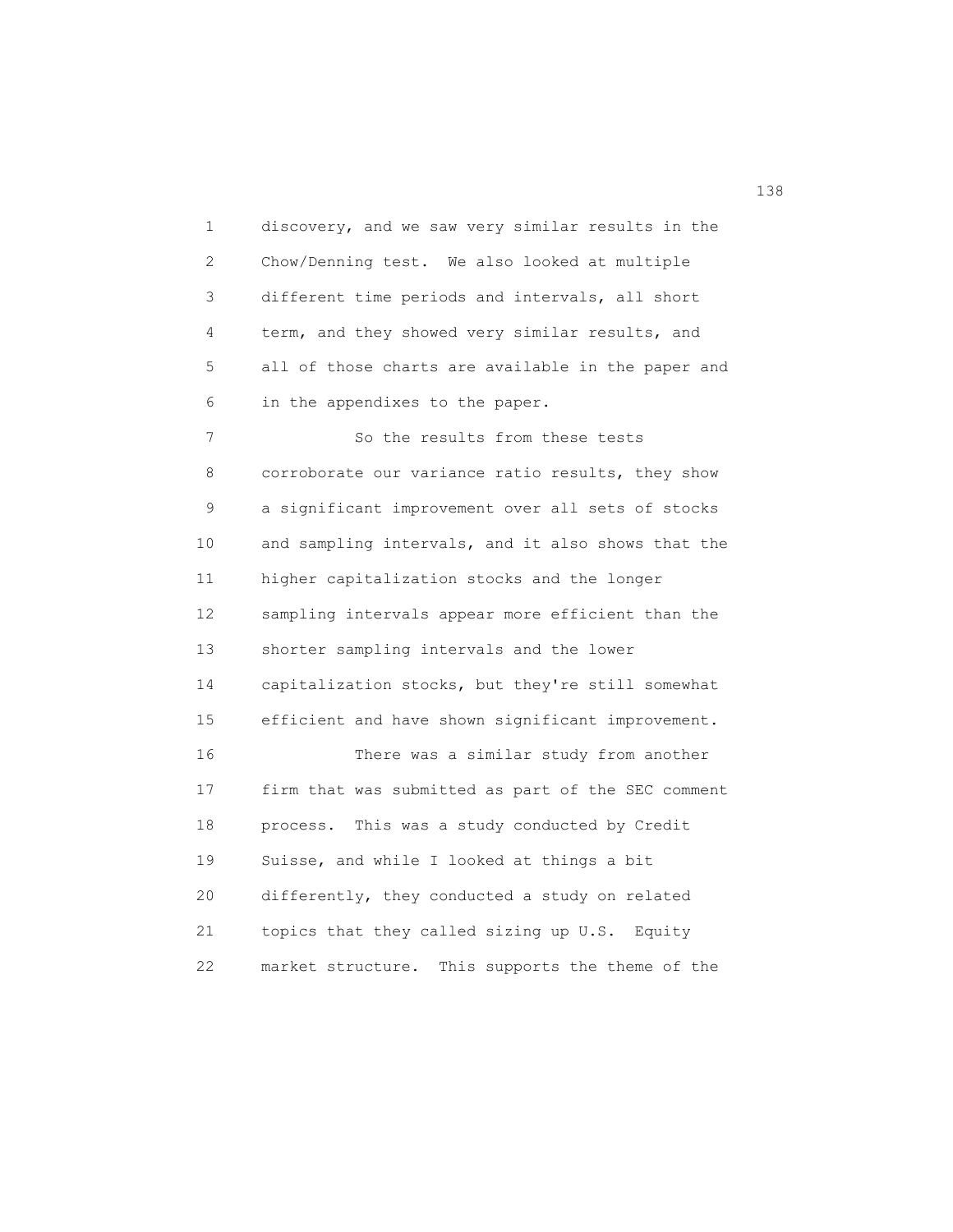1 findings in our study.

 2 Not only did they look at various 3 liquidity and bid ask spread measures, but they 4 also looked at something that's similar to a price 5 efficiency measure, which is intra-day volatility, 6 so very short term volatility normalized for 7 longer term volatility. So how did the short term 8 price movements that could be attributable to 9 market structure, how did they react relative to 10 the longer term macroeconomic types of volatility 11 that we see in the markets? And they concluded on 12 this point after showing a lot of substantial 13 decline in the intra-day volatility relative to 14 longer term volatility, that this seems to be 15 confirmation that the new market participants are 16 successfully finding and removing the pricing, as 17 well as dampening volatility that might otherwise 18 be created by large institutional orders filled 19 during the day.

 20 I think, you know, it's really important 21 to look at the empirical data when evaluating some 22 of the concerns that have been raised about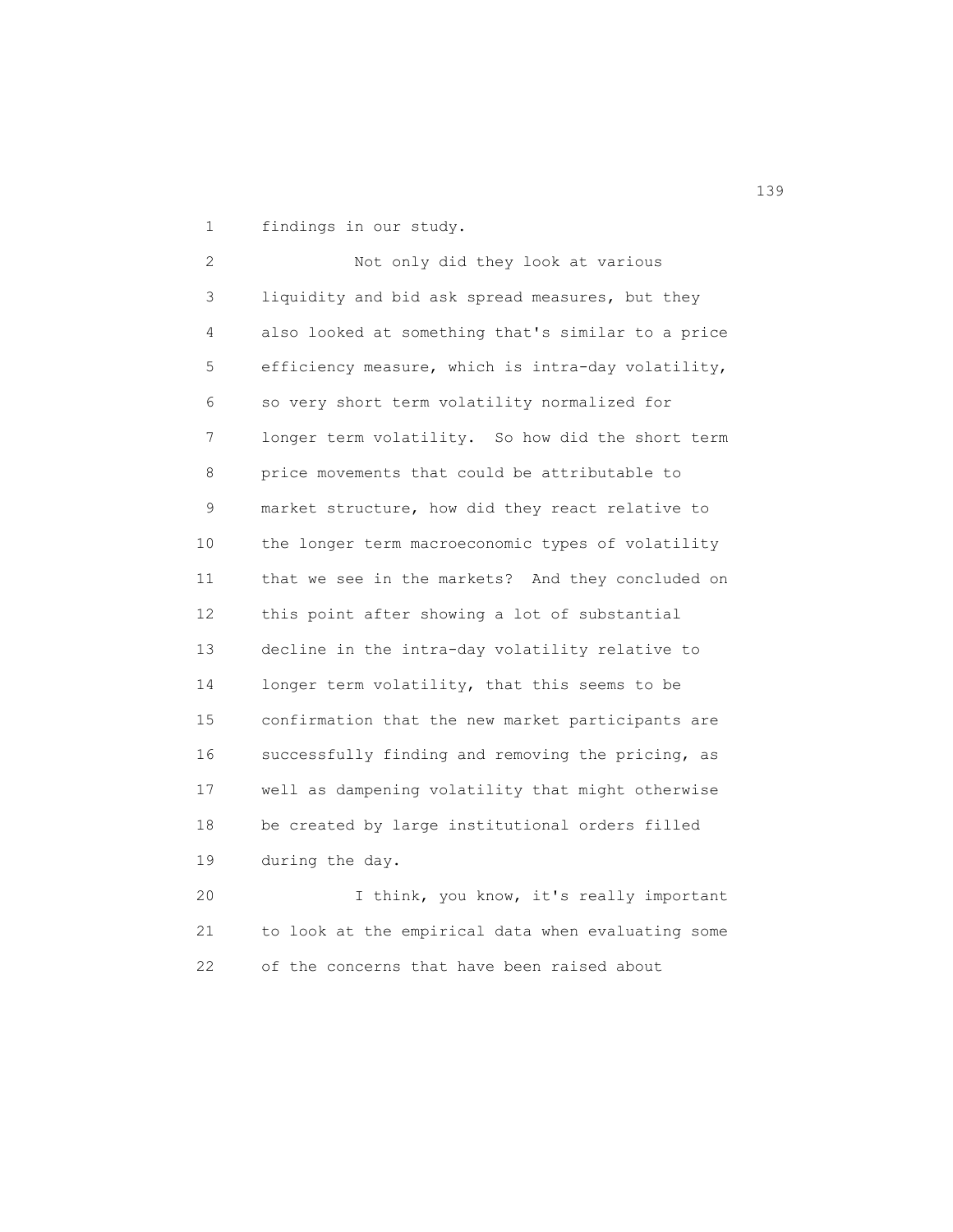1 automation in these markets and competition in 2 these markets in order to evaluate which claims 3 really deserve a regulatory response. I think 4 it's important to regulate on the basis of 5 empirical evidence rather than on the basis of 6 anecdotal concerns.

 7 So turning to a supplemental study that 8 we conducted on the futures markets to be 9 particularly relevant today, RGM has conducted 10 preliminary reviews of the futures market 11 efficiency, so primarily we're talking about 12 variance ratio tests in anticipation of this 13 meeting. We looked at U.S. futures symbols. In 14 this case, we picked four symbols, ES, which is 15 the S&P E-Mini -- 500 E-Mini contract, ZC, which 16 is the corn contract, CL, which is a crude 17 contract, and GC, which is a gold contract. We 18 looked at the front months, the most liquid front 19 months, and we used an in-house rolling algorithm 20 to determine when trading had rolled from the 21 front liquid month to a subsequent month. 22 And we looked at the period from 2006,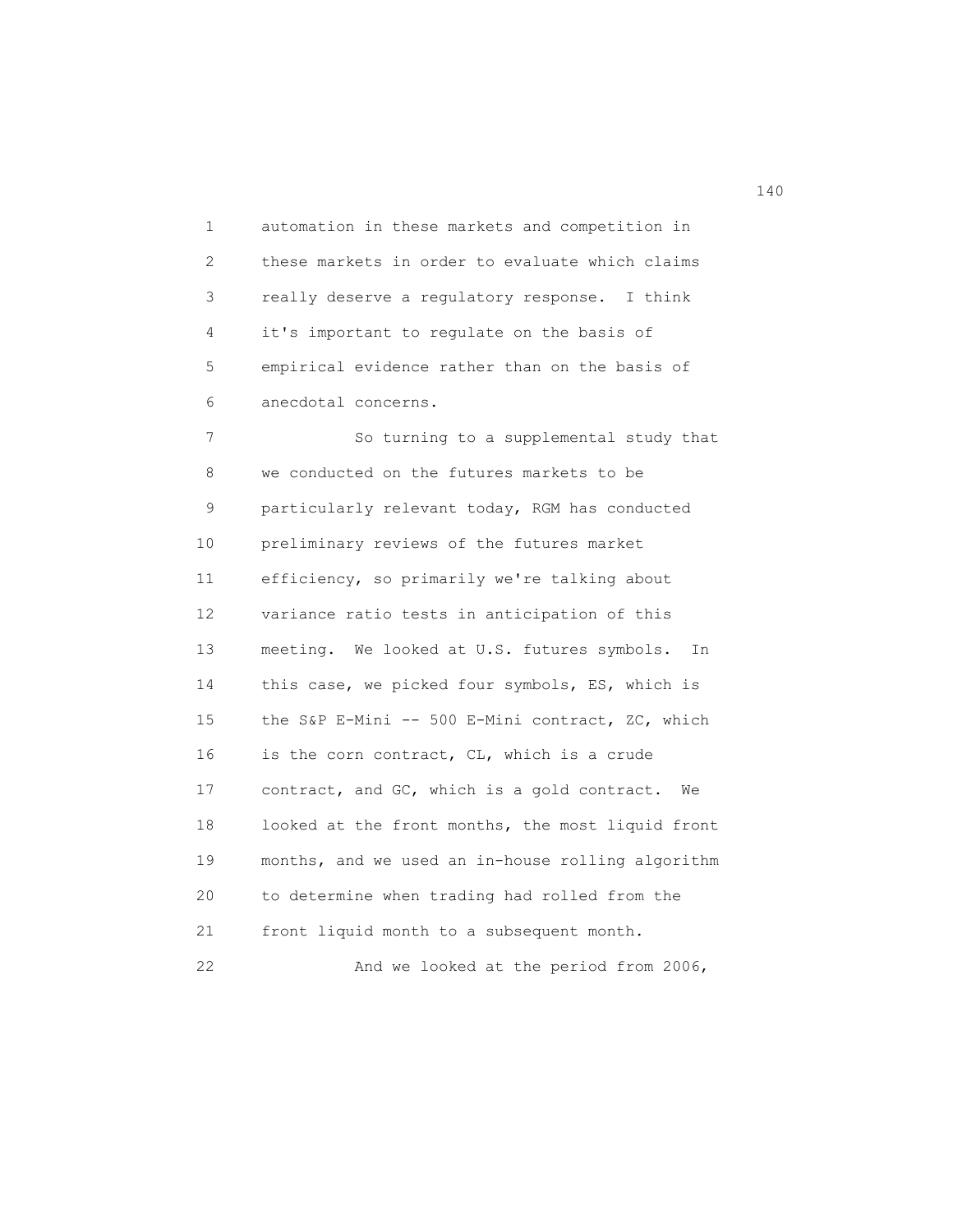1 again, through June of 2010, and the preliminary 2 conclusions are that for futures contracts we've 3 reviewed, the pricing appears to have been largely 4 efficient throughout the period. Notably, there 5 was not a period of low efficiency early in the 6 period that we looked at like for some of the New 7 York Stock Exchange listed stocks. 8 I think that could be attributed in 9 large part to how competitive the futures markets 10 have been. There's long been a culture of 11 proprietary trading firms and lots of participants 12 competing to perform the price discovery and 13 liquidity provision functions in the market, which 14 is different than some of the older models on the 15 equity side. 16 There is a slight uptrend apparent in 17 several of the contracts, but as I mentioned, the 18 starting points were much better than for the 19 equity markets. And this is a graph of the 20 efficiency of the prices of the four contracts 21 that I talked about. You can see that in all 22 events, they're pretty close to efficient, and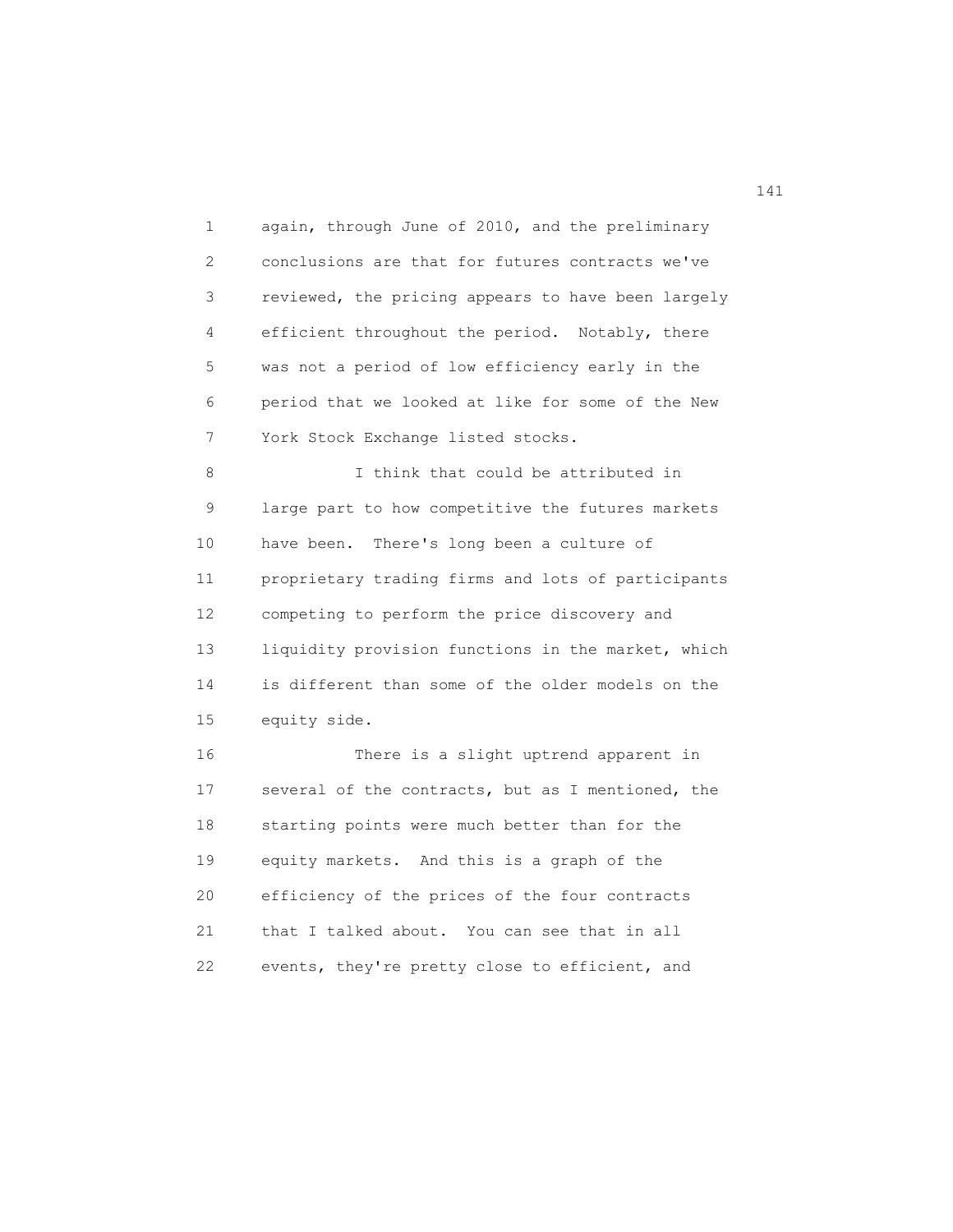1 they are pretty, you know, and where there's a 2 trend apparent, it's a slight upward trend. 3 So the conclusions that we reach is that 4 in the U.S. equity markets, measures of bid ask 5 spreads, available liquidity and market efficiency 6 have improved over the last four and a half years. 7 Evidence suggests that increasing market 8 automation and competition have led to improved 9 market quality. The results with respect to 10 improving market efficiency contradict some 11 anecdotal concerns about excess short term 12 volatility, which we were looking for in this data 13 and it did not appear. 14 And preliminary evidence indicates that 15 the futures markets that were probably most 16 focused on in this group had been relatively 17 efficient for the last few years. 18 I've provided an academic bibliography 19 that talks about some other papers in this area 20 that do a lot of empirical studies of various 21 markets and the market quality there, and I think 22 that that may be helpful for follow-up, as well.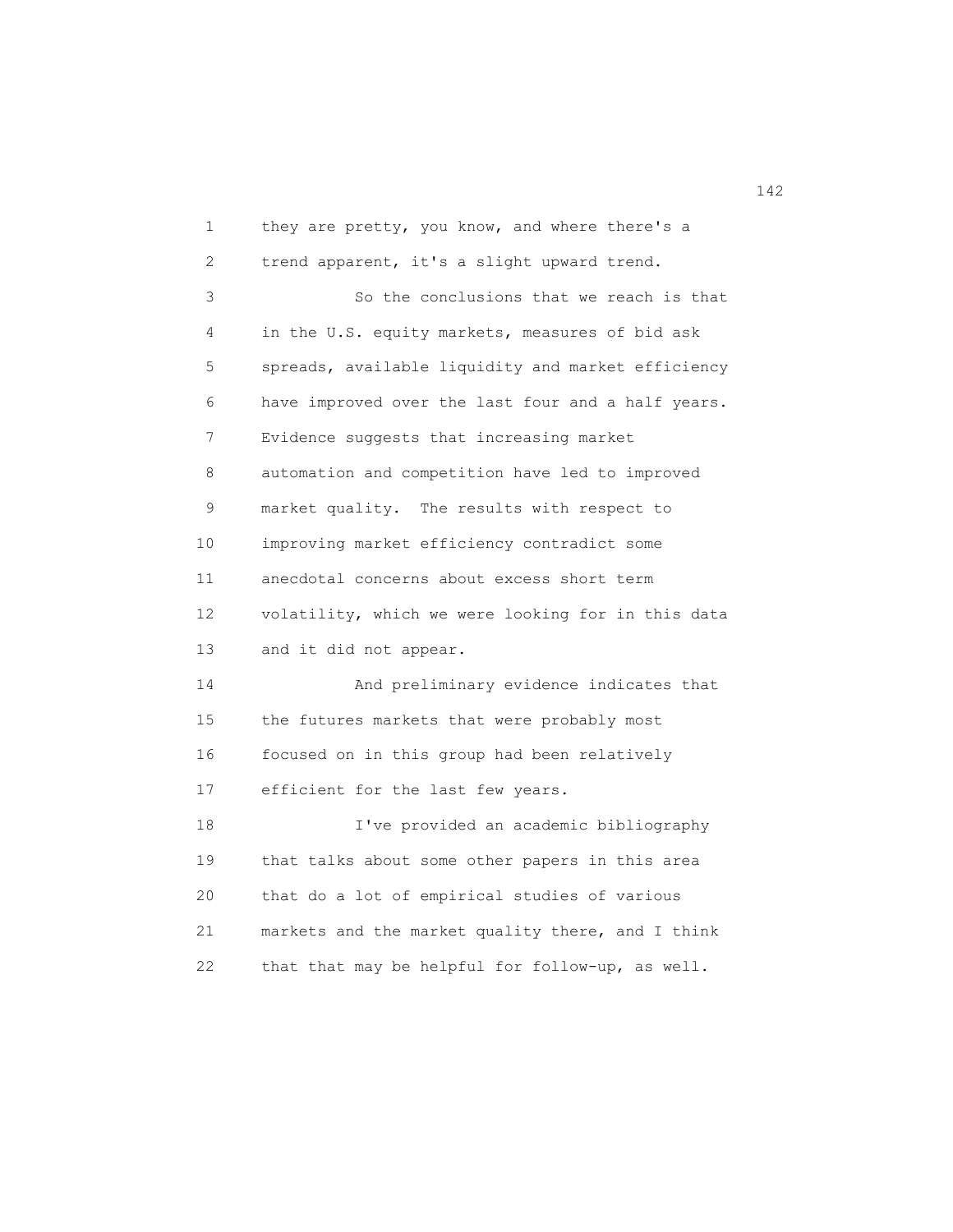1 I'm not going to read it. And I'd be happy to 2 take your questions. Thank you. 3 CHAIRMAN O'MALIA: Does anybody have any 4 questions for Richard? If not, we'll go to 5 Andrei. You went back to 2006 in the study, did 6 it go before that or the data you've only provided 7 is since 2006, and why that date? 8 MR. GORELICK: Yeah, that was just the 9 good quality data that we had confidence in 10 internally. We did not go any earlier than that. 11 MS. BOULTWOOD: In explaining the Flash 12 Crash, you talked about exchange rule variation, 13 and was that only in reference to the different 14 circuit breakers or were there other rules that 15 you were referring to? 16 MR. GORELICK: Yeah, I think the 17 different ways of looking at circuit breakers, 18 clearly, is a big part of that. But I would also 19 point out that one of the equities exchanges, 20 BATS, had a very reasonable rule, which is that 21 they would reject any order that comes in outside 22 of a certain band away from I think the last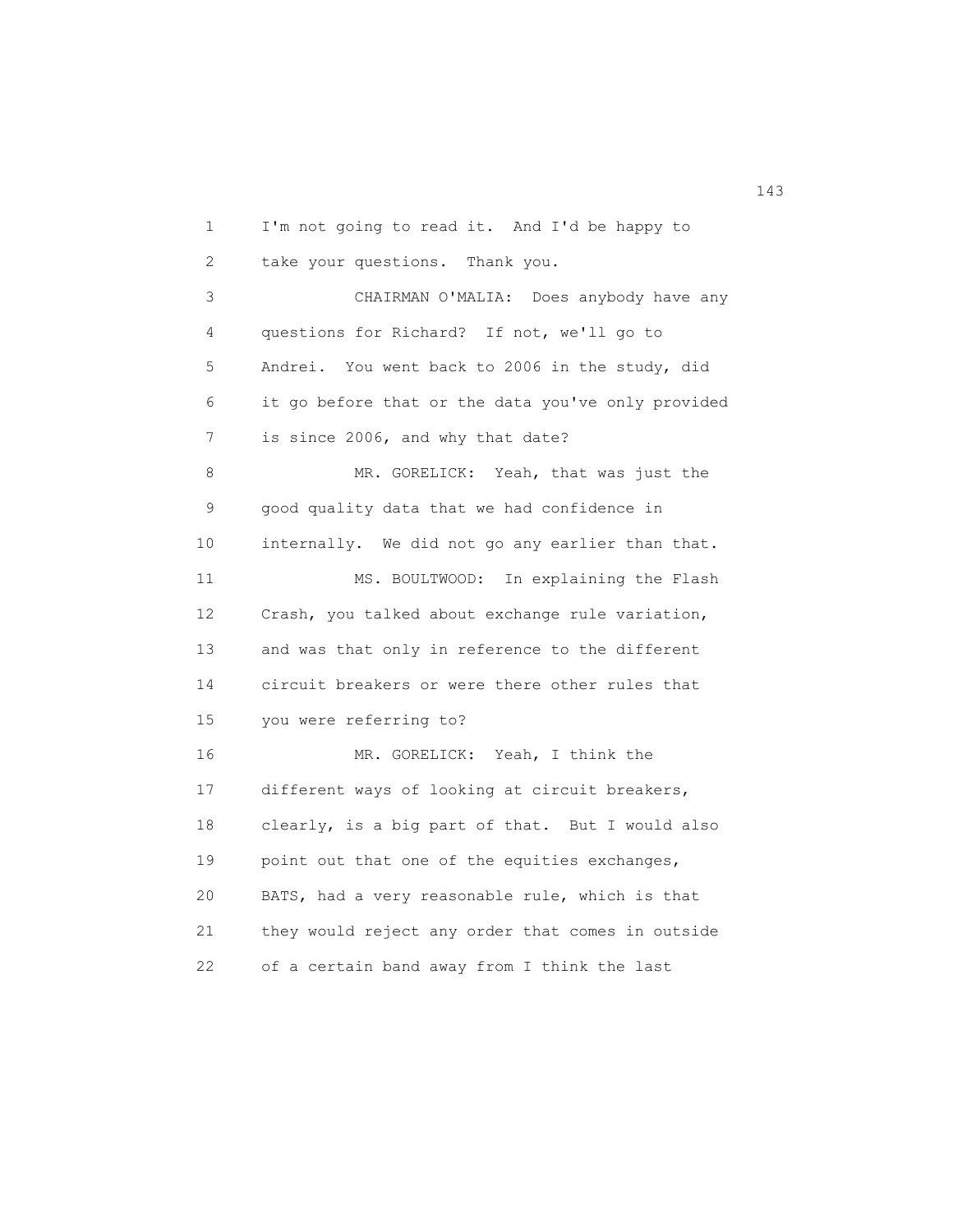1 traded price. And that I think is probably a good 2 rule. If it were applied uniformly across the 3 market, that might have been very helpful, but in 4 this case, they reported to the New York Times 5 that during a certain period of the Flash Crash, 6 that 95 or 96 percent of the volume of the orders 7 that were sent to them were rejected for that 8 reason. And I think that in the period of market 9 chaos, what that did is, it took the very 10 reasonable rule that was not applied across the 11 entire market and created more uncertainty about 12 which venues would accept your orders. And I 13 think particularly with some of the routing 14 conventions, that the different exchanges had that 15 -- those interactions were under anticipated, they 16 were under appreciated prior to the events of May 17 6th. 18 MR. JOACHIM: Were you able to look at

 19 all at -- there's a lot of fear that there -- a 20 two tiered market has developed, one for high 21 frequency traders and one for any equity markets 22 in particular, and one for more natural investors,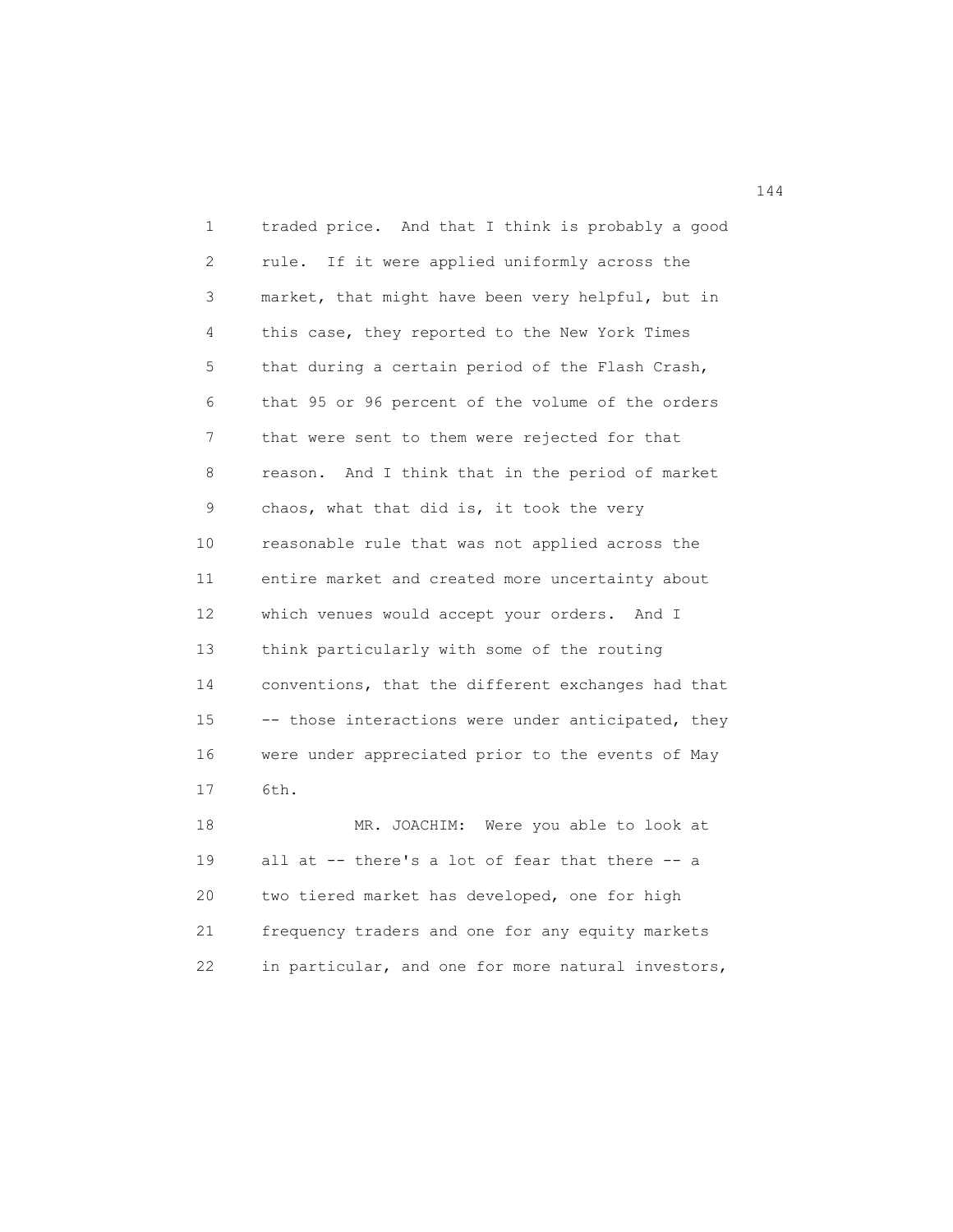1 let's call it, for lack of a better term.

 2 One person could look at this analysis 3 and say that one of the things that's taken place 4 over the last five years is that high frequency 5 traders have become more prevalent, therefore, 6 when you do studies like this that look at the 7 mean changes, actually what you're seeing is the 8 dominance of high frequency traders, and you're 9 not seeing the effect on the more let's call it 10 natural traders for a moment. Did you take that 11 into consideration, did you look at that? It's a 12 hard thing to look at, I understand, because you 13 can't differentiate those things, but did you 14 think about that and the potential impacts on 15 that?

 16 MR. GORELICK: Yes; obviously, we don't 17 have access to trader ID and to be able to figure 18 out who's behind every trade, but there are some 19 academic studies that have looked at that kind of 20 data, and I think they've produced some very 21 interesting results. A couple of them are 22 mentioned in the bibliography here.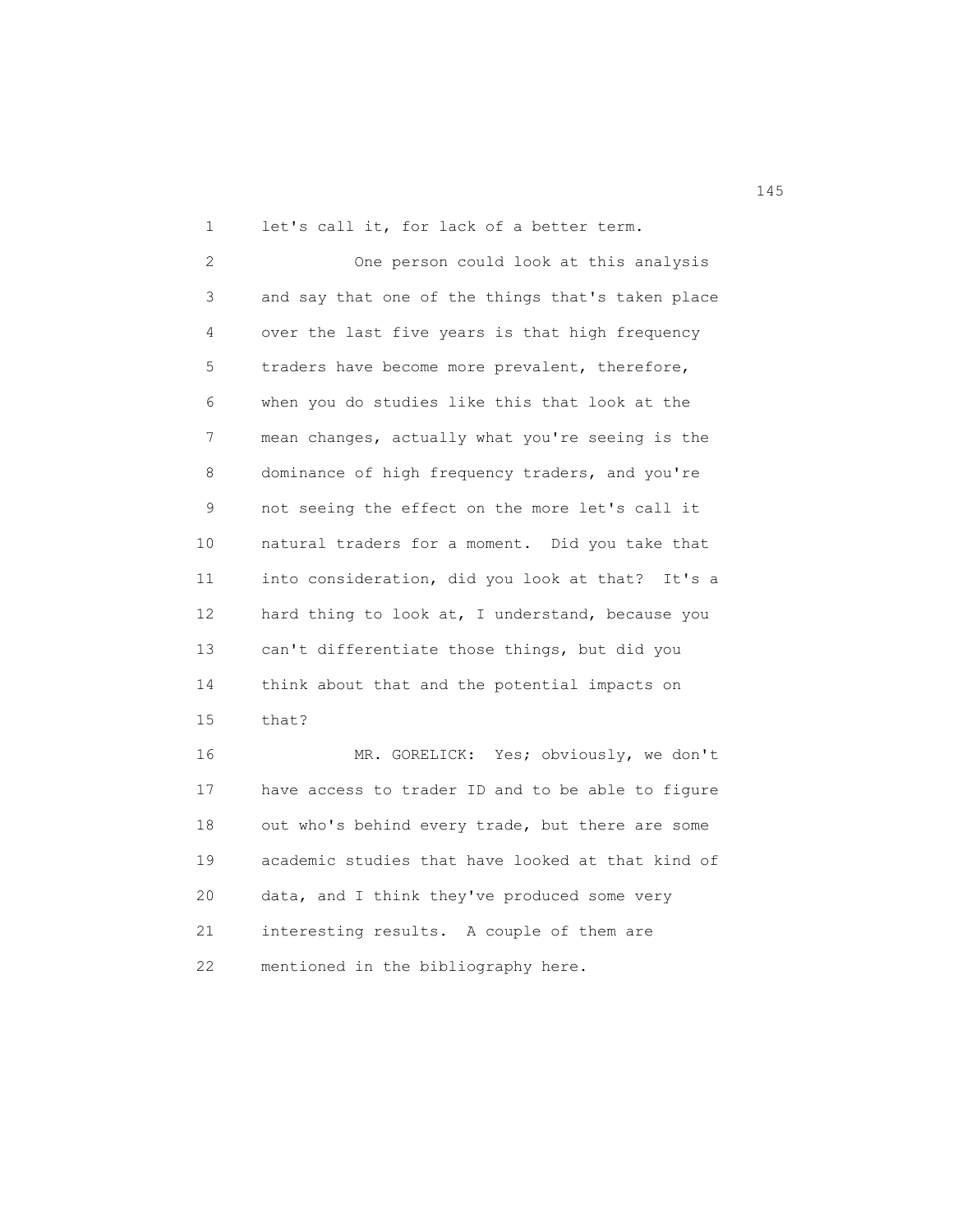1 There was a study done at the Deutsche 2 Boerse on the zetro markets by Professor 3 Hendershott at Berkley, and what he found was that 4 in that market, there was a period of time where 5 traders had to self-declare themselves whether 6 they were using an automated system or not. And 7 during that period, he looked at that cross 8 section of the data and concluded that the 9 automated trading was actually much more helpful 10 to dampening volatility, to price discovery, to 11 tightening spreads than the non-automated 12 activity.

 13 So a similar result is something that 14 was in the packet provided today, which was a 15 study done by some research out of the New York 16 Fed looking at the FEX markets in particular, and 17 that's a market also where there was identifiable 18 partitioning between the automated participants 19 and the non-automated participants. And in that 20 case, they also reached similar conclusions that 21 the automated participants were very beneficial to 22 market quality on a number of dimensions.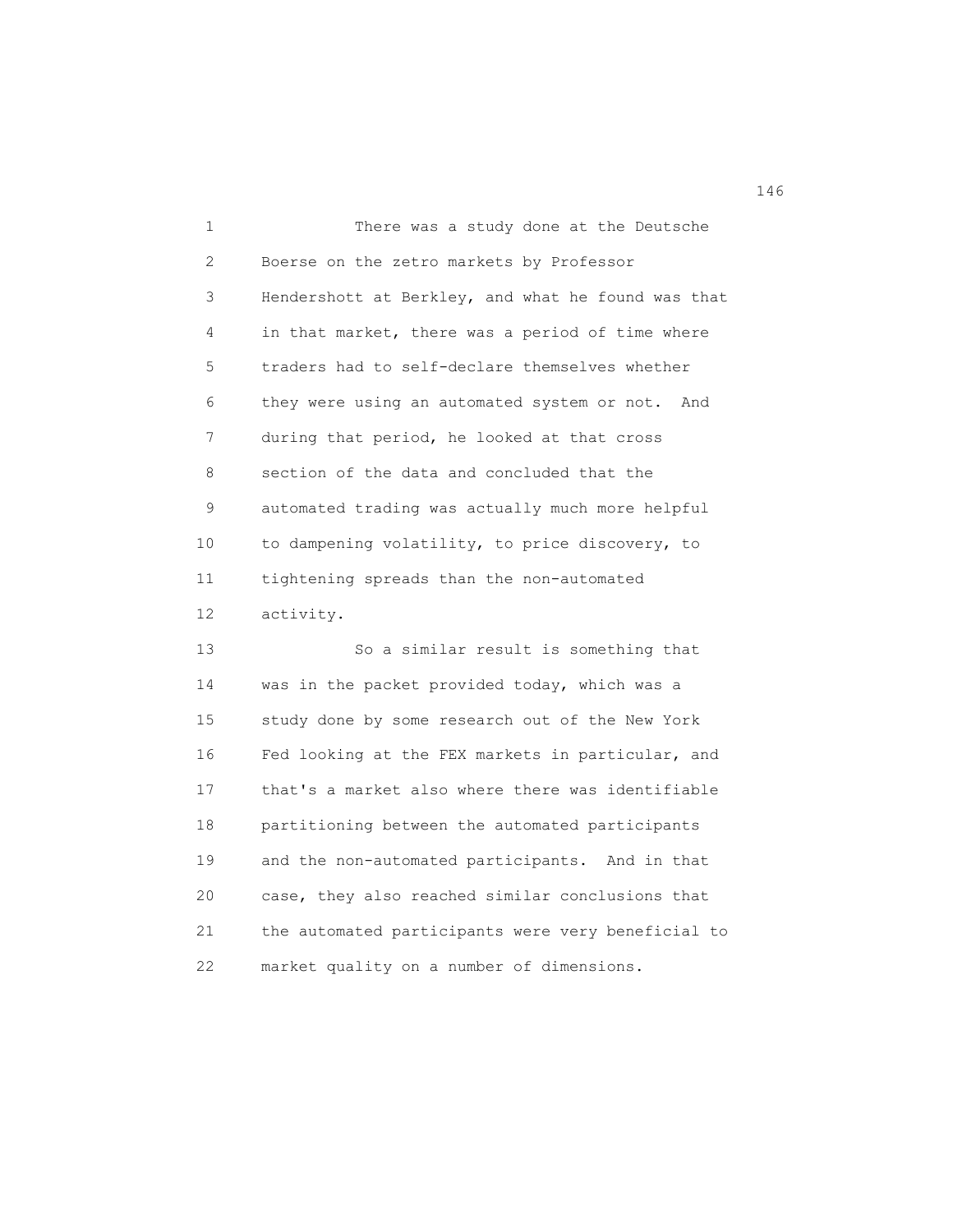1 MR. HARRIS: Your paper seems to argue 2 -- concludes that the increased market 3 participation and market participants and 4 automated trading over the last few years has 5 increased market liquidity, but don't the events 6 as you described them on May 6th argue that maybe 7 automated trading has increased market volume, but 8 not liquidity? 9 MR. GORELICK: Well, clearly the events 10 of May 6th were unacceptable, it was a 11 malfunction, and we need to make sure that that 12 kind of thing doesn't happen again. I think the 13 challenge is to figure out -- and by the way, 14 looking at the -- back up one second, also looking 15 at the SEC/CFTC joint report about preliminarily 16 what may have caused that report, they did note 17 that while their stories of, and certainly some 18 participants altered their behavior and may have 19 not been trading in the normal way that they do 20 during that period, that there was evidence that 21 there were a lot more liquidity being provided 22 into the market during the period of the Flash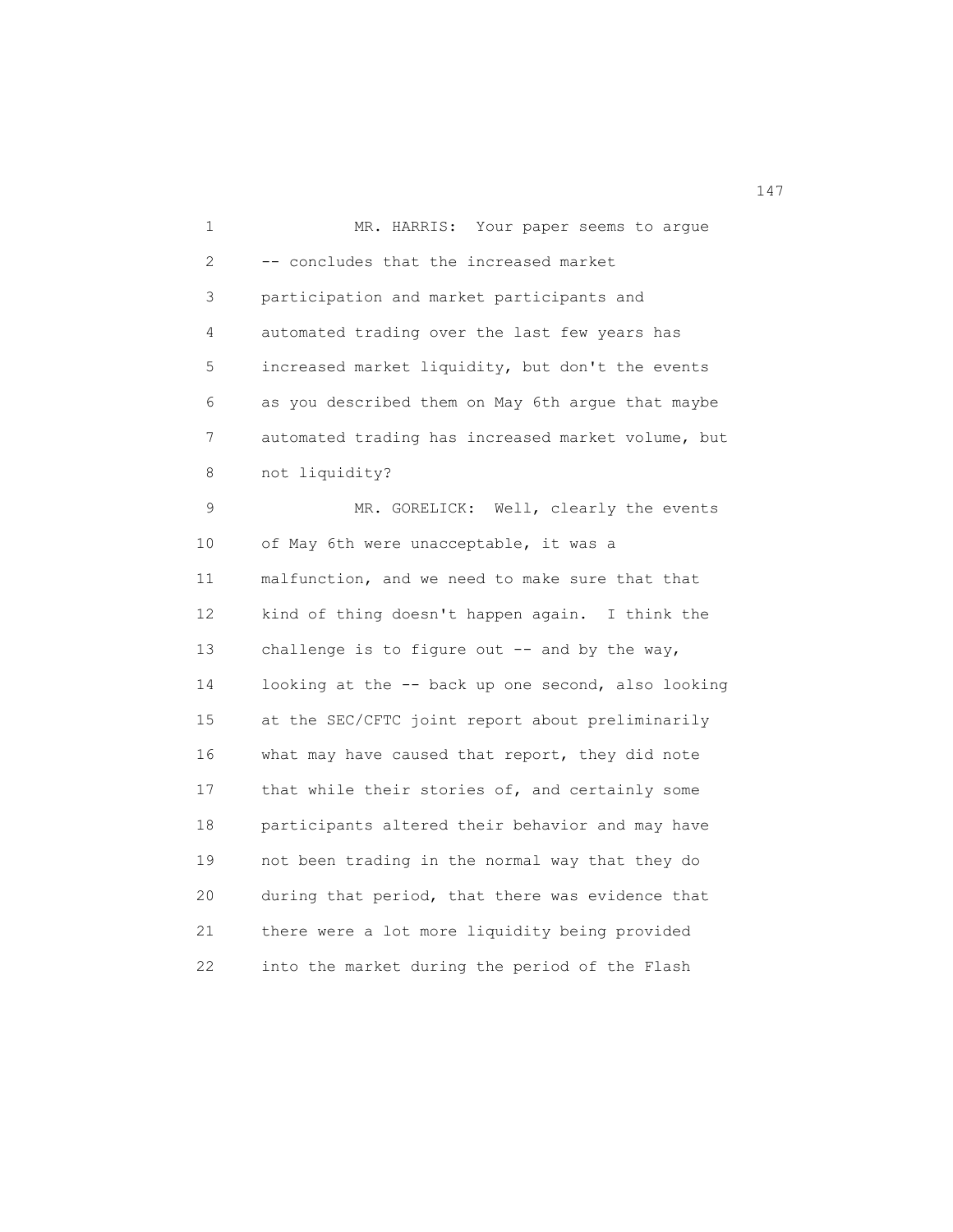1 Crash, but that it was really being overwhelmed by 2 the massive amounts of marketable sell orders that 3 were coming into the market. So it was not 4 necessarily, you know, again, this is preliminary, 5 and I don't have any information about this 6 different from what I've read in the SEC/CFTC 7 joint report, but it looks like there was plenty 8 of liquidity being provided. Liquidity is 9 plentiful, but it's not infinite. 10 And in this case, there were so many 11 sell orders that came in that it really overran 12 what was available. The challenge from a 13 regulatory perspective is to figure out solutions 14 for that kind of problem, knowing that that could 15 happen in unusual circumstances that don't 16 threaten the gains that we've had in recent years. 17 For investors, a better liquidity, tighter 18 spreads, more available liquidity, and more 19 efficient price discovery. 20 And I think that some of the solutions 21 that have been proposed go a long way towards 22 doing that, the circuit breakers, more certainty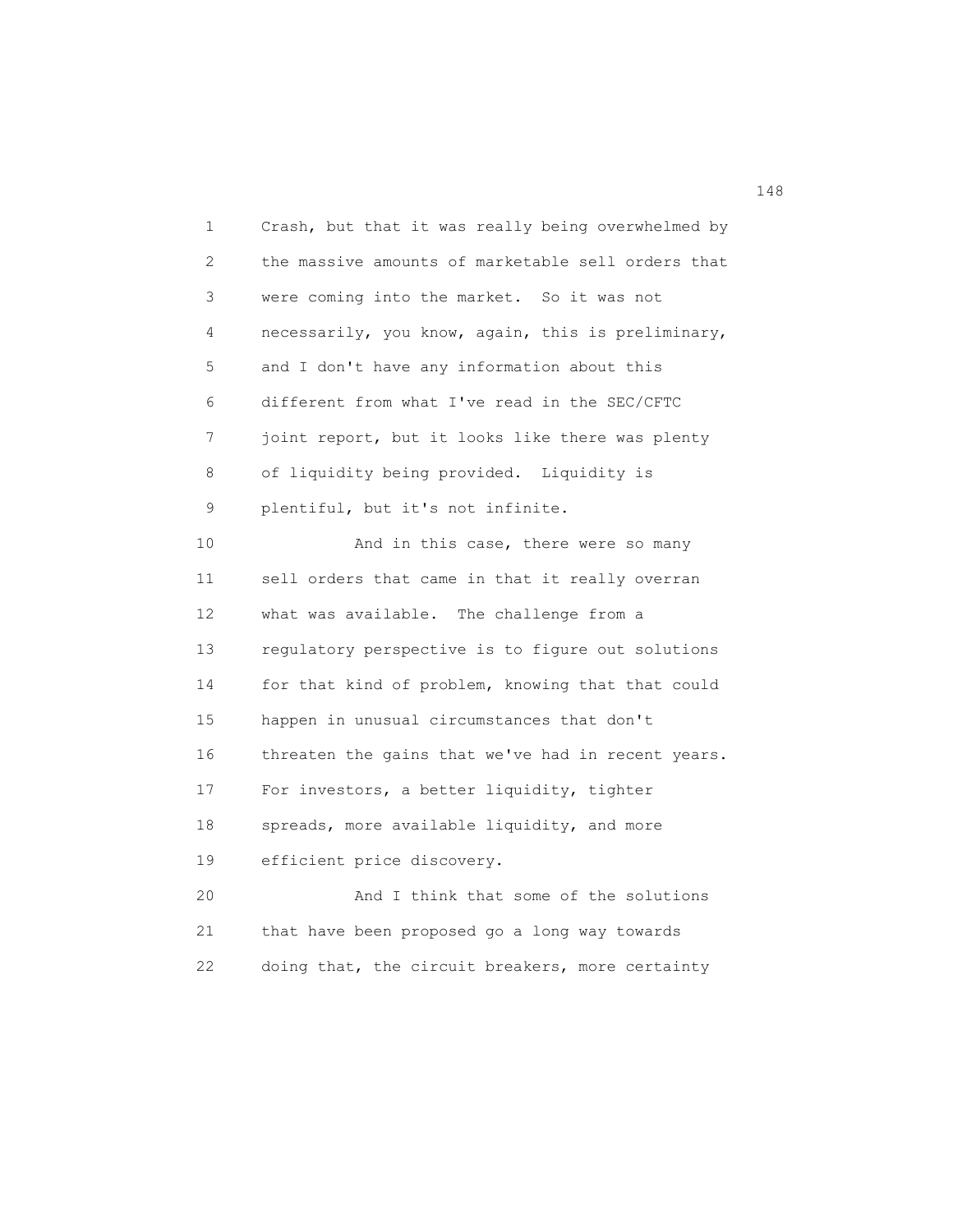1 about error trade policies and what's likely to be 2 broken and what not, that that lets us preserve 3 some of the gains of recent years while addressing 4 exactly the concern, the failure of the market 5 that was on May 6th.

 6 CHAIRMAN GENSLER: Richard, I was going 7 to ask you something about that which you know a 8 lot about, your firm, and a day that you've 9 probably studied, May 6th, and the key minutes, 10 you know, what was it, about 2:40 East Coast time 11 to 2:45, did your firm back away?

12 MR. GORELICK: We continued to trade, 13 but not in a completely normal manner. I think to 14 trade in a completely normal manner would have 15 been irresponsible from our perspective. So we 16 saw, as market data started to look unreliable on 17 various exchanges, and as order executions started 18 to look unreliable on various exchanges, we took 19 them out of our routing. So we stopped sending 20 orders and relying on market data from exchanges 21 where we thought that there was -- it was 22 unreliable market data. That was something that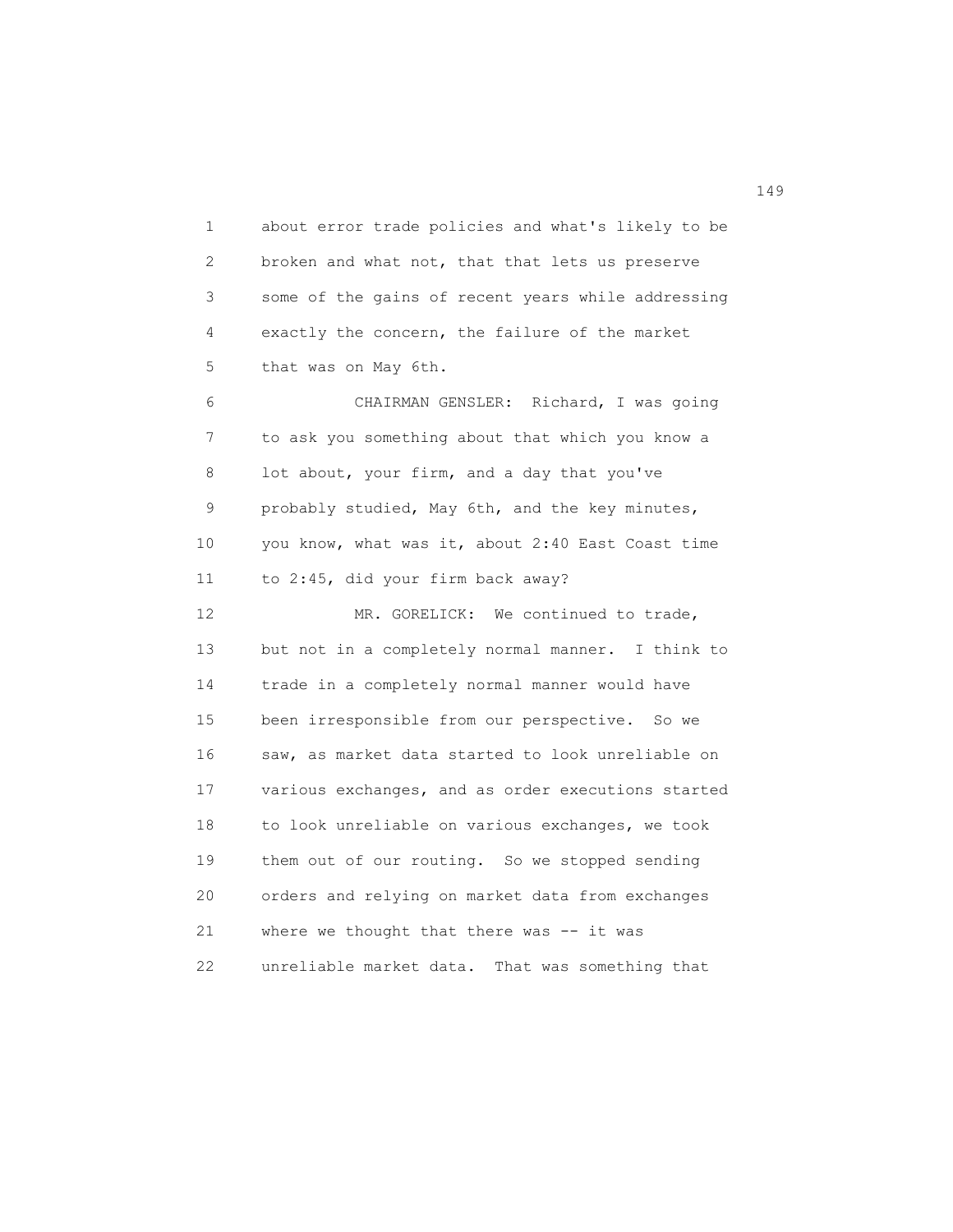1 we did in the minutes leading up to sort of the 2 peak of the Flash Crash, as we identified market 3 data and system problems at the exchanges. 4 CHAIRMAN GENSLER: This would be in that 5 2:40 to 2:45 range. 6 MR. GORELICK: Yeah, maybe starting 7 slightly before that. We also, you know, put some 8 of our models at different times and in different 9 risk management modes where they would trade in a 10 way that was mindful of the risk that was going 11 on, and I think that that is -- 12 CHAIRMAN GENSLER: Is mindful, meaning 13 that you were widening out your risk premium, in 14 essence? 15 MR. GORELICK: Not exactly; I mean the 16 way we were looking at it was in terms of our 17 positions, that we would be reducing our positions 18 rather than increasing our positions in certain 19 stocks where we thought that the market was 20 unreliable. 21 CHAIRMAN GENSLER: It's a benefit of 22 being on this Committee, but Charles, it's a day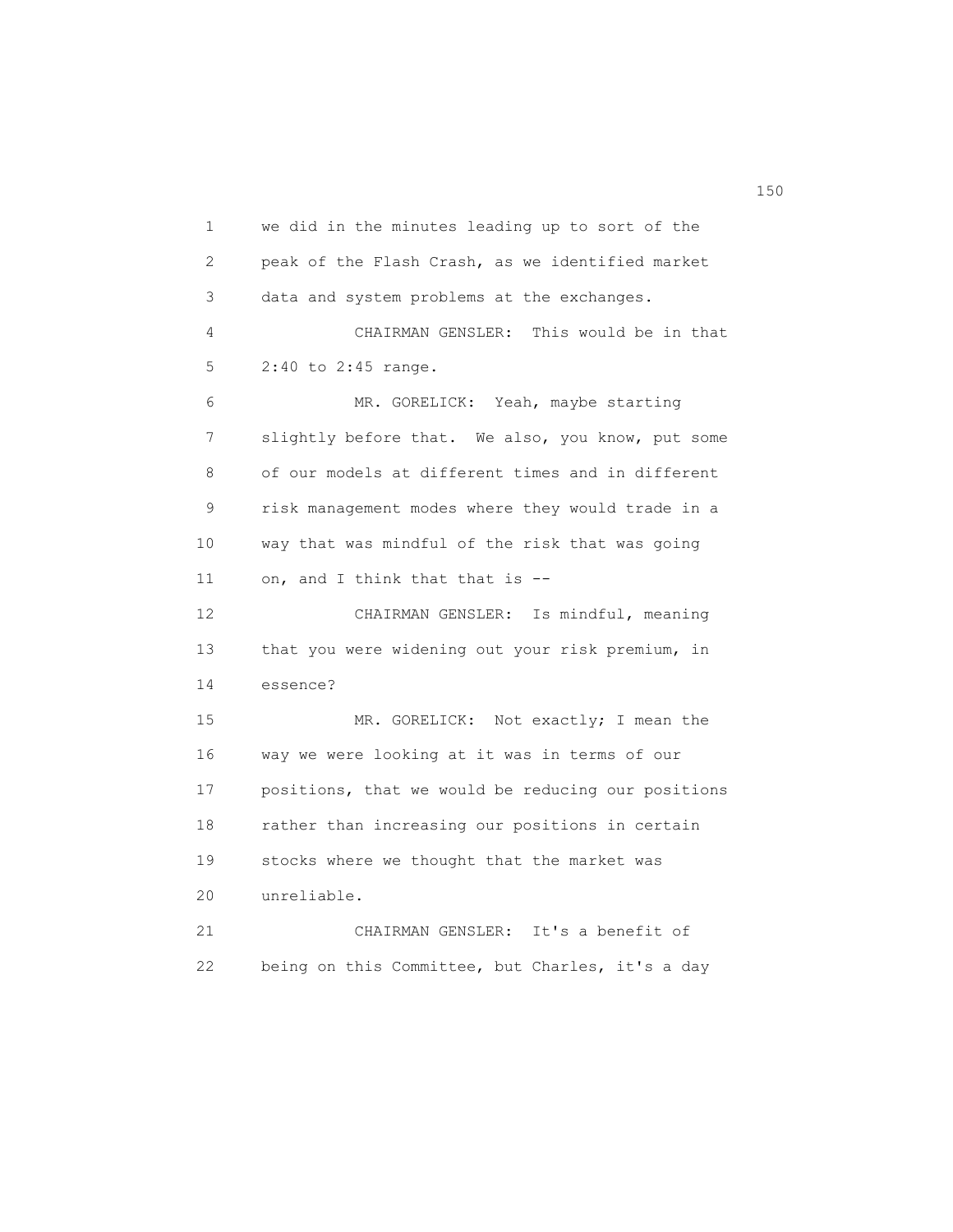1 that you know a lot about, too, probably. Did you 2 find that from 2:40 to 2:45, I mean how did you 3 start adjusting your bids or adjusting your risk? 4 MR. WHITMAN: I think it's important to 5 note that my firm does not really trade equities, 6 we're not a high frequency trader of individual 7 listed names, and in that regard, I think a lot of 8 the chaos actually happened in individual listed 9 names, not as much in the future space. We did 10 trade through that period in the future space, we 11 did widen out our risk parameters, which is 12 something we do in any period of high volatility 13 to compensate for the risks that we're assuming. 14 And during that period, we didn't have -- like, 15 for example, in the S&P, when the S&P had the big 16 sell-off, we actually didn't make any trades in 17 the big sell-off. We didn't have orders that were 18 hit, we didn't have orders that we pursued, it was 19 actually kind of a vacuum from our perspective, 20 from what we saw. 21 CHAIRMAN GENSLER: Is that unusual, I 22 mean you usually participate?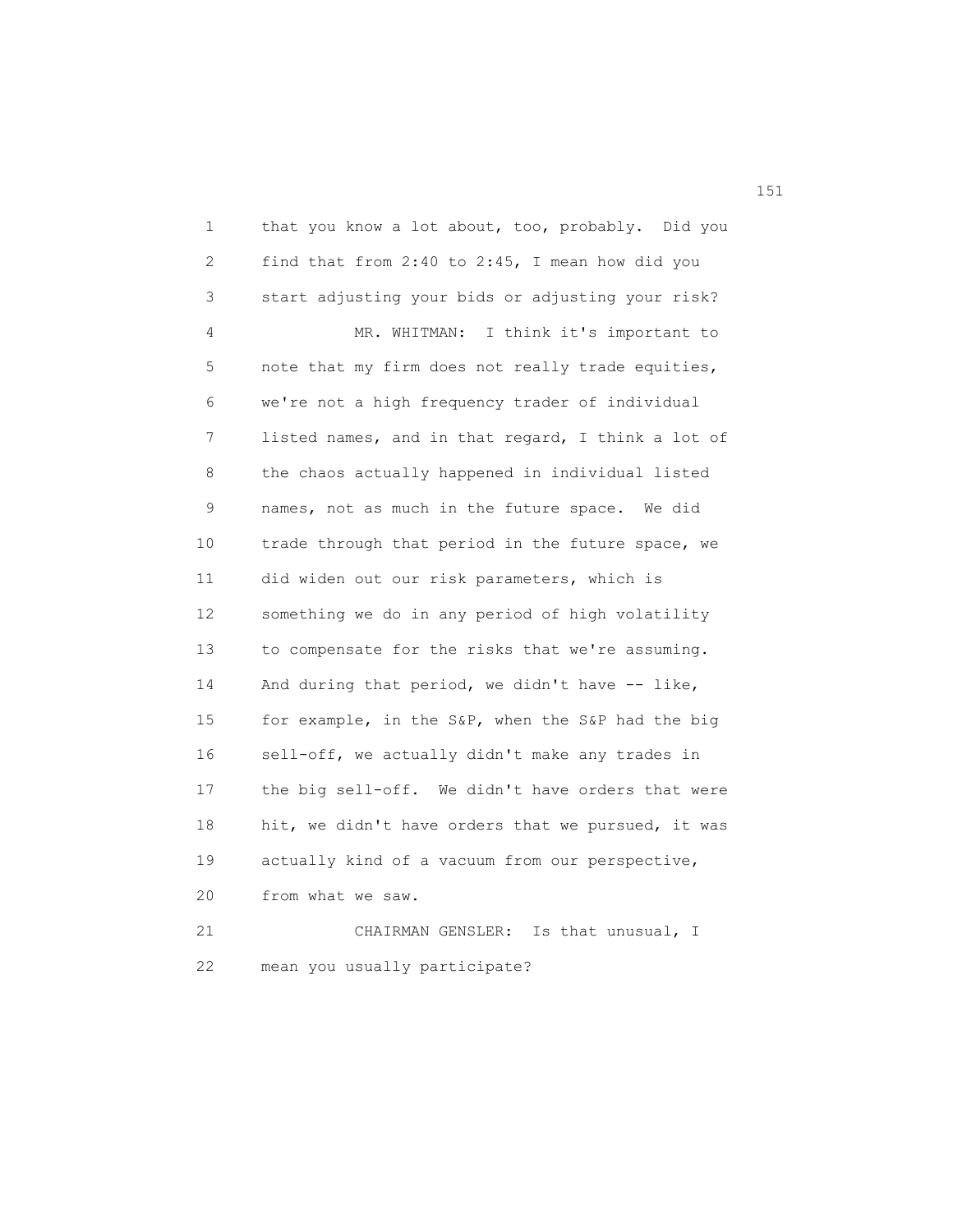1 MR. WHITMAN: Yeah, you know, I was 2 somewhat surprised that we didn't trade through 3 that period.

 4 CHAIRMAN GENSLER: Maybe just because 5 your risk parameters, you had widened them out? 6 MR. WHITMAN: Yes, and also I think it 7 also depended on -- we had various strategies that 8 we were running. Usually I think we would have 9 traded during that time, but we didn't actively 10 trade it. Other associated markets that were 11 moving violently, as well, we were trading those 12 heavily and in the usual context of what we would 13 trade under volatile conditions.

 14 One of the things I had mentioned to 15 Commissioner Chilton earlier before the meeting 16 was, you know, one of the things I think is 17 interesting is, all the focus is on the equity 18 markets, but the, for example, the Japanese yen I 19 believe that day had its biggest move in history, 20 it was up 700 pips, and it actually preceded this. 21 The Treasuries had violent moves to the upsides 22 that preceded this, as well. I'm sorry, I'm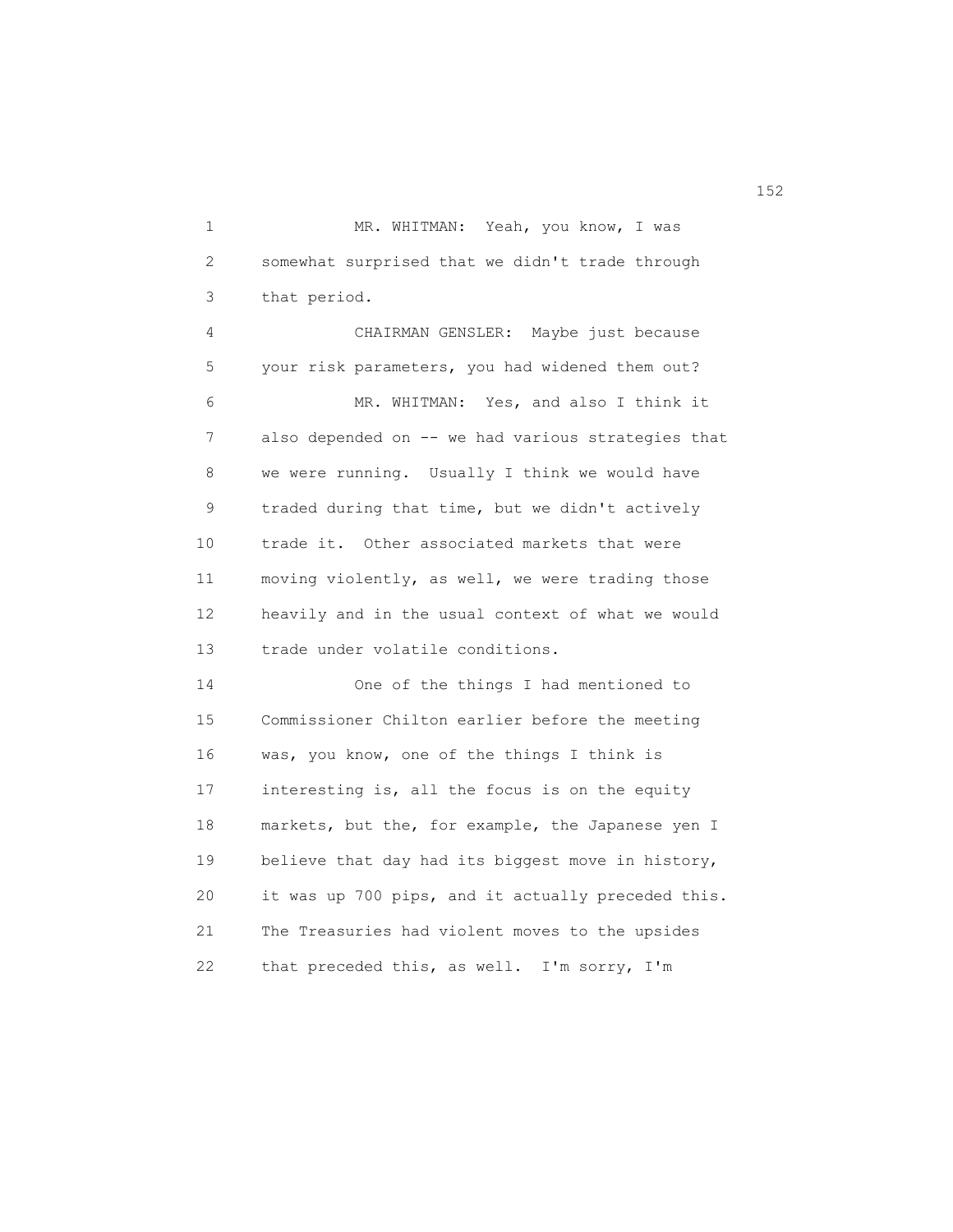1 getting a little bit --

 2 CHAIRMAN GENSLER: No, no, but I think 3 that's -- I think we've put that in the joint 4 SEC/CFTC report, as well, so that's helpful. Can 5 I ask one other -- Richard, you had those charts, 6 wonderful charts about the narrowing bid ask 7 spreads, and I guess I'm starting to wonder about 8 this.

9 **I**, for years, thought that narrowing bid 10 ask spreads was a sign of some health in the 11 marketplace, and, you know, greater market 12 efficiency and so forth, but I'm wondering if 13 that's really indicative of what I once thought it 14 was, just because when it's narrowing bid ask 15 spreads, but it's only for one, you know, one 16 contract or six contracts, and, you know, we're 17 not in a world where this is, you know, 100 18 contracts up or anything like that in the futures 19 market, and it's not, you know, it's not a world 20 where -- the average trading size is, what, six 21 contracts I think, roughly? 22 MR. GORELICK: Yeah --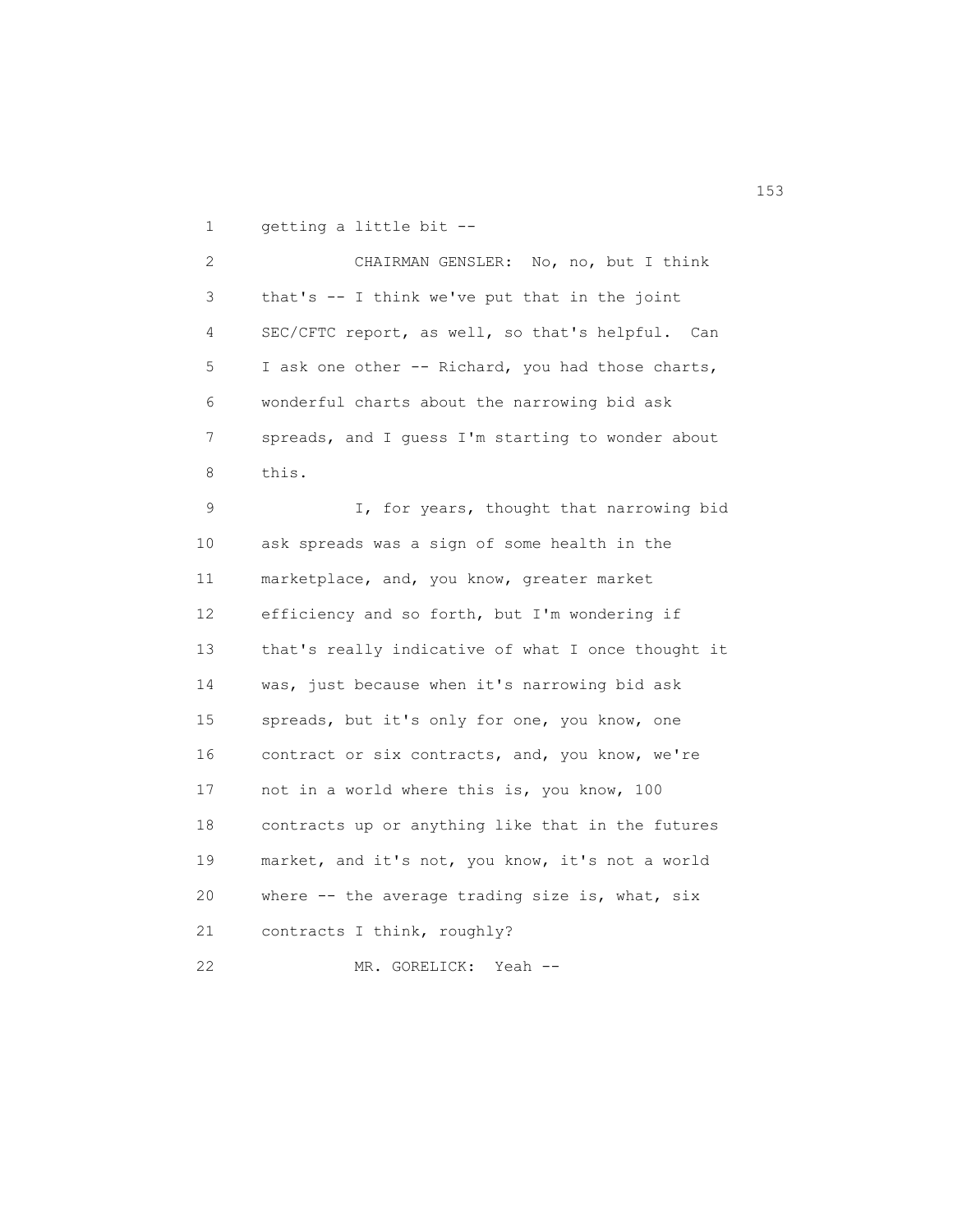1 CHAIRMAN GENSLER: So I'm just kind of 2 curious how you see that, how do you measure, you 3 know, real liquidity for size.

 4 MR. GORELICK: Well, that's exactly what 5 we were trying to look at with our available 6 liquidity metric, which was, you know, followed 7 our discussion of the bid ask spreads. So, you 8 know, clearly, if the bid ask spreads were 9 tightening, but at the expense of the liquidity 10 available on the inside, then you have to use some 11 other metric, you have to look at what is the 12 depth adjusted bid ask spread, and, you know, 13 there's various metrics that you can do to measure 14 that, market impact, you know, however you want to 15 look at that. What was interesting about the data 16 that we presented is that as -- 17 MR. GENSLER: And I apologize, I was 18 wondering about the room a little because I was

 19 cold. Is there that depth adjusted thing in here? 20 MR. GORELICK: This does not deduct 21 adjusted, but what it does do is, it looks at the 22 size available on the inside. And the interesting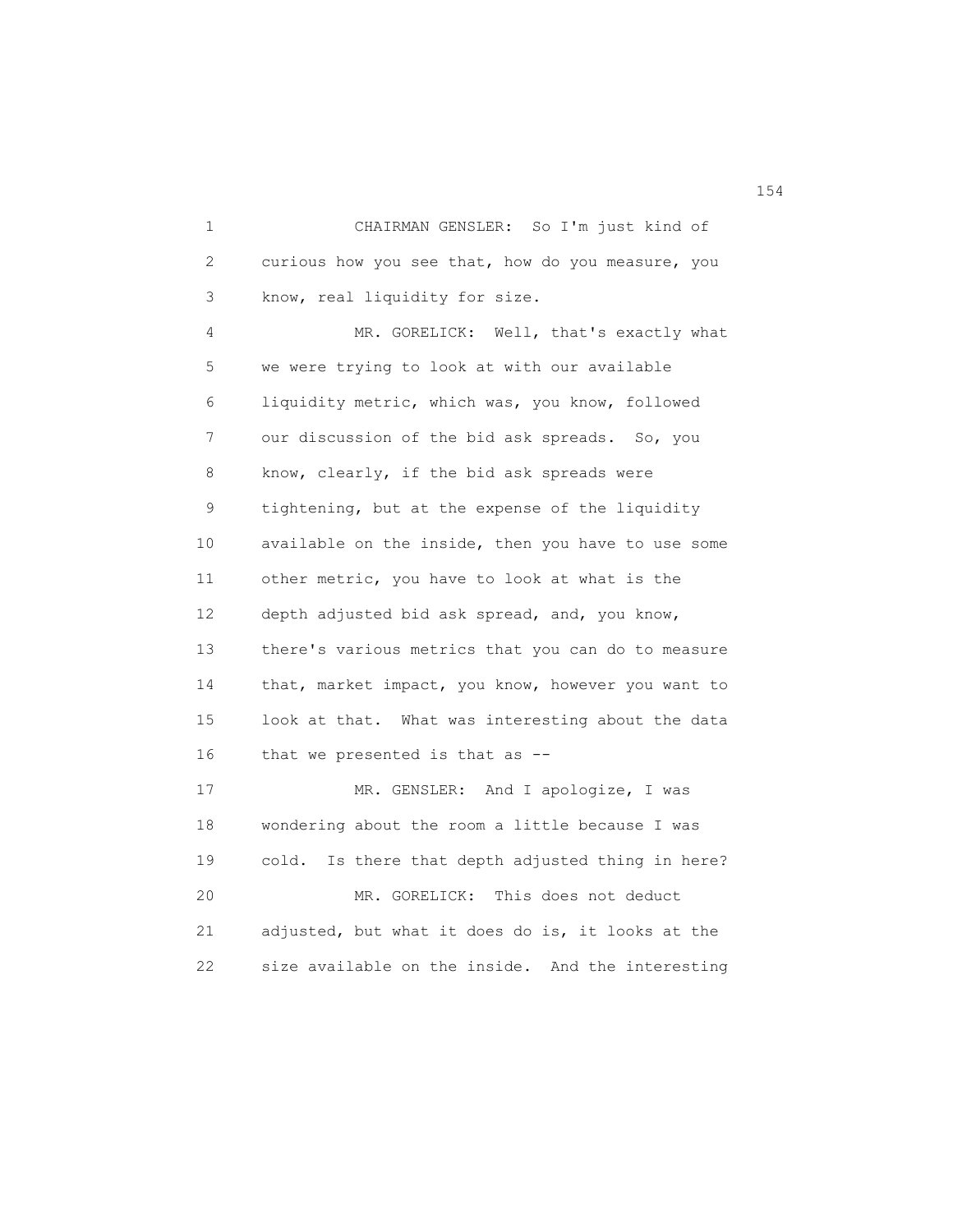1 thing is that as spreads were compressing, the 2 size available on the inside was also increasing. 3 So there was plentiful liquidity on -- there has 4 been plentiful liquidity on the inside, in fact, 5 more than there was historically as spreads have 6 tightened, so I think that would answer the 7 concern there. And if that was not the case, 8 there are many other metrics that you can look at. 9 One of the interesting things on the equity side  $10$  --

> 11 CHAIRMAN GENSLER: So I guess you're 12 saying it would be appropriate to look at things 13 other than bid ask spread, but when you looked at 14 those other things, you're saying, over the years, 15 they've been -- not May 6th, but over the years, 16 they've been indicative, as you say, there's more 17 liquidity, and I guess your thesis of your study 18 is that high frequency traders help in that 19 liquidity? 20 MR. GORELICK: That's right. We've

 21 looked at liquidity availability from a number of 22 different dimensions, depth adjusted, market

n 155 and 155 and 155 and 155 and 155 and 155 and 155 and 155 and 155 and 155 and 155 and 155 and 155 and 155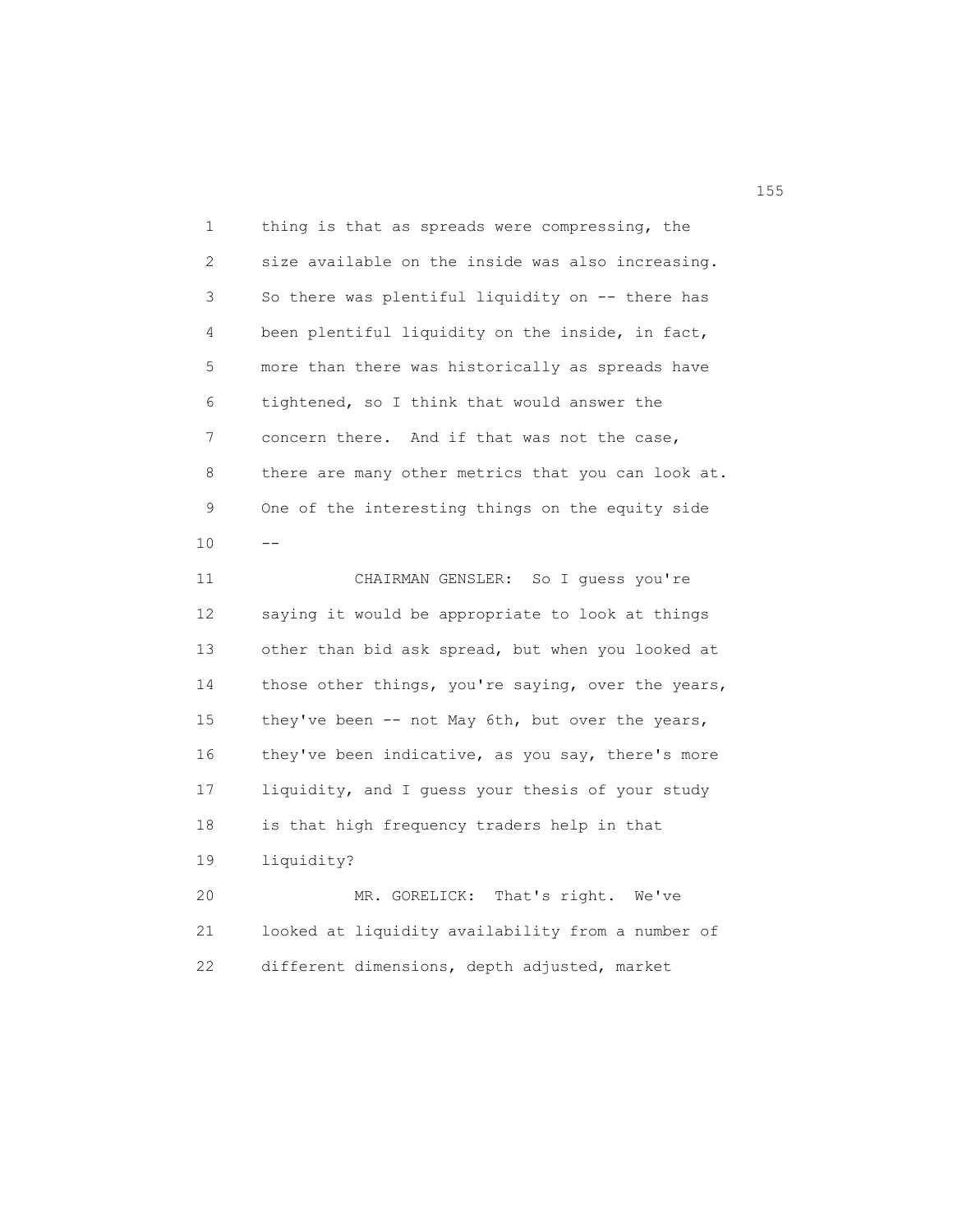1 impact, and the data that we presented here, and 2 they all tell the same story, which is that over 3 the last several years as markets have become more 4 automated and more competitive, that the liquidity 5 has improved, both the bid ask spreads have 6 compressed, and the liquidity has improved. 7 And Larry Summers has a great quote 8 which I really appreciated, which was that the 9 closest thing that economists have to a free lunch 10 is the compression and bid ask spread that you get 11 in a truly competitive market. And I think he was 12 referring to the derivatives markets and some of 13 the benefits of taking the derivative markets into 14 a centrally cleared competitive, exchanged 15 shredded transparent model, and the idea being 16 that that, you know, is a big boon and with real 17 meaning to investors in those markets. 18 CHAIRMAN GENSLER: And I just had one 19 last question because it was an earlier panel, I 20 don't remember the gentleman to my right who said 21 it, but said that some transactions, if it doesn't

22 have an end user, you know, it might not, you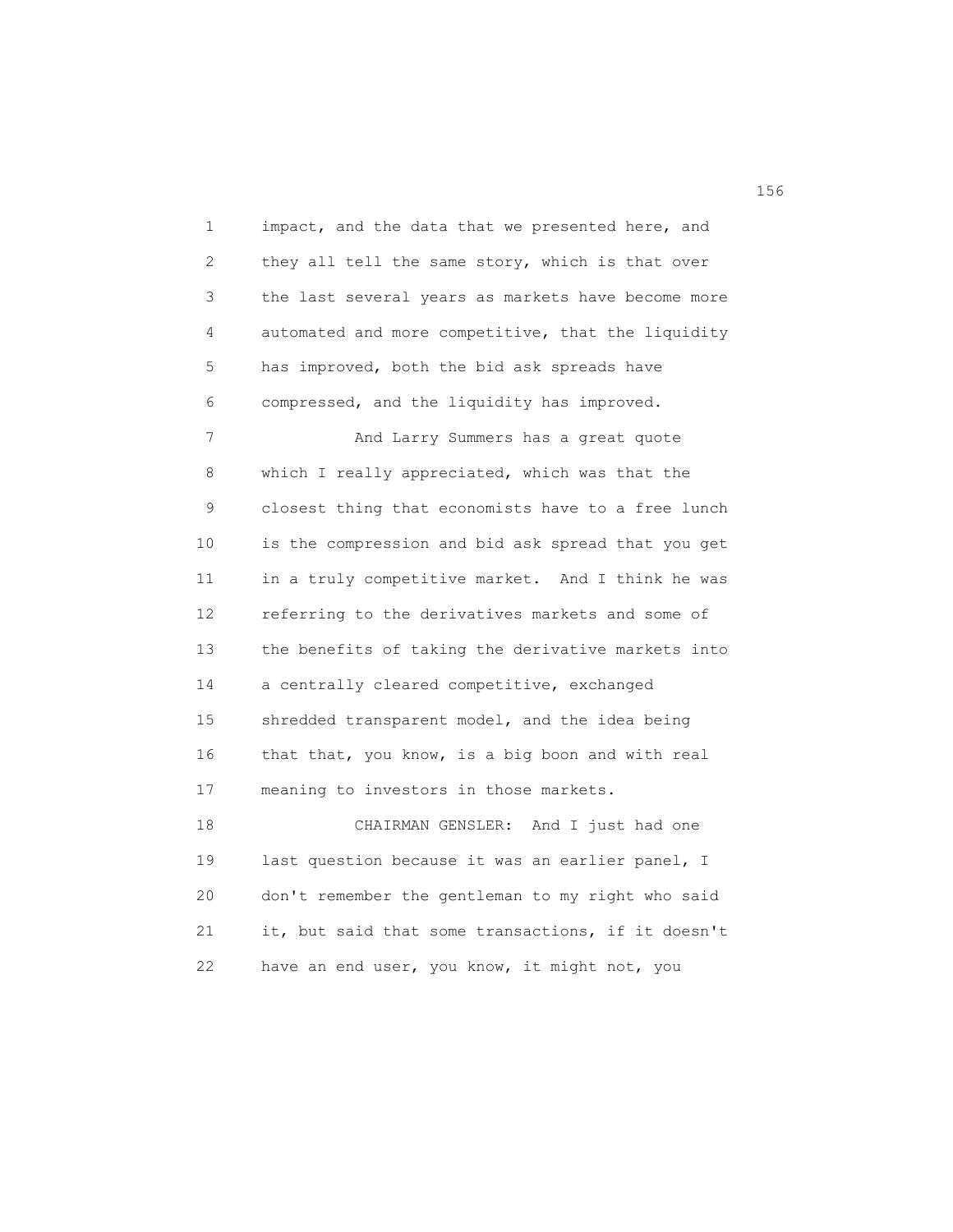1 know, ultimately -- well, I don't remember the 2 exact quote, but Andrei keeps using this phrase 3 internally at the CFTC about, what is it called, 4 the hot potato index? 5 MR. KIRILENKO: Hot potato volume. 6 CHAIRMAN GENSLER: Hot potato volume, 7 this concept that transactions that ting back and 8 forth, I even think about tennis or ping pong, 9 but, you know, the volley between high frequency 10 traders, you know, six contracts moves this way 11 and that way, and this way and that way, and this 12 way and that way, and that's the hot potato 13 volume, until finally some, let's say end user, 14 some real end user finally steps in and wants to 15 own the transaction. Do you agree that -- I guess 16 the comment that was made earlier is that if a 17 real money party comes in and wants to move some 18 significant size, that's going to effect the 19 markets; do you think that that's part of what was 20 happening on May 6th or -- 21 MR. GORELICK: Well, to the question of 22 this hot potato volume, I actually think that the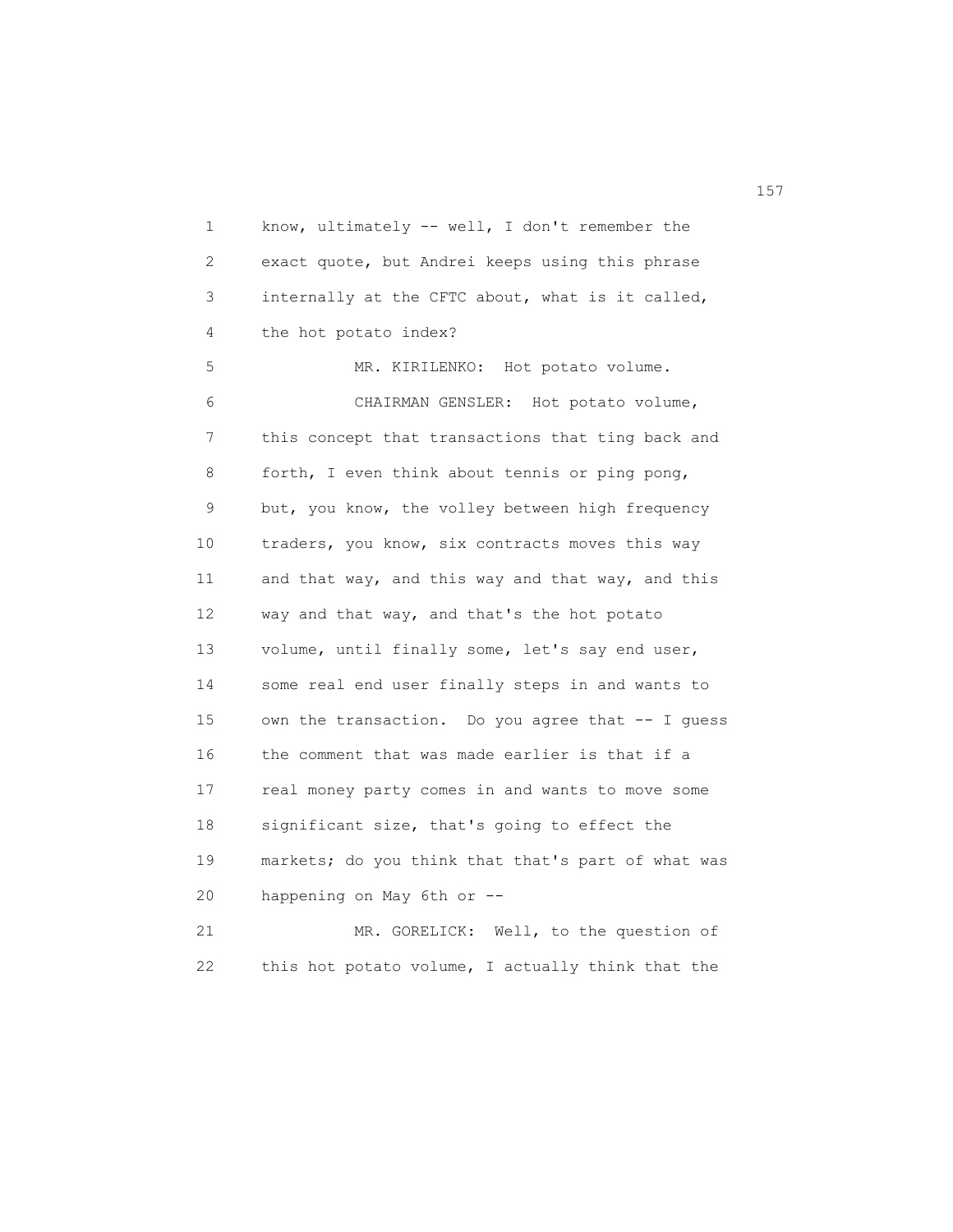1 more times that a contract turns over, the more 2 time that a share turns over, it generally is an 3 indication of the health of the market, that the 4 market is operating very efficiently where people 5 can exchange risk. 6 CHAIRMAN GENSLER: Even if it's just, as 7 Andrei would teach us, a hot potato, it's just 8 like the -- does it really matter if I use the 9 tennis analogy, how many times the ball goes back 10 and forth, or is it just a matter of when it 11 scores? 12 MR. GORELICK: Well, I think what the 13 benefit of it is is to the real money investor who 14 comes into the market -- 15 CHAIRMAN GENSLER: But the real money 16 investor is when it really scores, they actually 17 hold the stock overnight -- 18 MR. GORELICK: Exactly. 19 CHAIRMAN GENSLER: -- they actually hold 20 the futures contract overnight, they have an open 21 interest. 22 MR. GORELICK: Right, no, and that's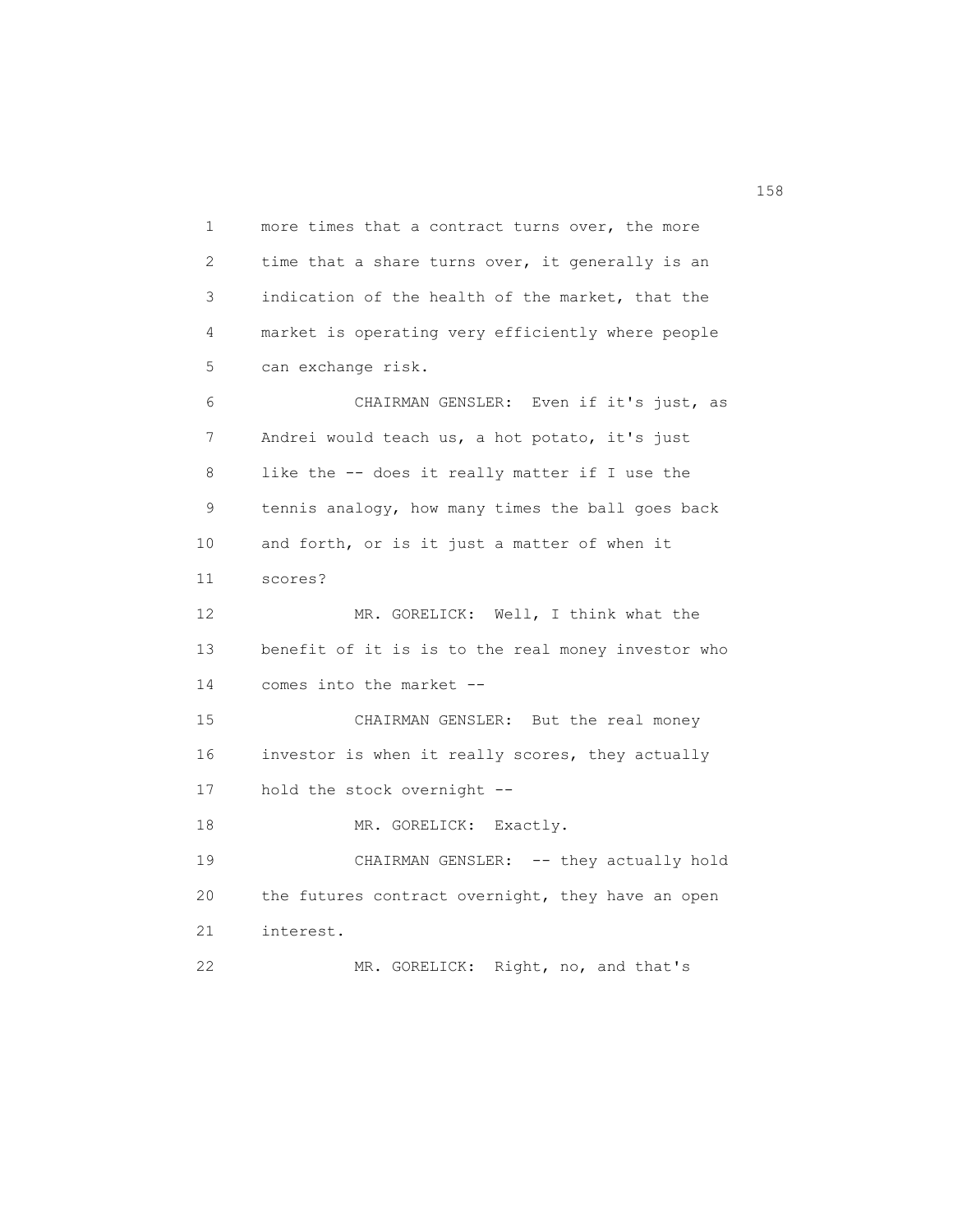1 important. You know, the real question we need to 2 be asking is, how does all this activity effect 3 that guy who really needs to get his trades done. 4 And I think the data that we've seen is on the 5 equities markets and on the futures markets, that 6 there's less market impact when they go in to 7 trade as a result of all the professional 8 activity, and they're being very competitive in an 9 open market that allows a lot of participants. 10 The more volume there is, the easier it 11 is to move a large block without effecting the 12 market. You know, an example is, if I have, you 13 know, a million dollar order in a stock that 14 trades \$100 million a day, I'll probably have some 15 more market in back then if it's a stock that 16 trades a billion dollars. You could do the same 17 on the futures markets. 18 The more activity there is, the easier 19 it is to execute large size without impacting the 20 market, and we've seen that, you know, on the -- 21 CHAIRMAN GENSLER: So your thesis is, 22 even if it's what Andrei would call hot potato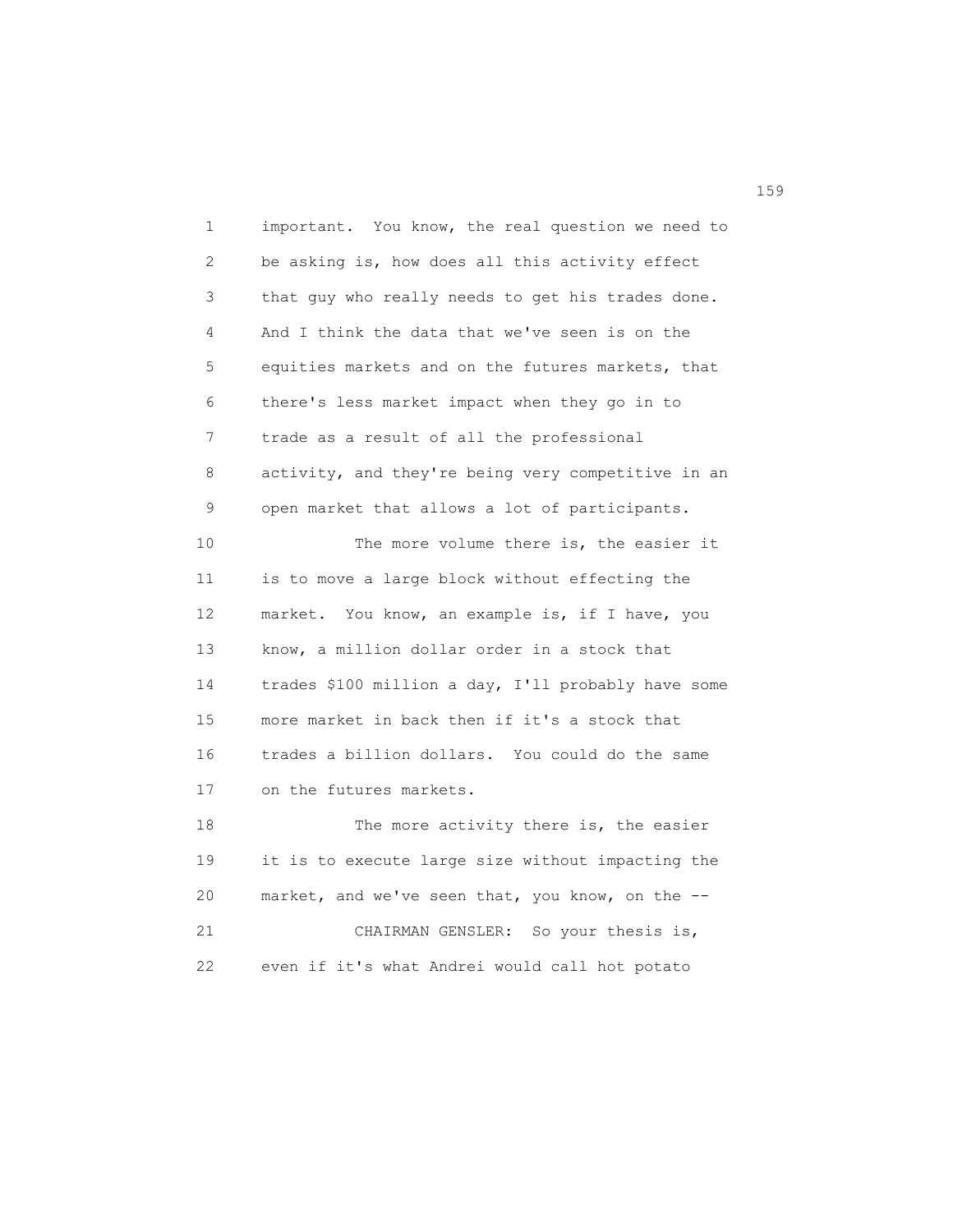1 volume or what I would call just the volley back 2 and forth, that helps the ultimate end user? 3 MR. GORELICK: That's right. I would 4 think that the activity of professional traders 5 competing, and they need to do it in a way that's 6 economically rational to them, that accomplishes 7 some risk management or trading objective for them 8 so they're not -- it's not volume for volume sake, 9 but that the competitive nature of lots of 10 participants really helps big investors when they 11 try to move size, because it's much easier to get 12 in with less market impact, with less information 13 leakage about what it is you're trying to do, as 14 well. 15 CHAIRMAN O'MALIA: Matt. 16 MR. SCHATZMAN: Just kind of a follow-up 17 on that. In one of the papers that the CFTC sent 18 out for this Committee, the Rise of the Machines, 19 the author's conclusion was that the high 20 frequency traders tended to be highly correlated. 21 Does that mean then that we -- there's a lot of 22 liquidity when the markets is trading and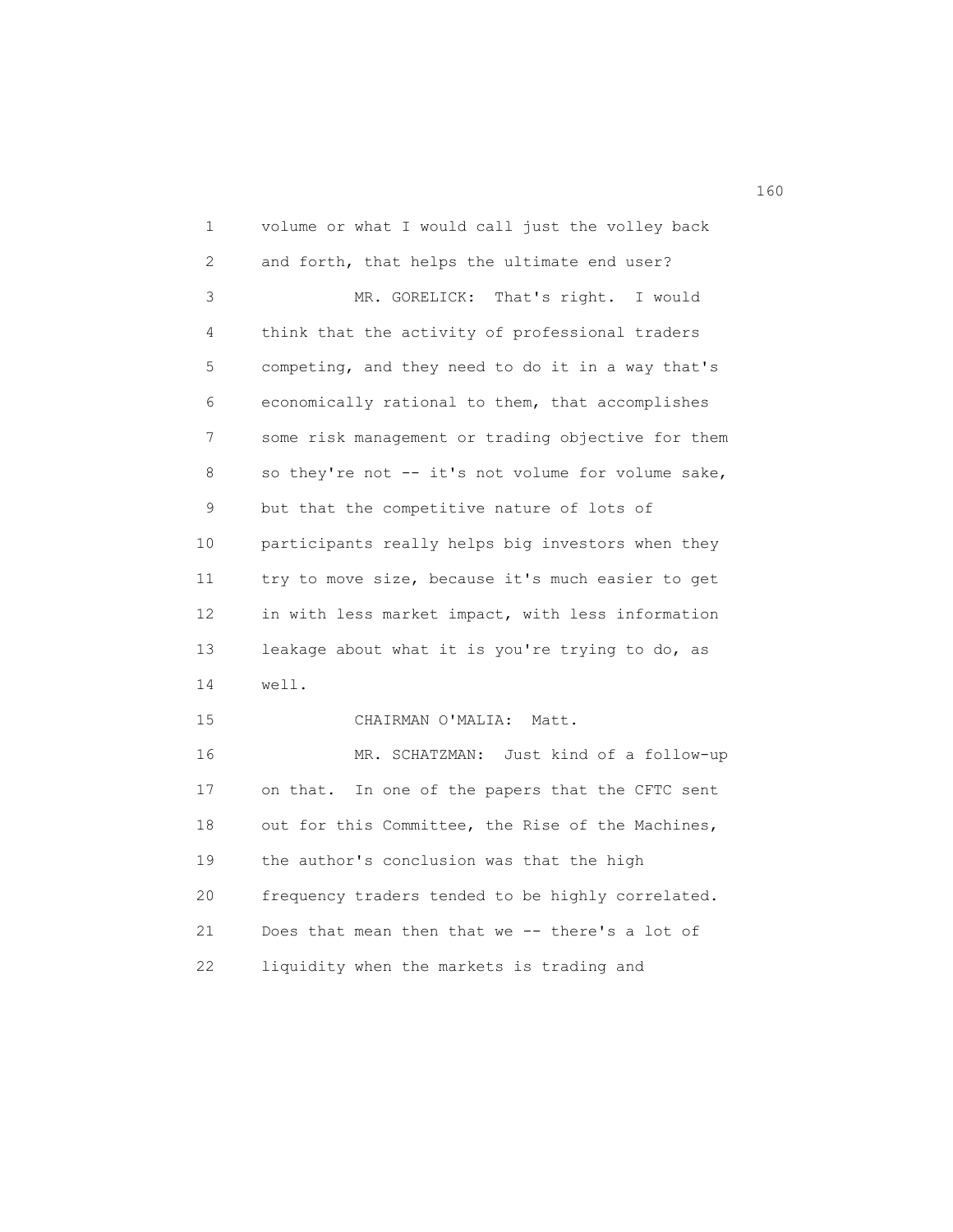1 everybody is trading the same direction, but when 2 problems happen, the liquidity dries up perhaps 3 faster than it did in the past? Because they're 4 so highly correlated, they all back out at the 5 same time, or they all drive the market one 6 direction?

 7 MR. GORELICK: I think in normal market 8 conditions, that's probably not the case. My 9 understanding is that there's, you know, lots of 10 different types of high frequency trading 11 strategies, that there are people who look at the 12 markets in very different ways, and while I don't 13 have access like the exchanges do, and they could 14 probably talk to it a bit more to exactly how they 15 view the activity coming in, my sense is that we 16 all do very different things in a normal market 17 condition.

18 Now, when the market is fundamentally 19 broken, when the infrastructure and the machinery 20 of the market breaks like it did on May 6th, then 21 there may be a situation where lots of traders do 22 the same thing, which is the, you know, prudent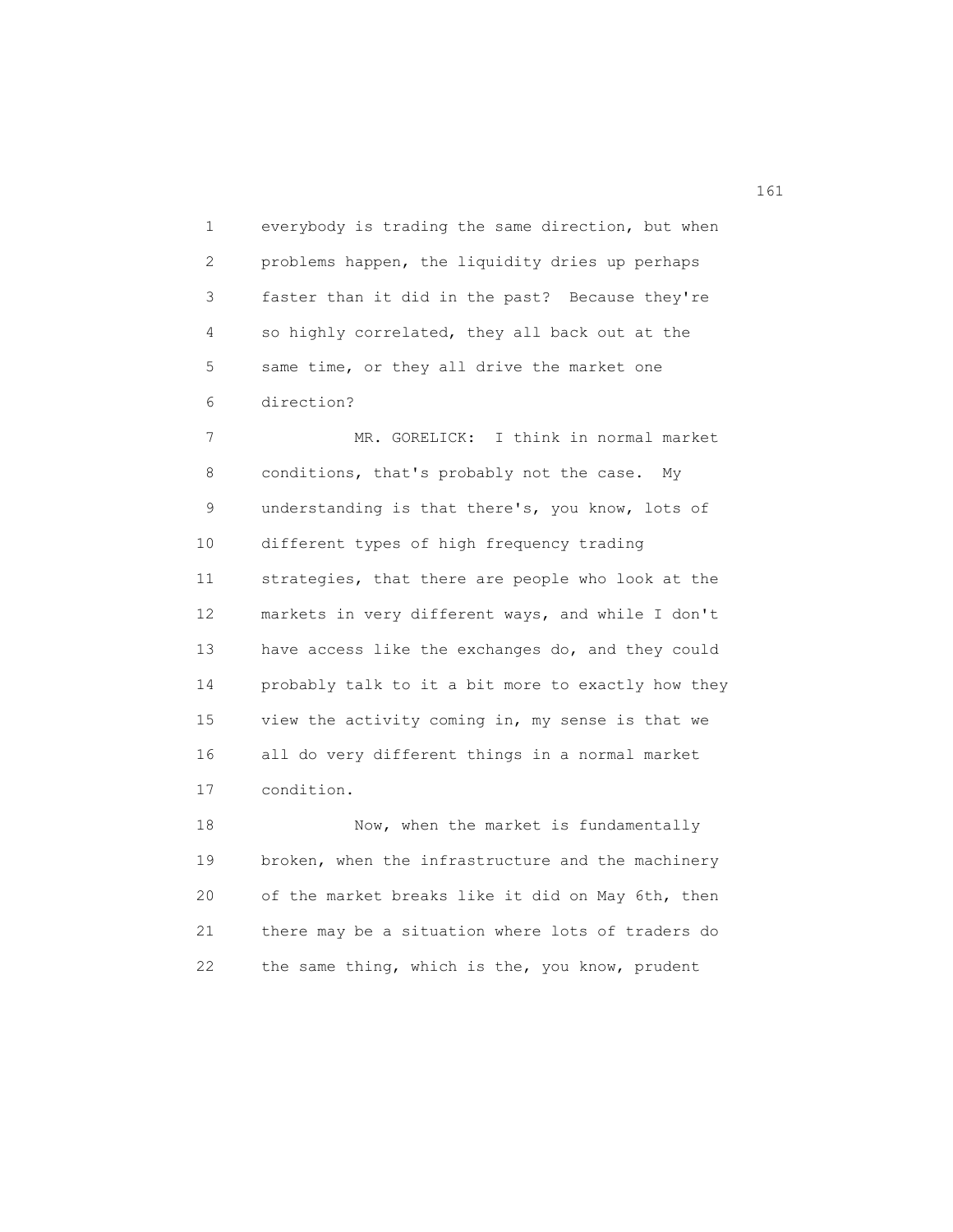1 risk management thing, which is to trigger certain 2 parameters that have them trade in a different way 3 than they normally do.

 4 And I think that is a proper response to 5 uncertainty, and again, we should address the 6 uncertainty there. Sort of the question behind 7 the question is, how much heterogeneity or 8 homogeneity is there among the strategies, and I 9 think if we saw a high degree of correlation with 10 people really doing the same thing all the time, 11 then we wouldn't get the market efficiency results 12 that our studied demonstrated, that what you get 13 in market efficiency is when you've got a 14 diversity of interest and a lot of competition and 15 people looking at things differently, I think that 16 goes a long way to accounting for some of the 17 results we've seen. 18 CHAIRMAN GENSLER: Richard, volume and

 19 liquidity, two different words and so forth, is it 20 correct to say volume is not necessarily 21 liquidity? 22 MR. GORELICK: Yeah, I would say that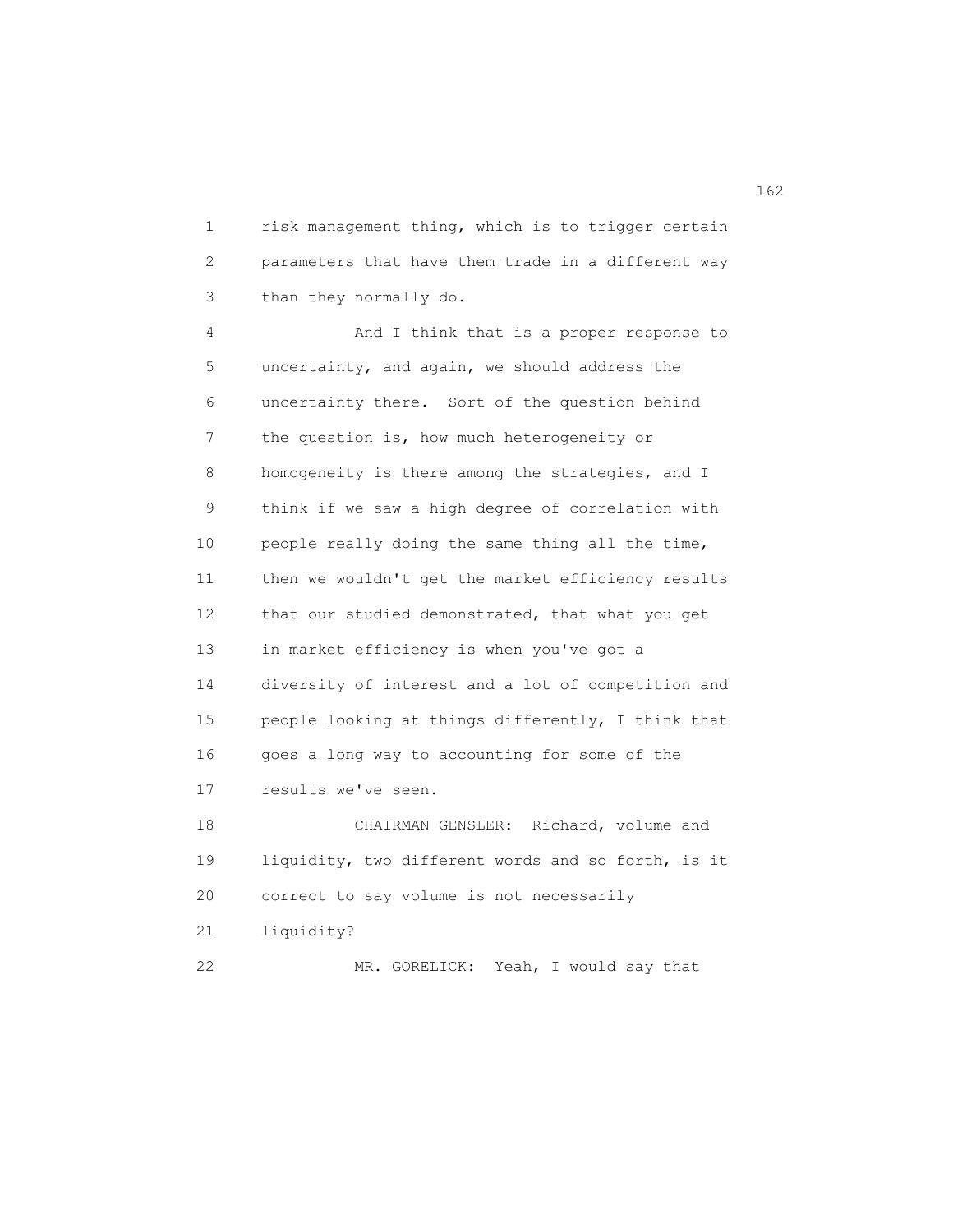1 there's certain very important differences to 2 those, that, you know, mere volume, you know, in 3 the absence of anything else, you know, should not 4 be a regulatory objective in and of itself. But I 5 think generally higher volume is a sign of a 6 healthy market that's functioning well. 7 I would also say that I had a very quick 8 conversation with Professor Kyle before this and 9 he seems to be doing some interesting work that 10 suggests that actually mere volume is really 11 helpful to dampening market impact. So I don't 12 want to let the cat out of the bag on his pending 13 studies. You know, I think there are a lot of 14 advantages to volume, but it is important to be 15 mindful of the distinctions between volume and 16 liquidity, as you point out. 17 CHAIRMAN O'MALIA: Doctor Kyle, do you 18 want to -- 19 DR. KYLE: I don't want to go into my 20 study, maybe that's for a future -- but I do want 21 to put your research into perspective. So those 22 variance ratio tests that you were looking at were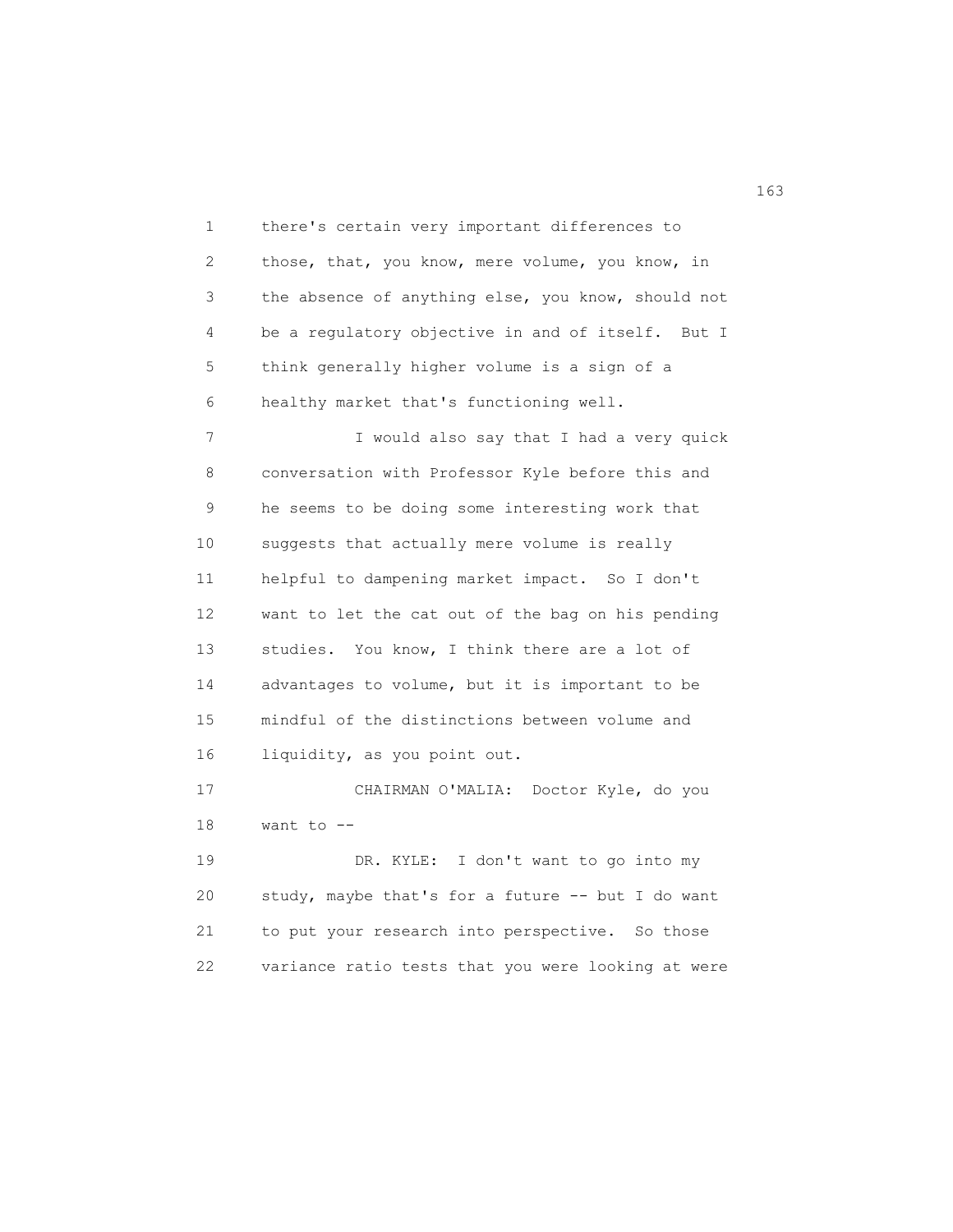1 based on one second and ten second market

2 intervals, right?

 3 MR. GORELICK: The ones that I presented 4 today were, but we surveyed similar results 5 against ten seconds versus 60 seconds or 60 6 seconds versus ten minutes, you know, that kind of 7 -- much longer periods.

8 DR. KYLE: Right, but let's just focus 9 on the one second to ten second. The high 10 frequency traders might have a half life of their 11 positions of five seconds or something, so this is 12 highly consistent with the idea that high 13 frequency traders are spreading a volatility out 14 over ten seconds in a kind of even manner the way 15 it's supposed to happen in an efficient market. 16 It doesn't really have anything to say 17 about whether the overall volatility in the market 18 over the course of a whole day is proper or not, 19 whether it should be plus or minus five percent or 20 plus or minus one percent. And I think that we 21 shouldn't expect the high frequency traders whose 22 holding period is five seconds to have any impact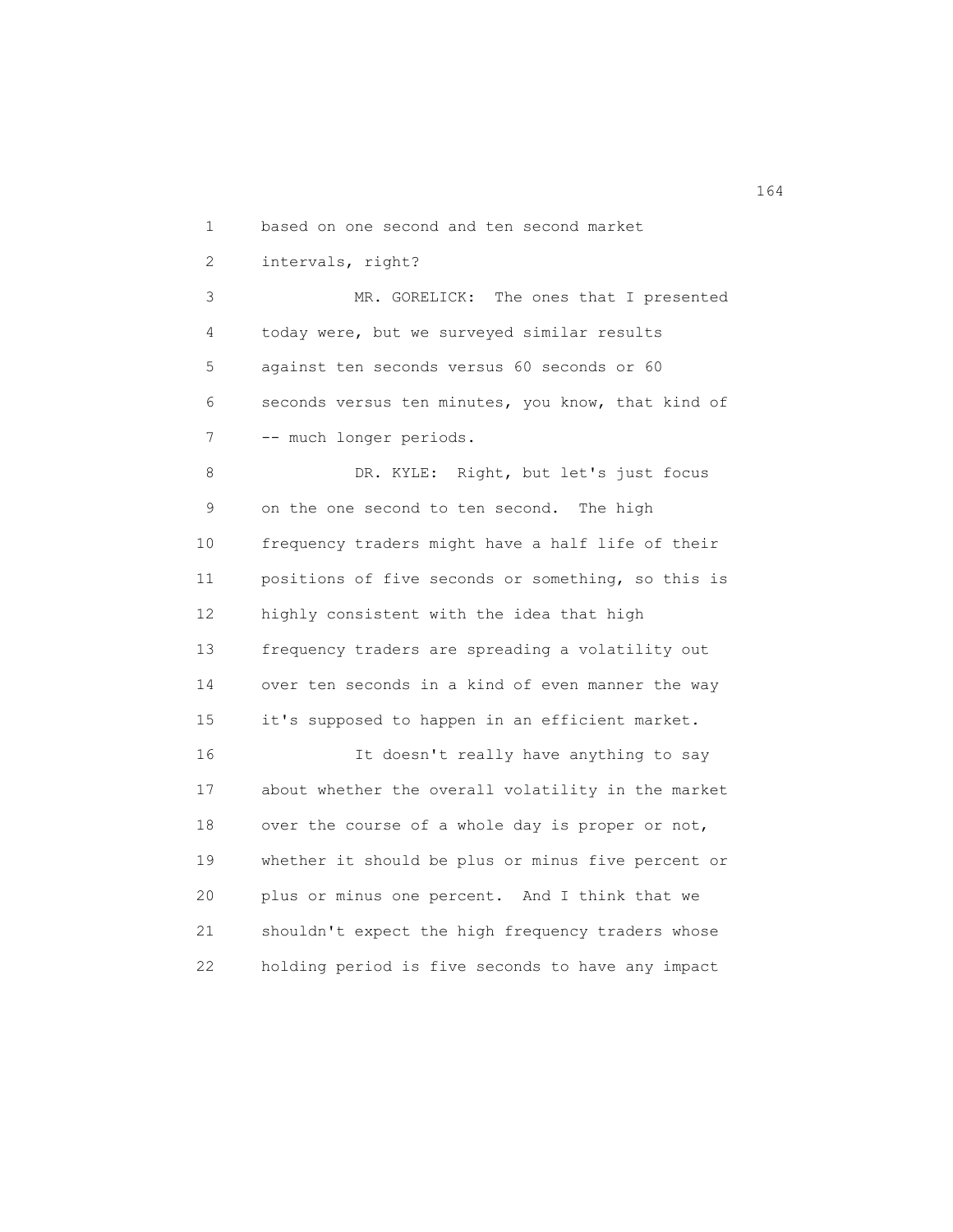1 on volatility over the course of a whole day. So 2 I think that your study is very consistent with 3 the idea that high frequency traders maintain 4 efficiency over very short periods of time in the 5 sense of forcing prices to fluctuate randomly the 6 way Paul Samuelson said they do, but they're 7 probably not the ones that are responsible for 8 whether the market is efficient over a course of a 9 day or a week or a month. Those are going to be 10 the hedge funds, or maybe the longer frequency 11 traders, the pension funds, and, you know, big 12 money, a long time holding period type of 13 investors. 14 MR. GORELICK: You make a couple very 15 good points there. And I think what we try to do 16 by looking at short term periods in this paper and 17 in other papers is to try and isolate some of the

 18 volatility that may be due to market structure 19 concerns from some of the more macro level 20 volatility that the types of trades you're talking 21 about would be more likely to impact.

22 It's also a reason why we put in, in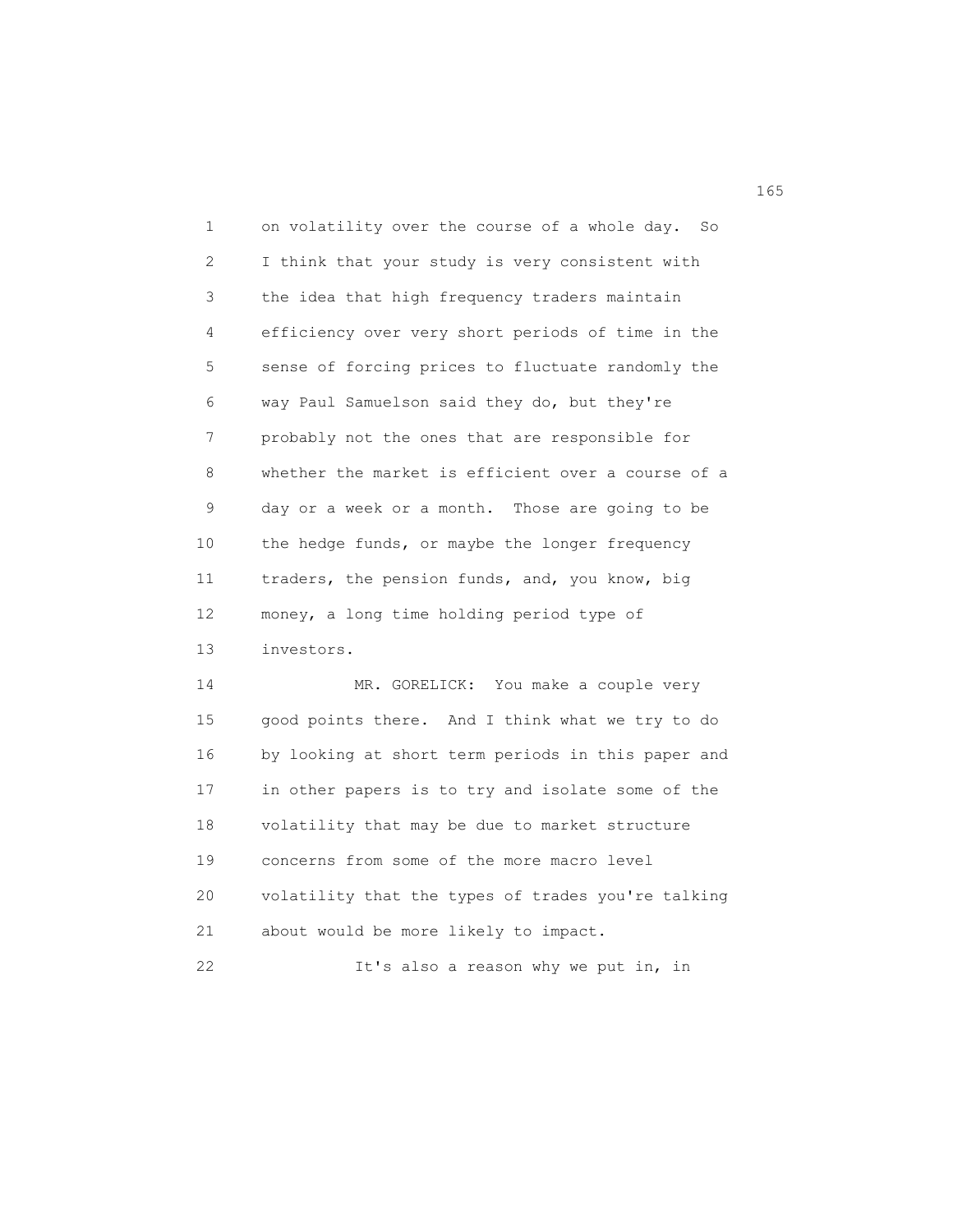1 this presentation, a reference to the Credit 2 Suisse Report, which tries to do exactly that, 3 which is look at the intra- day volatility versus 4 the longer term volatility to see if those 5 fluctuations are larger or smaller than we've 6 historically seen, and they concluded that they 7 had consistently gotten smaller over the last five 8 or six years.

 9 MR. JOACHIM: Richard, one question for 10 you more. In terms of May 6th, you talked about 11 lack of quality information in the equity markets. 12 There was kind of an implied -- you may have 13 actually said it, that the futures markets were 14 more reliable in terms of the quality information 15 you're getting. What did that do to your strategy 16 and your impact? Did you trade the futures 17 markets while you shut down the equity markets or 18 you changed -- in the equity markets, futures 19 markets, or I mean how did you behave in that -- 20 during that time frame? 21 MR. GORELICK: Yeah, the futures markets

22 looked much more reliable to us. You know, there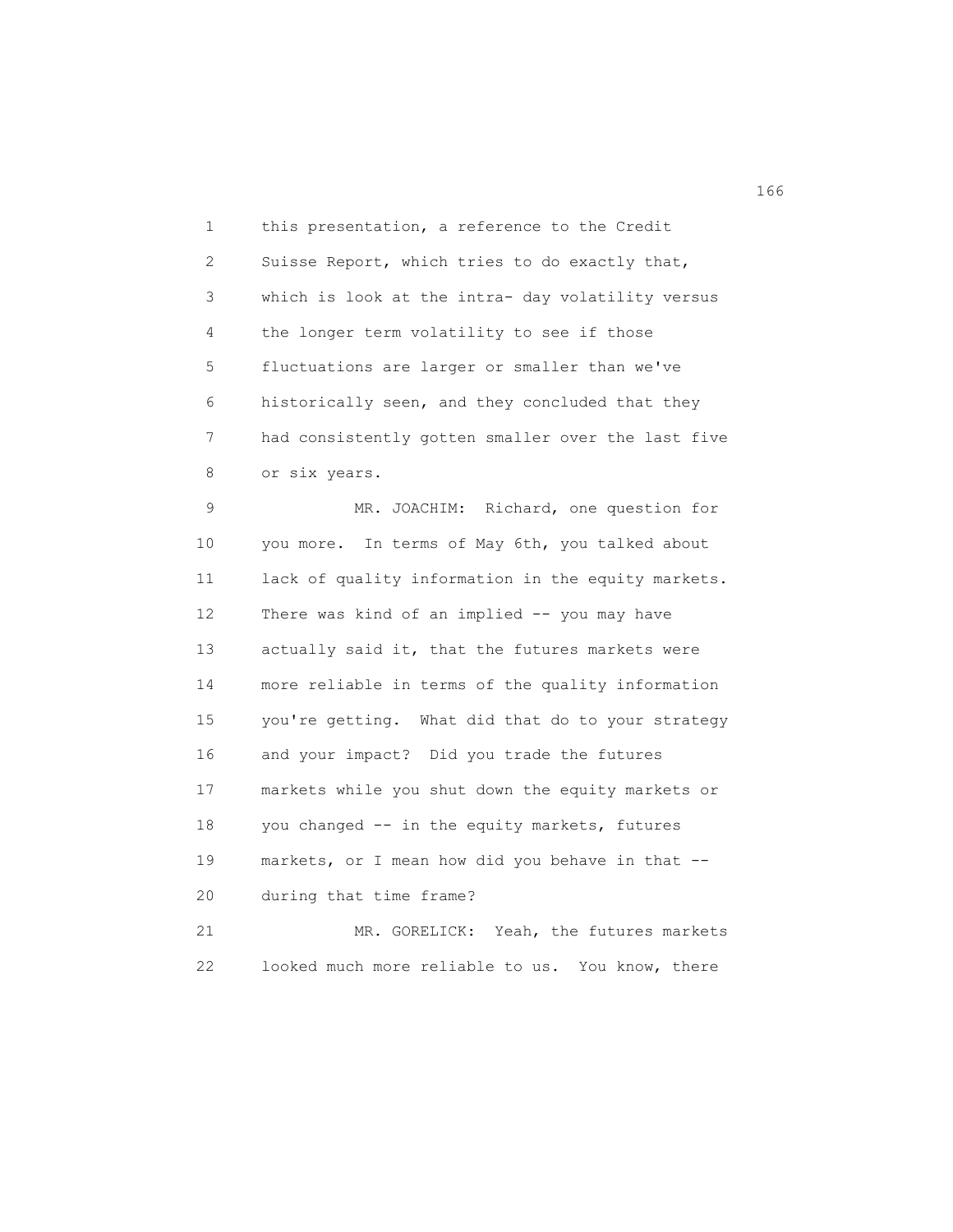1 was a big swing, but not to the degree that we saw 2 in the equity markets and with the problems, and 3 we traded relatively normally in the futures 4 markets with very few changes.

 5 COMMISSIONER CHILTON: I just want to 6 make a quick comment, and if anybody has anything 7 to reflect on with it, feel free. But in talking 8 about high frequency and liquidity, I mean 9 everybody -- that's sort of a really nice 10 attribute, and it adds liquidity, and who can 11 argue with that. But the other side of it would 12 be, you know, we've talked about -- when we talk 13 about, I call them massive passives, you know, the 14 very large -- the ETF's that come in, they're for 15 long, I call that dead liquidity in that it just 16 stays in the market, everybody knows it's going to 17 roll, and it just sits there, so it's not really 18 trading until they have to roll.

 19 And so I just wonder if anybody has any 20 thoughts in general about, you know, either from a 21 regulatory perspective or otherwise, whether or 22 not looking at liquidity, sort of slicing and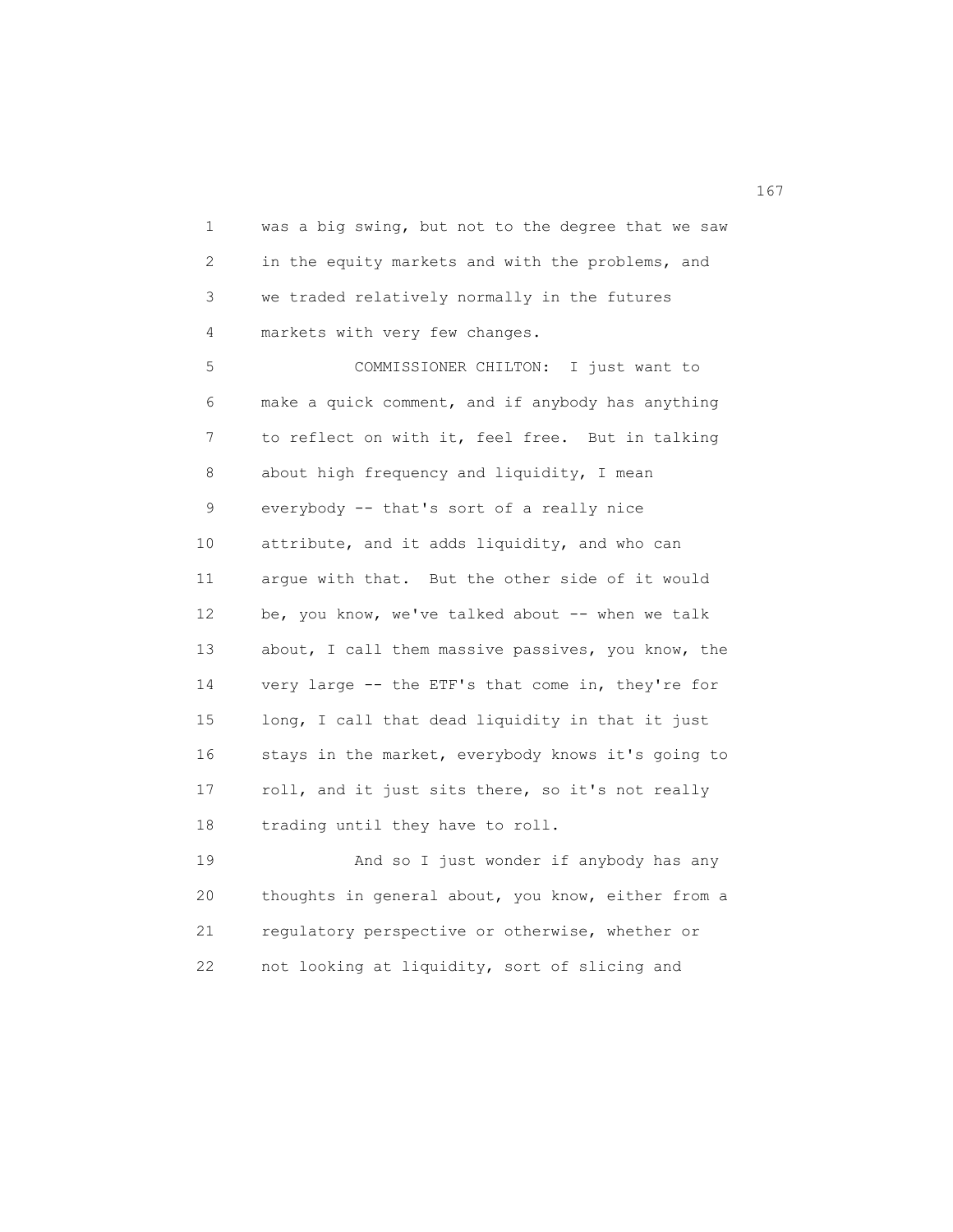| 1  | dicing it matters, or is it all just the same?<br>It |
|----|------------------------------------------------------|
| 2  | seems to me that this is -- we have both extremes,   |
| 3  | we have massive passives who provide liquidity,      |
| 4  | but they stay in the market for years, and we have   |
| 5  | high frequency traders who are in it for seconds,    |
| 6  | and everybody says we're adding liquidity, well,     |
| 7  | does it matter, is it the same?                      |
| 8  | Can I take a shot at that<br>MR. WHITMAN:            |
| 9  | Our firm actually trades along that whole<br>one?    |
| 10 | spectrum. And there's a lot of things that we        |
| 11 | trade that are two, three years out, and some of     |
| 12 | the things that we trade that far out or further,    |
| 13 | we might be literally the only firm that trades      |
| 14 | it. So when an end user wants to come in and         |
| 15 | trade it, they come to us, because we're the only    |
| 16 | ones that will price it, we trade it with them,      |
| 17 | and then we may end up owning that for months.<br>We |
| 18 | will have some correlation model against what        |
| 19 | we're trading that we will spread and lay off, and   |
| 20 | we try and price it in a way that we don't get       |
| 21 | killed.                                              |
| 22 | And so there's -- so I feel like out                 |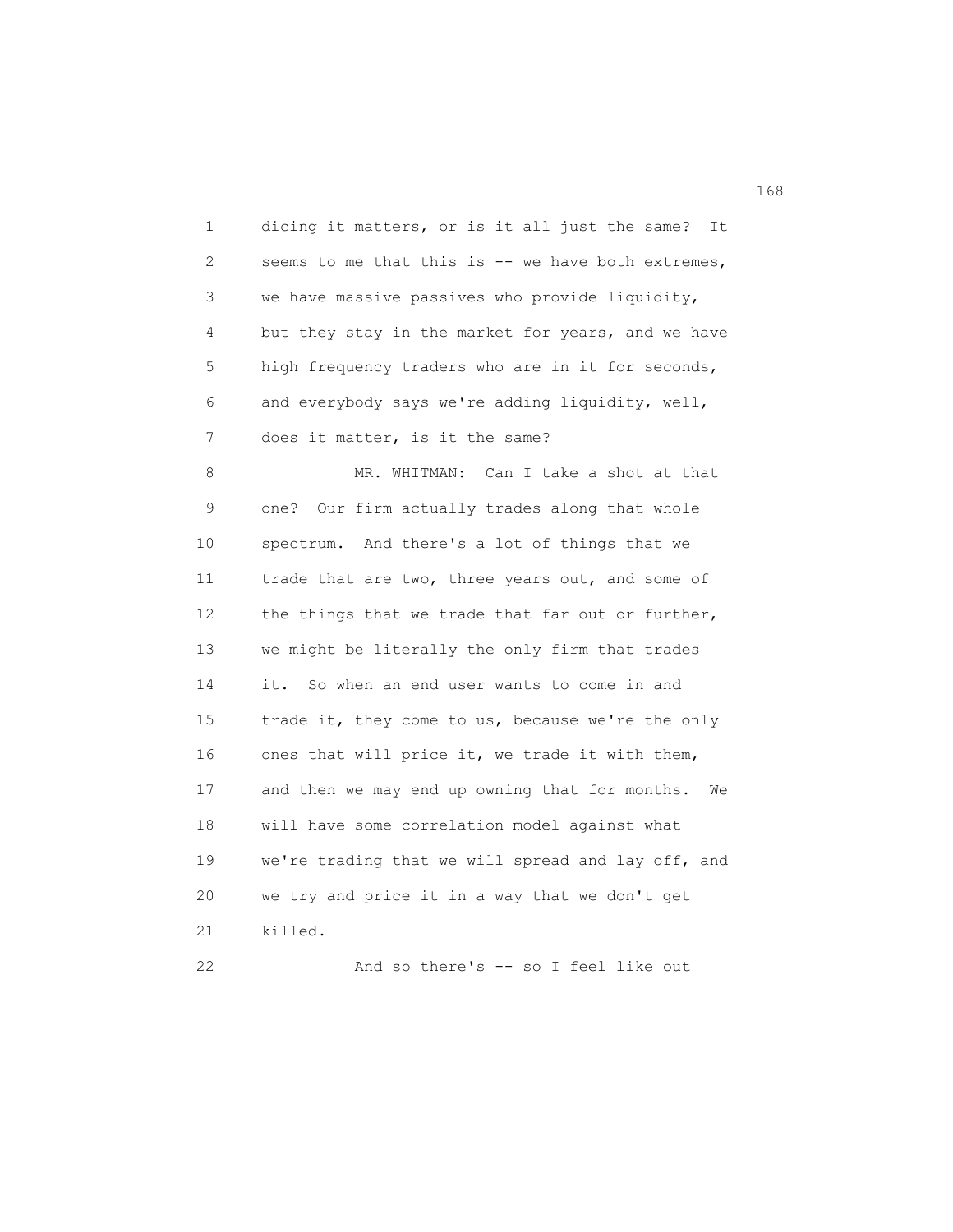1 there, that gets a little bit to what you're 2 saying, where, you know, for a firm like ours, we 3 may end up trading thousands of contracts with an 4 end user and then we're just stuck with it for a 5 longer period of time. And there's a limit to how 6 much we can trade with them. We have to be able 7 to manage that, and obviously, that comes down to 8 our capital requirements and our margin.

9 And then, you know, then there's the all 10 the way down to the short extreme. You know, I 11 feel like for firms like ours, I think the key 12 component is that one of the great things about 13 electronic trading was, if you go back to when I 14 would trade on an exchange floor, I had a 15 background in trading on the exchange floor, when 16 I would trade on the exchange floor, I was limited 17 by the one product I traded, and the one product I 18 traded, I might have been limited not only by the 19 one product, but by the one month that I traded of 20 that product. When I came off the floor and I 21 went upstairs and we started trading 22 electronically, a whole world opened up of all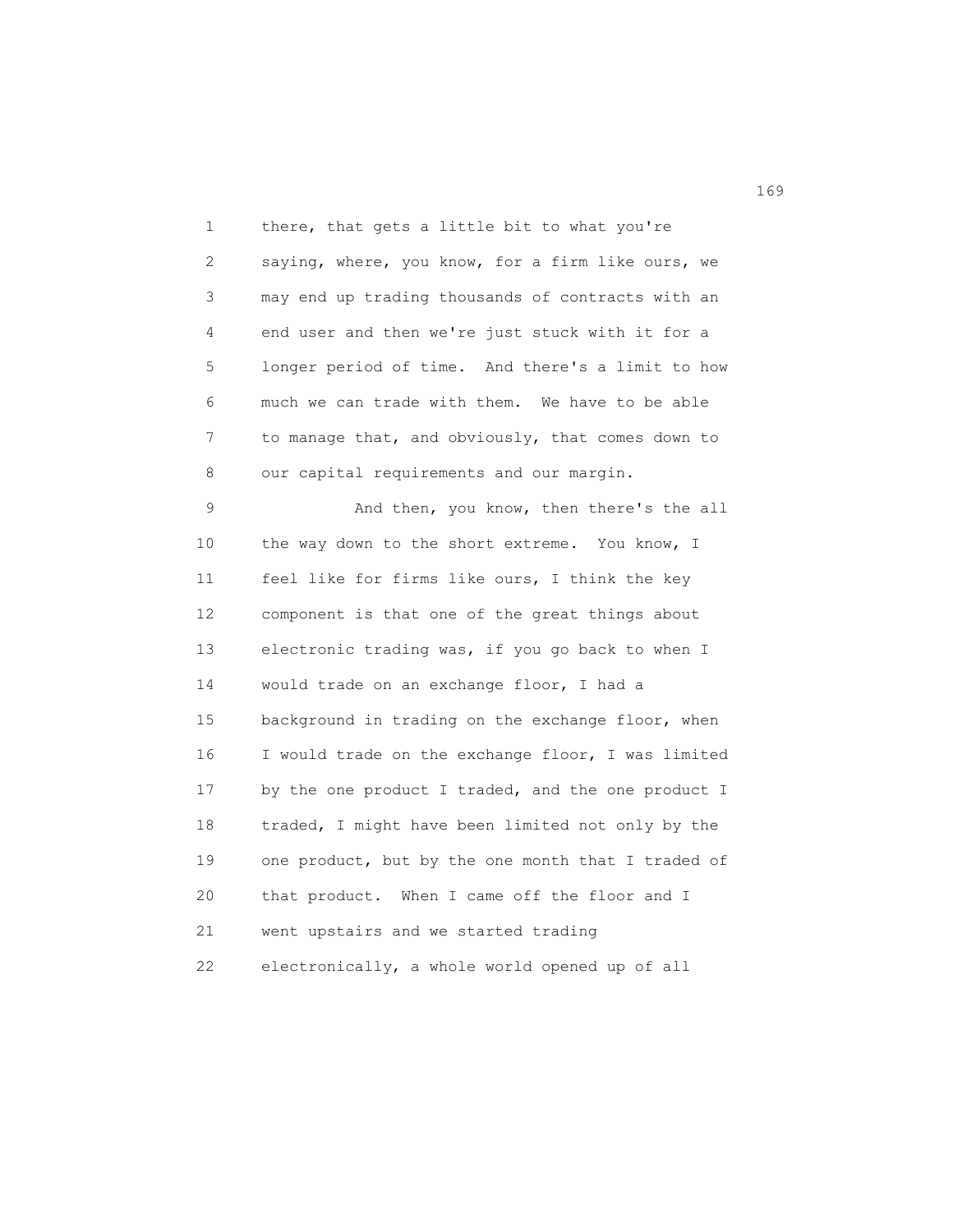1 kinds of different products I could trade against 2 that one product.

 3 And so one of the things that I feel 4 that we have seen, and it's kind of regardless of 5 the time spectrum, it's part of the time spectrum, 6 maybe somebody comes in and they want to sell, you 7 know, front month crude, they want to sell, you 8 know, August delivery crude, and we buy that, 9 well, we are going to sell August -- we're going 10 to buy August crude, and we'll sell -- crude 11 against it.

12 The point that I'm making is, because 13 there's so many combinations of where we could go, 14 the liquidity becomes an additive effect, and it 15 becomes out in time, where I'm able to trade a lot 16 further if something that is three years in 17 duration because I can spread it out against two 18 years in duration, one year in duration, six 19 months in duration, or by product.

 20 I could buy front month S&P's, and I 21 could sell, you know, Russell, or I could sell 22 Dow, or I can sell NASDAQ, and I try and price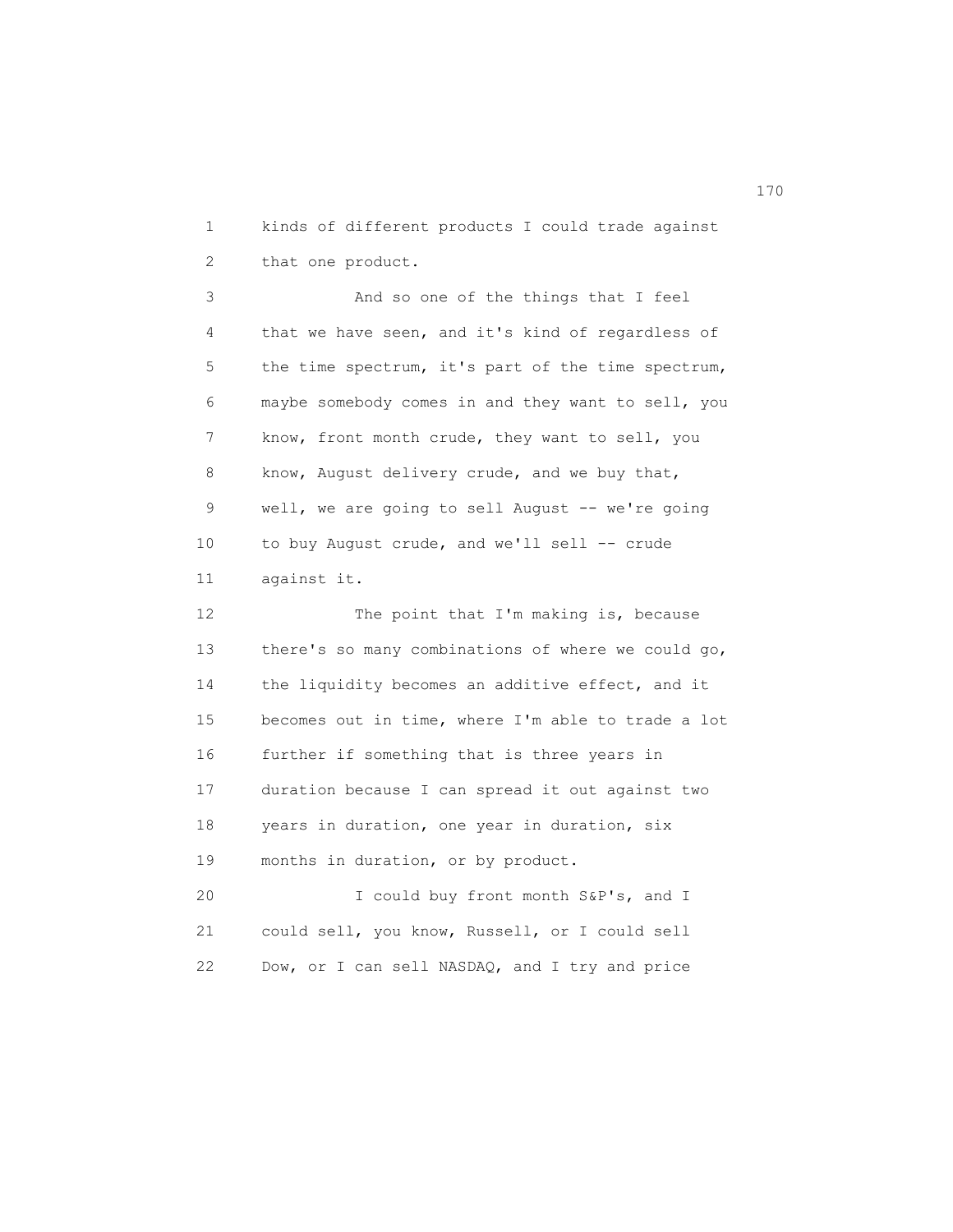1 that in a way that I get -- it's a mean reversion 2 concept I talked about, that it's mispriced and I 3 think it will revert to a mean, in which I'll be 4 able to take it off. And so I feel like one of 5 the great things about electronic trading as best 6 is, it is an additive effect of liquidity, and I 7 can trade any one thing, where if I was just 8 trading it on my own, in any single market, if you 9 go back to the floor trader, the floor trader's 10 basic trade was what we call a lien, which was, 11 they would watch for flows, and if there's a big 12 end user that emerges a buyer, they would really 13 work hard to position themselves to get long ahead 14 of the end user and then hope the end user would 15 pay up and then sell it to them, and that's how 16 they would make their money, okay. 17 You have a lot of high frequency firms 18 that that's, in effect, what they're doing, they 19 trying to analyze the book logic to be able to 20 find some idea of somebody coming in to buy, 21 whether it's a mutual fund, buy ahead of it, sell 22 it to them.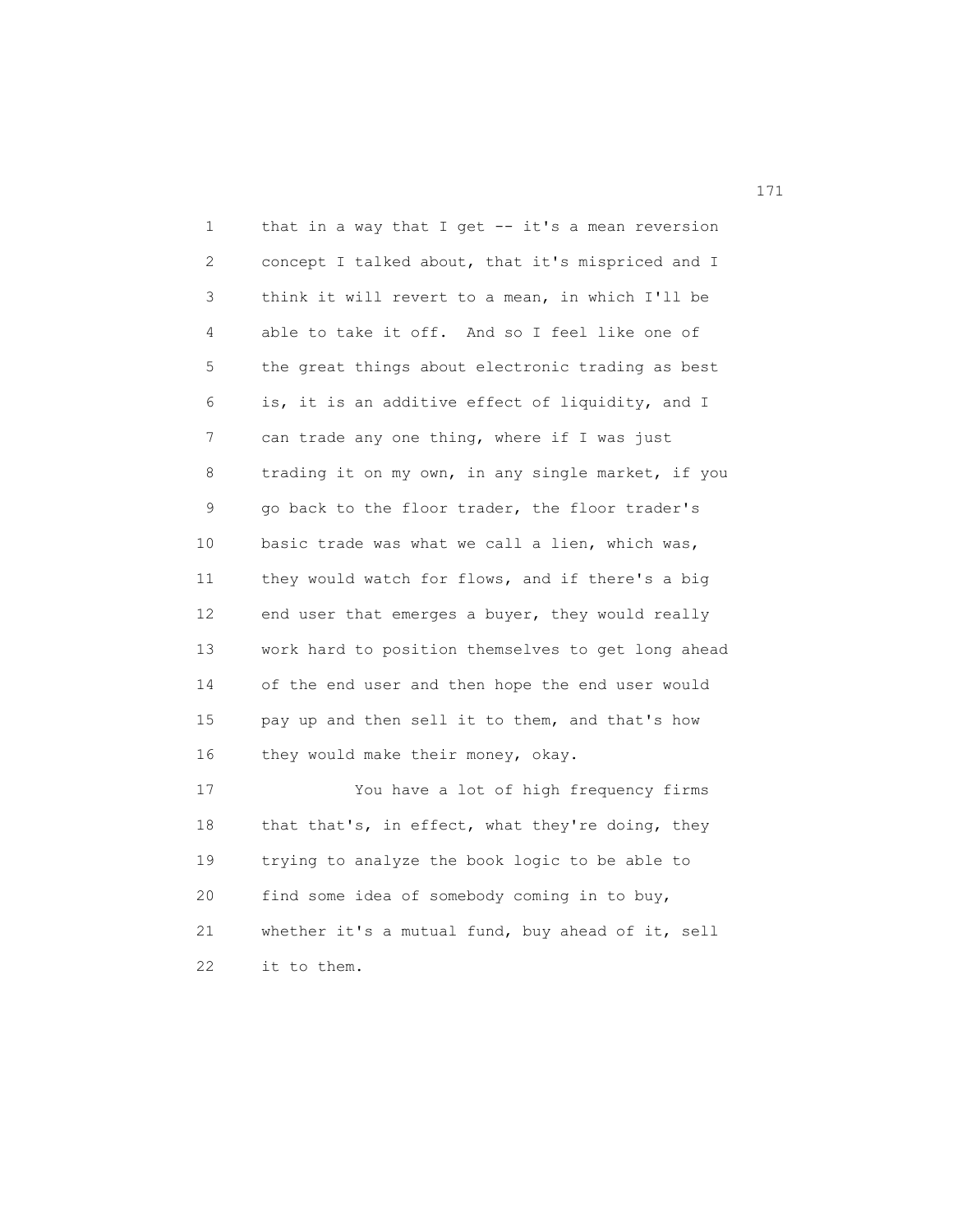1 Now, what's great is this additive piece 2 allows there to be a lot more liquidity. If I 3 could only do it in one product, there's only one 4 lien, if there's only a bid for 50 contracts, I'm 5 not going to trade 200 in front of it, because if 6 I buy 200 and I'm wrong, I can only sell 50 and 7 I'm stuck. But I could look across an array, and 8 there may be 100 here, 100 here, 50 here, and 100 9 there, and the total is 350, and that allows me to 10 bid 300 in front of the 50 lot and provide more 11 liquidity to an individual market. So I think 12 that's really a key component. And also, one 13 other thing I'd like to add is that the study that 14 Richard did, which I think is a very good study, 15 and I agree with the content of it, it is based on 16 equities. And one of the things I said earlier 17 is, I really am a big believer in the structure of 18 our futures markets and how well a central order 19 book functions.

 20 One of the things that is an issue in 21 equities is, you have large blocks of trade that 22 occur away in the dark that nobody is aware of,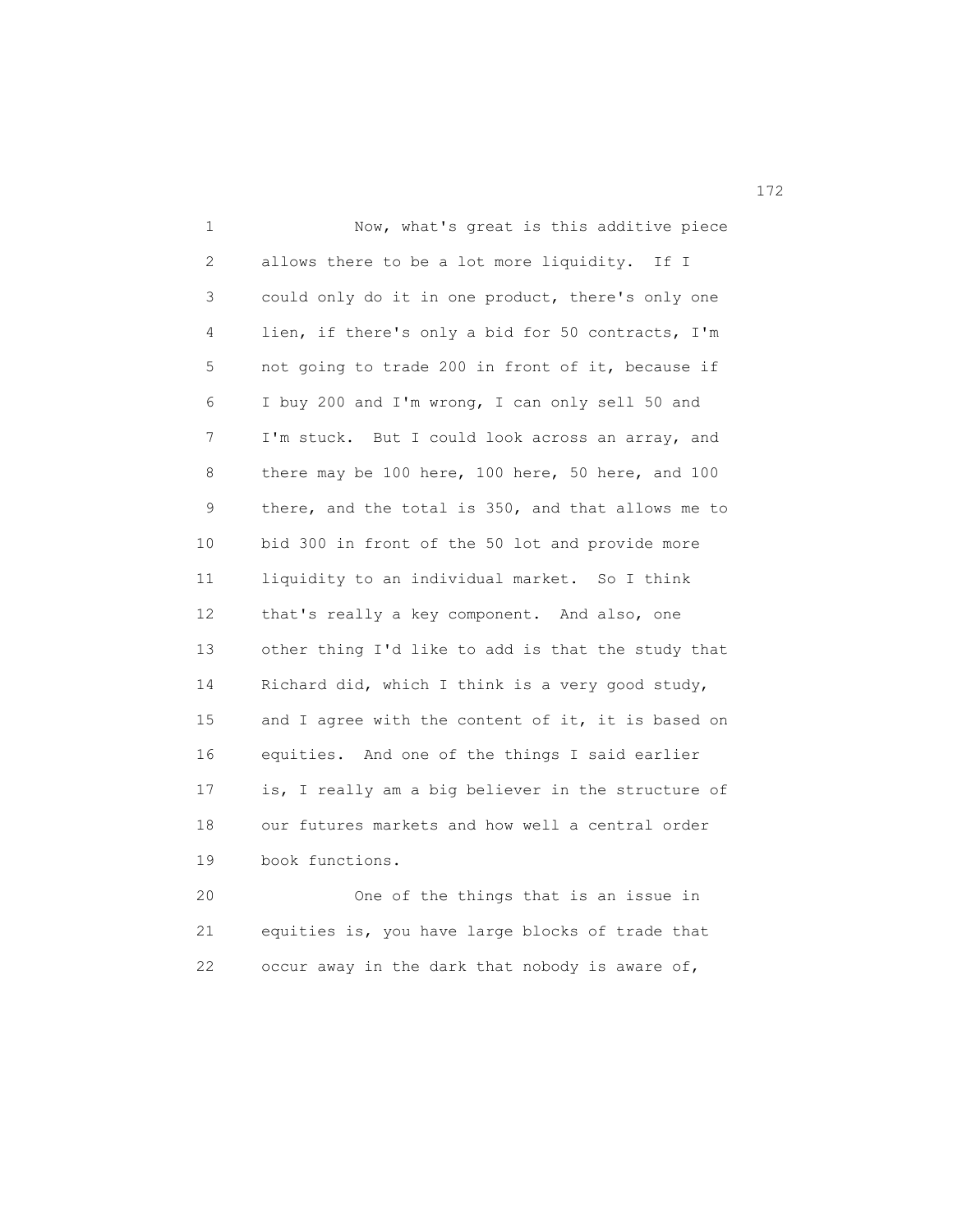1 Richard doesn't even get a shot at them, and that 2 doesn't happen in futures. And there is an effect 3 on liquidity when large blocks trade away dark. 4 Now, the liquidity provider, if I'm a 5 bank and I have a dark pool, I love that, because 6 I can trade it all day long and I can make money 7 and nobody even knows I'm doing it, okay. But if 8 I do it in the central order book, that liquidity 9 has to come out, everybody sees it, everybody has 10 a shot at it and can execute on it. And I think 11 that has an impact also on the study. I think 12 some of the things of what we see would be even 13 more -- I mean Richard's data showed this, but his 14 data only goes back to '06. You would see similar 15 patterns in the data if you went back to 2000 or 16 '98. But I do think that the liquidity in futures 17 is actually in a really good position relative to 18 the study that was done with equities, so I wanted 19 to add that.

 20 CHAIRMAN O'MALIA: We do need to get on 21 to the next presentation and we can come back to 22 any of these discussions. But we're going to have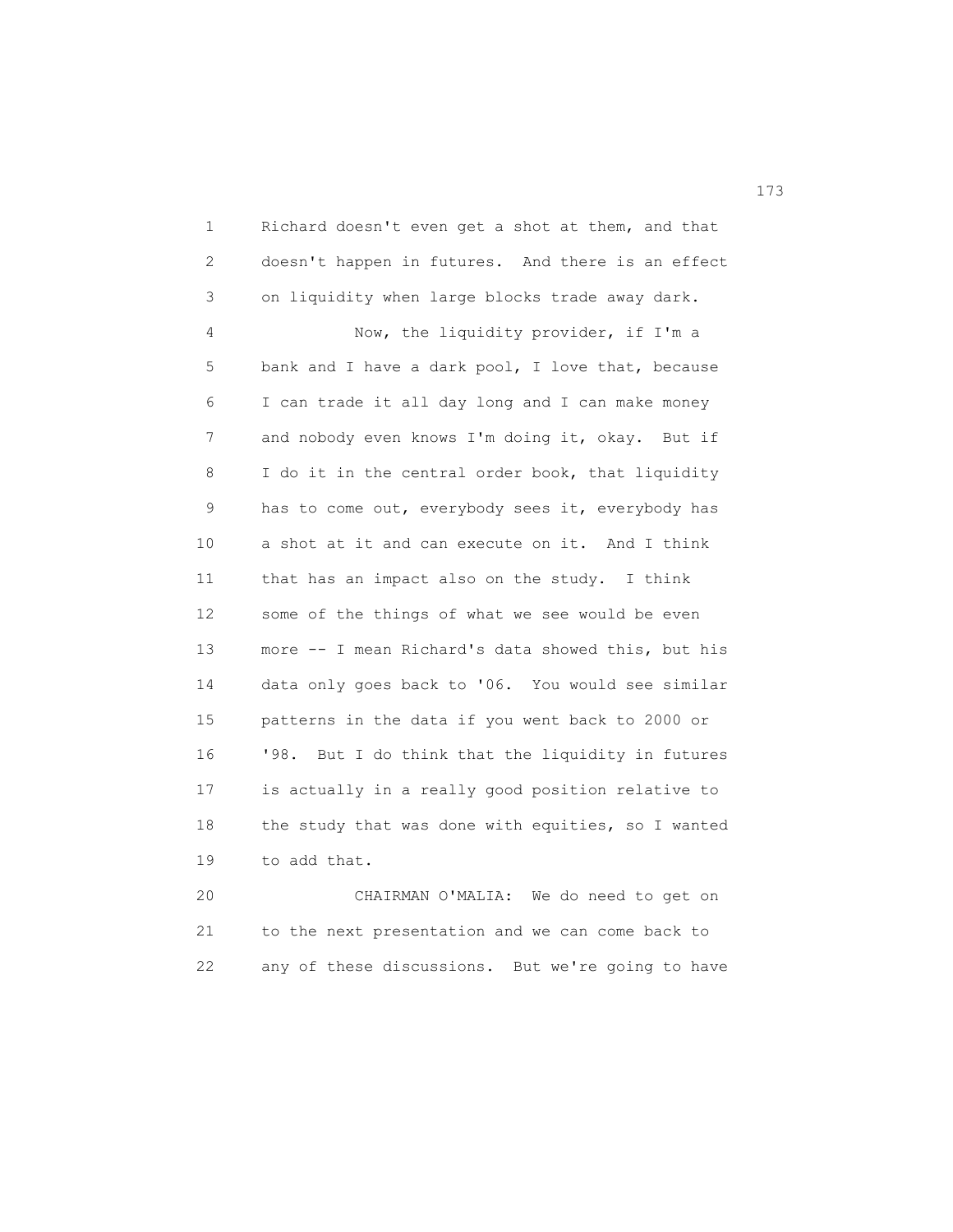1 Andrei Kirilenko, who is our Senior Financial 2 Economist here at the Commission since 2008, 3 received his PhD in economics from the University 4 of Pennsylvania, where he specialized in financial 5 markets.

 6 Doctor Kirilenko spent 12 years at the 7 IMF working on global capital market issues, and 8 his research is focused on informational 9 properties, microstructures of securities markets. 10 Doctor Kirilenko has also played a key role in 11 analyzing our May 6th Flash Crash data for the 12 Commission, has presented several concepts, you've 13 heard hot potato and the issue of liquidity and 14 volume that we're trying to figure out as we go 15 forward, and we greatly appreciate his research in 16 this area. Andrei will provide his presentation 17 on his paper, High Frequency Traders and Asset 18 Prices. Andrei.

 19 MR. KIRILENKO: Committee Chairman 20 O'Malia, Commissioners, and the Advisory 21 Committee, it's a pleasure to be here, thank you 22 for having me here. It's been a great discussion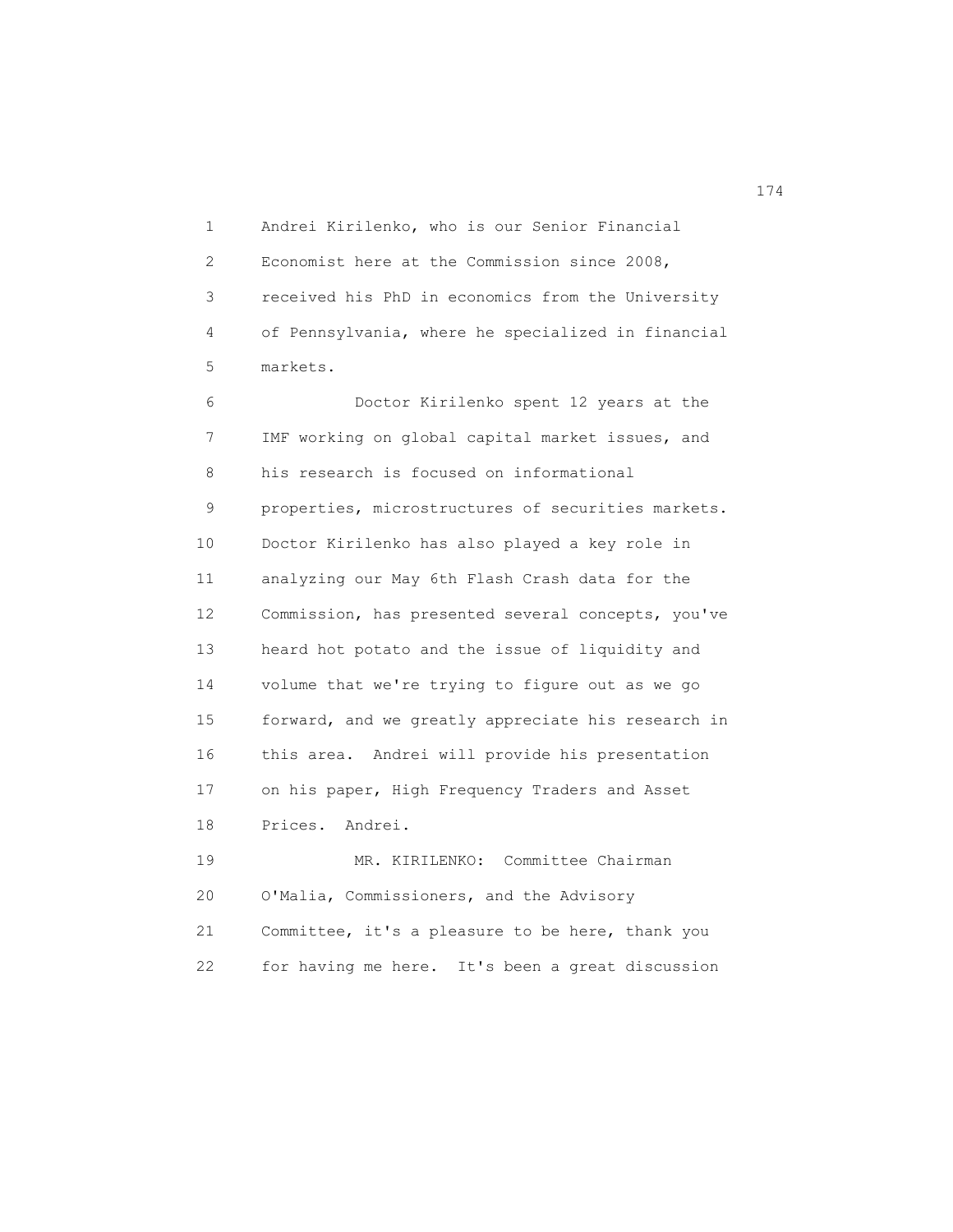1 so far, I learned a lot. One of the comments that 2 particularly resonated with me is a remark that 3 Doctor Bates made, how high frequency operations 4 or high frequency traders are akin to Russian and 5 American submarines, you know, battling each 6 other.

7 As you can see now, you have two Eastern 8 European rocket scientists here trying to reverse 9 engineer or reverse model what we think the high 10 frequency traders are doing. One of them is now 11 working for the U.S. federal government and the 12 other working for a premier engineering 13 institution on the West Coast.

14 So what -- before I begin, of course, 15 this presentation and the views presented here are 16 only our rocket scientist views, they do not have 17 anything whatsoever to do with the Commission, 18 Commissioner staff or anybody else for that 19 matter.

 20 This work really started quite a long 21 time ago, not this particular paper, but we 22 started looking into trader strategies and trader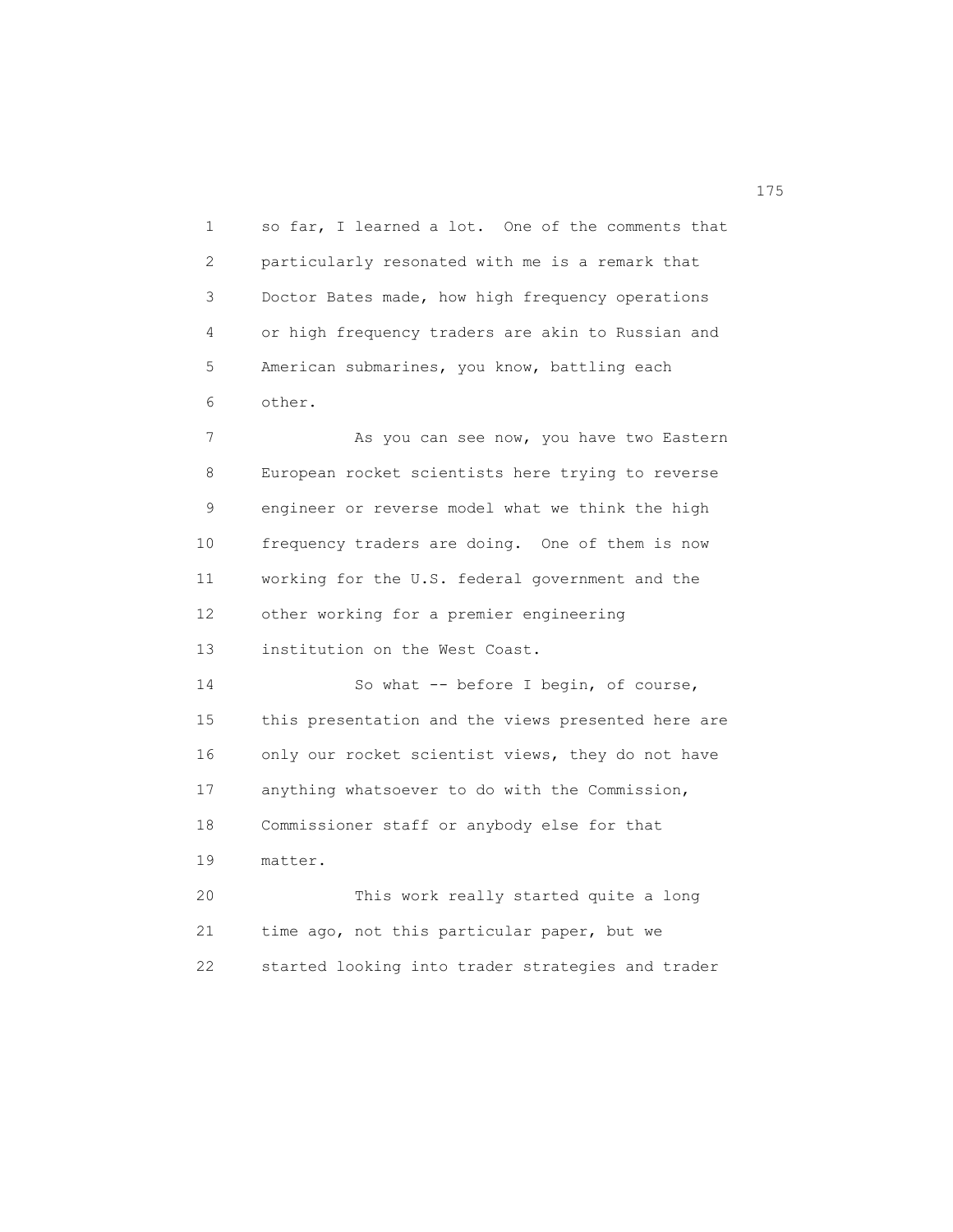1 participation in electronic markets, and 2 particular in stock index futures markets about 3 over a year ago, and what we've seen in the data, 4 we have the data from the entire universe, was the 5 identities of traders transaction by transaction 6 with lots of flags in it, the entire audit trail. 7 And what we've seen in this data is 8 something that I cannot show you. I cannot show 9 you those charts because they may reveal 10 identities of individual traders. So the only 11 chart you're going to see today is this, which is 12 a chart from Google trends, one of the 13 applications of Google. 14 And so if you type in high frequency 15 trading, you will see that interest in this 16 particular topic has increased a lot, and you can 17 see that that happened in about 2009, which is 18 about the time when we started looking at 19 different trading strategies in this universe, 20 anticipating ahead of time that this issue will 21 come up on the -- not only on the research 22 frontier, but also on the public policy frontier.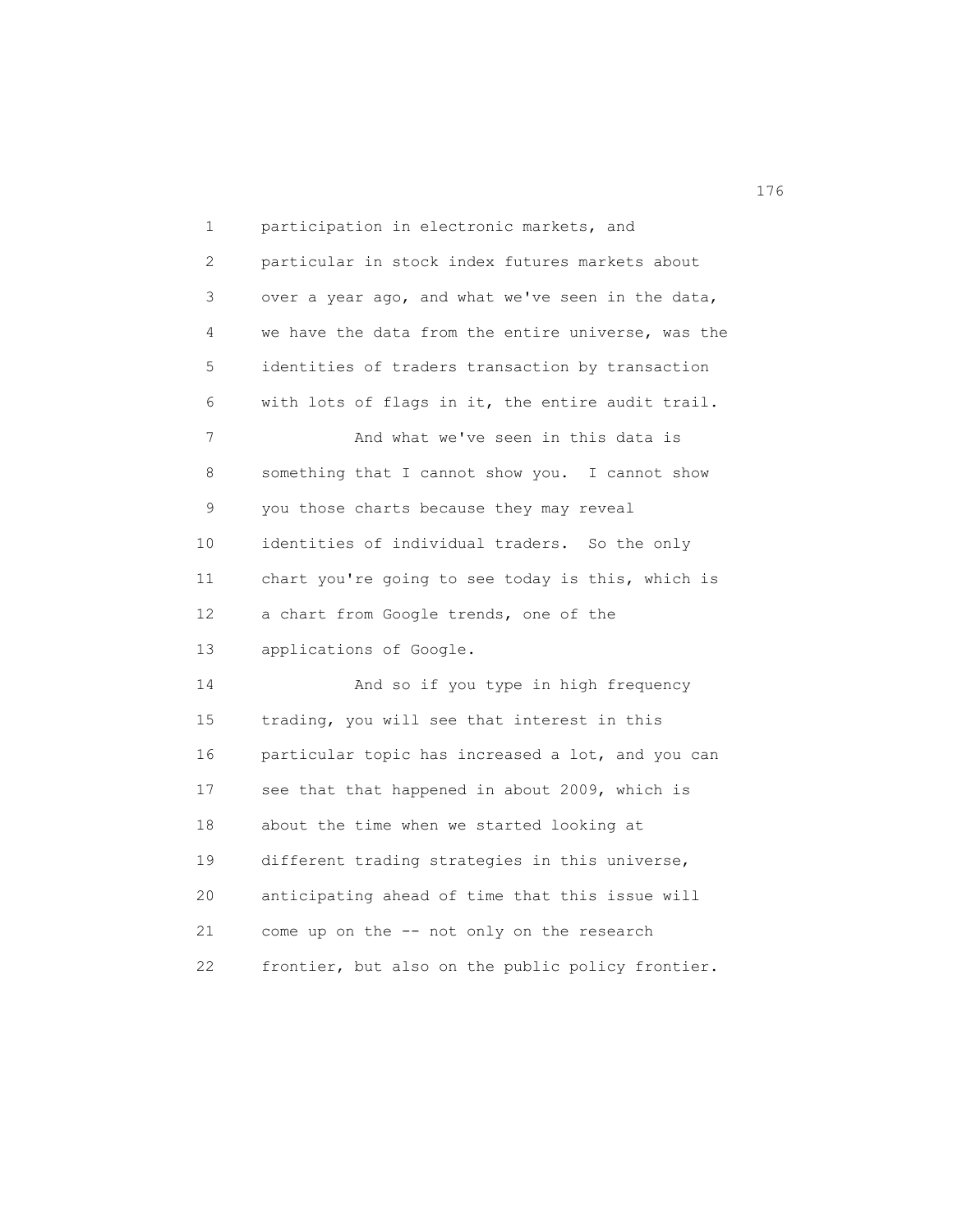1 We probably didn't realize that things 2 would move this fast. We have a number of 3 research products in the works, and this is one of 4 them. And first of all, we wanted to ask, so what 5 is high frequency trading, and we give a 6 definition of high frequency trading activity as 7 something that employs extremely fast automated 8 programs to create, route, cancel, modify, and 9 execute the orders in electronic markets. We also 10 could see and identify sort of how high frequency 11 traders submit and cancel those orders. They 12 typically begin -- day without a significant open 13 position. And we've done a little bit of looking 14 of how many of these high frequency trading 15 accounts account for in our futures market 16 marketplace and equity and other exchanges that 17 we've seen, and they account for sometimes more 18 than half, people say, in our markets and some 19 contracts they account for significantly more than 20 half. 21 Now, one of the questions from the

22 regulatory and public policy perspective is, sort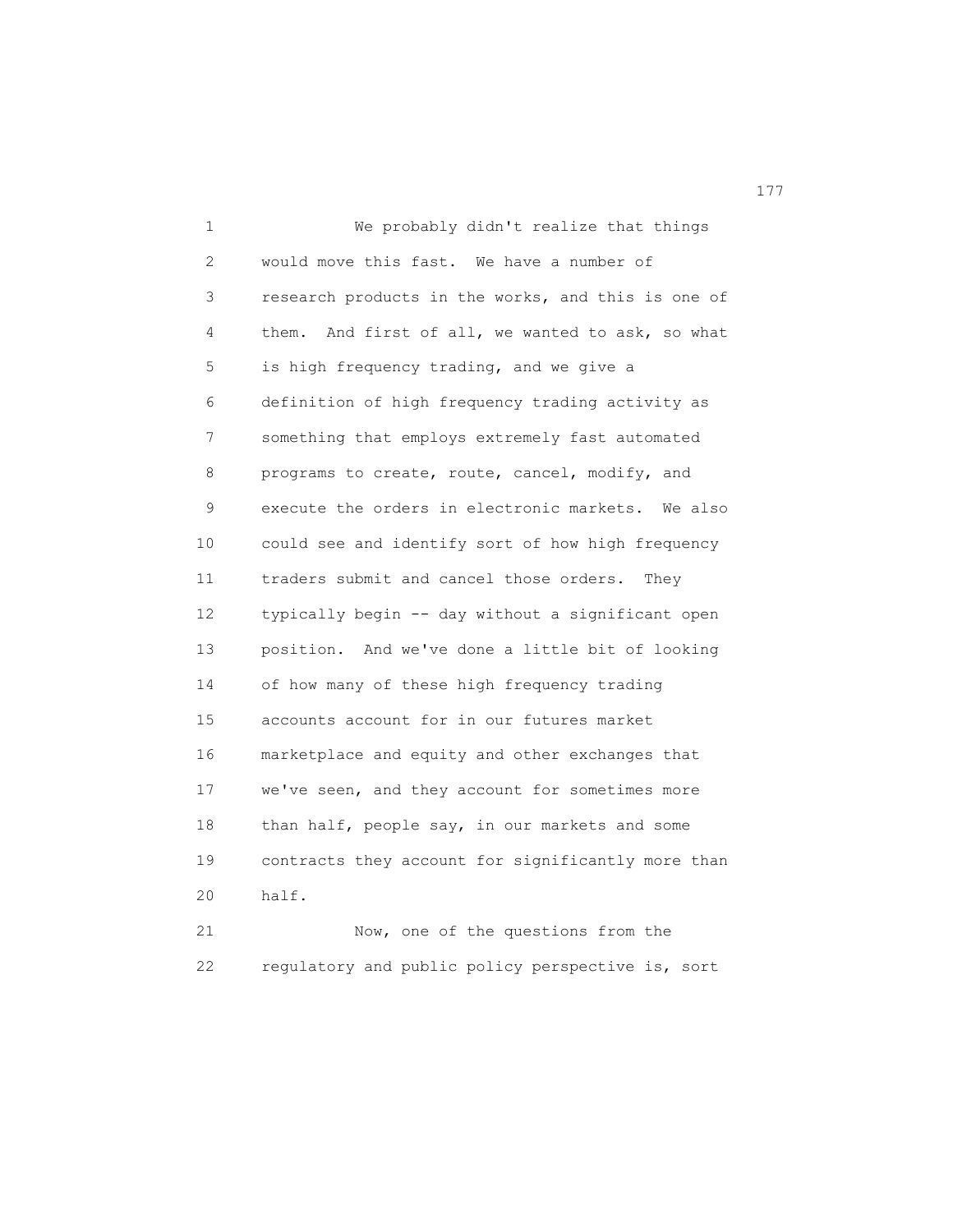1 of what valuable services do high frequency 2 traders provide. We're not -- I'm not against 3 having a very small and highly efficient 4 blackberry, you know, nobody wants to carry very 5 large and bulky devices, but what is this, you 6 know, liquidity, price discovery, what cost and 7 who pays for this, who pays for the services, and 8 how is it done? 9 So we desperately, desperately need 10 theory to know where to look, because as 11 Commissioner O'Malia said, we have a tsunami of 12 data, and even more data is coming in let's say 13 E-Mini contract, S&P E-Mini contract, on any given 14 day you can have 12 -- 15,000 trading accounts,

 15 you have one to 1.2 to about one million 16 transactions, 600,000, 700, 800, one million 17 transactions per day, that's a lot of data, where 18 do you look, what do you look for, and then we 19 have the -- constructed limit order book, where do 20 you look in the limit order book, what is it that 21 we need to look for, how do we see this effect? 22 Standard market theory unfortunately is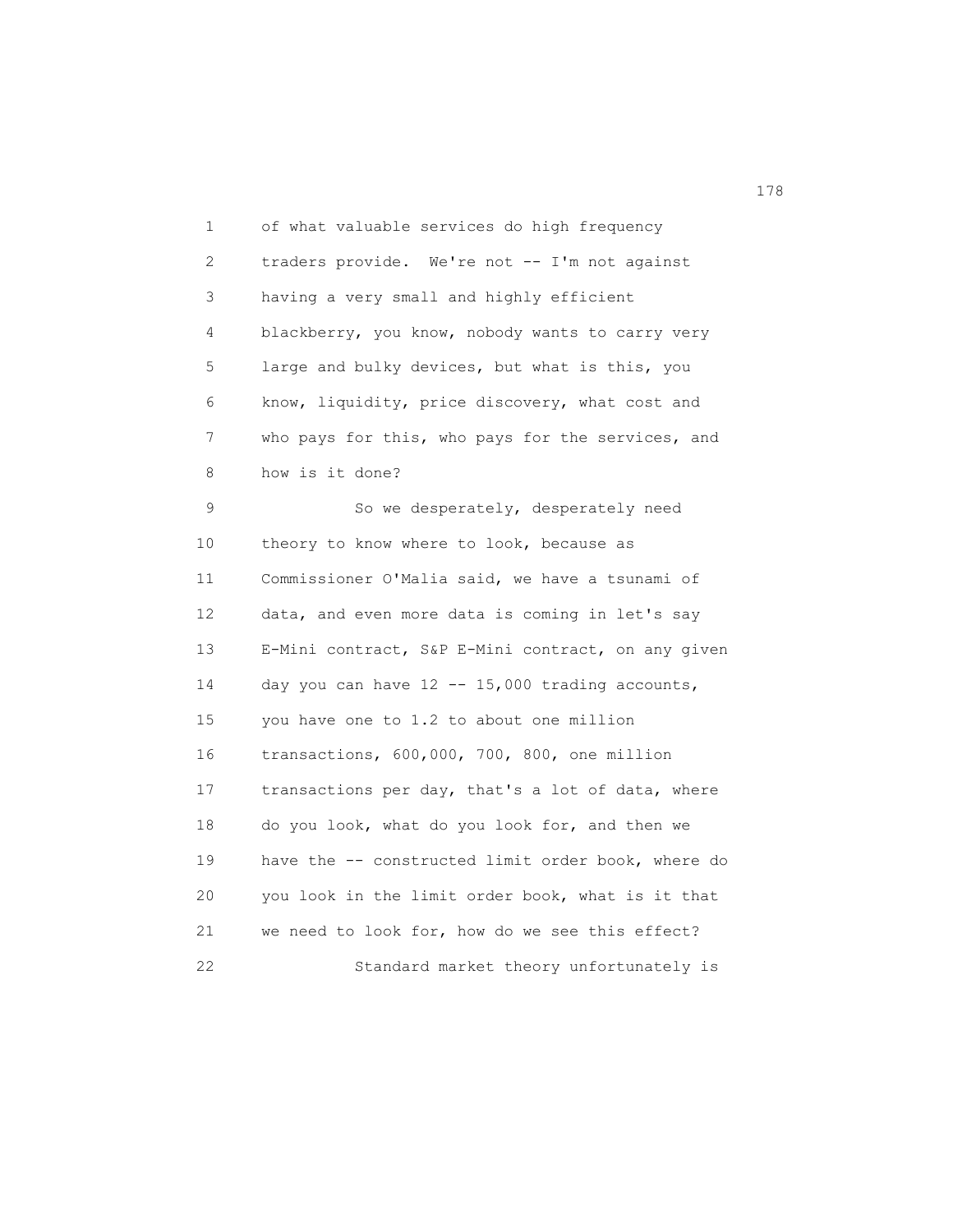1 based on human interaction, you know, human 2 strategies and human speed, it's based -- the 3 modeling is based on the ideas that it's humans 4 trading with humans. 5 But there are also very few work -- 6 models of limit order markets, which is one of the 7 marketplace that we face now. So typically these 8 market microstructure models are all designed on 9 the idea that they're two traders meeting each 10 other in the pit. 11 We don't also really know the exact 12 strategies employed by the high frequency traders. 13 Earlier, you know, Commissioner Dunn said, what if 14 you told us what strategies we use, and you heard

 15 the response, you know, it's just, you know, you 16 guys wouldn't be able to understand it, I mean 17 it's just too much to give you. So if you ask 18 sort of what do you do, they say, well, we're just 19 very, very fast market makers, we provide 20 liquidity, we make markets, this is what we do. 21 So should we maybe just wait for this issue to go 22 away, and, you know, things resolve themselves,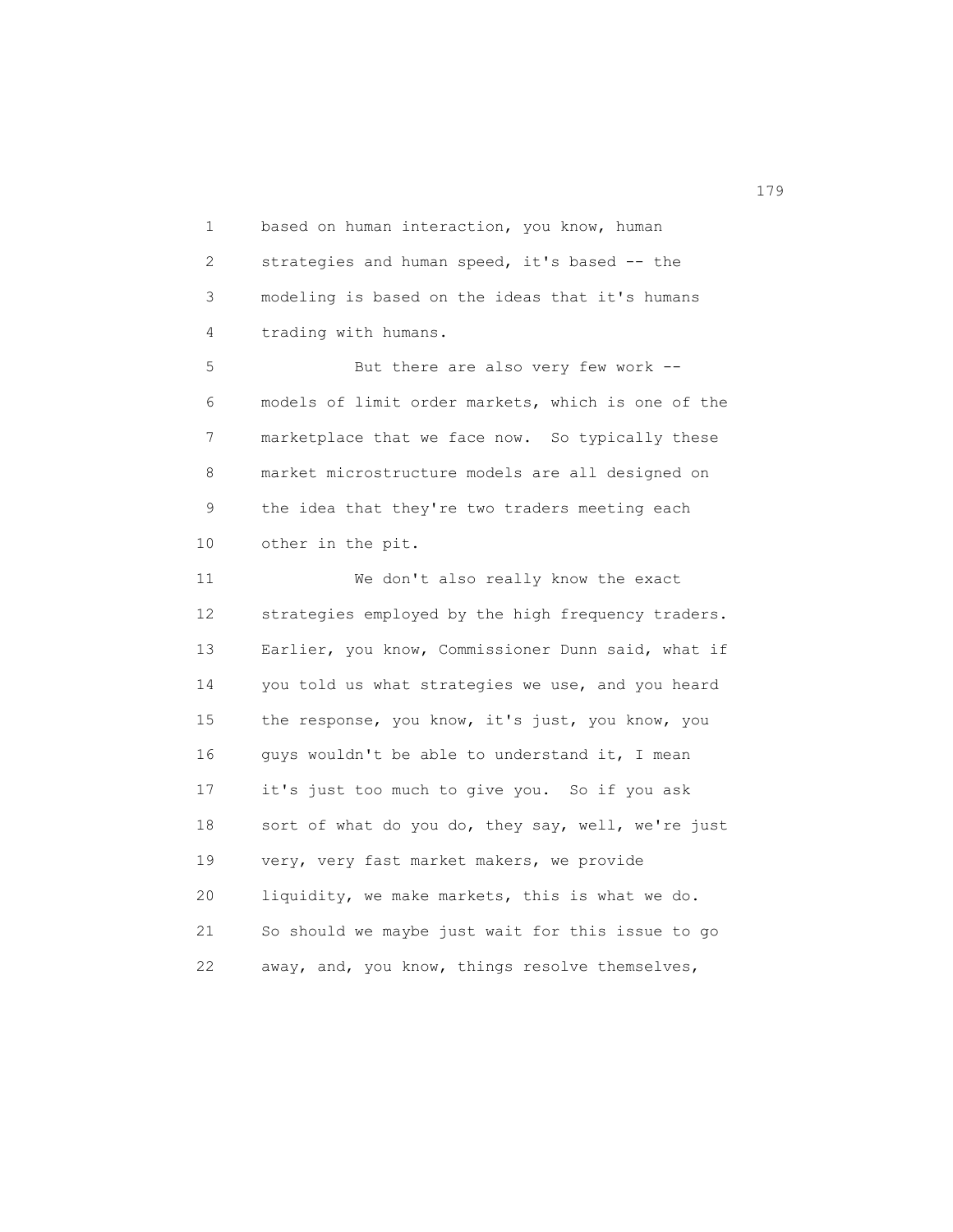1 and, you know, why should we look if it's so 2 complicated? 3 Well, we decided maybe, no, maybe what 4 we'd like to do is come up with a model to capture 5 the costs and benefits of speed. What we want to 6 model is speed. If what we're talking here about 7 is high frequency, then we really need to 8 understand why is it that speed matters, what 9 benefits does it give you, and at what cost does 10 it come to everybody else. 11 So we need to make assumptions on this

 12 model. So we're going to make a lot of 13 assumptions, and the assumptions are going to be 14 very, very restrictive. We're going to assume 15 only two types of traders, we're going to assume a 16 very specific strategy for high frequency trading, 17 which is not -- which is going to be very what's 18 called aggressive, it's not going to be passively 19 providing liquidity, it's going to be exactly the 20 opposite, seeking liquidity and aggressively 21 moving it from the market. We're going to look at 22 prices that are infinitely divisible and orders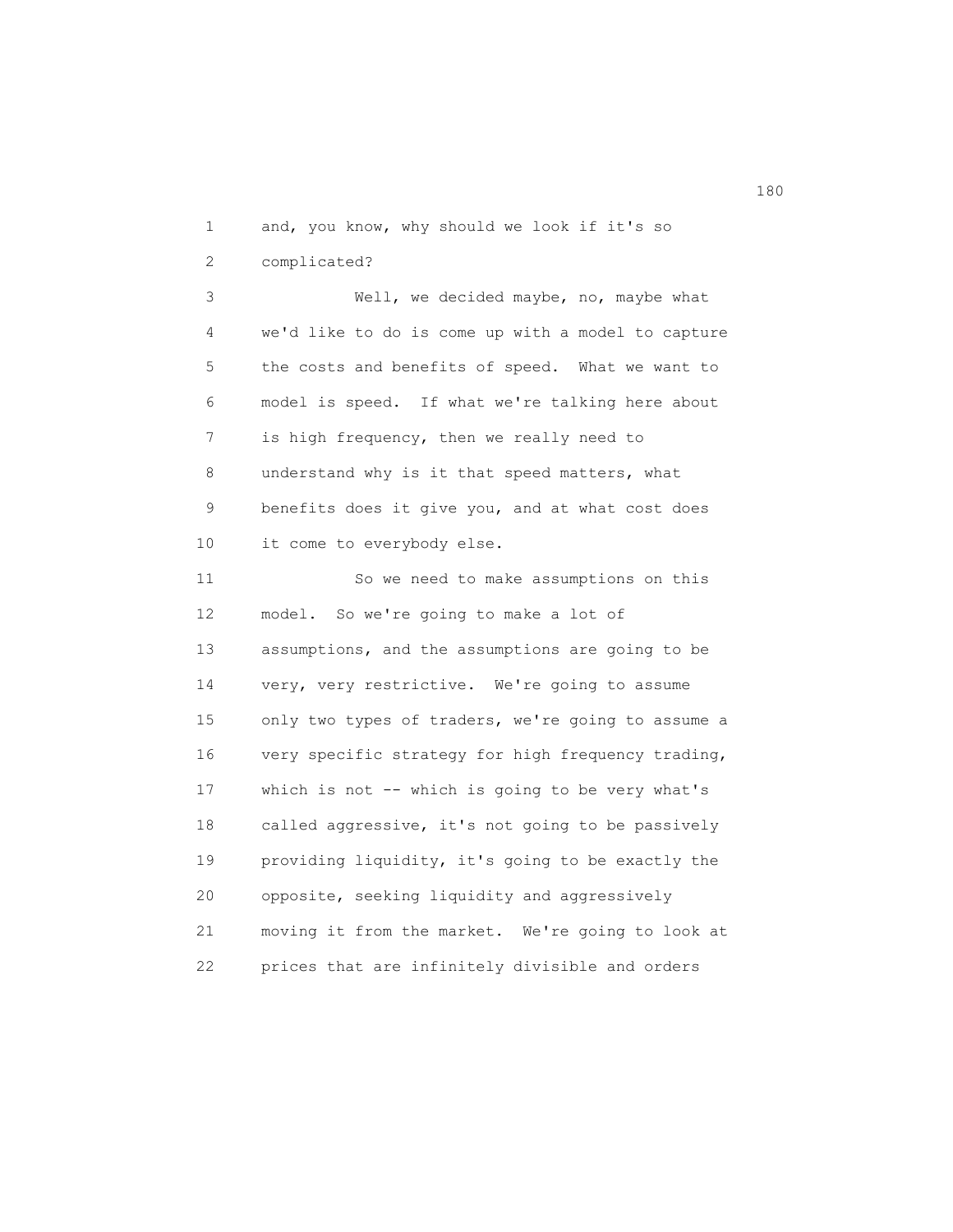1 that only move in unit sizes, which is not the 2 case in markets. We're not going to model it -- 3 model, we don't really know if the strategies are 4 really best responses to each other. And this is 5 not a very dynamic model, we can't even work it 6 out, you know, dynamically.

 7 So did we model all the intricacies of 8 electronic limit order markets? Absolutely not. 9 Does this make our model totally useless? You 10 know, we received questions like that. You know, 11 people, your model is totally useless, and the 12 price is -- and orders done moving the unit sizes. 13 Well, it's the prisoner's dilemma model useless. 14 So prisoner's dilemma model is useless if you want 15 to describe the U.S. penitentiary system, yes, 16 it's going to be really useless.

 17 But what we're after here is to get to 18 the essence of speed. What is the essence of 19 speed? Why is this -- why does it matter so much? 20 And we hear from the previous comments and the 21 comments made just previously by Chuck Whitman is 22 that it's something akin to being able to do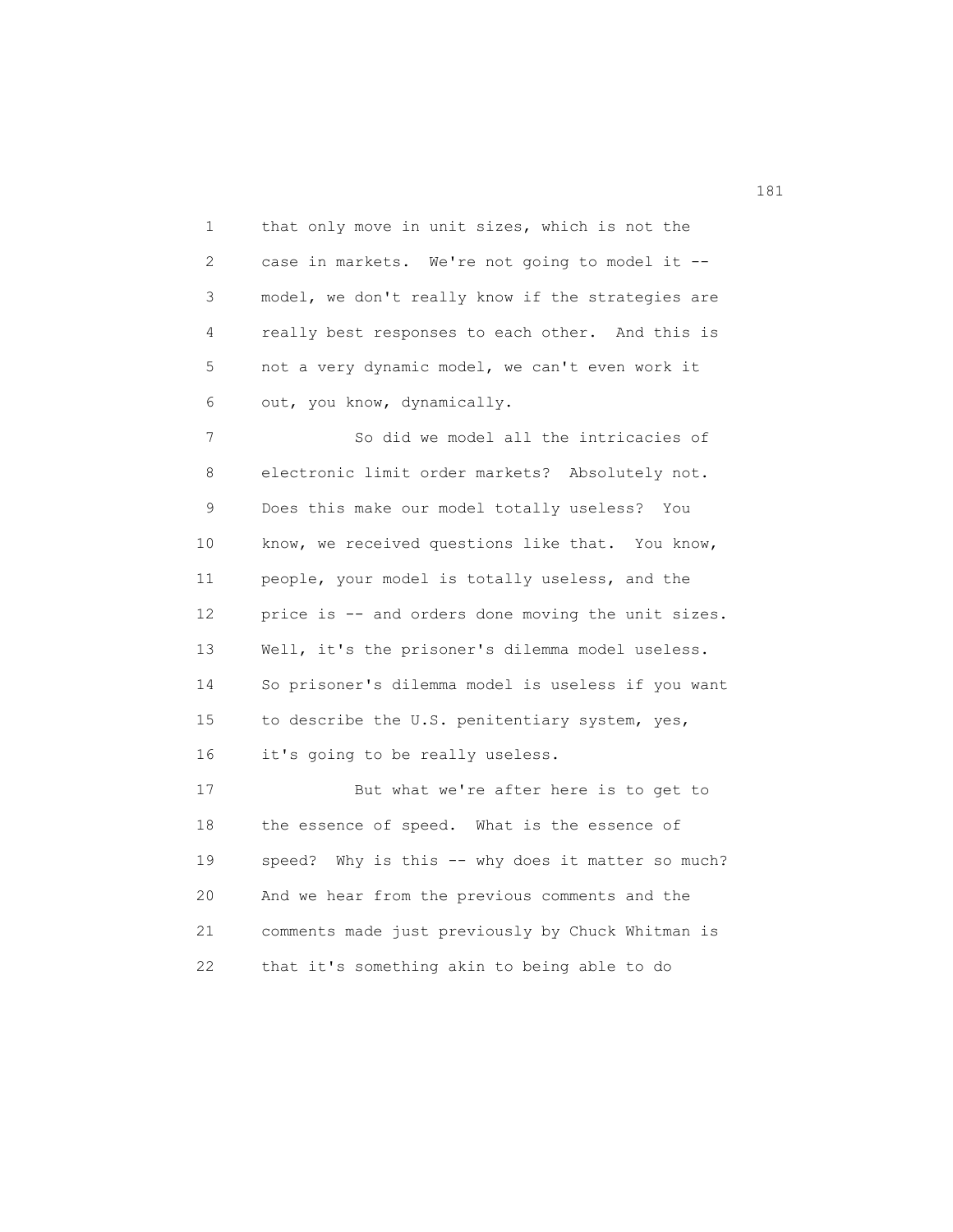1 something in front of others.

 2 So the essence of speed, so what we do 3 is that, we ask whether or not the speed of order 4 submission and cancellation impact market prices, 5 because at the end of the day, if it doesn't 6 impact market prices, it doesn't impact 7 volatility, who cares. You know, from market -- 8 orderly market perspective, yes, there is a 9 distribution of the pie, those who are faster get 10 a slice of the pie away from those who are slower, 11 that's fine, absolutely fine. Those who are 12 faster should get a bigger piece of the pie. But 13 does it matter to those who are fundamentally in 14 this market? Does it impact prices for those who 15 come into this market to manage risks, to 16 accumulate positions, who are there for 17 fundamental reasons, does it matter for them? 18 So we, you know, theorize, compare our 19 model with and without high frequency traders, and 20 we find that the presence of high frequency 21 trading has absolutely no effect on transaction 22 prices if distributions of buy and sell orders are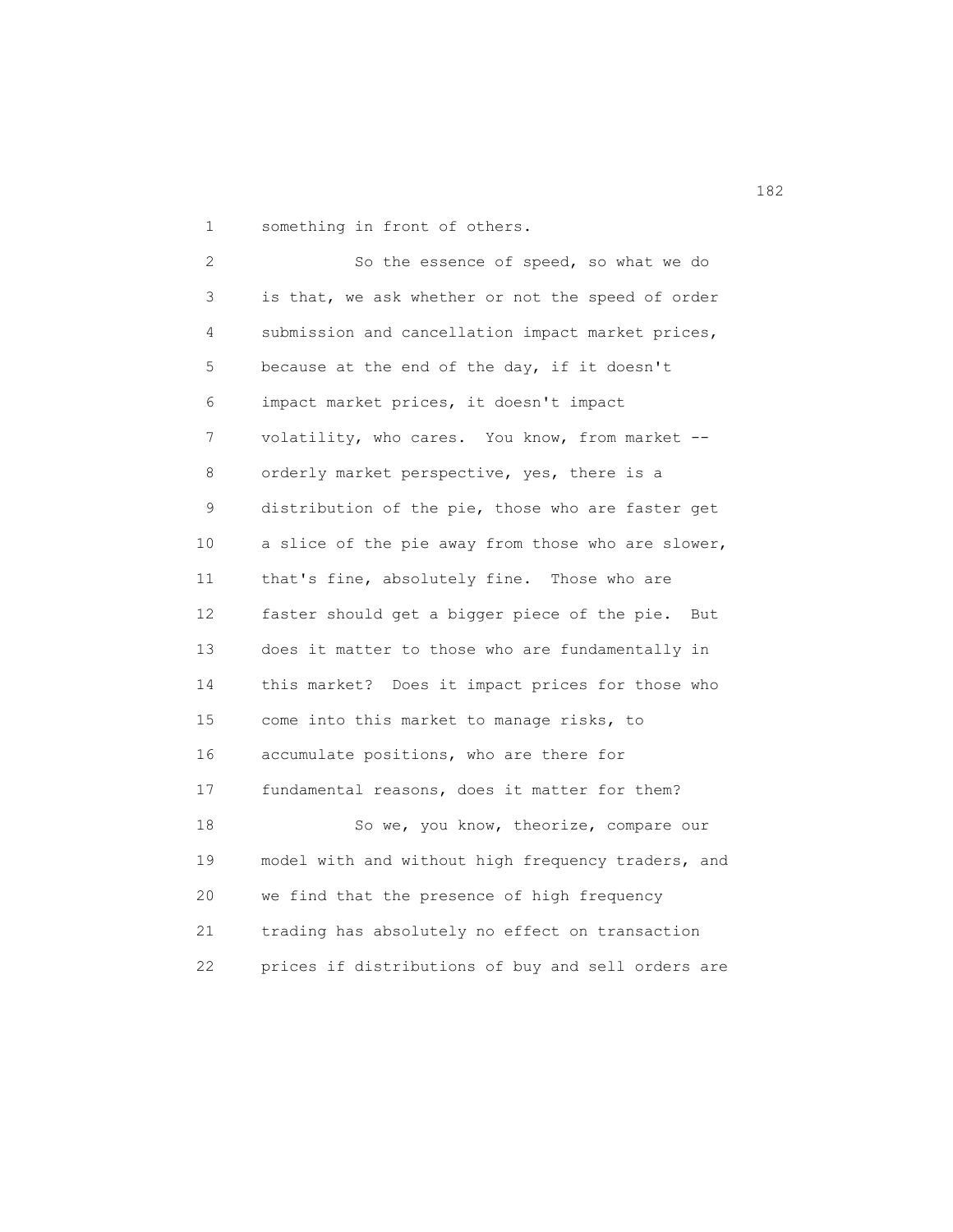1 the same and there is equal probability of the 2 next order to be buy or sell. So these are very, 3 very orderly markets, very symmetric distributions 4 on both sides of the limit order book. 5 Well, what if these conditions 6 temporarily do not hold, you know, what if the 7 distributions that generate buy and sell orders 8 are different, what are the probabilities of the 9 next order being sell is higher than the buy, what 10 would happen then? Well, our model predicts that 11 there will be an impact on the price from high 12 frequency traders. Is it really all that hard to 13 imagine that these conditions will not hold? 14 Well, let's look at -- this is the chart that's 15 presented -- reproduce designed by the CME and 16 reproduced in the report on the May 6th, and you 17 can see this is the five best data offer depth for 18 May 6th, and you see how, on the sell side of the 19 orders, five deep dominate what's on the buy side. 20 So one of the assumptions we have is that this 21 book is symmetric certainly doesn't hold. 22 And the other one, the probability of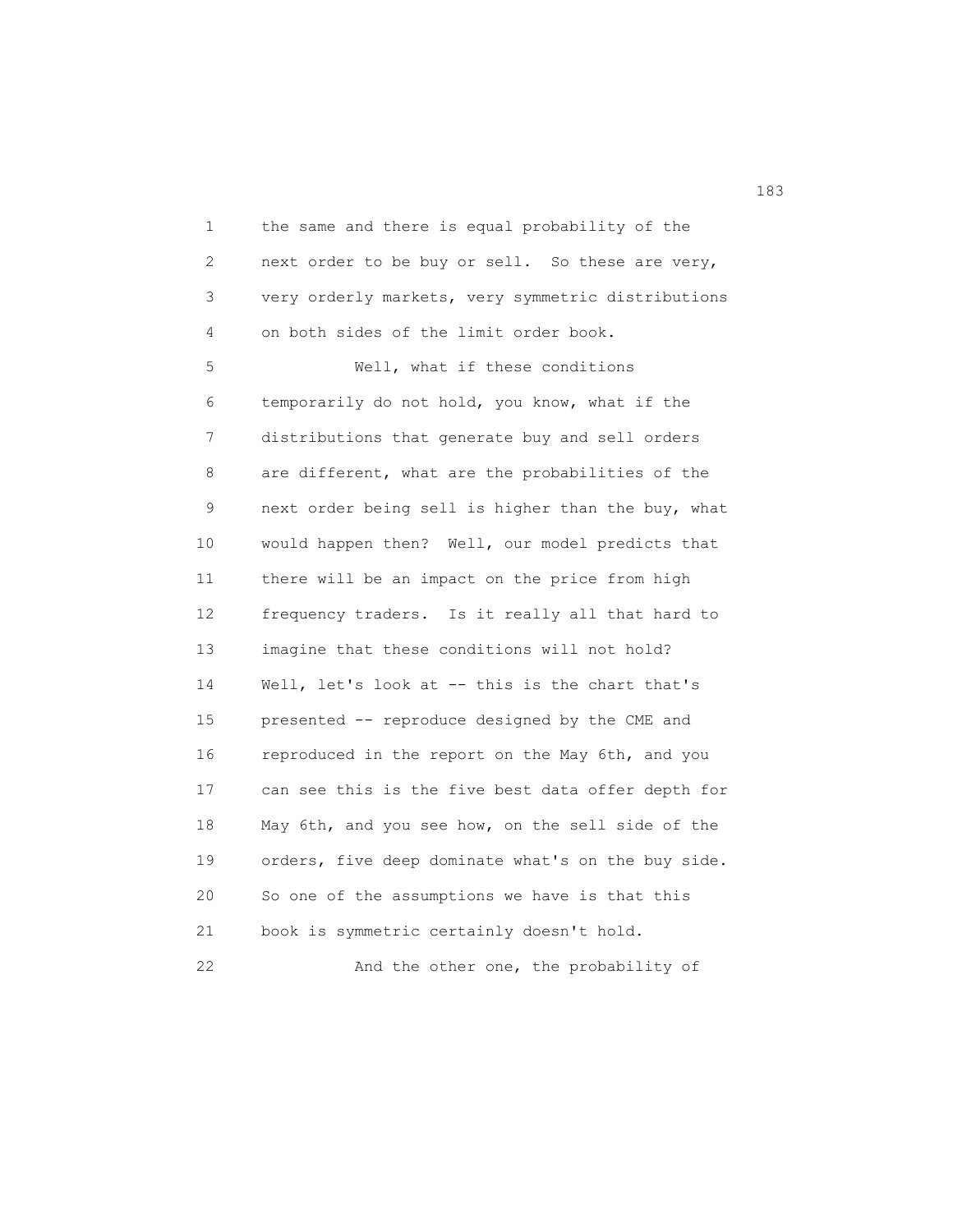1 the next order being buy or sell also may not 2 hold. So on those circumstances, our model would 3 predict that high frequency trading strategies 4 would matter, they would impact prices. These are 5 the conditions to watch out for.

 6 Speaking of which, should this model be 7 used to guide policies? We don't think so. This 8 is not a policy model, this is not a model that 9 you can just take and say let's apply it to 10 rulemaking. This model is to guide this work, to 11 look for the impact of high frequency trading in 12 the data, for what kind of strategies we need to 13 look for or which periods of time, and whether or 14 not they have market impact, impact on liquidity, 15 impact on prices. This model is there to inform 16 the debate on the impact of high frequency trading 17 strategies. And one of the things that probably 18 broader community, including regulators, would 19 benefit from is some notion of what these 20 strategies are, because without it, and it's 21 understood that it's proprietary, capitalist and 22 all that, without sort of a broader notion of what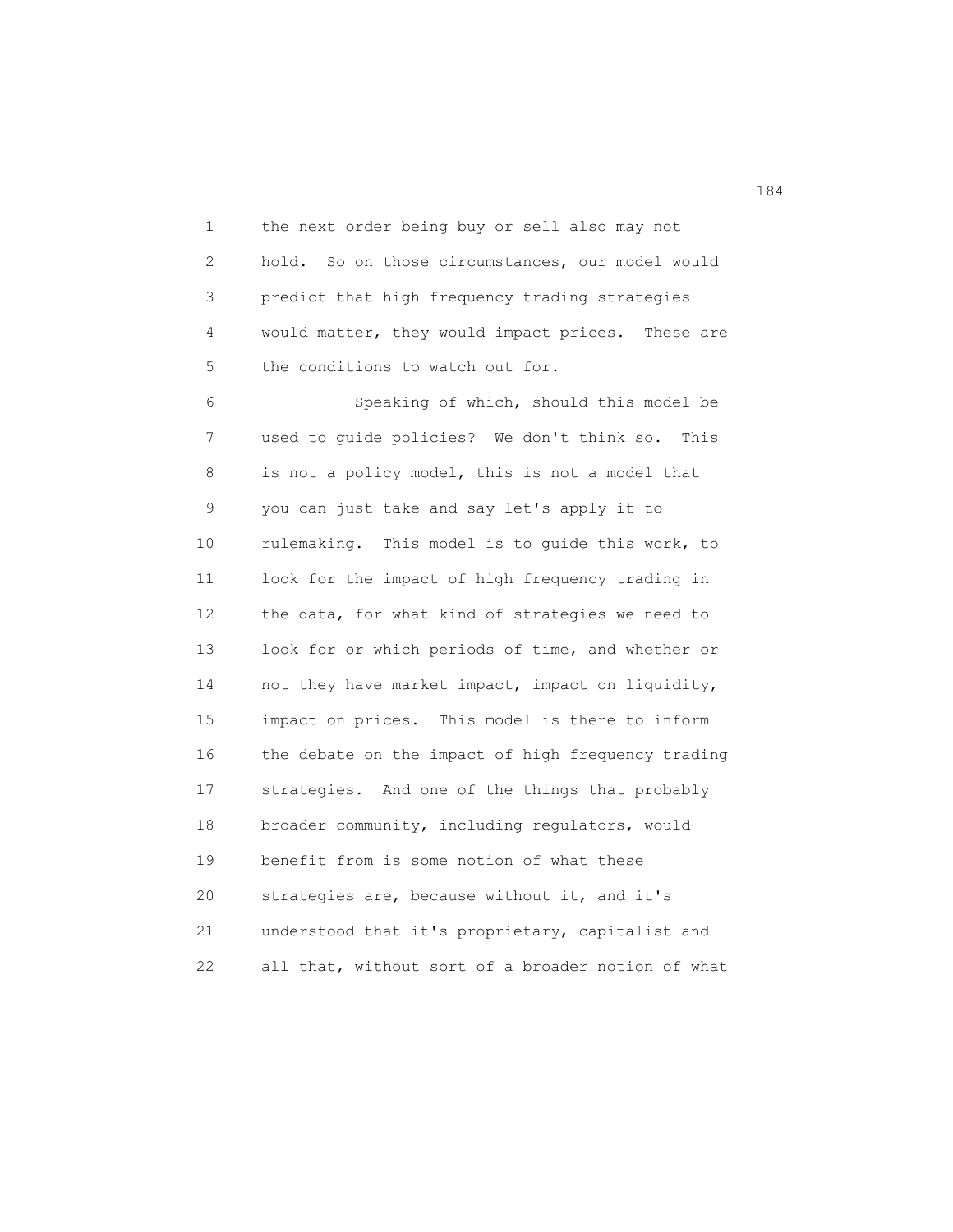1 these strategies are and how -- there is always 2 this fear that they could be abused, misused or 3 create some sort of a -- clog up the plumbing of 4 these markets in a way that wasn't anticipated. 5 This model is also supposed to add to 6 our understanding on the third level of how we 7 should model these new developments. This is not 8 a policy model, it helps us to understand the 9 impact of speed. And what we've learned from 10 this, just like what we may learn from prisoner's 11 dilemma, it's not something about prisoners, it's 12 about that speed matters not necessarily because 13 of high frequency traders, per se, but because of 14 the reactions of slow traders to their presence. 15 And what slower traders do to disguise 16 themselves so they are not discovered, to try to 17 live a little bit longer in the presence of this 18 faster guise, they trade faster, they go on 19 symmetric, they may pull out, they may -- we 20 exhibit strategies in our data, if you -- them, 21 you think these people must be out of their minds, 22 and, you know, a lot of them do generate negative

185<br>185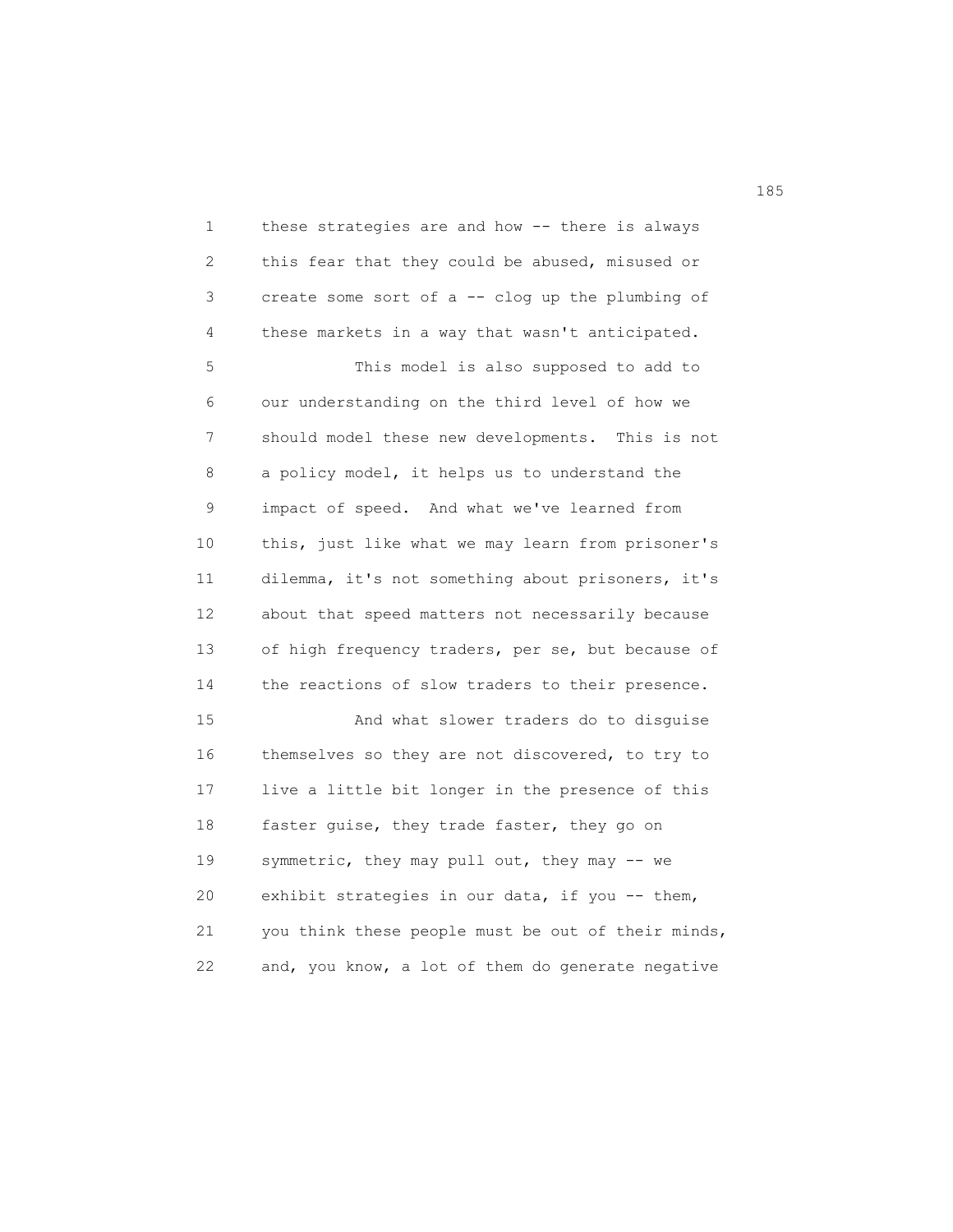1 P&L, but they continue doing that, so why are they 2 doing this? So these are sort of the situations 3 when volatility -- when the prices would be 4 impacted. These are the situations when 5 volatility would be impacted. There are swings in 6 liquidity that would be effected. So it's kind of 7 like, you know, imagine that you're looking at the 8 ocean and it looks beautiful, and you want to go 9 out for a swim, what if you know that there's a 10 big white shark out there, would that change your 11 -- what you do or would it not? 12 Think of Jaws, you know, entire, you 13 know, Jaws, the movie, that is, you know, two very 14 different worlds. If you know that there is a 15 shark out there, you may change what you do, and 16 that change is what then feeds and transmits 17 through the market. 18 And we'd like to understand that, we'd 19 like to understand how exactly that impact -- how 20 that impacts those for whom these markets are for, 21 you know. At the end of the day, high frequency 22 traders, market makers and others are there to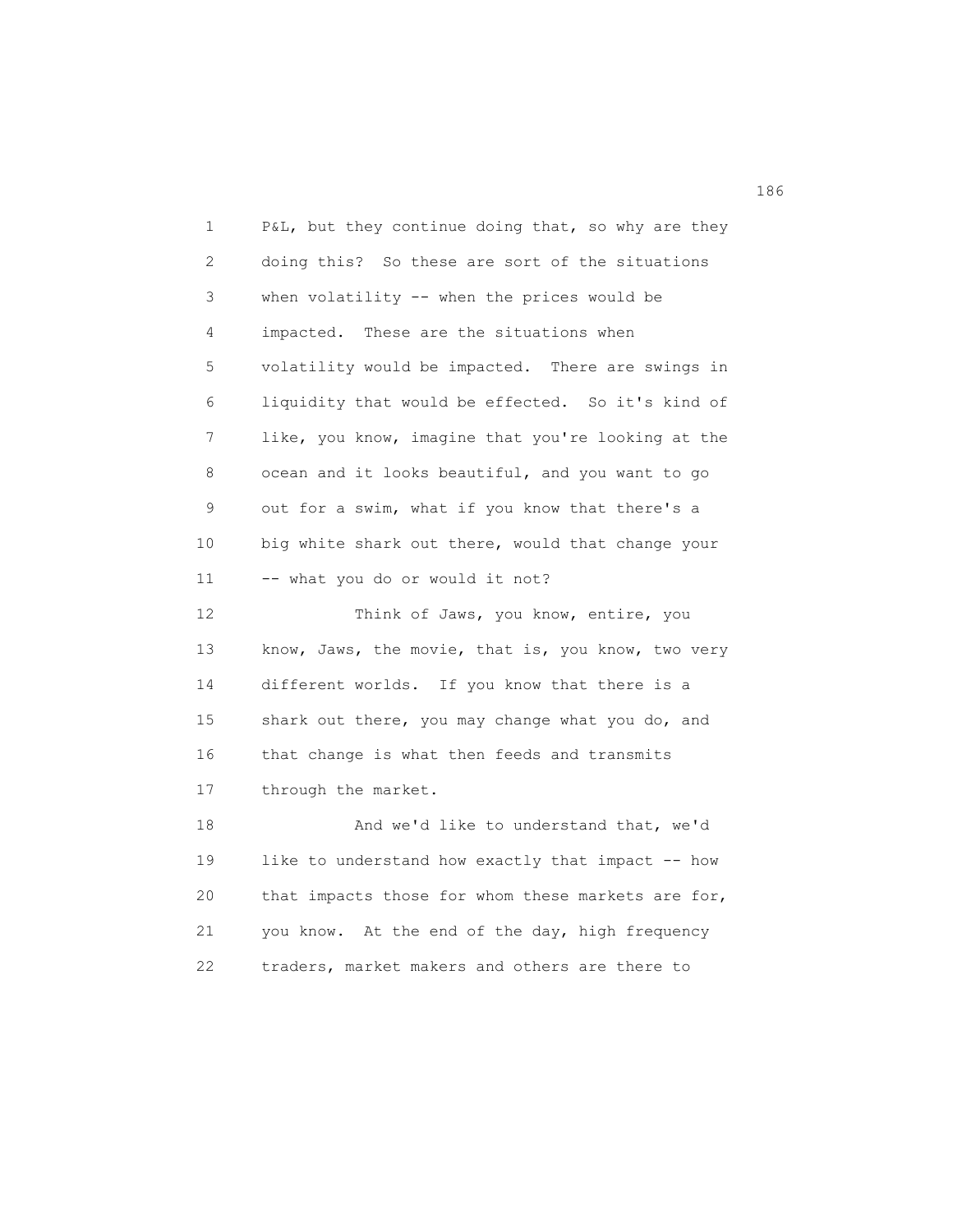1 intermediate among fundamental users of this 2 marketplace. If these fundamental users 3 disappear, go into dark pools, go in some places 4 where there are no sharks, what's there for them 5 to do, what's there to intermediate? And that's 6 not what anybody wants. That's why we want to 7 understand this a little bit better, to use this 8 as a sort of conduit for debate. A lot of the 9 thoughts that -- and comments that came out here 10 before are quite interesting and quite consistent 11 with how we sort of think different groups would 12 react to different questions, and we hope that you 13 find this work and what we're continue to be doing 14 of use to you and the broader community. 15 CHAIRMAN O'MALIA: Thank you. That is 16 our final presentation. Anybody have any 17 questions for Andrei, any thoughts, any 18 microstructure economists want to break this down? 19 Andrei, Chairman Gensler raised the issue of the 20 hot potato volume versus liquidity. Do you want 21 to talk about some of the work you've done on 22 that?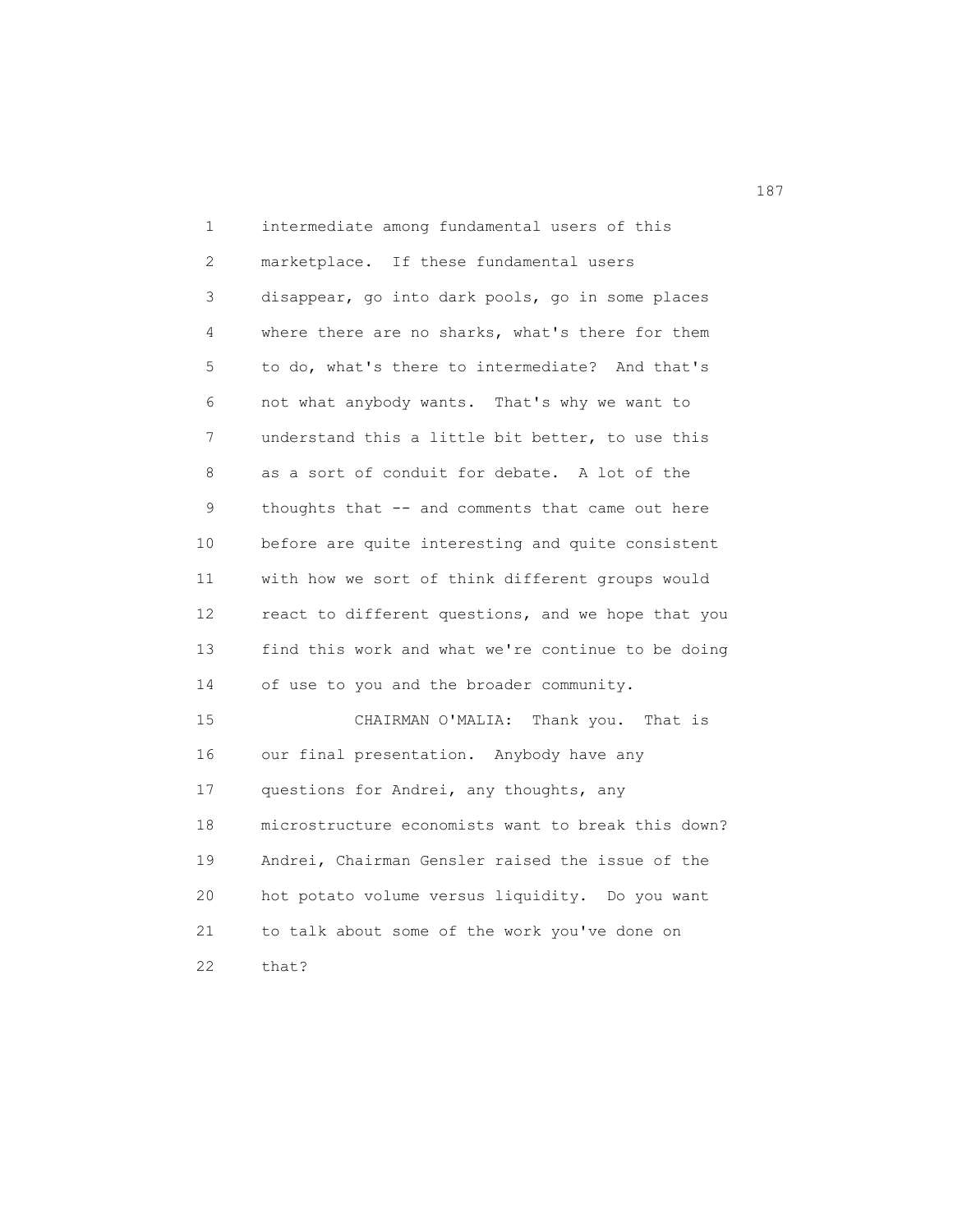1 MR. KIRILENKO: Just very briefly, we 2 will be circulating this work. In fact, right 3 before I came here, I met with the working group 4 that we put together to look into that, and 5 broadly what we're doing is that, specifically 6 looking at the events of May 6th, and based on the 7 footprint in the data, classifying different 8 trading accounts into high frequency traders, 9 market makers, fundamental buyers, fundamental 10 sellers, opportunistic traders and others, we call 11 them noise, and then trying to see in the course 12 of the day how their participation in the markets 13 changed, whether or not they were liquidity 14 providers, whether or not they were liquidity 15 takers, whether or not, during the critical 16 moments of the price movement, they changed their 17 strategy from being providers of liquidity to 18 traders of liquidity. Did they make money, and if 19 they made money, who made money and how. Who lost 20 money, and how did they lose money. 21 And one of the questions that we are

22 trying to address is, if you look at the -- if you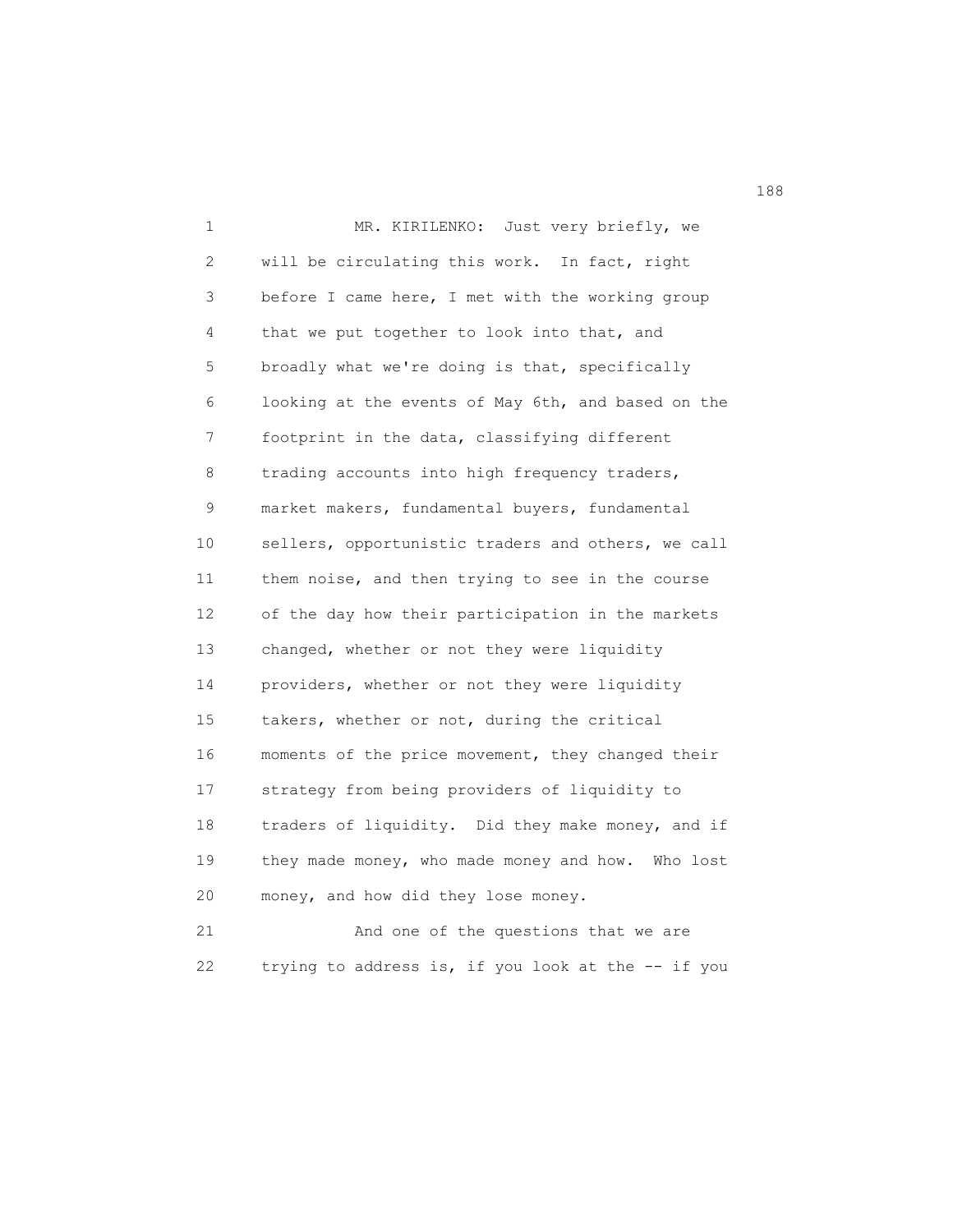1 look at the chart of the price versus volume on 2 that day, you will see that the volume, trade-in 3 volume in the June -- and P500 contract 4 specifically spiked up, at the same time as the 5 price went down.

 6 So what happened? Why did the volume 7 spike up just as the price went down? We've 8 desegregated the total volume into something that 9 we call passive volume and aggressive volume. So 10 for every transaction, we have an indicator. If 11 you were there, if you submitted the order in the 12 book first, you're passive, you're providing 13 liquidity. If you've taken that order out, then 14 you're aggressive, you've taken it out. And so at 15 any point in time, you could be taking liquidity 16 or providing liquidity depending on where you are 17 and what the rest of the book is. The book has -- 18 limit order book is an extremely fluid, multi 19 dimensional object. And we found that actually if 20 we decompose volume into -- and balance between 21 aggressive and passive, then you can see that 22 aggressive sell completely dominated passive sell.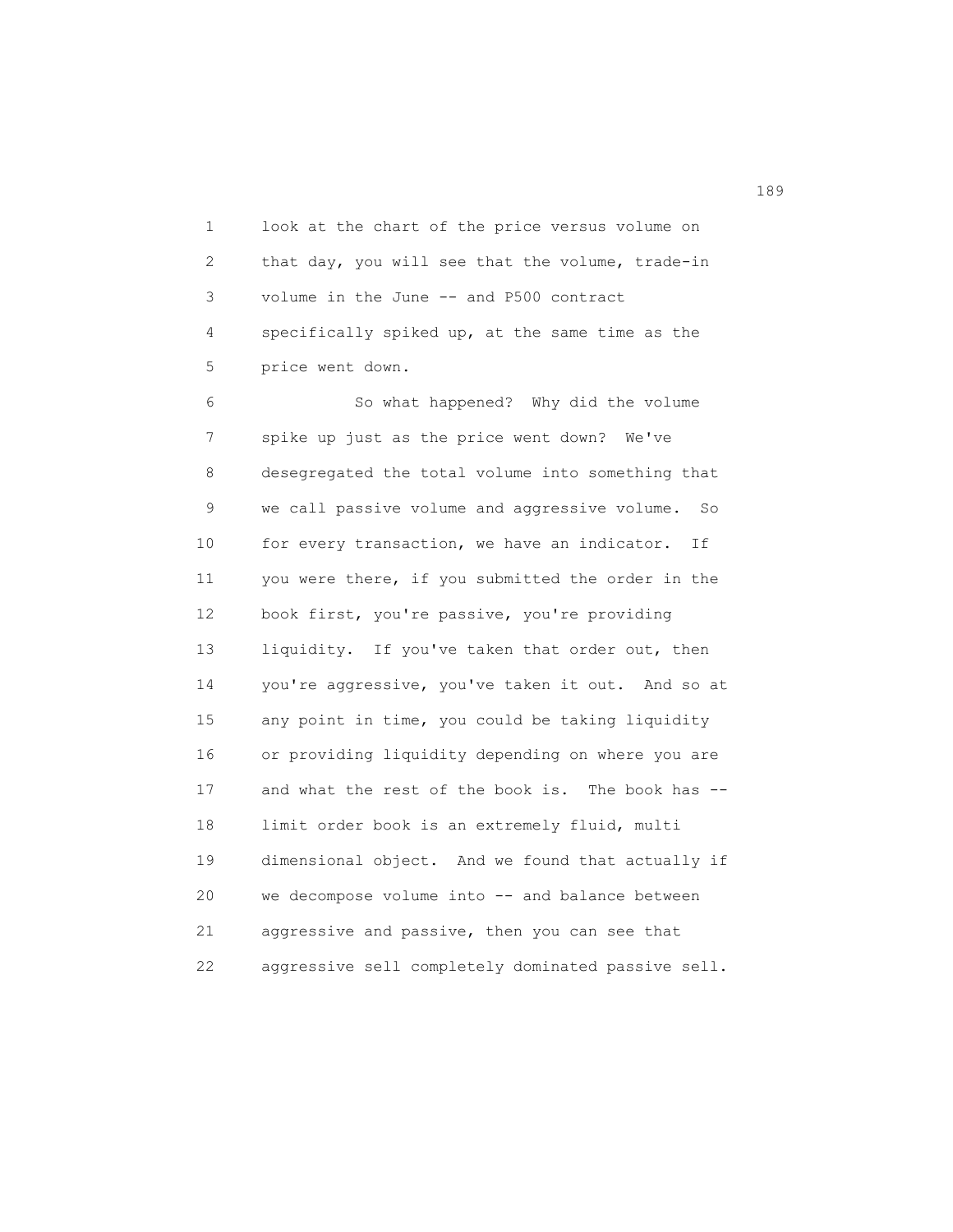1 So you see that those two lines move in very 2 consistently together.

 3 What that means is that there was a very 4 aggressive removal of liquidity from the limit 5 order book that culminated possibly in this event. 6 What does it mean, aggressive removal of liquidity 7 in marketplace? It's, you know, some of you are 8 providers of the services and some of you are 9 traders, it's not the market, it's you submit 10 orders and you execute them.

11 So who is taking them out, and what 12 actually happened? Typically, what we sort of 13 seem to observe in this marketplace to be -- based 14 on preliminary evidence we see and subject to 15 further research, of course, is that if a 16 fundamental trader comes in, typically a very, 17 very fast trader takes the other side and then 18 passes on that trade to someone who's a slower 19 market maker, passes on that trade, who passes on 20 that trade to someone who is an opportunistic 21 trader who wants to hold it for maybe five 22 minutes, two minutes, 30 minutes, waiting for

190<br>190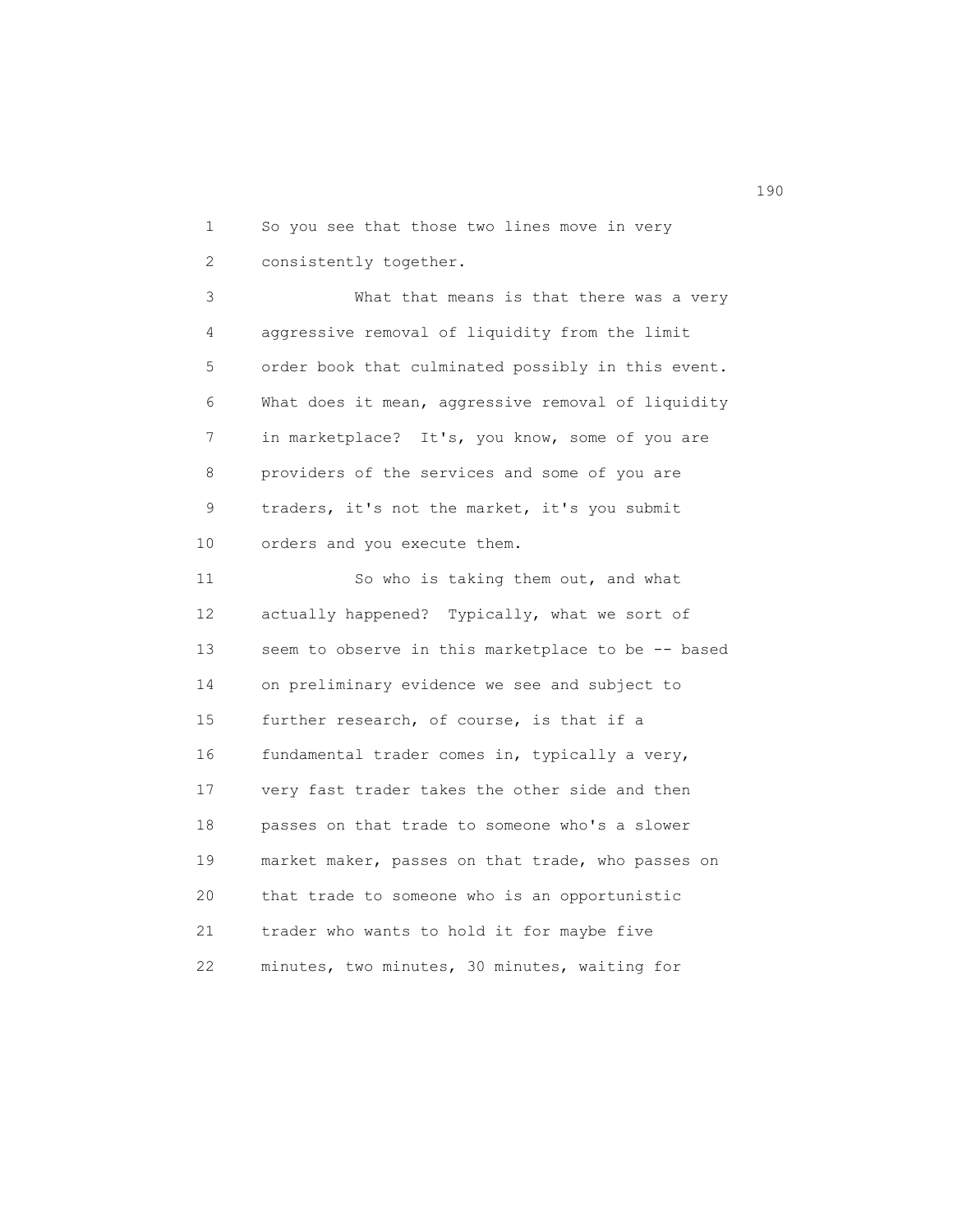1 momentum, and then it passes back on to market 2 makers, passes back on sometimes to high frequency 3 traders, until there's someone on the other side 4 who actually wants to hold that position. 5 So it goes for that cycle, 6 intermediation, sort of arbitrage cycle. And the 7 cycle is completely fine, and this cycle is what 8 generates price discovery, what keeps prices in 9 line. 10 And what we want to see is whether or 11 not there was a breakdown in that cycle in that, 12 whether some particular participants who picked up 13 that volume from someone who was fundamentally 14 wanted to sell, and there was no on at that time

 15 to buy on the fundamental side for a minute, for 16 two, for three, for four, what do they do with it, 17 you know, how does it start spinning around, who 18 ends up holding it, do we see evidence of that 19 actually?

 20 Because as I told you before, we see 21 empirically that the volume is spiked up. What 22 volume, who is trading with whom? Is that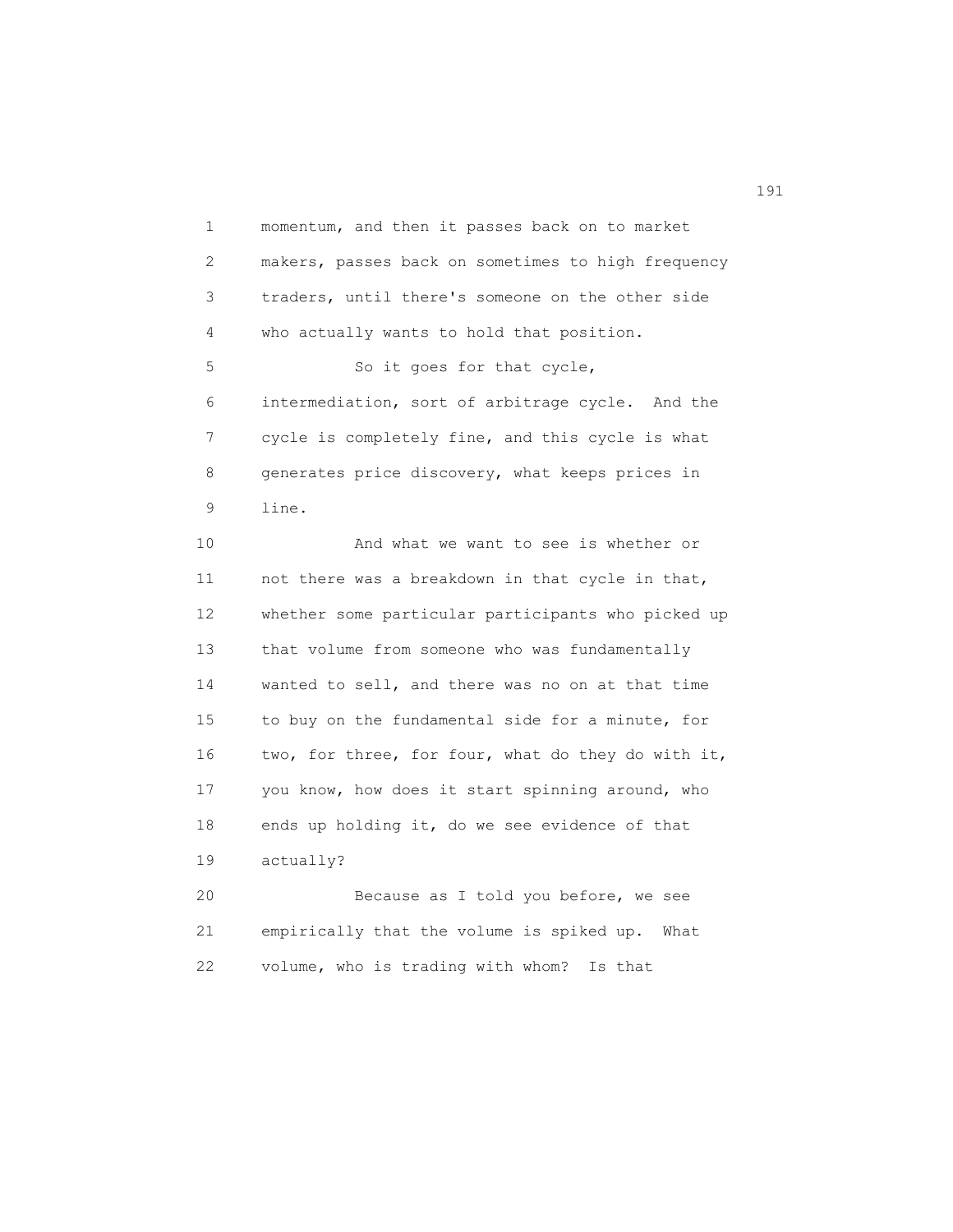1 fundamental traders trading with other fundamental 2 traders or is that fundamental traders traded with 3 someone and then other fundamental traders are not 4 coming in and it's just being spun around? So 5 this is something that we're going to release in 6 the -- hopefully the next -- the final report of 7 the joint SEC/CFTC Advisory Committee on sort of 8 what we see on a more desegregated basis now that 9 we have a little bit more time including -- to 10 look into this data and analyze it a little bit 11 better.

 12 CHAIRMAN O'MALIA: You had mentioned the 13 issue of high frequency and fundamental traders. 14 Charles, you mentioned the issue of dark pools and 15 the fragmented markets in equities. Are there any 16 recommendations from this Committee on things we 17 should avoid in policy-making to prevent 18 fracturing markets so we do not create these dark 19 pools, opportunities for liquidity to leave the 20 market, and also to keep fundamental price 21 discovery and risk management responsibilities in 22 these markets, any thoughts on that?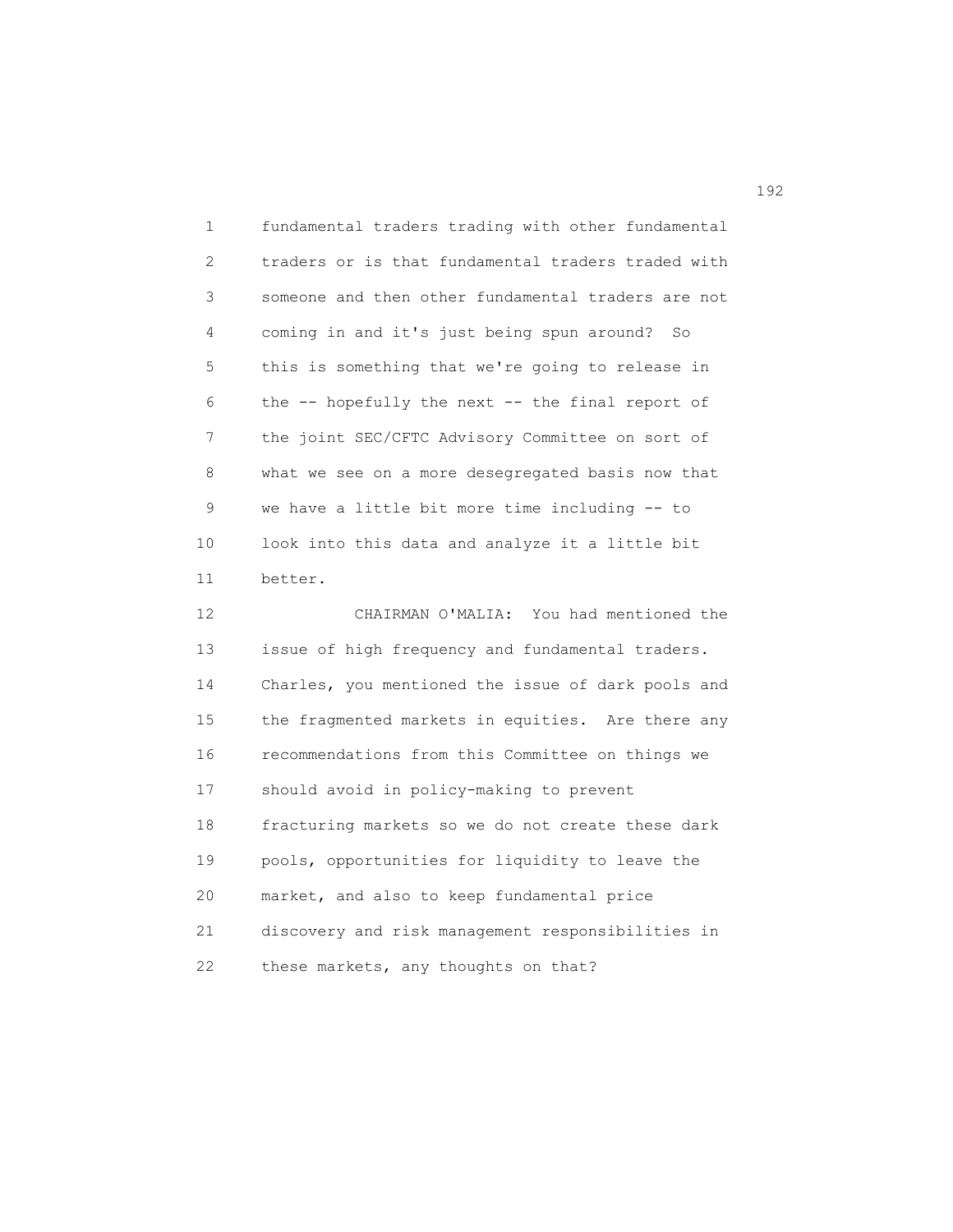1 MR. WHITMAN: I guess the point I would 2 make is, I think a lot of what you guys are doing 3 is already really good and continuing to go down 4 the route of incentivizing and encouraging people, 5 encouraging trade to happen on exchanges in 6 central order books is just a really good thing I 7 think for markets and I think for market 8 participants. You know, somebody who has a large 9 order to execute, of course, they don't want 10 anybody to know that, so from their standpoint, at 11 the time they're executing the order, they don't 12 want anybody to know, but, of course, when it 13 flipped, they want to know everything. And I just 14 have seen over the years, we trade a lot of stock 15 index options and so forth, and any time things 16 trade away, it's just I don't think good for 17 markets. 18 I think it's good when everybody sees 19 what everybody's intentions are and then you can 20 deal with it. So anything that continues to 21 incentivize that I think is good policy.

22 MR. HARRIS: Not a thought on what the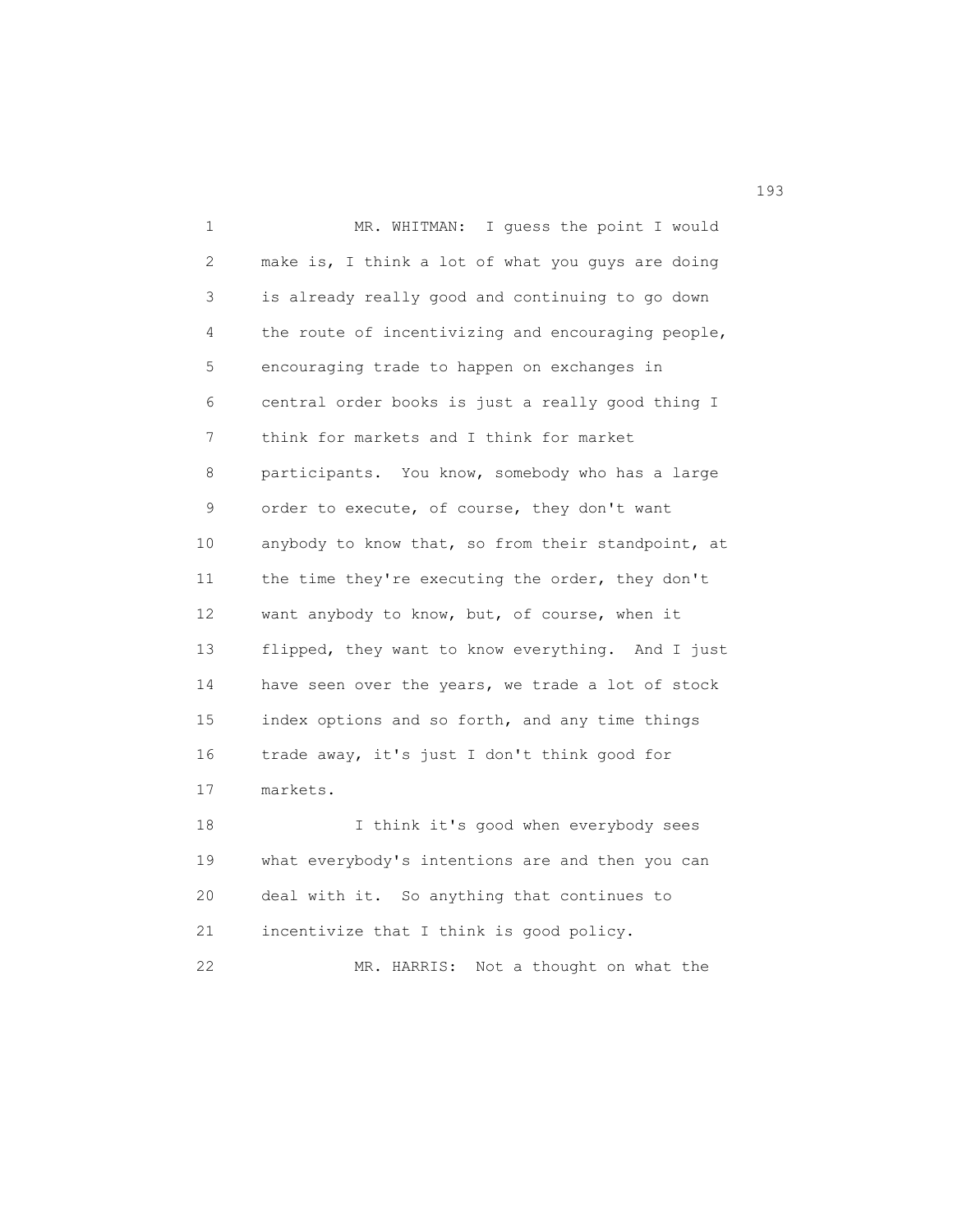1 regulation should be, but certainly on what the 2 challenges would be, and that is actually defining 3 what high frequency trading is if you try to put 4 it in a room.

 5 CHAIRMAN O'MALIA: Well, let's -- as we 6 begin to wrap this up, the debate today has been 7 about best practices and trying to figure out 8 where we go with these. FIA presented us with a 9 list of their best practices and solutions, many 10 of which the exchanges are implementing, and if I 11 could ask -- I meant to ask this earlier, if CME 12 and ICE could help us understand where we are in 13 implementing those recommendations, not real 14 elaborate, just give us an update on each of those 15 to understand, and I think we'll circulate that to 16 the Committee so you all have a better 17 understanding of where that stands, and we can 18 provide any background on our co- location and 19 ownership and control rules that are out for 20 comment right now. But I would like to get some 21 discussion before we close here on the best 22 practices and where we take this, what is the next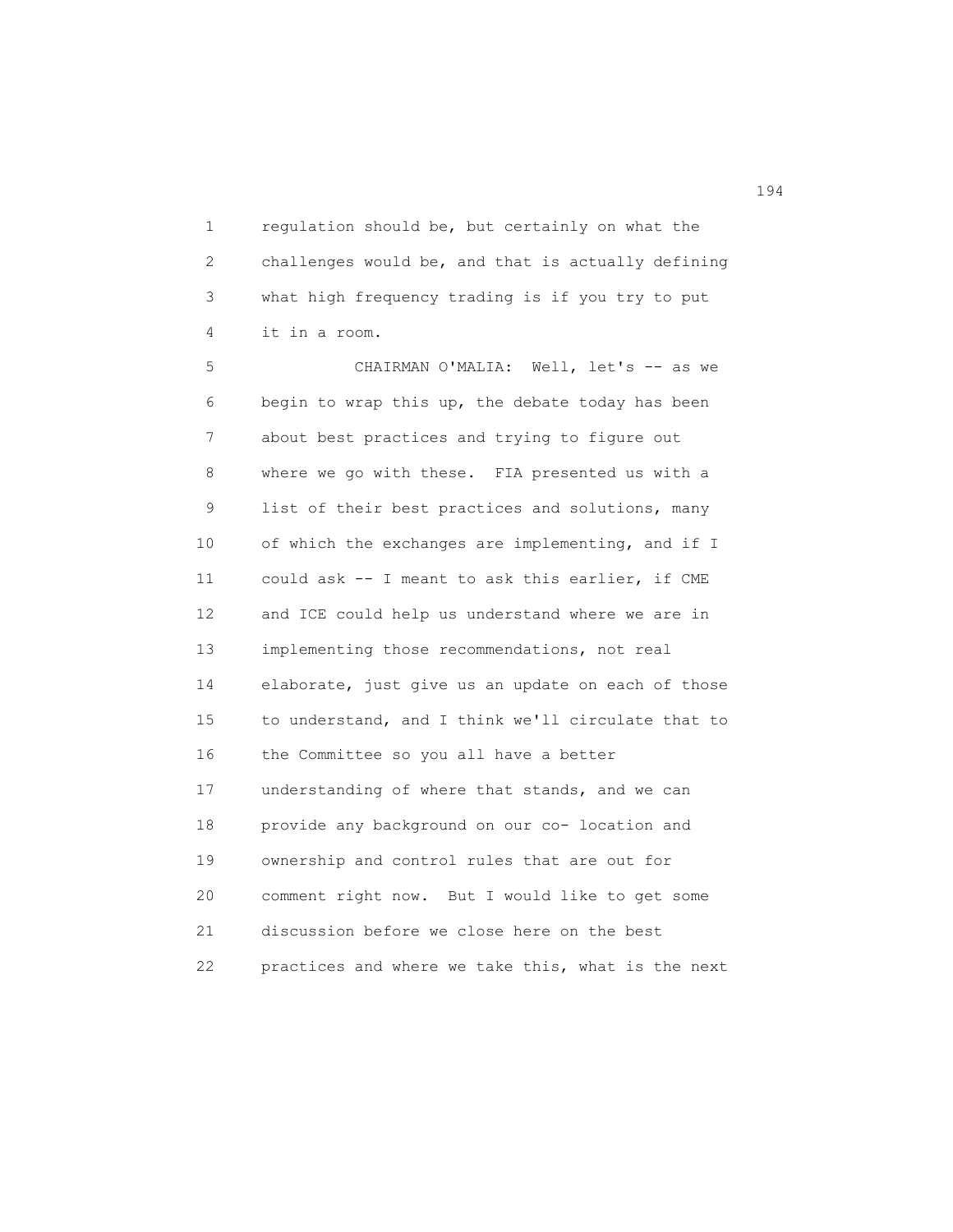1 step for this. Do we leave it at the FIA? I know 2 staff in this building are thinking about 3 different rules and regulations. 4 We have the Financial Reform Package 5 that is likely to pass the Senate this week, so we 6 will begin to implement that. So we have things 7 in terms of new market manipulation standards that 8 we're going to have to look at and implement rules 9 around.

10 And I think maybe the next best step is 11 to have some of our staff provide some outlines on 12 some of these rulemakings so you can look at some 13 of the -- matching up some of the rulemakings with 14 some of the best practice discussions we've had 15 here today and to develop the next step would be 16 to kind of understand where those come together.

 17 And I'm thinking of developing a 18 subcommittee out of this to really focus on that 19 and then report back at the next meeting. But I 20 would like to open any discussion up today, right 21 now, for any reflections on the FIA and thoughts 22 going forward and what we should think about.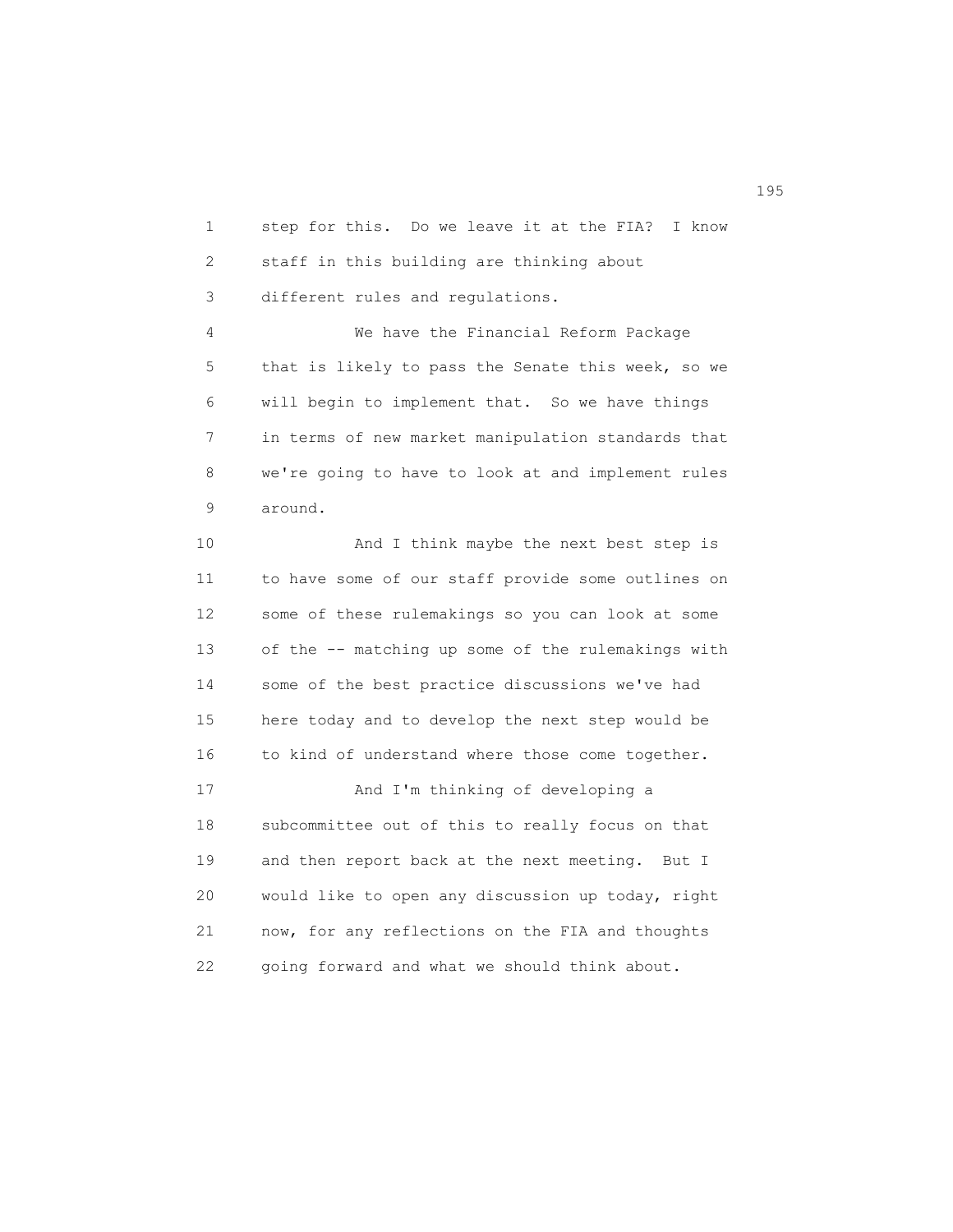1 Doctor Bates.

 2 DR. BATES: Yes, I mean I thought the 3 FIA's document was pretty well considered and 4 sensible, you know. I mean we discussed the wash 5 trades, which I thought was, you know -- mission, 6 but generally I thought it was pretty sensible. I 7 mean just to pick up on some things additionally 8 we may want to talk about, and particularly with 9 your comment on fragmentation, I agree with 10 Charles, you don't want to create dark pools, but 11 I think fragmentation, as we've seen in other 12 asset classes, and seen in FEX, for example, is 13 natural, and then there will be some 14 consolidation. 15 You know, fragmentation consolidation is 16 natural. I think it's possible to -- for firms to 17 manage that with sort of liquidity aggregation, 18 and, you know, they can deal with that, and I 19 think it's a positive, you know, for the market. 20 But I would encourage the CFTC to look 21 at, for example, in fragmented markets, and all 22 regulators, consistent circuit breakers, for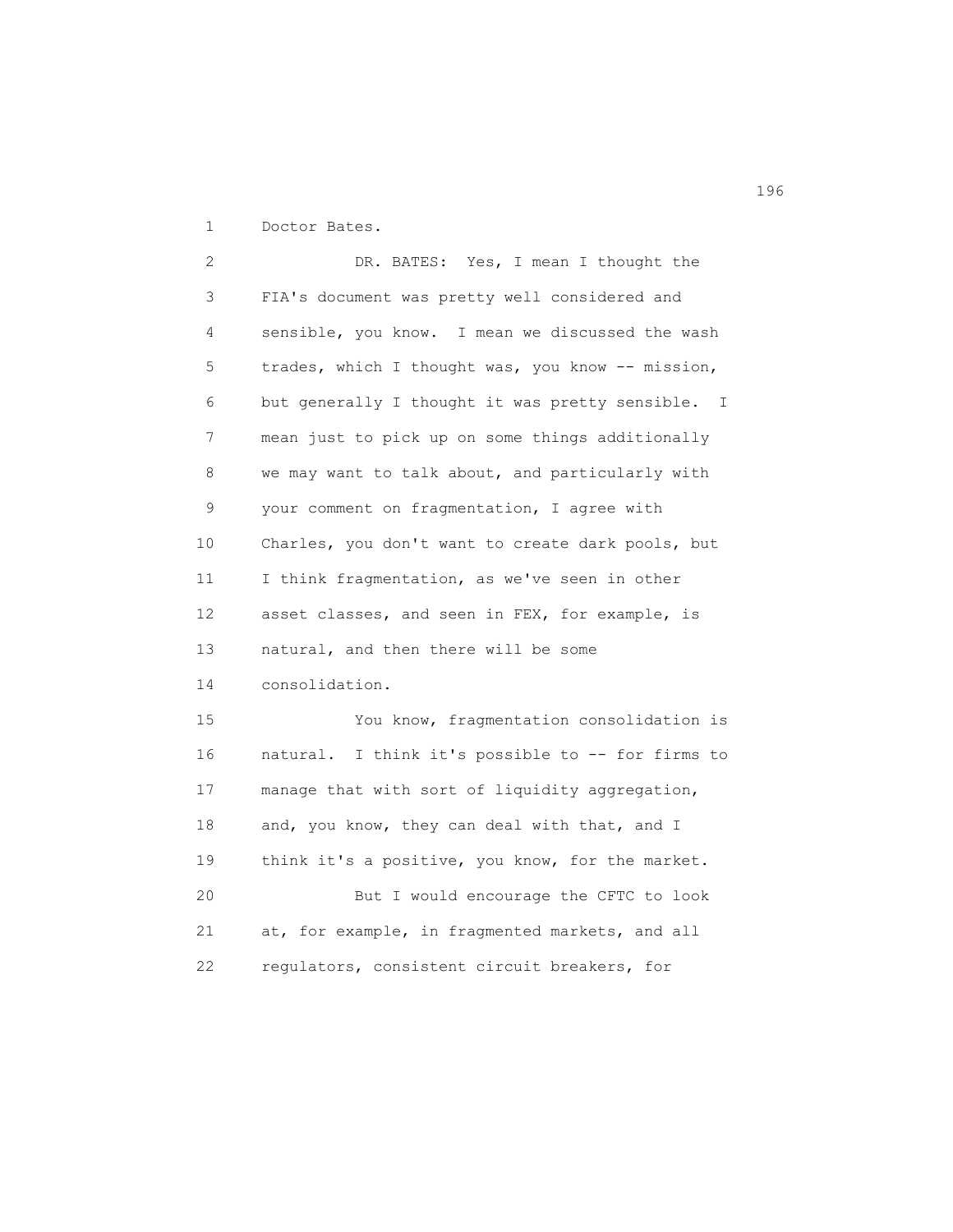1 example, across markets. Richard raised the point 2 about what happens if one set trigger and another 3 set don't, liquidity will move around, and the 4 problem will just be pushed around, I think that's 5 one topic. And then market surveillance 6 potentially, you know, more real time market 7 surveillance in institutions themselves to monitor 8 their own systems, you know, more consistent 9 across exchanges and trading venues, and possibly 10 even the regulator having more, you know, real 11 time market surveillance themselves. I mean I'm 12 throwing things out there, there's probably lots 13 more, but that's some thought. 14 MS. BOULTWOOD: So another way to frame

 15 this is, you know, the FIA addresses, you know, 16 that relationship between the participant and the 17 exchange. Some of the other issues we've heard 18 about is just best practices between the exchanges 19 themselves. And, you know, I thought Richard gave 20 a great overview of some potential causes of the 21 Flash Crash, and, you know, attributing some of 22 them to the lack of standards, you know, in the

197<sup>2</sup>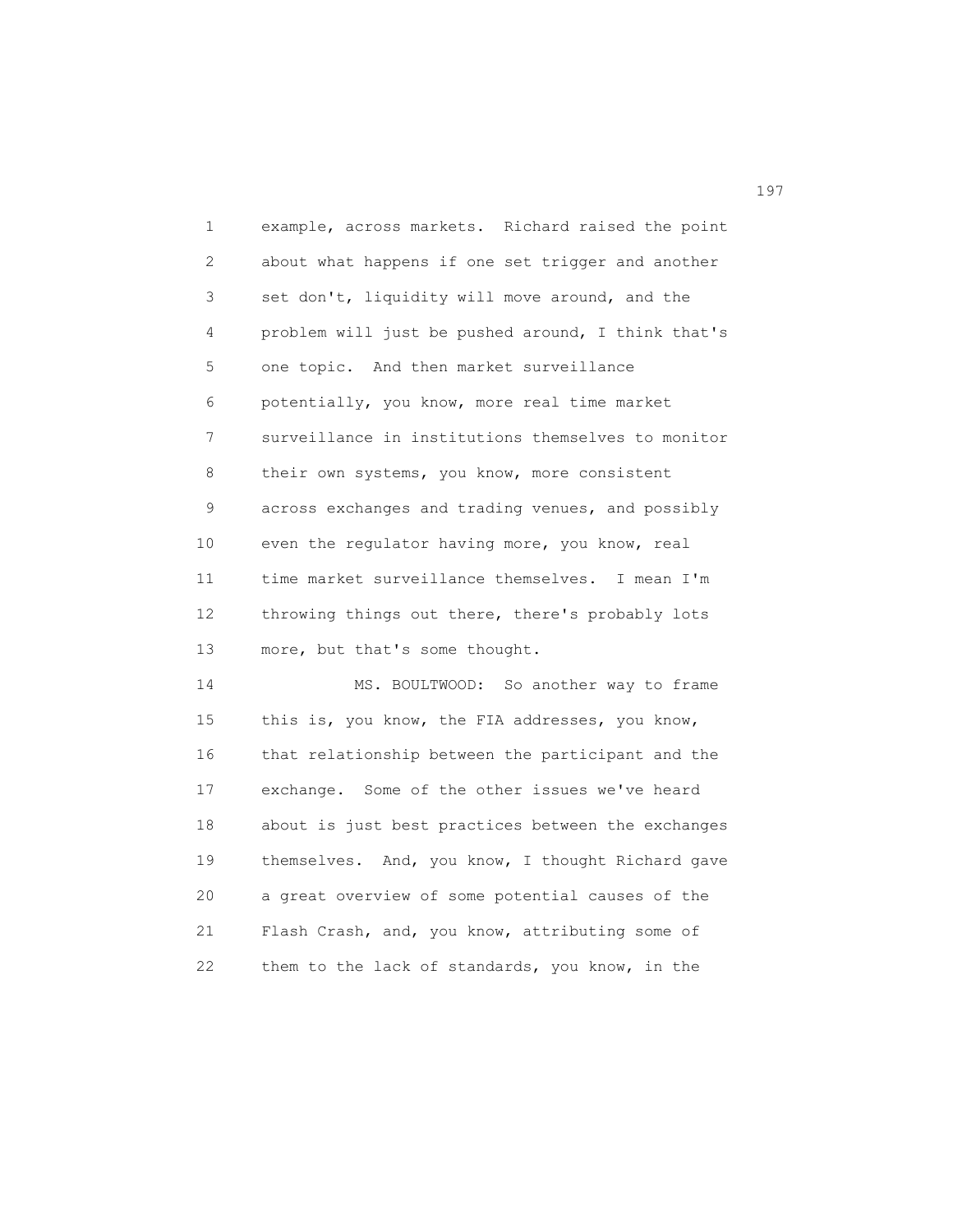1 way we were, you know, the exchanges treated an 2 environment, a stress environment.

 3 And so perhaps some best practices 4 across exchanges that would address, you know, 5 some of the fragmentation, you know, whether it's 6 equity exchange to equity exchange, or, you know, 7 equity to other type security exchange or 8 commodities, because they are all interlinked.

 9 DR. BATES: I think that's interesting. 10 Just to add to that, I went to a recent event that 11 was associated with the -- it was just before the 12 SIFMA show in New York, and it was, you know, a 13 TABB group forum and they were discussing some of 14 this, and some of the traders there were saying 15 that, you know, if you just look at the futures 16 market, it might look like I'm abusing the market 17 with my trades, but actually I'm also trading on 18 the equities market with a multi asset strategy, 19 and you need to see across both to be able to 20 actually see the full picture. 21 And that's a challenge for the CFTC

22 because multi asset class strategies are a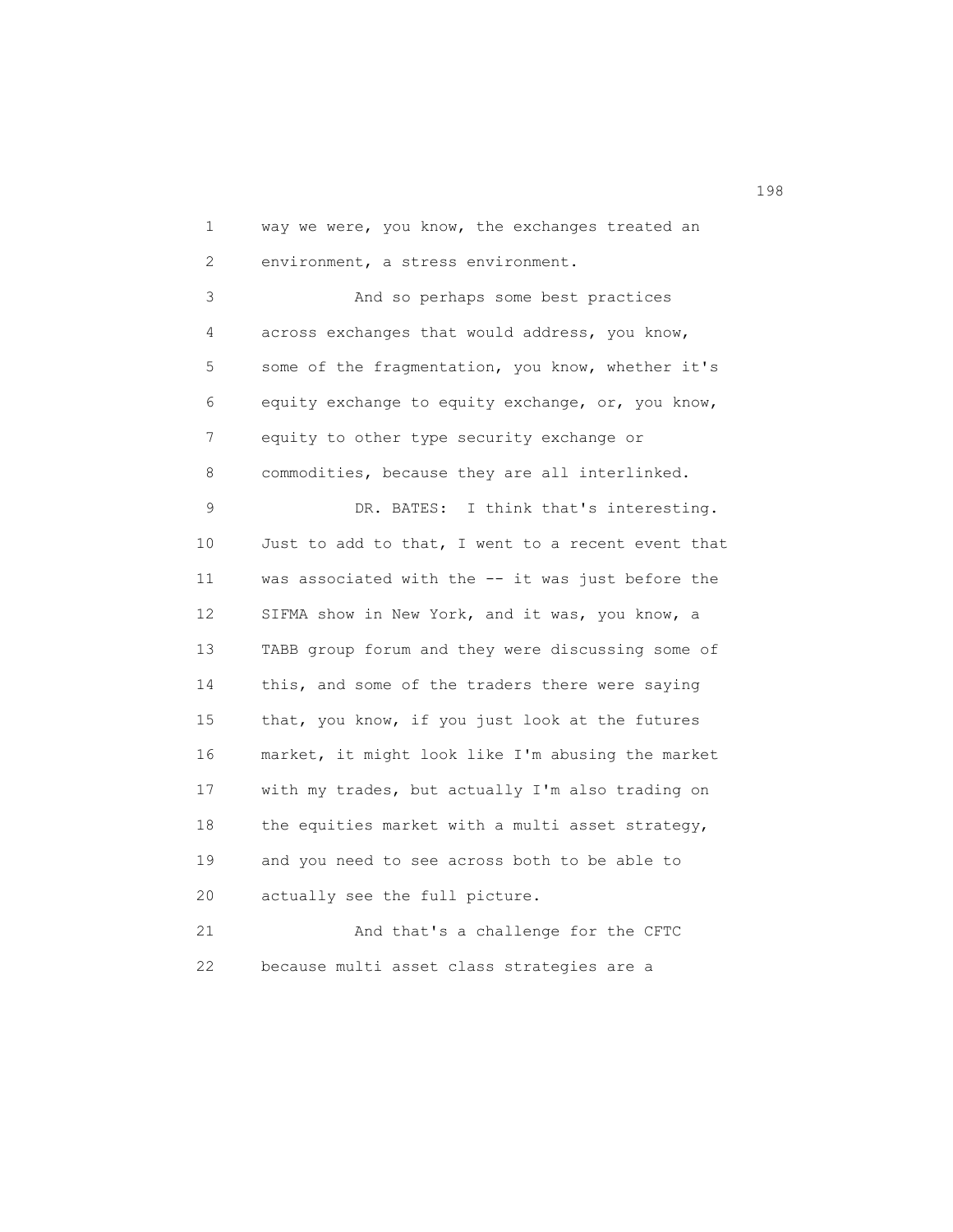1 challenge because you've got two regulations 2 there, and I just think, you know, and some things 3 which are unregulated, like FEX, as well, so 4 that's something which needs to be tackled and 5 discussed I think. 6 COMMISSIONER SOMMERS: I have a question 7 for Mary Ann on timing. The survey that you 8 discussed as a next step for global exchanges you 9 intend to send out in August, but when do you 10 expect to have results? 11 MS. BURNS: One of the reasons we have 12 conferences is, they set deadlines for getting 13 things done, like we used the Boca Conference to 14 get these risk management recommendations done, so 15 we're hoping to publish them at Expo, which is the 16 first week of November. 17 CHAIRMAN O'MALIA: The FIA 18 recommendations largely put it on the exchange and 19 put the standardization there. Are there any 20 ideas or concepts that came up in some of your 21 discussions about applying certain pre trade 22 controls to the FCM or other market participants

199<br>199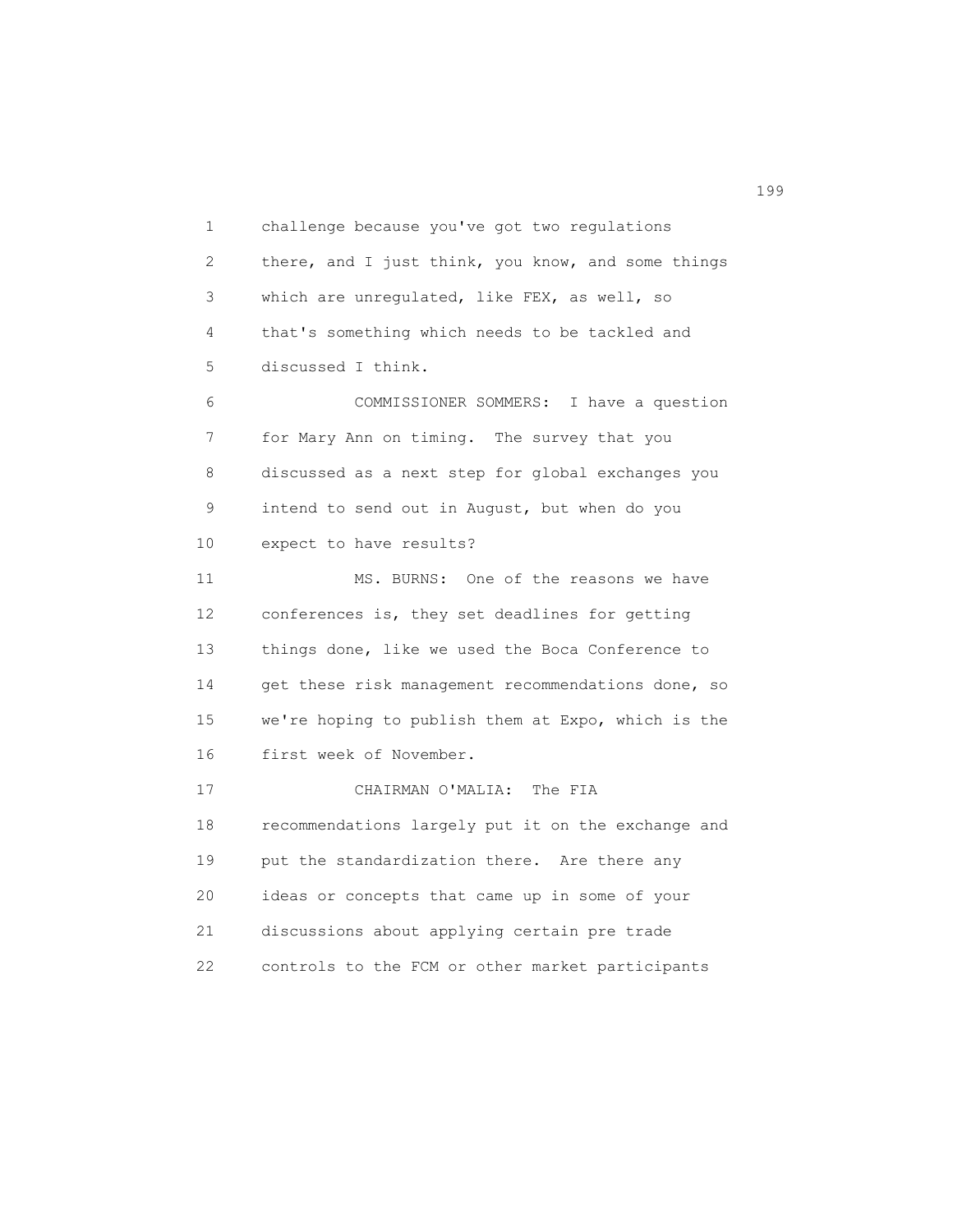1 that direct through?

 2 MS. BURNS: At the beginning of the 3 study, I think we outlined some of the pre-trade 4 risk controls that trading firms naturally put in 5 place to protect themselves against events. The 6 FIA Principal Traders Group is looking at tackling 7 those recommendations that we started in the study 8 and making best practices for trading firms. 9 FCM's -- the reason that we put the 10 exchange controls at the exchange level is because 11 we don't want risk control to become a point of 12 negotiation between a clearing firm and its 13 trading firm, so that's the main reason. But 14 those risk controls, some of the very same risk 15 controls already exist in FCM's and trading firms. 16 MR. DURKIN: We require it. 17 MS. SUTPHEN: Correct, and just to add 18 to what Mary Ann said, speaking as someone who 19 works for an FCM, those controls are in place, 20 they have been for years. Even when we clear a 21 firm like Richard's, for example, we require them 22 to have those controls, and, in fact, we require

последница и производство в село в село в село в село в село в село в село в село в село в село в село в село<br>200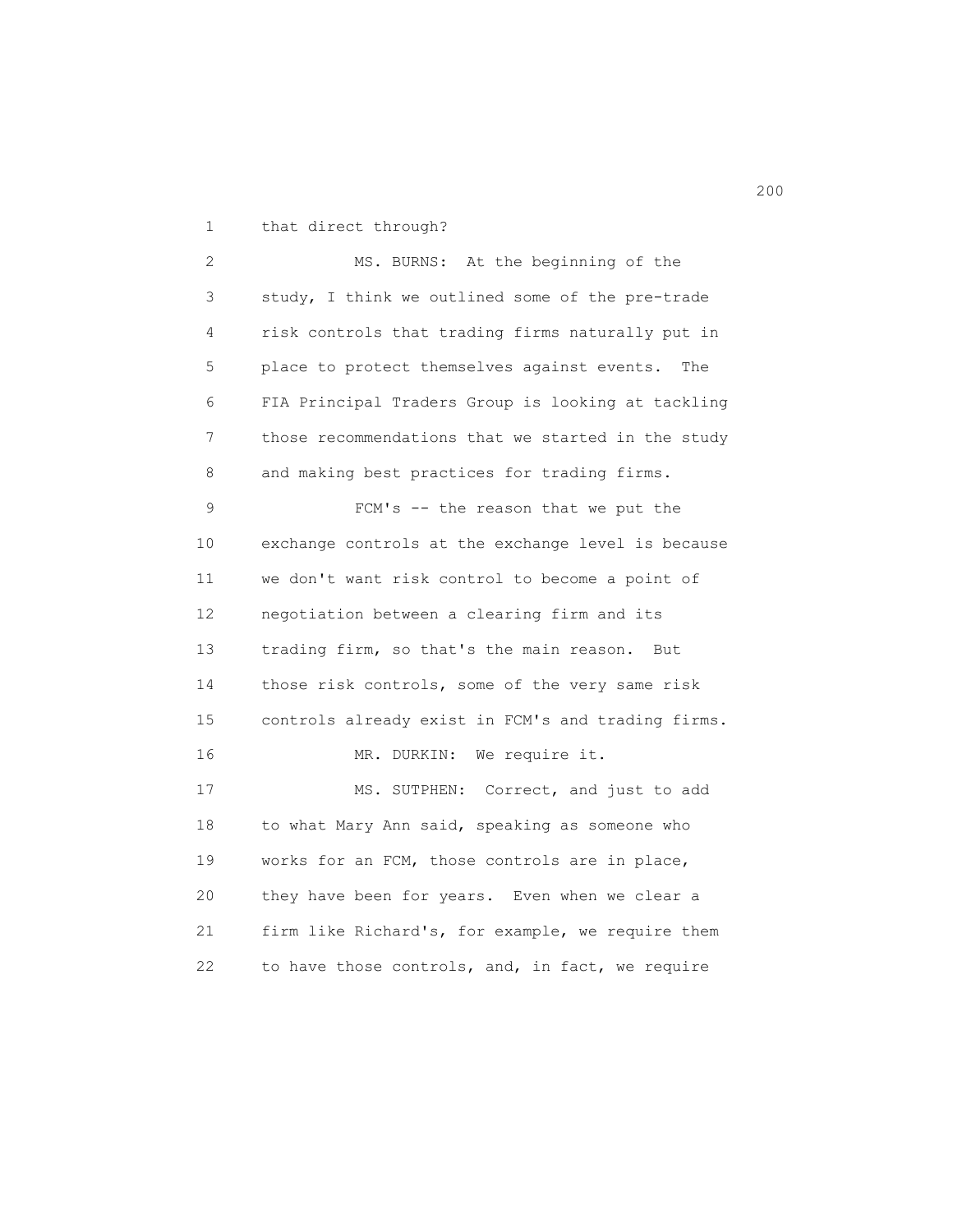1 to have access to his controls.

 2 The problem is that we have thousands of 3 users, hundreds of platforms, which are all 4 completely not standardized, which becomes quite a 5 nightmare to implement. And the feeling is that 6 if you can bring that down to a lower denominator, 7 it'll be more effective and easier to automate. 8 MR. HARRIS: Those pre-trade controls 9 have existed for years, but we also know of 10 situations over the last few years where they 11 failed, or they haven't been implemented properly, 12 and I think -- my only concern with the FIA 13 recommendations, which I also think are very well 14 considered and very good, is that they not take 15 the emphasis in the first instance on the FCM's 16 and the traders for their own risk management. 17 MS. SUTPHEN: Just to be clear, the risk 18 levels are set by the FCM. We're just talking 19 about putting the tools at the exchange level, not 20 having the exchanges set the actual risk levels. 21 CHAIRMAN O'MALIA: Go ahead, Doctor 22 Kyle.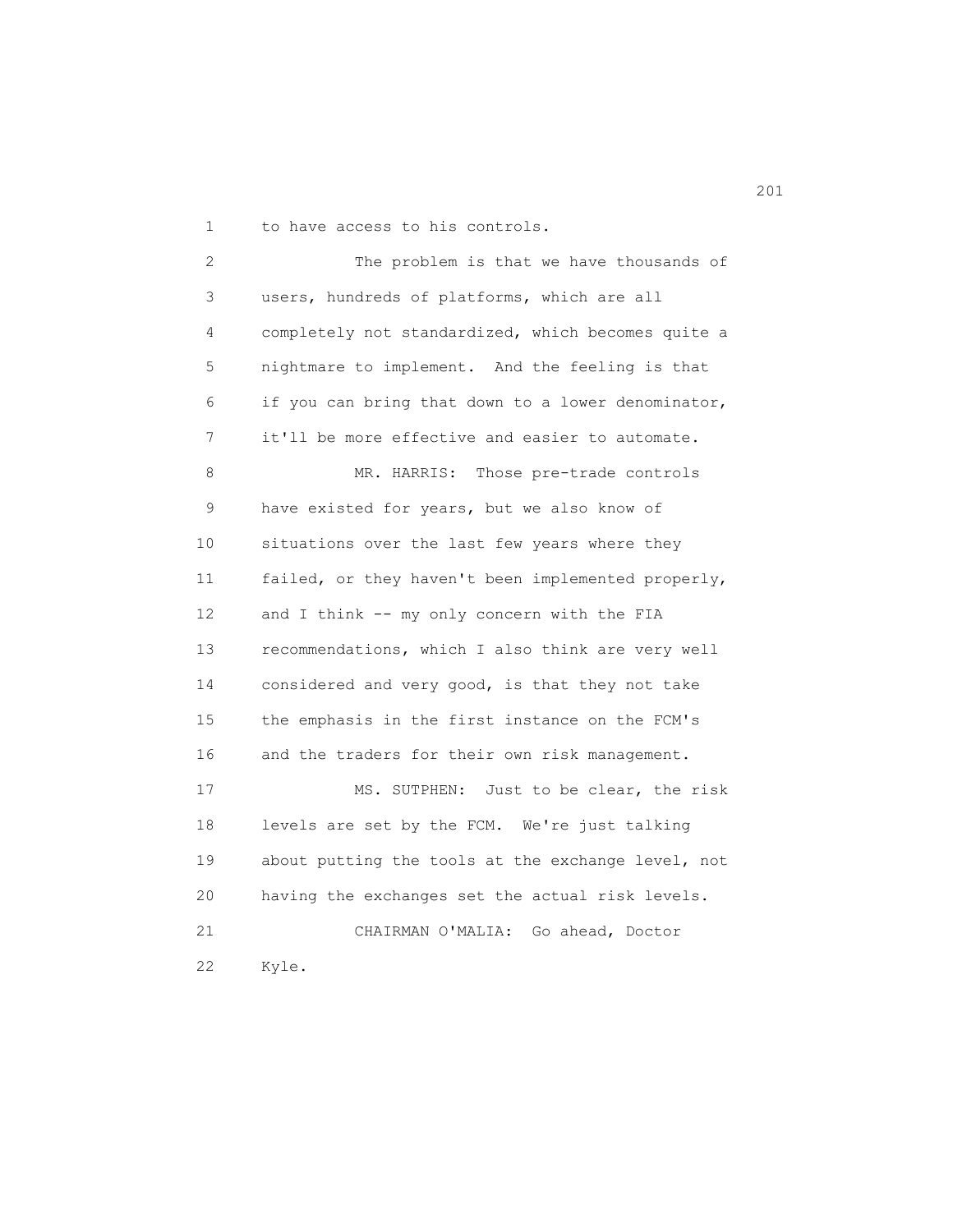1 DR. KYLE: I think when it comes to 2 these kind of risk management sorts of things, one 3 of the important issues that you need to think 4 about are the data standards, because there needs 5 to be reporting, there needs to be reporting from 6 the customers to their FCM's, there needs to be 7 reporting from the FCM's to the exchanges, there 8 needs to be reporting from the exchanges to the 9 CFTC, and if all of that reporting can be done 10 using data standard formats that are easy for 11 everybody to use and understand, especially when 12 you're collecting information from multiple 13 sources, it will make the world function better. 14 And one particular point to keep in mind 15 is that you can tell the customers that they need 16 to be sophisticated and do their own risk 17 management and understand what they're doing, but 18 one way to enforce that is to have the customers 19 themselves send data along with their trades that 20 indicates that they are thinking about what 21 they're doing, you know, for example, maybe some 22 risk management parameters that have been well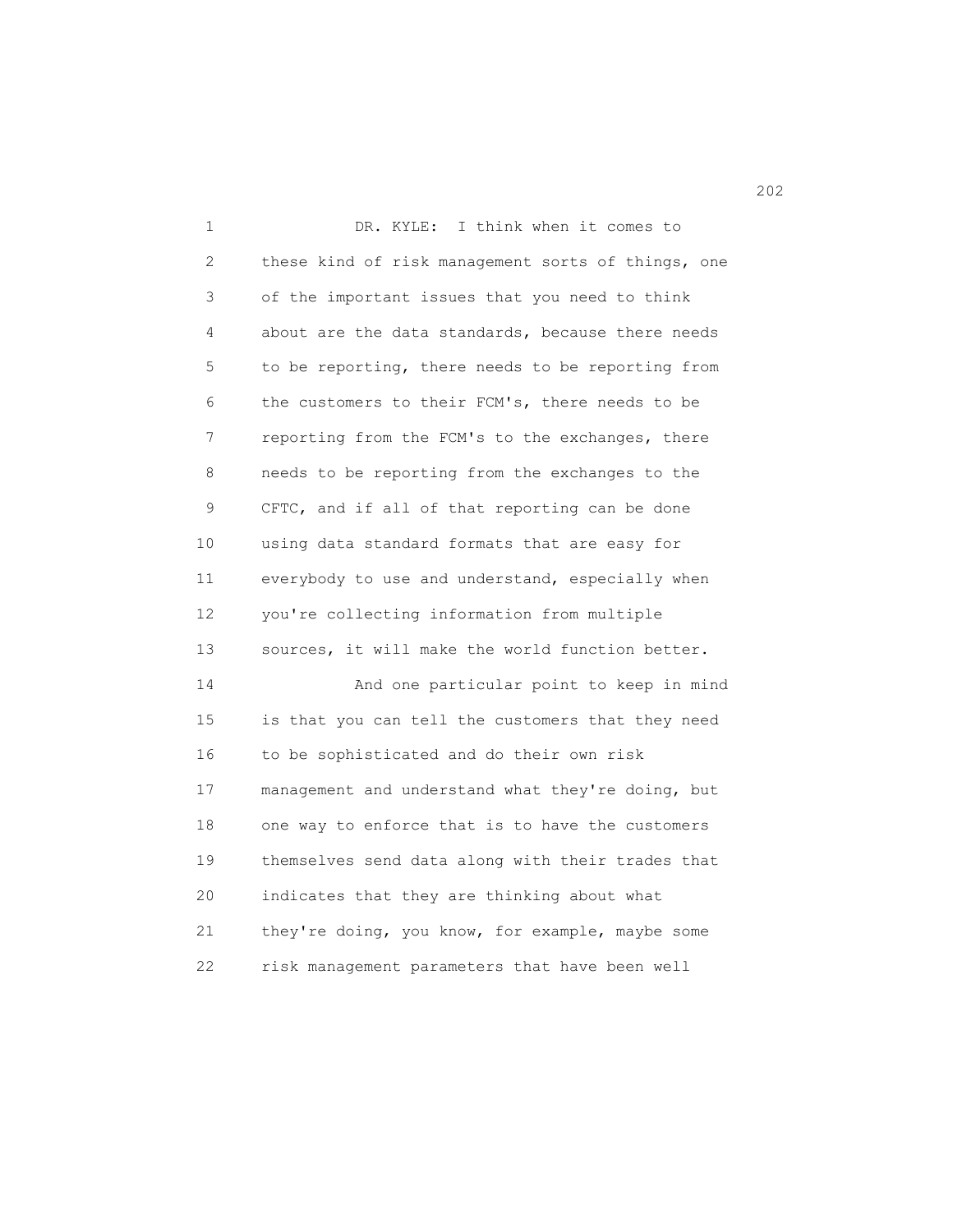1 defined need to kind of go along with the trades 2 so that -- and the customers need to put that 3 information in there so that the FCM's get it and 4 the CME gets it and the CFTC gets it, and then at 5 all the different levels, you can look back to the 6 customer and have some sense of whether the 7 customer actually understands what they're doing. 8 CHAIRMAN O'MALIA: Any further thoughts? 9 COMMISSIONER CHILTON: I just have one, 10 and maybe a little question. I just want to thank 11 you, Mr. Chairman, for holding this meeting and 12 your staff for doing all this great work. We've 13 tended to have really informative advisory 14 committees. Jill has had a good one, I've had a 15 good one, Mike has a good one all the time. 16 But a lot of times in government, these 17 things can be dog and pony shows. And, you know, 18 I said at the beginning I wanted to learn, going 19 so fast, we need to learn, and I've learned a lot. 20 And one of the things, just one quick question on 21 it that I just -- this thing that I raised earlier 22 about algos on algos, I actually am a little bit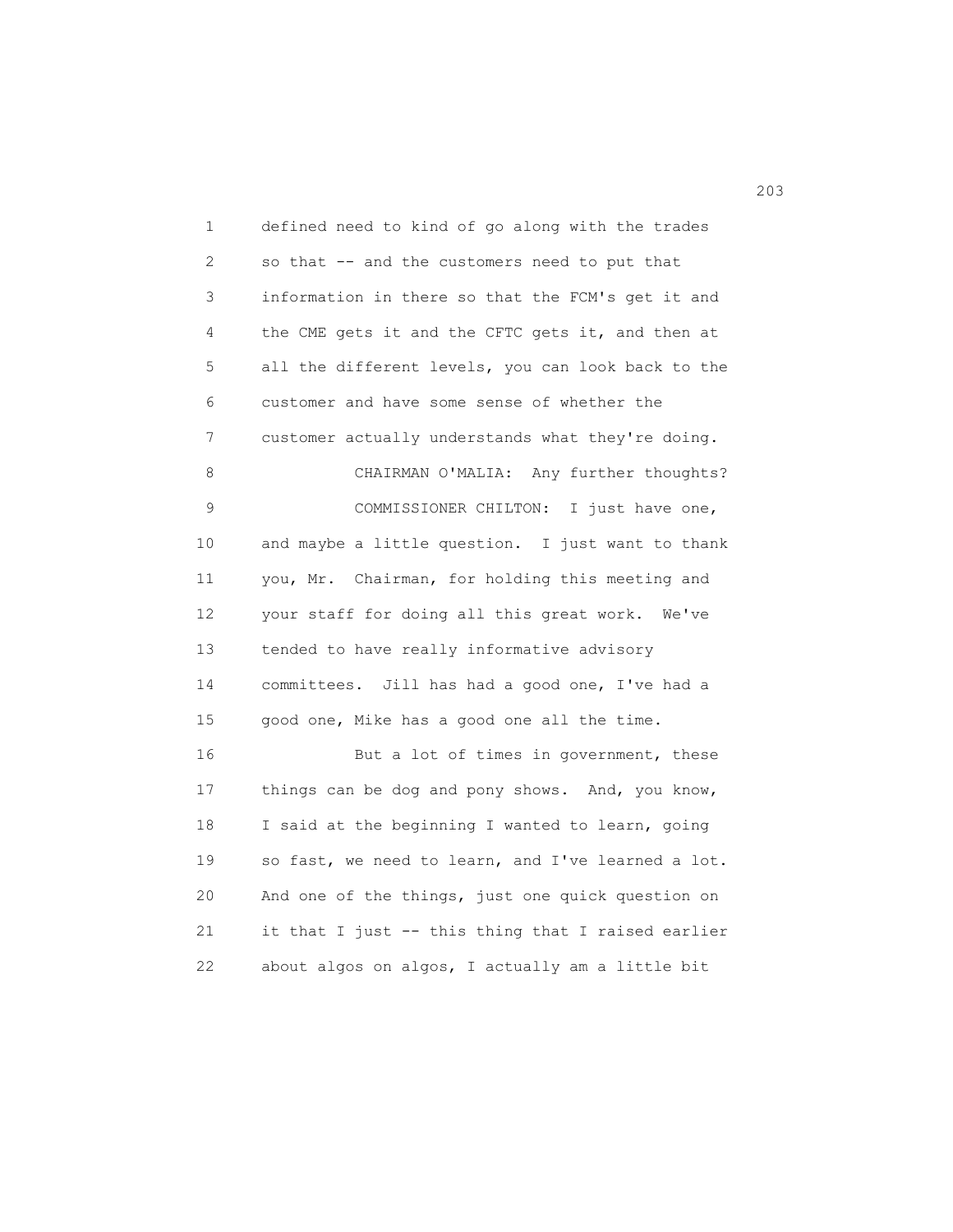1 surprised by the response from John and Richard, 2 and you know, it makes me think that we certainly 3 don't want to throw out the baby with the bath 4 water, you know, we don't want to just say -- have 5 people saying, you know, algos are bad or flash is 6 bad, and if there are algo price pirates out there 7 trying to take advantage of these systems, it's a 8 real sort of a new enforcement regime for us to 9 look at, and so I am curious, and maybe Mr. 10 Cosgrove, maybe you have a thought on this, on 11 where we should be going, how do we look at these 12 things, because this is really something. 13 I just got out of this meeting today, 14 which I find really interesting and helpful, and a 15 little bit daunting, to be frank with you all. 16 MR. COSGROVE: Well, I became aware of a 17 paper just yesterday that was produced by a group 18 called NANEX, and it's photocopied and handed out 19 to everyone this afternoon. I had intended to, if 20 I had a little more time, to send this in. 21 I didn't author this work and I don't 22 know these guys, but I read the paper, and I was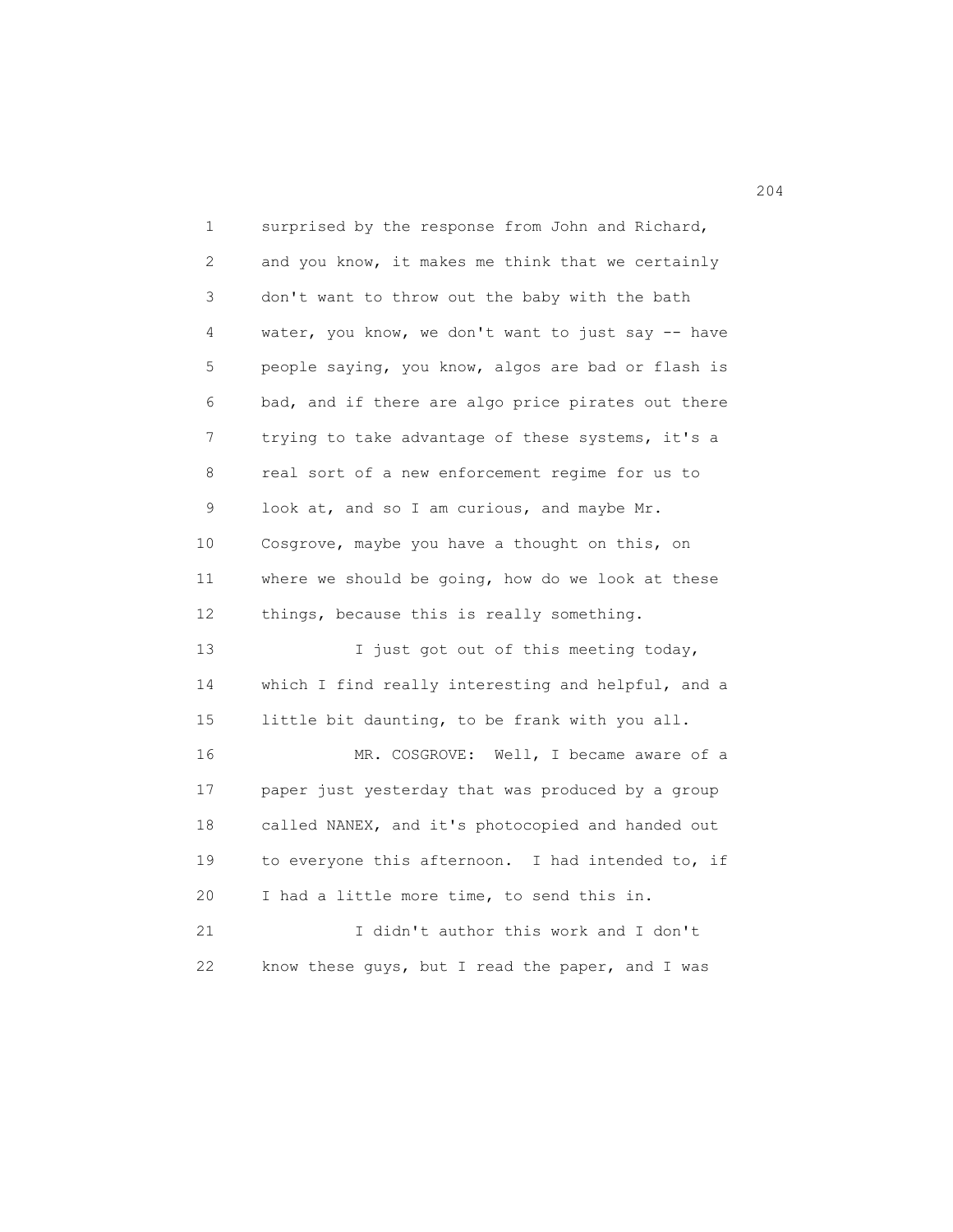1 fascinated, because I've been in energy and 2 commodity markets for nearly 30 years, and I've 3 certainly seen many variations of gaming of 4 various markets, and I've been trying to figure 5 out for the last week or so how you can game a 6 market using high frequency trading, 7 notwithstanding the flash business, which I think 8 is a separate issue. And in this NANEX paper, 9 they've highlighted something that they call 10 "stuffing fingerprints," where someone appears to 11 be generating a high degree of orders that they 12 explain as quite probably meant to jam up 13 competing algorithmic traders. And so they 14 essentially generate a large volume of orders and 15 then program their own algorithms to disregard 16 those orders so that they can process the normal 17 market information, but at the same time, those 18 who don't have that information are now processing 19 an enormous amount of spurious information that 20 does nothing but slow them down. 21 And so there is -- I mean if you look at 22 this, I think it's fascinating, they name some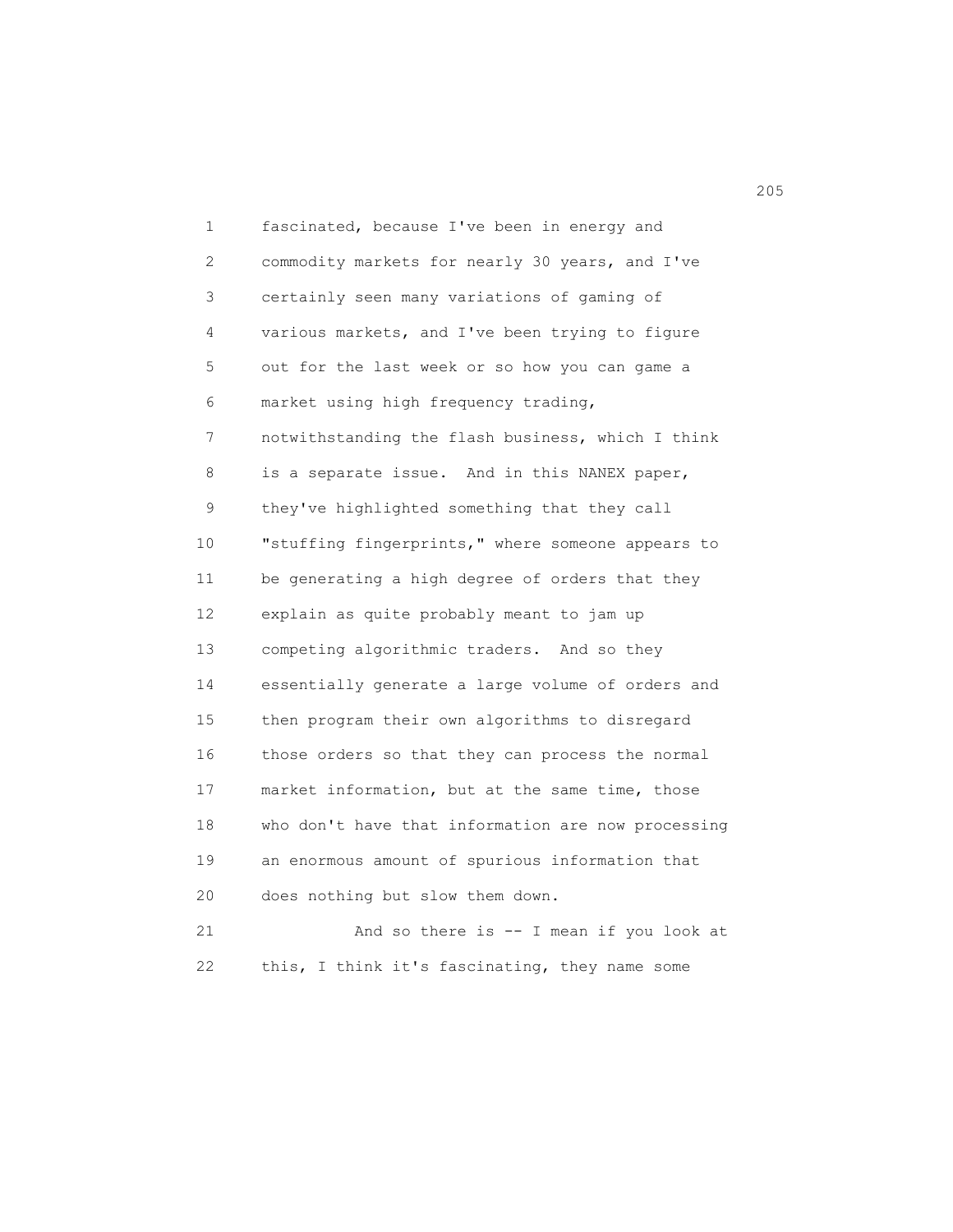1 great names like Bayonet and Crystal Pyramid and 2 so forth. And if this, in fact, true, then I 3 think somebody ought to find out exactly who 4 generated this and get an explanation of why, 5 because I mean, clearly, this isn't metaphysical, 6 somebody produced those, and it's possible to find 7 out who it is, and I'd love to find out who it is 8 and sit them down and say, what is this and what's 9 the commercial purpose.

10 And I think that, if nothing else, it 11 would scare the heck out of people who might 12 otherwise be tempted to promulgate those kinds of 13 strategies. So this is the first example that 14 I've seen, you know, where it was something other 15 than the kind of extension of behavior that you 16 would see with locals who are going to go run 17 through stops on a quiet afternoon, or, you know, 18 spoof some guy across the ring who is short and 19 sweating, and this is the first thing that I've 20 seen that seems to be more than a simple extension 21 of the kind of stuff that we've seen in the rings 22 for 30 years.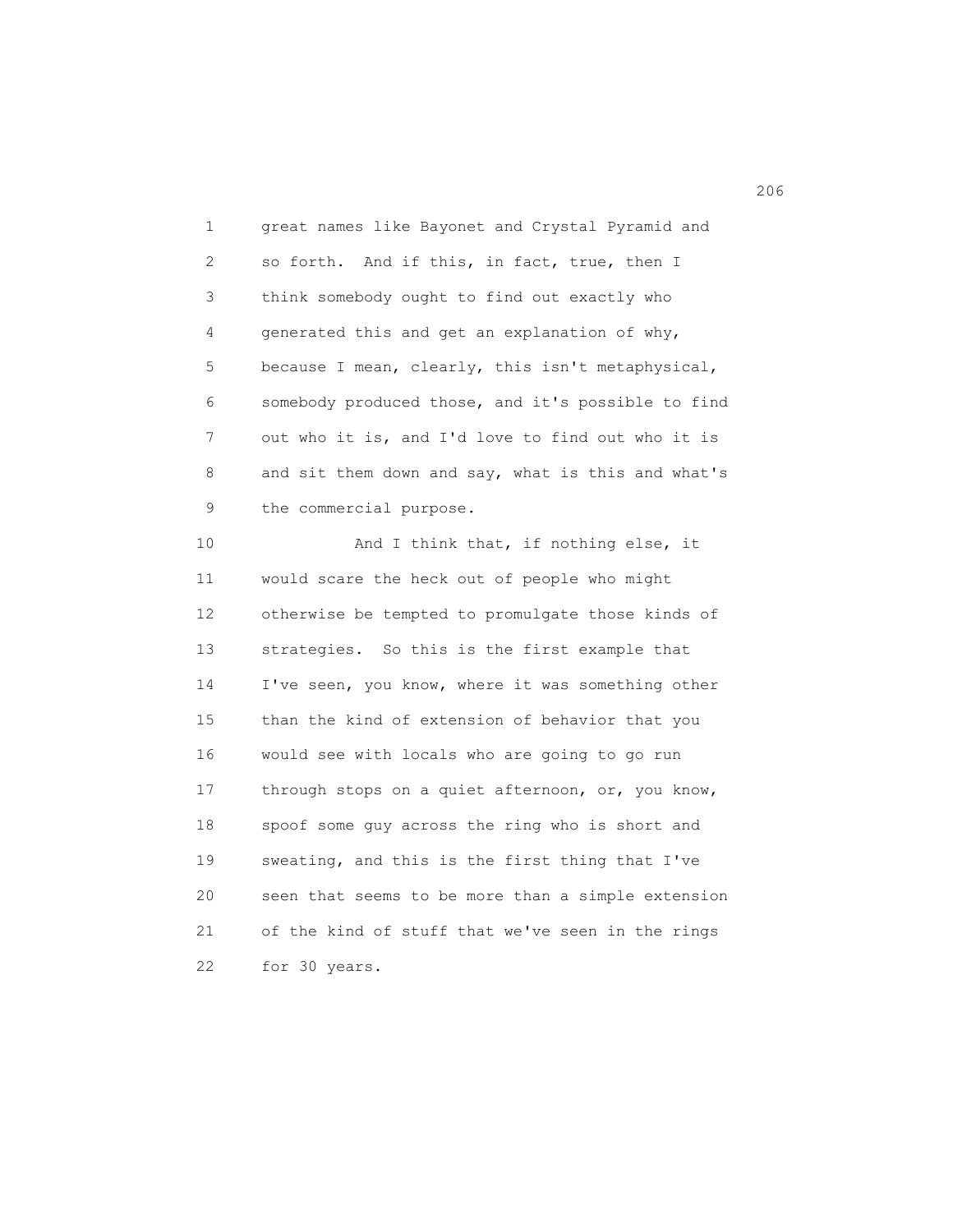1 So I think -- if we don't find out who 2 did that, I think it's one of the biggest crimes 3 of the year. I mean somebody did that, let's see 4 who it is and ask them why they did it. 5 CHAIRMAN O'MALIA: Andrei, do you want 6 to speak to that? 7 MR. KIRILENKO: NANEX representatives 8 who were here left Thursday, they presented their 9 views to -- in this very room, a room full of our 10 enforcement, surveillance and economist staff, and 11 staff from the Securities and Exchange Commission. 12 We're taking their research very, very seriously. 13 They provided us with all the data that they have 14 on this day. We are supplementing this data with 15 the identities data, and the SEC is doing the 16 same. We're looking into it very, very seriously, 17 I should assure you. 18 MR. COSGROVE: I'd love to know what you 19 find out. 20 MR. KIRILENKO: It might be a federal 21 felony for me to tell you. 22 MR. COSGROVE: We'll talk about it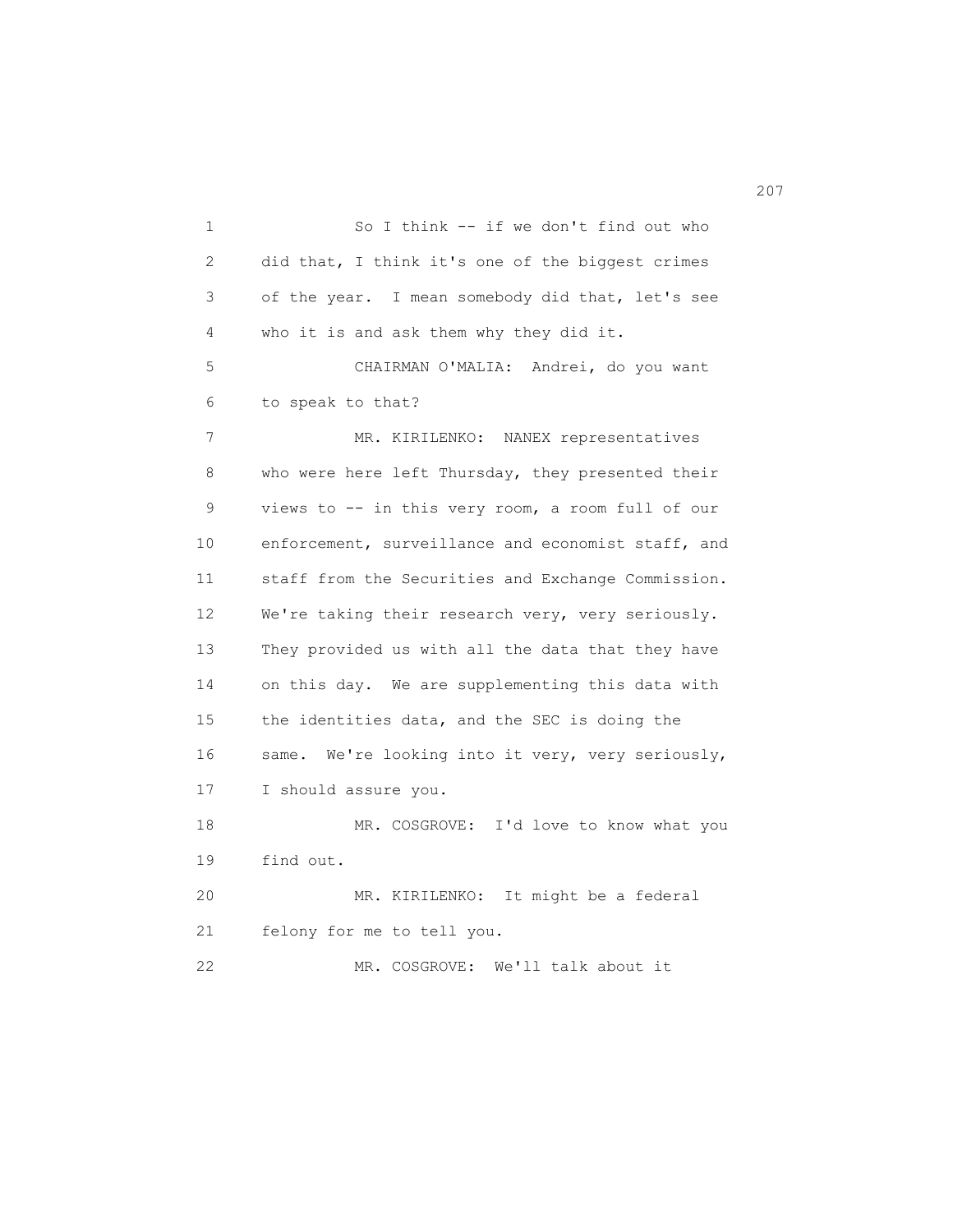1 later.

 2 MR. GORELICK: Yeah, I would just agree 3 with those comments. I mean if someone was doing 4 that for a manipulative purpose, then there should 5 be an enforcement action.

 6 MR. COSGROVE: Yeah, let's go get them. 7 CHAIRMAN O'MALIA: Doctor Kyle. 8 DR. KYLE: Yeah, let me issue maybe a 9 warning to kind of tread lightly, and I'm not 10 speaking about this particular instance, but I 11 want to refer to something that's in the academic 12 literature, that basically treats trading as a 13 game and applies techniques of game theory to 14 trading, so you can think of it as treats trading 15 like poker. 16 And, of course, my optimal strategy in 17 playing poker depends on what I think your

 18 strategy is, and your strategy depends on what you 19 think my strategy is, and you can iterate that to 20 what we call a nash equilibrium, and you can ask 21 what do nash equilibrium strategies look like. 22 And there's one paper out there that I think is a

208<br>208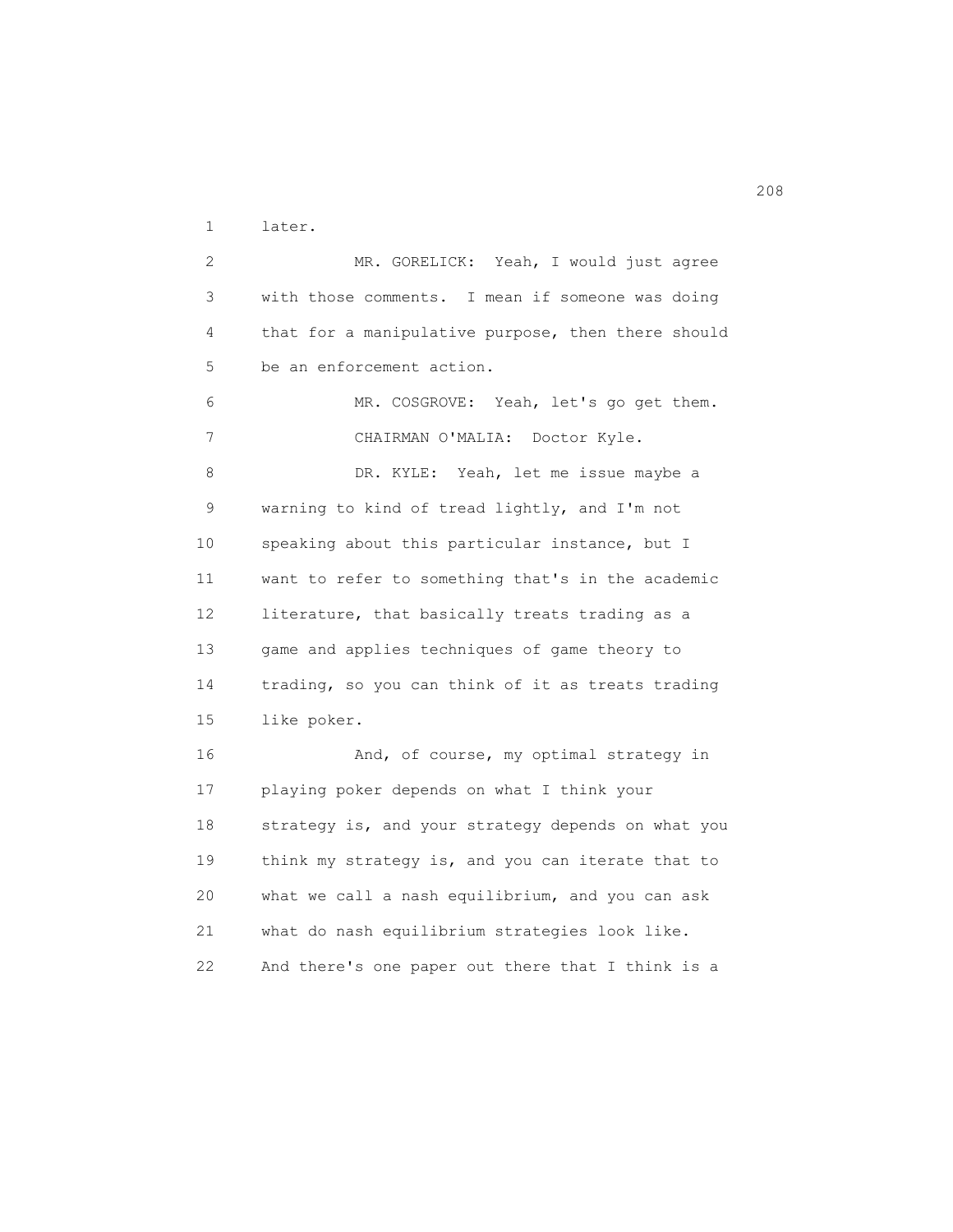1 really interesting paper, but let me give you the 2 intuition about it. The intuition about it is 3 that there's some traders that kind of want to be 4 buyers, and maybe they want to buy a lot because 5 they have good information, and that, to me, seems 6 like a legitimate reason to want to buy a lot. 7 But the way the market works is that you 8 kind of have to chop it up and it's kind of by 9 assumption, and maybe one contract at a time into 10 small lots. And so if all you do is just 11 continuously buy these small lots, the other 12 people in the market, which we can think of as the 13 high frequency or algorithmic traders, are going 14 to catch on to what you're doing, and the game 15 they're going to play is, they're going to jump 16 ahead of you when they see you buying it and buy 17 more quickly than you can buy and then hold out 18 for a higher price at which they sell to you. 19 So what this papers shows is that the 20 way that the traders protect themselves is, even 21 though they want to buy, they start throwing in 22 some sell orders, and they throw in some sell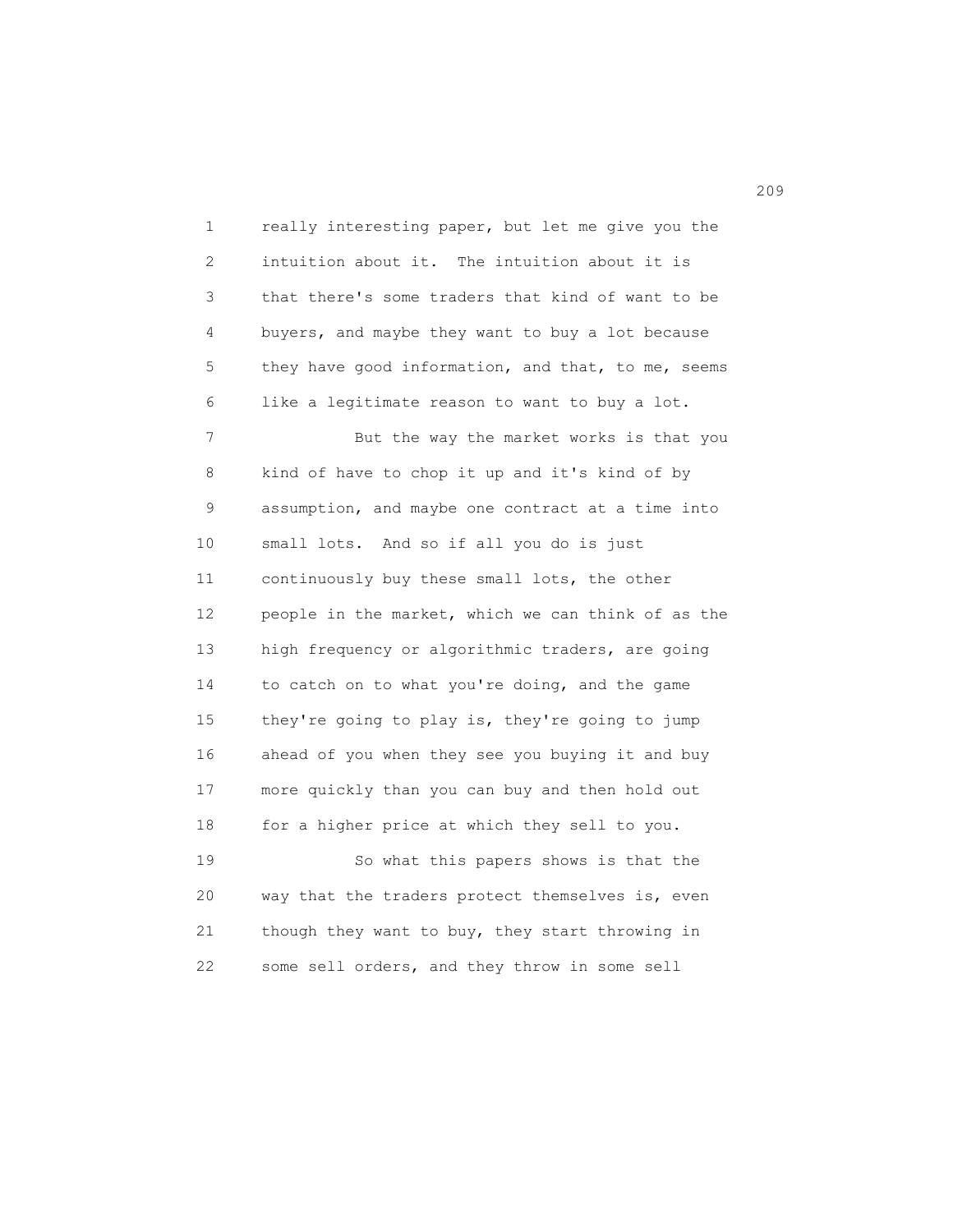| 1  | orders, I like to think of it as they're keeping   |
|----|----------------------------------------------------|
| 2  | the market honest, so the algorithmic traders now  |
| 3  | can't really tell what they're doing because       |
| 4  | they're mixing it up just enough to keep the       |
| 5  | algorithmic traders honest. So some people might   |
| 6  | look at selling and I really want to buy as some   |
| 7  | kind of market manipulation or price manipulation  |
| 8  | or something illegitimate, but another way to look |
| 9  | at it is that it's a strategy that's almost        |
| 10 | necessary for a large trader to employ to protect  |
| 11 | themselves against trading ahead or front running, |
| 12 | not in the legal sense, but in kind of the         |
| 13 | euphemistic sense by high frequency traders that   |
| 14 | are trying to position themselves ahead of where   |
| 15 | the market is going.                               |
| 16 | So I guess I would like additional                 |
| 17 | warning, if you think of markets as a game and     |
| 18 | you're trying to guess what the other guy is doing |
| 19 | as part of the winning the game, mixing things up  |
| 20 | a little bit is probably a legitimate way to keep  |
| 21 | people honest.                                     |
| 22 | But, on the other hand, you know,                  |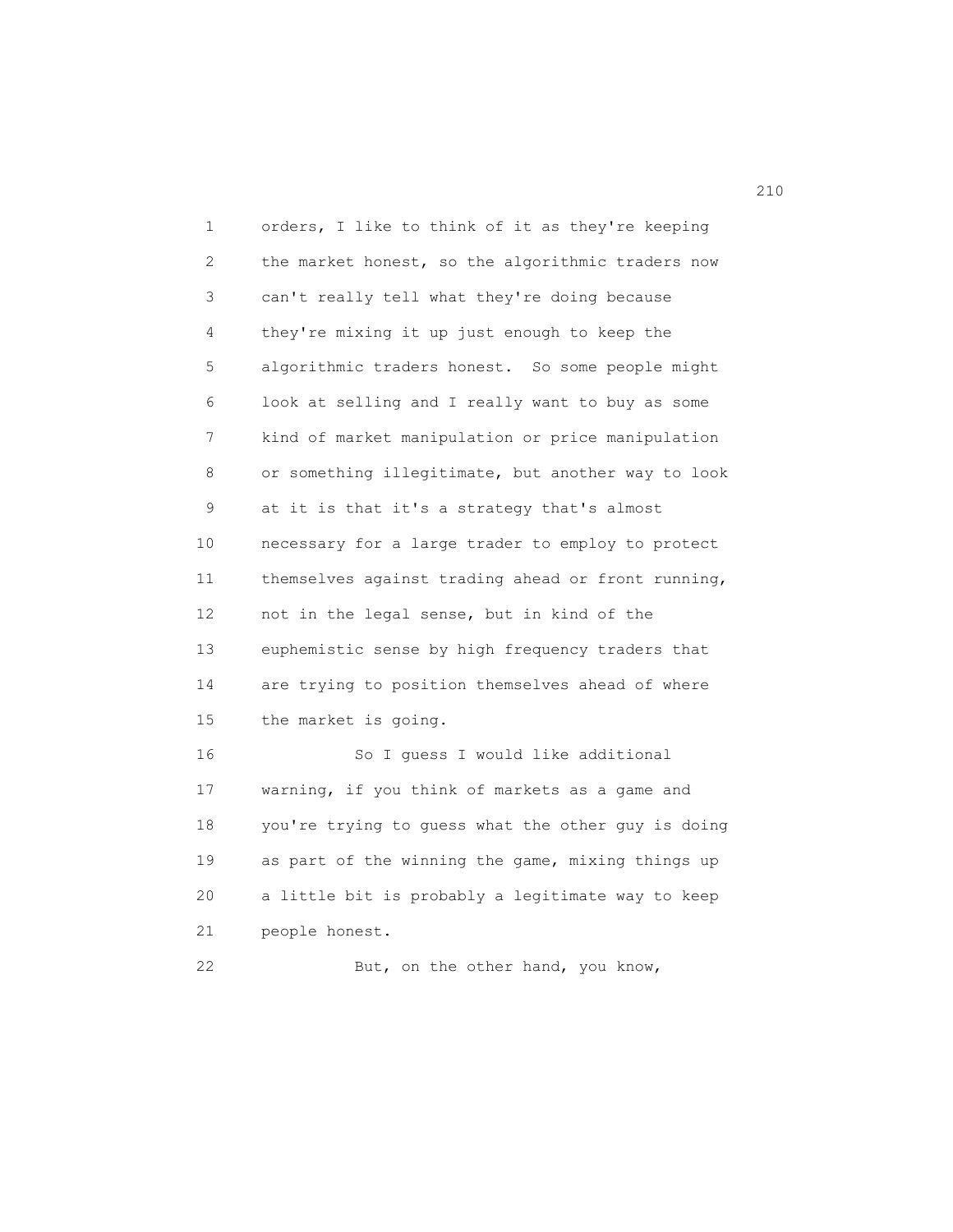1 creating a lot of fictitious volume or doing 2 something almost like a denial of service attack 3 against an exchange, you know, that would be 4 something that you would want to prohibit and 5 punish pretty severely.

 6 So my point is, you have to think real 7 carefully about what should be permitted and what 8 shouldn't be. Certain things that keep other 9 people honest should be permitted, but other 10 things shouldn't be. And it's a very complicated 11 question, a very interesting one.

 12 CHAIRMAN O'MALIA: Well, if you would 13 like to submit that paper, that reminds me, we 14 have -- our web site to collect this data, collect 15 the papers, and to inform the Commission and the 16 Committee about different thoughts you all have on 17 this type of research that we're looking at, best 18 practices and the other topics we're going to be 19 addressing, you can send those to \* HYPERLINK 20 "mailto:techadvisory@CFTC.gov"

 21 \*\*techadvisory@CFTC.gov\*, and we'll post them all, 22 and all of this data is going to be available for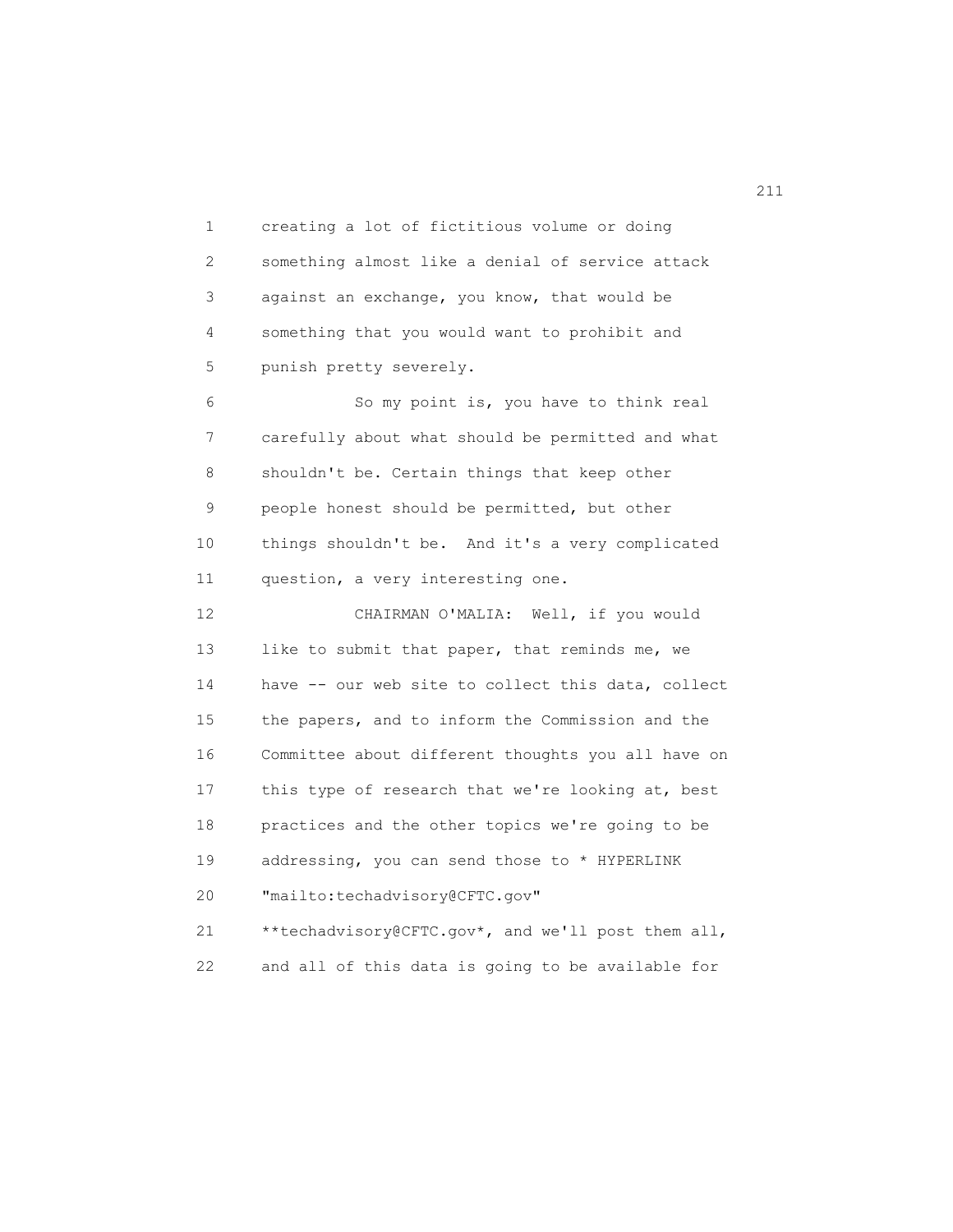1 everyone else. Commissioner Dunn, do you have a 2 final comment or question?

 3 COMMISSIONER DUNN: Yes, Mr. Chairman, 4 and thank you very much for putting together this 5 very informative meeting. I think we've got some 6 great suggestions out of this, and the first and 7 foremost one that caught my attention was putting 8 together some definitions that everyone can agree 9 upon we're working with, and I think we ought to 10 start with that.

11 But in this day and age, when the 12 exchanges and many of the traders are spending 13 hundreds of millions of dollars on their 14 technology and strategy, recruiting the best minds 15 from MIT, I feel a bit like David and Goliath at 16 the CFTC. And we are hoping to get some 17 additional monies from Congress to implement the 18 Financial Reform Package if and when it goes 19 through. But I would look to this Advisory Group 20 to help us to optimize those very pitiful funds 21 that we do have so that we can get the biggest 22 bang for the buck with what we've got. And I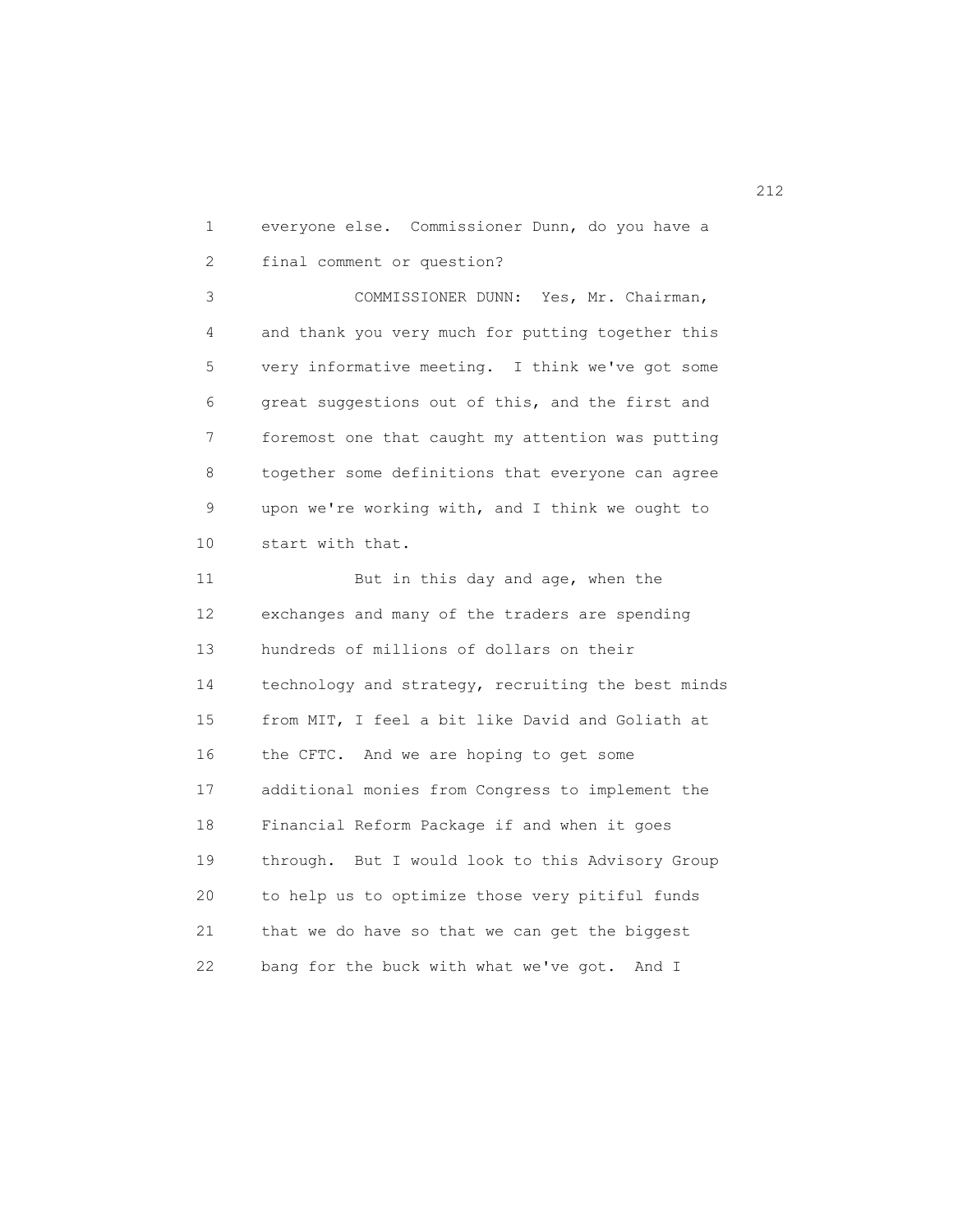1 would certainly in the future like to get some of 2 those types of recommendations from this group. 3 But again, this has been just tremendous. Mr. 4 Chairman, thank you for putting us on, and thank 5 all of the participants.

 6 CHAIRMAN O'MALIA: Thank you very much. 7 It is my intention to request that we put together 8 a subcommittee of this full Committee to consider 9 the best practices discussed today, what should be 10 implemented, how should we enforce it. And then 11 at our next Committee meeting in October, the 12 Commission will focus on technology issues related 13 to implementing the Dodd-Frank Financial Reform 14 Bill.

 15 Not only the Commission will be charged 16 with establishing the rules for brand new entities 17 such as swap execution facilities and trade 18 repositories, but the Commission will need to make 19 significant investments to improve its own 20 surveillance capabilities, including massive 21 storage data. The Committee's input will be 22 invaluable in identifying and resolving technology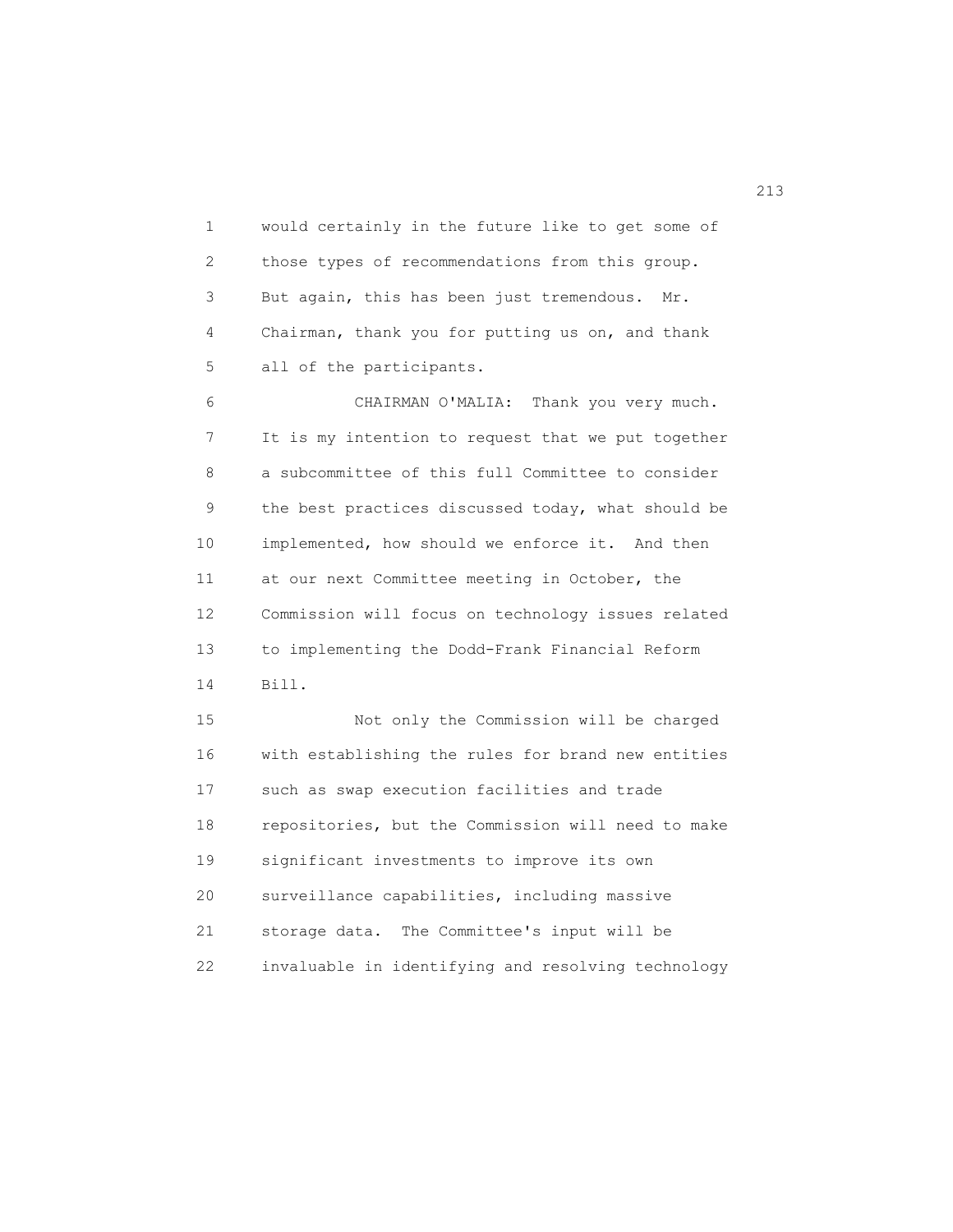| $\mathbf{1}$      | related challenges in the reporting, collection    |
|-------------------|----------------------------------------------------|
| $\overline{2}$    | and timely dissemination of data going forward.    |
| 3                 | And I think, from what I've heard today regarding  |
| 4                 | the consistency, clarity and some flexibility in   |
| 5                 | applying these standards and applying them across  |
| 6                 | all markets, mirroring some of these -- working    |
| 7                 | further definitions and thoughts on best practices |
| 8                 | and then having -- mirroring that with the         |
| 9                 | discussion we're going to have on these new        |
| 10                | technology items and the integration of the OTC    |
| 11                | markets, I think will be very helpful at our next  |
| $12 \overline{ }$ | meeting in October.                                |
| 13                | And so I would like to follow up with              |
| 14                | any recommendations from the Committee on high     |
|                   |                                                    |

 15 frequency trading best practices, and with that, I 16 think we're at an end, and I appreciate everyone's 17 participation, making time to come to Washington, 18 participate by phone or otherwise, and also making 19 the contribution of papers, that's been very 20 helpful to us, as well. So thank you very much, 21 and this is adjourned.

22 (Whereupon, at 5:03 p.m., the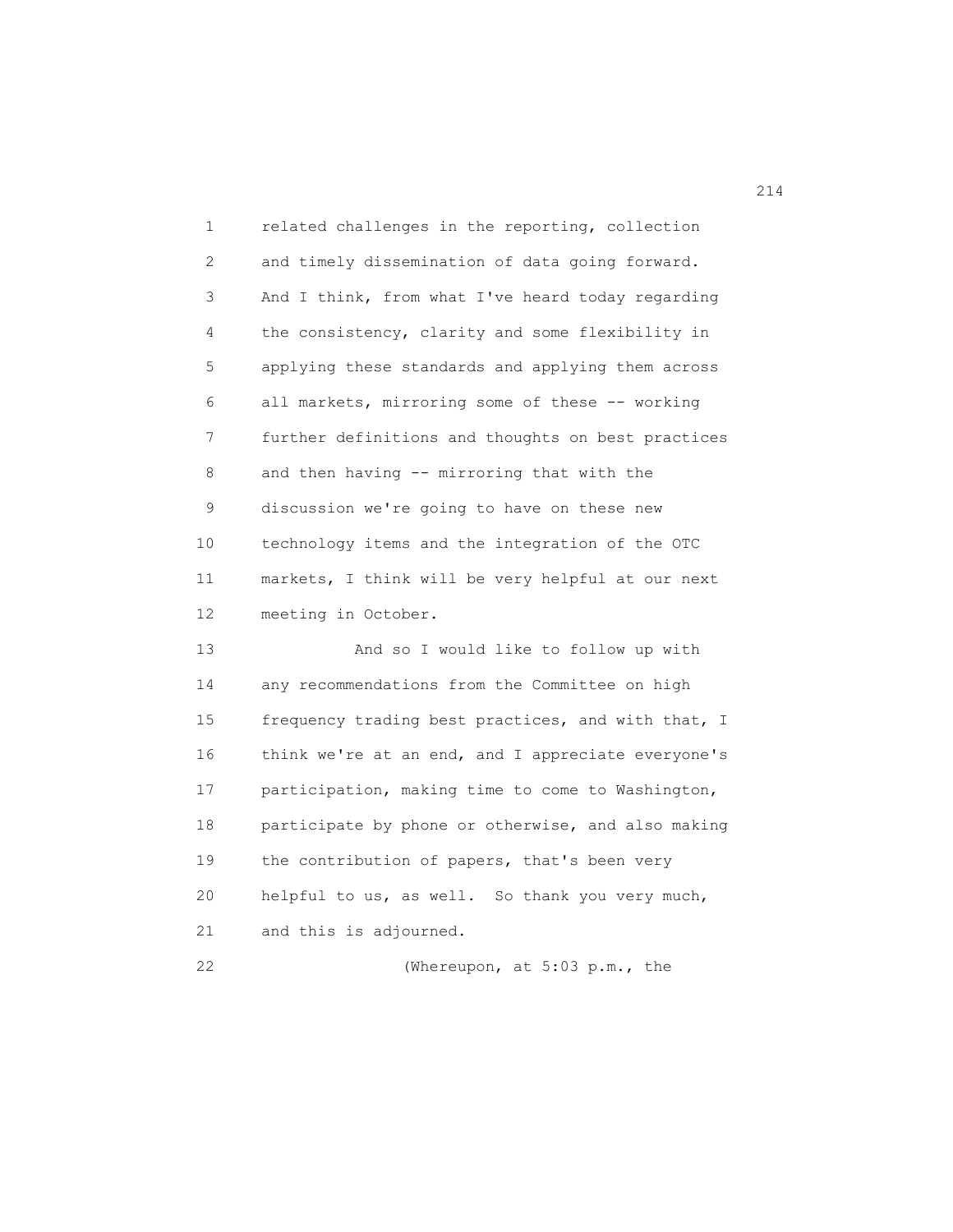| $\mathbf 1$              |         |         |         |         |         | PROCEEDINGS were adjourned.) |
|--------------------------|---------|---------|---------|---------|---------|------------------------------|
| $\overline{c}$           | $\star$ | $\star$ | $\star$ | $\star$ | $\star$ |                              |
| $\mathfrak{Z}$           |         |         |         |         |         |                              |
| $\overline{4}$           |         |         |         |         |         |                              |
| $\mathsf S$              |         |         |         |         |         |                              |
| $\sqrt{6}$               |         |         |         |         |         |                              |
| $\overline{\phantom{a}}$ |         |         |         |         |         |                              |
| $\,8\,$                  |         |         |         |         |         |                              |
| $\mathcal{G}$            |         |         |         |         |         |                              |
| $10$                     |         |         |         |         |         |                              |
| 11                       |         |         |         |         |         |                              |
| 12                       |         |         |         |         |         |                              |
| 13                       |         |         |         |         |         |                              |
| 14                       |         |         |         |         |         |                              |
| 15                       |         |         |         |         |         |                              |
| 16                       |         |         |         |         |         |                              |
| 17                       |         |         |         |         |         |                              |
| $18\,$                   |         |         |         |         |         |                              |
| 19                       |         |         |         |         |         |                              |
| 20                       |         |         |         |         |         |                              |
| 21                       |         |         |         |         |         |                              |
| 22                       |         |         |         |         |         |                              |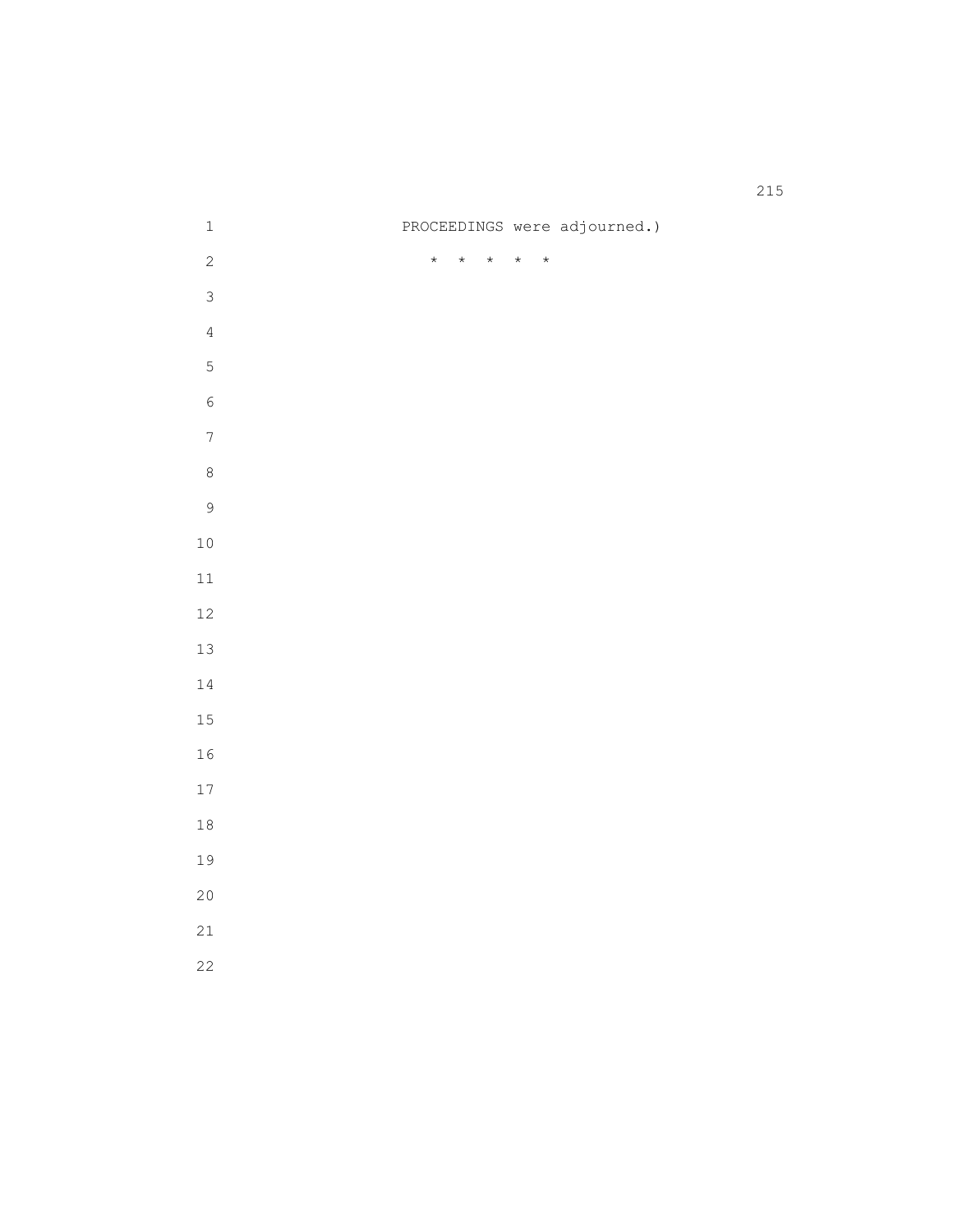| 1  | CERTIFICATE OF NOTARY PUBLIC                       |
|----|----------------------------------------------------|
| 2  | I, Carleton J. Anderson, III do hereby             |
| 3  | certify that the forgoing electronic file when     |
| 4  | originally transmitted was reduced to text at my   |
| 5  | direction; that said transcript is a true record   |
| 6  | of the proceedings therein referenced; that I am   |
| 7  | neither counsel for, related to, nor employed by   |
| 8  | any of the parties to the action in which these    |
| 9  | proceedings were taken; and, furthermore, that I   |
| 10 | am neither a relative or employee of any attorney  |
| 11 | or counsel employed by the parties hereto, nor     |
| 12 | financially or otherwise interested in the outcome |
| 13 | of this action.                                    |
| 14 | /s/Carleton J. Anderson, III                       |
| 15 |                                                    |
| 16 |                                                    |
| 17 | Notary Public in and for the                       |
| 18 | Commonwealth of Virginia                           |
| 19 | Commission No. 351998                              |
| 20 | Expires: November 30, 2012                         |
| 21 |                                                    |
| 22 |                                                    |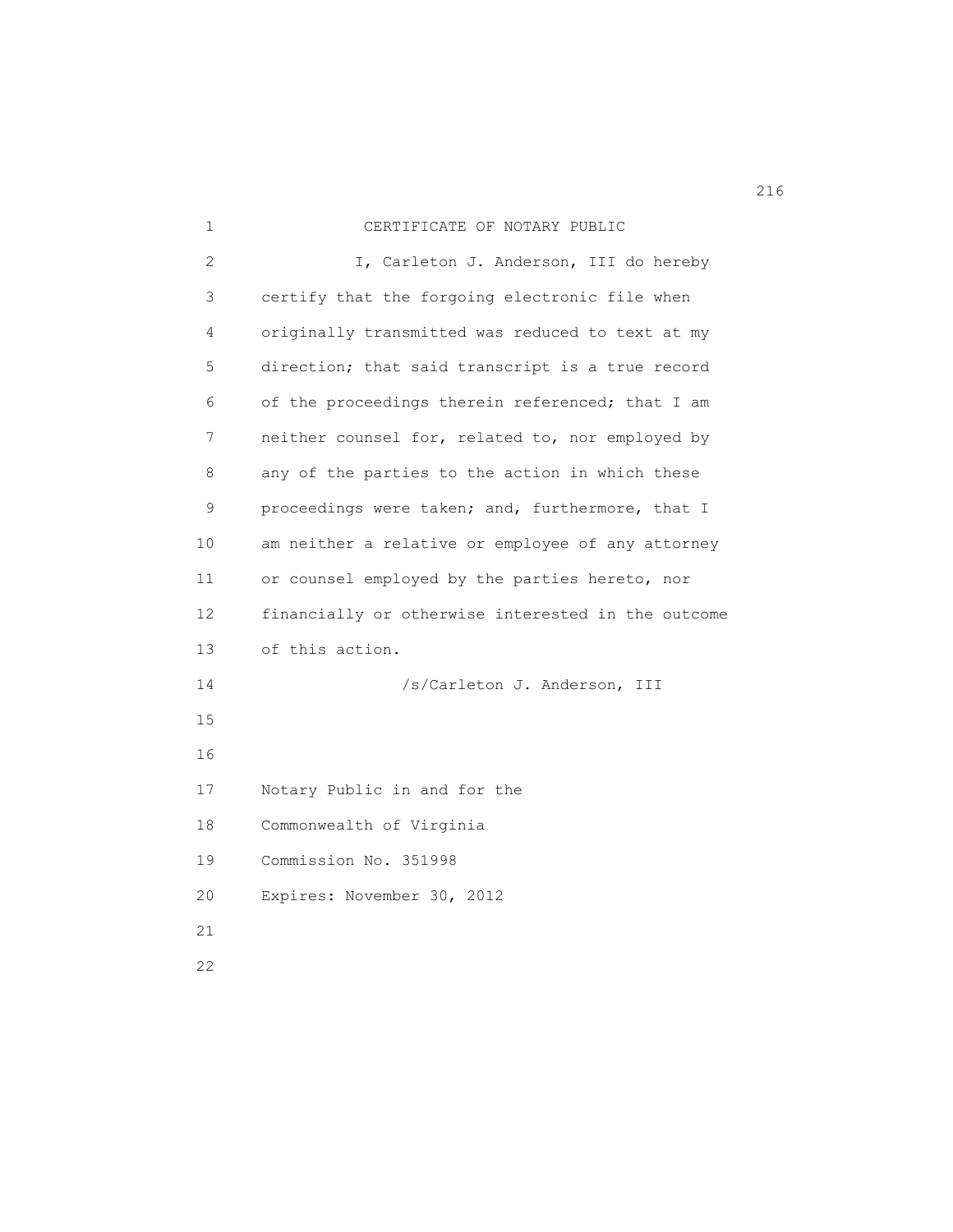